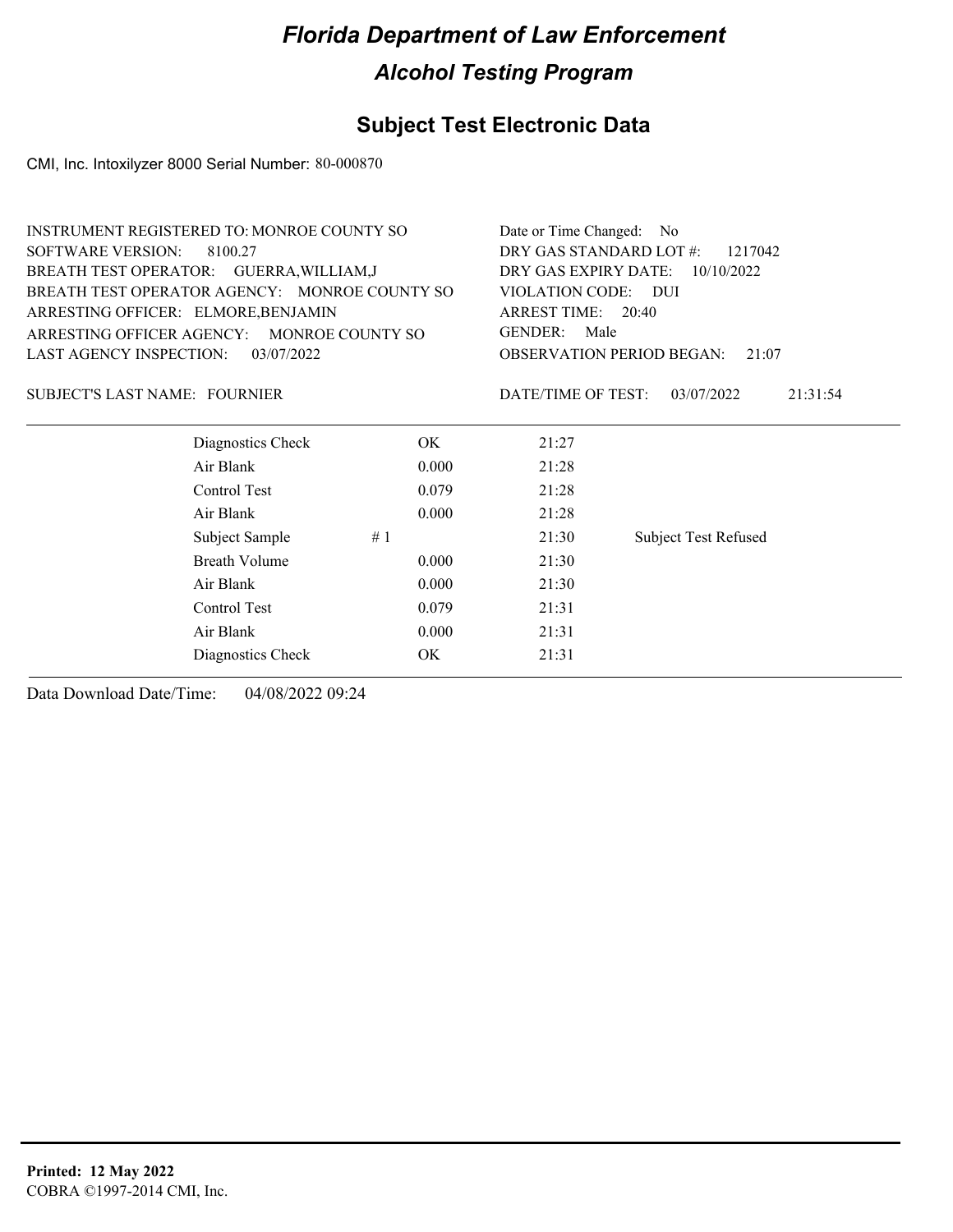### **Subject Test Electronic Data**

CMI, Inc. Intoxilyzer 8000 Serial Number: 80-000871

| <b>INSTRUMENT REGISTERED TO: CORAL GABLES PD</b>  | Date or Time Changed: No               |
|---------------------------------------------------|----------------------------------------|
| SOFTWARE VERSION: 8100.27                         | DRY GAS STANDARD LOT #: 202303         |
| BREATH TEST OPERATOR: VEGA, OBEL,                 | DRY GAS EXPIRY DATE: 02/05/2023        |
| BREATH TEST OPERATOR AGENCY: Village of Pinecrest | VIOLATION CODE: DUI                    |
| ARRESTING OFFICER: VEGA, OBEL                     | ARREST TIME: 00:43                     |
| ARRESTING OFFICER AGENCY: Village of Pinecrest    | GENDER: Female                         |
| LAST AGENCY INSPECTION: 02/27/2022                | <b>OBSERVATION PERIOD BEGAN: 02:10</b> |

#### GUERRA SUBJECT'S LAST NAME: DATE/TIME OF TEST:

DATE/TIME OF TEST: 03/04/2022 02:37:45

| Diagnostics Check    |    | OK    | 02:31 |
|----------------------|----|-------|-------|
| Air Blank            |    | 0.000 | 02:31 |
| Control Test         |    | 0.079 | 02:31 |
| Air Blank            |    | 0.000 | 02:32 |
| Subject Sample       | #1 | 0.257 | 02:33 |
| <b>Breath Volume</b> |    | 1.117 | 02:33 |
| Air Blank            |    | 0.000 | 02:33 |
| Air Blank            |    | 0.000 | 02:35 |
| Subject Sample       | #2 | 0.262 | 02:36 |
| <b>Breath Volume</b> |    | 1.628 | 02:36 |
| Air Blank            |    | 0.000 | 02:36 |
| Control Test         |    | 0.079 | 02:37 |
| Air Blank            |    | 0.000 | 02:37 |
| Diagnostics Check    |    | OK    | 02:37 |
|                      |    |       |       |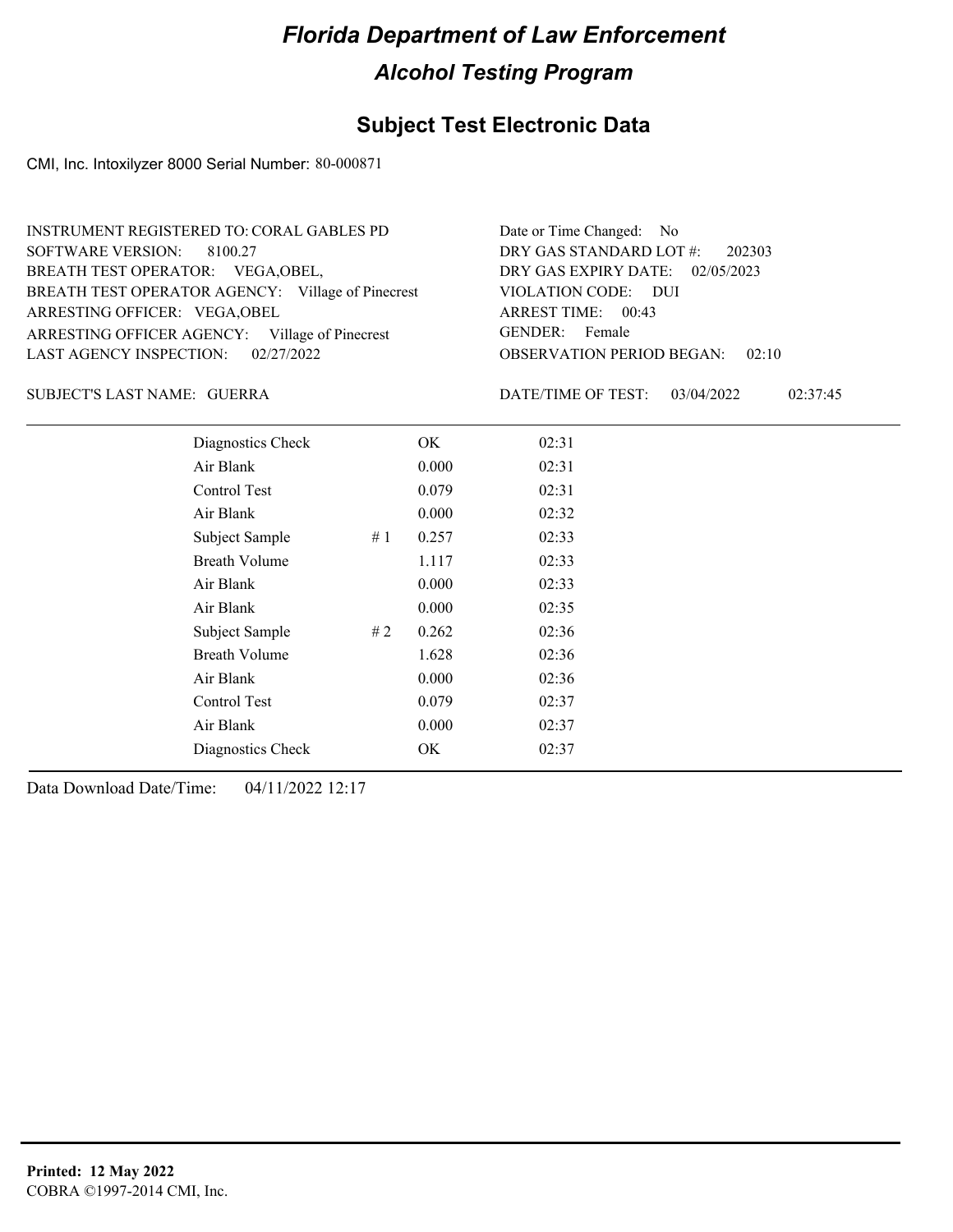### **Subject Test Electronic Data**

CMI, Inc. Intoxilyzer 8000 Serial Number: 80-000871

| INSTRUMENT REGISTERED TO: CORAL GABLES PD         | Date or Time Changed: No               |
|---------------------------------------------------|----------------------------------------|
| SOFTWARE VERSION: 8100.27                         | DRY GAS STANDARD LOT $\#$ : 202303     |
| BREATH TEST OPERATOR: VEGA, OBEL,                 | DRY GAS EXPIRY DATE: 02/05/2023        |
| BREATH TEST OPERATOR AGENCY: Village of Pinecrest | VIOLATION CODE: DUI                    |
| ARRESTING OFFICER: VEGA, OBEL                     | ARREST TIME: 01:53                     |
| ARRESTING OFFICER AGENCY: Village of Pinecrest    | GENDER: Male                           |
| LAST AGENCY INSPECTION: 02/27/2022                | <b>OBSERVATION PERIOD BEGAN: 02:25</b> |

#### ERKHEMBAATAR SUBJECT'S LAST NAME: DATE/TIME OF TEST:

DATE/TIME OF TEST: 03/05/2022 02:52:23

| Diagnostics Check<br>02:45<br>OK<br>Air Blank<br>0.000<br>02:45<br>Control Test<br>0.080<br>02:46<br>Air Blank<br>0.000<br>02:46<br>Subject Sample<br>0.179<br>02:47<br>#1<br><b>Breath Volume</b><br>02:47<br>2.476<br>Air Blank<br>0.000<br>02:48<br>Air Blank<br>0.000<br>02:50<br>Subject Sample<br># 2<br>0.182<br>02:50<br><b>Breath Volume</b><br>3.777<br>02:50<br>Air Blank<br>02:51<br>0.000<br>Control Test<br>0.080<br>02:51<br>Air Blank<br>0.000<br>02:52<br>Diagnostics Check<br>OK<br>02:52 |  |  |  |
|-------------------------------------------------------------------------------------------------------------------------------------------------------------------------------------------------------------------------------------------------------------------------------------------------------------------------------------------------------------------------------------------------------------------------------------------------------------------------------------------------------------|--|--|--|
|                                                                                                                                                                                                                                                                                                                                                                                                                                                                                                             |  |  |  |
|                                                                                                                                                                                                                                                                                                                                                                                                                                                                                                             |  |  |  |
|                                                                                                                                                                                                                                                                                                                                                                                                                                                                                                             |  |  |  |
|                                                                                                                                                                                                                                                                                                                                                                                                                                                                                                             |  |  |  |
|                                                                                                                                                                                                                                                                                                                                                                                                                                                                                                             |  |  |  |
|                                                                                                                                                                                                                                                                                                                                                                                                                                                                                                             |  |  |  |
|                                                                                                                                                                                                                                                                                                                                                                                                                                                                                                             |  |  |  |
|                                                                                                                                                                                                                                                                                                                                                                                                                                                                                                             |  |  |  |
|                                                                                                                                                                                                                                                                                                                                                                                                                                                                                                             |  |  |  |
|                                                                                                                                                                                                                                                                                                                                                                                                                                                                                                             |  |  |  |
|                                                                                                                                                                                                                                                                                                                                                                                                                                                                                                             |  |  |  |
|                                                                                                                                                                                                                                                                                                                                                                                                                                                                                                             |  |  |  |
|                                                                                                                                                                                                                                                                                                                                                                                                                                                                                                             |  |  |  |
|                                                                                                                                                                                                                                                                                                                                                                                                                                                                                                             |  |  |  |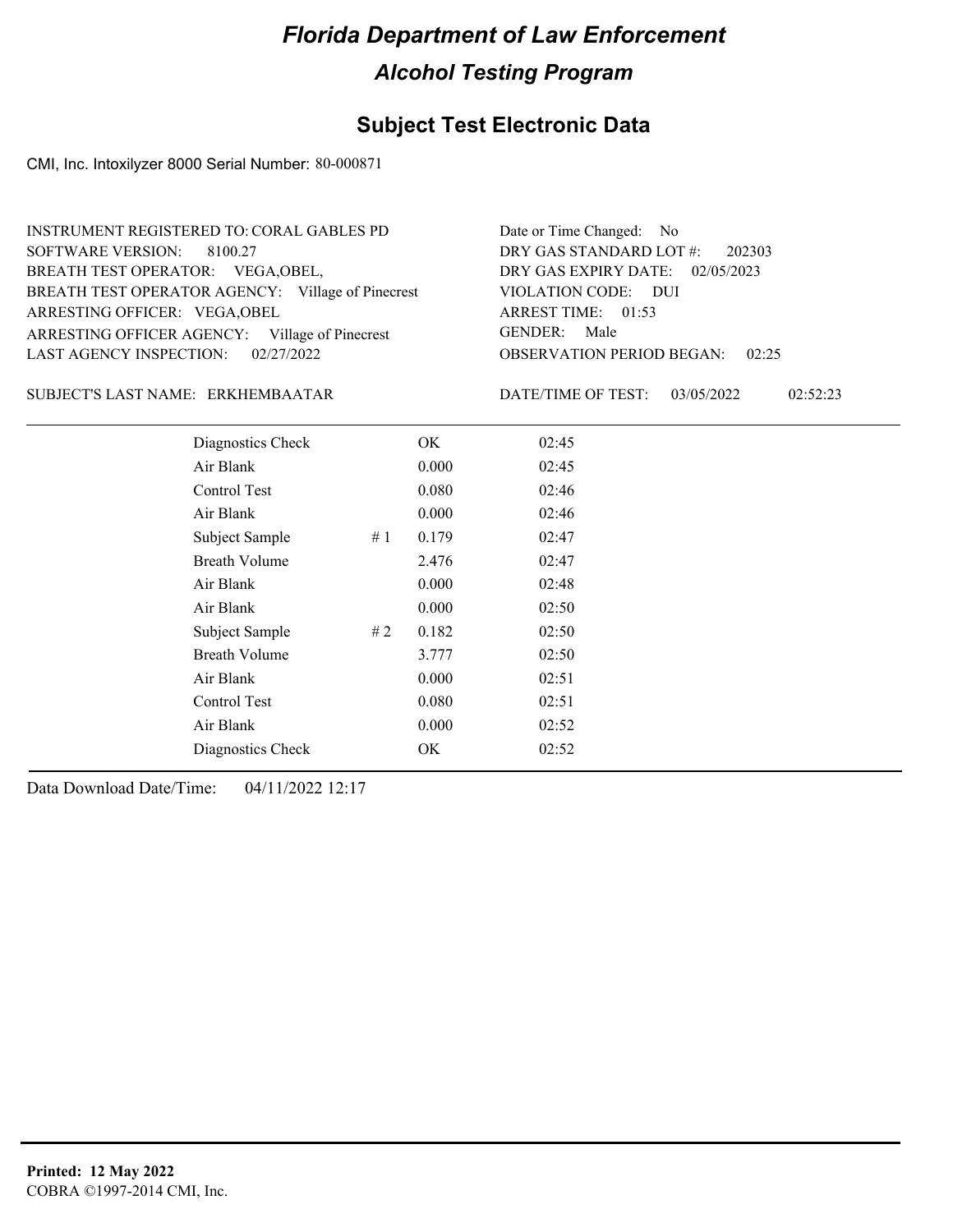### **Subject Test Electronic Data**

CMI, Inc. Intoxilyzer 8000 Serial Number: 80-000871

| <b>INSTRUMENT REGISTERED TO: CORAL GABLES PD</b>  | Date or Time Changed: No               |
|---------------------------------------------------|----------------------------------------|
| SOFTWARE VERSION: 8100.27                         | DRY GAS STANDARD LOT $#$ : 202303      |
| BREATH TEST OPERATOR: WADDELL, NATHANIEL, J       | DRY GAS EXPIRY DATE: 02/05/2023        |
| BREATH TEST OPERATOR AGENCY: Village of Pinecrest | VIOLATION CODE: DUI                    |
| ARRESTING OFFICER: WADDELL, NATHANIEL             | ARREST TIME: 01:53                     |
| ARRESTING OFFICER AGENCY: Village of Pinecrest    | GENDER: Male                           |
| LAST AGENCY INSPECTION: 02/27/2022                | <b>OBSERVATION PERIOD BEGAN: 02:44</b> |

#### LEYVA LEYVA SUBJECT'S LAST NAME: DATE/TIME OF TEST:

DATE/TIME OF TEST: 03/07/2022 03:11:29

| Diagnostics Check    |    | OK    | 03:04 |
|----------------------|----|-------|-------|
| Air Blank            |    | 0.000 | 03:04 |
| Control Test         |    | 0.080 | 03:05 |
| Air Blank            |    | 0.000 | 03:05 |
| Subject Sample       | #1 | 0.217 | 03:07 |
| <b>Breath Volume</b> |    | 2.621 | 03:07 |
| Air Blank            |    | 0.000 | 03:07 |
| Air Blank            |    | 0.000 | 03:09 |
| Subject Sample       | #2 | 0.212 | 03:09 |
| <b>Breath Volume</b> |    | 1.597 | 03:09 |
| Air Blank            |    | 0.000 | 03:10 |
| Control Test         |    | 0.079 | 03:10 |
| Air Blank            |    | 0.000 | 03:11 |
| Diagnostics Check    |    | OK    | 03:11 |
|                      |    |       |       |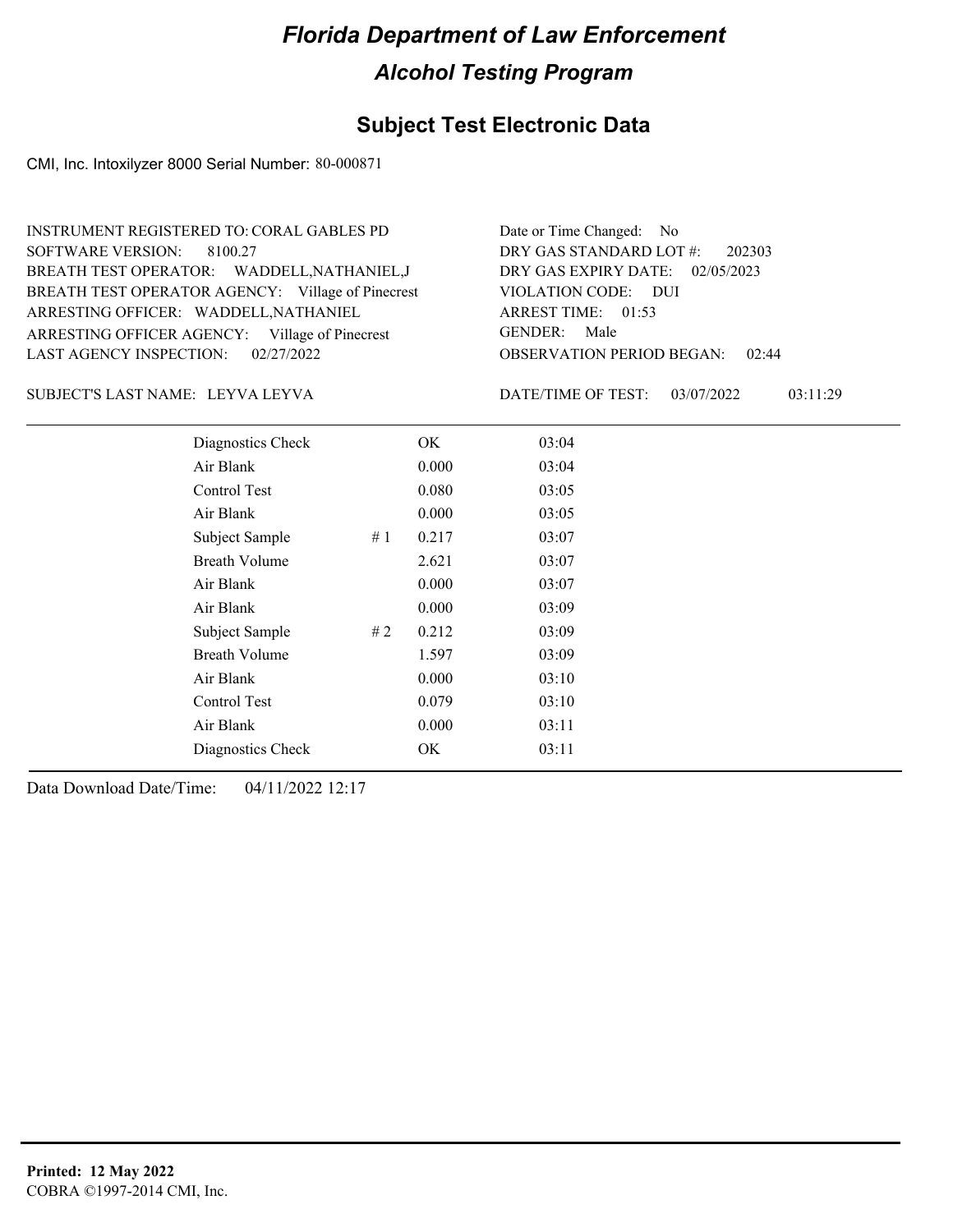### **Subject Test Electronic Data**

CMI, Inc. Intoxilyzer 8000 Serial Number: 80-000871

| DRY GAS STANDARD LOT #:<br><b>SOFTWARE VERSION:</b><br>8100.27<br>202303<br>DRY GAS EXPIRY DATE:<br>BREATH TEST OPERATOR: MUNOZ, ROBERT, A<br>02/05/2023<br>BREATH TEST OPERATOR AGENCY: Village of Pinecrest<br>VIOLATION CODE: DUI<br>ARRESTING OFFICER: MUNOZ, ROBERT<br>ARREST TIME: 04:27<br><b>GENDER:</b><br>Male<br>ARRESTING OFFICER AGENCY: Village of Pinecrest<br><b>LAST AGENCY INSPECTION:</b><br>02/27/2022<br><b>OBSERVATION PERIOD BEGAN:</b><br>0.5:10<br>DATE/TIME OF TEST:<br>SUBJECT'S LAST NAME: MIRANDA<br>03/07/2022<br>05:34:57<br>Diagnostics Check<br>OK.<br>05:30<br>Air Blank<br>0.000<br>05:31<br>Control Test<br>0.078<br>05:31<br>Air Blank<br>0.000<br>05:32<br>Subject Sample<br>#1<br>05:33<br><b>Subject Test Refused</b><br><b>Breath Volume</b><br>0.000<br>05:33<br>Air Blank<br>0.000<br>05:34<br>Control Test<br>0.080<br>05:34<br>Air Blank<br>0.000<br>05:34<br>OK.<br>05:34<br>Diagnostics Check | <b>INSTRUMENT REGISTERED TO: CORAL GABLES PD</b> | Date or Time Changed: Yes |  |  |
|----------------------------------------------------------------------------------------------------------------------------------------------------------------------------------------------------------------------------------------------------------------------------------------------------------------------------------------------------------------------------------------------------------------------------------------------------------------------------------------------------------------------------------------------------------------------------------------------------------------------------------------------------------------------------------------------------------------------------------------------------------------------------------------------------------------------------------------------------------------------------------------------------------------------------------------------|--------------------------------------------------|---------------------------|--|--|
|                                                                                                                                                                                                                                                                                                                                                                                                                                                                                                                                                                                                                                                                                                                                                                                                                                                                                                                                              |                                                  |                           |  |  |
|                                                                                                                                                                                                                                                                                                                                                                                                                                                                                                                                                                                                                                                                                                                                                                                                                                                                                                                                              |                                                  |                           |  |  |
|                                                                                                                                                                                                                                                                                                                                                                                                                                                                                                                                                                                                                                                                                                                                                                                                                                                                                                                                              |                                                  |                           |  |  |
|                                                                                                                                                                                                                                                                                                                                                                                                                                                                                                                                                                                                                                                                                                                                                                                                                                                                                                                                              |                                                  |                           |  |  |
|                                                                                                                                                                                                                                                                                                                                                                                                                                                                                                                                                                                                                                                                                                                                                                                                                                                                                                                                              |                                                  |                           |  |  |
|                                                                                                                                                                                                                                                                                                                                                                                                                                                                                                                                                                                                                                                                                                                                                                                                                                                                                                                                              |                                                  |                           |  |  |
|                                                                                                                                                                                                                                                                                                                                                                                                                                                                                                                                                                                                                                                                                                                                                                                                                                                                                                                                              |                                                  |                           |  |  |
|                                                                                                                                                                                                                                                                                                                                                                                                                                                                                                                                                                                                                                                                                                                                                                                                                                                                                                                                              |                                                  |                           |  |  |
|                                                                                                                                                                                                                                                                                                                                                                                                                                                                                                                                                                                                                                                                                                                                                                                                                                                                                                                                              |                                                  |                           |  |  |
|                                                                                                                                                                                                                                                                                                                                                                                                                                                                                                                                                                                                                                                                                                                                                                                                                                                                                                                                              |                                                  |                           |  |  |
|                                                                                                                                                                                                                                                                                                                                                                                                                                                                                                                                                                                                                                                                                                                                                                                                                                                                                                                                              |                                                  |                           |  |  |
|                                                                                                                                                                                                                                                                                                                                                                                                                                                                                                                                                                                                                                                                                                                                                                                                                                                                                                                                              |                                                  |                           |  |  |
|                                                                                                                                                                                                                                                                                                                                                                                                                                                                                                                                                                                                                                                                                                                                                                                                                                                                                                                                              |                                                  |                           |  |  |
|                                                                                                                                                                                                                                                                                                                                                                                                                                                                                                                                                                                                                                                                                                                                                                                                                                                                                                                                              |                                                  |                           |  |  |
|                                                                                                                                                                                                                                                                                                                                                                                                                                                                                                                                                                                                                                                                                                                                                                                                                                                                                                                                              |                                                  |                           |  |  |
|                                                                                                                                                                                                                                                                                                                                                                                                                                                                                                                                                                                                                                                                                                                                                                                                                                                                                                                                              |                                                  |                           |  |  |
|                                                                                                                                                                                                                                                                                                                                                                                                                                                                                                                                                                                                                                                                                                                                                                                                                                                                                                                                              |                                                  |                           |  |  |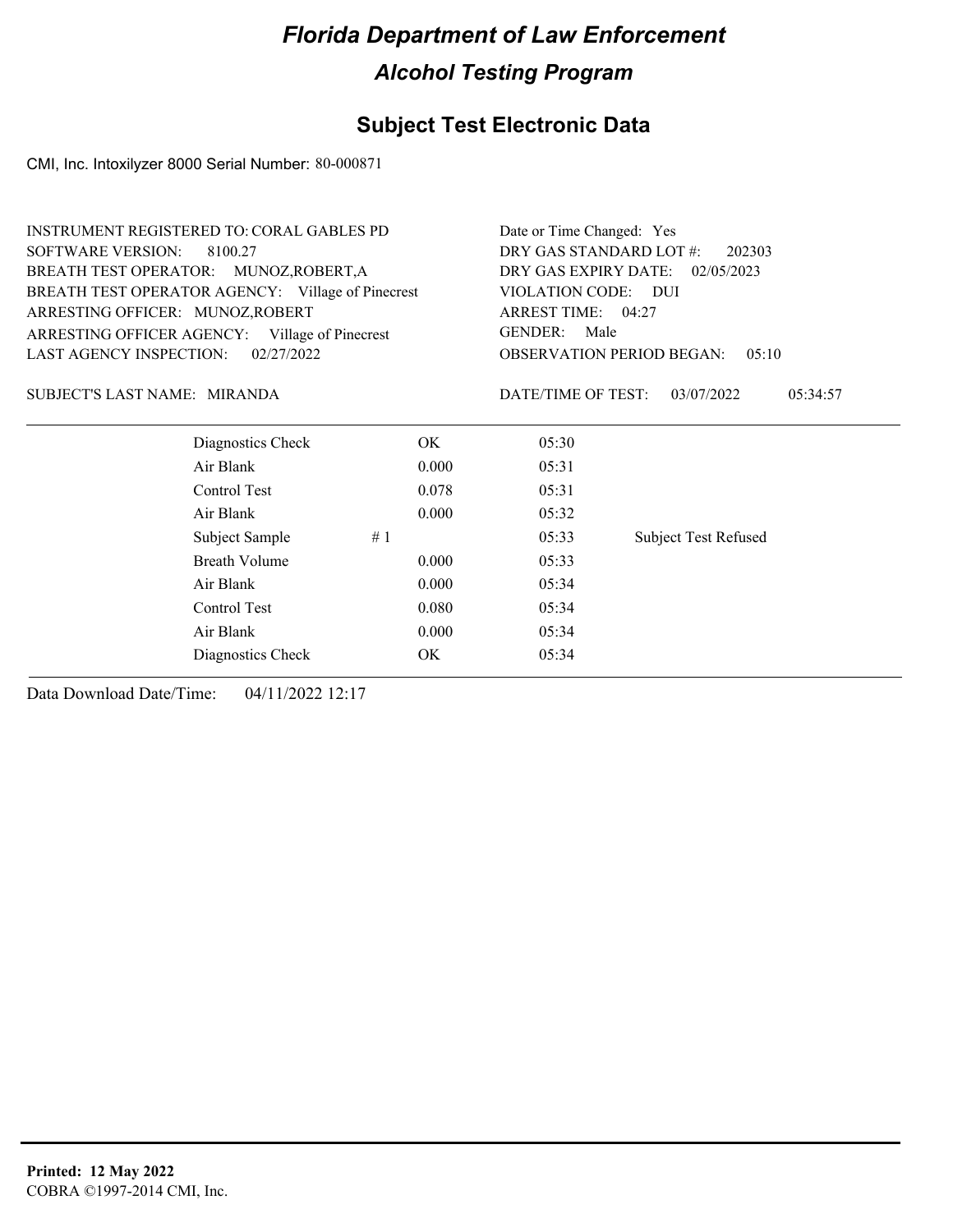### **Subject Test Electronic Data**

CMI, Inc. Intoxilyzer 8000 Serial Number: 80-000871

| INSTRUMENT REGISTERED TO: CORAL GABLES PD    | Date or Time Changed: No               |
|----------------------------------------------|----------------------------------------|
| SOFTWARE VERSION: 8100.27                    | DRY GAS STANDARD LOT #: 202303         |
| BREATH TEST OPERATOR: SMITH, DANIEL, A       | DRY GAS EXPIRY DATE: 02/05/2023        |
| BREATH TEST OPERATOR AGENCY: Coral Gables PD | VIOLATION CODE: DUI                    |
| ARRESTING OFFICER: SMITH, DANIEL             | ARREST TIME: $11:22$                   |
| ARRESTING OFFICER AGENCY: Coral Gables PD    | GENDER: Male                           |
| LAST AGENCY INSPECTION: 02/27/2022           | <b>OBSERVATION PERIOD BEGAN:</b> 12:20 |

#### SUBJECT'S LAST NAME: SAMITH DATE/TIME OF TEST:

DATE/TIME OF TEST: 03/28/2022 12:49:05

| Diagnostics Check    |    | OK    | 12:43 |
|----------------------|----|-------|-------|
| Air Blank            |    | 0.000 | 12:43 |
| Control Test         |    | 0.080 | 12:43 |
| Air Blank            |    | 0.000 | 12:44 |
| Subject Sample       | #1 | 0.000 | 12:44 |
| <b>Breath Volume</b> |    | 1.148 | 12:44 |
| Air Blank            |    | 0.000 | 12:45 |
| Air Blank            |    | 0.000 | 12:47 |
| Subject Sample       | #2 | 0.000 | 12:47 |
| <b>Breath Volume</b> |    | 1.433 | 12:47 |
| Air Blank            |    | 0.000 | 12:48 |
| Control Test         |    | 0.079 | 12:48 |
| Air Blank            |    | 0.000 | 12:49 |
| Diagnostics Check    |    | OK    | 12:49 |
|                      |    |       |       |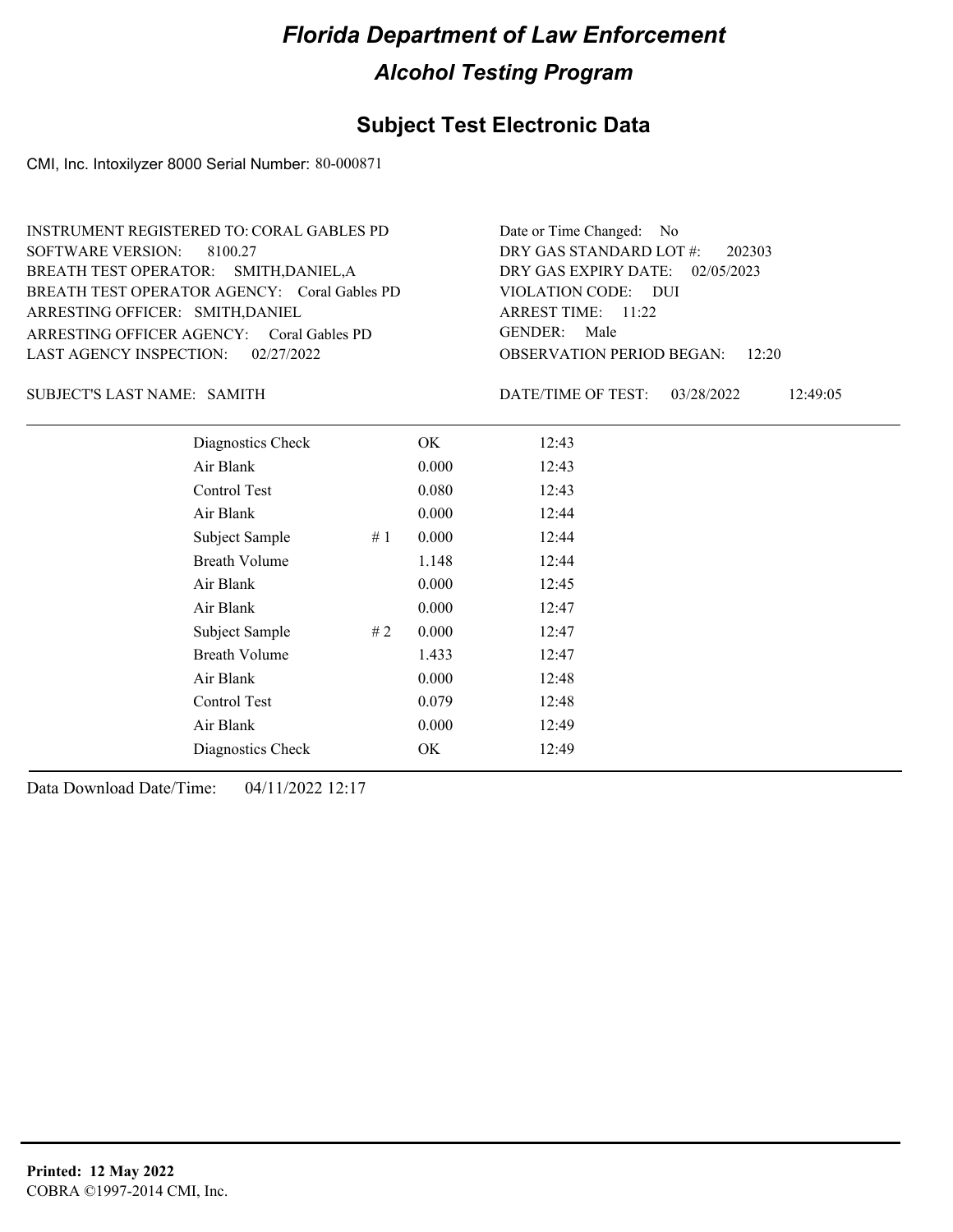#### **Subject Test Electronic Data**

CMI, Inc. Intoxilyzer 8000 Serial Number: 80-000879

ARRESTING OFFICER AGENCY: MIAMI BEACH PD GENDER: BREATH TEST OPERATOR AGENCY: MIAMI BEACH PD VIOLATION CODE: SOFTWARE VERSION: ARRESTING OFFICER: RUIZ,JONATHAN BREATH TEST OPERATOR: BROWN-ROSQUETE,STEPHANNE,J LAST AGENCY INSPECTION: 03/10/2022 8100.27 INSTRUMENT REGISTERED TO: MIAMI BEACH PD

08/28/2022 DRY GAS EXPIRY DATE: DRY GAS STANDARD LOT #: 1190213 Date or Time Changed: No

OBSERVATION PERIOD BEGAN: 05:41 VIOLATION CODE: DUI ARREST TIME: 05:10 GENDER: Male

SUBJECT'S LAST NAME: MORA LEON DATE/TIME OF TEST:

DATE/TIME OF TEST: 03/17/2022 06:10:26

| Diagnostics Check    |    | OK    | 06:04 |
|----------------------|----|-------|-------|
| Air Blank            |    | 0.000 | 06:04 |
| Control Test         |    | 0.079 | 06:05 |
| Air Blank            |    | 0.000 | 06:05 |
| Subject Sample       | #1 | 0.300 | 06:06 |
| <b>Breath Volume</b> |    | 2.027 | 06:06 |
| Air Blank            |    | 0.000 | 06:06 |
| Air Blank            |    | 0.000 | 06:08 |
| Subject Sample       | #2 | 0.304 | 06:08 |
| <b>Breath Volume</b> |    | 1.695 | 06:08 |
| Air Blank            |    | 0.000 | 06:09 |
| Control Test         |    | 0.080 | 06:09 |
| Air Blank            |    | 0.000 | 06:10 |
| Diagnostics Check    |    | OK    | 06:10 |
|                      |    |       |       |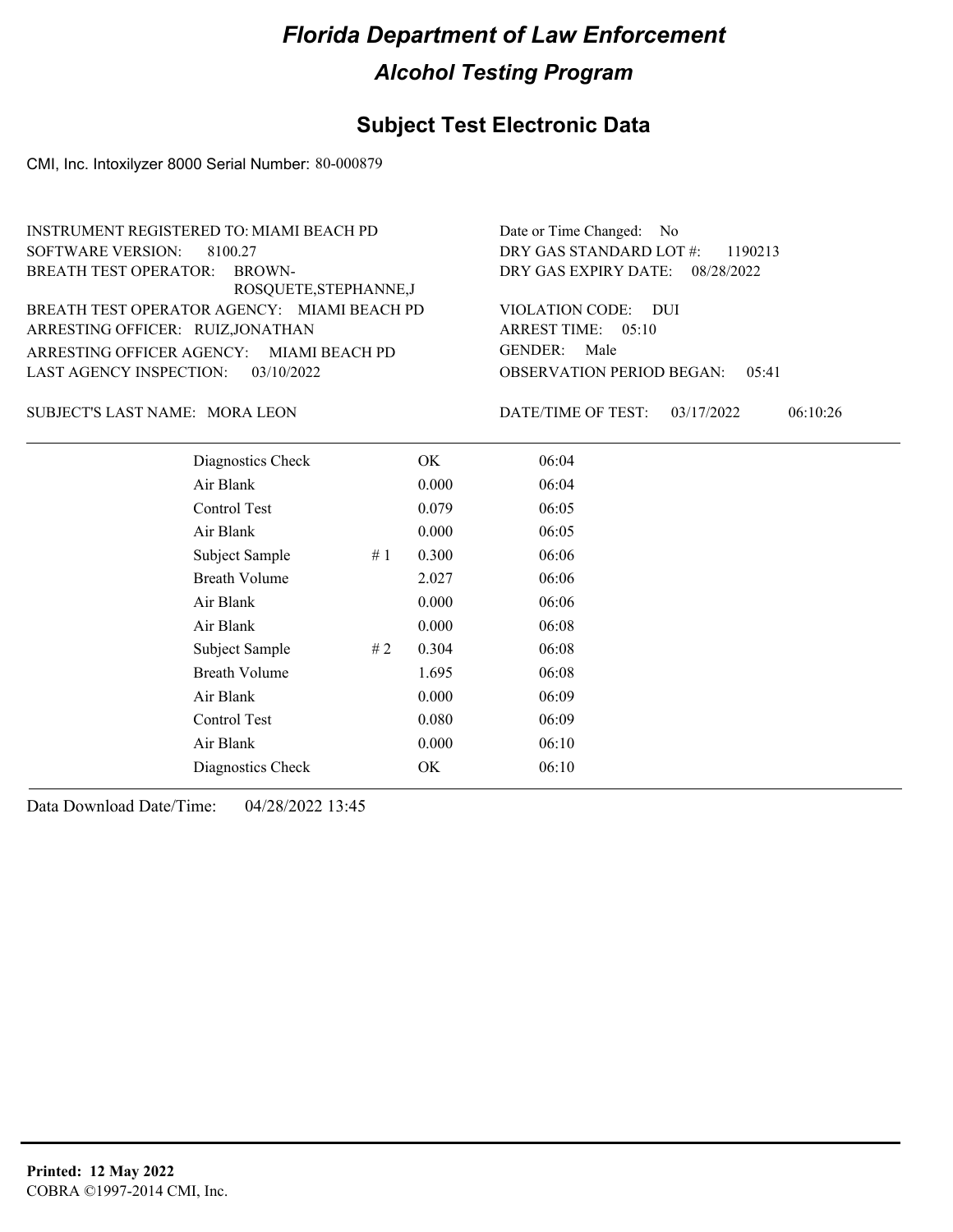### **Subject Test Electronic Data**

CMI, Inc. Intoxilyzer 8000 Serial Number: 80-000879

| <b>INSTRUMENT REGISTERED TO: MIAMI BEACH PD</b> |                                             |       | Date or Time Changed: No           |                             |  |
|-------------------------------------------------|---------------------------------------------|-------|------------------------------------|-----------------------------|--|
| <b>SOFTWARE VERSION:</b>                        | 8100.27                                     |       | DRY GAS STANDARD LOT #:<br>1190213 |                             |  |
| BREATH TEST OPERATOR: ALLEYNE, DAVANO, L        |                                             |       | DRY GAS EXPIRY DATE: 08/28/2022    |                             |  |
|                                                 | BREATH TEST OPERATOR AGENCY: MIAMI BEACH PD |       | VIOLATION CODE: DUI                |                             |  |
| ARRESTING OFFICER: ALLEYNE, DAVANO              |                                             |       | ARREST TIME: 05:48                 |                             |  |
|                                                 | ARRESTING OFFICER AGENCY: MIAMI BEACH PD    |       | <b>GENDER:</b><br>Male             |                             |  |
| LAST AGENCY INSPECTION:                         | 03/10/2022                                  |       | <b>OBSERVATION PERIOD BEGAN:</b>   | 0.5:52                      |  |
| SUBJECT'S LAST NAME: COLON TOLEDO               |                                             |       | DATE/TIME OF TEST:                 | 03/18/2022<br>06:28:36      |  |
|                                                 | Diagnostics Check                           | OK.   | 06:25                              |                             |  |
|                                                 | Air Blank                                   | 0.000 | 06:26                              |                             |  |
|                                                 | Control Test                                | 0.079 | 06:26                              |                             |  |
|                                                 | Air Blank                                   | 0.000 | 06:27                              |                             |  |
|                                                 | Subject Sample<br>#1                        |       | 06:27                              | <b>Subject Test Refused</b> |  |
|                                                 | Breath Volume                               | 0.000 | 06:27                              |                             |  |
|                                                 | Air Blank                                   | 0.000 | 06:27                              |                             |  |
|                                                 | Control Test                                | 0.080 | 06:28                              |                             |  |
|                                                 | Air Blank                                   | 0.000 | 06:28                              |                             |  |
|                                                 | Diagnostics Check                           | OK    | 06:28                              |                             |  |
|                                                 |                                             |       |                                    |                             |  |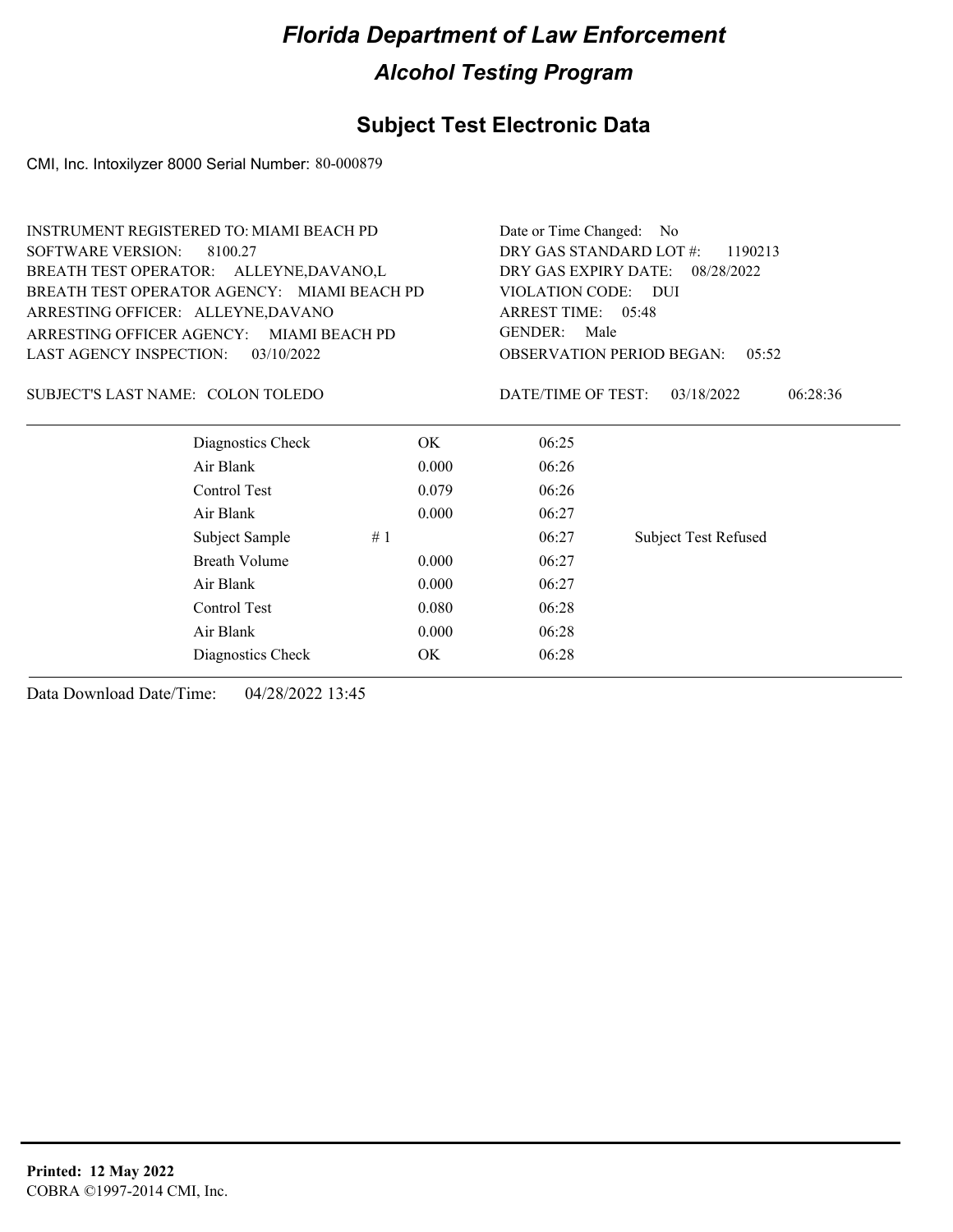#### **Subject Test Electronic Data**

CMI, Inc. Intoxilyzer 8000 Serial Number: 80-000879

ARRESTING OFFICER AGENCY: MIAMI BEACH PD GENDER: BREATH TEST OPERATOR AGENCY: VIOLATION CODE: MIAMI BEACH PD SOFTWARE VERSION: 8100.27 ARRESTING OFFICER: BLACIO,GUSTAVO BREATH TEST OPERATOR: ELMORE,PHILIP,R LAST AGENCY INSPECTION: 03/10/2022 INSTRUMENT REGISTERED TO: MIAMI BEACH PD

OBSERVATION PERIOD BEGAN: 16:20 VIOLATION CODE: DUI ARREST TIME: 16:29 08/28/2022 DRY GAS EXPIRY DATE: DRY GAS STANDARD LOT #: 1190213 Date or Time Changed: No GENDER: Male

DIFLORIO SUBJECT'S LAST NAME: DATE/TIME OF TEST:

DATE/TIME OF TEST: 03/19/2022 17:08:39

| Diagnostics Check    |    | OK.   | 17:02 |
|----------------------|----|-------|-------|
| Air Blank            |    | 0.000 | 17:02 |
| Control Test         |    | 0.080 | 17:02 |
| Air Blank            |    | 0.000 | 17:03 |
| Subject Sample       | #1 | 0.112 | 17:04 |
| <b>Breath Volume</b> |    | 1.484 | 17:04 |
| Air Blank            |    | 0.000 | 17:04 |
| Air Blank            |    | 0.000 | 17:06 |
| Subject Sample       | #2 | 0.106 | 17:07 |
| <b>Breath Volume</b> |    | 3.234 | 17:07 |
| Air Blank            |    | 0.000 | 17:07 |
| Control Test         |    | 0.079 | 17:08 |
| Air Blank            |    | 0.000 | 17:08 |
| Diagnostics Check    |    | OK    | 17:08 |
|                      |    |       |       |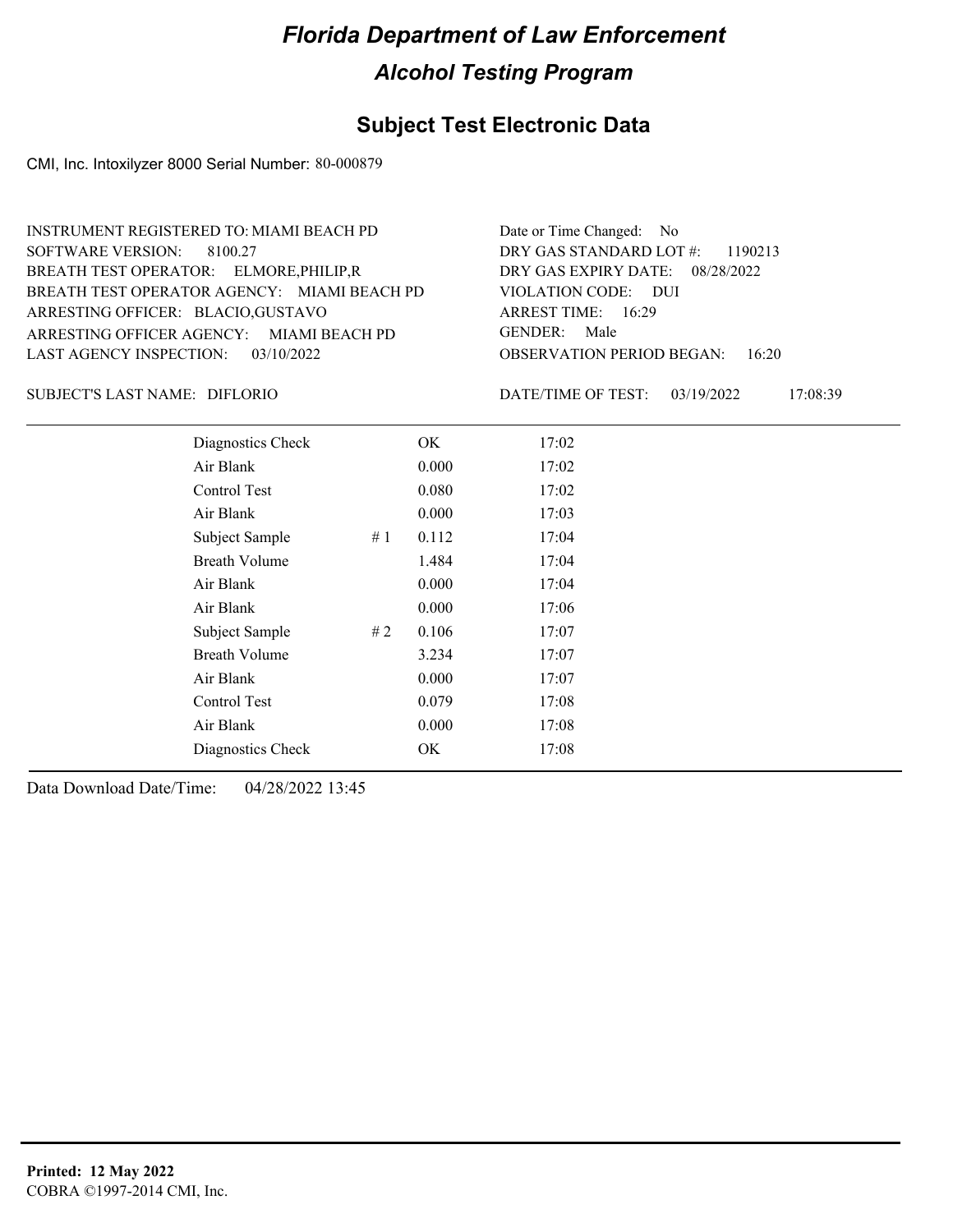#### **Subject Test Electronic Data**

CMI, Inc. Intoxilyzer 8000 Serial Number: 80-000879

ARRESTING OFFICER AGENCY: MIAMI BEACH PD GENDER: BREATH TEST OPERATOR AGENCY: VIOLATION CODE: MIAMI BEACH PD SOFTWARE VERSION: 8100.27 ARRESTING OFFICER: RODRIGUEZ,RICHARD BREATH TEST OPERATOR: RODRIGUEZ,RICHARD, LAST AGENCY INSPECTION: 03/10/2022 INSTRUMENT REGISTERED TO: MIAMI BEACH PD

OBSERVATION PERIOD BEGAN: 22:45 VIOLATION CODE: DUI ARREST TIME: 22:26 08/28/2022 DRY GAS EXPIRY DATE: DRY GAS STANDARD LOT #: 1190213 Date or Time Changed: No GENDER: Male

SERPA SUBJECT'S LAST NAME: DATE/TIME OF TEST:

DATE/TIME OF TEST: 03/25/2022 23:15:55

| Diagnostics Check    |    | OK    | 23:05 |                             |
|----------------------|----|-------|-------|-----------------------------|
| Air Blank            |    | 0.000 | 23:06 |                             |
| Control Test         |    | 0.080 | 23:06 |                             |
| Air Blank            |    | 0.000 | 23:06 |                             |
| Subject Sample       | #1 | 0.101 | 23:10 | Volume Not Met              |
| <b>Breath Volume</b> |    | 0.066 | 23:10 |                             |
| Air Blank            |    | 0.000 | 23:10 |                             |
| Air Blank            |    | 0.000 | 23:12 |                             |
| Subject Sample       | #2 |       | 23:14 | <b>Subject Test Refused</b> |
| <b>Breath Volume</b> |    | 0.015 | 23:14 |                             |
| Air Blank            |    | 0.000 | 23:15 |                             |
| Control Test         |    | 0.079 | 23:15 |                             |
| Air Blank            |    | 0.000 | 23:15 |                             |
| Diagnostics Check    |    | OK    | 23:15 |                             |
|                      |    |       |       |                             |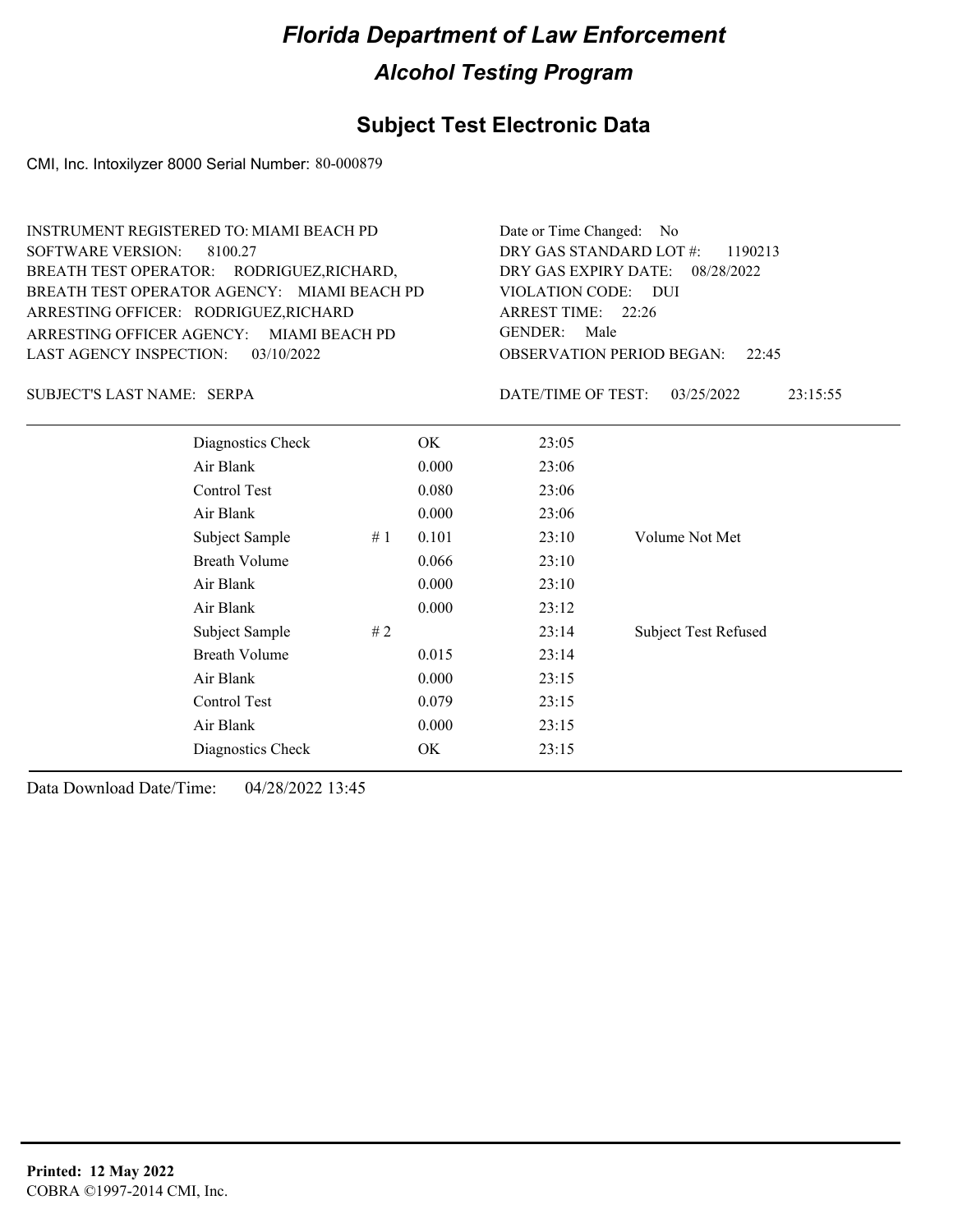### **Subject Test Electronic Data**

CMI, Inc. Intoxilyzer 8000 Serial Number: 80-000879

|                                  | INSTRUMENT REGISTERED TO: MIAMI BEACH PD    |       | Date or Time Changed: No                  |                             |  |  |
|----------------------------------|---------------------------------------------|-------|-------------------------------------------|-----------------------------|--|--|
| <b>SOFTWARE VERSION:</b>         | 8100.27                                     |       | DRY GAS STANDARD LOT #:<br>1190213        |                             |  |  |
|                                  | BREATH TEST OPERATOR: MILLAN, KEVIN,        |       | DRY GAS EXPIRY DATE: 08/28/2022           |                             |  |  |
|                                  | BREATH TEST OPERATOR AGENCY: MIAMI BEACH PD |       | <b>VIOLATION CODE:</b>                    | <b>DUI</b>                  |  |  |
| ARRESTING OFFICER: PAIGE, LEON   |                                             |       | ARREST TIME: 18:30                        |                             |  |  |
|                                  | ARRESTING OFFICER AGENCY: MIAMI BEACH PD    |       | <b>GENDER:</b><br>Male                    |                             |  |  |
| LAST AGENCY INSPECTION:          | 03/10/2022                                  |       | <b>OBSERVATION PERIOD BEGAN:</b><br>18:50 |                             |  |  |
| <b>SUBJECT'S LAST NAME: FAUL</b> |                                             |       | DATE/TIME OF TEST:                        | 03/26/2022<br>19:15:17      |  |  |
|                                  | Diagnostics Check                           | OK.   | 19:12                                     |                             |  |  |
|                                  | Air Blank                                   | 0.000 | 19:12                                     |                             |  |  |
|                                  | Control Test                                | 0.080 | 19:13                                     |                             |  |  |
|                                  | Air Blank                                   | 0.000 | 19:13                                     |                             |  |  |
|                                  | Subject Sample                              | #1    | 19:13                                     | <b>Subject Test Refused</b> |  |  |
|                                  | <b>Breath Volume</b>                        | 0.000 | 19:13                                     |                             |  |  |
|                                  | Air Blank                                   | 0.000 | 19:14                                     |                             |  |  |
|                                  | Control Test                                | 0.080 | 19:14                                     |                             |  |  |
|                                  | Air Blank                                   | 0.000 | 19:15                                     |                             |  |  |
|                                  | Diagnostics Check                           | ОK    | 19:15                                     |                             |  |  |
|                                  |                                             |       |                                           |                             |  |  |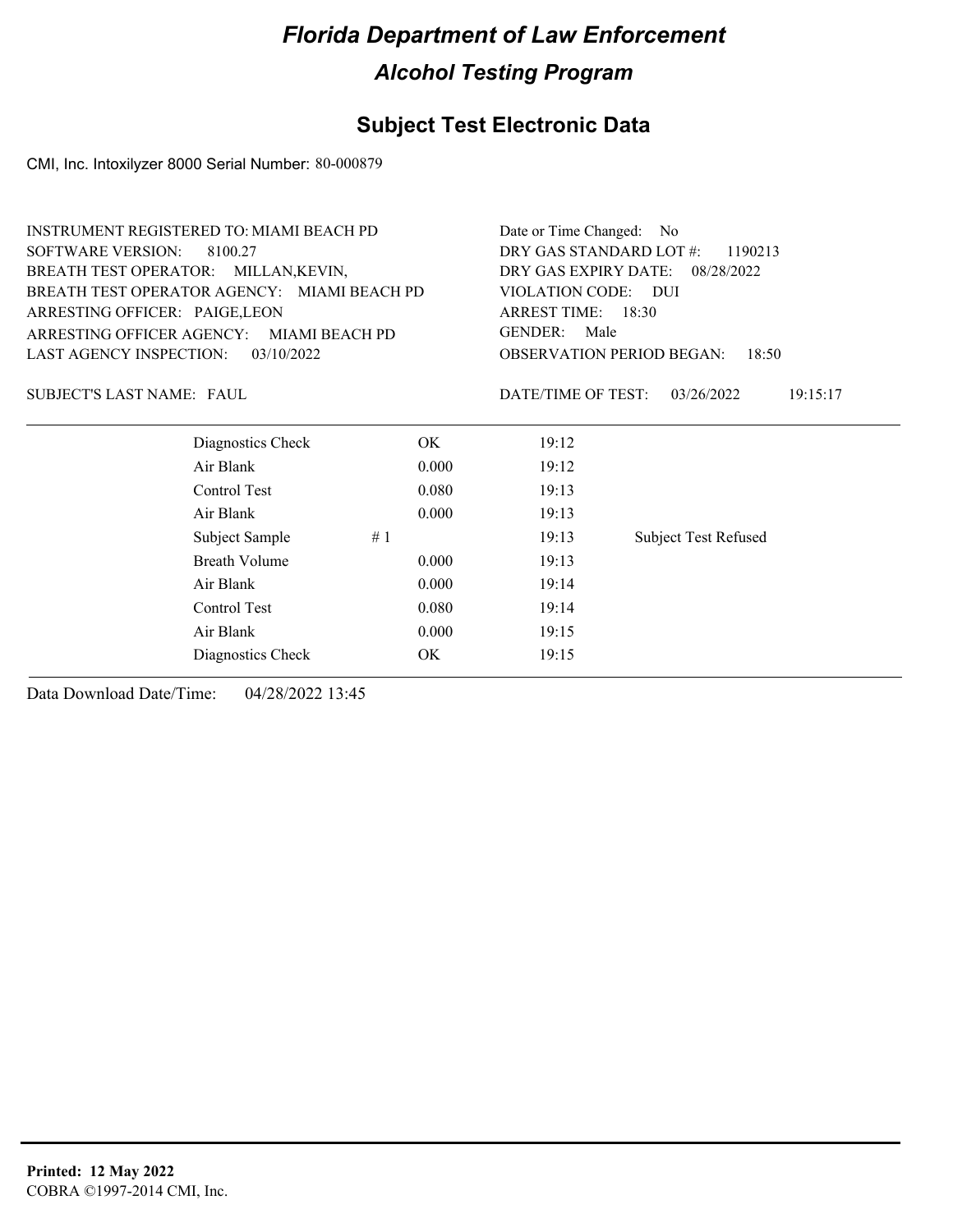#### **Subject Test Electronic Data**

CMI, Inc. Intoxilyzer 8000 Serial Number: 80-000879

ARRESTING OFFICER AGENCY: MIAMI BEACH PD GENDER: BREATH TEST OPERATOR AGENCY: VIOLATION CODE: MIAMI BEACH PD SOFTWARE VERSION: 8100.27 ARRESTING OFFICER: LAGOS, GUILLERMO BREATH TEST OPERATOR: LAGOS,GUILLERMO,E LAST AGENCY INSPECTION: 03/10/2022 INSTRUMENT REGISTERED TO: MIAMI BEACH PD

OBSERVATION PERIOD BEGAN: 03:35 VIOLATION CODE: DUI ARREST TIME: 02:59 08/28/2022 DRY GAS EXPIRY DATE: DRY GAS STANDARD LOT #: 1190213 Date or Time Changed: No GENDER: Male

SUBJECT'S LAST NAME: COITO **Example 2018** DATE/TIME OF TEST:

DATE/TIME OF TEST: 03/27/2022 04:11:42

| Diagnostics Check    |    | OK    | 04:03 |
|----------------------|----|-------|-------|
| Air Blank            |    | 0.000 | 04:04 |
| Control Test         |    | 0.080 | 04:04 |
| Air Blank            |    | 0.000 | 04:05 |
| Subject Sample       | #1 | 0.262 | 04:07 |
| <b>Breath Volume</b> |    | 2.871 | 04:07 |
| Air Blank            |    | 0.000 | 04:07 |
| Air Blank            |    | 0.000 | 04:09 |
| Subject Sample       | #2 | 0.269 | 04:10 |
| <b>Breath Volume</b> |    | 3.316 | 04:10 |
| Air Blank            |    | 0.000 | 04:10 |
| Control Test         |    | 0.080 | 04:11 |
| Air Blank            |    | 0.000 | 04:11 |
| Diagnostics Check    |    | OK    | 04:11 |
|                      |    |       |       |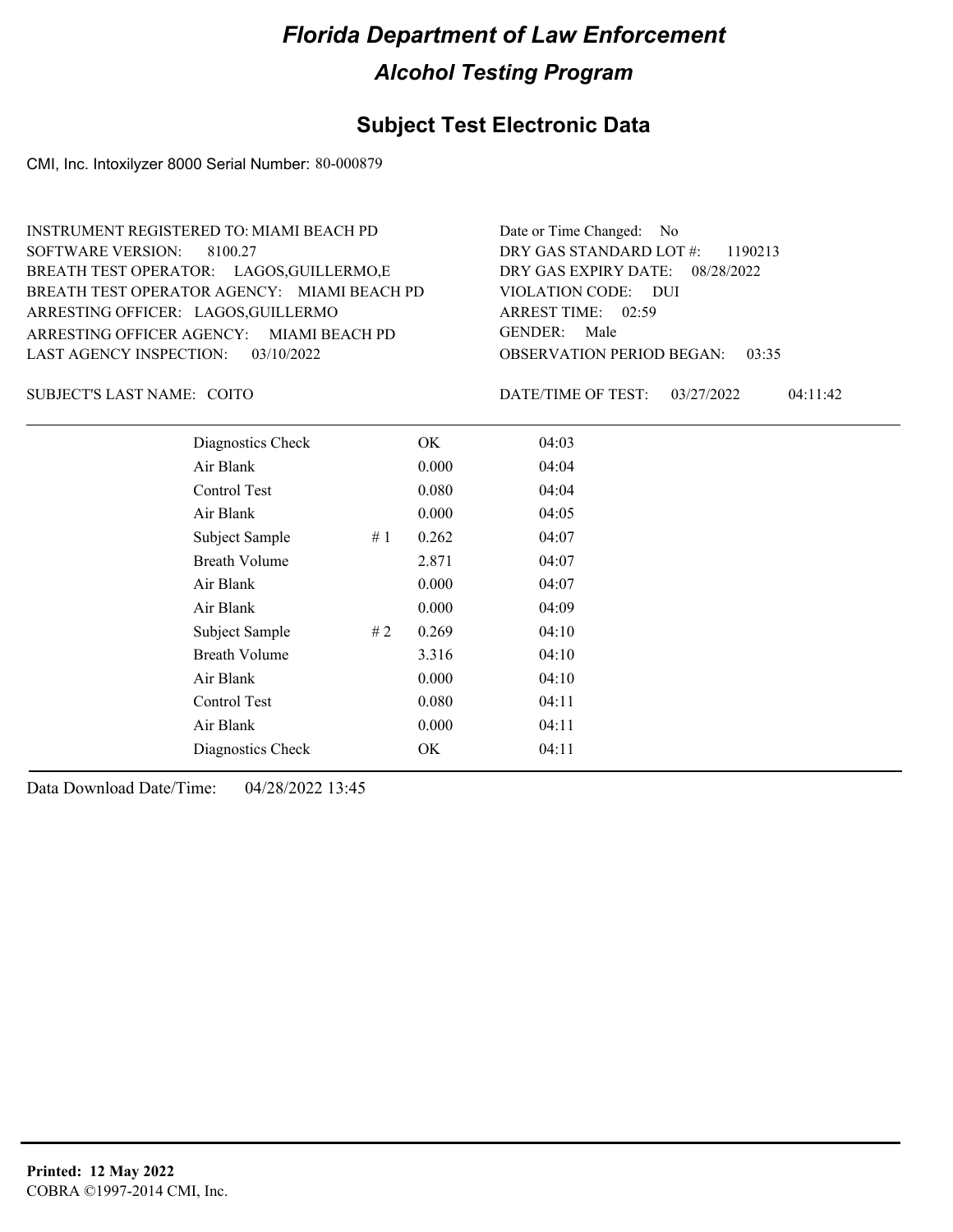#### **Subject Test Electronic Data**

CMI, Inc. Intoxilyzer 8000 Serial Number: 80-000882

ARRESTING OFFICER AGENCY: GENDER: MIAMI-DADE PD BREATH TEST OPERATOR AGENCY: MIAMI-DADE PD VIOLATION CODE: SOFTWARE VERSION: 8100.27 ARRESTING OFFICER: SAVINON,CARLOS BREATH TEST OPERATOR: SAVINON,CARLOS,M LAST AGENCY INSPECTION: 03/04/2022 INSTRUMENT REGISTERED TO: MIAMI-DADE PD

OBSERVATION PERIOD BEGAN: 06:46 VIOLATION CODE: DUI 05:40 ARREST TIME: 04/05/2022 DRY GAS EXPIRY DATE: 05620080A1 DRY GAS STANDARD LOT #: Date or Time Changed: No GENDER: Male

REAMS SUBJECT'S LAST NAME: DATE/TIME OF TEST:

DATE/TIME OF TEST: 03/09/2022 07:16:40

| Diagnostics Check    |    | OK    | 07:10 |
|----------------------|----|-------|-------|
| Air Blank            |    | 0.000 | 07:10 |
| Control Test         |    | 0.079 | 07:10 |
| Air Blank            |    | 0.000 | 07:11 |
| Subject Sample       | #1 | 0.089 | 07:11 |
| <b>Breath Volume</b> |    | 3.187 | 07:11 |
| Air Blank            |    | 0.000 | 07:12 |
| Air Blank            |    | 0.000 | 07:14 |
| Subject Sample       | #2 | 0.088 | 07:15 |
| <b>Breath Volume</b> |    | 3.316 | 07:15 |
| Air Blank            |    | 0.000 | 07:15 |
| Control Test         |    | 0.079 | 07:16 |
| Air Blank            |    | 0.000 | 07:16 |
| Diagnostics Check    |    | OK    | 07:16 |
|                      |    |       |       |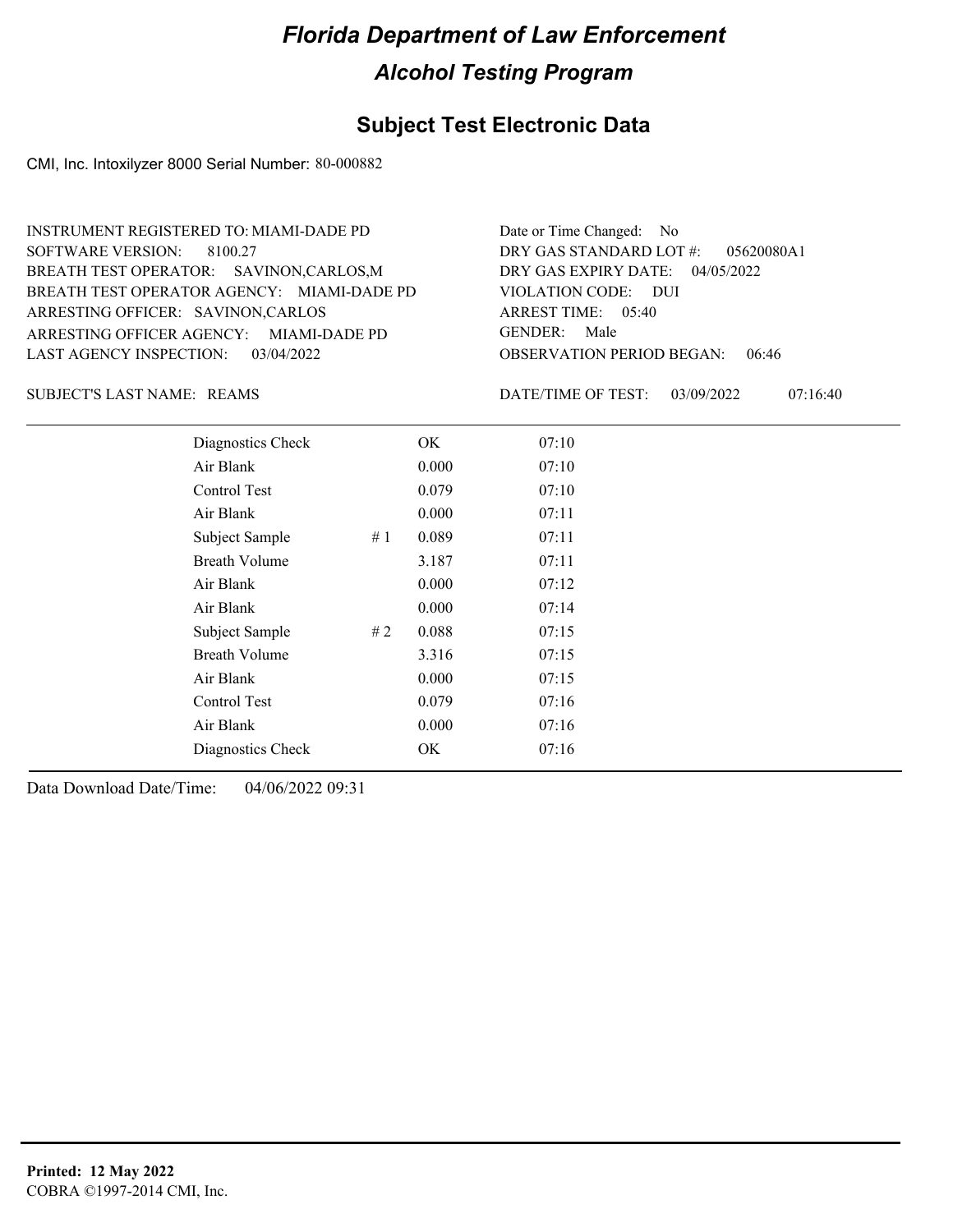#### **Subject Test Electronic Data**

CMI, Inc. Intoxilyzer 8000 Serial Number: 80-000882

ARRESTING OFFICER AGENCY: GENDER: MIAMI-DADE PD BREATH TEST OPERATOR AGENCY: MIAMI-DADE PD VIOLATION CODE: SOFTWARE VERSION: 8100.27 ARRESTING OFFICER: DIAZ,EDWARD FLORIAN,ROLANDO,I BREATH TEST OPERATOR: LAST AGENCY INSPECTION: 03/04/2022 INSTRUMENT REGISTERED TO: MIAMI-DADE PD

OBSERVATION PERIOD BEGAN: 21:30 VIOLATION CODE: DUI ARREST TIME: 21:18 04/05/2022 DRY GAS EXPIRY DATE: 05620080A1 DRY GAS STANDARD LOT #: Date or Time Changed: No GENDER: Male

SUBJECT'S LAST NAME: LEONOR DATE/TIME OF TEST:

DATE/TIME OF TEST: 03/10/2022 22:04:53

| Diagnostics Check    |    | OK    | 21:56 |
|----------------------|----|-------|-------|
| Air Blank            |    | 0.000 | 21:57 |
| Control Test         |    | 0.080 | 21:57 |
| Air Blank            |    | 0.000 | 21:58 |
| Subject Sample       | #1 | 0.202 | 22:00 |
| <b>Breath Volume</b> |    | 1.738 | 22:00 |
| Air Blank            |    | 0.000 | 22:00 |
| Air Blank            |    | 0.000 | 22:02 |
| Subject Sample       | #2 | 0.202 | 22:03 |
| <b>Breath Volume</b> |    | 3.453 | 22:03 |
| Air Blank            |    | 0.000 | 22:03 |
| Control Test         |    | 0.078 | 22:04 |
| Air Blank            |    | 0.000 | 22:04 |
| Diagnostics Check    |    | OK    | 22:04 |
|                      |    |       |       |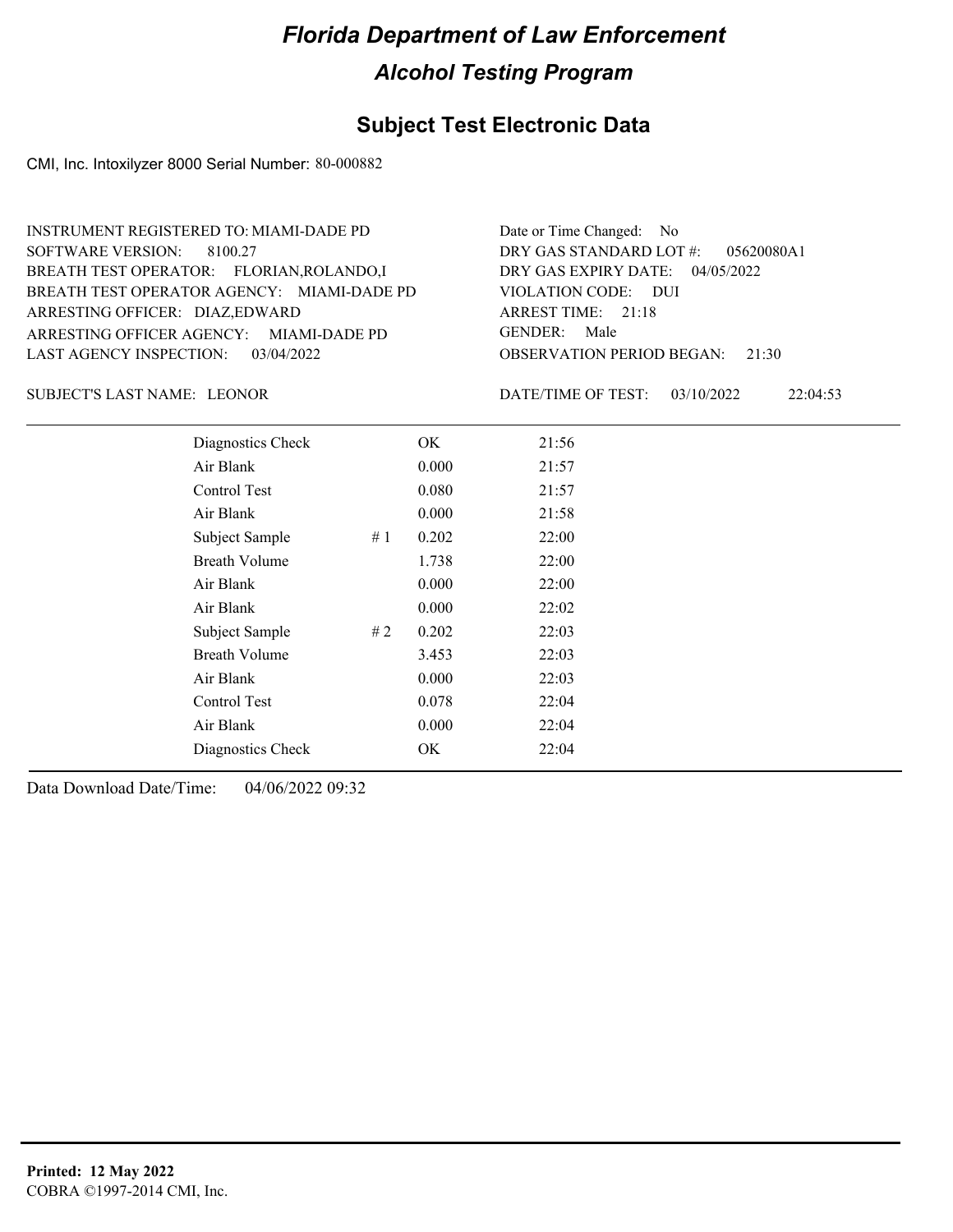#### **Subject Test Electronic Data**

CMI, Inc. Intoxilyzer 8000 Serial Number: 80-000882

ARRESTING OFFICER AGENCY: GENDER: MIAMI-DADE PD BREATH TEST OPERATOR AGENCY: MIAMI-DADE PD VIOLATION CODE: SOFTWARE VERSION: 8100.27 ARRESTING OFFICER: OCEGUERA,YASMANI BREATH TEST OPERATOR: OCEGUERA,YASMANI, LAST AGENCY INSPECTION: 03/04/2022 INSTRUMENT REGISTERED TO: MIAMI-DADE PD

OBSERVATION PERIOD BEGAN: 21:55 VIOLATION CODE: DUI 21:15 ARREST TIME: 04/05/2022 DRY GAS EXPIRY DATE: 05620080A1 DRY GAS STANDARD LOT #: Date or Time Changed: Yes GENDER: Female

PEREZ LEIVA SUBJECT'S LAST NAME: DATE/TIME OF TEST:

DATE/TIME OF TEST: 03/18/2022 22:26:59

| Diagnostics Check    |     | OK    | 22:18 |
|----------------------|-----|-------|-------|
| Air Blank            |     | 0.000 | 22:18 |
| Control Test         |     | 0.079 | 22:18 |
| Air Blank            |     | 0.000 | 22:19 |
| Subject Sample       | #1  | 0.204 | 22:20 |
| <b>Breath Volume</b> |     | 1.246 | 22:20 |
| Air Blank            |     | 0.000 | 22:21 |
| Air Blank            |     | 0.000 | 22:23 |
| Subject Sample       | # 2 | 0.186 | 22:25 |
| <b>Breath Volume</b> |     | 1.136 | 22:25 |
| Air Blank            |     | 0.000 | 22:26 |
| Control Test         |     | 0.080 | 22:26 |
| Air Blank            |     | 0.000 | 22:26 |
| Diagnostics Check    |     | OK    | 22:26 |
|                      |     |       |       |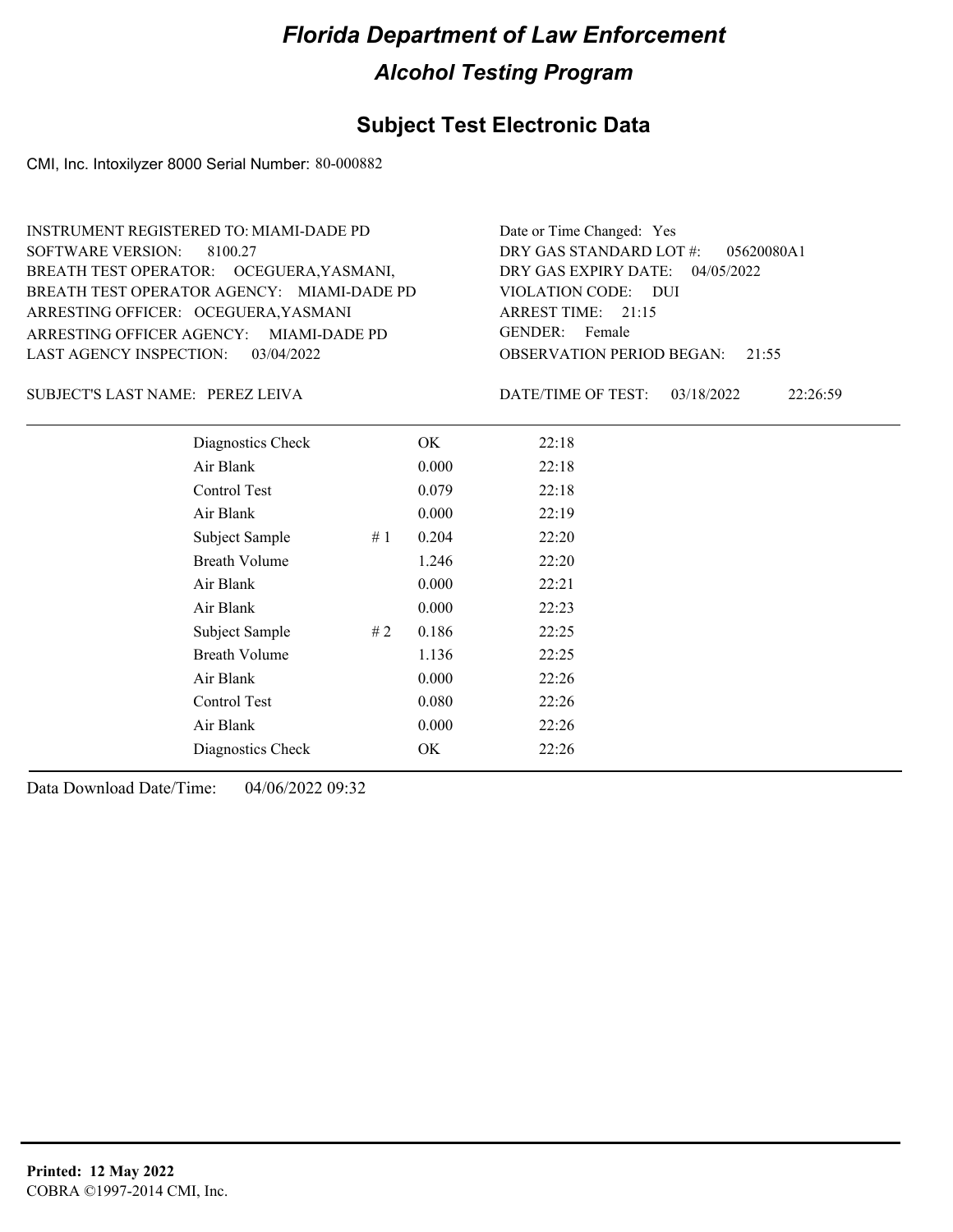#### **Subject Test Electronic Data**

CMI, Inc. Intoxilyzer 8000 Serial Number: 80-000883

ARRESTING OFFICER AGENCY: Miami-Dade PD GENDER: BREATH TEST OPERATOR AGENCY: North Miami PD VIOLATION CODE: SOFTWARE VERSION: 8100.27 ARRESTING OFFICER: BROWN,ROY BREATH TEST OPERATOR: JEANITE,DUHAMEL, LAST AGENCY INSPECTION: 03/04/2022 INSTRUMENT REGISTERED TO: MIAMI-DADE PD

OBSERVATION PERIOD BEGAN: 10:16 VIOLATION CODE: DUI 09:40 ARREST TIME: 04/05/2022 DRY GAS EXPIRY DATE: 05620080A1 DRY GAS STANDARD LOT #: Date or Time Changed: No GENDER: Male

SUBJECT'S LAST NAME: MARADIAGA BLANDON DATE/TIME OF TEST:

DATE/TIME OF TEST: 03/09/2022 10:44:03

| Diagnostics Check    |    | OK    | 10:36 |
|----------------------|----|-------|-------|
| Air Blank            |    | 0.000 | 10:37 |
| Control Test         |    | 0.080 | 10:37 |
| Air Blank            |    | 0.000 | 10:37 |
| Subject Sample       | #1 | 0.171 | 10:39 |
| <b>Breath Volume</b> |    | 1.191 | 10:39 |
| Air Blank            |    | 0.000 | 10:40 |
| Air Blank            |    | 0.000 | 10:41 |
| Subject Sample       | #2 | 0.174 | 10:42 |
| <b>Breath Volume</b> |    | 1.683 | 10:42 |
| Air Blank            |    | 0.000 | 10:43 |
| Control Test         |    | 0.077 | 10:43 |
| Air Blank            |    | 0.000 | 10:43 |
| Diagnostics Check    |    | OK    | 10:44 |
|                      |    |       |       |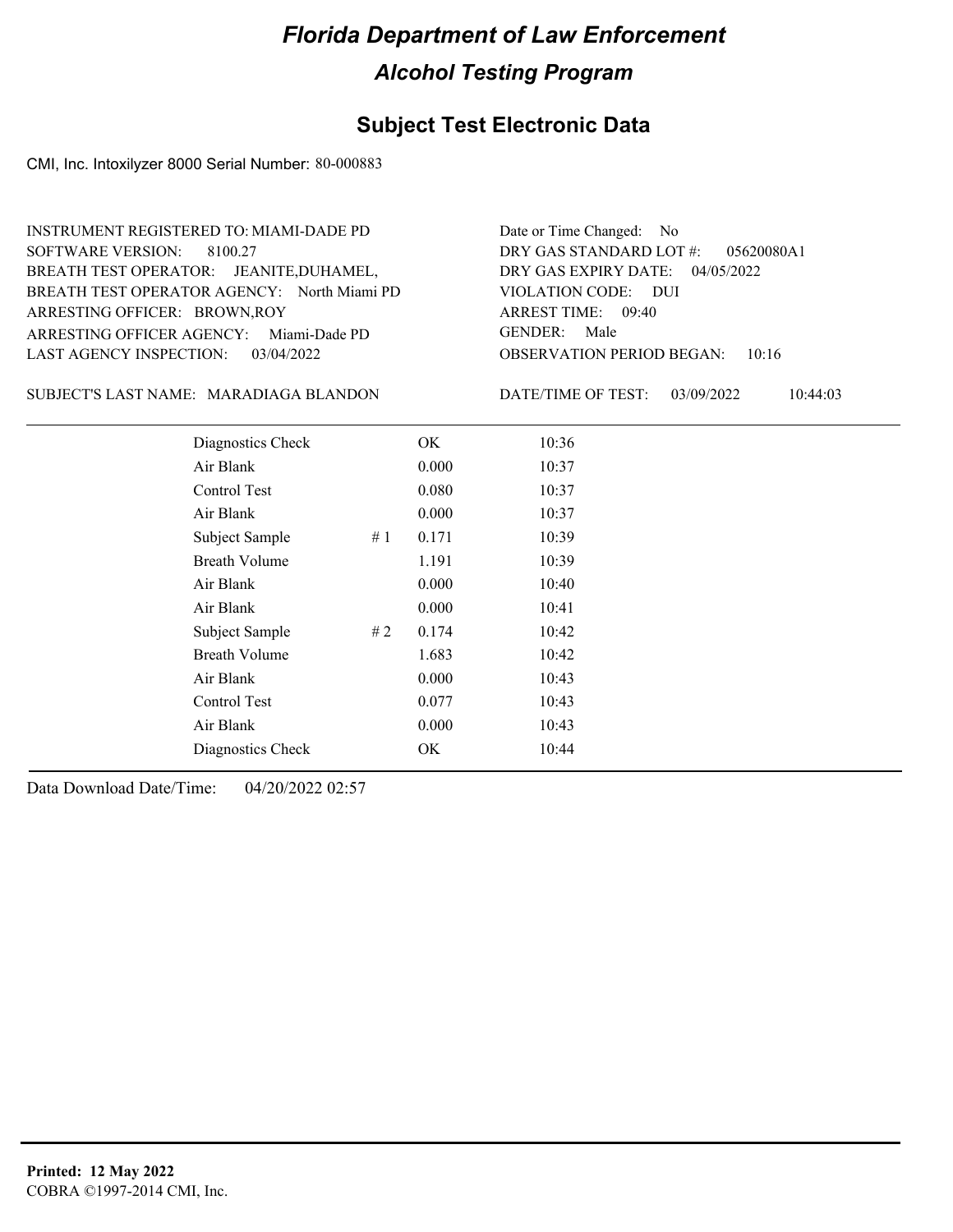### **Subject Test Electronic Data**

CMI, Inc. Intoxilyzer 8000 Serial Number: 80-000883

| <b>INSTRUMENT REGISTERED TO: MIAMI-DADE PD</b> |       |                                       | Date or Time Changed: No                  |  |  |
|------------------------------------------------|-------|---------------------------------------|-------------------------------------------|--|--|
| <b>SOFTWARE VERSION:</b><br>8100.27            |       | DRY GAS STANDARD LOT #:<br>05620080A1 |                                           |  |  |
| BREATH TEST OPERATOR: RUDOLPH, MATTHEW, T      |       | DRY GAS EXPIRY DATE:<br>04/05/2022    |                                           |  |  |
| BREATH TEST OPERATOR AGENCY: Aventura PD       |       | VIOLATION CODE: DUI                   |                                           |  |  |
| ARRESTING OFFICER: RUDOLPH, MATTHEW            |       | ARREST TIME: 03:24                    |                                           |  |  |
| ARRESTING OFFICER AGENCY:<br>Aventura PD       |       | <b>GENDER:</b>                        | Female                                    |  |  |
| <b>LAST AGENCY INSPECTION:</b><br>03/04/2022   |       |                                       | <b>OBSERVATION PERIOD BEGAN:</b><br>03:15 |  |  |
| SUBJECT'S LAST NAME: CONSOLO                   |       | DATE/TIME OF TEST:                    | 03/13/2022<br>04:05:36                    |  |  |
| Diagnostics Check                              | OK    | 04:02                                 |                                           |  |  |
| Air Blank                                      | 0.000 | 04:02                                 |                                           |  |  |
| Control Test                                   | 0.080 | 04:03                                 |                                           |  |  |
| Air Blank                                      | 0.000 | 04:03                                 |                                           |  |  |
| Subject Sample                                 | #1    | 04:04                                 | <b>Subject Test Refused</b>               |  |  |
| <b>Breath Volume</b>                           | 0.000 | 04:04                                 |                                           |  |  |
| Air Blank                                      | 0.000 | 04:04                                 |                                           |  |  |
| Control Test                                   | 0.081 | 04:04                                 |                                           |  |  |
| Air Blank                                      | 0.000 | 04:05                                 |                                           |  |  |
| Diagnostics Check                              | OK.   | 04:05                                 |                                           |  |  |
|                                                |       |                                       |                                           |  |  |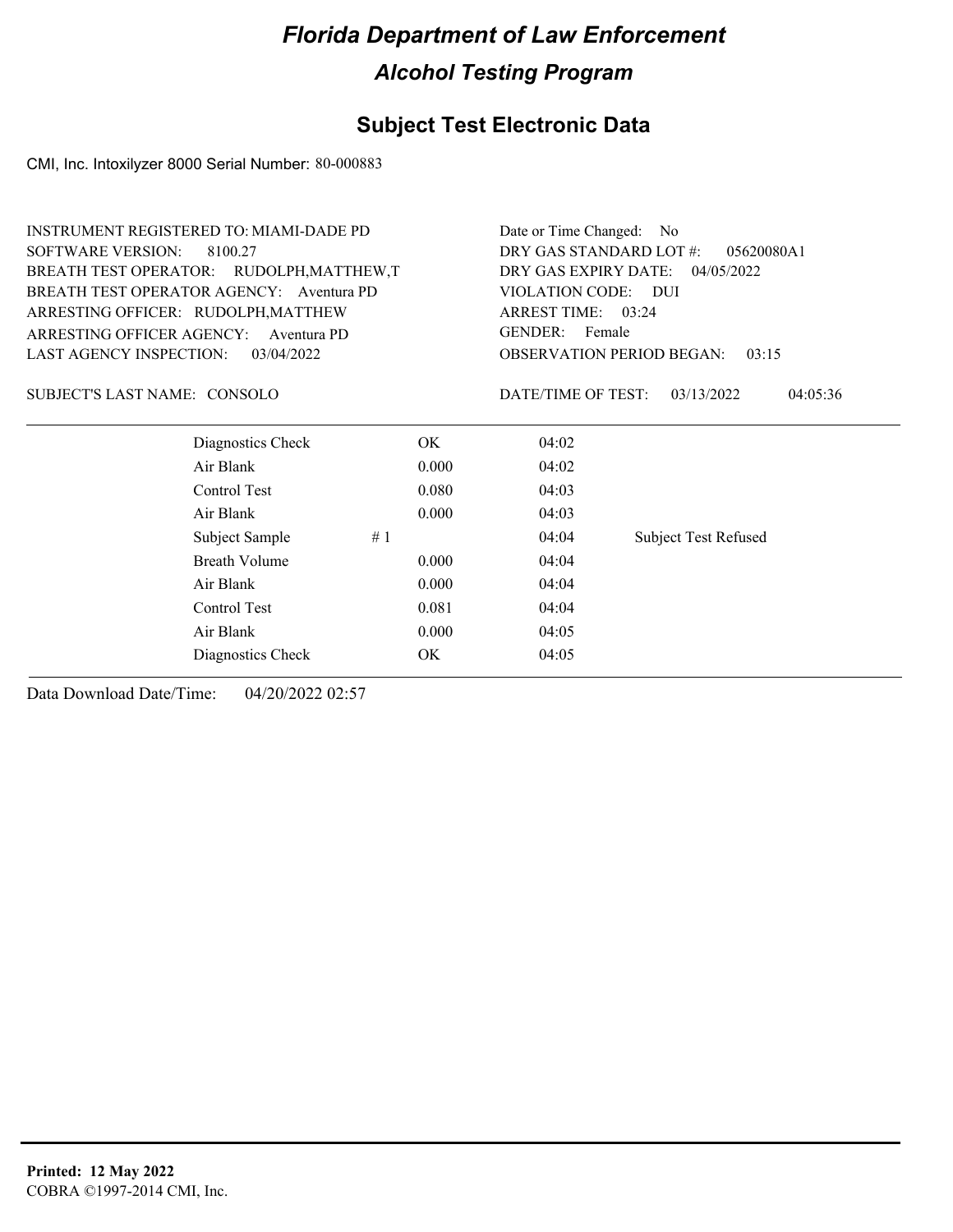### **Subject Test Electronic Data**

CMI, Inc. Intoxilyzer 8000 Serial Number: 80-000885

|                                 | <b>INSTRUMENT REGISTERED TO: MIAMI-DADE PD</b> |    | Date or Time Changed:<br>No.          |                                           |                             |  |
|---------------------------------|------------------------------------------------|----|---------------------------------------|-------------------------------------------|-----------------------------|--|
| <b>SOFTWARE VERSION:</b>        | 8100.27                                        |    | DRY GAS STANDARD LOT #:<br>05620080A1 |                                           |                             |  |
| BREATH TEST OPERATOR: TORRES,D, |                                                |    | DRY GAS EXPIRY DATE:<br>04/05/2022    |                                           |                             |  |
|                                 | BREATH TEST OPERATOR AGENCY: Miami-Dade PD     |    |                                       | VIOLATION CODE: DUI                       |                             |  |
| ARRESTING OFFICER: JORDAN,S     |                                                |    |                                       | ARREST TIME: 06:53                        |                             |  |
| ARRESTING OFFICER AGENCY:       | Miami Springs PD                               |    |                                       | GENDER:<br>Male                           |                             |  |
| <b>LAST AGENCY INSPECTION:</b>  | 03/04/2022                                     |    |                                       | <b>OBSERVATION PERIOD BEGAN:</b><br>08:11 |                             |  |
| SUBJECT'S LAST NAME: DELGADO    |                                                |    |                                       | DATE/TIME OF TEST:                        | 03/04/2022<br>09:03:21      |  |
|                                 | Diagnostics Check                              |    | OK.                                   | 08:59                                     |                             |  |
|                                 | Air Blank                                      |    | 0.000                                 | 09:00                                     |                             |  |
|                                 | Control Test                                   |    | 0.082                                 | 09:00                                     |                             |  |
|                                 | Air Blank                                      |    | 0.000                                 | 09:01                                     |                             |  |
|                                 | Subject Sample                                 | #1 |                                       | 09:01                                     | <b>Subject Test Refused</b> |  |
|                                 | Breath Volume                                  |    | 0.000                                 | 09:01                                     |                             |  |
|                                 | Air Blank                                      |    | 09:02                                 |                                           |                             |  |
|                                 | Control Test                                   |    | 0.081                                 | 09:02                                     |                             |  |
|                                 | Air Blank                                      |    | 0.000                                 | 09:03                                     |                             |  |
|                                 |                                                |    |                                       |                                           |                             |  |

Diagnostics Check OK 09:03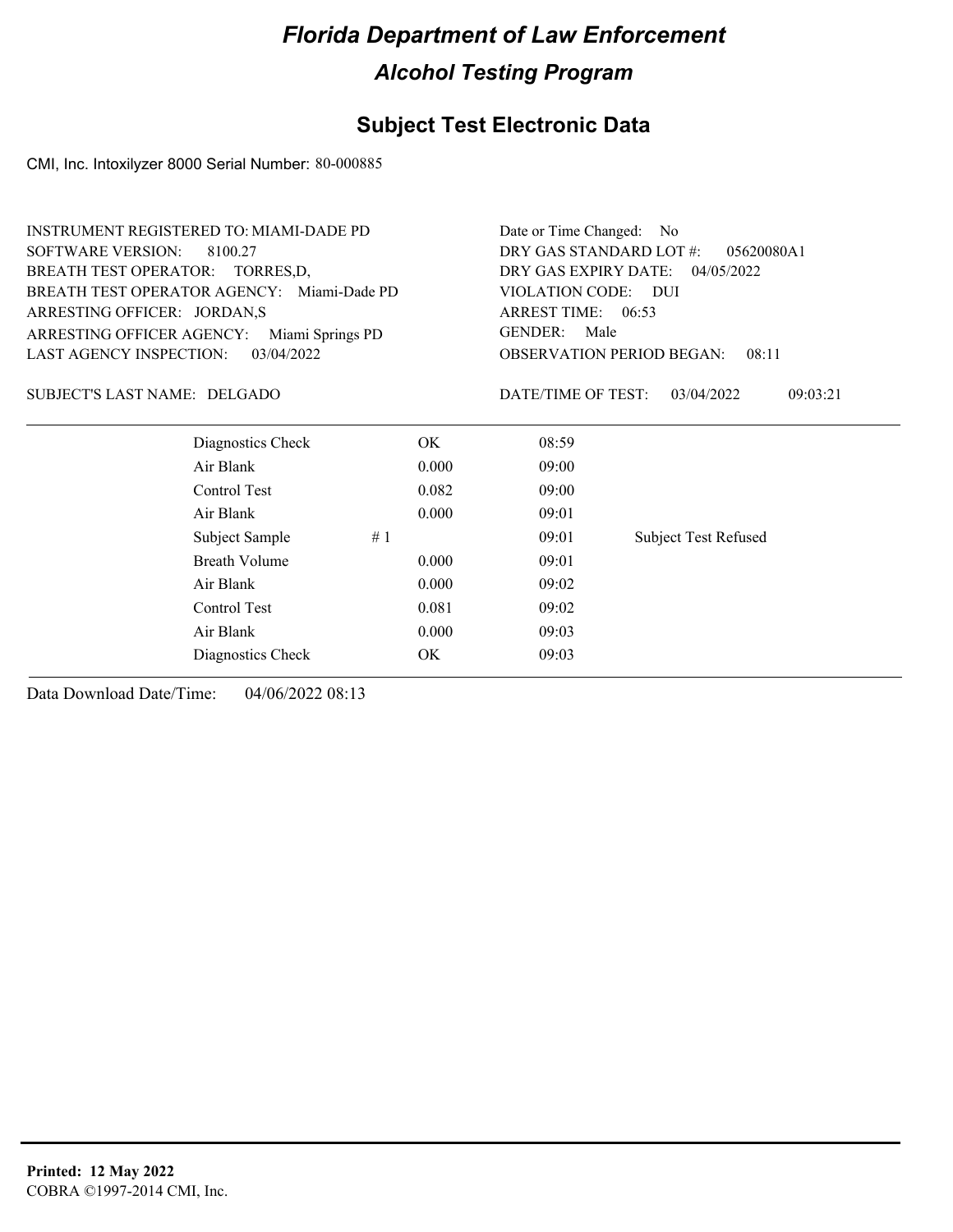### **Subject Test Electronic Data**

CMI, Inc. Intoxilyzer 8000 Serial Number: 80-000888

| <b>INSTRUMENT REGISTERED TO: PINELLAS COUNTY SO</b> | Date or Time Changed: No            |                                  |                                   |  |
|-----------------------------------------------------|-------------------------------------|----------------------------------|-----------------------------------|--|
| SOFTWARE VERSION:<br>8100.27                        | DRY GAS STANDARD LOT #:<br>AG011102 |                                  |                                   |  |
| BREATH TEST OPERATOR: BERGSTROM, STEPHEN, G         |                                     |                                  | DRY GAS EXPIRY DATE: $04/20/2022$ |  |
| BREATH TEST OPERATOR AGENCY: Pinellas County SO     |                                     | VIOLATION CODE: DUI              |                                   |  |
| ARRESTING OFFICER: HARRIS, HEATHER                  |                                     | ARREST TIME: 06:28               |                                   |  |
| ARRESTING OFFICER AGENCY: Pinellas County SO        |                                     | GENDER: Male                     |                                   |  |
| LAST AGENCY INSPECTION:<br>02/16/2022               |                                     | <b>OBSERVATION PERIOD BEGAN:</b> | 06:38                             |  |
| SUBJECT'S LAST NAME: PEDROSO-SANTAMARIA             |                                     | DATE/TIME OF TEST:               | 07:23:26<br>03/05/2022            |  |
| Diagnostics Check                                   | OK.                                 | 07:22                            |                                   |  |
| Air Blank                                           | 0.000                               | 07:23                            |                                   |  |
|                                                     |                                     | 07:23                            | <b>RFI</b> Detect                 |  |
| Air Blank                                           |                                     | 07:23                            | <b>RFI</b> Detect                 |  |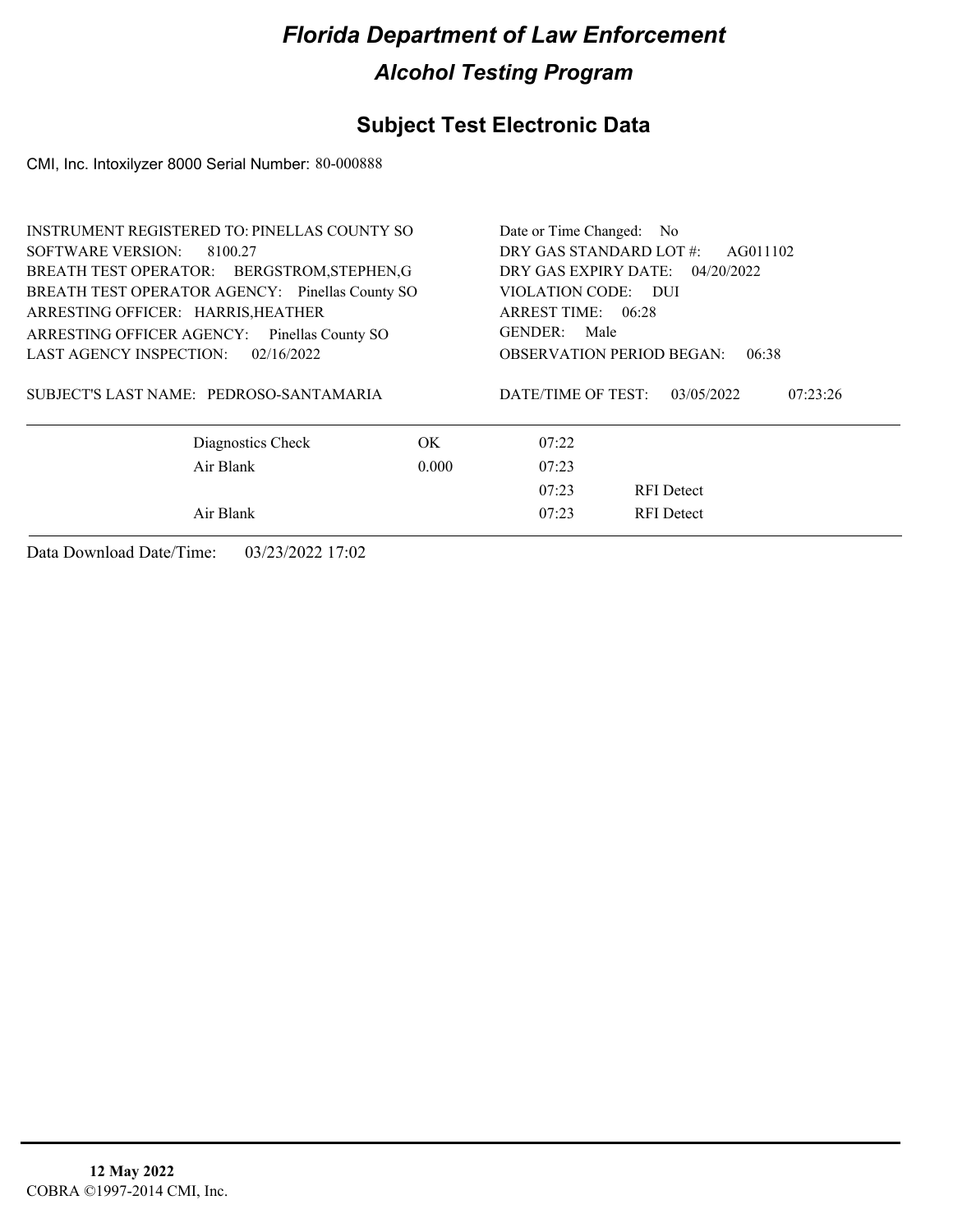### **Subject Test Electronic Data**

CMI, Inc. Intoxilyzer 8000 Serial Number: 80-000888

| INSTRUMENT REGISTERED TO: PINELLAS COUNTY SO    | Date or Time Changed: No               |
|-------------------------------------------------|----------------------------------------|
| SOFTWARE VERSION: 8100.27                       | DRY GAS STANDARD LOT #: AG011102       |
| BREATH TEST OPERATOR: BERGSTROM, STEPHEN, G     | DRY GAS EXPIRY DATE: 04/20/2022        |
| BREATH TEST OPERATOR AGENCY: Pinellas County SO | VIOLATION CODE: DUI                    |
| ARRESTING OFFICER: HARRIS, HEATHER              | ARREST TIME: 06:28                     |
| ARRESTING OFFICER AGENCY: Pinellas County SO    | GENDER: Male                           |
| LAST AGENCY INSPECTION: $02/16/2022$            | <b>OBSERVATION PERIOD BEGAN: 06:38</b> |

PEDROSO-SANTAMARIA SUBJECT'S LAST NAME: DATE/TIME OF TEST:

DATE/TIME OF TEST: 03/05/2022 07:33:19

| Diagnostics Check    |    | OK    | 07:25 |
|----------------------|----|-------|-------|
| Air Blank            |    | 0.000 | 07:25 |
| Control Test         |    | 0.078 | 07:25 |
| Air Blank            |    | 0.000 | 07:26 |
| Subject Sample       | #1 | 0.026 | 07:28 |
| <b>Breath Volume</b> |    | 2.117 | 07:28 |
| Air Blank            |    | 0.000 | 07:28 |
| Air Blank            |    | 0.000 | 07:30 |
| Subject Sample       | #2 | 0.026 | 07:31 |
| <b>Breath Volume</b> |    | 1.960 | 07:31 |
| Air Blank            |    | 0.000 | 07:32 |
| <b>Control Test</b>  |    | 0.078 | 07:32 |
| Air Blank            |    | 0.000 | 07:33 |
| Diagnostics Check    |    | OK    | 07:33 |
|                      |    |       |       |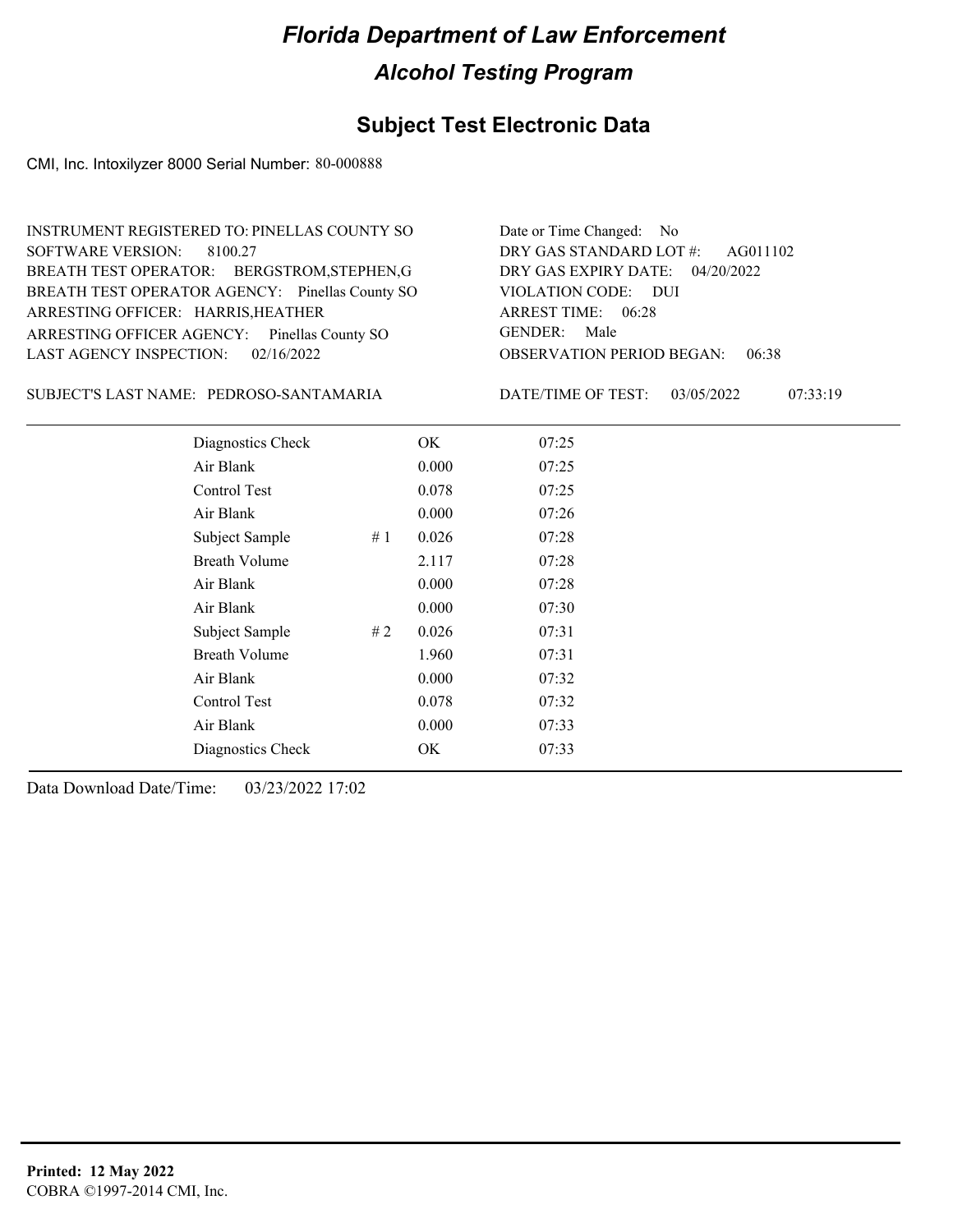#### **Subject Test Electronic Data**

CMI, Inc. Intoxilyzer 8000 Serial Number: 80-000891

ARRESTING OFFICER AGENCY: FDLE GENDER: BREATH TEST OPERATOR AGENCY: FDLE VIOLATION CODE: SOFTWARE VERSION: 8100.27 ARRESTING OFFICER: SOTO,ISRAEL BREATH TEST OPERATOR: SOTO,ISRAEL, LAST AGENCY INSPECTION: 03/02/2022 INSTRUMENT REGISTERED TO: FFWCC

OBSERVATION PERIOD BEGAN: 06:44 VIOLATION CODE: SYS CHECK ARREST TIME: 07:00 05/14/2023 DRY GAS EXPIRY DATE: DRY GAS STANDARD LOT #: AG113403 GENDER: Male

Date or Time Changed: No

TEST SUBJECT'S LAST NAME: DATE/TIME OF TEST:

DATE/TIME OF TEST: 03/29/2022 07:10:47

| Diagnostics Check    |    | OK    | 07:04 |
|----------------------|----|-------|-------|
| Air Blank            |    | 0.000 | 07:05 |
| Control Test         |    | 0.081 | 07:05 |
| Air Blank            |    | 0.000 | 07:06 |
| Subject Sample       | #1 | 0.000 | 07:06 |
| <b>Breath Volume</b> |    | 2.941 | 07:06 |
| Air Blank            |    | 0.000 | 07:06 |
| Air Blank            |    | 0.000 | 07:08 |
| Subject Sample       | #2 | 0.000 | 07:09 |
| <b>Breath Volume</b> |    | 1.875 | 07:09 |
| Air Blank            |    | 0.000 | 07:09 |
| <b>Control Test</b>  |    | 0.082 | 07:10 |
| Air Blank            |    | 0.000 | 07:10 |
| Diagnostics Check    |    | OK    | 07:10 |
|                      |    |       |       |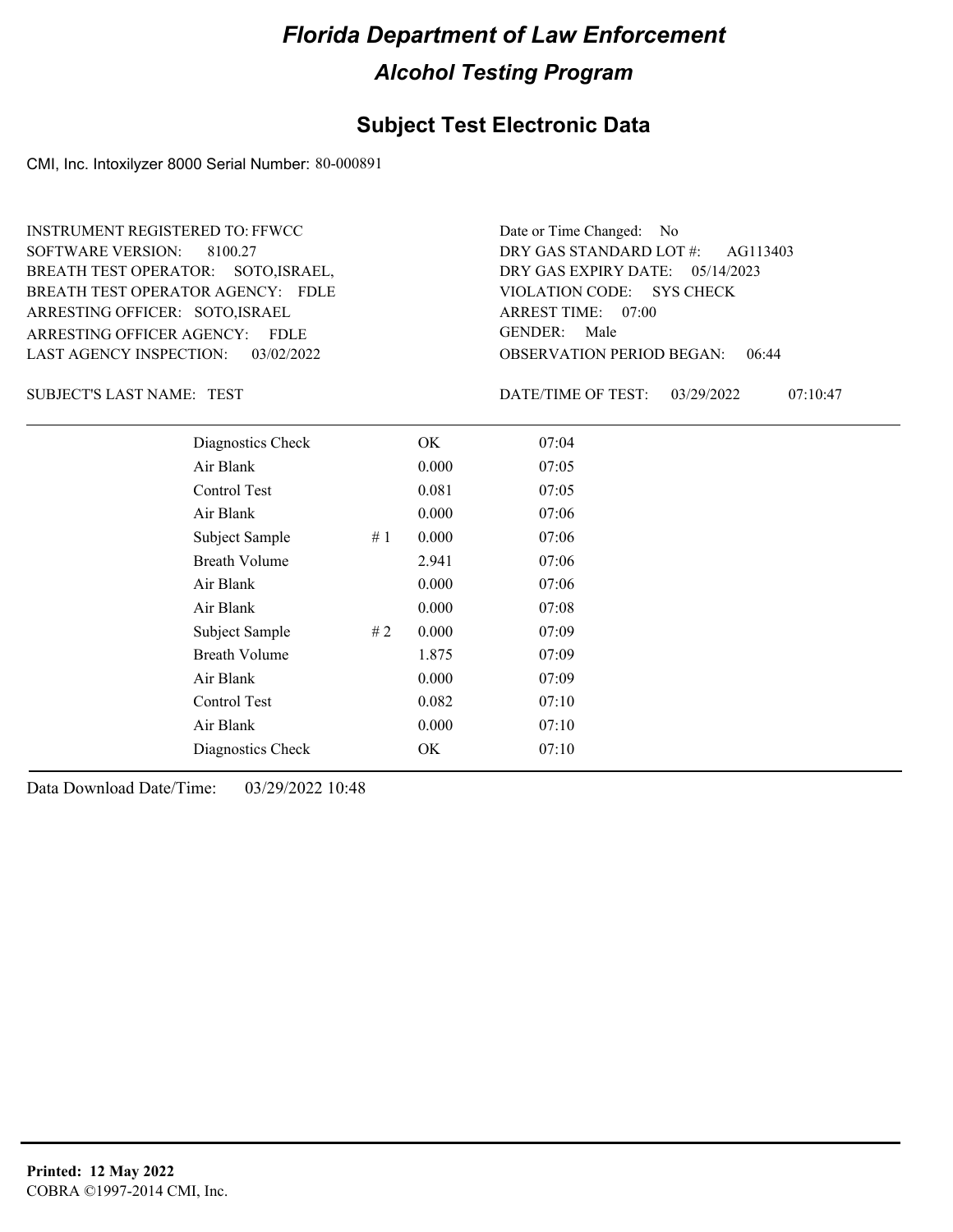### **Subject Test Electronic Data**

CMI, Inc. Intoxilyzer 8000 Serial Number: 80-000892

| <b>INSTRUMENT REGISTERED TO: FFWCC</b>            | Date or Time Changed:<br>N <sub>o</sub> |                                    |       |                                           |  |                  |          |  |
|---------------------------------------------------|-----------------------------------------|------------------------------------|-------|-------------------------------------------|--|------------------|----------|--|
| <b>SOFTWARE VERSION:</b>                          | DRY GAS STANDARD LOT #:<br>1349789      |                                    |       |                                           |  |                  |          |  |
| BREATH TEST OPERATOR: WOODALL,CORY,D              |                                         | DRY GAS EXPIRY DATE:<br>07/15/2023 |       |                                           |  |                  |          |  |
| BREATH TEST OPERATOR AGENCY: Panama City Beach PD | VIOLATION CODE: DUI                     |                                    |       |                                           |  |                  |          |  |
| ARRESTING OFFICER: WOODALL, CORY                  | ARREST TIME: 03:25                      |                                    |       |                                           |  |                  |          |  |
| ARRESTING OFFICER AGENCY: Panama City Beach PD    | <b>GENDER:</b><br>Male                  |                                    |       |                                           |  |                  |          |  |
| LAST AGENCY INSPECTION:<br>03/02/2022             |                                         |                                    |       | <b>OBSERVATION PERIOD BEGAN:</b><br>03:40 |  |                  |          |  |
| <b>SUBJECT'S LAST NAME: COOK</b>                  |                                         |                                    |       | DATE/TIME OF TEST:                        |  | 03/11/2022       | 04:24:30 |  |
|                                                   | Diagnostics Check                       |                                    | OK.   | 04:15                                     |  |                  |          |  |
|                                                   | Air Blank                               |                                    | 0.000 | 04:15                                     |  |                  |          |  |
|                                                   | Control Test                            |                                    | 0.080 | 04:16                                     |  |                  |          |  |
|                                                   | Air Blank                               |                                    | 0.000 | 04:16                                     |  |                  |          |  |
|                                                   | Subject Sample                          | #1                                 | 0.153 | 04:19                                     |  |                  |          |  |
|                                                   | <b>Breath Volume</b>                    |                                    | 2.824 | 04:19                                     |  |                  |          |  |
|                                                   | Air Blank                               |                                    | 0.000 | 04:20                                     |  |                  |          |  |
|                                                   | Air Blank                               |                                    | 0.000 | 04:21                                     |  |                  |          |  |
|                                                   | Subject Sample                          | #2                                 |       | 04:23                                     |  | Sequence Aborted |          |  |
|                                                   | <b>Breath Volume</b>                    |                                    | 0.207 | 04:23                                     |  |                  |          |  |
|                                                   | Air Blank                               |                                    | 0.000 | 04:24                                     |  |                  |          |  |
|                                                   |                                         |                                    |       |                                           |  |                  |          |  |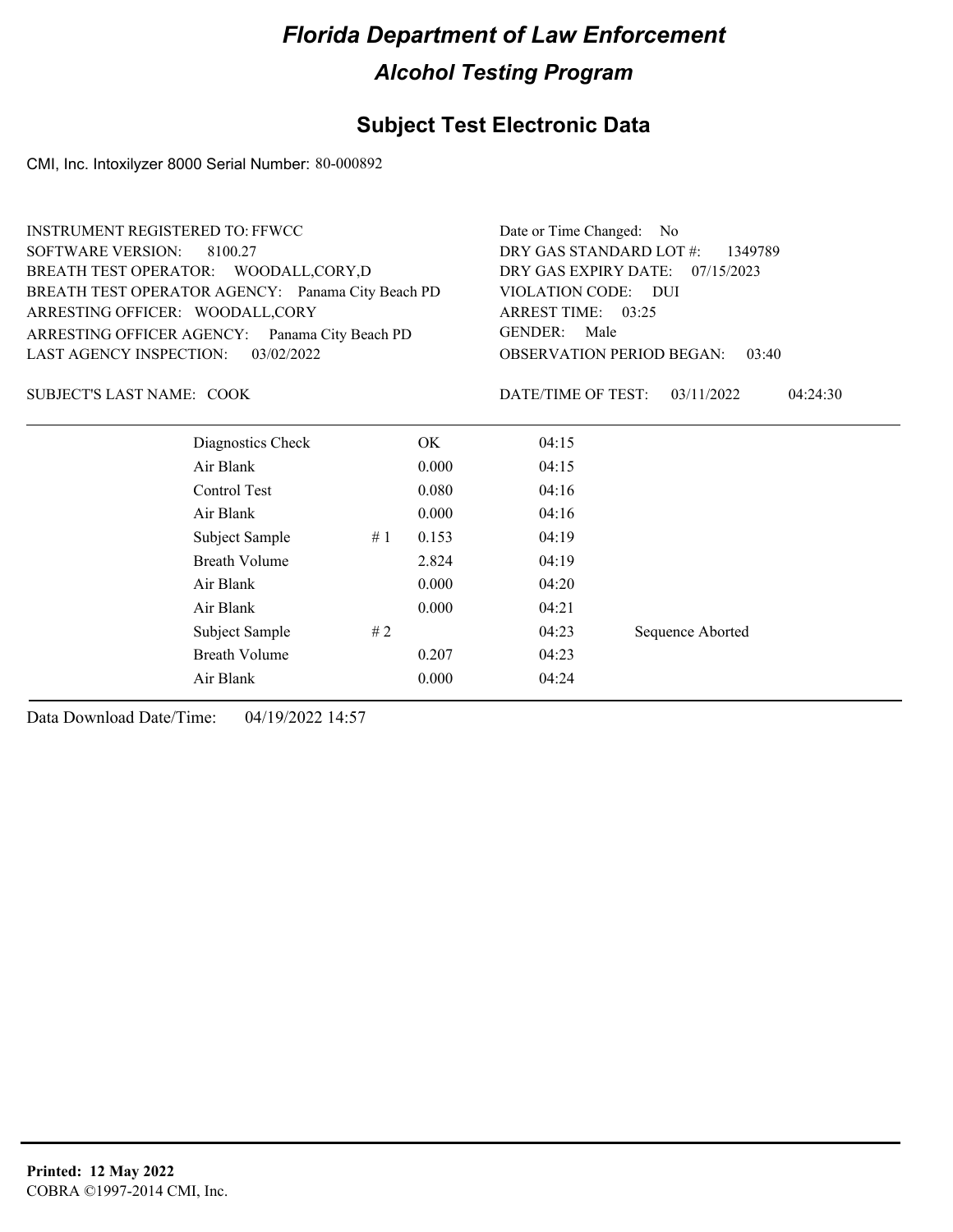### **Subject Test Electronic Data**

CMI, Inc. Intoxilyzer 8000 Serial Number: 80-000892

| <b>INSTRUMENT REGISTERED TO: FFWCC</b>            | Date or Time Changed: Yes                 |
|---------------------------------------------------|-------------------------------------------|
| SOFTWARE VERSION: 8100.27                         | DRY GAS STANDARD LOT #: 1349789           |
| BREATH TEST OPERATOR: KIGHT, BRANDON, T           | DRY GAS EXPIRY DATE: 07/15/2023           |
| BREATH TEST OPERATOR AGENCY: Panama City Beach PD | VIOLATION CODE: DUI                       |
| ARRESTING OFFICER: KIGHT, BRANDON                 | ARREST TIME: 23:47                        |
| ARRESTING OFFICER AGENCY: Panama City Beach PD    | GENDER: Female                            |
| LAST AGENCY INSPECTION: 03/02/2022                | <b>OBSERVATION PERIOD BEGAN:</b><br>00:50 |
|                                                   |                                           |

#### LANGLEY SUBJECT'S LAST NAME: DATE/TIME OF TEST:

DATE/TIME OF TEST: 03/19/2022 01:18:08

| Diagnostics Check    |    | OK    | 01:10 |                   |
|----------------------|----|-------|-------|-------------------|
| Air Blank            |    | 0.000 | 01:11 |                   |
| Control Test         |    | 0.081 | 01:11 |                   |
| Air Blank            |    | 0.000 | 01:12 |                   |
| Subject Sample       | #1 | 0.241 | 01:13 |                   |
| <b>Breath Volume</b> |    | 1.718 | 01:13 |                   |
| Air Blank            |    | 0.000 | 01:13 |                   |
| Air Blank            |    | 0.000 | 01:15 |                   |
| Subject Sample       | #2 | 0.247 | 01:16 |                   |
| <b>Breath Volume</b> |    | 1.132 | 01:16 |                   |
| Air Blank            |    | 0.000 | 01:17 |                   |
| Control Test         |    | 0.079 | 01:17 |                   |
| Air Blank            |    |       | 01:17 | <b>RFI</b> Detect |
| Air Blank            |    | 0.000 | 01:18 |                   |
|                      |    |       |       |                   |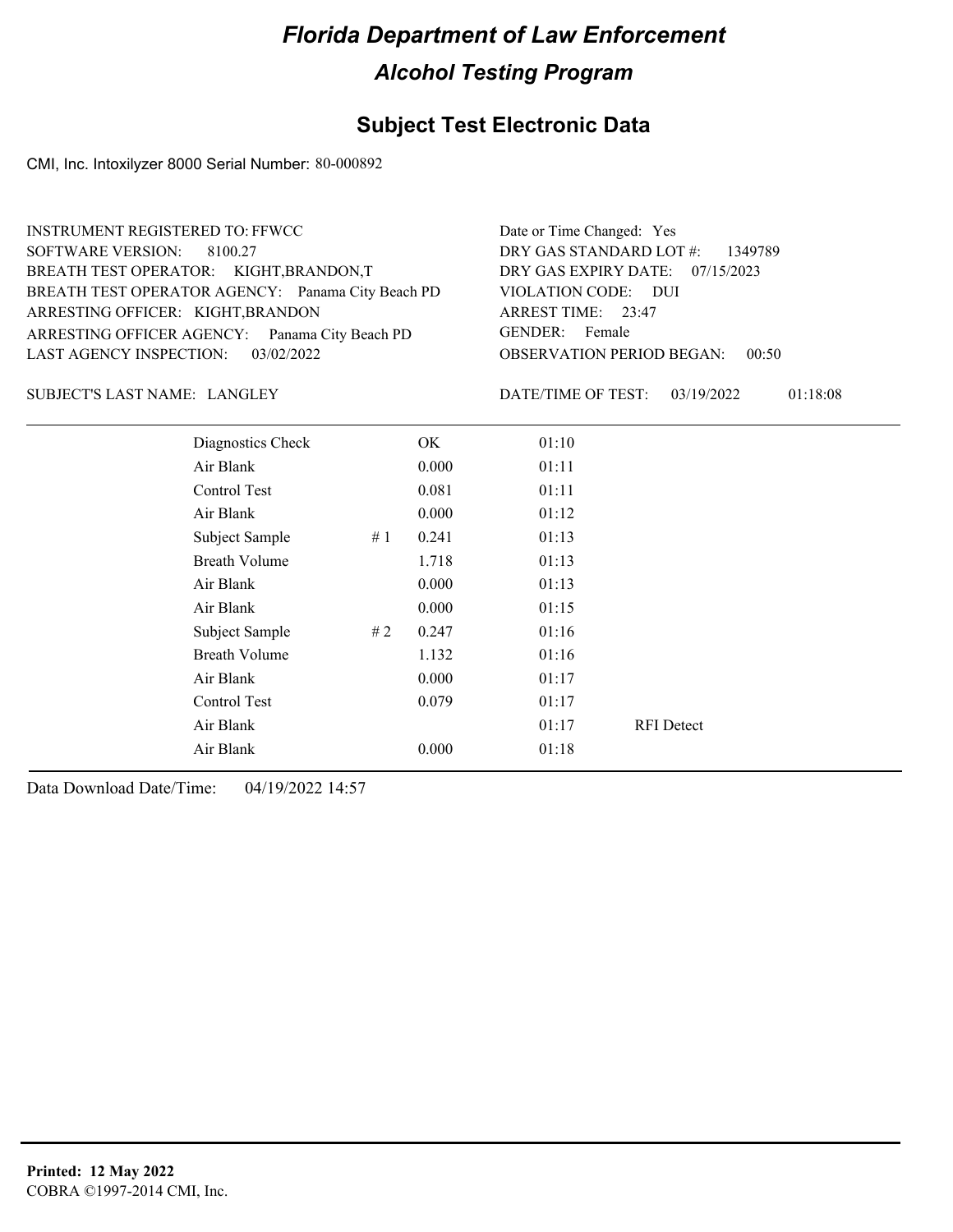### **Subject Test Electronic Data**

CMI, Inc. Intoxilyzer 8000 Serial Number: 80-000892

| INSTRUMENT REGISTERED TO: FFWCC                   | Date or Time Changed: No               |
|---------------------------------------------------|----------------------------------------|
| SOFTWARE VERSION: 8100.27                         | DRY GAS STANDARD LOT $\#$ : 1349789    |
| BREATH TEST OPERATOR: ARAFA, YUSUF, A             | DRY GAS EXPIRY DATE: $07/15/2023$      |
| BREATH TEST OPERATOR AGENCY: Panama City Beach PD | VIOLATION CODE: DUI                    |
| ARRESTING OFFICER: ARAFA, YUSUF                   | ARREST TIME: 23:46                     |
| ARRESTING OFFICER AGENCY: Panama City Beach PD    | GENDER: Female                         |
| LAST AGENCY INSPECTION: 03/02/2022                | <b>OBSERVATION PERIOD BEGAN: 00:25</b> |
|                                                   |                                        |

SUBJECT'S LAST NAME: POSEY DATE/TIME OF TEST:

DATE/TIME OF TEST: 03/20/2022 00:52:22

| Diagnostics Check    |       | OK    | 00:45 |  |
|----------------------|-------|-------|-------|--|
| Air Blank            |       | 0.000 | 00:46 |  |
| Control Test         |       | 0.081 | 00:46 |  |
| Air Blank            |       | 0.000 | 00:47 |  |
| Subject Sample       | # $1$ | 0.000 | 00:47 |  |
| <b>Breath Volume</b> |       | 1.515 | 00:47 |  |
| Air Blank            |       | 0.000 | 00:48 |  |
| Air Blank            |       | 0.000 | 00:50 |  |
| Subject Sample       | #2    | 0.000 | 00:51 |  |
| <b>Breath Volume</b> |       | 2.421 | 00:51 |  |
| Air Blank            |       | 0.000 | 00:51 |  |
| Control Test         |       | 0.080 | 00:51 |  |
| Air Blank            |       | 0.000 | 00:52 |  |
| Diagnostics Check    |       | OK    | 00:52 |  |
|                      |       |       |       |  |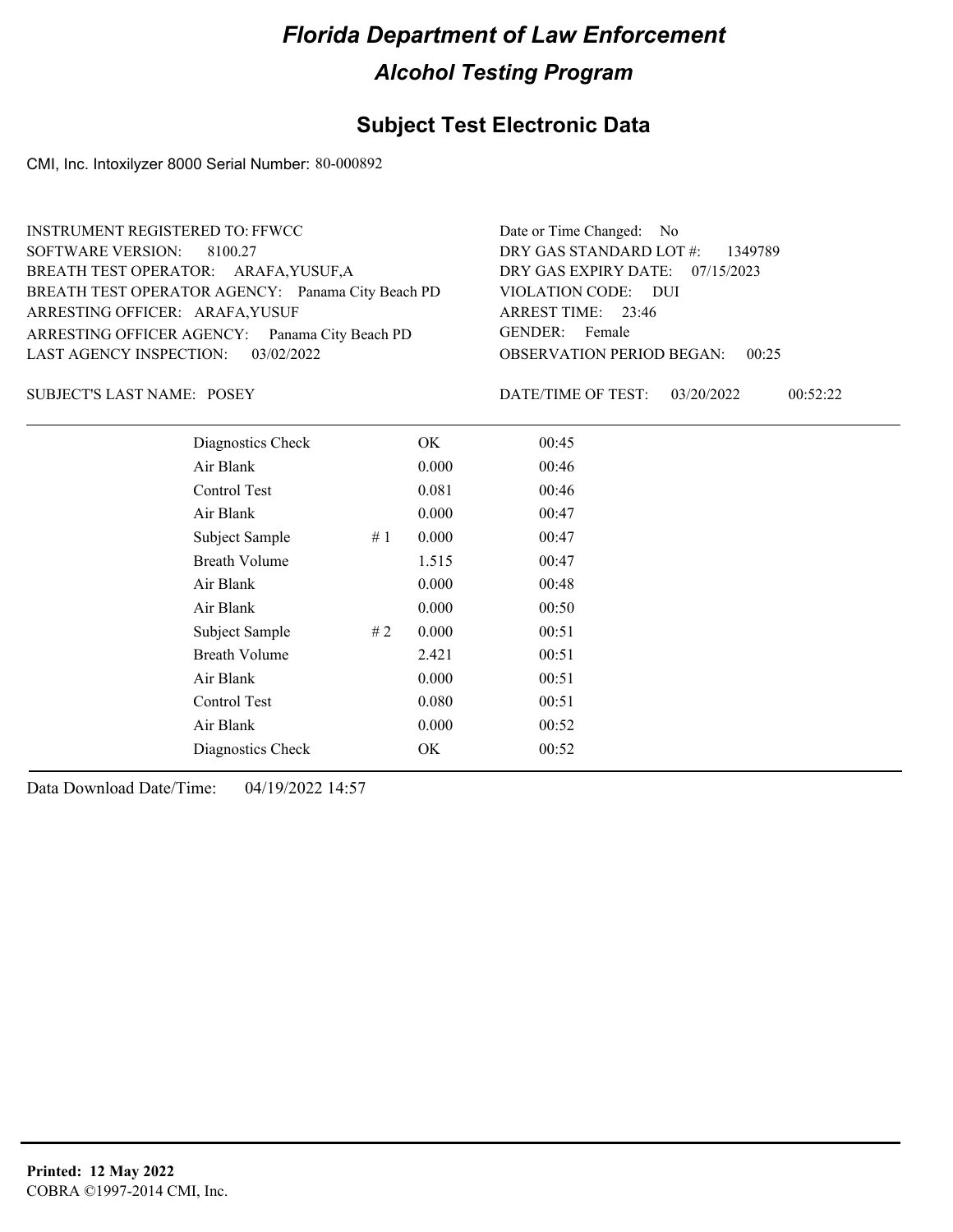### **Subject Test Electronic Data**

CMI, Inc. Intoxilyzer 8000 Serial Number: 80-000892

| <b>INSTRUMENT REGISTERED TO: FFWCC</b>            | Date or Time Changed: No               |
|---------------------------------------------------|----------------------------------------|
| SOFTWARE VERSION: 8100.27                         | DRY GAS STANDARD LOT $\#$ : 1349789    |
| BREATH TEST OPERATOR: MCKEEBY, WADE, S            | DRY GAS EXPIRY DATE: 07/15/2023        |
| BREATH TEST OPERATOR AGENCY: Panama City Beach PD | VIOLATION CODE: DUI                    |
| ARRESTING OFFICER: MCKEEBY, WADE                  | ARREST TIME: 01:50                     |
| ARRESTING OFFICER AGENCY: Panama City Beach PD    | GENDER: Male                           |
| LAST AGENCY INSPECTION: 03/02/2022                | <b>OBSERVATION PERIOD BEGAN: 02:20</b> |
|                                                   |                                        |

ZAMORA SUBJECT'S LAST NAME: DATE/TIME OF TEST:

DATE/TIME OF TEST: 03/22/2022 03:00:26

| Diagnostics Check    |    | OK    | 02:54 |
|----------------------|----|-------|-------|
| Air Blank            |    | 0.000 | 02:54 |
| Control Test         |    | 0.080 | 02:55 |
| Air Blank            |    | 0.000 | 02:55 |
| Subject Sample       | #1 | 0.215 | 02:55 |
| <b>Breath Volume</b> |    | 3.085 | 02:55 |
| Air Blank            |    | 0.000 | 02:56 |
| Air Blank            |    | 0.000 | 02:58 |
| Subject Sample       | #2 | 0.218 | 02:58 |
| <b>Breath Volume</b> |    | 3.136 | 02:58 |
| Air Blank            |    | 0.000 | 02:59 |
| Control Test         |    | 0.080 | 02:59 |
| Air Blank            |    | 0.000 | 03:00 |
| Diagnostics Check    |    | OK    | 03:00 |
|                      |    |       |       |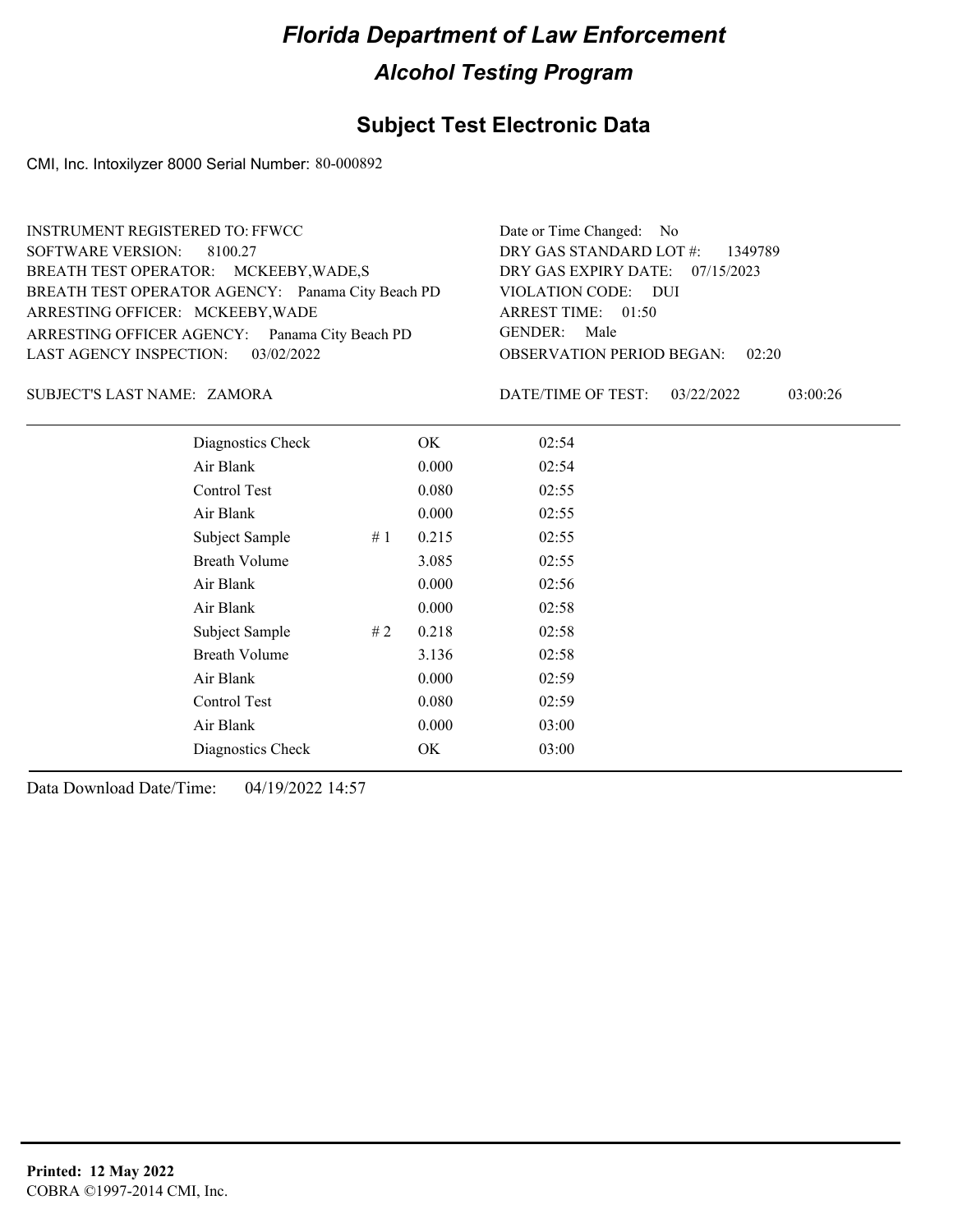### **Subject Test Electronic Data**

CMI, Inc. Intoxilyzer 8000 Serial Number: 80-000900

| <b>INSTRUMENT REGISTERED TO: FFWCC</b>         | Date or Time Changed: No                     |  |  |  |
|------------------------------------------------|----------------------------------------------|--|--|--|
| SOFTWARE VERSION: 8100.27                      | DRY GAS STANDARD LOT #:<br>08121080A2        |  |  |  |
| BREATH TEST OPERATOR: GILMORE, RICHARD, L      | DRY GAS EXPIRY DATE: $05/05/2023$            |  |  |  |
| BREATH TEST OPERATOR AGENCY: FFWCC (Lake City) | VIOLATION CODE: BUI                          |  |  |  |
| ARRESTING OFFICER: BARRY, HEATHER              | ARREST TIME: 13:41                           |  |  |  |
| ARRESTING OFFICER AGENCY: FFWCC (Lake City)    | GENDER:<br>Male                              |  |  |  |
| LAST AGENCY INSPECTION: 03/02/2022             | <b>OBSERVATION PERIOD BEGAN:</b><br>14:37    |  |  |  |
| SUBJECT'S LAST NAME: ROENNSPIESS               | DATE/TIME OF TEST:<br>03/02/2022<br>15:07:39 |  |  |  |
| OK.<br>Diagnostics Check                       | 15:06                                        |  |  |  |
| Air Blank                                      | 15:07<br><b>RFI</b> Detect                   |  |  |  |
| Air Blank<br>0.000                             | 15:07                                        |  |  |  |
|                                                |                                              |  |  |  |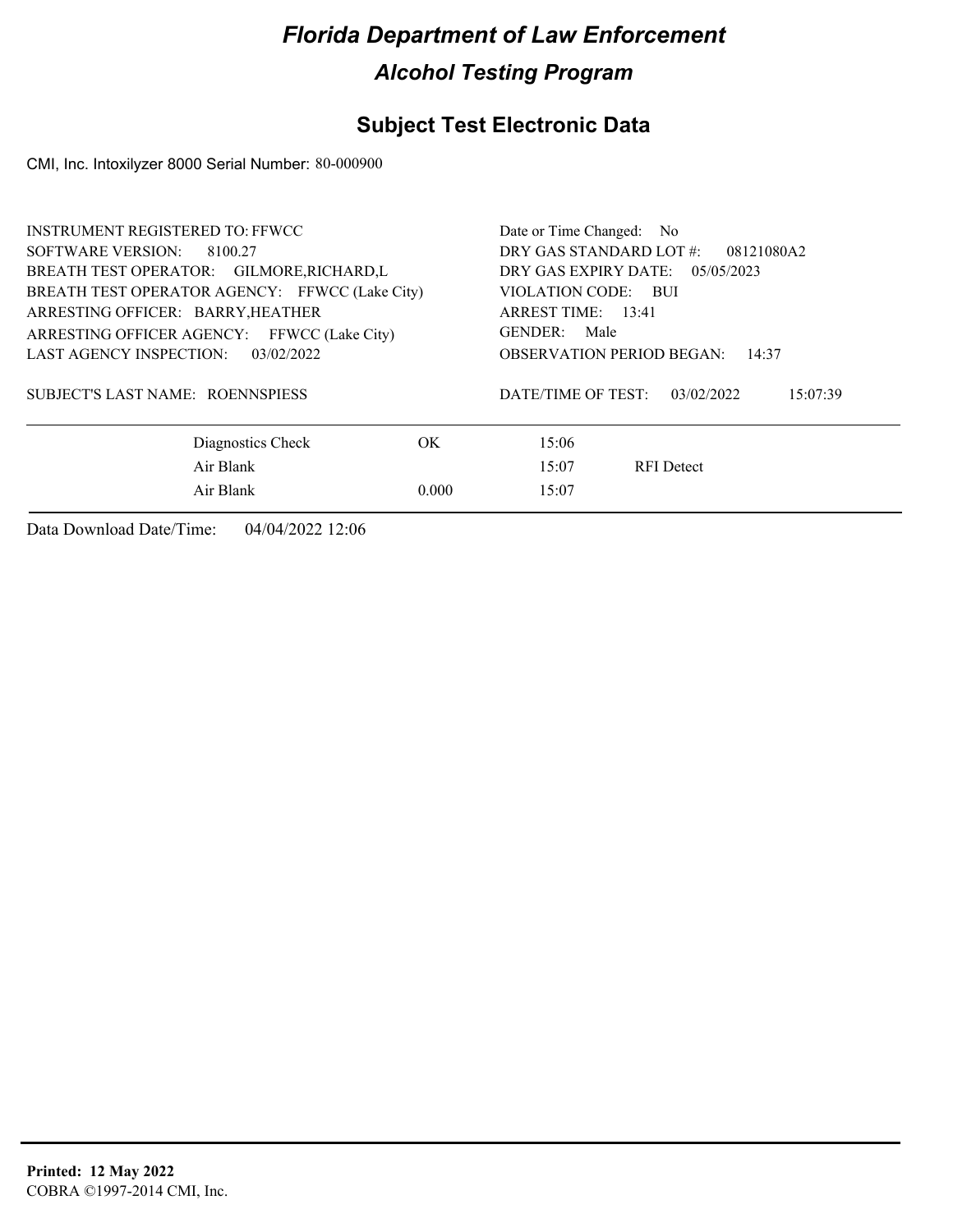### **Subject Test Electronic Data**

CMI, Inc. Intoxilyzer 8000 Serial Number: 80-000909

| DRY GAS STANDARD LOT #:<br><b>SOFTWARE VERSION:</b><br>1380119<br>8100.27<br>BREATH TEST OPERATOR: VEGA, OBEL,<br>DRY GAS EXPIRY DATE: 09/22/2023<br>BREATH TEST OPERATOR AGENCY: Village of Pinecrest<br>VIOLATION CODE: DUI<br>ARREST TIME: 02:10<br>ARRESTING OFFICER: VEGA, OBEL<br>GENDER:<br>Male<br>ARRESTING OFFICER AGENCY:<br>Village of Pinecrest<br>LAST AGENCY INSPECTION:<br>03/09/2022<br><b>OBSERVATION PERIOD BEGAN:</b><br>02:26<br><b>SUBJECT'S LAST NAME: LEGON</b><br>DATE/TIME OF TEST:<br>03/12/2022<br>02:53:06<br>Diagnostics Check<br>OK.<br>02:50<br>Air Blank<br>0.000<br>02:50<br>Control Test<br>0.082<br>02:51<br>Air Blank<br>0.000<br>02:51<br>Subject Sample<br>#1<br>02:51<br><b>Subject Test Refused</b><br><b>Breath Volume</b><br>0.000<br>02:51<br>Air Blank<br>0.000<br>02:52<br>Control Test<br>0.082<br>02:52<br>Air Blank<br>0.000<br>02:53<br>OK<br>02:53<br>Diagnostics Check | <b>INSTRUMENT REGISTERED TO: PINECREST PD</b> | Date or Time Changed: No |  |  |  |  |
|----------------------------------------------------------------------------------------------------------------------------------------------------------------------------------------------------------------------------------------------------------------------------------------------------------------------------------------------------------------------------------------------------------------------------------------------------------------------------------------------------------------------------------------------------------------------------------------------------------------------------------------------------------------------------------------------------------------------------------------------------------------------------------------------------------------------------------------------------------------------------------------------------------------------------|-----------------------------------------------|--------------------------|--|--|--|--|
|                                                                                                                                                                                                                                                                                                                                                                                                                                                                                                                                                                                                                                                                                                                                                                                                                                                                                                                            |                                               |                          |  |  |  |  |
|                                                                                                                                                                                                                                                                                                                                                                                                                                                                                                                                                                                                                                                                                                                                                                                                                                                                                                                            |                                               |                          |  |  |  |  |
|                                                                                                                                                                                                                                                                                                                                                                                                                                                                                                                                                                                                                                                                                                                                                                                                                                                                                                                            |                                               |                          |  |  |  |  |
|                                                                                                                                                                                                                                                                                                                                                                                                                                                                                                                                                                                                                                                                                                                                                                                                                                                                                                                            |                                               |                          |  |  |  |  |
|                                                                                                                                                                                                                                                                                                                                                                                                                                                                                                                                                                                                                                                                                                                                                                                                                                                                                                                            |                                               |                          |  |  |  |  |
|                                                                                                                                                                                                                                                                                                                                                                                                                                                                                                                                                                                                                                                                                                                                                                                                                                                                                                                            |                                               |                          |  |  |  |  |
|                                                                                                                                                                                                                                                                                                                                                                                                                                                                                                                                                                                                                                                                                                                                                                                                                                                                                                                            |                                               |                          |  |  |  |  |
|                                                                                                                                                                                                                                                                                                                                                                                                                                                                                                                                                                                                                                                                                                                                                                                                                                                                                                                            |                                               |                          |  |  |  |  |
|                                                                                                                                                                                                                                                                                                                                                                                                                                                                                                                                                                                                                                                                                                                                                                                                                                                                                                                            |                                               |                          |  |  |  |  |
|                                                                                                                                                                                                                                                                                                                                                                                                                                                                                                                                                                                                                                                                                                                                                                                                                                                                                                                            |                                               |                          |  |  |  |  |
|                                                                                                                                                                                                                                                                                                                                                                                                                                                                                                                                                                                                                                                                                                                                                                                                                                                                                                                            |                                               |                          |  |  |  |  |
|                                                                                                                                                                                                                                                                                                                                                                                                                                                                                                                                                                                                                                                                                                                                                                                                                                                                                                                            |                                               |                          |  |  |  |  |
|                                                                                                                                                                                                                                                                                                                                                                                                                                                                                                                                                                                                                                                                                                                                                                                                                                                                                                                            |                                               |                          |  |  |  |  |
|                                                                                                                                                                                                                                                                                                                                                                                                                                                                                                                                                                                                                                                                                                                                                                                                                                                                                                                            |                                               |                          |  |  |  |  |
|                                                                                                                                                                                                                                                                                                                                                                                                                                                                                                                                                                                                                                                                                                                                                                                                                                                                                                                            |                                               |                          |  |  |  |  |
|                                                                                                                                                                                                                                                                                                                                                                                                                                                                                                                                                                                                                                                                                                                                                                                                                                                                                                                            |                                               |                          |  |  |  |  |
|                                                                                                                                                                                                                                                                                                                                                                                                                                                                                                                                                                                                                                                                                                                                                                                                                                                                                                                            |                                               |                          |  |  |  |  |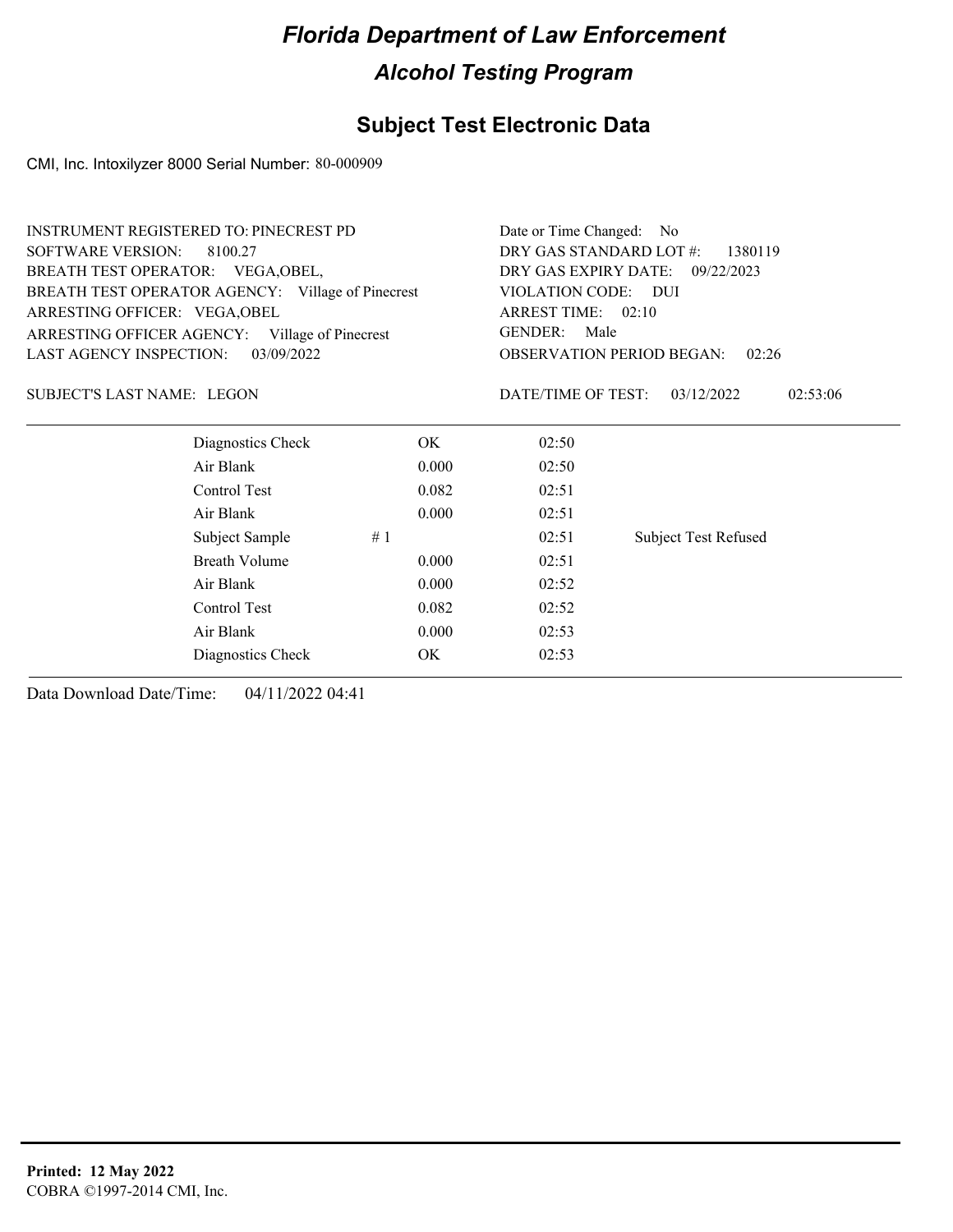#### **Subject Test Electronic Data**

CMI, Inc. Intoxilyzer 8000 Serial Number: 80-000909

ARRESTING OFFICER AGENCY: GENDER: South Miami PD BREATH TEST OPERATOR AGENCY: South Miami PD VIOLATION CODE: SOFTWARE VERSION: 8100.27 ARRESTING OFFICER: ORBETA,JORGE BREATH TEST OPERATOR: ORBETA,JORGE, LAST AGENCY INSPECTION: 03/09/2022 INSTRUMENT REGISTERED TO: PINECREST PD

OBSERVATION PERIOD BEGAN: 03:45 VIOLATION CODE: DUI 03:25 ARREST TIME: 09/22/2023 DRY GAS EXPIRY DATE: DRY GAS STANDARD LOT #: 1380119 Date or Time Changed: No GENDER: Male

ZWIBELMAN SUBJECT'S LAST NAME: DATE/TIME OF TEST:

DATE/TIME OF TEST: 03/14/2022 04:13:10

| Diagnostics Check    | OK    | 04:05 |
|----------------------|-------|-------|
| Air Blank            | 0.000 | 04:06 |
| Control Test         | 0.082 | 04:06 |
| Air Blank            | 0.000 | 04:07 |
| Subject Sample<br>#1 | 0.139 | 04:08 |
| <b>Breath Volume</b> | 1.734 | 04:08 |
| Air Blank            | 0.000 | 04:09 |
| Air Blank            | 0.000 | 04:10 |
| Subject Sample<br>#2 | 0.152 | 04:11 |
| <b>Breath Volume</b> | 3.476 | 04:11 |
| Air Blank            | 0.000 | 04:12 |
| Control Test         | 0.082 | 04:12 |
| Air Blank            | 0.000 | 04:13 |
| Diagnostics Check    | OK    | 04:13 |
|                      |       |       |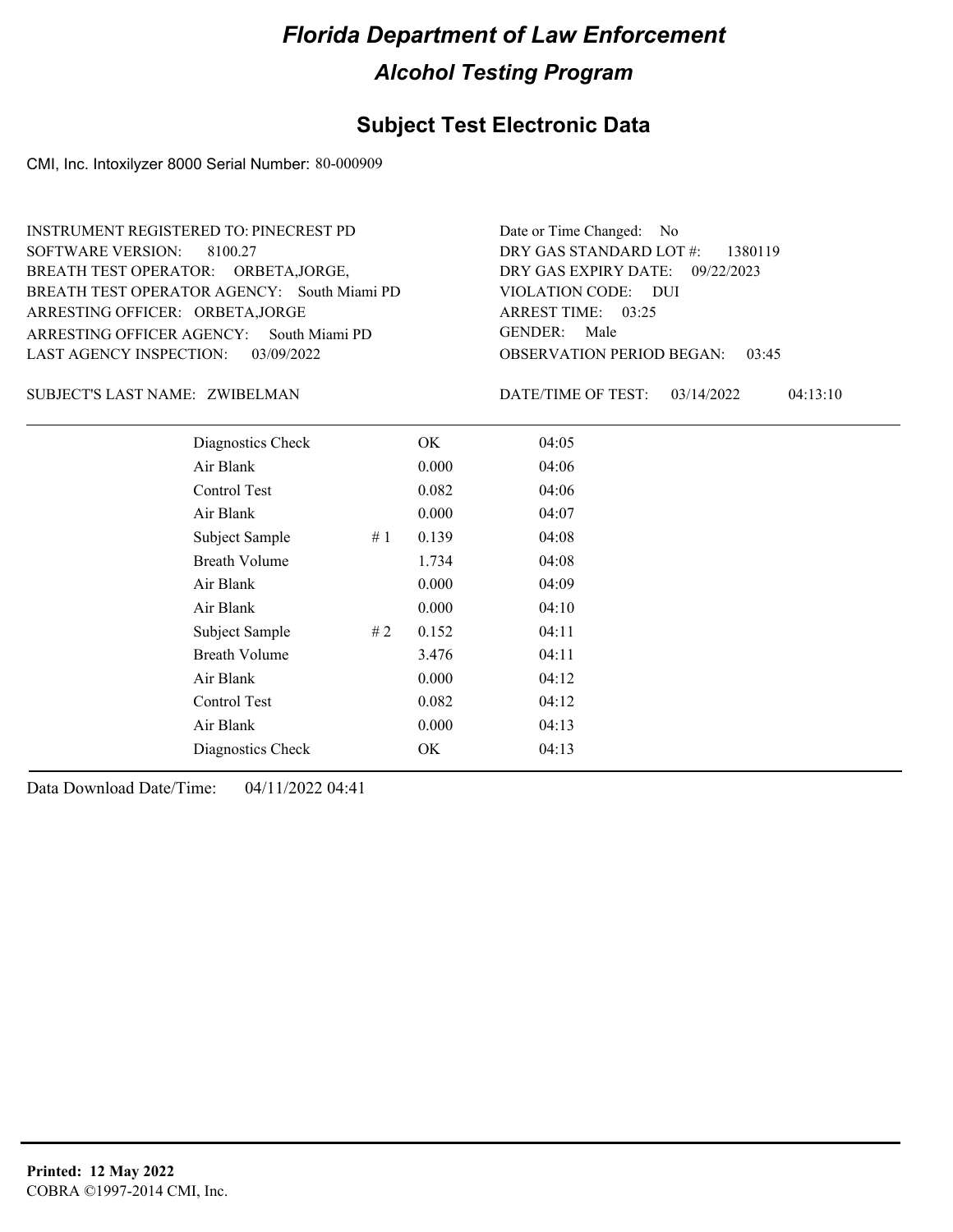### **Subject Test Electronic Data**

CMI, Inc. Intoxilyzer 8000 Serial Number: 80-000909

|                               | <b>INSTRUMENT REGISTERED TO: PINECREST PD</b>     | Date or Time Changed:<br>- No      |                     |                                  |          |
|-------------------------------|---------------------------------------------------|------------------------------------|---------------------|----------------------------------|----------|
| <b>SOFTWARE VERSION:</b>      | 8100.27                                           | DRY GAS STANDARD LOT #:<br>1380119 |                     |                                  |          |
|                               | BREATH TEST OPERATOR: WADDELL, NATHANIEL, J       | DRY GAS EXPIRY DATE:               | 09/22/2023          |                                  |          |
|                               | BREATH TEST OPERATOR AGENCY: Village of Pinecrest |                                    | VIOLATION CODE: DUI |                                  |          |
|                               | ARRESTING OFFICER: WADDELL, NATHANIEL             |                                    | ARREST TIME: 12:38  |                                  |          |
|                               | ARRESTING OFFICER AGENCY: Village of Pinecrest    | <b>GENDER:</b><br>Male             |                     |                                  |          |
| LAST AGENCY INSPECTION:       | 03/09/2022                                        |                                    |                     | <b>OBSERVATION PERIOD BEGAN:</b> | 01:02    |
| SUBJECT'S LAST NAME: QUINONEZ |                                                   |                                    | DATE/TIME OF TEST:  | 03/18/2022                       | 01:26:25 |
|                               | Diagnostics Check                                 | OK.                                | 01:23               |                                  |          |
|                               | Air Blank                                         | 0.000                              | 01:23               |                                  |          |
|                               | Control Test                                      | 0.080                              | 01:23               |                                  |          |
|                               | Air Blank                                         | 0.000                              | 01:24               |                                  |          |
|                               | Subject Sample                                    | #1                                 | 01:24               | <b>RFI</b> Detect                |          |
|                               | <b>Breath Volume</b>                              | 2.554                              | 01:24               |                                  |          |
|                               | Air Blank                                         | 0.000                              | 01:25               |                                  |          |
|                               | Control Test                                      | 0.080                              | 01:25               |                                  |          |
|                               | Air Blank                                         | 0.000                              | 01:26               |                                  |          |
|                               | Diagnostics Check                                 | OK                                 | 01:26               |                                  |          |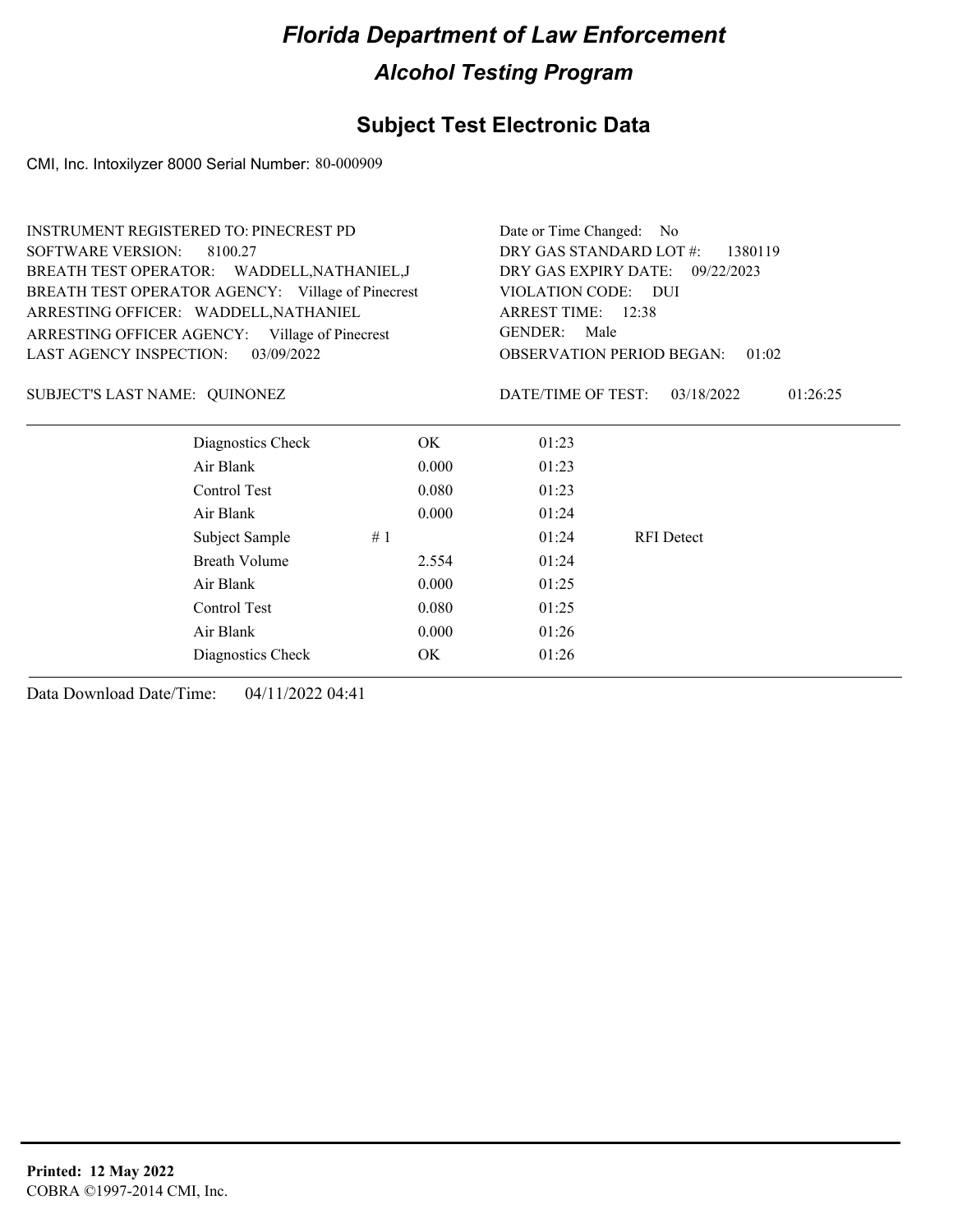### **Subject Test Electronic Data**

CMI, Inc. Intoxilyzer 8000 Serial Number: 80-000909

| <b>INSTRUMENT REGISTERED TO: PINECREST PD</b>     | Date or Time Changed: No               |
|---------------------------------------------------|----------------------------------------|
| SOFTWARE VERSION: 8100.27                         | DRY GAS STANDARD LOT #: 1380119        |
| BREATH TEST OPERATOR: WADDELL, NATHANIEL, J       | DRY GAS EXPIRY DATE: 09/22/2023        |
| BREATH TEST OPERATOR AGENCY: Village of Pinecrest | VIOLATION CODE: DUI                    |
| ARRESTING OFFICER: WADDELL, NATHANIEL             | ARREST TIME: 12:38                     |
| ARRESTING OFFICER AGENCY: Village of Pinecrest    | GENDER: Male                           |
| LAST AGENCY INSPECTION: 03/09/2022                | <b>OBSERVATION PERIOD BEGAN: 01:02</b> |

QUINONEZ SUBJECT'S LAST NAME: DATE/TIME OF TEST:

DATE/TIME OF TEST: 03/18/2022 01:37:09

| Diagnostics Check    |    | OK    | 01:30 |  |
|----------------------|----|-------|-------|--|
| Air Blank            |    | 0.000 | 01:30 |  |
| Control Test         |    | 0.080 | 01:30 |  |
| Air Blank            |    | 0.000 | 01:31 |  |
| Subject Sample       | #1 | 0.172 | 01:32 |  |
| <b>Breath Volume</b> |    | 3.105 | 01:32 |  |
| Air Blank            |    | 0.000 | 01:33 |  |
| Air Blank            |    | 0.000 | 01:34 |  |
| Subject Sample       | #2 | 0.176 | 01:35 |  |
| <b>Breath Volume</b> |    | 3.914 | 01:35 |  |
| Air Blank            |    | 0.000 | 01:36 |  |
| Control Test         |    | 0.080 | 01:36 |  |
| Air Blank            |    | 0.000 | 01:37 |  |
| Diagnostics Check    |    | OK    | 01:37 |  |
|                      |    |       |       |  |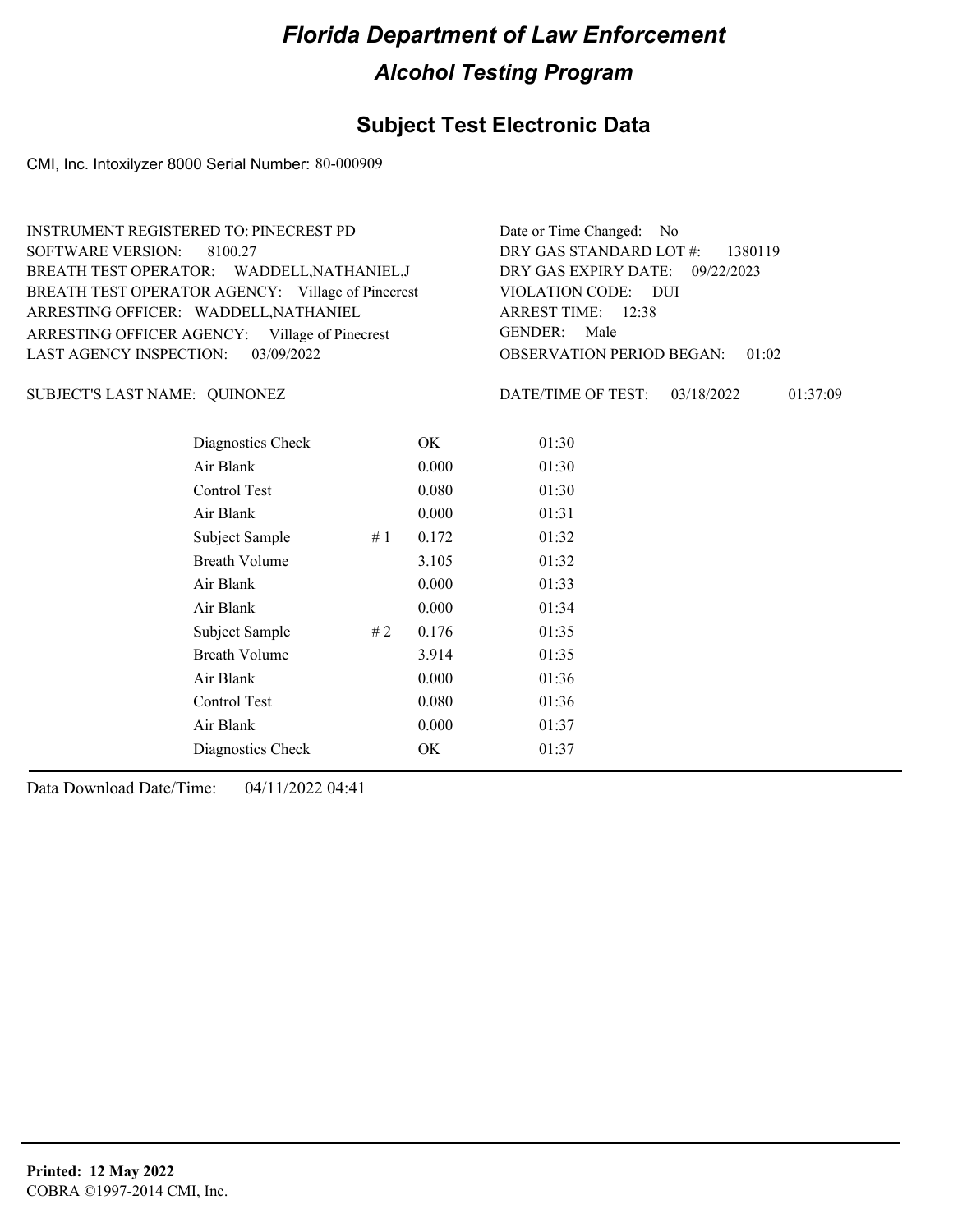### **Subject Test Electronic Data**

CMI, Inc. Intoxilyzer 8000 Serial Number: 80-000909

| <b>INSTRUMENT REGISTERED TO: PINECREST PD</b>     | Date or Time Changed: No               |
|---------------------------------------------------|----------------------------------------|
| SOFTWARE VERSION: 8100.27                         | DRY GAS STANDARD LOT $\#$ : 1380119    |
| BREATH TEST OPERATOR: VEGA, OBEL,                 | DRY GAS EXPIRY DATE: 09/22/2023        |
| BREATH TEST OPERATOR AGENCY: Village of Pinecrest | VIOLATION CODE: DUI                    |
| ARRESTING OFFICER: VEGA, OBEL                     | ARREST TIME: 02:28                     |
| ARRESTING OFFICER AGENCY: Village of Pinecrest    | GENDER: Male                           |
| LAST AGENCY INSPECTION: 03/09/2022                | <b>OBSERVATION PERIOD BEGAN: 02:30</b> |

#### SUBJECT'S LAST NAME: MIGNONE **Example 20** DATE/TIME OF TEST:

DATE/TIME OF TEST: 03/18/2022 02:59:23

| Diagnostics Check    |    | OK    | 02:52 |
|----------------------|----|-------|-------|
| Air Blank            |    | 0.000 | 02:52 |
| Control Test         |    | 0.080 | 02:52 |
| Air Blank            |    | 0.000 | 02:53 |
| Subject Sample       | #1 | 0.172 | 02:54 |
| <b>Breath Volume</b> |    | 2.414 | 02:54 |
| Air Blank            |    | 0.000 | 02:55 |
| Air Blank            |    | 0.000 | 02:57 |
| Subject Sample       | #2 | 0.176 | 02:57 |
| <b>Breath Volume</b> |    | 2.648 | 02:57 |
| Air Blank            |    | 0.000 | 02:58 |
| Control Test         |    | 0.080 | 02:58 |
| Air Blank            |    | 0.000 | 02:59 |
| Diagnostics Check    |    | OK    | 02:59 |
|                      |    |       |       |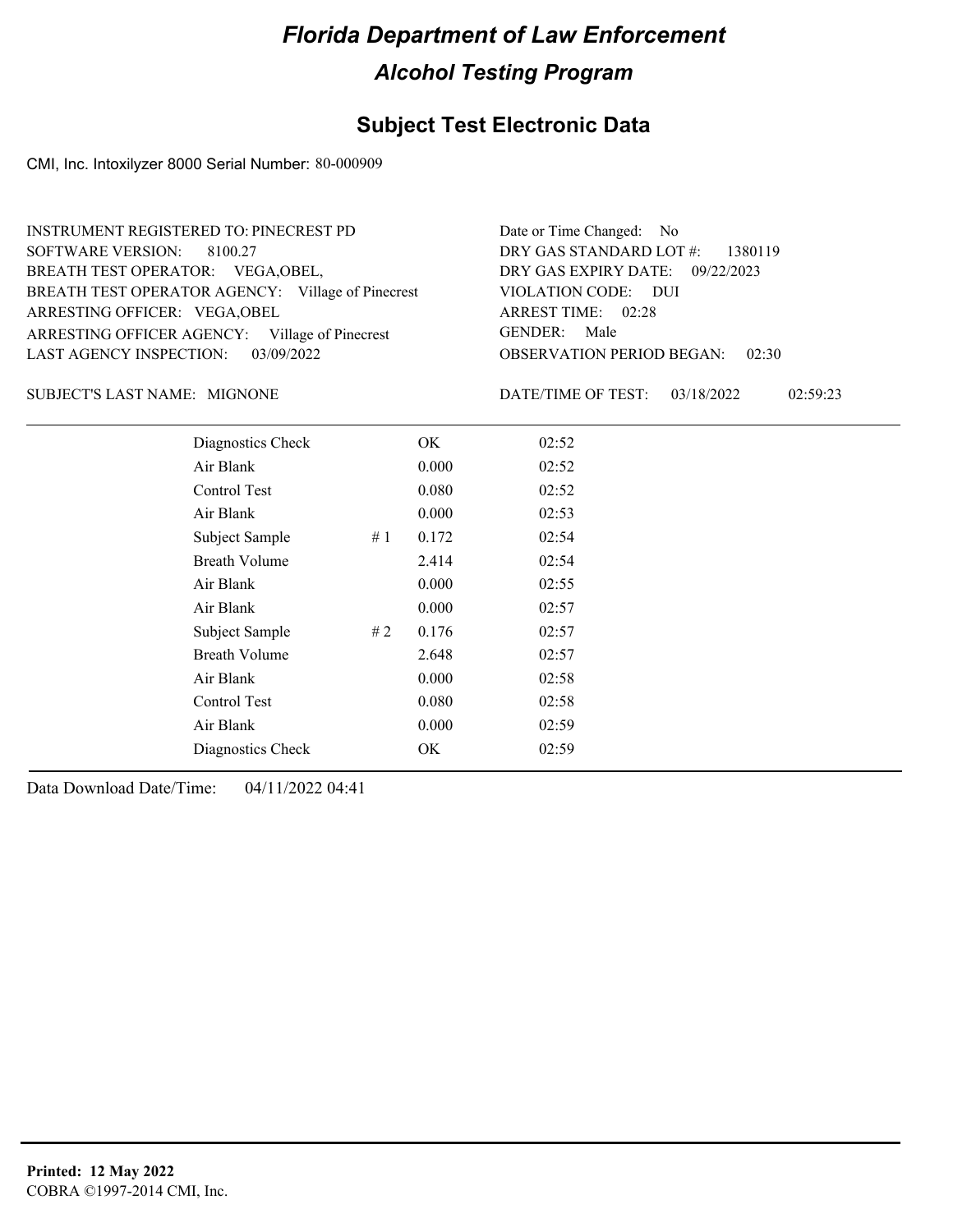#### **Subject Test Electronic Data**

CMI, Inc. Intoxilyzer 8000 Serial Number: 80-000909

ARRESTING OFFICER AGENCY: GENDER: South Miami PD BREATH TEST OPERATOR AGENCY: South Miami PD VIOLATION CODE: SOFTWARE VERSION: 8100.27 ARRESTING OFFICER: ORBETA,JORGE BREATH TEST OPERATOR: ORBETA,JORGE, LAST AGENCY INSPECTION: 03/09/2022 INSTRUMENT REGISTERED TO: PINECREST PD

OBSERVATION PERIOD BEGAN: 03:34 VIOLATION CODE: DUI 03:18 ARREST TIME: 09/22/2023 DRY GAS EXPIRY DATE: DRY GAS STANDARD LOT #: 1380119 Date or Time Changed: No GENDER: Female

SACHEZ OCHOA SUBJECT'S LAST NAME: DATE/TIME OF TEST:

DATE/TIME OF TEST: 03/19/2022 04:00:59

| Diagnostics Check    |    | OK    | 03:54 |
|----------------------|----|-------|-------|
| Air Blank            |    | 0.000 | 03:54 |
| Control Test         |    | 0.081 | 03:55 |
| Air Blank            |    | 0.000 | 03:55 |
| Subject Sample       | #1 | 0.174 | 03:56 |
| <b>Breath Volume</b> |    | 2.117 | 03:56 |
| Air Blank            |    | 0.000 | 03:56 |
| Air Blank            |    | 0.000 | 03:58 |
| Subject Sample       | #2 | 0.178 | 03:59 |
| <b>Breath Volume</b> |    | 2.031 | 03:59 |
| Air Blank            |    | 0.000 | 04:00 |
| <b>Control Test</b>  |    | 0.080 | 04:00 |
| Air Blank            |    | 0.000 | 04:00 |
| Diagnostics Check    |    | OK    | 04:00 |
|                      |    |       |       |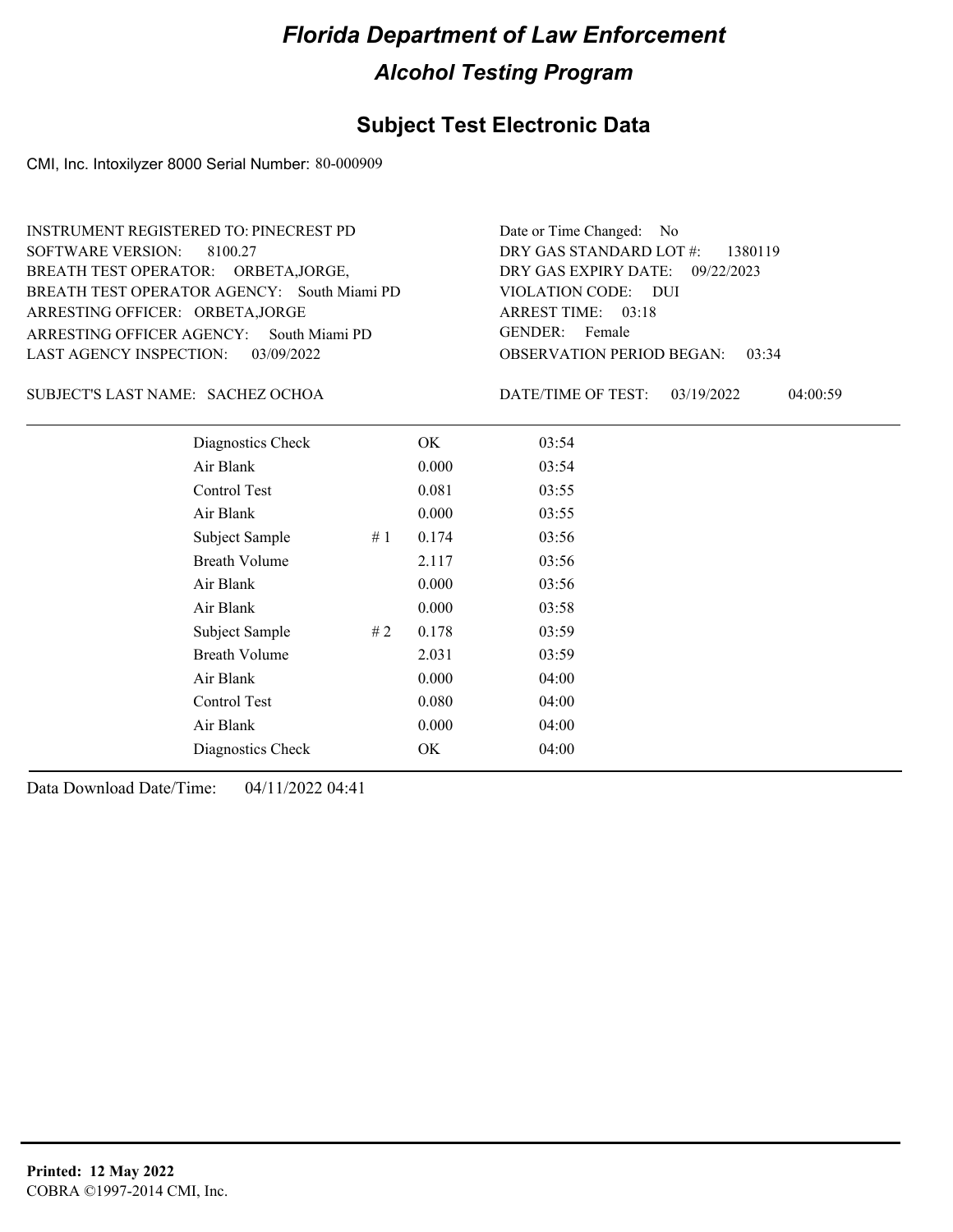#### **Subject Test Electronic Data**

CMI, Inc. Intoxilyzer 8000 Serial Number: 80-000909

ARRESTING OFFICER AGENCY: GENDER: South Miami PD BREATH TEST OPERATOR AGENCY: South Miami PD VIOLATION CODE: SOFTWARE VERSION: 8100.27 ARRESTING OFFICER: ORBETA,JORGE BREATH TEST OPERATOR: ORBETA,JORGE, LAST AGENCY INSPECTION: 03/09/2022 INSTRUMENT REGISTERED TO: PINECREST PD

OBSERVATION PERIOD BEGAN: 04:33 VIOLATION CODE: DUI ARREST TIME: 04:25 09/22/2023 DRY GAS EXPIRY DATE: DRY GAS STANDARD LOT #: 1380119 Date or Time Changed: No GENDER: Male

BAIDAL SUBJECT'S LAST NAME: DATE/TIME OF TEST:

DATE/TIME OF TEST: 03/20/2022 05:00:51

| Diagnostics Check     | OK    | 04:54 |
|-----------------------|-------|-------|
| Air Blank             | 0.000 | 04:54 |
| Control Test          | 0.080 | 04:54 |
| Air Blank             | 0.000 | 04:55 |
| Subject Sample<br>#1  | 0.204 | 04:56 |
| <b>Breath Volume</b>  | 1.855 | 04:56 |
| Air Blank             | 0.000 | 04:56 |
| Air Blank             | 0.000 | 04:58 |
| Subject Sample<br># 2 | 0.192 | 04:59 |
| <b>Breath Volume</b>  | 1.621 | 04:59 |
| Air Blank             | 0.000 | 04:59 |
| <b>Control Test</b>   | 0.079 | 05:00 |
| Air Blank             | 0.000 | 05:00 |
| Diagnostics Check     | OK    | 05:00 |
|                       |       |       |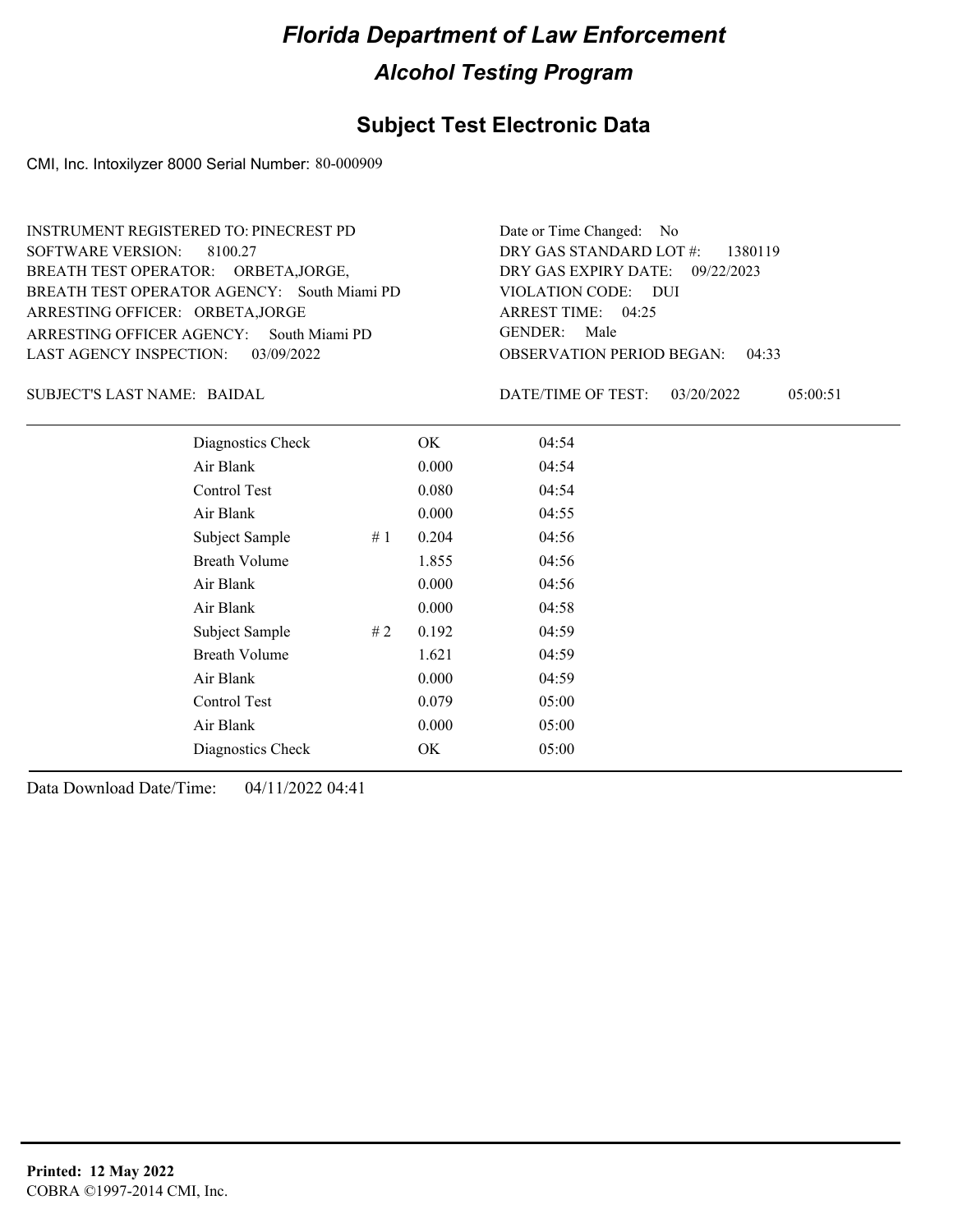### **Subject Test Electronic Data**

CMI, Inc. Intoxilyzer 8000 Serial Number: 80-000909

| <b>INSTRUMENT REGISTERED TO: PINECREST PD</b>     | Date or Time Changed: No                     |  |  |  |
|---------------------------------------------------|----------------------------------------------|--|--|--|
| SOFTWARE VERSION:<br>8100.27                      | DRY GAS STANDARD LOT #:<br>1380119           |  |  |  |
| BREATH TEST OPERATOR: ROSADO,CARLOS,J             | DRY GAS EXPIRY DATE:<br>09/22/2023           |  |  |  |
| BREATH TEST OPERATOR AGENCY: Village of Pinecrest | VIOLATION CODE: DUI                          |  |  |  |
| ARRESTING OFFICER: VEGA, OBEL                     | ARREST TIME: 05:50                           |  |  |  |
| ARRESTING OFFICER AGENCY: Village of Pinecrest    | GENDER: Male                                 |  |  |  |
| LAST AGENCY INSPECTION:<br>03/09/2022             | <b>OBSERVATION PERIOD BEGAN:</b><br>0.5:55   |  |  |  |
| SUBJECT'S LAST NAME: VEGA CASTILLO                | DATE/TIME OF TEST:<br>03/20/2022<br>06:17:28 |  |  |  |
| Diagnostics Check<br>OK.                          | 06:17                                        |  |  |  |
| Air Blank                                         | 06:17<br><b>RFI</b> Detect                   |  |  |  |
| Air Blank                                         | 06:17<br><b>RFI</b> Detect                   |  |  |  |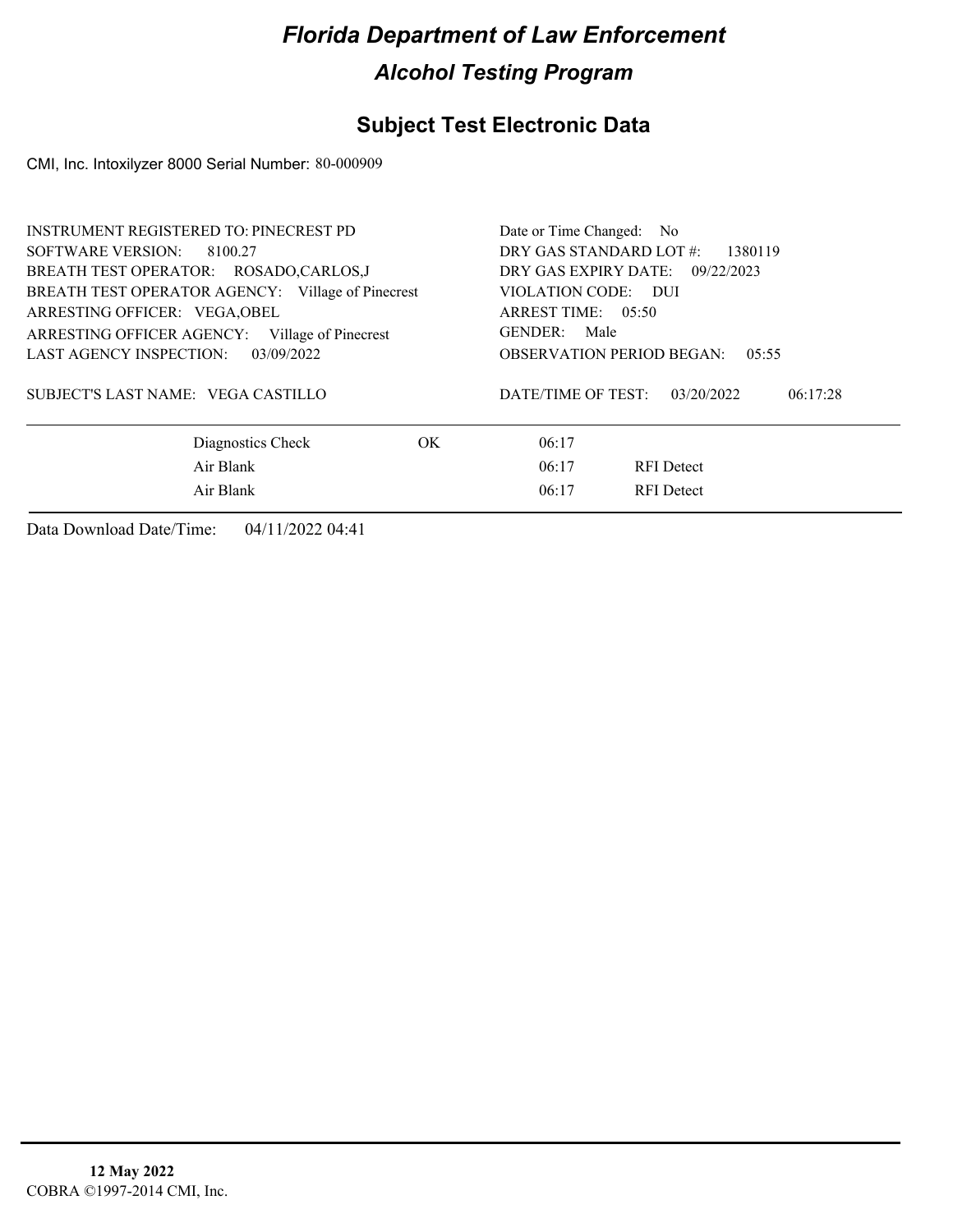### **Subject Test Electronic Data**

CMI, Inc. Intoxilyzer 8000 Serial Number: 80-000909

| INSTRUMENT REGISTERED TO: PINECREST PD            | Date or Time Changed: No               |
|---------------------------------------------------|----------------------------------------|
| SOFTWARE VERSION: 8100.27                         | DRY GAS STANDARD LOT $\#$ : 1380119    |
| BREATH TEST OPERATOR: ROSADO,CARLOS,J             | DRY GAS EXPIRY DATE: 09/22/2023        |
| BREATH TEST OPERATOR AGENCY: Village of Pinecrest | VIOLATION CODE: DUI                    |
| ARRESTING OFFICER: VEGA, OBEL                     | ARREST TIME: 05:50                     |
| ARRESTING OFFICER AGENCY: Village of Pinecrest    | GENDER: Male                           |
| LAST AGENCY INSPECTION: 03/09/2022                | <b>OBSERVATION PERIOD BEGAN: 05:55</b> |

#### VEGA CASTILLO SUBJECT'S LAST NAME: DATE/TIME OF TEST:

DATE/TIME OF TEST: 03/20/2022 06:30:56

| Diagnostics Check    |     | OK    | 06:20 |                             |
|----------------------|-----|-------|-------|-----------------------------|
| Air Blank            |     | 0.000 | 06:21 |                             |
| Control Test         |     | 0.080 | 06:21 |                             |
| Air Blank            |     | 0.000 | 06:21 |                             |
| Subject Sample       | #1  | 0.082 | 06:23 |                             |
| <b>Breath Volume</b> |     | 1.285 | 06:23 |                             |
| Air Blank            |     | 0.000 | 06:24 |                             |
| Air Blank            |     | 0.000 | 06:26 |                             |
| Subject Sample       | # 2 |       | 06:29 | <b>Subject Test Refused</b> |
| <b>Breath Volume</b> |     | 0.113 | 06:29 |                             |
| Air Blank            |     | 0.000 | 06:30 |                             |
| Control Test         |     | 0.078 | 06:30 |                             |
| Air Blank            |     | 0.000 | 06:30 |                             |
| Diagnostics Check    |     | OK    | 06:30 |                             |
|                      |     |       |       |                             |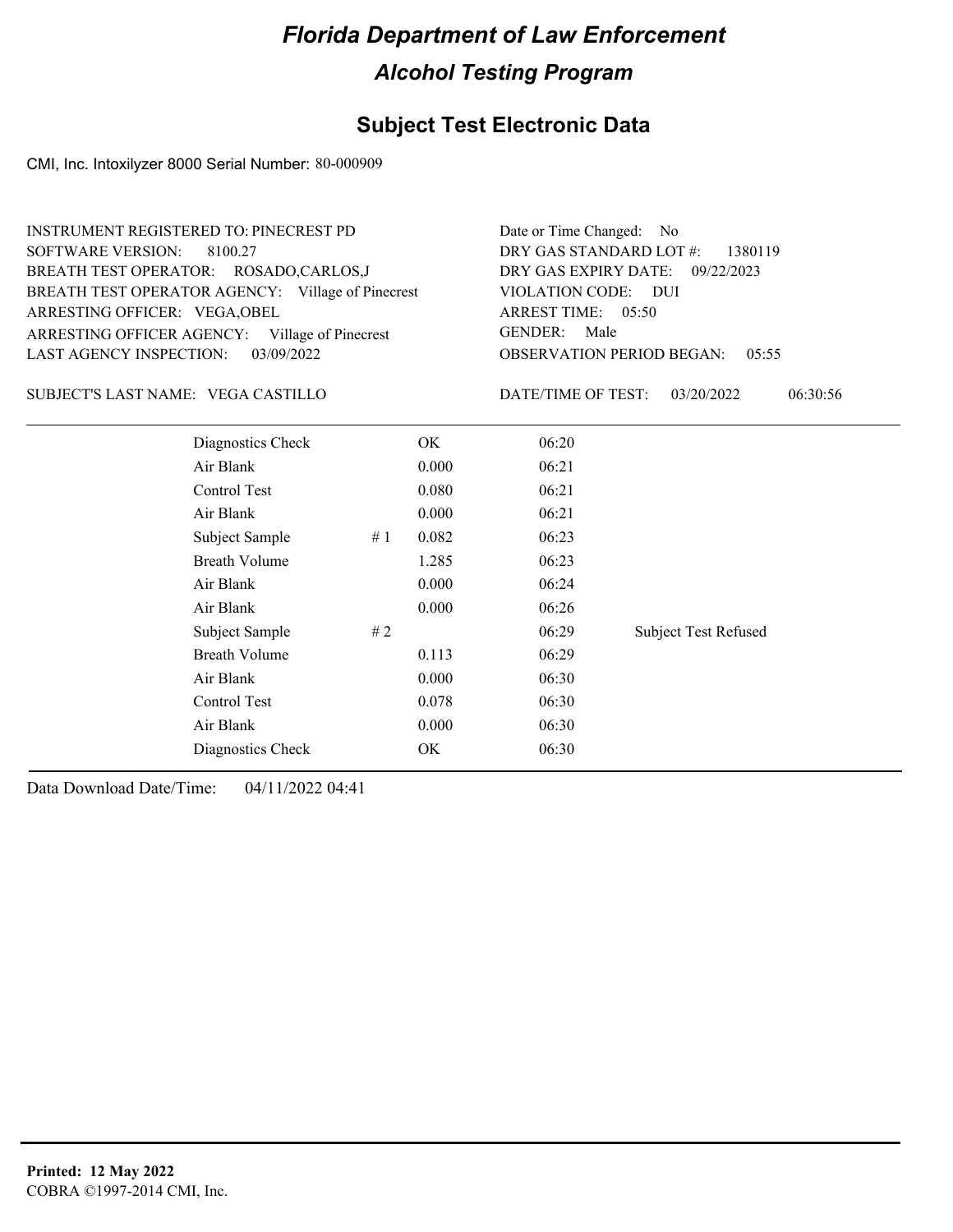### **Subject Test Electronic Data**

CMI, Inc. Intoxilyzer 8000 Serial Number: 80-000909

| INSTRUMENT REGISTERED TO: PINECREST PD            | Date or Time Changed: No               |
|---------------------------------------------------|----------------------------------------|
| SOFTWARE VERSION: 8100.27                         | DRY GAS STANDARD LOT $\#$ : 1380119    |
| BREATH TEST OPERATOR: ROSADO,CARLOS,J             | DRY GAS EXPIRY DATE: 09/22/2023        |
| BREATH TEST OPERATOR AGENCY: Village of Pinecrest | VIOLATION CODE: DUI                    |
| ARRESTING OFFICER: VEGA, OBEL                     | ARREST TIME: 05:50                     |
| ARRESTING OFFICER AGENCY: Village of Pinecrest    | GENDER: Male                           |
| LAST AGENCY INSPECTION: 03/09/2022                | <b>OBSERVATION PERIOD BEGAN: 05:55</b> |

VEGA CASTILLO SUBJECT'S LAST NAME: DATE/TIME OF TEST:

DATE/TIME OF TEST: 03/20/2022 06:42:38

| Diagnostics Check    |    | OK    | 06:36 |  |
|----------------------|----|-------|-------|--|
| Air Blank            |    | 0.000 | 06:36 |  |
| Control Test         |    | 0.079 | 06:36 |  |
| Air Blank            |    | 0.000 | 06:37 |  |
| Subject Sample       | #1 | 0.085 | 06:37 |  |
| <b>Breath Volume</b> |    | 3.187 | 06:37 |  |
| Air Blank            |    | 0.000 | 06:38 |  |
| Air Blank            |    | 0.000 | 06:40 |  |
| Subject Sample       | #2 | 0.073 | 06:41 |  |
| <b>Breath Volume</b> |    | 2.015 | 06:41 |  |
| Air Blank            |    | 0.000 | 06:41 |  |
| Control Test         |    | 0.080 | 06:42 |  |
| Air Blank            |    | 0.000 | 06:42 |  |
| Diagnostics Check    |    | OK    | 06:42 |  |
|                      |    |       |       |  |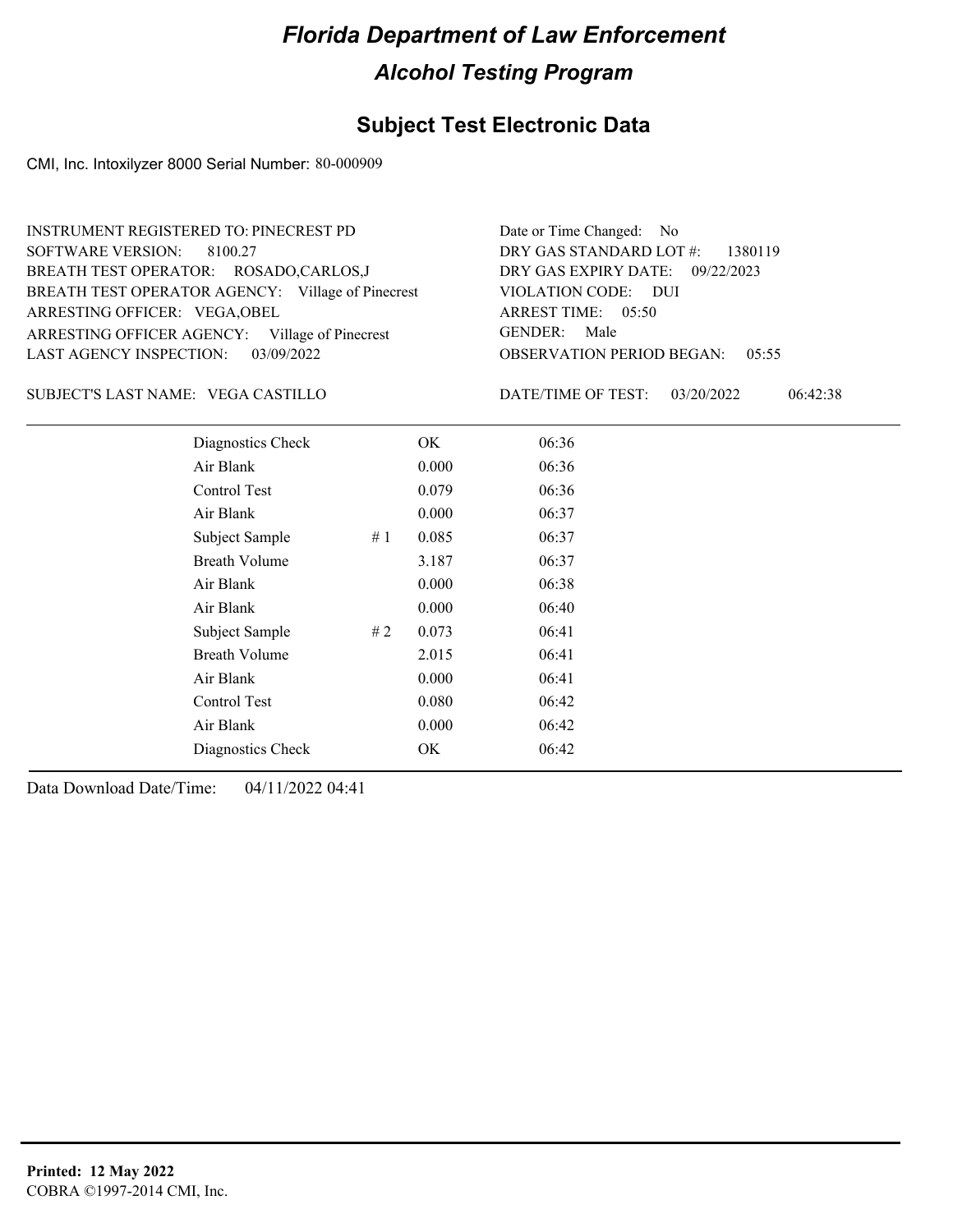## **Subject Test Electronic Data**

CMI, Inc. Intoxilyzer 8000 Serial Number: 80-000909

| <b>INSTRUMENT REGISTERED TO: PINECREST PD</b><br><b>SOFTWARE VERSION:</b><br>8100.27<br>BREATH TEST OPERATOR: ROSADO,CARLOS,J<br>BREATH TEST OPERATOR AGENCY: Village of Pinecrest<br>ARRESTING OFFICER: WADDELL, NATHANIEL<br>ARRESTING OFFICER AGENCY: Village of Pinecrest<br><b>LAST AGENCY INSPECTION:</b><br>03/09/2022 |                      |    | Date or Time Changed:<br>N <sub>o</sub><br>DRY GAS STANDARD LOT #:<br>1380119<br>DRY GAS EXPIRY DATE:<br>09/22/2023<br>VIOLATION CODE: DUI<br>ARREST TIME: 02:29<br><b>GENDER:</b><br>Male<br><b>OBSERVATION PERIOD BEGAN:</b><br>02:46 |                    |                        |
|-------------------------------------------------------------------------------------------------------------------------------------------------------------------------------------------------------------------------------------------------------------------------------------------------------------------------------|----------------------|----|-----------------------------------------------------------------------------------------------------------------------------------------------------------------------------------------------------------------------------------------|--------------------|------------------------|
| SUBJECT'S LAST NAME: RESTREPO                                                                                                                                                                                                                                                                                                 |                      |    |                                                                                                                                                                                                                                         | DATE/TIME OF TEST: | 03/21/2022<br>03:29:51 |
|                                                                                                                                                                                                                                                                                                                               | Diagnostics Check    |    | OK.                                                                                                                                                                                                                                     | 03:18              |                        |
|                                                                                                                                                                                                                                                                                                                               | Air Blank            |    | 0.000                                                                                                                                                                                                                                   | 03:18              |                        |
|                                                                                                                                                                                                                                                                                                                               | Control Test         |    | 0.081                                                                                                                                                                                                                                   | 03:19              |                        |
|                                                                                                                                                                                                                                                                                                                               | Air Blank            |    | 0.000                                                                                                                                                                                                                                   | 03:19              |                        |
|                                                                                                                                                                                                                                                                                                                               | Subject Sample       | #1 | 0.099                                                                                                                                                                                                                                   | 03:22              | Volume Not Met         |
|                                                                                                                                                                                                                                                                                                                               | <b>Breath Volume</b> |    | 0.089                                                                                                                                                                                                                                   | 03:22              |                        |
|                                                                                                                                                                                                                                                                                                                               | Air Blank            |    | 0.000                                                                                                                                                                                                                                   | 03:23              |                        |
|                                                                                                                                                                                                                                                                                                                               | Air Blank            |    | 0.000                                                                                                                                                                                                                                   | 03:25              |                        |
|                                                                                                                                                                                                                                                                                                                               | Subject Sample       | #2 | 0.085                                                                                                                                                                                                                                   | 03:28              | Volume Not Met         |
|                                                                                                                                                                                                                                                                                                                               | <b>Breath Volume</b> |    | 0.042                                                                                                                                                                                                                                   | 03:28              |                        |
|                                                                                                                                                                                                                                                                                                                               | Air Blank            |    | 0.000                                                                                                                                                                                                                                   | 03:28              |                        |
| Control Test<br>0.079                                                                                                                                                                                                                                                                                                         |                      |    |                                                                                                                                                                                                                                         | 03:29              |                        |
|                                                                                                                                                                                                                                                                                                                               | Air Blank            |    | 0.000                                                                                                                                                                                                                                   | 03:29              |                        |
|                                                                                                                                                                                                                                                                                                                               | Diagnostics Check    |    | OK                                                                                                                                                                                                                                      | 03:29              |                        |
|                                                                                                                                                                                                                                                                                                                               |                      |    |                                                                                                                                                                                                                                         |                    |                        |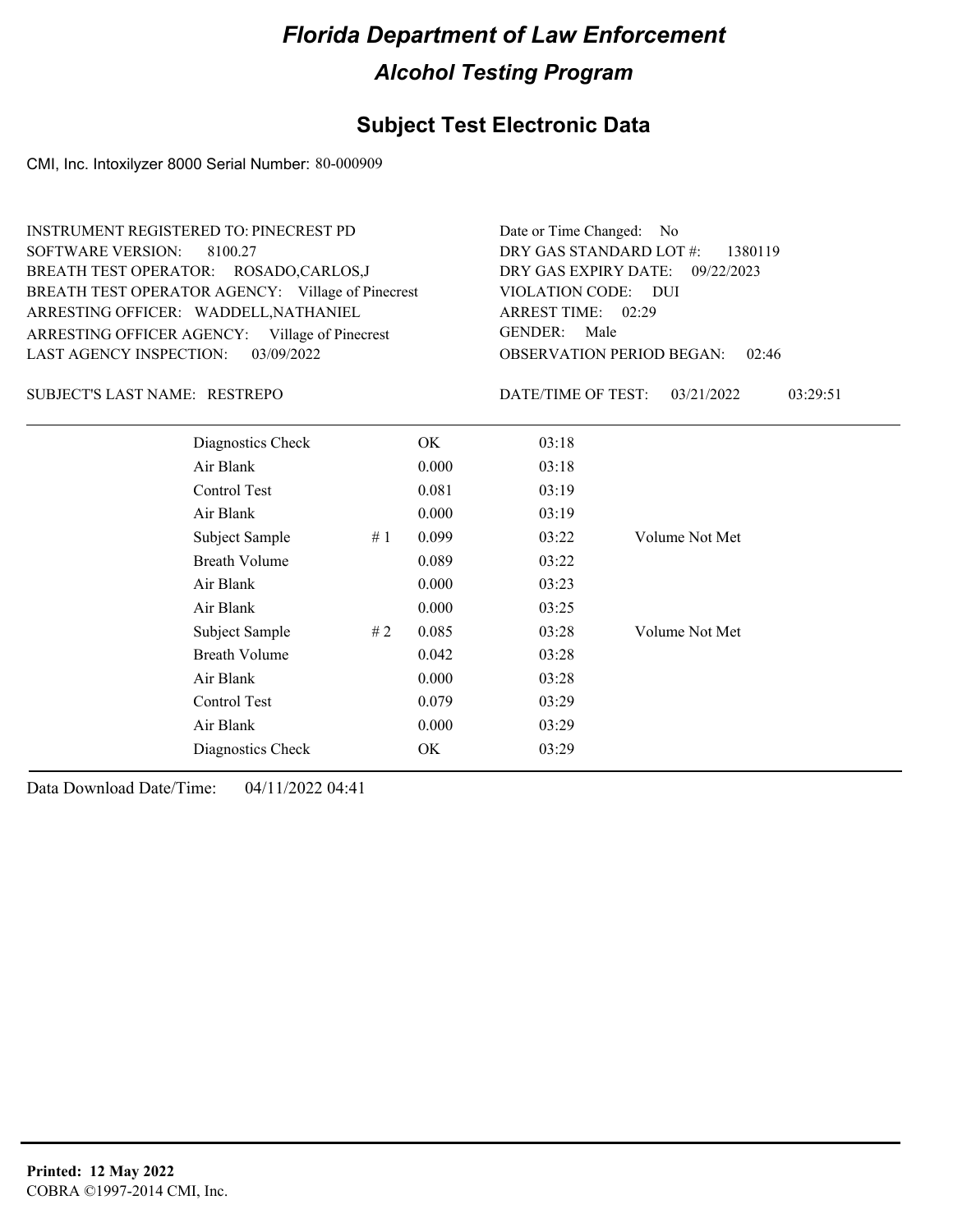## **Subject Test Electronic Data**

CMI, Inc. Intoxilyzer 8000 Serial Number: 80-000909

| <b>INSTRUMENT REGISTERED TO: PINECREST PD</b>     |                                    |                        |                                           |
|---------------------------------------------------|------------------------------------|------------------------|-------------------------------------------|
| <b>SOFTWARE VERSION:</b><br>8100.27               | DRY GAS STANDARD LOT #:<br>1380119 |                        |                                           |
| BREATH TEST OPERATOR: ROSADO,CARLOS,J             |                                    | DRY GAS EXPIRY DATE:   | 09/22/2023                                |
| BREATH TEST OPERATOR AGENCY: Village of Pinecrest |                                    | VIOLATION CODE:        | – DUI                                     |
| ARRESTING OFFICER: WADDELL, NATHANIEL             |                                    | ARREST TIME: 02:29     |                                           |
| ARRESTING OFFICER AGENCY: Village of Pinecrest    |                                    | <b>GENDER:</b><br>Male |                                           |
| LAST AGENCY INSPECTION:<br>03/09/2022             |                                    |                        | <b>OBSERVATION PERIOD BEGAN:</b><br>02:46 |
| SUBJECT'S LAST NAME: RESTREPO                     |                                    | DATE/TIME OF TEST:     | 03/21/2022<br>03:40:31                    |
| Diagnostics Check                                 | OK.                                | 03:35                  |                                           |
| Air Blank                                         | 0.000                              | 03:36                  |                                           |
| Control Test                                      | 0.079                              | 03:36                  |                                           |
| Air Blank                                         | 0.000                              | 03:36                  |                                           |
| Subject Sample                                    | #1                                 | 03:39                  | <b>Subject Test Refused</b>               |
| <b>Breath Volume</b>                              | 0.164                              | 03:39                  |                                           |
| Air Blank                                         | 0.000                              | 03:39                  |                                           |
| Control Test                                      | 0.081                              | 03:39                  |                                           |
| Air Blank                                         | 0.000                              | 03:40                  |                                           |
| Diagnostics Check                                 | OK                                 | 03:40                  |                                           |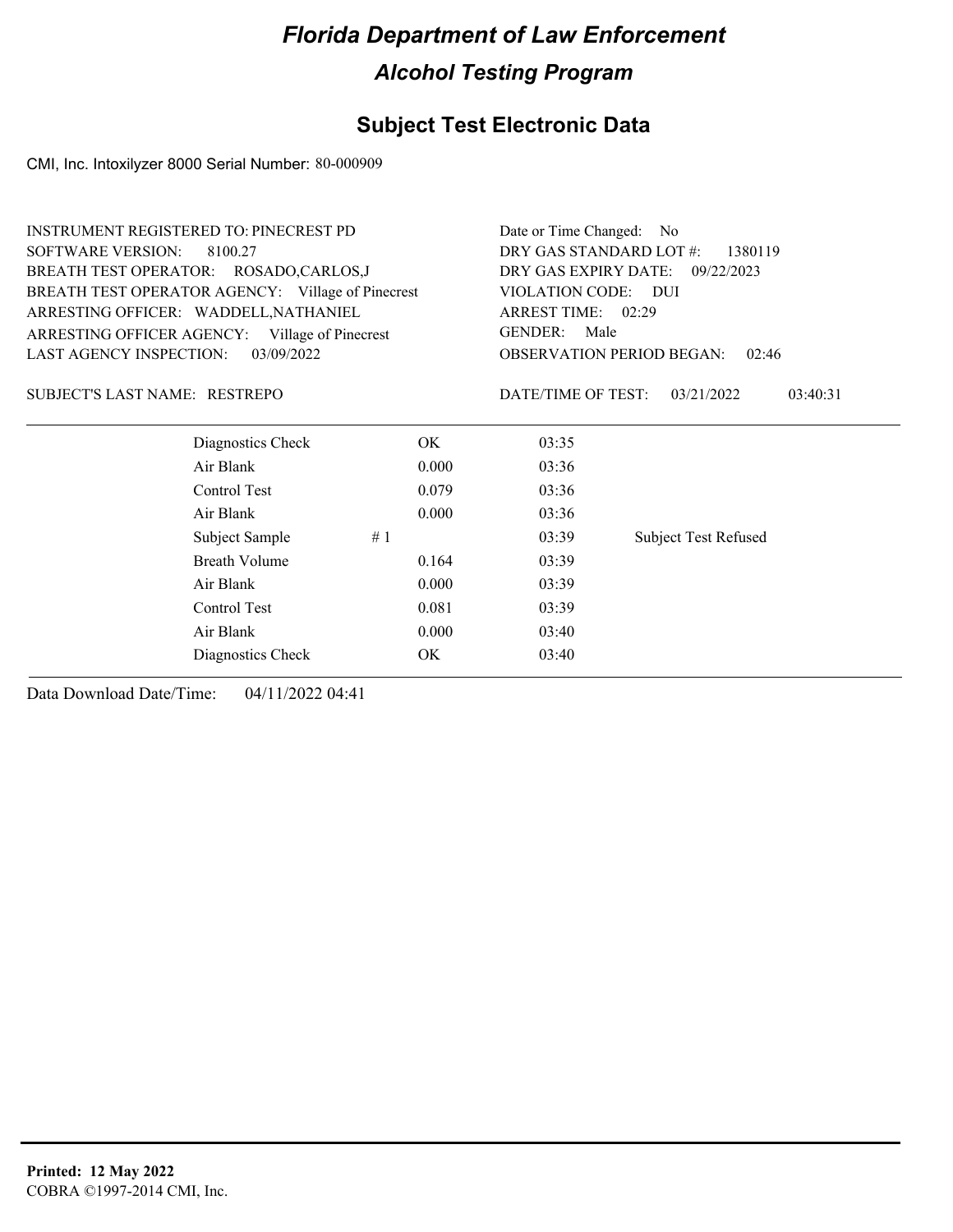#### **Subject Test Electronic Data**

CMI, Inc. Intoxilyzer 8000 Serial Number: 80-000909

ARRESTING OFFICER AGENCY: GENDER: South Miami PD BREATH TEST OPERATOR AGENCY: South Miami PD VIOLATION CODE: SOFTWARE VERSION: 8100.27 ARRESTING OFFICER: ORBETA,JORGE BREATH TEST OPERATOR: ORBETA,JORGE, LAST AGENCY INSPECTION: 03/09/2022 INSTRUMENT REGISTERED TO: PINECREST PD

OBSERVATION PERIOD BEGAN: 00:40 VIOLATION CODE: DUI ARREST TIME: 00:07 09/22/2023 DRY GAS EXPIRY DATE: DRY GAS STANDARD LOT #: 1380119 Date or Time Changed: No GENDER: Female

SUBJECT'S LAST NAME: NGUYEN **Example 20** DATE/TIME OF TEST:

DATE/TIME OF TEST: 03/22/2022 01:09:48

| Diagnostics Check    |    | OK    | 01:00 |
|----------------------|----|-------|-------|
| Air Blank            |    | 0.000 | 01:01 |
| Control Test         |    | 0.081 | 01:01 |
| Air Blank            |    | 0.000 | 01:02 |
| Subject Sample       | #1 | 0.139 | 01:03 |
| <b>Breath Volume</b> |    | 1.175 | 01:03 |
| Air Blank            |    | 0.000 | 01:04 |
| Air Blank            |    | 0.000 | 01:06 |
| Subject Sample       | #2 | 0.137 | 01:08 |
| <b>Breath Volume</b> |    | 1.519 | 01:08 |
| Air Blank            |    | 0.000 | 01:08 |
| Control Test         |    | 0.080 | 01:09 |
| Air Blank            |    | 0.000 | 01:09 |
| Diagnostics Check    |    | OK    | 01:09 |
|                      |    |       |       |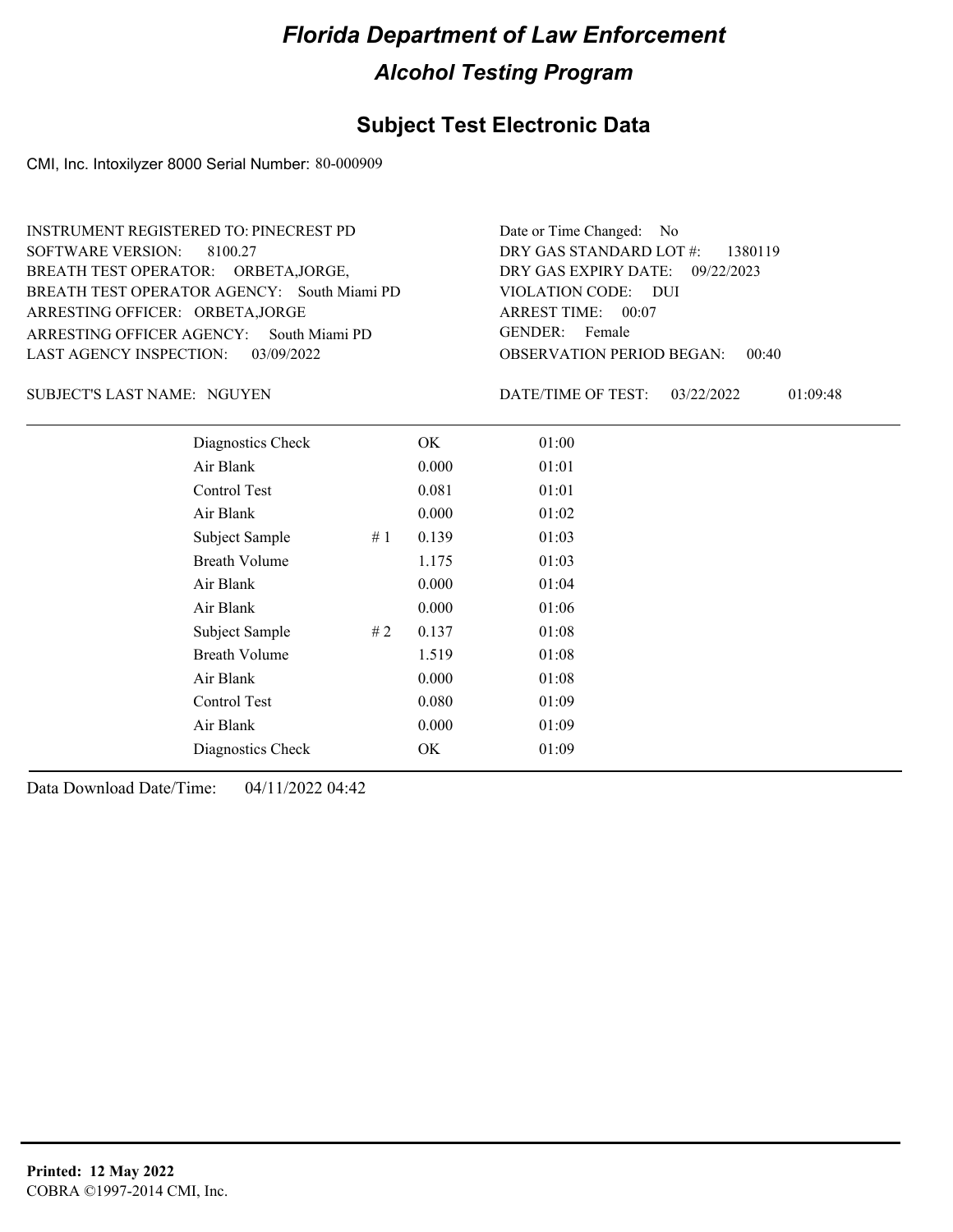## **Subject Test Electronic Data**

CMI, Inc. Intoxilyzer 8000 Serial Number: 80-000909

| <b>SOFTWARE VERSION:</b><br>DRY GAS STANDARD LOT #:<br>8100.27<br>1380119<br>BREATH TEST OPERATOR: VEGA, OBEL,<br>DRY GAS EXPIRY DATE:<br>09/22/2023<br>BREATH TEST OPERATOR AGENCY: Village of Pinecrest<br>VIOLATION CODE: DUI<br>ARREST TIME: 04:00<br>ARRESTING OFFICER: VEGA, OBEL<br><b>GENDER:</b><br>Male<br>ARRESTING OFFICER AGENCY: Village of Pinecrest<br>LAST AGENCY INSPECTION:<br>03/09/2022<br><b>OBSERVATION PERIOD BEGAN:</b><br>04:04<br>SUBJECT'S LAST NAME: MATOS GUTIERREZ<br>DATE/TIME OF TEST:<br>03/24/2022<br>04:27:37<br>Diagnostics Check<br>OK.<br>04:24<br>Air Blank<br>0.000<br>04:25<br>Control Test<br>0.081<br>04:25<br>Air Blank<br>0.000<br>04:25<br>04:26<br><b>Subject Test Refused</b><br>Subject Sample<br>#1<br><b>Breath Volume</b><br>0.000<br>04:26<br>Air Blank<br>0.000<br>04:26<br>Control Test<br>0.081<br>04:27<br>Air Blank<br>0.000<br>04:27<br>OK<br>04:27<br>Diagnostics Check | <b>INSTRUMENT REGISTERED TO: PINECREST PD</b> | Date or Time Changed: No |  |  |
|--------------------------------------------------------------------------------------------------------------------------------------------------------------------------------------------------------------------------------------------------------------------------------------------------------------------------------------------------------------------------------------------------------------------------------------------------------------------------------------------------------------------------------------------------------------------------------------------------------------------------------------------------------------------------------------------------------------------------------------------------------------------------------------------------------------------------------------------------------------------------------------------------------------------------------------|-----------------------------------------------|--------------------------|--|--|
|                                                                                                                                                                                                                                                                                                                                                                                                                                                                                                                                                                                                                                                                                                                                                                                                                                                                                                                                      |                                               |                          |  |  |
|                                                                                                                                                                                                                                                                                                                                                                                                                                                                                                                                                                                                                                                                                                                                                                                                                                                                                                                                      |                                               |                          |  |  |
|                                                                                                                                                                                                                                                                                                                                                                                                                                                                                                                                                                                                                                                                                                                                                                                                                                                                                                                                      |                                               |                          |  |  |
|                                                                                                                                                                                                                                                                                                                                                                                                                                                                                                                                                                                                                                                                                                                                                                                                                                                                                                                                      |                                               |                          |  |  |
|                                                                                                                                                                                                                                                                                                                                                                                                                                                                                                                                                                                                                                                                                                                                                                                                                                                                                                                                      |                                               |                          |  |  |
|                                                                                                                                                                                                                                                                                                                                                                                                                                                                                                                                                                                                                                                                                                                                                                                                                                                                                                                                      |                                               |                          |  |  |
|                                                                                                                                                                                                                                                                                                                                                                                                                                                                                                                                                                                                                                                                                                                                                                                                                                                                                                                                      |                                               |                          |  |  |
|                                                                                                                                                                                                                                                                                                                                                                                                                                                                                                                                                                                                                                                                                                                                                                                                                                                                                                                                      |                                               |                          |  |  |
|                                                                                                                                                                                                                                                                                                                                                                                                                                                                                                                                                                                                                                                                                                                                                                                                                                                                                                                                      |                                               |                          |  |  |
|                                                                                                                                                                                                                                                                                                                                                                                                                                                                                                                                                                                                                                                                                                                                                                                                                                                                                                                                      |                                               |                          |  |  |
|                                                                                                                                                                                                                                                                                                                                                                                                                                                                                                                                                                                                                                                                                                                                                                                                                                                                                                                                      |                                               |                          |  |  |
|                                                                                                                                                                                                                                                                                                                                                                                                                                                                                                                                                                                                                                                                                                                                                                                                                                                                                                                                      |                                               |                          |  |  |
|                                                                                                                                                                                                                                                                                                                                                                                                                                                                                                                                                                                                                                                                                                                                                                                                                                                                                                                                      |                                               |                          |  |  |
|                                                                                                                                                                                                                                                                                                                                                                                                                                                                                                                                                                                                                                                                                                                                                                                                                                                                                                                                      |                                               |                          |  |  |
|                                                                                                                                                                                                                                                                                                                                                                                                                                                                                                                                                                                                                                                                                                                                                                                                                                                                                                                                      |                                               |                          |  |  |
|                                                                                                                                                                                                                                                                                                                                                                                                                                                                                                                                                                                                                                                                                                                                                                                                                                                                                                                                      |                                               |                          |  |  |
|                                                                                                                                                                                                                                                                                                                                                                                                                                                                                                                                                                                                                                                                                                                                                                                                                                                                                                                                      |                                               |                          |  |  |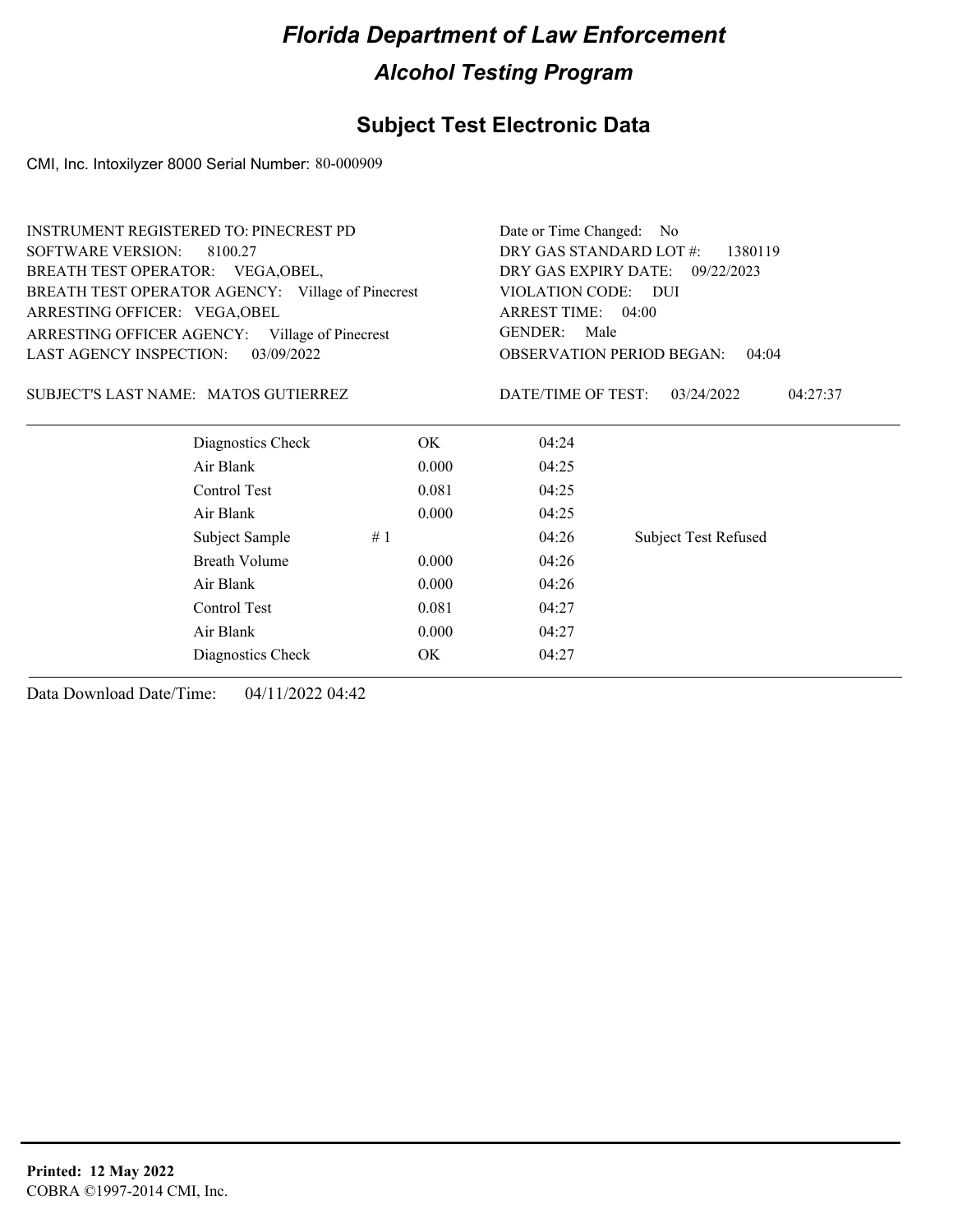## **Subject Test Electronic Data**

CMI, Inc. Intoxilyzer 8000 Serial Number: 80-000909

| <b>INSTRUMENT REGISTERED TO: PINECREST PD</b>     | Date or Time Changed: No                     |
|---------------------------------------------------|----------------------------------------------|
| SOFTWARE VERSION: 8100.27                         | DRY GAS STANDARD LOT #:<br>1380119           |
| BREATH TEST OPERATOR: VEGA, OBEL,                 | DRY GAS EXPIRY DATE: 09/22/2023              |
| BREATH TEST OPERATOR AGENCY: Village of Pinecrest | VIOLATION CODE: DUI                          |
| ARRESTING OFFICER: WADDELL, NATHANIEL             | ARREST TIME: 02:10                           |
| ARRESTING OFFICER AGENCY: Village of Pinecrest    | GENDER: Male                                 |
| LAST AGENCY INSPECTION:<br>03/09/2022             | <b>OBSERVATION PERIOD BEGAN:</b><br>02:11    |
| SUBJECT'S LAST NAME: ROJAS SALAS                  | DATE/TIME OF TEST:<br>02:32:54<br>03/26/2022 |
| Diagnostics Check<br>OK.                          | 02:32                                        |
| Air Blank                                         | 02:32<br><b>RFI</b> Detect                   |
| Air Blank<br>0.000                                | 02:32                                        |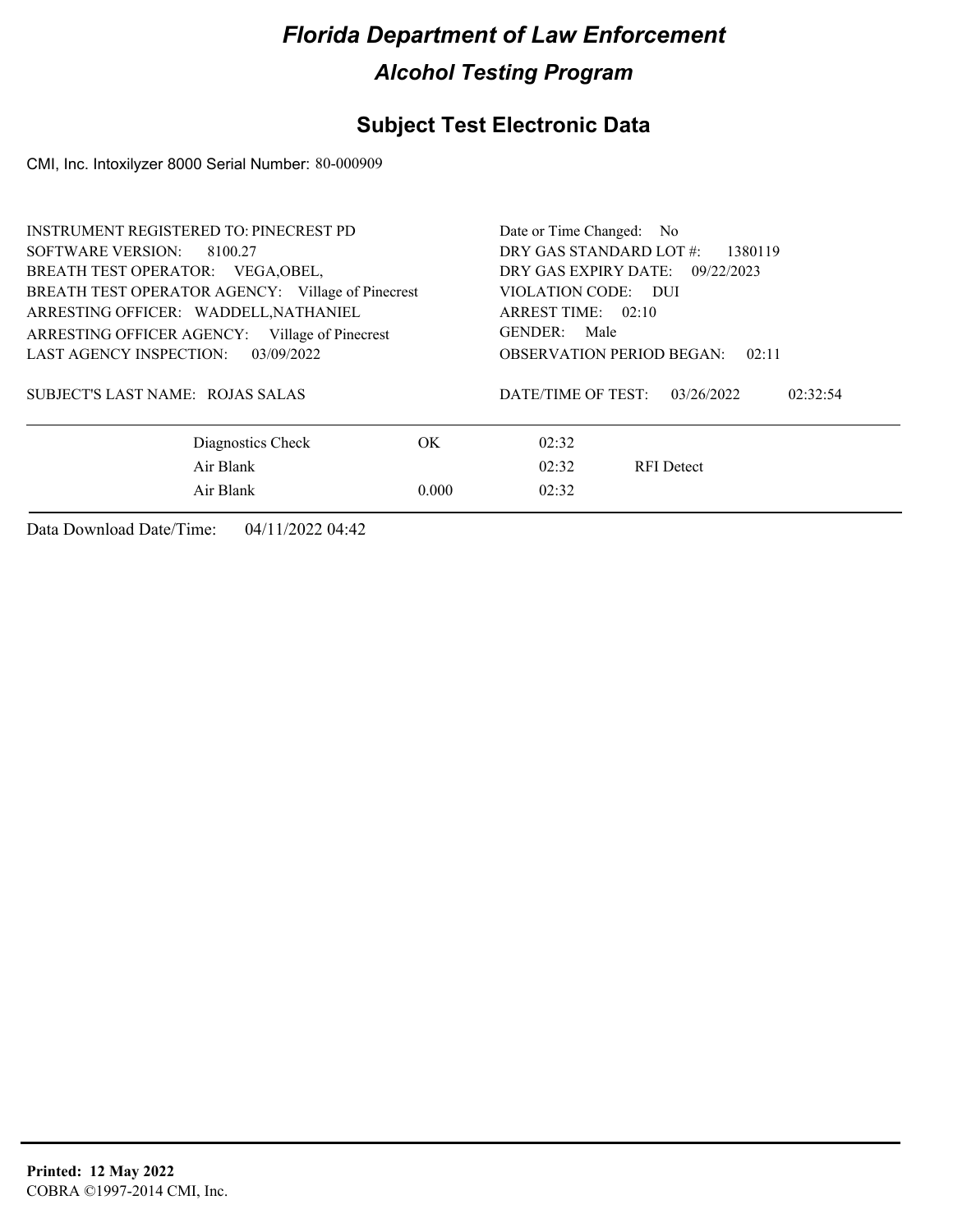## **Subject Test Electronic Data**

CMI, Inc. Intoxilyzer 8000 Serial Number: 80-000909

| <b>INSTRUMENT REGISTERED TO: PINECREST PD</b>     | Date or Time Changed: No               |
|---------------------------------------------------|----------------------------------------|
| SOFTWARE VERSION: 8100.27                         | DRY GAS STANDARD LOT $\#$ : 1380119    |
| BREATH TEST OPERATOR: VEGA, OBEL,                 | DRY GAS EXPIRY DATE: 09/22/2023        |
| BREATH TEST OPERATOR AGENCY: Village of Pinecrest | VIOLATION CODE: DUI                    |
| ARRESTING OFFICER: WADDELL, NATHANIEL             | ARREST TIME: 02:10                     |
| ARRESTING OFFICER AGENCY: Village of Pinecrest    | GENDER: Male                           |
| LAST AGENCY INSPECTION: 03/09/2022                | <b>OBSERVATION PERIOD BEGAN:</b> 02:11 |

#### ROJAS SALAS SUBJECT'S LAST NAME: DATE/TIME OF TEST:

DATE/TIME OF TEST: 03/26/2022 02:43:32

| Diagnostics Check    |    | OK    | 02:35 |  |  |
|----------------------|----|-------|-------|--|--|
| Air Blank            |    | 0.000 | 02:36 |  |  |
| Control Test         |    | 0.083 | 02:36 |  |  |
| Air Blank            |    | 0.000 | 02:36 |  |  |
| Subject Sample       | #1 | 0.212 | 02:37 |  |  |
| <b>Breath Volume</b> |    | 2.457 | 02:37 |  |  |
| Air Blank            |    | 0.000 | 02:38 |  |  |
| Air Blank            |    | 0.000 | 02:40 |  |  |
| Subject Sample       | #2 | 0.204 | 02:41 |  |  |
| <b>Breath Volume</b> |    | 2.777 | 02:41 |  |  |
| Air Blank            |    | 0.000 | 02:42 |  |  |
| Control Test         |    | 0.080 | 02:42 |  |  |
| Air Blank            |    | 0.000 | 02:43 |  |  |
| Diagnostics Check    |    | OK    | 02:43 |  |  |
|                      |    |       |       |  |  |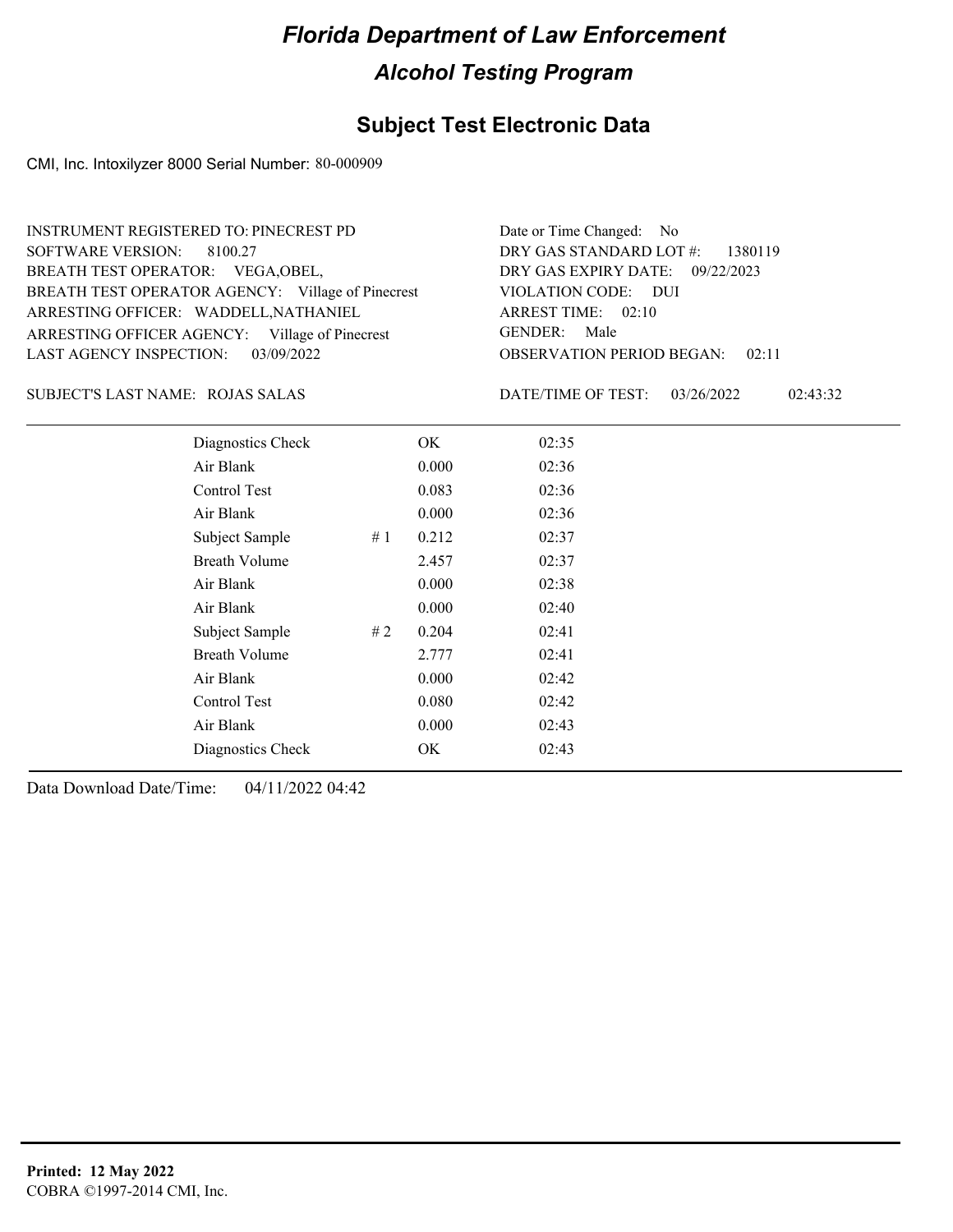#### **Subject Test Electronic Data**

CMI, Inc. Intoxilyzer 8000 Serial Number: 80-000909

| <b>INSTRUMENT REGISTERED TO: PINECREST PD</b>     | Date or Time Changed: No               |
|---------------------------------------------------|----------------------------------------|
| SOFTWARE VERSION: 8100.27                         | DRY GAS STANDARD LOT $\#$ : 1380119    |
| BREATH TEST OPERATOR: VEGA, OBEL,                 | DRY GAS EXPIRY DATE: 09/22/2023        |
| BREATH TEST OPERATOR AGENCY: Village of Pinecrest | VIOLATION CODE: DUI                    |
| ARRESTING OFFICER: WADDELL, NATHANIEL             | ARREST TIME: 02:10                     |
| ARRESTING OFFICER AGENCY: Village of Pinecrest    | GENDER: Male                           |
| LAST AGENCY INSPECTION: 03/09/2022                | <b>OBSERVATION PERIOD BEGAN: 03:05</b> |
|                                                   |                                        |

#### ROJAS SALAS SUBJECT'S LAST NAME: DATE/TIME OF TEST:

DATE/TIME OF TEST: 03/26/2022 03:40:17

| Diagnostics Check    |       | OK    | 03:27 |                |
|----------------------|-------|-------|-------|----------------|
| Air Blank            |       | 0.000 | 03:27 |                |
| Control Test         |       | 0.082 | 03:28 |                |
| Air Blank            |       | 0.000 | 03:28 |                |
| Subject Sample       | #1    | 0.150 | 03:31 | Volume Not Met |
| <b>Breath Volume</b> |       | 0.230 | 03:31 |                |
| Air Blank            |       | 0.000 | 03:32 |                |
| Air Blank            |       | 0.000 | 03:34 |                |
| Subject Sample       | # 2   | 0.176 | 03:34 |                |
| <b>Breath Volume</b> |       | 1.726 | 03:34 |                |
| Air Blank            |       | 0.000 | 03:35 |                |
| Air Blank            |       | 0.000 | 03:37 |                |
| Subject Sample       | # $3$ | 0.186 | 03:38 |                |
| <b>Breath Volume</b> |       | 2.433 | 03:38 |                |
| Air Blank            |       | 0.000 | 03:39 |                |
| Control Test         |       | 0.080 | 03:39 |                |
| Air Blank            |       | 0.000 | 03:40 |                |
| Diagnostics Check    |       | OK    | 03:40 |                |
|                      |       |       |       |                |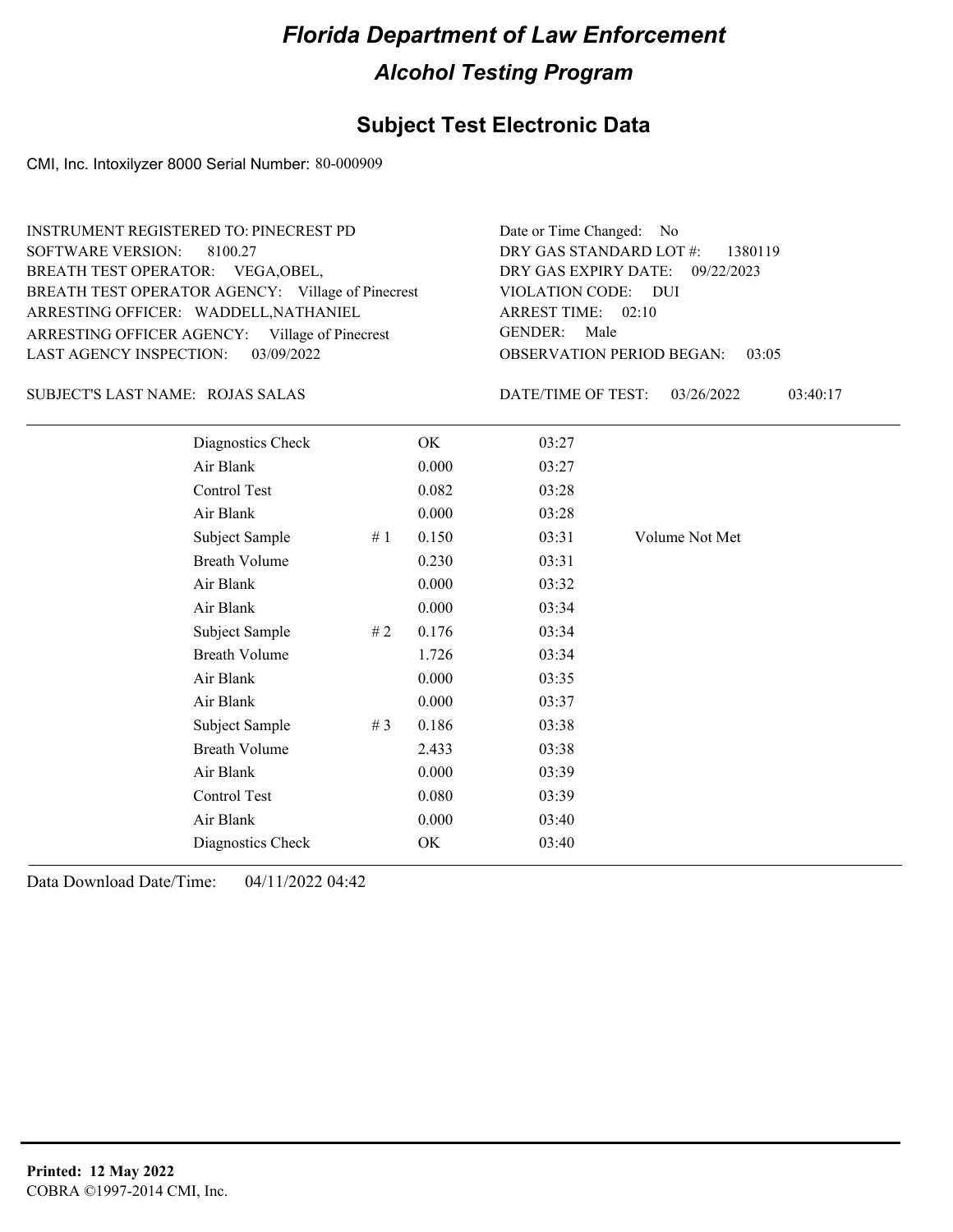## **Subject Test Electronic Data**

CMI, Inc. Intoxilyzer 8000 Serial Number: 80-000909

| INSTRUMENT REGISTERED TO: PINECREST PD            | Date or Time Changed: No               |
|---------------------------------------------------|----------------------------------------|
| SOFTWARE VERSION: 8100.27                         | DRY GAS STANDARD LOT $\#$ : 1380119    |
| BREATH TEST OPERATOR: VEGA, OBEL,                 | DRY GAS EXPIRY DATE: 09/22/2023        |
| BREATH TEST OPERATOR AGENCY: Village of Pinecrest | VIOLATION CODE: DUI                    |
| ARRESTING OFFICER: VEGA, OBEL                     | ARREST TIME: 01:44                     |
| ARRESTING OFFICER AGENCY: Village of Pinecrest    | GENDER: Male                           |
| LAST AGENCY INSPECTION: $03/09/2022$              | <b>OBSERVATION PERIOD BEGAN: 01:47</b> |

#### MCNAIR JR SUBJECT'S LAST NAME: DATE/TIME OF TEST:

DATE/TIME OF TEST: 03/27/2022 02:32:06

| Diagnostics Check    |    | OK    | 02:25 |
|----------------------|----|-------|-------|
| Air Blank            |    | 0.000 | 02:25 |
| Control Test         |    | 0.082 | 02:25 |
| Air Blank            |    | 0.000 | 02:26 |
| Subject Sample       | #1 | 0.159 | 02:27 |
| <b>Breath Volume</b> |    | 2.976 | 02:27 |
| Air Blank            |    | 0.000 | 02:27 |
| Air Blank            |    | 0.000 | 02:29 |
| Subject Sample       | #2 | 0.162 | 02:30 |
| <b>Breath Volume</b> |    | 2.664 | 02:30 |
| Air Blank            |    | 0.000 | 02:31 |
| Control Test         |    | 0.081 | 02:31 |
| Air Blank            |    | 0.000 | 02:32 |
| Diagnostics Check    |    | OK    | 02:32 |
|                      |    |       |       |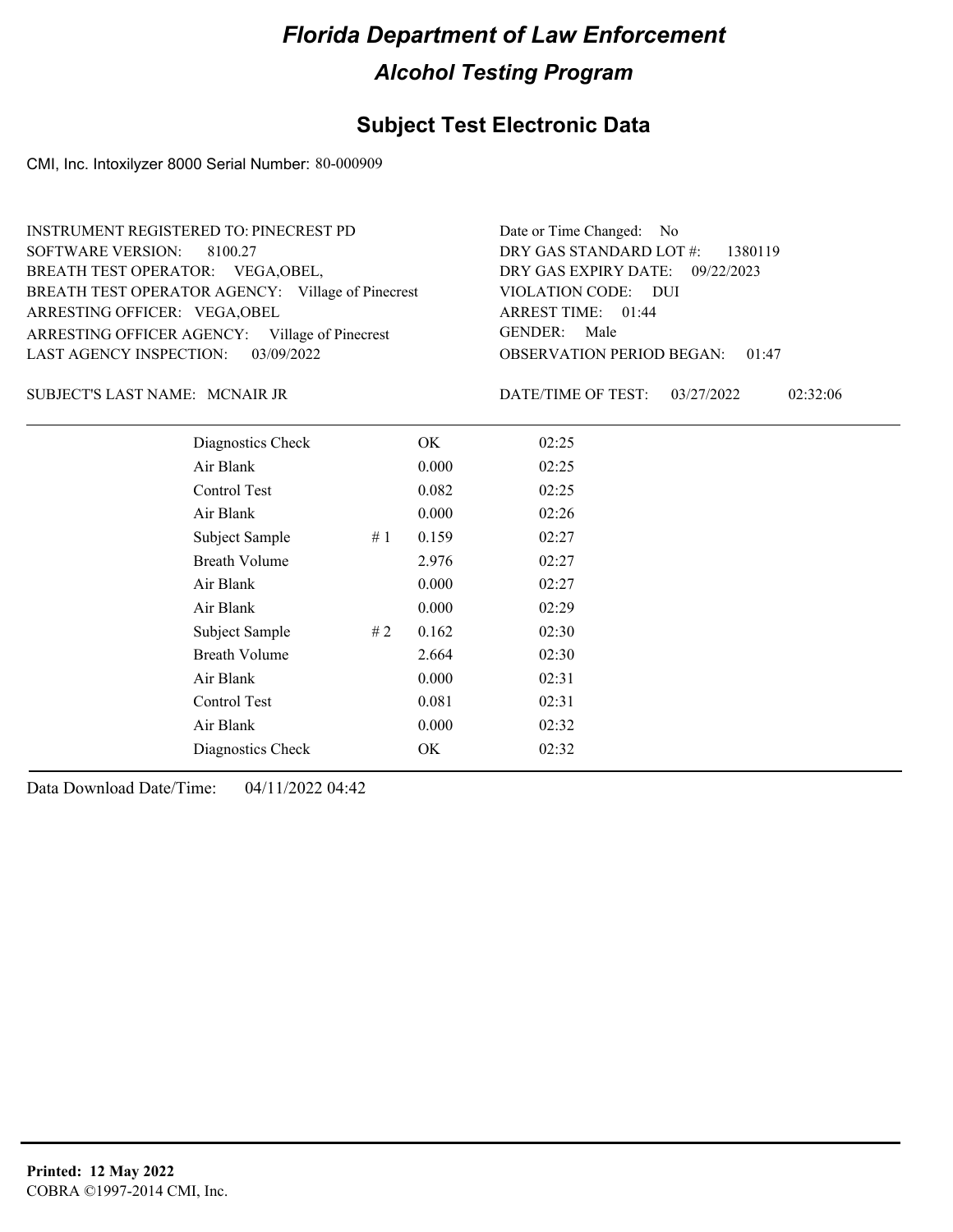## **Subject Test Electronic Data**

CMI, Inc. Intoxilyzer 8000 Serial Number: 80-000909

| <b>INSTRUMENT REGISTERED TO: PINECREST PD</b> |       | Date or Time Changed: No           |                                           |  |
|-----------------------------------------------|-------|------------------------------------|-------------------------------------------|--|
| <b>SOFTWARE VERSION:</b><br>8100.27           |       | DRY GAS STANDARD LOT #:<br>1380119 |                                           |  |
| BREATH TEST OPERATOR: ORBETA, JORGE,          |       | DRY GAS EXPIRY DATE:               | 09/22/2023                                |  |
| BREATH TEST OPERATOR AGENCY: South Miami PD   |       | VIOLATION CODE: DUI                |                                           |  |
| ARRESTING OFFICER: ORBETA, JORGE              |       | ARREST TIME: 03:43                 |                                           |  |
| ARRESTING OFFICER AGENCY:<br>South Miami PD   |       | <b>GENDER:</b><br>Female           |                                           |  |
| LAST AGENCY INSPECTION:<br>03/09/2022         |       |                                    | <b>OBSERVATION PERIOD BEGAN:</b><br>03:58 |  |
| SUBJECT'S LAST NAME: KIERNAN                  |       | DATE/TIME OF TEST:                 | 03/28/2022<br>04:34:28                    |  |
| Diagnostics Check                             | OK.   | 04:31                              |                                           |  |
| Air Blank                                     | 0.000 | 04:32                              |                                           |  |
| Control Test                                  | 0.081 | 04:32                              |                                           |  |
| Air Blank                                     | 0.000 | 04:32                              |                                           |  |
| Subject Sample                                | #1    | 04:33                              | <b>Subject Test Refused</b>               |  |
| <b>Breath Volume</b>                          | 0.000 | 04:33                              |                                           |  |
| Air Blank                                     | 0.000 | 04:33                              |                                           |  |
| Control Test                                  | 0.081 | 04:33                              |                                           |  |
| Air Blank                                     | 0.000 | 04:34                              |                                           |  |
| Diagnostics Check                             | OK    | 04:34                              |                                           |  |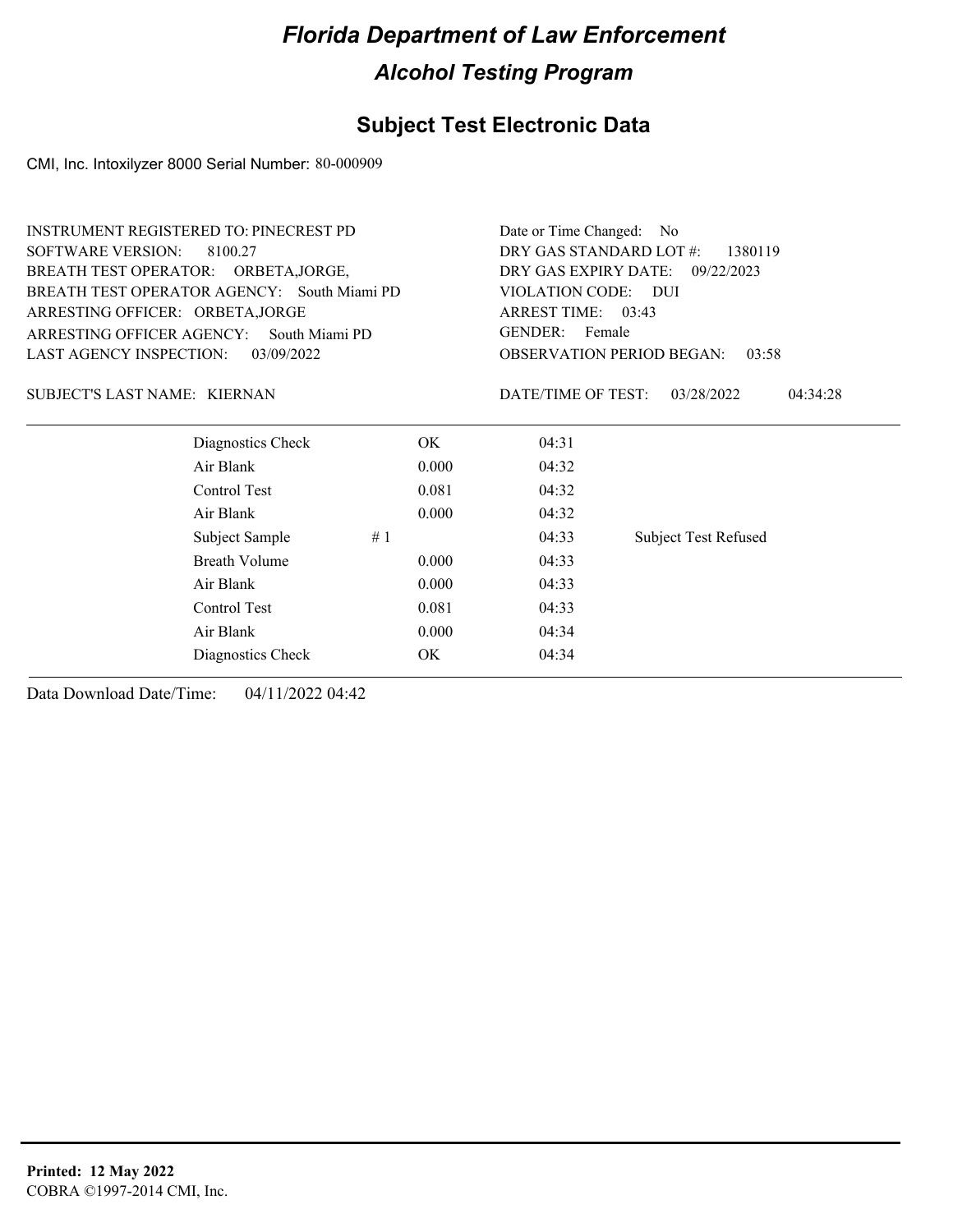#### **Subject Test Electronic Data**

CMI, Inc. Intoxilyzer 8000 Serial Number: 80-000909

| <b>INSTRUMENT REGISTERED TO: PINECREST PD</b>                              | Date or Time Changed: No                                                               |
|----------------------------------------------------------------------------|----------------------------------------------------------------------------------------|
| SOFTWARE VERSION: 8100.27                                                  | DRY GAS STANDARD LOT $\#$ : 1380119                                                    |
| BREATH TEST OPERATOR: MUNOZ, ROBERT, A                                     | DRY GAS EXPIRY DATE: 09/22/2023                                                        |
| BREATH TEST OPERATOR AGENCY: Village of Pinecrest                          | VIOLATION CODE: DUI                                                                    |
| ARRESTING OFFICER: RODRIGUEZ, DARIEN                                       | ARREST TIME: 06:54                                                                     |
| ARRESTING OFFICER AGENCY: South Miami PD                                   | GENDER: Male                                                                           |
| LAST AGENCY INSPECTION: $03/09/2022$<br>SUBJECT'S LAST NAME: ARIAS CAMACHO | <b>OBSERVATION PERIOD BEGAN: 06:54</b><br>07:29:15<br>DATE/TIME OF TEST:<br>03/28/2022 |

| Diagnostics Check    |    | OK    | 07:21 |  |
|----------------------|----|-------|-------|--|
| Air Blank            |    | 0.000 | 07:22 |  |
| Control Test         |    | 0.082 | 07:22 |  |
| Air Blank            |    | 0.000 | 07:22 |  |
| Subject Sample       | #1 | 0.174 | 07:24 |  |
| <b>Breath Volume</b> |    | 2.765 | 07:24 |  |
| Air Blank            |    | 0.000 | 07:24 |  |
| Air Blank            |    | 0.000 | 07:26 |  |
| Subject Sample       | #2 | 0.176 | 07:27 |  |
| <b>Breath Volume</b> |    | 1.933 | 07:27 |  |
| Air Blank            |    | 0.000 | 07:28 |  |
| Control Test         |    | 0.082 | 07:28 |  |
| Air Blank            |    | 0.000 | 07:29 |  |
| Diagnostics Check    |    | OK    | 07:29 |  |
|                      |    |       |       |  |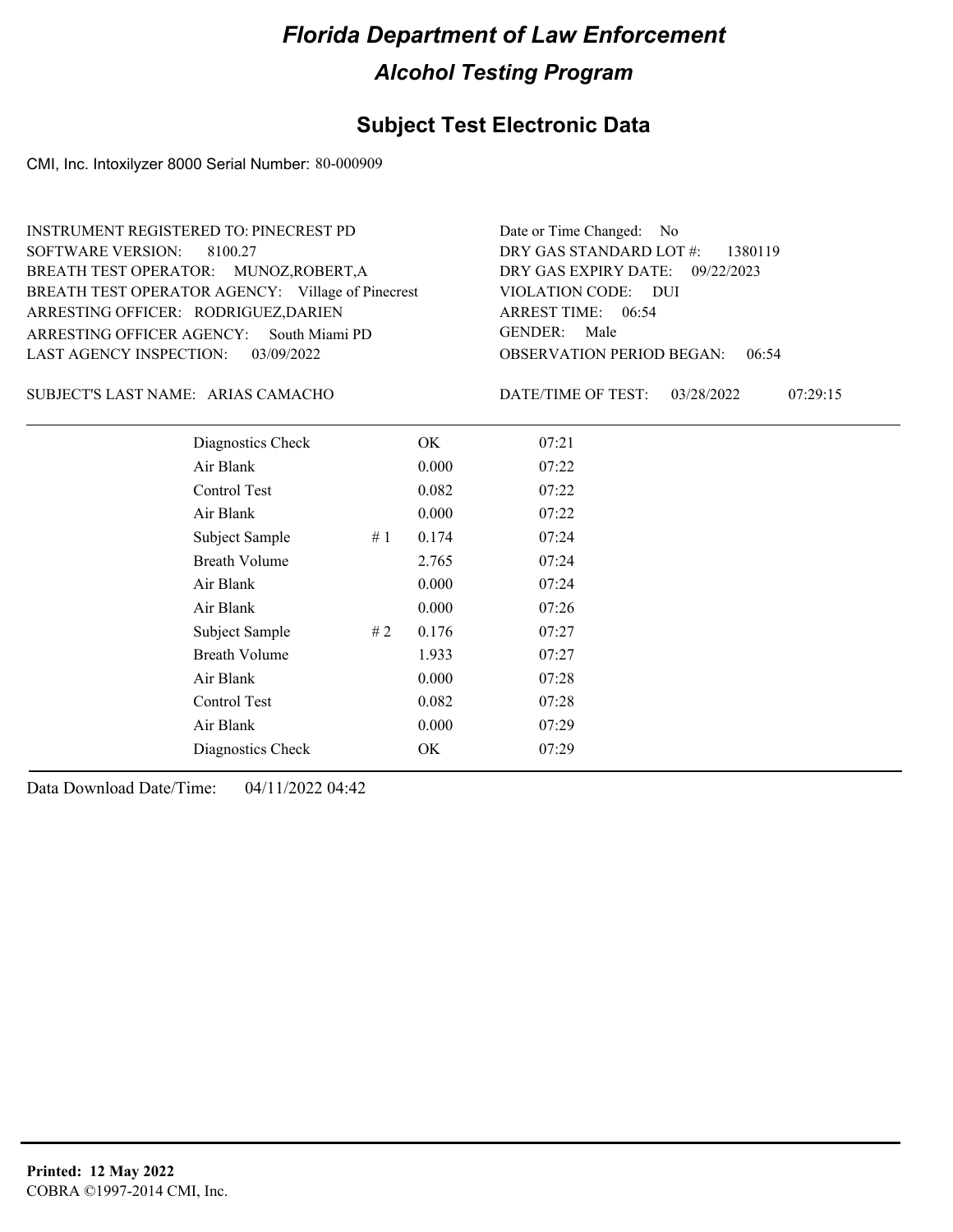#### **Subject Test Electronic Data**

CMI, Inc. Intoxilyzer 8000 Serial Number: 80-000914

ARRESTING OFFICER AGENCY: Fort Myers PD GENDER: BREATH TEST OPERATOR AGENCY: Fort Myers PD VIOLATION CODE: SOFTWARE VERSION: 8100.27 ARRESTING OFFICER: NERONI,KRISTI BREATH TEST OPERATOR: NERONI,KRISTI, LAST AGENCY INSPECTION: 02/17/2022 INSTRUMENT REGISTERED TO: FORT MYERS PD

OBSERVATION PERIOD BEGAN: 17:20 VIOLATION CODE: ADMIN ARREST TIME: 15:00 DRY GAS EXPIRY DATE: 05/05/2022 07220080A3 DRY GAS STANDARD LOT #: Date or Time Changed: No GENDER: Female

SUBJECT'S LAST NAME: DOE DATE/TIME OF TEST:

DATE/TIME OF TEST: 03/03/2022 17:56:50

| Diagnostics Check    |    | OK    | 17:50 |
|----------------------|----|-------|-------|
| Air Blank            |    | 0.000 | 17:50 |
| Control Test         |    | 0.078 | 17:51 |
| Air Blank            |    | 0.000 | 17:51 |
| Subject Sample       | #1 | 0.059 | 17:52 |
| <b>Breath Volume</b> |    | 4.101 | 17:52 |
| Air Blank            |    | 0.000 | 17:52 |
| Air Blank            |    | 0.000 | 17:54 |
| Subject Sample       | #2 | 0.076 | 17:55 |
| <b>Breath Volume</b> |    | 2.738 | 17:55 |
| Air Blank            |    | 0.000 | 17:55 |
| Control Test         |    | 0.078 | 17:56 |
| Air Blank            |    | 0.000 | 17:56 |
| Diagnostics Check    |    | OK    | 17:56 |
|                      |    |       |       |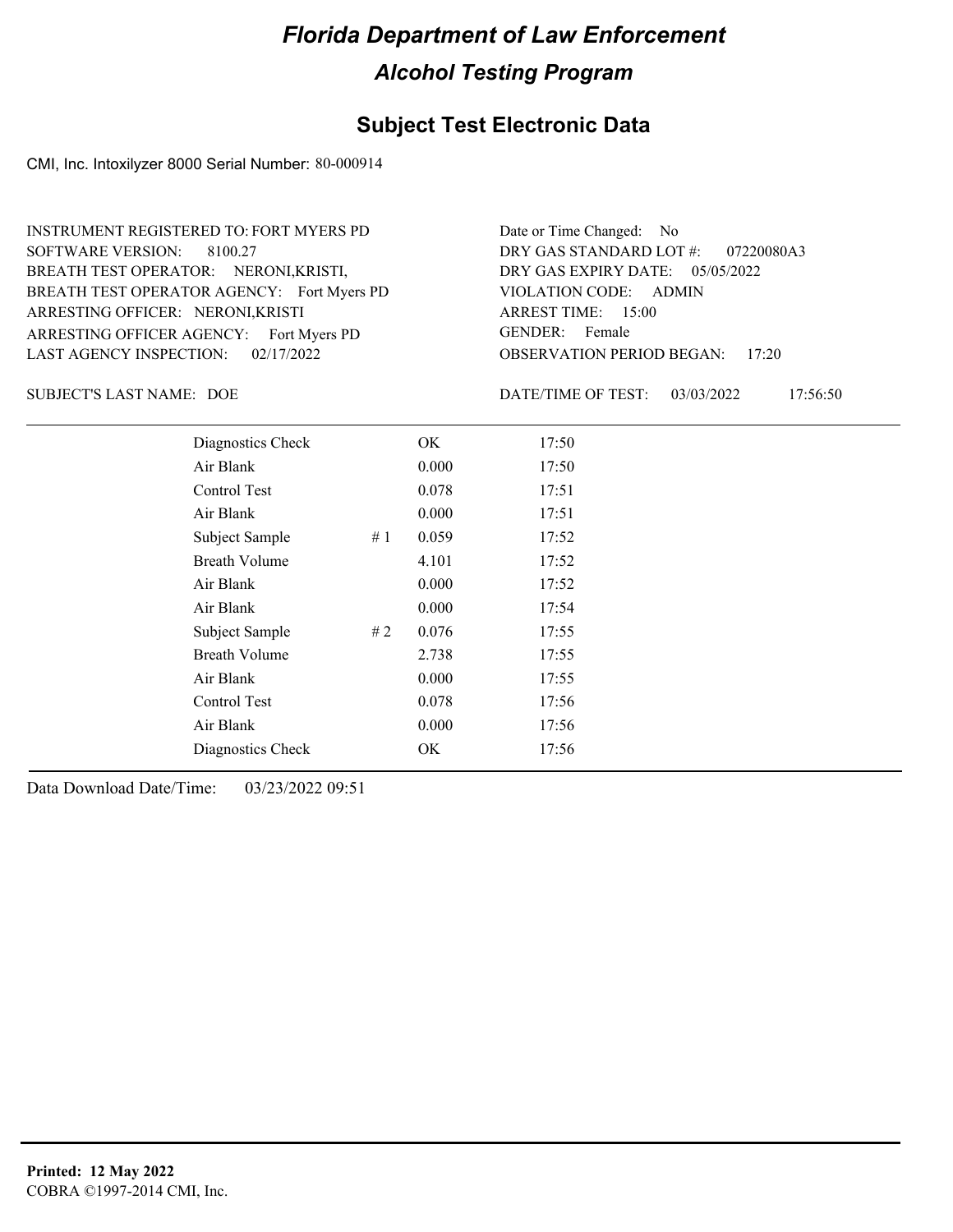## **Subject Test Electronic Data**

CMI, Inc. Intoxilyzer 8000 Serial Number: 80-000941

| INSTRUMENT REGISTERED TO: COLLIER COUNTY SO    | Date or Time Changed: No               |
|------------------------------------------------|----------------------------------------|
| SOFTWARE VERSION: 8100.27                      | DRY GAS STANDARD LOT $#$ : 06021080A2  |
| BREATH TEST OPERATOR: ROBINSON, AUSTIN, L      | DRY GAS EXPIRY DATE: 04/05/2023        |
| BREATH TEST OPERATOR AGENCY: COLLIER COUNTY SO | VIOLATION CODE: DUI                    |
| ARRESTING OFFICER: SELLER, D                   | ARREST TIME: $23:13$                   |
| ARRESTING OFFICER AGENCY: COLLIER COUNTY SO    | GENDER: Male                           |
| LAST AGENCY INSPECTION: 02/04/2022             | <b>OBSERVATION PERIOD BEGAN: 00:10</b> |
|                                                |                                        |

GASPAR SUBJECT'S LAST NAME: DATE/TIME OF TEST:

DATE/TIME OF TEST: 03/01/2022 00:42:36

| Diagnostics Check    | OK    | 00:36 |
|----------------------|-------|-------|
| Air Blank            | 0.000 | 00:36 |
| Control Test         | 0.077 | 00:36 |
| Air Blank            | 0.000 | 00:37 |
| Subject Sample<br>#1 | 0.128 | 00:38 |
| <b>Breath Volume</b> | 1.992 | 00:38 |
| Air Blank            | 0.000 | 00:38 |
| Air Blank            | 0.000 | 00:40 |
| Subject Sample<br>#2 | 0.126 | 00:41 |
| <b>Breath Volume</b> | 2.652 | 00:41 |
| Air Blank            | 0.000 | 00:41 |
| <b>Control Test</b>  | 0.078 | 00:42 |
| Air Blank            | 0.000 | 00:42 |
| Diagnostics Check    | OK    | 00:42 |
|                      |       |       |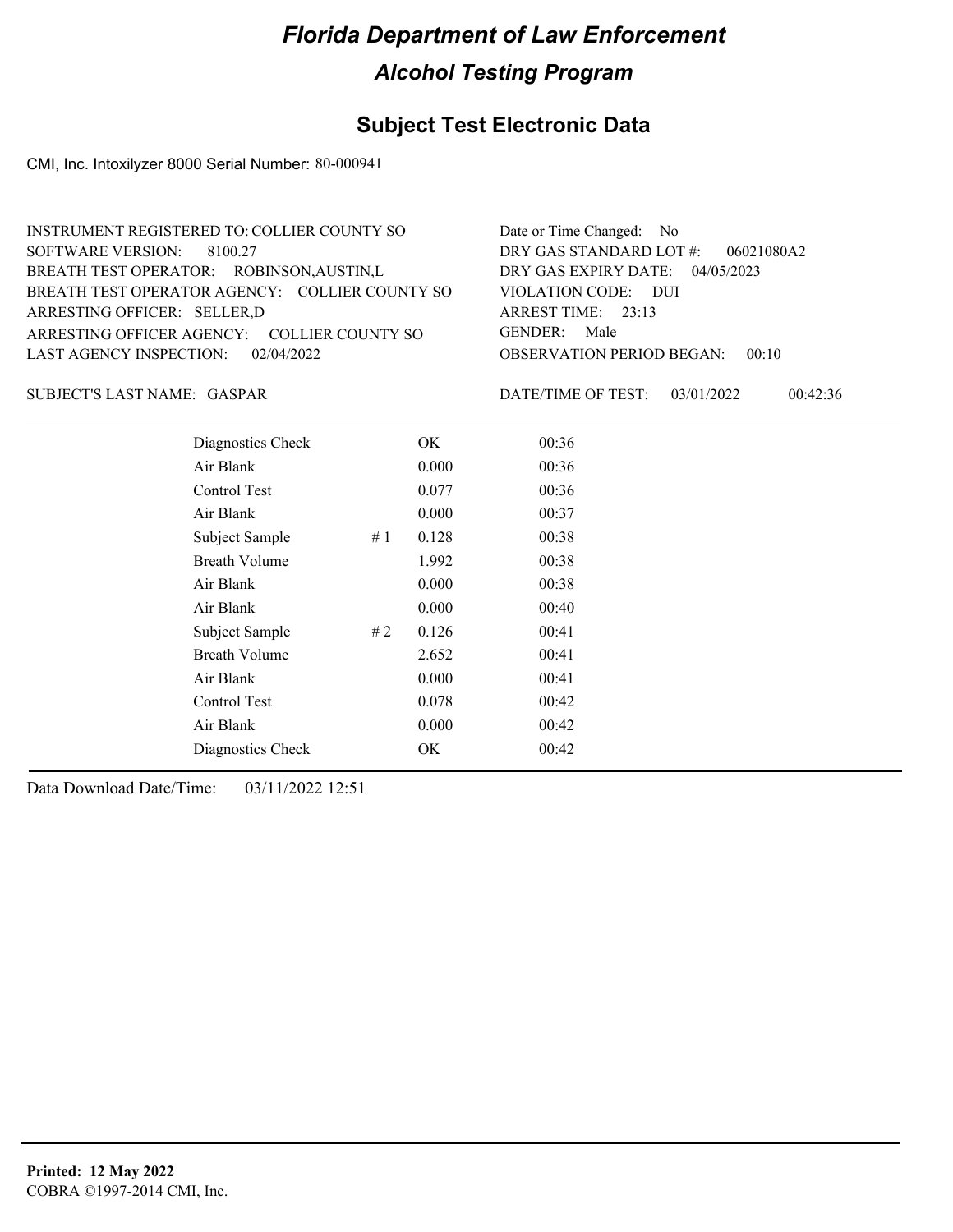### **Subject Test Electronic Data**

CMI, Inc. Intoxilyzer 8000 Serial Number: 80-000941

| INSTRUMENT REGISTERED TO: COLLIER COUNTY SO    | Date or Time Changed: No               |
|------------------------------------------------|----------------------------------------|
| SOFTWARE VERSION: 8100.27                      | DRY GAS STANDARD LOT $\#$ : 06021080A2 |
| BREATH TEST OPERATOR: SUAREZ, J.,              | DRY GAS EXPIRY DATE: $04/05/2023$      |
| BREATH TEST OPERATOR AGENCY: COLLIER COUNTY SO | VIOLATION CODE: DUI                    |
| ARRESTING OFFICER: WALKER, J.                  | ARREST TIME: $23:37$                   |
| ARRESTING OFFICER AGENCY: COLLIER COUNTY SO    | GENDER: Male                           |
| LAST AGENCY INSPECTION: 02/04/2022             | <b>OBSERVATION PERIOD BEGAN: 00:46</b> |
|                                                |                                        |

GARCIA SUBJECT'S LAST NAME: DATE/TIME OF TEST:

DATE/TIME OF TEST: 03/03/2022 01:15:51

| Diagnostics Check     | OK    | 01:09 |
|-----------------------|-------|-------|
| Air Blank             | 0.000 | 01:09 |
| Control Test          | 0.078 | 01:09 |
| Air Blank             | 0.000 | 01:10 |
| Subject Sample<br>#1  | 0.202 | 01:11 |
| <b>Breath Volume</b>  | 1.460 | 01:11 |
| Air Blank             | 0.000 | 01:11 |
| Air Blank             | 0.000 | 01:13 |
| Subject Sample<br># 2 | 0.211 | 01:14 |
| <b>Breath Volume</b>  | 2.234 | 01:14 |
| Air Blank             | 0.000 | 01:14 |
| Control Test          | 0.079 | 01:15 |
| Air Blank             | 0.000 | 01:15 |
| Diagnostics Check     | OK    | 01:15 |
|                       |       |       |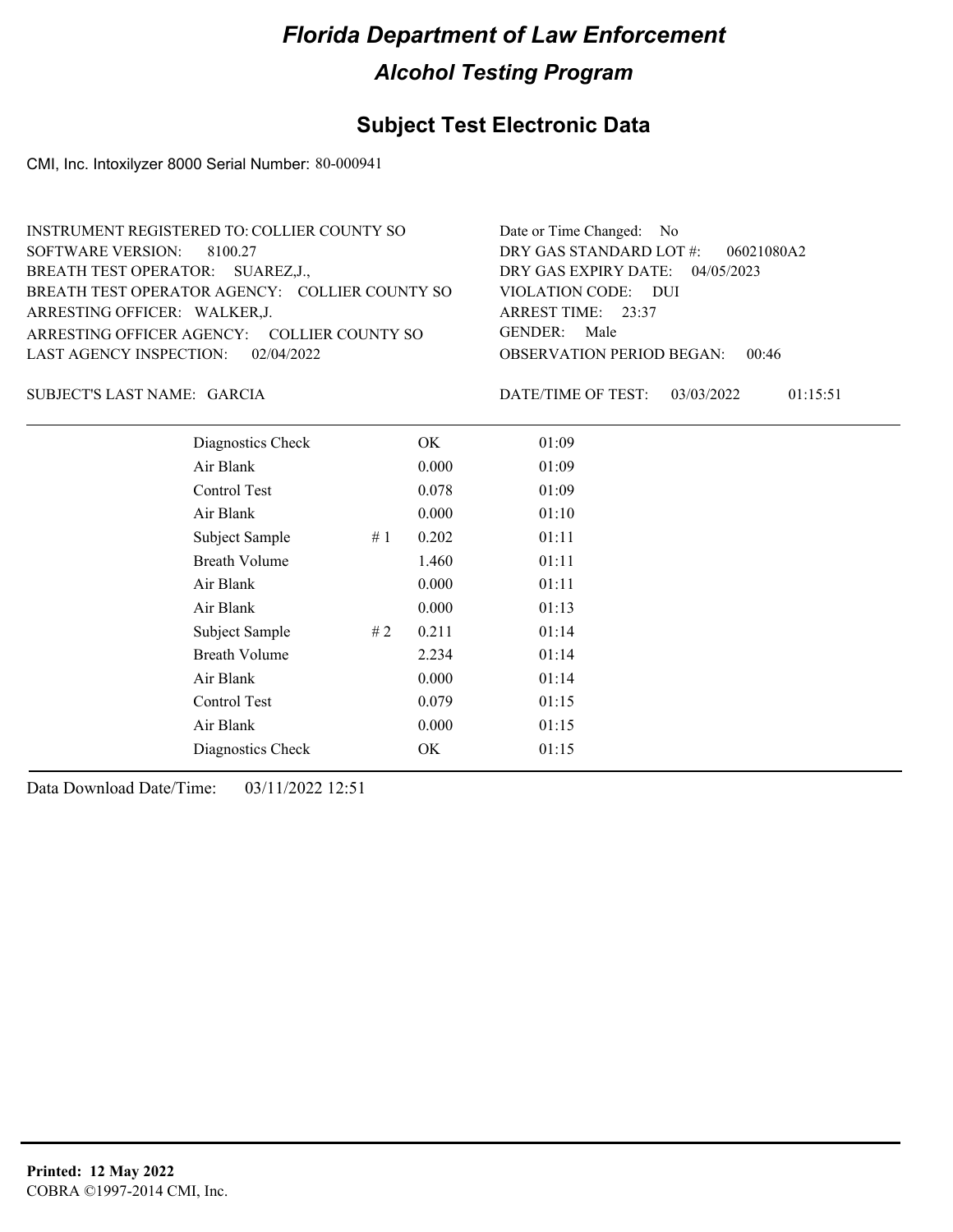## **Subject Test Electronic Data**

CMI, Inc. Intoxilyzer 8000 Serial Number: 80-000941

| INSTRUMENT REGISTERED TO: COLLIER COUNTY SO    | Date or Time Changed: No               |
|------------------------------------------------|----------------------------------------|
| SOFTWARE VERSION: 8100.27                      | DRY GAS STANDARD LOT $#$ : 06021080A2  |
| BREATH TEST OPERATOR: LUGO, JONATHAN, B        | DRY GAS EXPIRY DATE: $04/05/2023$      |
| BREATH TEST OPERATOR AGENCY: COLLIER COUNTY SO | VIOLATION CODE: DUI                    |
| ARRESTING OFFICER: MELODY, B                   | ARREST TIME: 19:58                     |
| ARRESTING OFFICER AGENCY: NAPLES PD            | GENDER: Male                           |
| LAST AGENCY INSPECTION: 02/04/2022             | <b>OBSERVATION PERIOD BEGAN:</b> 20:42 |

SUBJECT'S LAST NAME: LONGE **Example 20** DATE/TIME OF TEST:

DATE/TIME OF TEST: 03/03/2022 21:12:53

| Diagnostics Check    |    | OK    | 21:04 |
|----------------------|----|-------|-------|
| Air Blank            |    | 0.000 | 21:05 |
| Control Test         |    | 0.079 | 21:05 |
| Air Blank            |    | 0.000 | 21:05 |
| Subject Sample       | #1 | 0.121 | 21:08 |
| <b>Breath Volume</b> |    | 1.671 | 21:08 |
| Air Blank            |    | 0.000 | 21:09 |
| Air Blank            |    | 0.000 | 21:10 |
| Subject Sample       | #2 | 0.115 | 21:11 |
| <b>Breath Volume</b> |    | 1.246 | 21:11 |
| Air Blank            |    | 0.000 | 21:11 |
| Control Test         |    | 0.075 | 21:12 |
| Air Blank            |    | 0.000 | 21:12 |
| Diagnostics Check    |    | OK    | 21:12 |
|                      |    |       |       |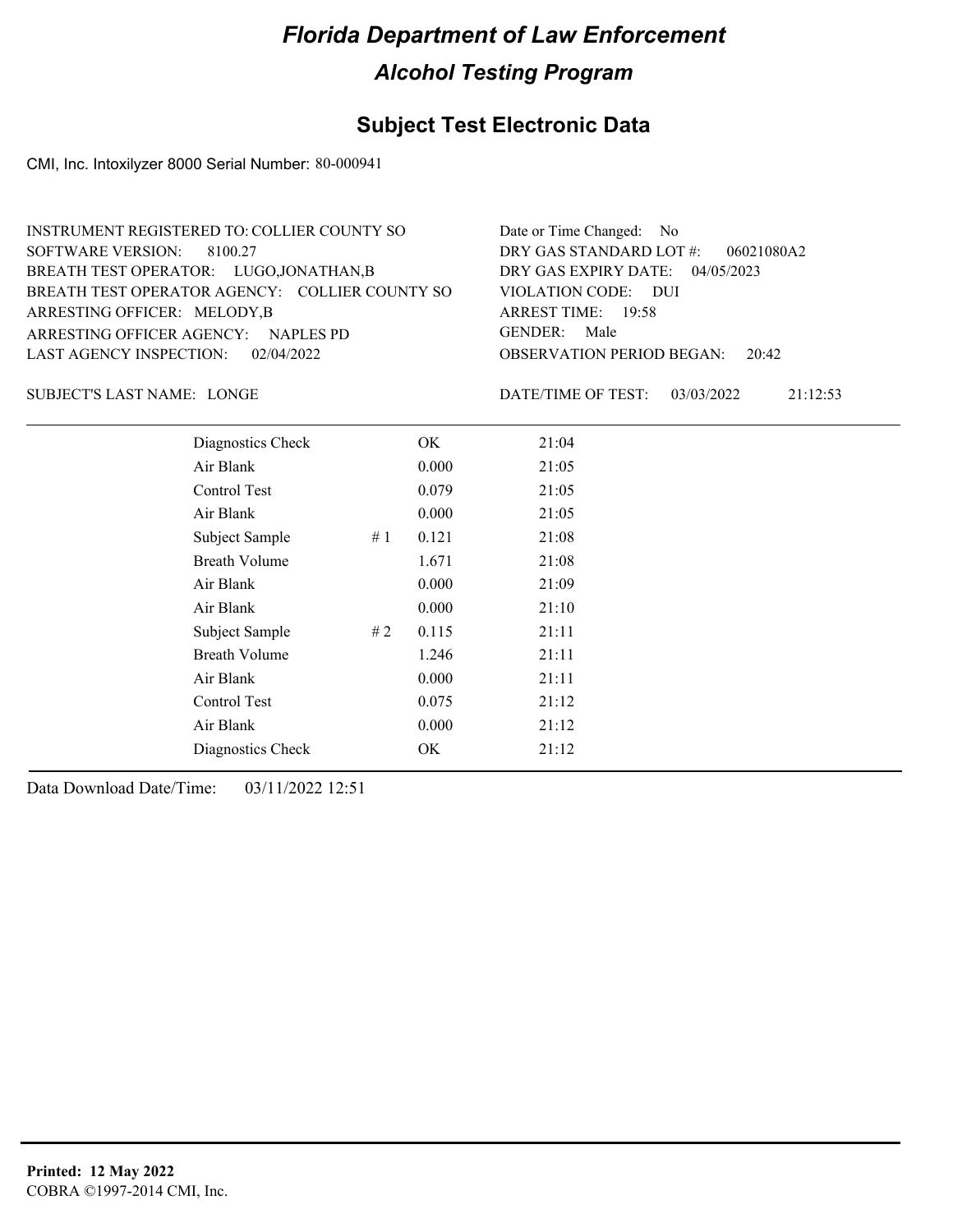#### **Subject Test Electronic Data**

CMI, Inc. Intoxilyzer 8000 Serial Number: 80-000941

OBSERVATION PERIOD BEGAN: 23:19 ARRESTING OFFICER AGENCY: NAPLES PD GENDER: BREATH TEST OPERATOR AGENCY: VIOLATION CODE: NAPLES PD SOFTWARE VERSION: 8100.27 VIOLATION CODE: DUI ARREST TIME: 22:35 ARRESTING OFFICER: MELODY,B 04/05/2023 DRY GAS EXPIRY DATE: BREATH TEST OPERATOR: SMYRNIOS,AUSTIN,W LAST AGENCY INSPECTION: 02/04/2022 INSTRUMENT REGISTERED TO: COLLIER COUNTY SO DRY GAS STANDARD LOT #: Date or Time Changed: No GENDER: Female

KILBURN SUBJECT'S LAST NAME: DATE/TIME OF TEST:

DATE/TIME OF TEST: 03/05/2022 23:54:57

06021080A2

| Diagnostics Check    |    | OK    | 23:45 |
|----------------------|----|-------|-------|
| Air Blank            |    | 0.000 | 23:45 |
| Control Test         |    | 0.078 | 23:45 |
| Air Blank            |    | 0.000 | 23:46 |
| Subject Sample       | #1 | 0.227 | 23:47 |
| <b>Breath Volume</b> |    | 1.105 | 23:47 |
| Air Blank            |    | 0.000 | 23:47 |
| Air Blank            |    | 0.000 | 23:49 |
| Subject Sample       | #2 | 0.197 | 23:50 |
| <b>Breath Volume</b> |    | 1.597 | 23:50 |
| Air Blank            |    | 0.000 | 23:51 |
| Air Blank            |    | 0.000 | 23:52 |
| Subject Sample       | #3 | 0.202 | 23:53 |
| <b>Breath Volume</b> |    | 2.101 | 23:53 |
| Air Blank            |    | 0.000 | 23:54 |
| Control Test         |    | 0.079 | 23:54 |
| Air Blank            |    | 0.000 | 23:54 |
| Diagnostics Check    |    | OK    | 23:54 |
|                      |    |       |       |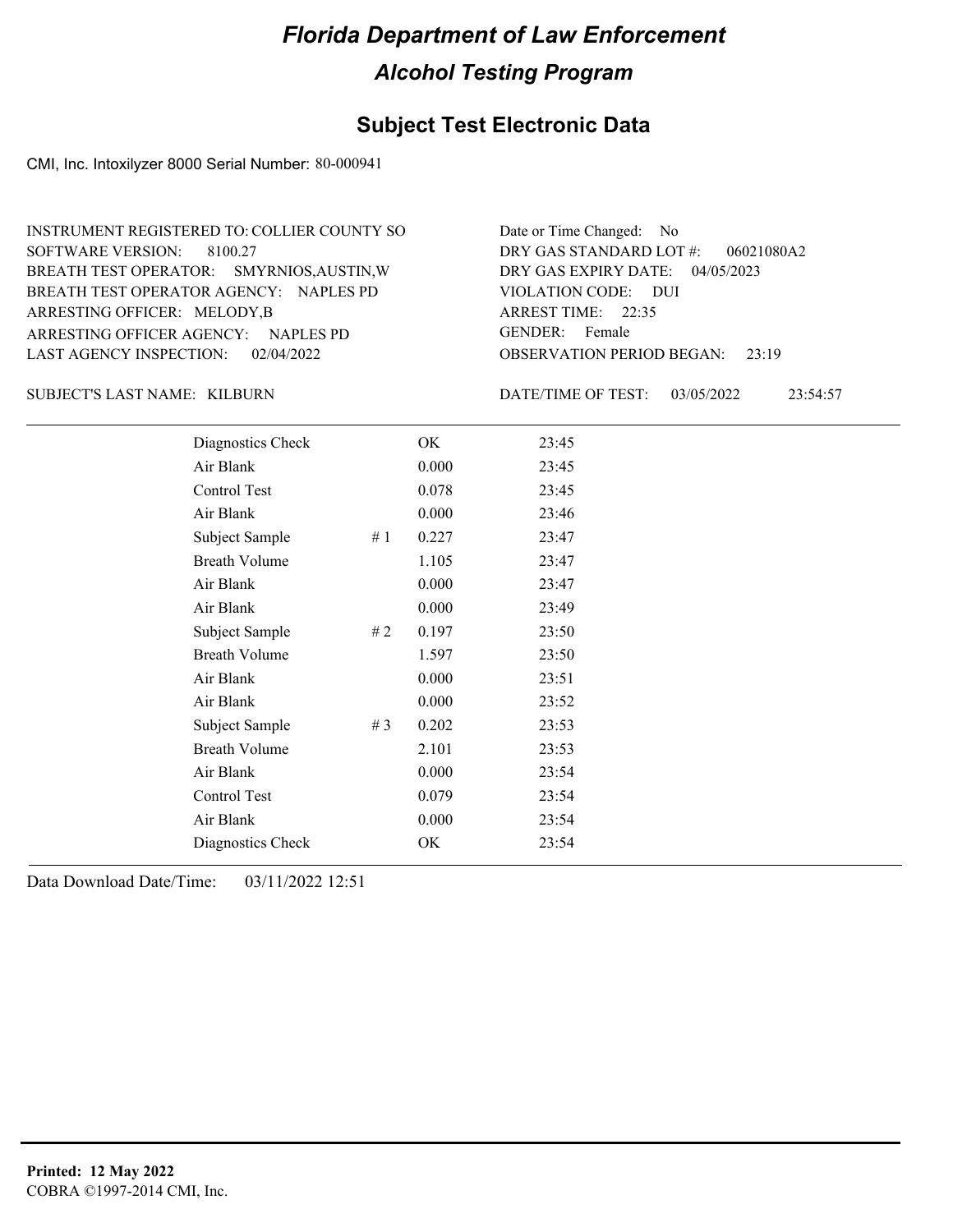## **Subject Test Electronic Data**

CMI, Inc. Intoxilyzer 8000 Serial Number: 80-000941

| <b>INSTRUMENT REGISTERED TO: COLLIER COUNTY SO</b> | Date or Time Changed: No               |
|----------------------------------------------------|----------------------------------------|
| SOFTWARE VERSION: 8100.27                          | DRY GAS STANDARD LOT $#$ : 06021080A2  |
| BREATH TEST OPERATOR: KENNEDY, DANIEL, L           | DRY GAS EXPIRY DATE: $04/05/2023$      |
| BREATH TEST OPERATOR AGENCY: COLLIER COUNTY SO     | VIOLATION CODE: DUI                    |
| ARRESTING OFFICER: KENNEDY, DANIEL                 | ARREST TIME: 23:18                     |
| ARRESTING OFFICER AGENCY: COLLIER COUNTY SO        | GENDER: Male                           |
| LAST AGENCY INSPECTION: 02/04/2022                 | <b>OBSERVATION PERIOD BEGAN: 00:08</b> |
|                                                    |                                        |

GOMEZLOPEZ SUBJECT'S LAST NAME: DATE/TIME OF TEST:

DATE/TIME OF TEST: 03/06/2022 00:37:59

| Diagnostics Check    |    | OK    | 00:31 |  |
|----------------------|----|-------|-------|--|
| Air Blank            |    | 0.000 | 00:32 |  |
| Control Test         |    | 0.078 | 00:32 |  |
| Air Blank            |    | 0.000 | 00:33 |  |
| Subject Sample       | #1 | 0.259 | 00:33 |  |
| <b>Breath Volume</b> |    | 2.718 | 00:33 |  |
| Air Blank            |    | 0.000 | 00:34 |  |
| Air Blank            |    | 0.000 | 00:35 |  |
| Subject Sample       | #2 | 0.257 | 00:36 |  |
| <b>Breath Volume</b> |    | 2.773 | 00:36 |  |
| Air Blank            |    | 0.000 | 00:37 |  |
| Control Test         |    | 0.078 | 00:37 |  |
| Air Blank            |    | 0.000 | 00:37 |  |
| Diagnostics Check    |    | OK    | 00:37 |  |
|                      |    |       |       |  |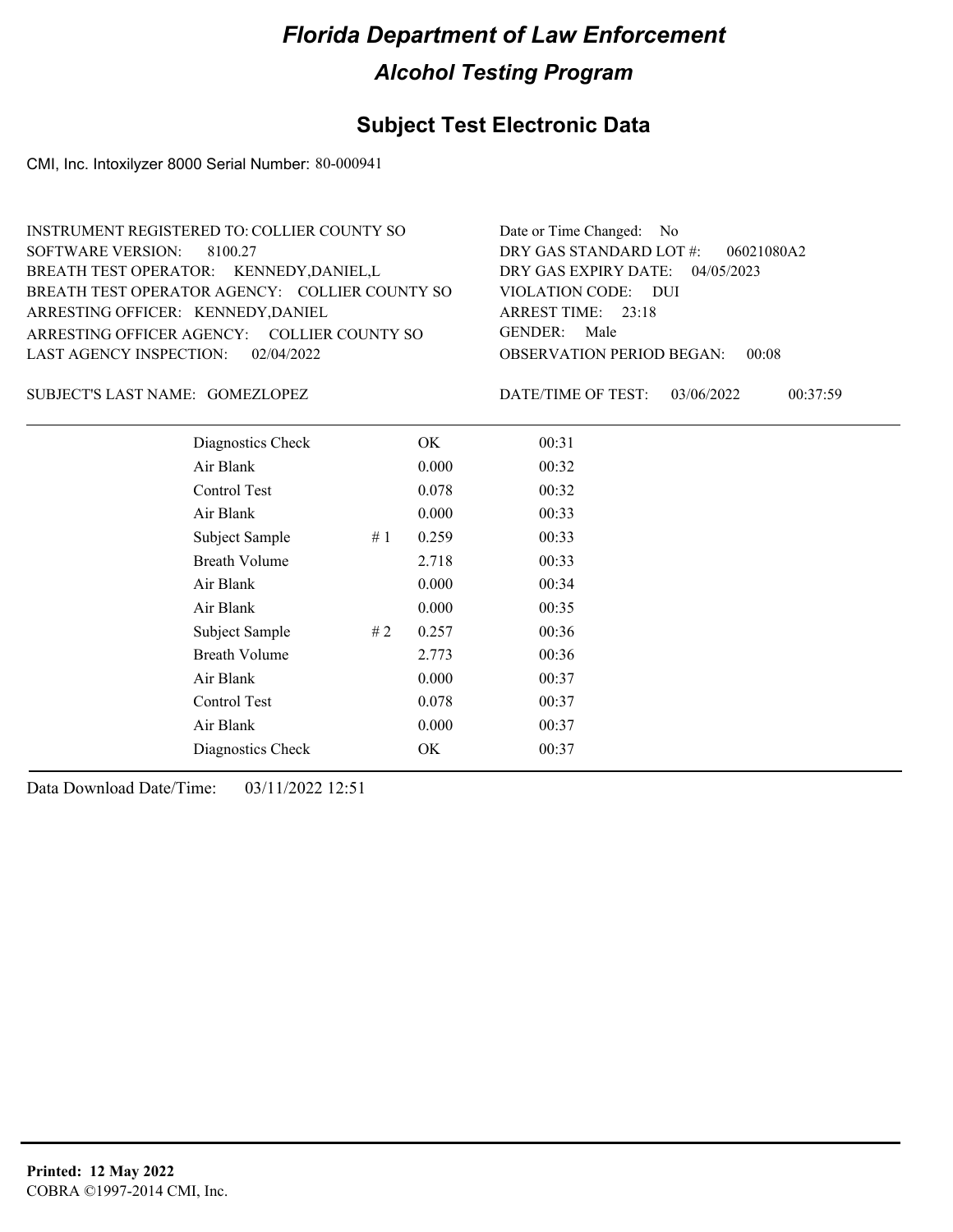#### **Subject Test Electronic Data**

CMI, Inc. Intoxilyzer 8000 Serial Number: 80-000941

| INSTRUMENT REGISTERED TO: COLLIER COUNTY SO    | Date or Time Changed: No               |
|------------------------------------------------|----------------------------------------|
| SOFTWARE VERSION: 8100.27                      | DRY GAS STANDARD LOT $\#$ : 06021080A2 |
| BREATH TEST OPERATOR: KENNEDY, DANIEL, L       | DRY GAS EXPIRY DATE: 04/05/2023        |
| BREATH TEST OPERATOR AGENCY: COLLIER COUNTY SO | VIOLATION CODE: DUI                    |
| ARRESTING OFFICER: KENNEDY, DANIEL             | ARREST TIME: 16:45                     |
| ARRESTING OFFICER AGENCY: COLLIER COUNTY SO    | GENDER: Female                         |
| LAST AGENCY INSPECTION: 02/04/2022             | <b>OBSERVATION PERIOD BEGAN: 17:43</b> |
|                                                |                                        |

SUBJECT'S LAST NAME: GEARY DATE/TIME OF TEST:

DATE/TIME OF TEST: 03/10/2022 18:13:38

| Diagnostics Check    |    | OK    | 18:07 |
|----------------------|----|-------|-------|
| Air Blank            |    | 0.000 | 18:07 |
| Control Test         |    | 0.078 | 18:07 |
| Air Blank            |    | 0.000 | 18:08 |
| Subject Sample       | #1 | 0.165 | 18:09 |
| <b>Breath Volume</b> |    | 2.218 | 18:09 |
| Air Blank            |    | 0.000 | 18:09 |
| Air Blank            |    | 0.000 | 18:11 |
| Subject Sample       | #2 | 0.164 | 18:12 |
| <b>Breath Volume</b> |    | 2.164 | 18:12 |
| Air Blank            |    | 0.000 | 18:12 |
| Control Test         |    | 0.078 | 18:13 |
| Air Blank            |    | 0.000 | 18:13 |
| Diagnostics Check    |    | OK    | 18:13 |
|                      |    |       |       |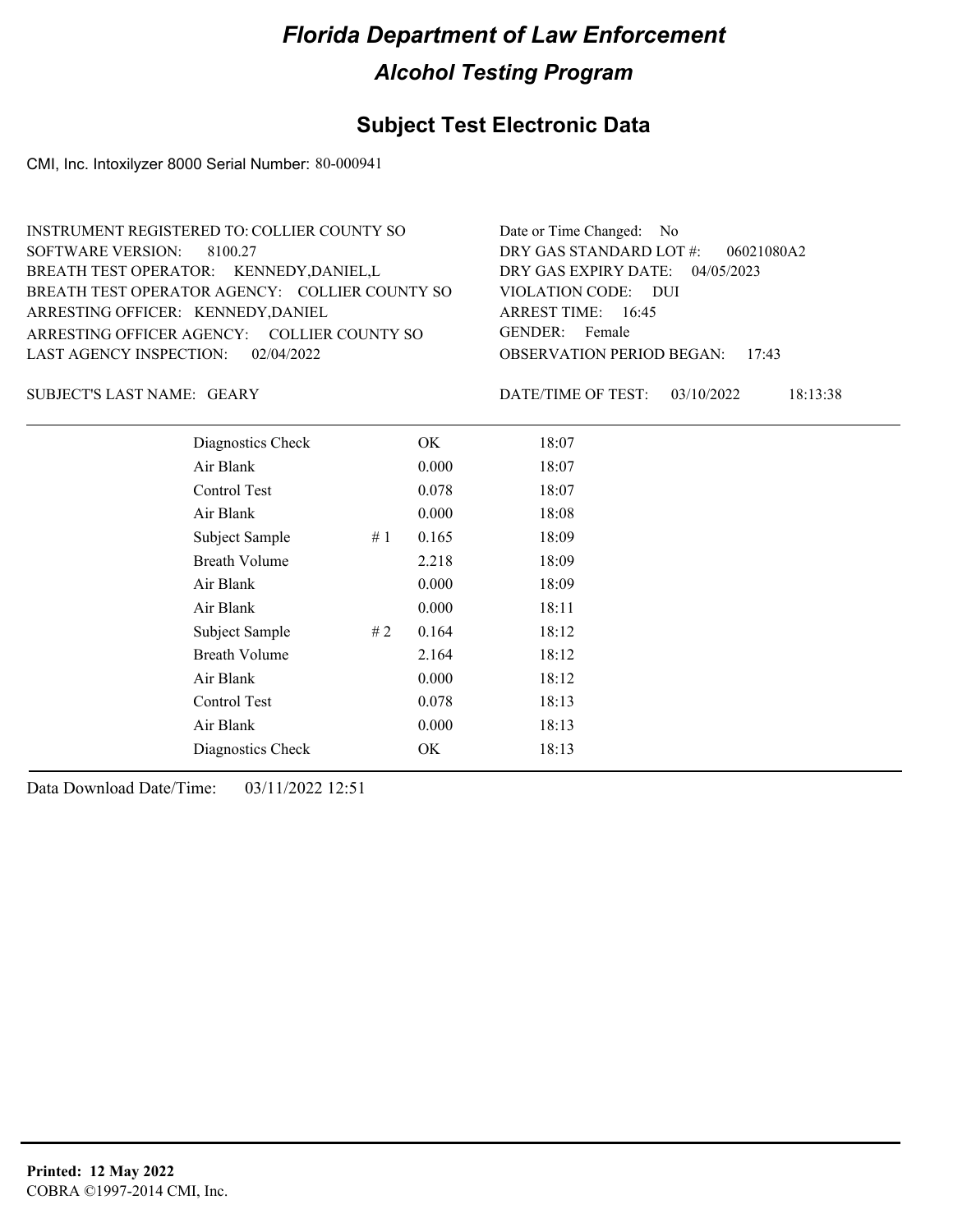## **Subject Test Electronic Data**

CMI, Inc. Intoxilyzer 8000 Serial Number: 80-000941

| <b>INSTRUMENT REGISTERED TO: COLLIER COUNTY SO</b> | Date or Time Changed: No               |
|----------------------------------------------------|----------------------------------------|
| SOFTWARE VERSION: 8100.27                          | DRY GAS STANDARD LOT $\#$ : 06021080A2 |
| BREATH TEST OPERATOR: KENNEDY, DANIEL, L           | DRY GAS EXPIRY DATE: $04/05/2023$      |
| BREATH TEST OPERATOR AGENCY: COLLIER COUNTY SO     | VIOLATION CODE: DUI                    |
| ARRESTING OFFICER: GROSSKLAS, DENNIS               | ARREST TIME: 19:32                     |
| ARRESTING OFFICER AGENCY: COLLIER COUNTY SO        | GENDER: Male                           |
| LAST AGENCY INSPECTION: 02/04/2022                 | <b>OBSERVATION PERIOD BEGAN: 20:03</b> |
|                                                    |                                        |

#### MARTINEZ SUBJECT'S LAST NAME: DATE/TIME OF TEST:

DATE/TIME OF TEST: 03/10/2022 20:33:34

| Diagnostics Check    |    | OK    | 20:26 |  |
|----------------------|----|-------|-------|--|
| Air Blank            |    | 0.000 | 20:27 |  |
| Control Test         |    | 0.078 | 20:27 |  |
| Air Blank            |    | 0.000 | 20:28 |  |
| Subject Sample       | #1 | 0.000 | 20:28 |  |
| <b>Breath Volume</b> |    | 2.296 | 20:28 |  |
| Air Blank            |    | 0.000 | 20:29 |  |
| Air Blank            |    | 0.000 | 20:31 |  |
| Subject Sample       | #2 | 0.000 | 20:32 |  |
| <b>Breath Volume</b> |    | 1.335 | 20:32 |  |
| Air Blank            |    | 0.000 | 20:32 |  |
| Control Test         |    | 0.078 | 20:32 |  |
| Air Blank            |    | 0.000 | 20:33 |  |
| Diagnostics Check    |    | OK    | 20:33 |  |
|                      |    |       |       |  |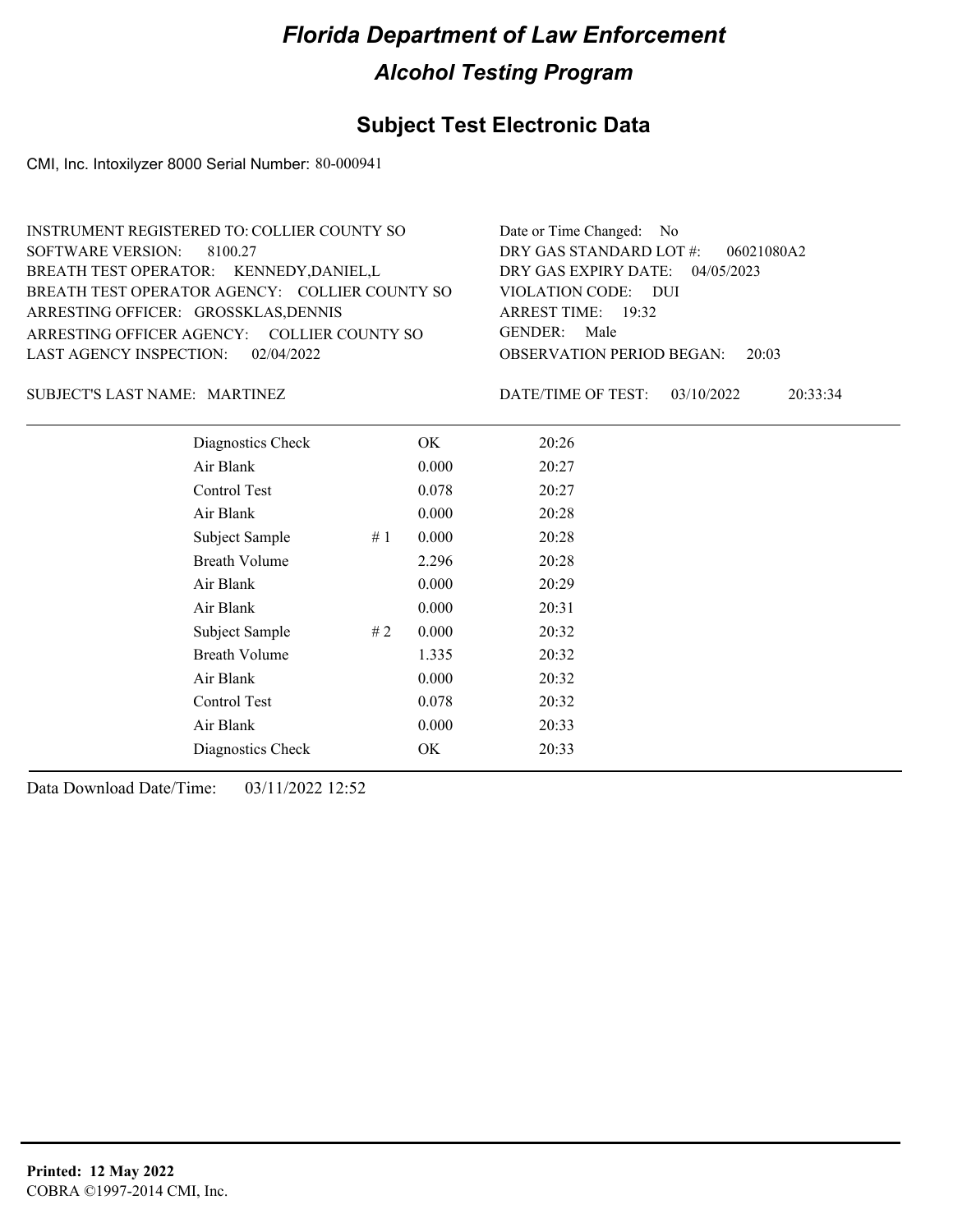## **Subject Test Electronic Data**

CMI, Inc. Intoxilyzer 8000 Serial Number: 80-000941

| <b>INSTRUMENT REGISTERED TO: COLLIER COUNTY SO</b> | Date or Time Changed: No               |
|----------------------------------------------------|----------------------------------------|
| SOFTWARE VERSION: 8100.27                          | DRY GAS STANDARD LOT #:<br>06021080A2  |
| BREATH TEST OPERATOR: BRICE, MARCUS, D             | DRY GAS EXPIRY DATE: $04/05/2023$      |
| BREATH TEST OPERATOR AGENCY: COLLIER COUNTY SO     | VIOLATION CODE: DUI                    |
| ARRESTING OFFICER: TARAZONA,T                      | ARREST TIME: 00:34                     |
| ARRESTING OFFICER AGENCY: COLLIER COUNTY SO        | GENDER: Male                           |
| LAST AGENCY INSPECTION: $03/11/2022$               | <b>OBSERVATION PERIOD BEGAN: 00:46</b> |
|                                                    |                                        |

#### GARCIADIAZ SUBJECT'S LAST NAME: DATE/TIME OF TEST:

DATE/TIME OF TEST: 03/13/2022 01:21:56

| Diagnostics Check    |    | OK    | 01:15 |               |
|----------------------|----|-------|-------|---------------|
| Air Blank            |    | 0.000 | 01:15 |               |
| Control Test         |    | 0.080 | 01:15 |               |
| Air Blank            |    | 0.000 | 01:16 |               |
| Subject Sample       | #1 | 0.353 | 01:17 |               |
| <b>Breath Volume</b> |    | 3.113 | 01:17 |               |
| Air Blank            |    | 0.000 | 01:17 |               |
| Air Blank            |    | 0.000 | 01:19 |               |
| Subject Sample       | #2 |       | 01:20 | Slope Not Met |
| <b>Breath Volume</b> |    | 1.398 | 01:20 |               |
| Air Blank            |    | 0.000 | 01:21 |               |
| Control Test         |    | 0.080 | 01:21 |               |
| Air Blank            |    | 0.000 | 01:21 |               |
| Diagnostics Check    |    | OK    | 01:21 |               |
|                      |    |       |       |               |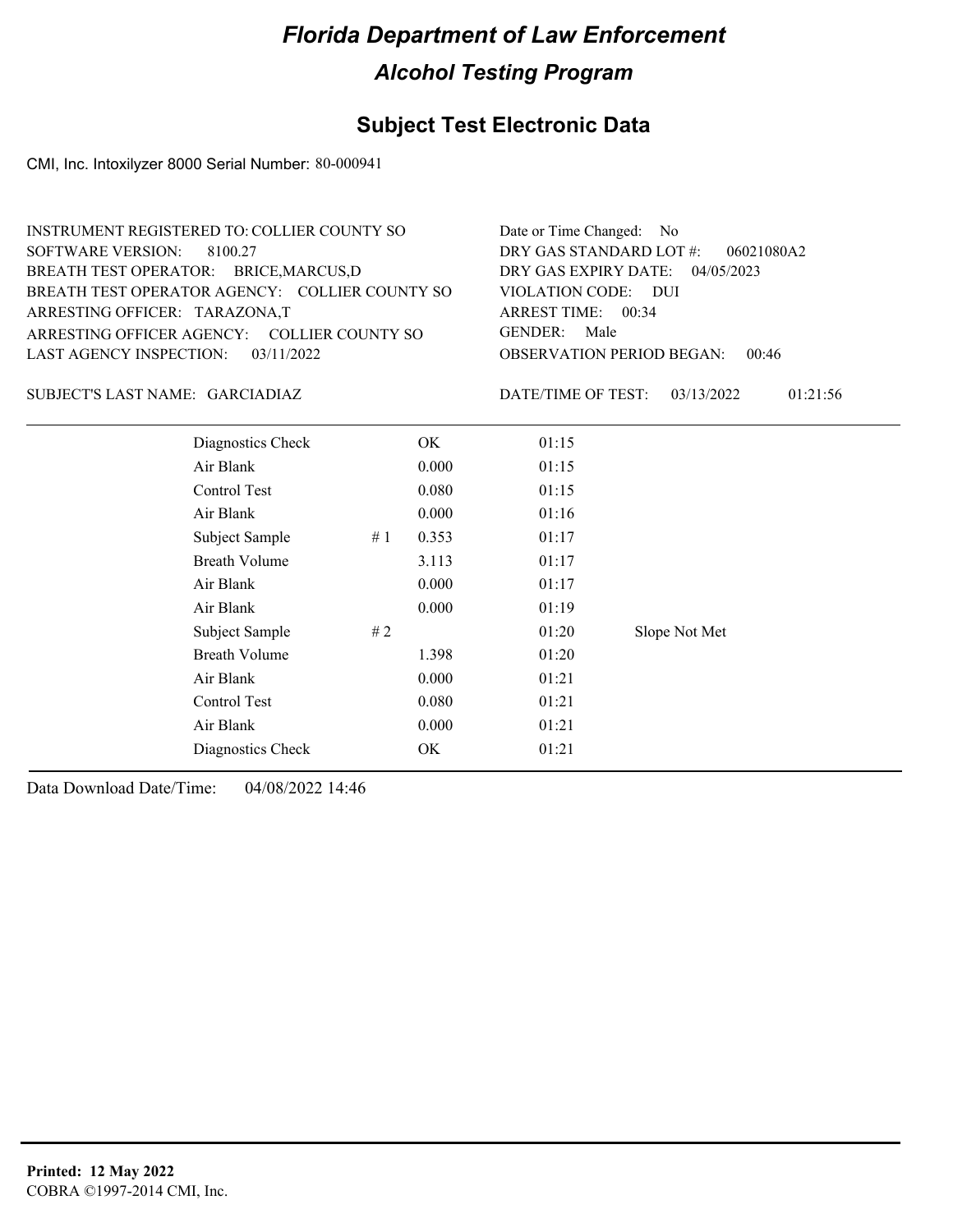## **Subject Test Electronic Data**

CMI, Inc. Intoxilyzer 8000 Serial Number: 80-000941

| Date or Time Changed: No               |
|----------------------------------------|
| DRY GAS STANDARD LOT #:<br>06021080A2  |
| DRY GAS EXPIRY DATE: $04/05/2023$      |
| VIOLATION CODE: DUI                    |
| ARREST TIME: $00:34$                   |
| GENDER: Male                           |
| <b>OBSERVATION PERIOD BEGAN: 00:46</b> |
|                                        |

#### GARCIADIAZ SUBJECT'S LAST NAME: DATE/TIME OF TEST:

DATE/TIME OF TEST: 03/13/2022 01:34:40

| Diagnostics Check    |    | OK    | 01:27 |
|----------------------|----|-------|-------|
| Air Blank            |    | 0.000 | 01:28 |
| Control Test         |    | 0.079 | 01:28 |
| Air Blank            |    | 0.000 | 01:29 |
| Subject Sample       | #1 | 0.361 | 01:29 |
| <b>Breath Volume</b> |    | 2.210 | 01:29 |
| Air Blank            |    | 0.000 | 01:30 |
| Air Blank            |    | 0.000 | 01:31 |
| Subject Sample       | #2 | 0.344 | 01:32 |
| <b>Breath Volume</b> |    | 2.160 | 01:32 |
| Air Blank            |    | 0.000 | 01:33 |
| Control Test         |    | 0.079 | 01:34 |
| Air Blank            |    | 0.000 | 01:34 |
| Diagnostics Check    |    | OK    | 01:34 |
|                      |    |       |       |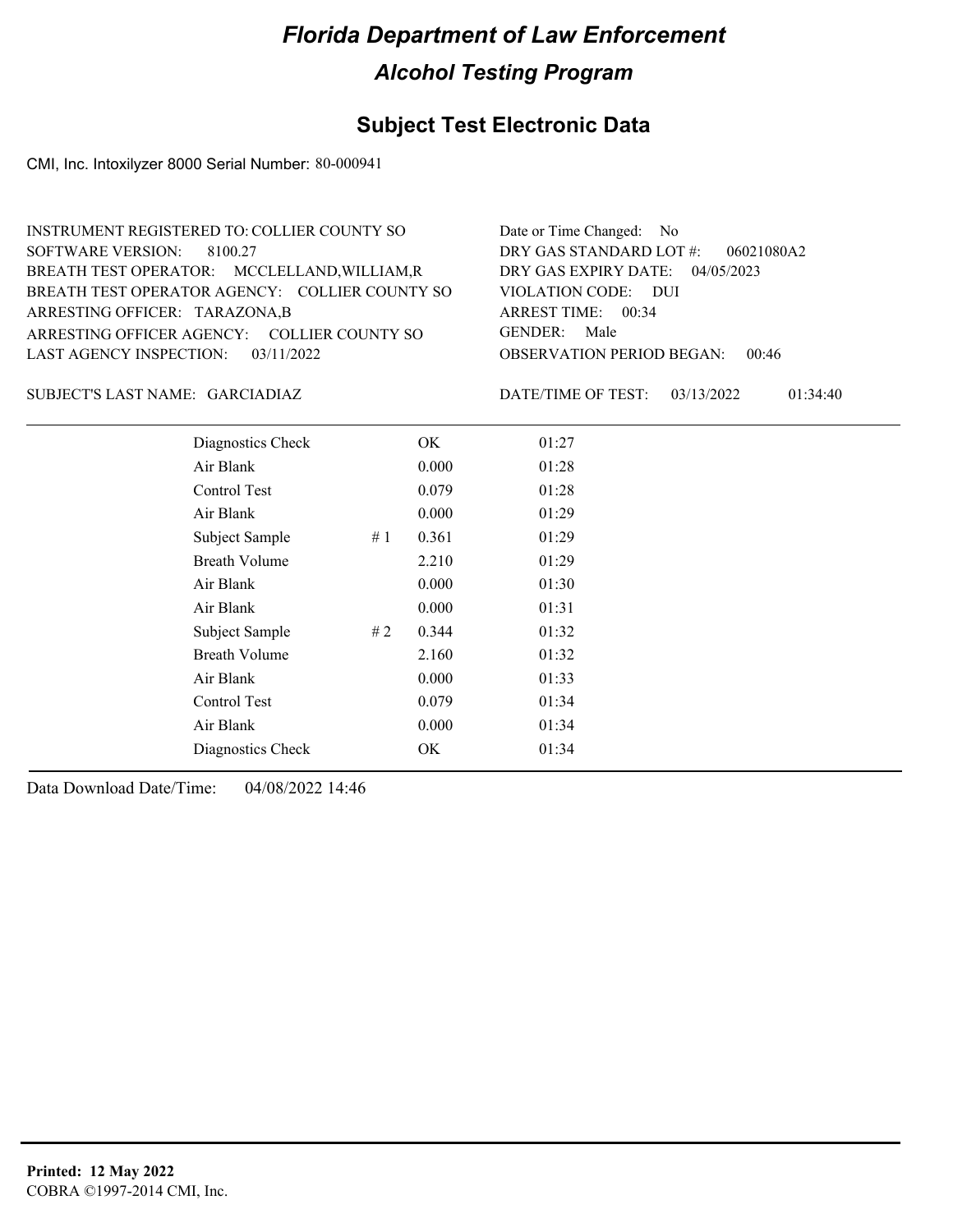## **Subject Test Electronic Data**

CMI, Inc. Intoxilyzer 8000 Serial Number: 80-000941

| INSTRUMENT REGISTERED TO: COLLIER COUNTY SO    | Date or Time Changed: No               |
|------------------------------------------------|----------------------------------------|
| SOFTWARE VERSION: 8100.27                      | DRY GAS STANDARD LOT $\#$ : 06021080A2 |
| BREATH TEST OPERATOR: BUONPANE, V,D            | DRY GAS EXPIRY DATE: 04/05/2023        |
| BREATH TEST OPERATOR AGENCY: COLLIER COUNTY SO | VIOLATION CODE: DUI                    |
| ARRESTING OFFICER: BUONPANE, V                 | ARREST TIME: 18:35                     |
| ARRESTING OFFICER AGENCY: COLLIER COUNTY SO    | GENDER: Male                           |
| LAST AGENCY INSPECTION: 03/11/2022             | <b>OBSERVATION PERIOD BEGAN: 19:10</b> |
|                                                |                                        |

SUBJECT'S LAST NAME: NONSANT DATE/TIME OF TEST:

DATE/TIME OF TEST: 03/16/2022 19:37:45

| Diagnostics Check    | OK    | 19:30 |
|----------------------|-------|-------|
| Air Blank            | 0.000 | 19:31 |
| Control Test         | 0.078 | 19:31 |
| Air Blank            | 0.000 | 19:32 |
| Subject Sample<br>#1 | 0.239 | 19:33 |
| <b>Breath Volume</b> | 1.410 | 19:33 |
| Air Blank            | 0.000 | 19:33 |
| Air Blank            | 0.000 | 19:35 |
| Subject Sample<br>#2 | 0.239 | 19:36 |
| <b>Breath Volume</b> | 1.781 | 19:36 |
| Air Blank            | 0.000 | 19:36 |
| Control Test         | 0.079 | 19:37 |
| Air Blank            | 0.000 | 19:37 |
| Diagnostics Check    | OK    | 19:37 |
|                      |       |       |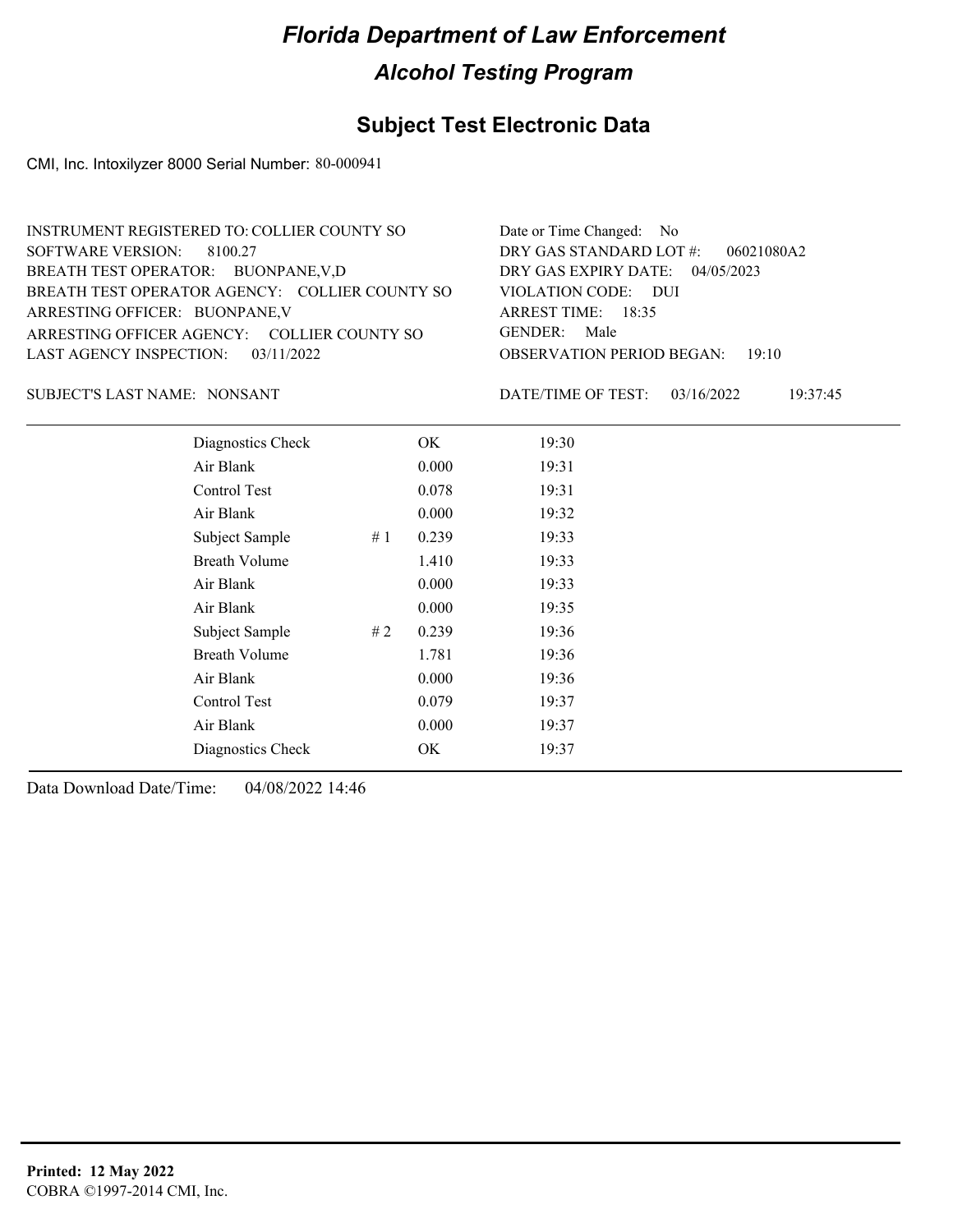## **Subject Test Electronic Data**

CMI, Inc. Intoxilyzer 8000 Serial Number: 80-000941

| INSTRUMENT REGISTERED TO: COLLIER COUNTY SO    | Date or Time Changed: No               |
|------------------------------------------------|----------------------------------------|
| SOFTWARE VERSION: 8100.27                      | DRY GAS STANDARD LOT $\#$ : 06021080A2 |
| BREATH TEST OPERATOR: MCCLELLAND, WILLIAM, R   | DRY GAS EXPIRY DATE: 04/05/2023        |
| BREATH TEST OPERATOR AGENCY: COLLIER COUNTY SO | VIOLATION CODE: DUI                    |
| ARRESTING OFFICER: TARAZONA,B                  | ARREST TIME: 01:42                     |
| ARRESTING OFFICER AGENCY: COLLIER COUNTY SO    | GENDER: Male                           |
| LAST AGENCY INSPECTION: $03/11/2022$           | <b>OBSERVATION PERIOD BEGAN: 03:05</b> |
|                                                |                                        |

LOPEZLOPEZ SUBJECT'S LAST NAME: DATE/TIME OF TEST:

DATE/TIME OF TEST: 03/17/2022 03:34:33

| Diagnostics Check    |     | OK    | 03:28 |
|----------------------|-----|-------|-------|
| Air Blank            |     | 0.000 | 03:28 |
| Control Test         |     | 0.079 | 03:29 |
| Air Blank            |     | 0.000 | 03:29 |
| Subject Sample       | #1  | 0.143 | 03:30 |
| <b>Breath Volume</b> |     | 3.226 | 03:30 |
| Air Blank            |     | 0.000 | 03:30 |
| Air Blank            |     | 0.000 | 03:32 |
| Subject Sample       | # 2 | 0.141 | 03:32 |
| <b>Breath Volume</b> |     | 3.335 | 03:32 |
| Air Blank            |     | 0.000 | 03:33 |
| Control Test         |     | 0.079 | 03:33 |
| Air Blank            |     | 0.000 | 03:34 |
| Diagnostics Check    |     | OK    | 03:34 |
|                      |     |       |       |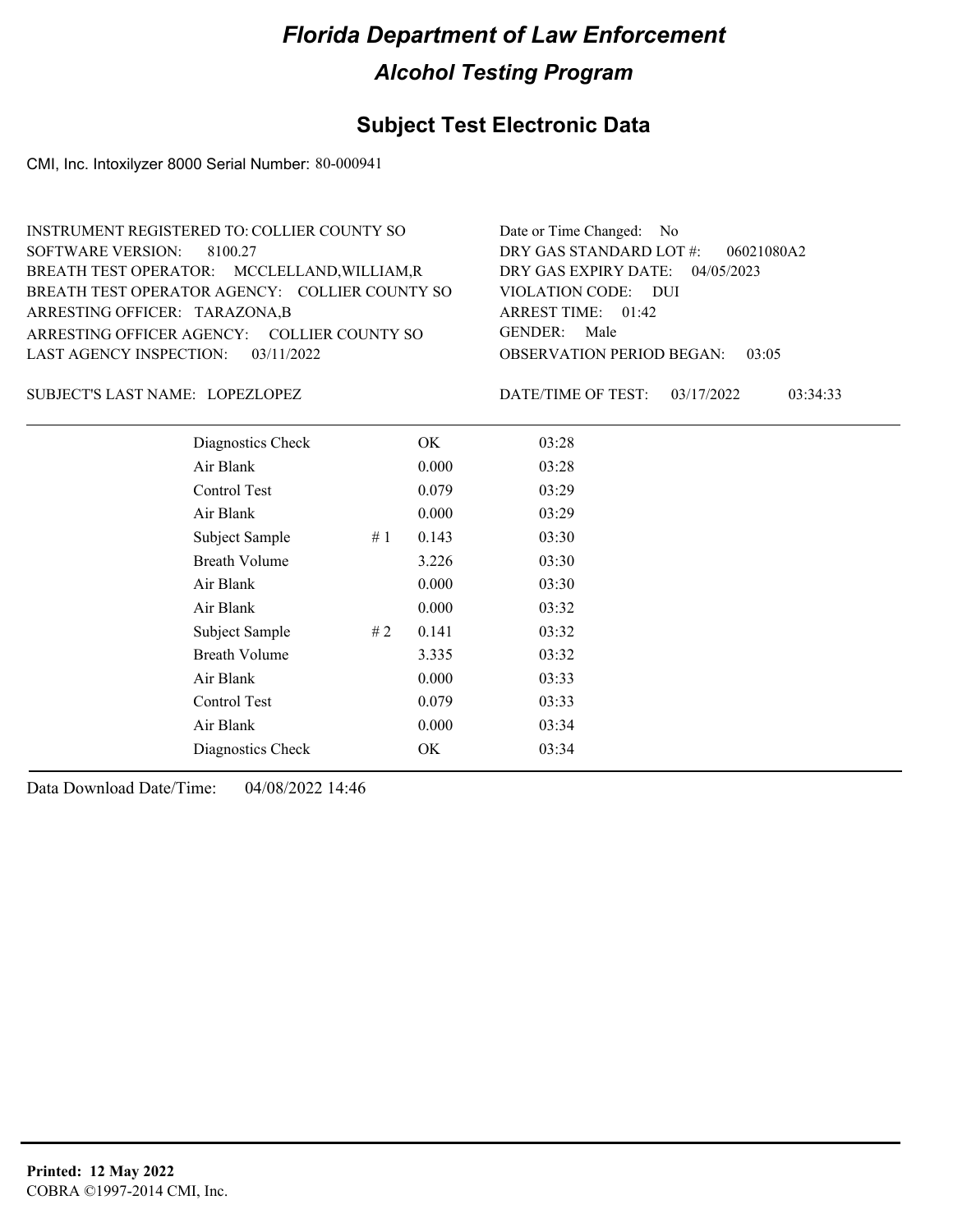### **Subject Test Electronic Data**

CMI, Inc. Intoxilyzer 8000 Serial Number: 80-000941

| INSTRUMENT REGISTERED TO: COLLIER COUNTY SO    | Date or Time Changed: No               |
|------------------------------------------------|----------------------------------------|
| SOFTWARE VERSION: 8100.27                      | DRY GAS STANDARD LOT $#$ : 06021080A2  |
| BREATH TEST OPERATOR: MENDOZA, URIEL,          | DRY GAS EXPIRY DATE: 04/05/2023        |
| BREATH TEST OPERATOR AGENCY: COLLIER COUNTY SO | VIOLATION CODE: DUI                    |
| ARRESTING OFFICER: CAROZZA,A                   | ARREST TIME: 21:18                     |
| ARRESTING OFFICER AGENCY: COLLIER COUNTY SO    | GENDER: Male                           |
| LAST AGENCY INSPECTION: 03/11/2022             | <b>OBSERVATION PERIOD BEGAN: 21:55</b> |
|                                                |                                        |

#### DIAZ MARTIN SUBJECT'S LAST NAME: DATE/TIME OF TEST:

DATE/TIME OF TEST: 03/31/2022 22:25:24

| Diagnostics Check    |    | OK    | 22:18 |
|----------------------|----|-------|-------|
| Air Blank            |    | 0.000 | 22:19 |
| Control Test         |    | 0.079 | 22:19 |
| Air Blank            |    | 0.000 | 22:20 |
| Subject Sample       | #1 | 0.170 | 22:20 |
| <b>Breath Volume</b> |    | 3.027 | 22:20 |
| Air Blank            |    | 0.000 | 22:21 |
| Air Blank            |    | 0.000 | 22:23 |
| Subject Sample       | #2 | 0.175 | 22:23 |
| <b>Breath Volume</b> |    | 2.015 | 22:23 |
| Air Blank            |    | 0.000 | 22:24 |
| Control Test         |    | 0.079 | 22:24 |
| Air Blank            |    | 0.000 | 22:25 |
| Diagnostics Check    |    | OK    | 22:25 |
|                      |    |       |       |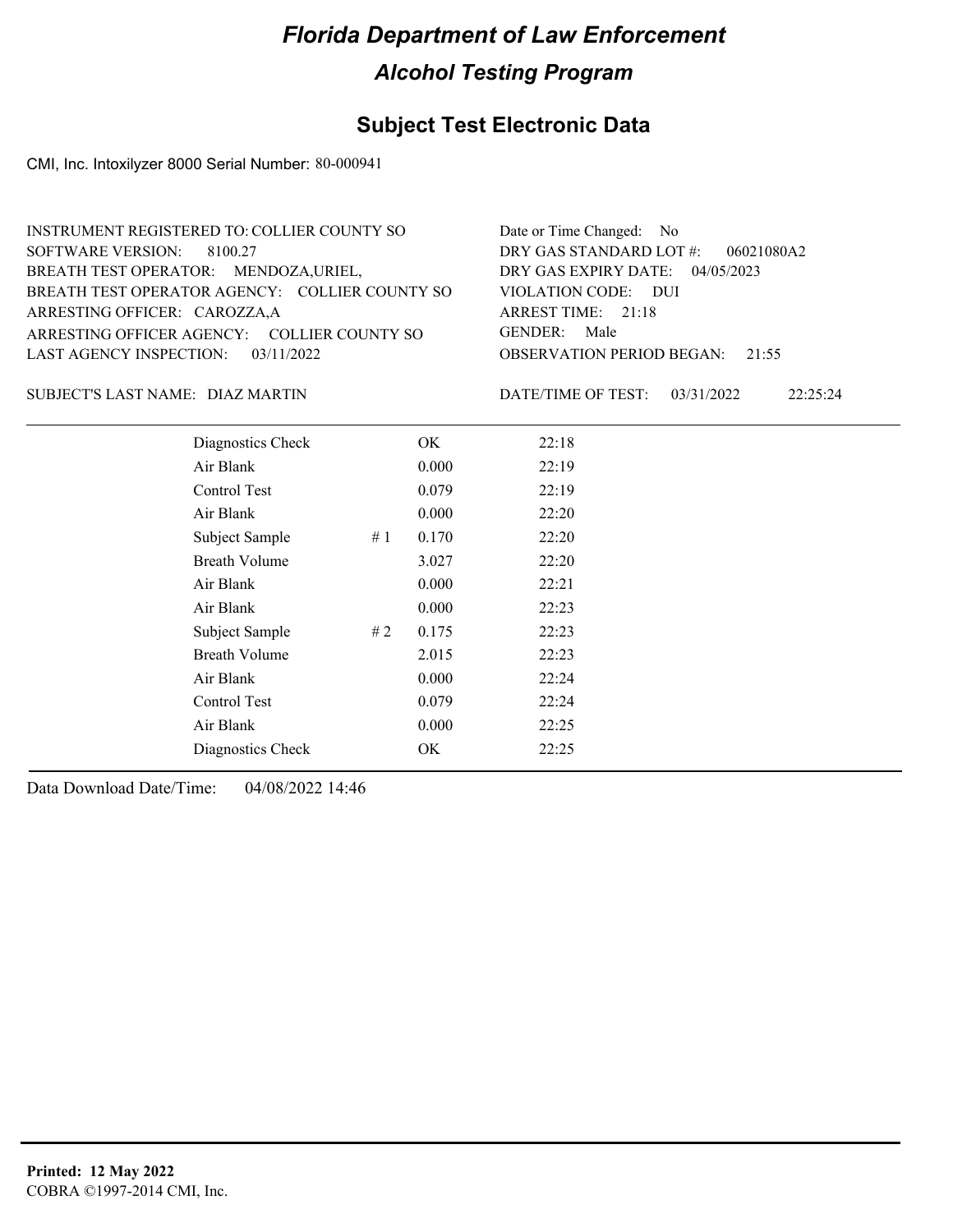## **Subject Test Electronic Data**

CMI, Inc. Intoxilyzer 8000 Serial Number: 80-000953

| <b>INSTRUMENT REGISTERED TO: FRANKLIN COUNTY SO</b>                                                                                                                            |    |       | Date or Time Changed:<br>N <sub>o</sub>                        |                        |  |  |
|--------------------------------------------------------------------------------------------------------------------------------------------------------------------------------|----|-------|----------------------------------------------------------------|------------------------|--|--|
| <b>SOFTWARE VERSION:</b><br>8100.27                                                                                                                                            |    |       | DRY GAS STANDARD LOT #:<br>34520080A1                          |                        |  |  |
| BREATH TEST OPERATOR: HAMM, JAMES, L<br>BREATH TEST OPERATOR AGENCY: Franklin County SO<br>ARRESTING OFFICER: YOUNG, ANDREW<br>ARRESTING OFFICER AGENCY:<br>Franklin County SO |    |       | DRY GAS EXPIRY DATE:<br>02/05/2023<br>VIOLATION CODE:<br>– DUI |                        |  |  |
|                                                                                                                                                                                |    |       |                                                                |                        |  |  |
|                                                                                                                                                                                |    |       | GENDER: Male                                                   |                        |  |  |
|                                                                                                                                                                                |    |       | <b>LAST AGENCY INSPECTION:</b><br>02/09/2022                   |                        |  |  |
| SUBJECT'S LAST NAME: CHASTAIN                                                                                                                                                  |    |       | DATE/TIME OF TEST:                                             | 03/04/2022<br>20:07:14 |  |  |
| Diagnostics Check                                                                                                                                                              |    | OK.   | 20:01                                                          |                        |  |  |
| Air Blank                                                                                                                                                                      |    | 0.000 | 20:01                                                          |                        |  |  |
| Control Test                                                                                                                                                                   |    | 0.080 | 20:02                                                          |                        |  |  |
| Air Blank                                                                                                                                                                      |    | 0.000 | 20:02                                                          |                        |  |  |
| Subject Sample                                                                                                                                                                 | #1 | 0.101 | 20:05                                                          | Volume Not Met         |  |  |
| Breath Volume                                                                                                                                                                  |    | 0.574 | 20:05                                                          |                        |  |  |
| Air Blank                                                                                                                                                                      |    |       | 20:06                                                          | Purge Fail             |  |  |
| Air Blank                                                                                                                                                                      |    |       | 20:07                                                          | Purge Fail             |  |  |
|                                                                                                                                                                                |    |       |                                                                |                        |  |  |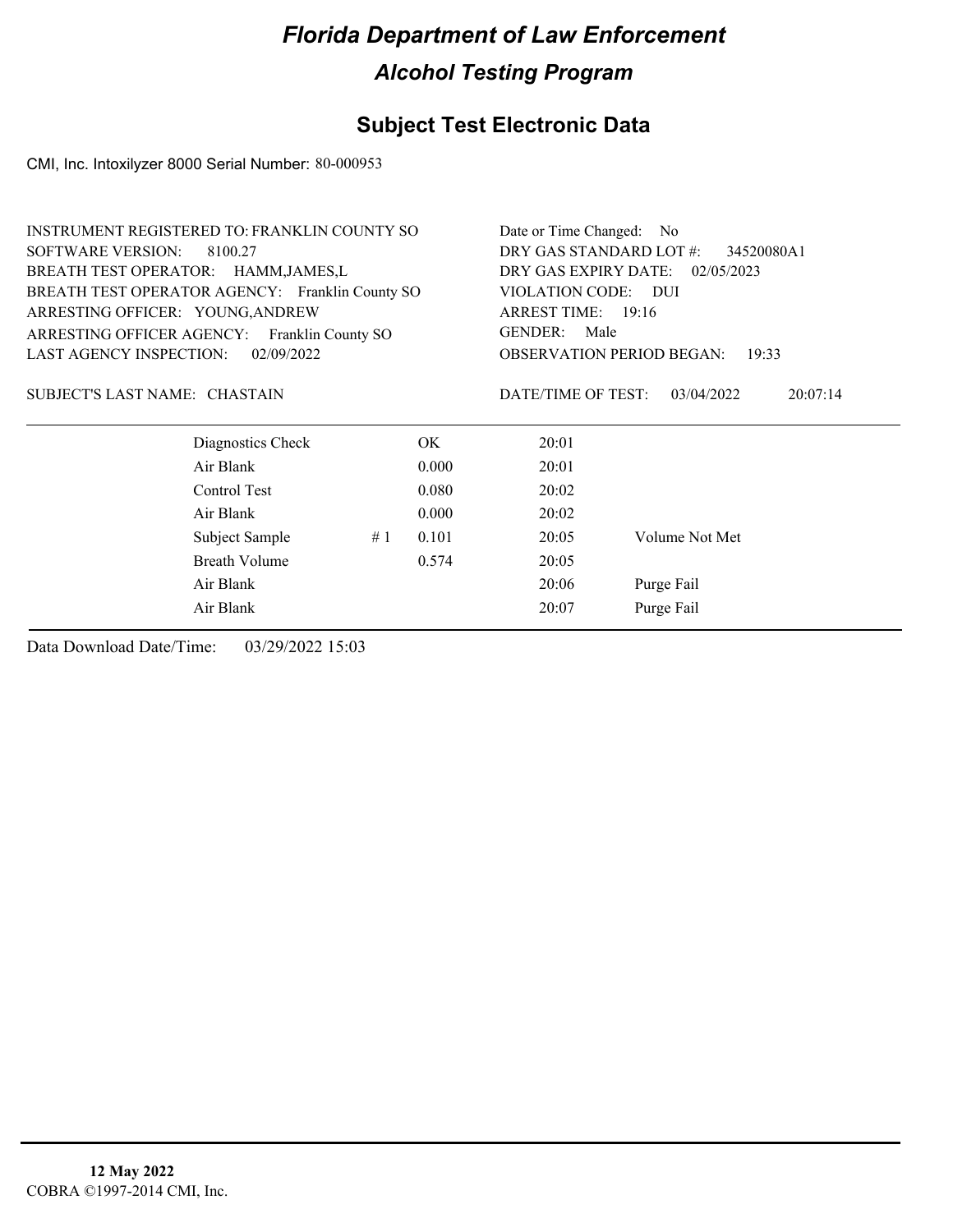## **Subject Test Electronic Data**

CMI, Inc. Intoxilyzer 8000 Serial Number: 80-000953

| INSTRUMENT REGISTERED TO: FRANKLIN COUNTY SO    | Date or Time Changed: No               |
|-------------------------------------------------|----------------------------------------|
| SOFTWARE VERSION: 8100.27                       | DRY GAS STANDARD LOT #: 34520080A1     |
| BREATH TEST OPERATOR: HAMM, JAMES, L            | DRY GAS EXPIRY DATE: 02/05/2023        |
| BREATH TEST OPERATOR AGENCY: Franklin County SO | VIOLATION CODE: DUI                    |
| ARRESTING OFFICER: YOUNG, ANDREW                | ARREST TIME: 19:16                     |
| ARRESTING OFFICER AGENCY: Franklin County SO    | GENDER: Male                           |
| LAST AGENCY INSPECTION: 02/09/2022              | <b>OBSERVATION PERIOD BEGAN: 19:33</b> |

#### CHASTAIN SUBJECT'S LAST NAME: DATE/TIME OF TEST:

DATE/TIME OF TEST: 03/04/2022 20:21:45

| Diagnostics Check    |    | OK    | 20:10 |                |
|----------------------|----|-------|-------|----------------|
| Air Blank            |    | 0.000 | 20:10 |                |
| Control Test         |    | 0.079 | 20:10 |                |
| Air Blank            |    | 0.000 | 20:11 |                |
| Subject Sample       | #1 | 0.113 | 20:14 | Volume Not Met |
| <b>Breath Volume</b> |    | 0.046 | 20:14 |                |
| Air Blank            |    | 0.000 | 20:15 |                |
| Air Blank            |    | 0.000 | 20:17 |                |
| Subject Sample       | #2 | 0.084 | 20:20 | Volume Not Met |
| <b>Breath Volume</b> |    | 0.371 | 20:20 |                |
| Air Blank            |    | 0.000 | 20:20 |                |
| Control Test         |    | 0.081 | 20:21 |                |
| Air Blank            |    | 0.000 | 20:21 |                |
| Diagnostics Check    |    | OK    | 20:21 |                |
|                      |    |       |       |                |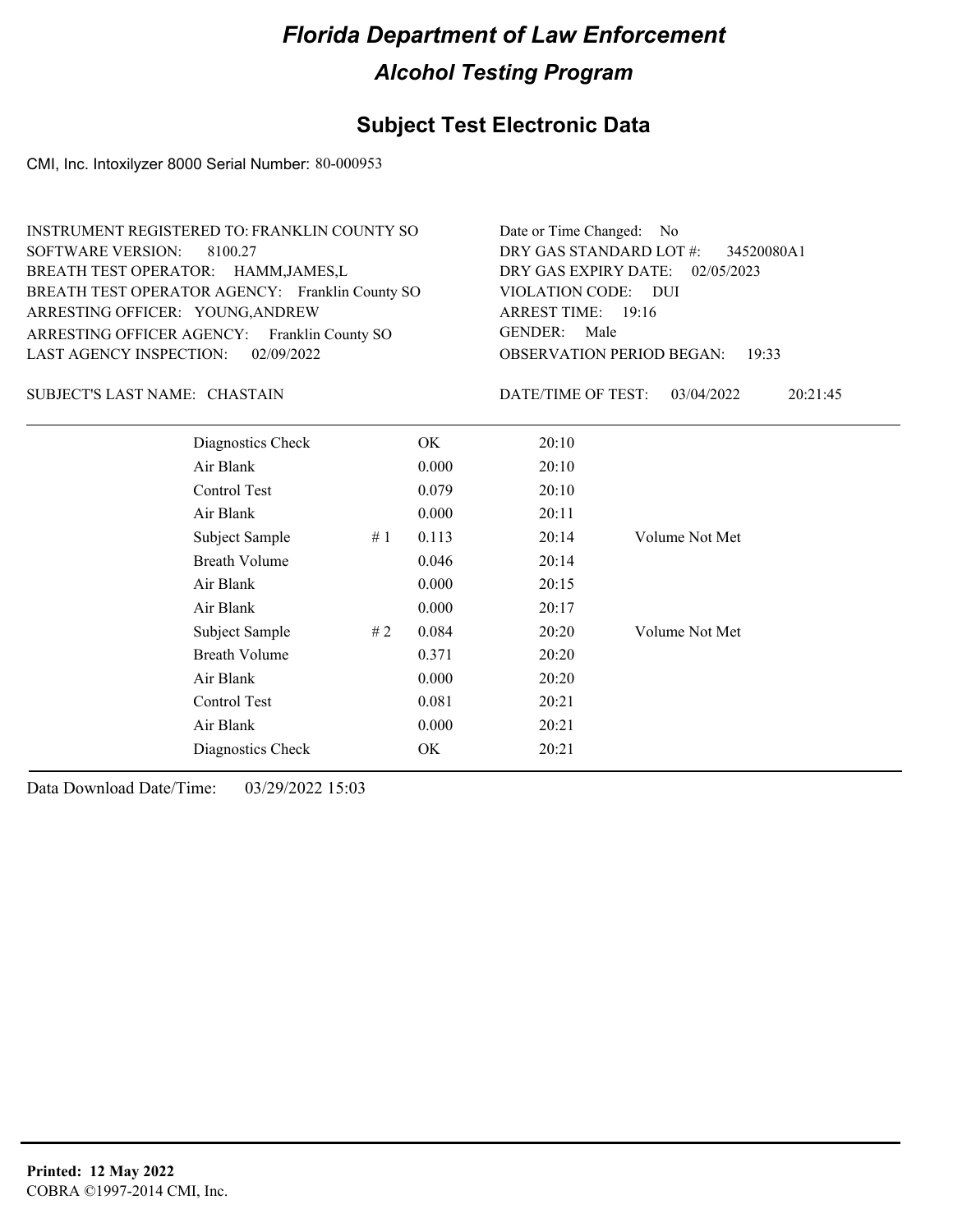## **Subject Test Electronic Data**

CMI, Inc. Intoxilyzer 8000 Serial Number: 80-000953

| INSTRUMENT REGISTERED TO: FRANKLIN COUNTY SO    | Date or Time Changed: No               |
|-------------------------------------------------|----------------------------------------|
| SOFTWARE VERSION: 8100.27                       | DRY GAS STANDARD LOT #: 34520080A1     |
| BREATH TEST OPERATOR: WARD, JAMES, H            | DRY GAS EXPIRY DATE: 02/05/2023        |
| BREATH TEST OPERATOR AGENCY: Franklin County SO | VIOLATION CODE: DUI                    |
| ARRESTING OFFICER: REGISTER, MIKEL              | ARREST TIME: 14:59                     |
| ARRESTING OFFICER AGENCY: Franklin County SO    | GENDER: Male                           |
| LAST AGENCY INSPECTION: $02/09/2022$            | <b>OBSERVATION PERIOD BEGAN: 16:20</b> |

SUBJECT'S LAST NAME: BRYAN DATE/TIME OF TEST:

DATE/TIME OF TEST: 03/05/2022 16:59:19

| Diagnostics Check    |    | OK    | 16:51 |                             |
|----------------------|----|-------|-------|-----------------------------|
| Air Blank            |    | 0.000 | 16:51 |                             |
| Control Test         |    | 0.079 | 16:52 |                             |
| Air Blank            |    | 0.000 | 16:52 |                             |
| Subject Sample       | #1 | 0.245 | 16:52 |                             |
| <b>Breath Volume</b> |    | 1.214 | 16:52 |                             |
| Air Blank            |    | 0.000 | 16:53 |                             |
| Air Blank            |    | 0.000 | 16:55 |                             |
| Subject Sample       | #2 |       | 16:57 | <b>Subject Test Refused</b> |
| <b>Breath Volume</b> |    | 0.148 | 16:57 |                             |
| Air Blank            |    | 0.000 | 16:58 |                             |
| Control Test         |    | 0.080 | 16:58 |                             |
| Air Blank            |    | 0.000 | 16:59 |                             |
| Diagnostics Check    |    | OK    | 16:59 |                             |
|                      |    |       |       |                             |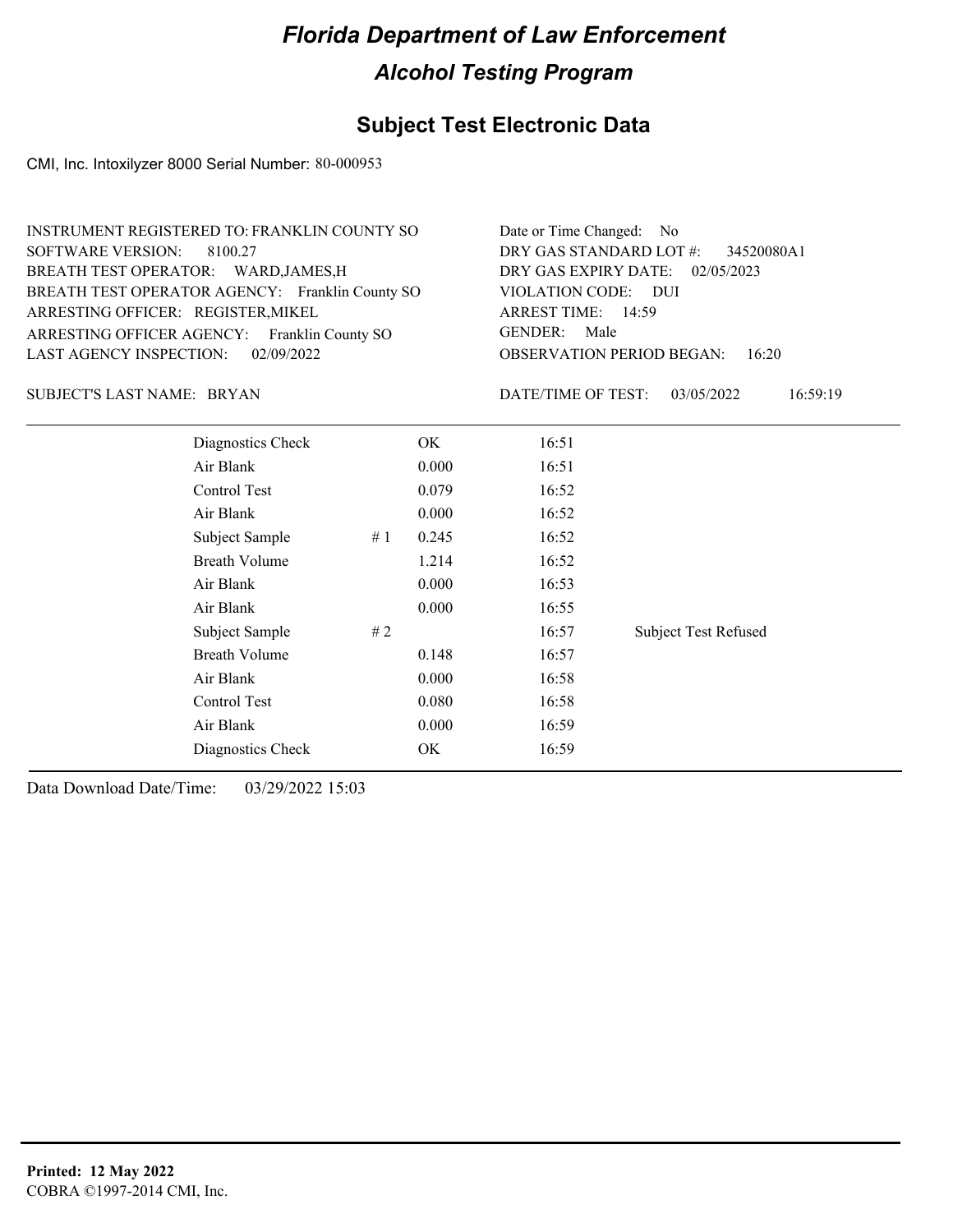## **Subject Test Electronic Data**

CMI, Inc. Intoxilyzer 8000 Serial Number: 80-000953

| INSTRUMENT REGISTERED TO: FRANKLIN COUNTY SO    | Date or Time Changed: No               |
|-------------------------------------------------|----------------------------------------|
| SOFTWARE VERSION: 8100.27                       | DRY GAS STANDARD LOT #: 34520080A1     |
| BREATH TEST OPERATOR: GORDON, ROLF, E           | DRY GAS EXPIRY DATE: 02/05/2023        |
| BREATH TEST OPERATOR AGENCY: Franklin County SO | VIOLATION CODE: DUI                    |
| ARRESTING OFFICER: PATERSON, JAKE               | ARREST TIME: 00:20                     |
| ARRESTING OFFICER AGENCY: Franklin County SO    | GENDER: Male                           |
| LAST AGENCY INSPECTION: $02/09/2022$            | <b>OBSERVATION PERIOD BEGAN: 01:28</b> |

#### MAULDING SUBJECT'S LAST NAME: DATE/TIME OF TEST:

DATE/TIME OF TEST: 03/10/2022 01:56:44

| Diagnostics Check    |    | OK    | 01:48 |
|----------------------|----|-------|-------|
| Air Blank            |    | 0.000 | 01:48 |
| Control Test         |    | 0.079 | 01:49 |
| Air Blank            |    | 0.000 | 01:49 |
| Subject Sample       | #1 | 0.091 | 01:51 |
| <b>Breath Volume</b> |    | 4.910 | 01:51 |
| Air Blank            |    | 0.000 | 01:52 |
| Air Blank            |    | 0.000 | 01:54 |
| Subject Sample       | #2 | 0.090 | 01:55 |
| <b>Breath Volume</b> |    | 4.445 | 01:55 |
| Air Blank            |    | 0.000 | 01:55 |
| Control Test         |    | 0.079 | 01:56 |
| Air Blank            |    | 0.000 | 01:56 |
| Diagnostics Check    |    | OK    | 01:56 |
|                      |    |       |       |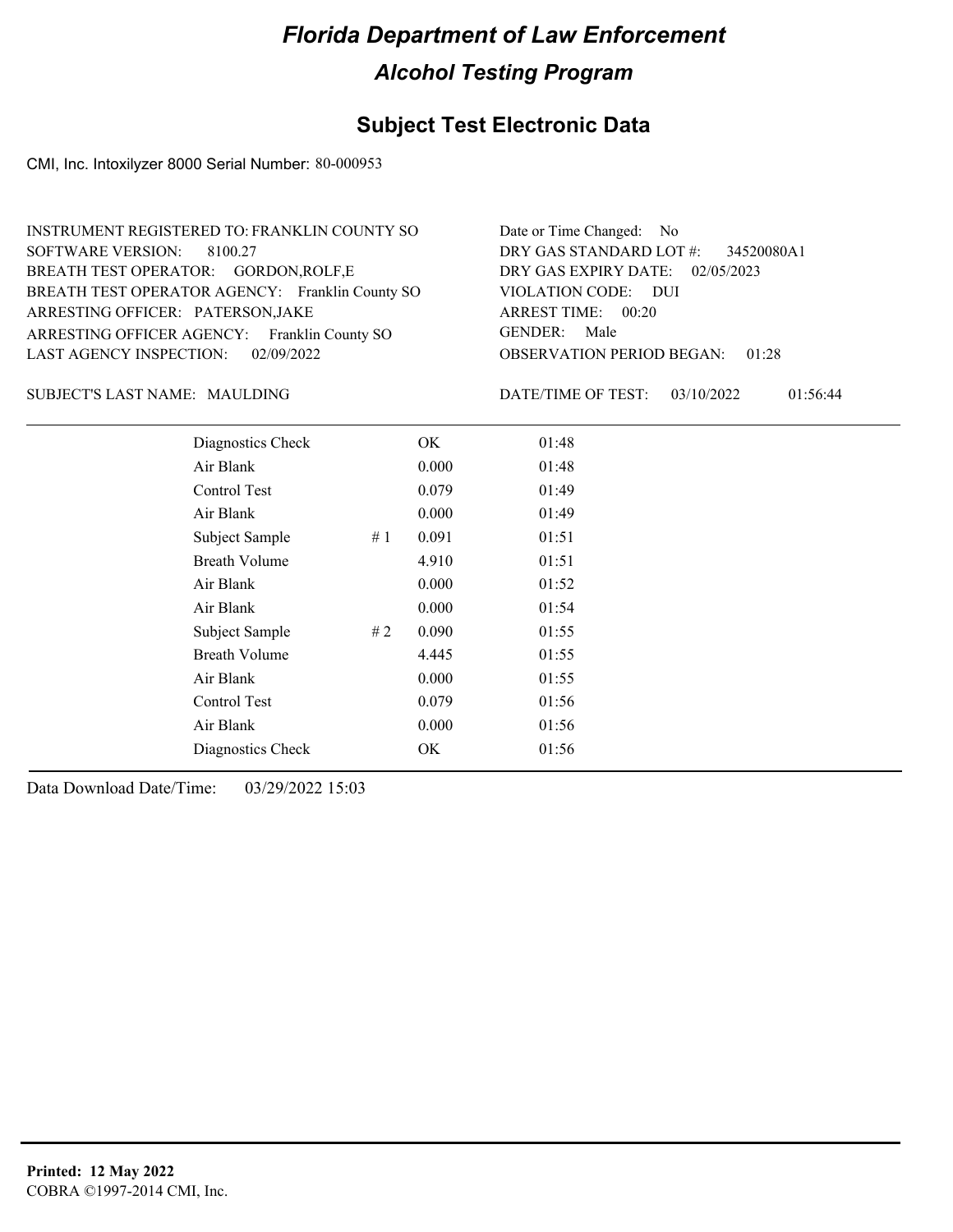## **Subject Test Electronic Data**

CMI, Inc. Intoxilyzer 8000 Serial Number: 80-000953

| INSTRUMENT REGISTERED TO: FRANKLIN COUNTY SO | Date or Time Changed: No               |
|----------------------------------------------|----------------------------------------|
| SOFTWARE VERSION: 8100.27                    | DRY GAS STANDARD LOT #: 34520080A1     |
| BREATH TEST OPERATOR: POSEY, COLE, J         | DRY GAS EXPIRY DATE: $02/05/2023$      |
| BREATH TEST OPERATOR AGENCY: Carrabelle PD   | VIOLATION CODE: DUI                    |
| ARRESTING OFFICER: PETERSON, LONI            | ARREST TIME: $15:15$                   |
| ARRESTING OFFICER AGENCY: Carrabelle PD      | GENDER: Male                           |
| LAST AGENCY INSPECTION: 02/09/2022           | <b>OBSERVATION PERIOD BEGAN: 15:45</b> |

SUBJECT'S LAST NAME: POSEY DATE/TIME OF TEST:

DATE/TIME OF TEST: 03/13/2022 16:22:04

| Diagnostics Check    |    | OK    | 16:16 |  |
|----------------------|----|-------|-------|--|
| Air Blank            |    | 0.000 | 16:16 |  |
| Control Test         |    | 0.079 | 16:16 |  |
| Air Blank            |    | 0.000 | 16:17 |  |
| Subject Sample       | #1 | 0.121 | 16:17 |  |
| <b>Breath Volume</b> |    | 3.437 | 16:17 |  |
| Air Blank            |    | 0.000 | 16:18 |  |
| Air Blank            |    | 0.000 | 16:20 |  |
| Subject Sample       | #2 | 0.116 | 16:20 |  |
| <b>Breath Volume</b> |    | 2.144 | 16:20 |  |
| Air Blank            |    | 0.000 | 16:21 |  |
| Control Test         |    | 0.080 | 16:21 |  |
| Air Blank            |    | 0.000 | 16:21 |  |
| Diagnostics Check    |    | OK    | 16:22 |  |
|                      |    |       |       |  |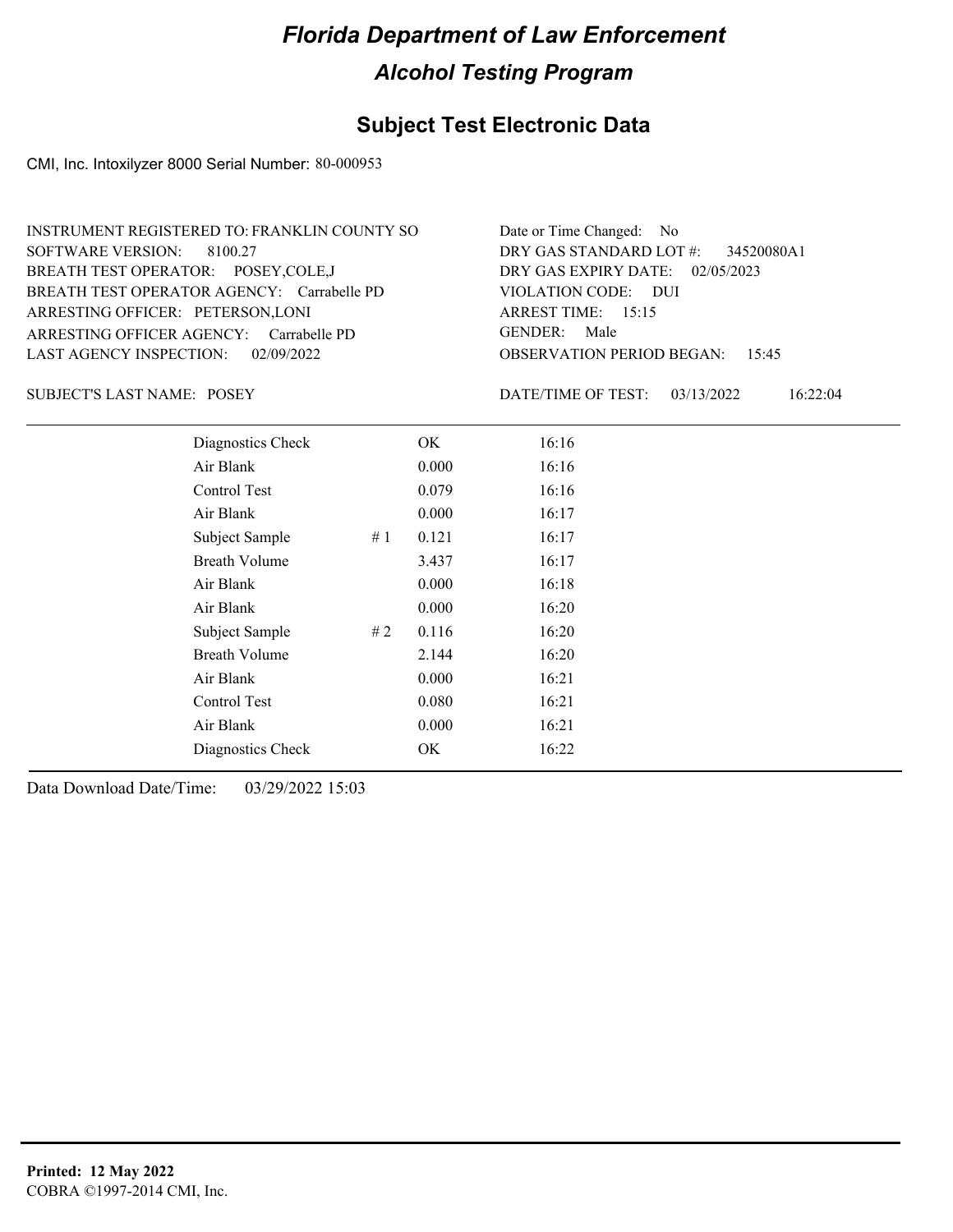### **Subject Test Electronic Data**

CMI, Inc. Intoxilyzer 8000 Serial Number: 80-000954

| INSTRUMENT REGISTERED TO: JEFFERSON COUNTY SO | Date or Time Changed: No               |
|-----------------------------------------------|----------------------------------------|
| SOFTWARE VERSION: 8100.27                     | DRY GAS STANDARD LOT $\#$ : 34520080A1 |
| BREATH TEST OPERATOR: BALZA, PAOLOGENE, R     | DRY GAS EXPIRY DATE: 02/05/2023        |
| BREATH TEST OPERATOR AGENCY: FHP Troop H      | VIOLATION CODE: DUI                    |
| ARRESTING OFFICER: ADAMCZYK, ANDY             | ARREST TIME: $16:15$                   |
| ARRESTING OFFICER AGENCY: Jefferson County SO | GENDER: Male                           |
| LAST AGENCY INSPECTION: 02/02/2022            | <b>OBSERVATION PERIOD BEGAN: 17:40</b> |
|                                               |                                        |

SUBJECT'S LAST NAME: LANE  $\overline{D}$  DATE/TIME OF TEST:

DATE/TIME OF TEST: 03/08/2022 18:24:22

| Diagnostics Check    |    | OK    | 18:17 |                           |
|----------------------|----|-------|-------|---------------------------|
| Air Blank            |    | 0.000 | 18:18 |                           |
| Control Test         |    | 0.077 | 18:18 |                           |
| Air Blank            |    | 0.000 | 18:19 |                           |
| Subject Sample       | #1 | 0.097 | 18:19 |                           |
| <b>Breath Volume</b> |    | 1.773 | 18:19 |                           |
| Air Blank            |    | 0.000 | 18:20 |                           |
| Air Blank            |    | 0.000 | 18:22 |                           |
| Subject Sample       | #2 | 0.090 | 18:22 |                           |
| <b>Breath Volume</b> |    | 3.097 | 18:22 |                           |
| Air Blank            |    | 0.000 | 18:23 |                           |
| Control Test         |    | 0.073 | 18:23 | Control Outside Tolerance |
| Air Blank            |    | 0.000 | 18:24 |                           |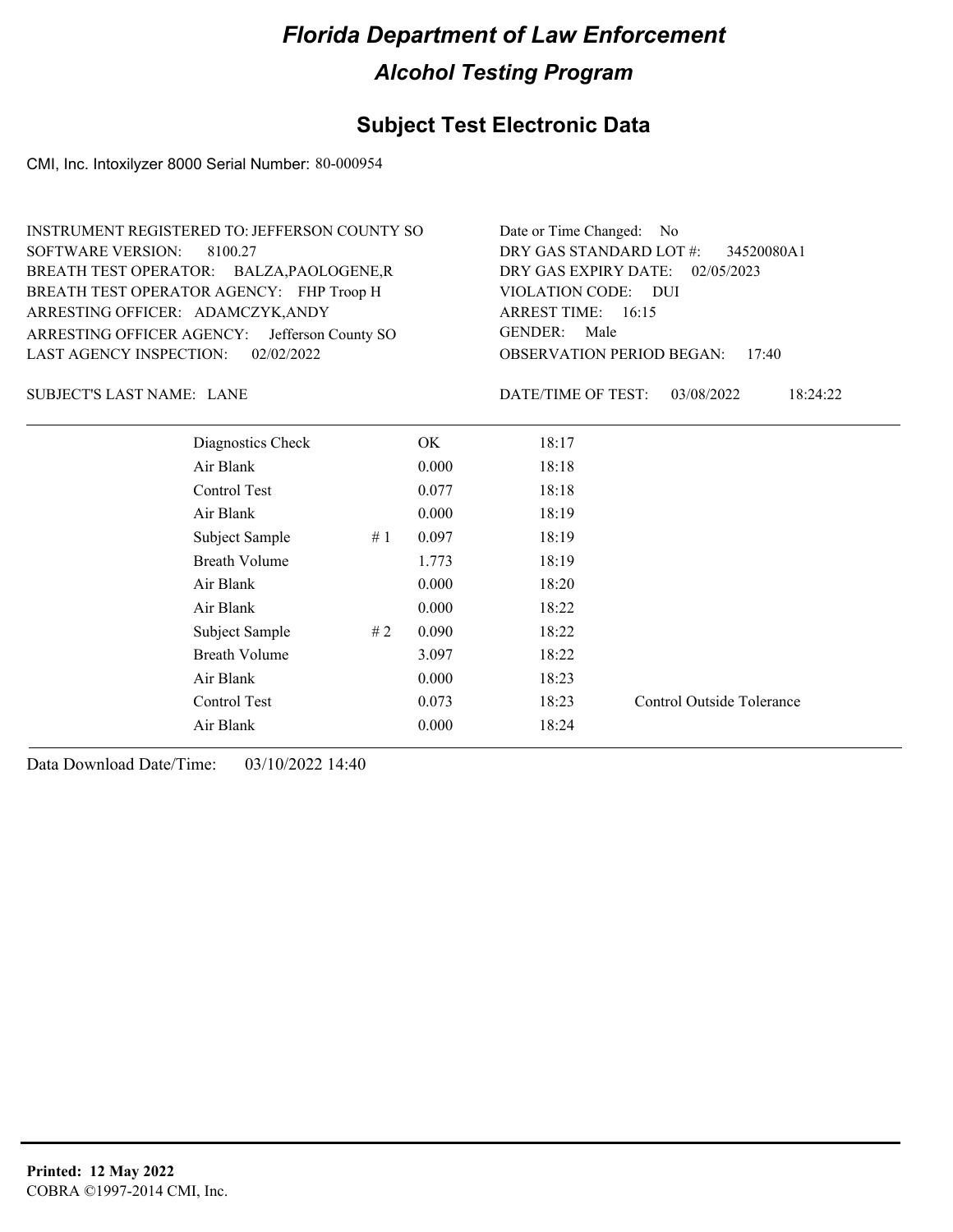## **Subject Test Electronic Data**

CMI, Inc. Intoxilyzer 8000 Serial Number: 80-000954

| Date or Time Changed: No               |
|----------------------------------------|
| DRY GAS STANDARD LOT $\#$ : 34520080A1 |
| DRY GAS EXPIRY DATE: 02/05/2023        |
| VIOLATION CODE: DUI                    |
| ARREST TIME: 01:11                     |
| GENDER: Male                           |
| <b>OBSERVATION PERIOD BEGAN: 02:00</b> |
|                                        |

HARRELL JR SUBJECT'S LAST NAME: DATE/TIME OF TEST:

DATE/TIME OF TEST: 03/20/2022 03:10:39

| Diagnostics Check    |    | OK    | 03:03 |
|----------------------|----|-------|-------|
| Air Blank            |    | 0.000 | 03:03 |
| Control Test         |    | 0.076 | 03:03 |
| Air Blank            |    | 0.000 | 03:04 |
| Subject Sample       | #1 | 0.164 | 03:06 |
| <b>Breath Volume</b> |    | 2.546 | 03:06 |
| Air Blank            |    | 0.000 | 03:06 |
| Air Blank            |    | 0.000 | 03:08 |
| Subject Sample       | #2 | 0.156 | 03:09 |
| <b>Breath Volume</b> |    | 2.468 | 03:09 |
| Air Blank            |    | 0.000 | 03:09 |
| Control Test         |    | 0.077 | 03:10 |
| Air Blank            |    | 0.000 | 03:10 |
| Diagnostics Check    |    | OK    | 03:10 |
|                      |    |       |       |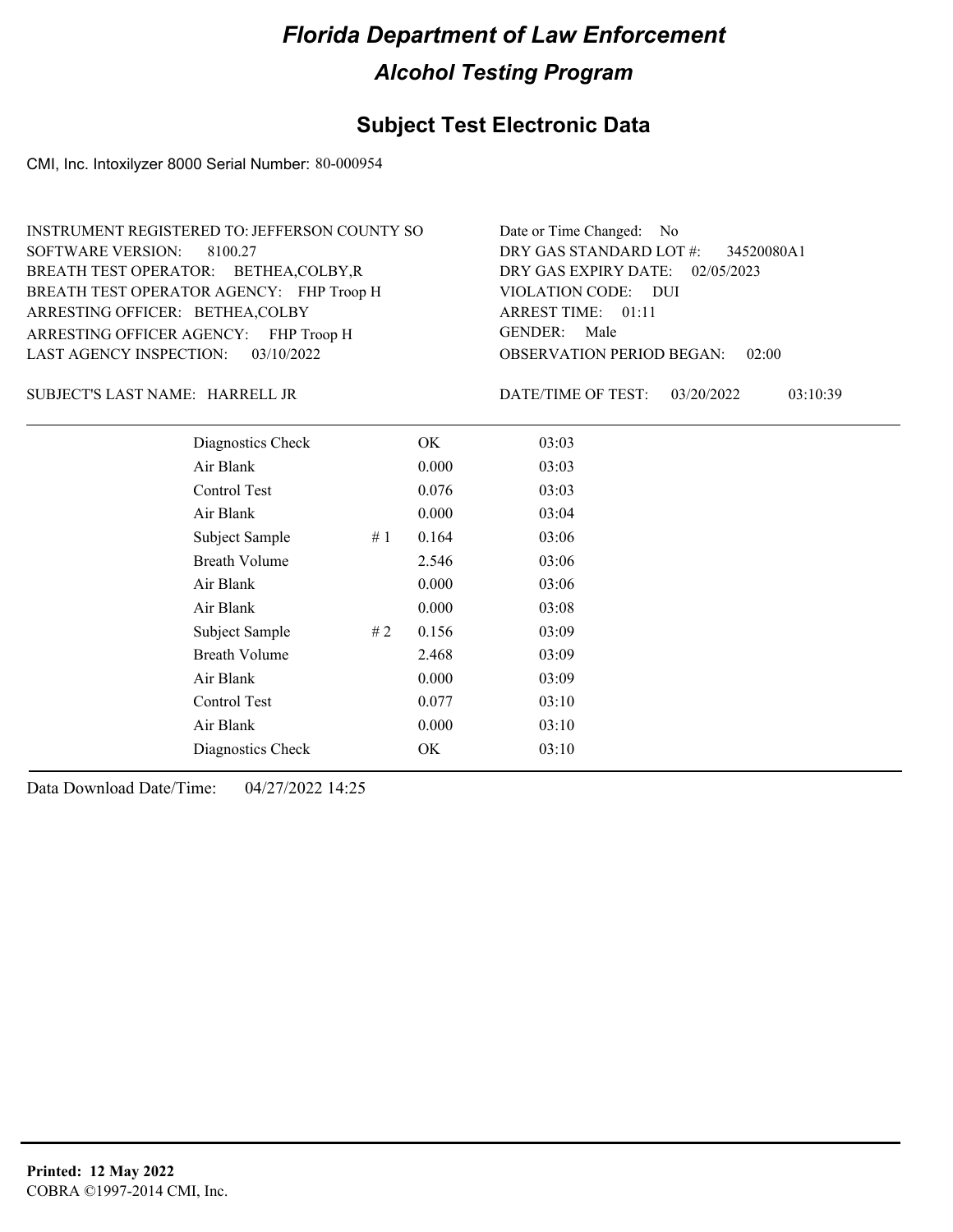#### **Subject Test Electronic Data**

CMI, Inc. Intoxilyzer 8000 Serial Number: 80-000957

ARRESTING OFFICER AGENCY: FHP Troop H GENDER: BREATH TEST OPERATOR AGENCY: FHP Troop H VIOLATION CODE: SOFTWARE VERSION: 8100.27 ARRESTING OFFICER: BARTON, JEREMY BREATH TEST OPERATOR: BARTON,JEREMY,R LAST AGENCY INSPECTION: 03/08/2022 INSTRUMENT REGISTERED TO: LEON COUNTY SO

OBSERVATION PERIOD BEGAN: 03:30 VIOLATION CODE: DUI ARREST TIME: 02:59 DRY GAS EXPIRY DATE: 01/05/2024 33321080A4 DRY GAS STANDARD LOT #: Date or Time Changed: No GENDER: Male

SCHAFER SUBJECT'S LAST NAME: DATE/TIME OF TEST:

DATE/TIME OF TEST: 03/13/2022 04:31:36

| Diagnostics Check    |    | OK    | 04:25 |
|----------------------|----|-------|-------|
| Air Blank            |    | 0.000 | 04:25 |
| <b>Control Test</b>  |    | 0.081 | 04:25 |
| Air Blank            |    | 0.000 | 04:26 |
| Subject Sample       | #1 | 0.266 | 04:27 |
| <b>Breath Volume</b> |    | 2.730 | 04:27 |
| Air Blank            |    | 0.000 | 04:27 |
| Air Blank            |    | 0.000 | 04:29 |
| Subject Sample       | #2 | 0.257 | 04:30 |
| <b>Breath Volume</b> |    | 2.054 | 04:30 |
| Air Blank            |    | 0.000 | 04:30 |
| Control Test         |    | 0.082 | 04:30 |
| Air Blank            |    | 0.000 | 04:31 |
| Diagnostics Check    |    | OK    | 04:31 |
|                      |    |       |       |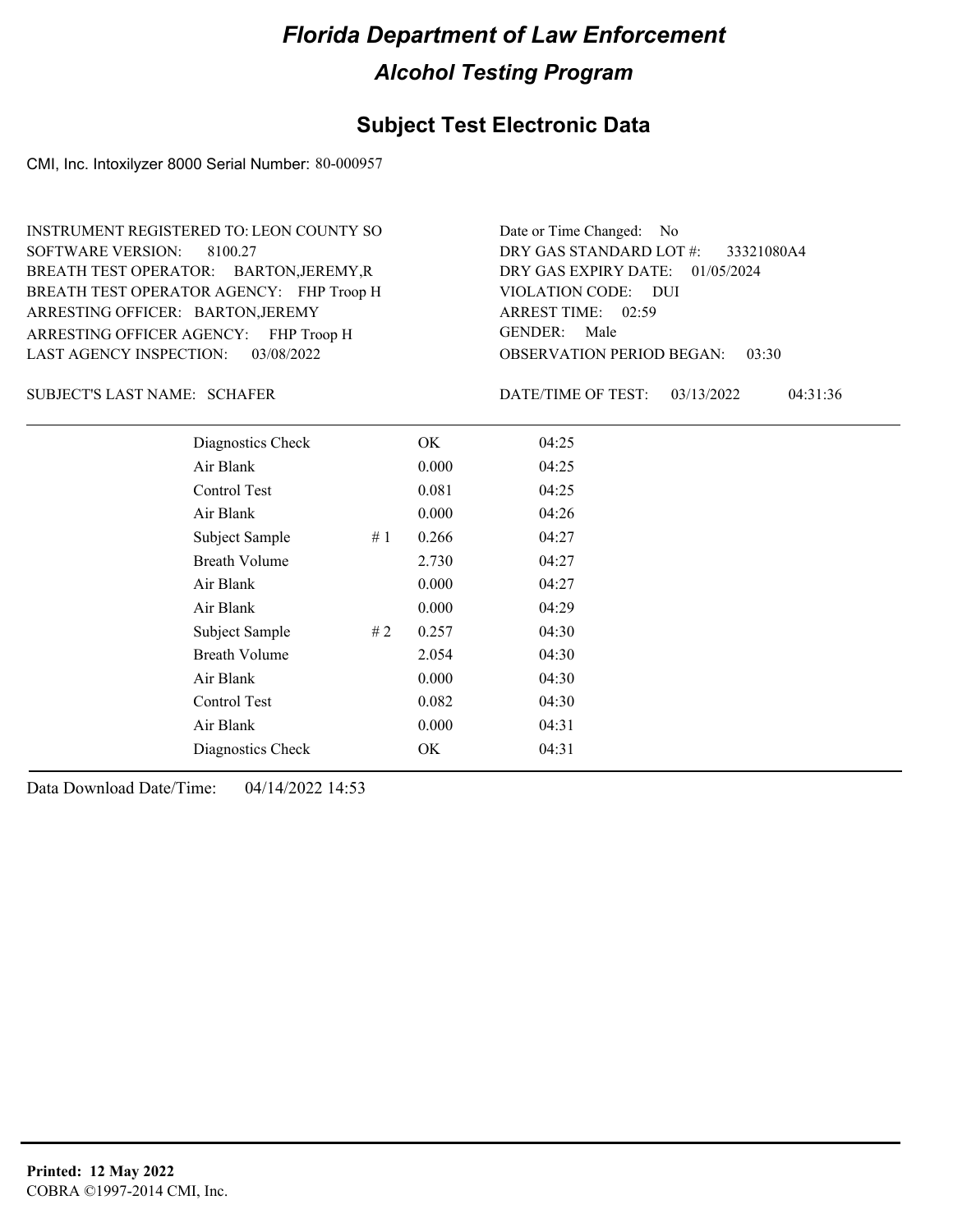## **Subject Test Electronic Data**

CMI, Inc. Intoxilyzer 8000 Serial Number: 80-000957

|                          | <b>INSTRUMENT REGISTERED TO: LEON COUNTY SO</b> |       | Date or Time Changed: No                                                                  |                             |  |  |
|--------------------------|-------------------------------------------------|-------|-------------------------------------------------------------------------------------------|-----------------------------|--|--|
| <b>SOFTWARE VERSION:</b> | 8100.27                                         |       | DRY GAS STANDARD LOT #:<br>33321080A4                                                     |                             |  |  |
|                          | BREATH TEST OPERATOR: PHILCOX,DAVID,B           |       | DRY GAS EXPIRY DATE: 01/05/2024                                                           |                             |  |  |
|                          | BREATH TEST OPERATOR AGENCY: Leon County SO     |       | VIOLATION CODE: DUI                                                                       |                             |  |  |
|                          | ARRESTING OFFICER: MCCRAY, JAARON               |       | ARREST TIME: 22:44<br><b>GENDER:</b><br>Male<br><b>OBSERVATION PERIOD BEGAN:</b><br>23:35 |                             |  |  |
|                          | ARRESTING OFFICER AGENCY: Leon County SO        |       |                                                                                           |                             |  |  |
| LAST AGENCY INSPECTION:  | 03/08/2022                                      |       |                                                                                           |                             |  |  |
|                          | SUBJECT'S LAST NAME: BAUTISTA                   |       | DATE/TIME OF TEST:                                                                        | 03/23/2022<br>00:48:59      |  |  |
|                          | Diagnostics Check                               | OK.   | 00:46                                                                                     |                             |  |  |
|                          | Air Blank                                       | 0.000 | 00:46                                                                                     |                             |  |  |
|                          | Control Test                                    | 0.081 | 00:46                                                                                     |                             |  |  |
|                          | Air Blank                                       | 0.000 | 00:47                                                                                     |                             |  |  |
|                          | Subject Sample                                  | #1    | 00:47                                                                                     | <b>Subject Test Refused</b> |  |  |
|                          | <b>Breath Volume</b>                            | 0.000 | 00:47                                                                                     |                             |  |  |
|                          | Air Blank                                       | 0.000 | 00:48                                                                                     |                             |  |  |
|                          | Control Test                                    | 0.080 | 00:48                                                                                     |                             |  |  |
|                          | Air Blank                                       | 0.000 | 00:48                                                                                     |                             |  |  |

Diagnostics Check OK 00:48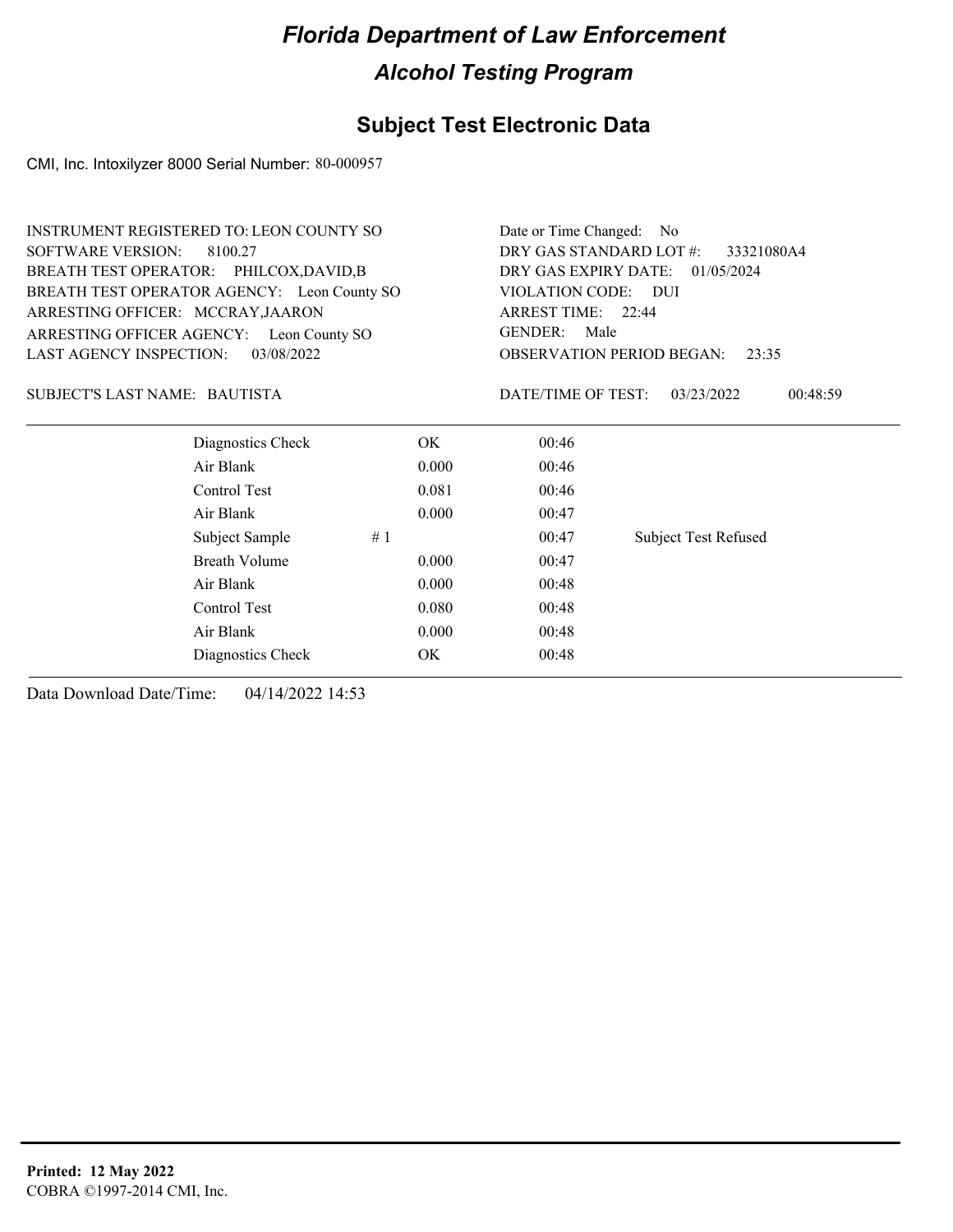## **Subject Test Electronic Data**

CMI, Inc. Intoxilyzer 8000 Serial Number: 80-000957

| INSTRUMENT REGISTERED TO: LEON COUNTY SO    | Date or Time Changed: No               |
|---------------------------------------------|----------------------------------------|
| SOFTWARE VERSION: 8100.27                   | DRY GAS STANDARD LOT $\#$ : 33321080A4 |
| BREATH TEST OPERATOR: STEELE, R.L           | DRY GAS EXPIRY DATE: $01/05/2024$      |
| BREATH TEST OPERATOR AGENCY: Tallahassee PD | VIOLATION CODE: DUI                    |
| ARRESTING OFFICER: FISCHER, A               | ARREST TIME: 00:19                     |
| ARRESTING OFFICER AGENCY: Tallahassee PD    | GENDER: Male                           |
| LAST AGENCY INSPECTION: 03/08/2022          | <b>OBSERVATION PERIOD BEGAN: 00:31</b> |

SUBJECT'S LAST NAME: ODZE DATE/TIME OF TEST:

DATE/TIME OF TEST: 03/28/2022 01:05:12

| Diagnostics Check    |    | OK    | 00:58 |  |  |
|----------------------|----|-------|-------|--|--|
| Air Blank            |    | 0.000 | 00:59 |  |  |
| Control Test         |    | 0.081 | 00:59 |  |  |
| Air Blank            |    | 0.000 | 01:00 |  |  |
| Subject Sample       | #1 | 0.089 | 01:00 |  |  |
| <b>Breath Volume</b> |    | 2.742 | 01:00 |  |  |
| Air Blank            |    | 0.000 | 01:01 |  |  |
| Air Blank            |    | 0.000 | 01:03 |  |  |
| Subject Sample       | #2 | 0.087 | 01:03 |  |  |
| <b>Breath Volume</b> |    | 2.046 | 01:03 |  |  |
| Air Blank            |    | 0.000 | 01:04 |  |  |
| Control Test         |    | 0.082 | 01:04 |  |  |
| Air Blank            |    | 0.000 | 01:05 |  |  |
| Diagnostics Check    |    | OK    | 01:05 |  |  |
|                      |    |       |       |  |  |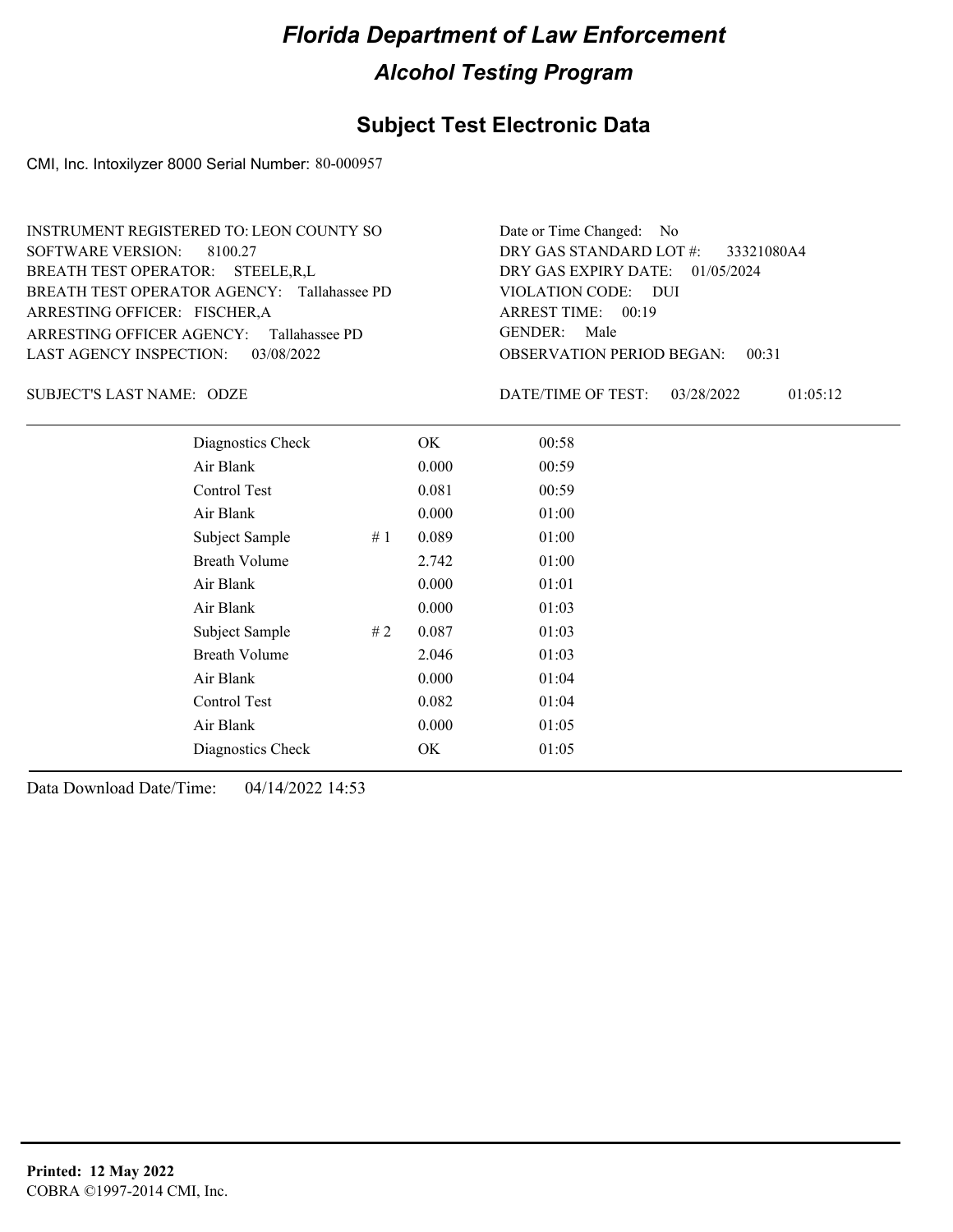## **Subject Test Electronic Data**

CMI, Inc. Intoxilyzer 8000 Serial Number: 80-000958

| <b>INSTRUMENT REGISTERED TO: LEON COUNTY SO</b> | Date or Time Changed: No |                                           |                             |  |  |
|-------------------------------------------------|--------------------------|-------------------------------------------|-----------------------------|--|--|
| <b>SOFTWARE VERSION:</b><br>8100.27             |                          | DRY GAS STANDARD LOT #:<br>33321080A4     |                             |  |  |
| BREATH TEST OPERATOR: PHILCOX,DAVID,B           |                          | DRY GAS EXPIRY DATE:<br>01/05/2024        |                             |  |  |
| BREATH TEST OPERATOR AGENCY: Leon County SO     |                          | VIOLATION CODE: DUI                       |                             |  |  |
| ARRESTING OFFICER: MCCRAY, JAARON               |                          | ARREST TIME: 22:44                        |                             |  |  |
| ARRESTING OFFICER AGENCY: Leon County SO        |                          | <b>GENDER:</b><br>Male                    |                             |  |  |
| <b>LAST AGENCY INSPECTION:</b><br>03/08/2022    |                          | <b>OBSERVATION PERIOD BEGAN:</b><br>23:35 |                             |  |  |
| SUBJECT'S LAST NAME: BAUTISTA                   |                          | DATE/TIME OF TEST:                        | 03/23/2022<br>00:22:38      |  |  |
| Diagnostics Check                               | OK.                      | 00:19                                     |                             |  |  |
| Air Blank                                       | 0.000                    | 00:20                                     |                             |  |  |
| Control Test                                    | 0.080                    | 00:20                                     |                             |  |  |
| Air Blank                                       | 0.000                    | 00:21                                     |                             |  |  |
| Subject Sample                                  | #1                       | 00:21                                     | <b>Subject Test Refused</b> |  |  |
| Breath Volume                                   | 0.000                    | 00:21                                     |                             |  |  |
| Air Blank                                       | 0.000                    | 00:21                                     |                             |  |  |
| Control Test                                    | 0.080                    | 00:22                                     |                             |  |  |
| Air Blank                                       | 0.000                    | 00:22                                     |                             |  |  |
| Diagnostics Check                               | OK                       | 00:22                                     |                             |  |  |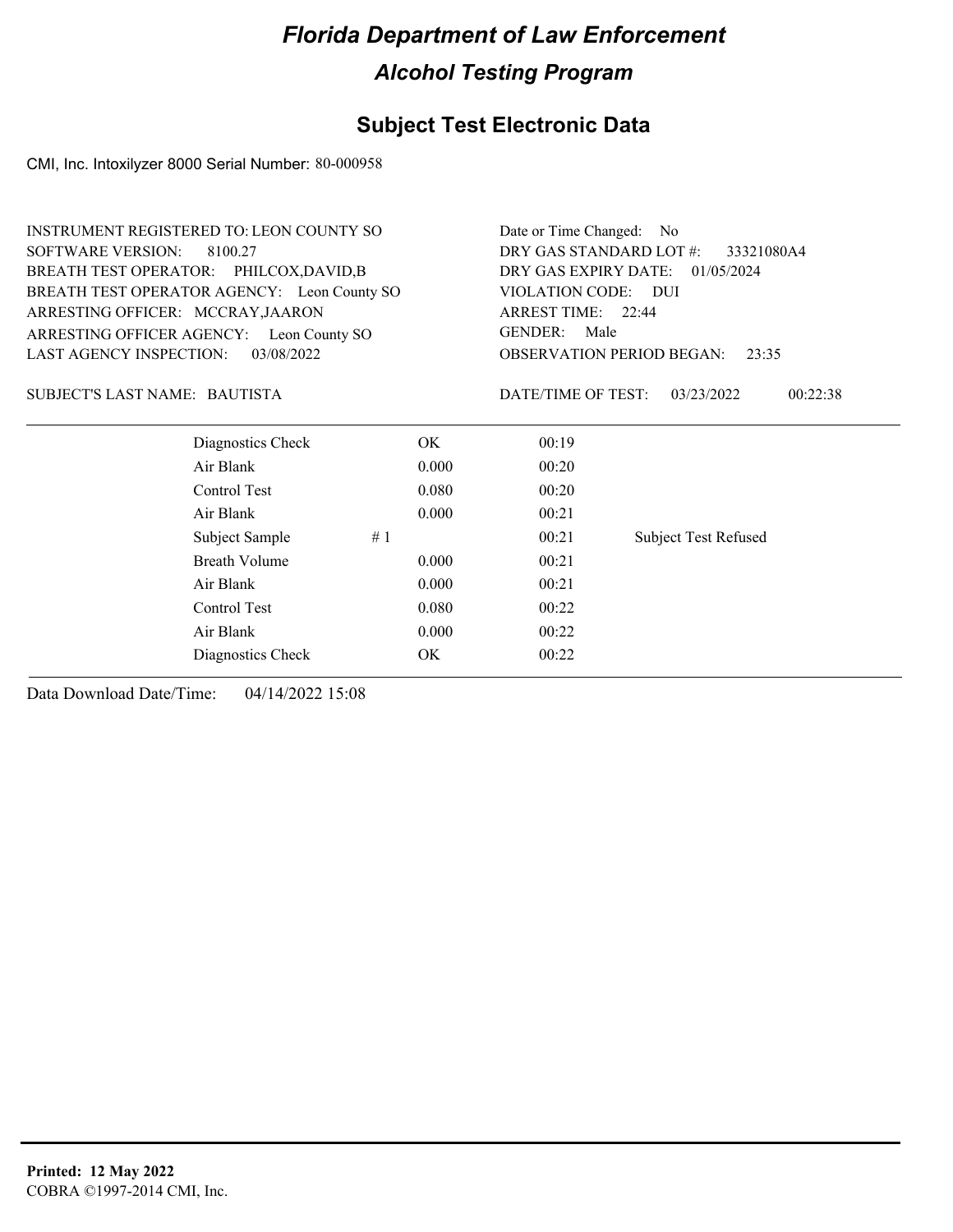## **Subject Test Electronic Data**

CMI, Inc. Intoxilyzer 8000 Serial Number: 80-000958

| <b>INSTRUMENT REGISTERED TO: LEON COUNTY SO</b> |                      |                                       | Date or Time Changed:                     | No.                         |  |
|-------------------------------------------------|----------------------|---------------------------------------|-------------------------------------------|-----------------------------|--|
| <b>SOFTWARE VERSION:</b><br>8100.27             |                      | DRY GAS STANDARD LOT #:<br>33321080A4 |                                           |                             |  |
| BREATH TEST OPERATOR: PHILCOX,DAVID,B           |                      | DRY GAS EXPIRY DATE:<br>01/05/2024    |                                           |                             |  |
| BREATH TEST OPERATOR AGENCY: Leon County SO     |                      |                                       | VIOLATION CODE: DUI                       |                             |  |
| ARRESTING OFFICER: MCCRAY, JAARON               |                      |                                       | ARREST TIME: 22:44                        |                             |  |
| ARRESTING OFFICER AGENCY: Leon County SO        |                      |                                       | <b>GENDER:</b><br>Male                    |                             |  |
| <b>LAST AGENCY INSPECTION:</b>                  | 03/08/2022           |                                       | <b>OBSERVATION PERIOD BEGAN:</b><br>22:35 |                             |  |
| SUBJECT'S LAST NAME: BAUTISTA                   |                      |                                       | DATE/TIME OF TEST:                        | 00:28:50<br>03/23/2022      |  |
|                                                 | Diagnostics Check    | OK                                    | 00:26                                     |                             |  |
| Air Blank                                       |                      | 0.000                                 | 00:26                                     |                             |  |
| Control Test                                    |                      | 0.081                                 | 00:26                                     |                             |  |
| Air Blank                                       |                      | 0.000                                 | 00:27                                     |                             |  |
|                                                 | Subject Sample<br>#1 |                                       | 00:27                                     | <b>Subject Test Refused</b> |  |
|                                                 | <b>Breath Volume</b> | 0.000                                 | 00:27                                     |                             |  |
| Air Blank                                       |                      | 0.000                                 | 00:27                                     |                             |  |
| Control Test                                    |                      | 0.080                                 | 00:28                                     |                             |  |
| Air Blank                                       |                      | 0.000                                 | 00:28                                     |                             |  |
|                                                 | Diagnostics Check    | OK                                    | 00:28                                     |                             |  |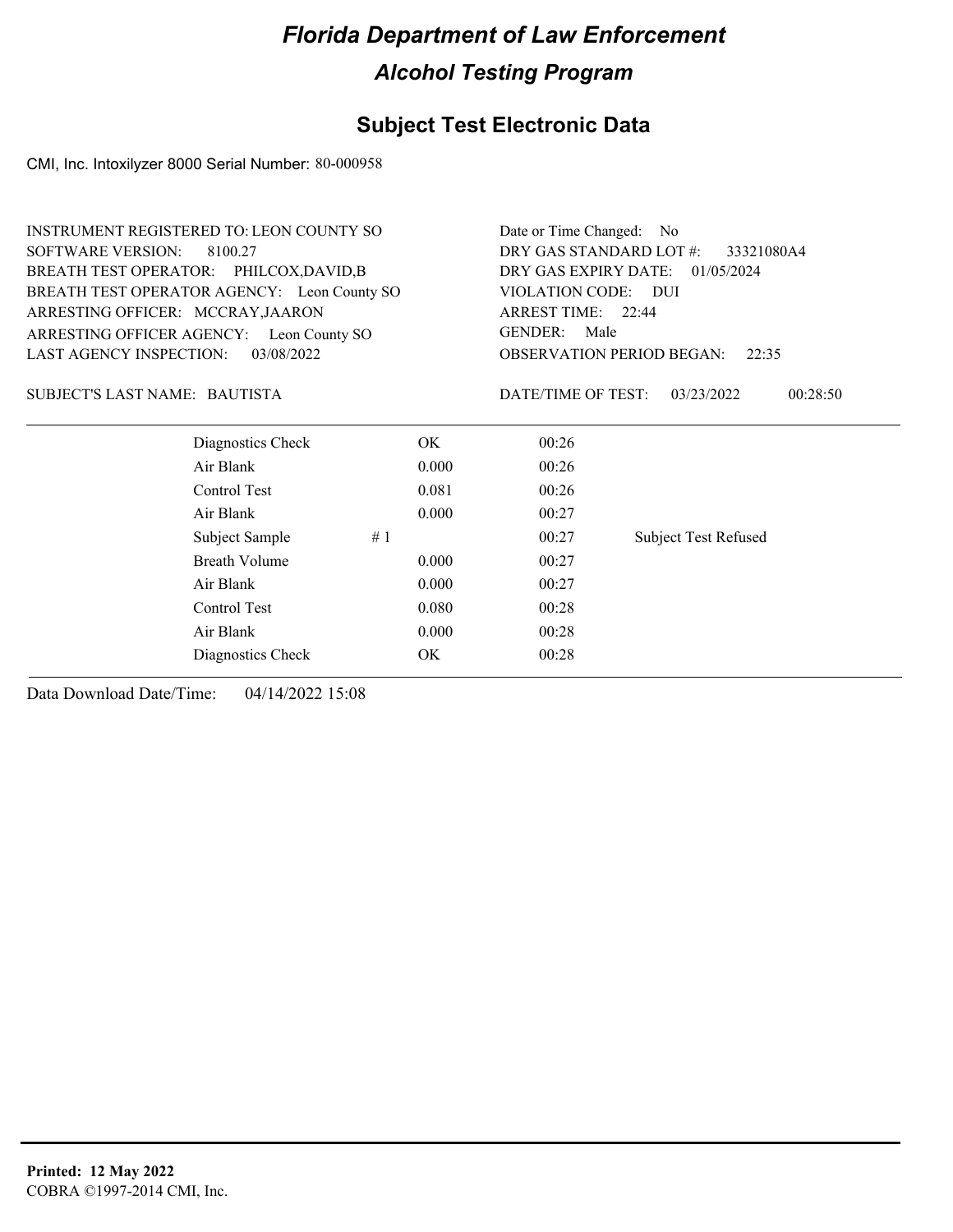## **Subject Test Electronic Data**

CMI, Inc. Intoxilyzer 8000 Serial Number: 80-000959

| INSTRUMENT REGISTERED TO: GADSDEN COUNTY SO | Date or Time Changed: No               |
|---------------------------------------------|----------------------------------------|
| SOFTWARE VERSION: 8100.27                   | DRY GAS STANDARD LOT $\#$ : 34520080A1 |
| BREATH TEST OPERATOR: KAUFFMAN, MITCHELL, P | DRY GAS EXPIRY DATE: 02/05/2023        |
| BREATH TEST OPERATOR AGENCY: FHP Troop H    | VIOLATION CODE: DUI                    |
| ARRESTING OFFICER: KAUFFMAN, MITCHELL       | ARREST TIME: 20:15                     |
| ARRESTING OFFICER AGENCY: FHP Troop H       | GENDER: Male                           |
| LAST AGENCY INSPECTION: 03/09/2022          | <b>OBSERVATION PERIOD BEGAN: 20:44</b> |

SUBJECT'S LAST NAME: RILES DATE/TIME OF TEST:

DATE/TIME OF TEST: 03/12/2022 21:11:23

| Diagnostics Check    | OK    | 21:05 |
|----------------------|-------|-------|
| Air Blank            | 0.000 | 21:05 |
| Control Test         | 0.083 | 21:06 |
| Air Blank            | 0.000 | 21:06 |
| Subject Sample<br>#1 | 0.245 | 21:06 |
| <b>Breath Volume</b> | 1.417 | 21:06 |
| Air Blank            | 0.000 | 21:07 |
| Air Blank            | 0.000 | 21:09 |
| Subject Sample<br>#2 | 0.233 | 21:09 |
| <b>Breath Volume</b> | 1.855 | 21:09 |
| Air Blank            | 0.000 | 21:10 |
| Control Test         | 0.081 | 21:10 |
| Air Blank            | 0.000 | 21:11 |
| Diagnostics Check    | OK    | 21:11 |
|                      |       |       |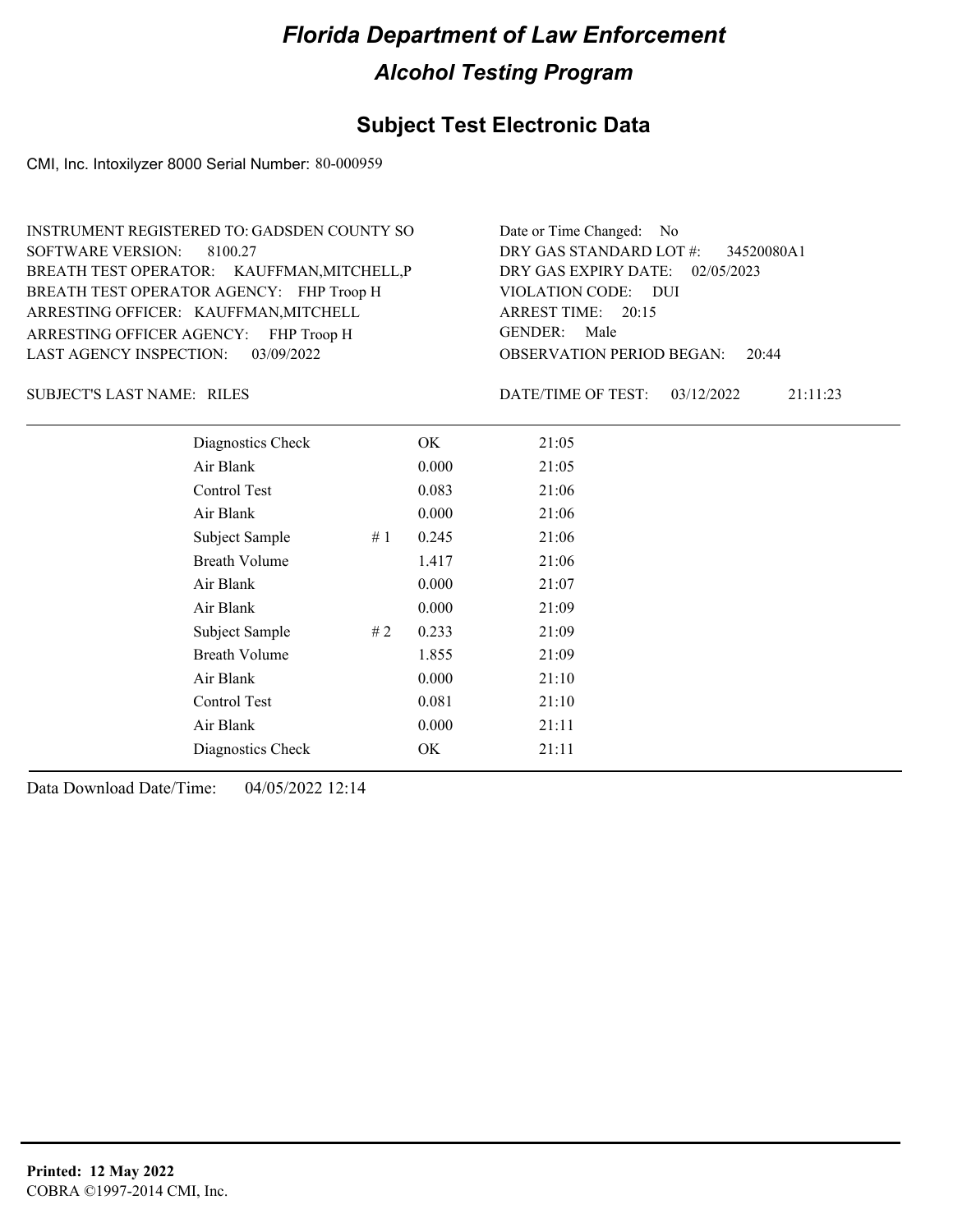#### **Subject Test Electronic Data**

CMI, Inc. Intoxilyzer 8000 Serial Number: 80-000959

OBSERVATION PERIOD BEGAN: 00:01 ARRESTING OFFICER AGENCY: FHP Troop H GENDER: BREATH TEST OPERATOR AGENCY: FHP Troop H VIOLATION CODE: SOFTWARE VERSION: 8100.27 VIOLATION CODE: DUI ARREST TIME: 00:01 ARRESTING OFFICER: MOSCHETTO, ANTHONY DRY GAS EXPIRY DATE: 02/05/2023 34520080A1 BREATH TEST OPERATOR: MOSCHETTO,ANTHONY,C LAST AGENCY INSPECTION: 03/09/2022 INSTRUMENT REGISTERED TO: GADSDEN COUNTY SO DRY GAS STANDARD LOT #: Date or Time Changed: No GENDER: Female

SUBJECT'S LAST NAME: ROLLINS DATE/TIME OF TEST:

DATE/TIME OF TEST: 03/18/2022 00:51:21

| Diagnostics Check    |    | OK    | 00:45 |
|----------------------|----|-------|-------|
| Air Blank            |    | 0.000 | 00:45 |
| Control Test         |    | 0.082 | 00:45 |
| Air Blank            |    | 0.000 | 00:46 |
| Subject Sample       | #1 | 0.112 | 00:46 |
| <b>Breath Volume</b> |    | 2.187 | 00:46 |
| Air Blank            |    | 0.000 | 00:47 |
| Air Blank            |    | 0.000 | 00:49 |
| Subject Sample       | #2 | 0.109 | 00:49 |
| <b>Breath Volume</b> |    | 2.234 | 00:49 |
| Air Blank            |    | 0.000 | 00:50 |
| Control Test         |    | 0.082 | 00:50 |
| Air Blank            |    | 0.000 | 00:51 |
| Diagnostics Check    |    | OK    | 00:51 |
|                      |    |       |       |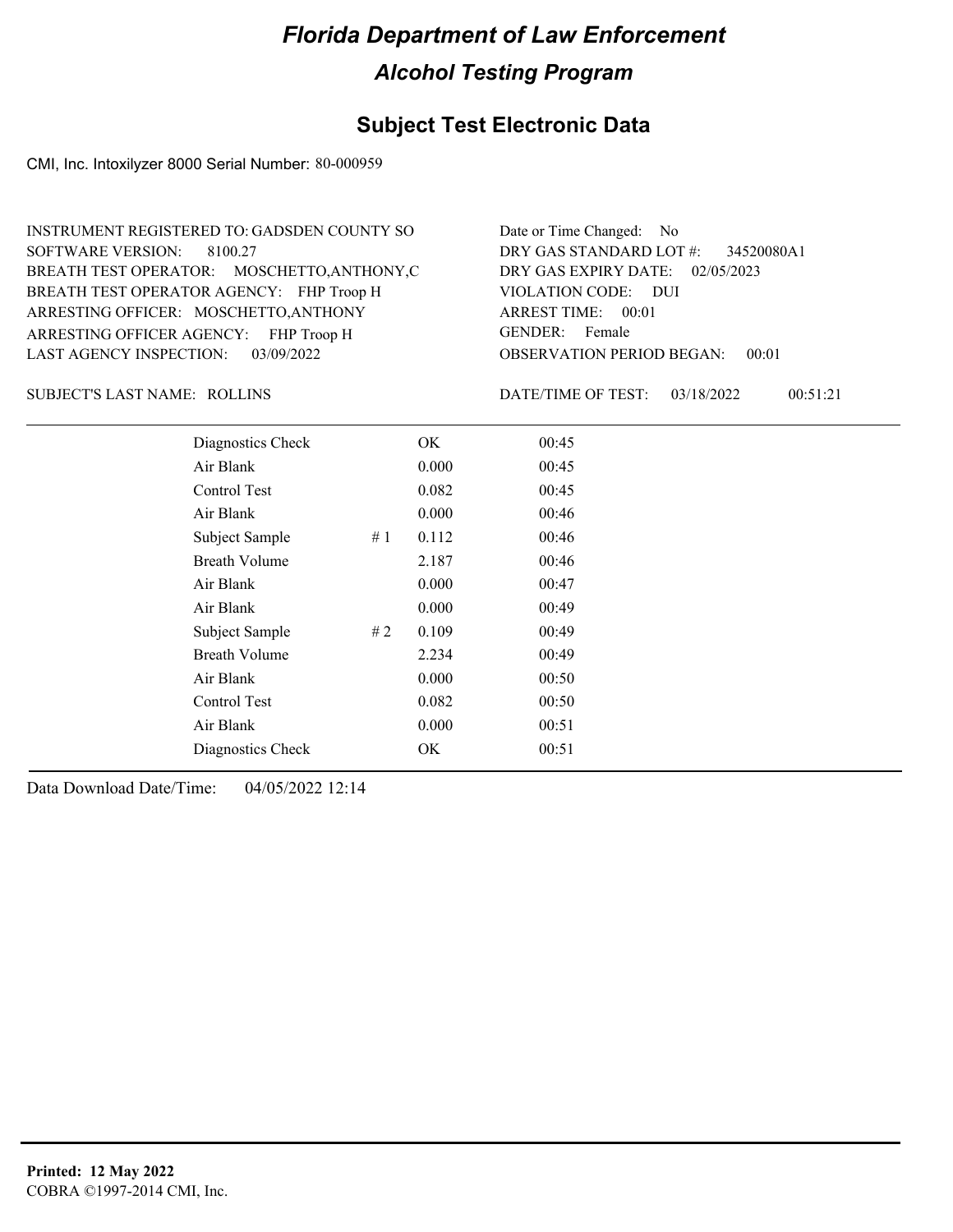## **Subject Test Electronic Data**

CMI, Inc. Intoxilyzer 8000 Serial Number: 80-000962

|                                                | <b>INSTRUMENT REGISTERED TO: WAKULLA COUNTY SO</b>          |                        |                             |  |  |
|------------------------------------------------|-------------------------------------------------------------|------------------------|-----------------------------|--|--|
| <b>SOFTWARE VERSION:</b><br>8100.27            | DRY GAS STANDARD LOT #:                                     | 34520080A1             |                             |  |  |
| BREATH TEST OPERATOR: SPANGLER, GARY, A        | DRY GAS EXPIRY DATE:                                        | 02/05/2023             |                             |  |  |
| BREATH TEST OPERATOR AGENCY: FHP Troop H       |                                                             | <b>VIOLATION CODE:</b> | – DUI                       |  |  |
| ARRESTING OFFICER: MATTHEWS, DUSTIN            |                                                             | ARREST TIME: 21:52     |                             |  |  |
| ARRESTING OFFICER AGENCY:<br>Wakulla County SO | GENDER: Female<br><b>OBSERVATION PERIOD BEGAN:</b><br>22:37 |                        |                             |  |  |
| 02/03/2022<br><b>LAST AGENCY INSPECTION:</b>   |                                                             |                        |                             |  |  |
| SUBJECT'S LAST NAME: SIMON                     |                                                             | DATE/TIME OF TEST:     | 03/08/2022<br>23:08:23      |  |  |
| Diagnostics Check                              | OK.                                                         | 23:05                  |                             |  |  |
| Air Blank                                      | 0.000                                                       | 23:06                  |                             |  |  |
| Control Test                                   | 0.079                                                       | 23:06                  |                             |  |  |
| Air Blank                                      | 0.000                                                       | 23:06                  |                             |  |  |
| Subject Sample                                 | #1                                                          | 23:07                  | <b>Subject Test Refused</b> |  |  |
| <b>Breath Volume</b>                           | 0.000                                                       | 23:07                  |                             |  |  |
| Air Blank                                      | 0.000                                                       | 23:07                  |                             |  |  |
| Control Test                                   | 0.079                                                       | 23:07                  |                             |  |  |
| Air Blank                                      | 0.000                                                       | 23:08                  |                             |  |  |
| Diagnostics Check                              | OK                                                          | 23:08                  |                             |  |  |
|                                                |                                                             |                        |                             |  |  |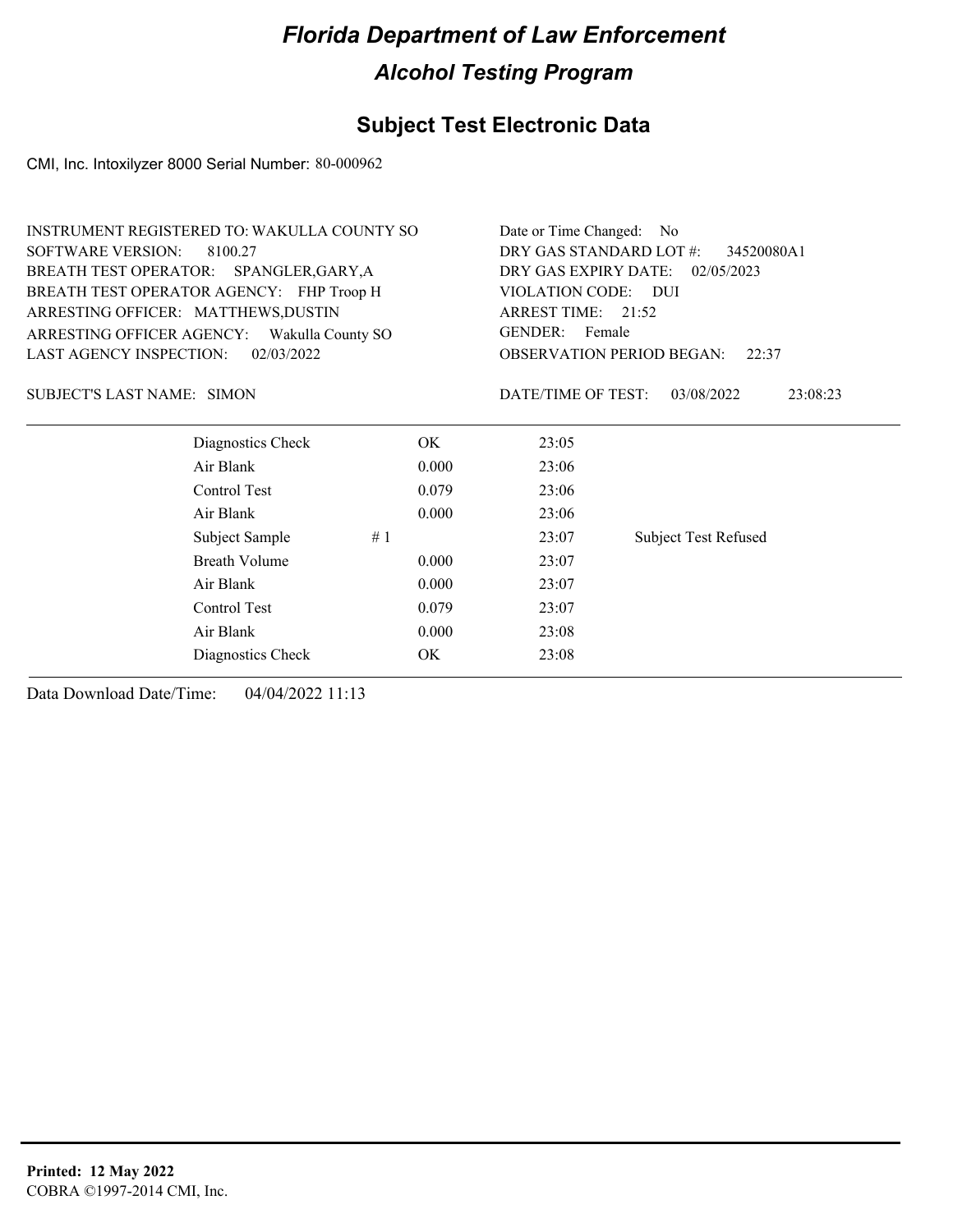## **Subject Test Electronic Data**

CMI, Inc. Intoxilyzer 8000 Serial Number: 80-000962

| INSTRUMENT REGISTERED TO: WAKULLA COUNTY SO | Date or Time Changed: No               |
|---------------------------------------------|----------------------------------------|
| SOFTWARE VERSION: 8100.27                   | DRY GAS STANDARD LOT #: 34520080A1     |
| BREATH TEST OPERATOR: VOLLERTSEN, CRAIG, W  | DRY GAS EXPIRY DATE: 02/05/2023        |
| BREATH TEST OPERATOR AGENCY: FHP Troop H    | VIOLATION CODE: DUI                    |
| ARRESTING OFFICER: VOLLERTSEN, CRAIG        | ARREST TIME: 08:41                     |
| ARRESTING OFFICER AGENCY: FHP Troop H       | GENDER: Male                           |
| LAST AGENCY INSPECTION: 02/03/2022          | <b>OBSERVATION PERIOD BEGAN: 09:22</b> |

JONES SUBJECT'S LAST NAME: DATE/TIME OF TEST:

DATE/TIME OF TEST: 03/17/2022 09:48:03

| Diagnostics Check    |    | OK    | 09:42 |
|----------------------|----|-------|-------|
| Air Blank            |    | 0.000 | 09:42 |
| Control Test         |    | 0.079 | 09:43 |
| Air Blank            |    | 0.000 | 09:43 |
| Subject Sample       | #1 | 0.000 | 09:43 |
| Breath Volume        |    | 1.605 | 09:43 |
| Air Blank            |    | 0.000 | 09:44 |
| Air Blank            |    | 0.000 | 09:46 |
| Subject Sample       | #2 | 0.000 | 09:46 |
| <b>Breath Volume</b> |    | 2.066 | 09:46 |
| Air Blank            |    | 0.000 | 09:47 |
| <b>Control Test</b>  |    | 0.079 | 09:47 |
| Air Blank            |    | 0.000 | 09:47 |
| Diagnostics Check    |    | OK    | 09:48 |
|                      |    |       |       |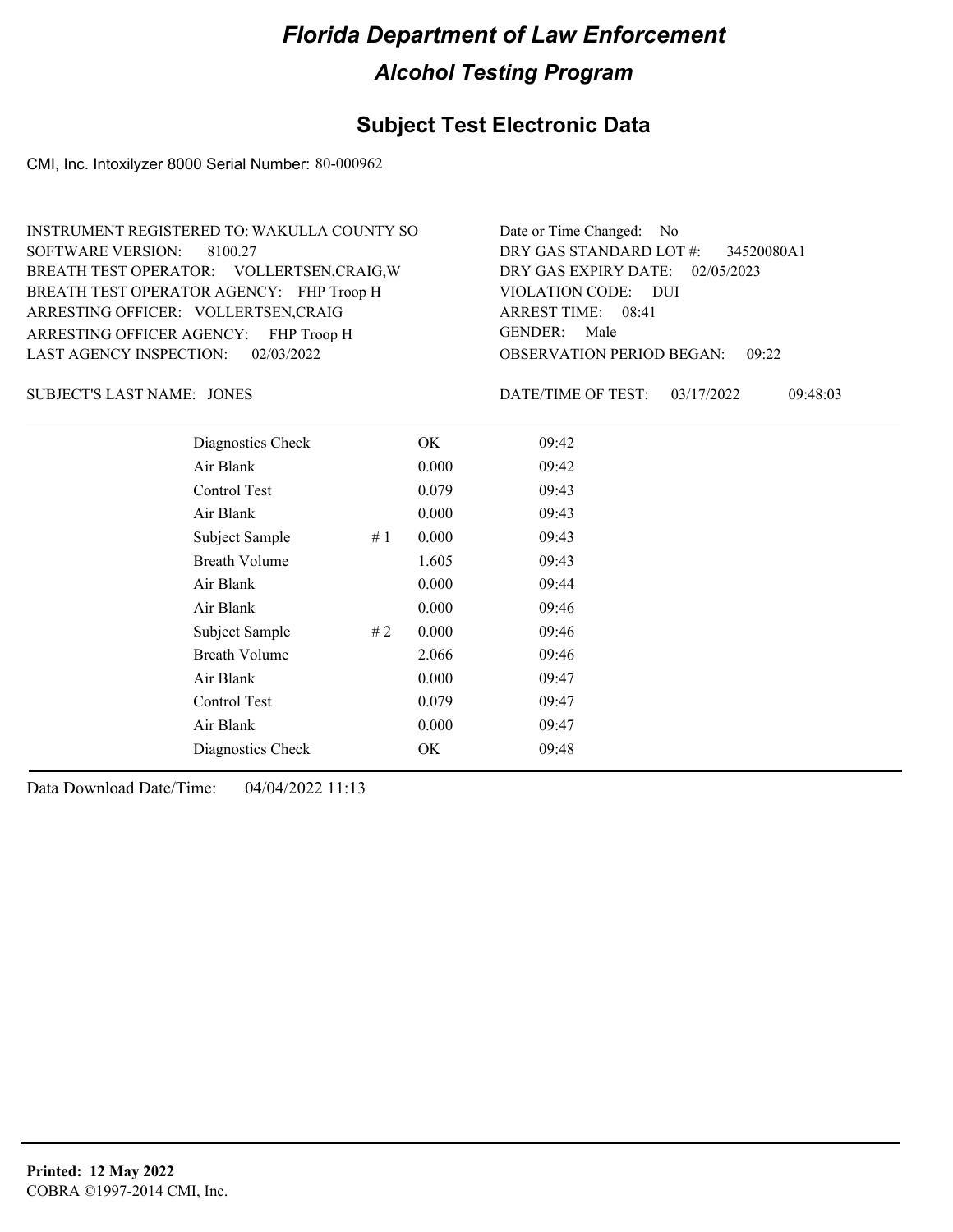## **Subject Test Electronic Data**

CMI, Inc. Intoxilyzer 8000 Serial Number: 80-000963

| INSTRUMENT REGISTERED TO: ORANGE COUNTY S.O.  | Date or Time Changed: No               |
|-----------------------------------------------|----------------------------------------|
| SOFTWARE VERSION: 8100.27                     | DRY GAS STANDARD LOT $#$ : 06021080A3  |
| BREATH TEST OPERATOR: KOSH, TOBI, J           | DRY GAS EXPIRY DATE: 04/05/2023        |
| BREATH TEST OPERATOR AGENCY: Orange County SO | VIOLATION CODE: DUI                    |
| ARRESTING OFFICER: ELLER, ASHLEY              | ARREST TIME: 21:02                     |
| ARRESTING OFFICER AGENCY: Apopka PD           | GENDER: Male                           |
| LAST AGENCY INSPECTION: 02/02/2022            | <b>OBSERVATION PERIOD BEGAN:</b> 22:27 |

#### VASQUEZ FUENTES SUBJECT'S LAST NAME: DATE/TIME OF TEST:

DATE/TIME OF TEST: 03/05/2022 22:58:42

| Diagnostics Check    |    | OK    | 22:51 |
|----------------------|----|-------|-------|
| Air Blank            |    | 0.000 | 22:51 |
| Control Test         |    | 0.079 | 22:52 |
| Air Blank            |    | 0.000 | 22:52 |
| Subject Sample       | #1 | 0.277 | 22:53 |
| <b>Breath Volume</b> |    | 1.382 | 22:53 |
| Air Blank            |    | 0.000 | 22:54 |
| Air Blank            |    | 0.000 | 22:55 |
| Subject Sample       | #2 | 0.295 | 22:57 |
| <b>Breath Volume</b> |    | 1.390 | 22:57 |
| Air Blank            |    | 0.000 | 22:57 |
| Control Test         |    | 0.080 | 22:58 |
| Air Blank            |    | 0.000 | 22:58 |
| Diagnostics Check    |    | OK    | 22:58 |
|                      |    |       |       |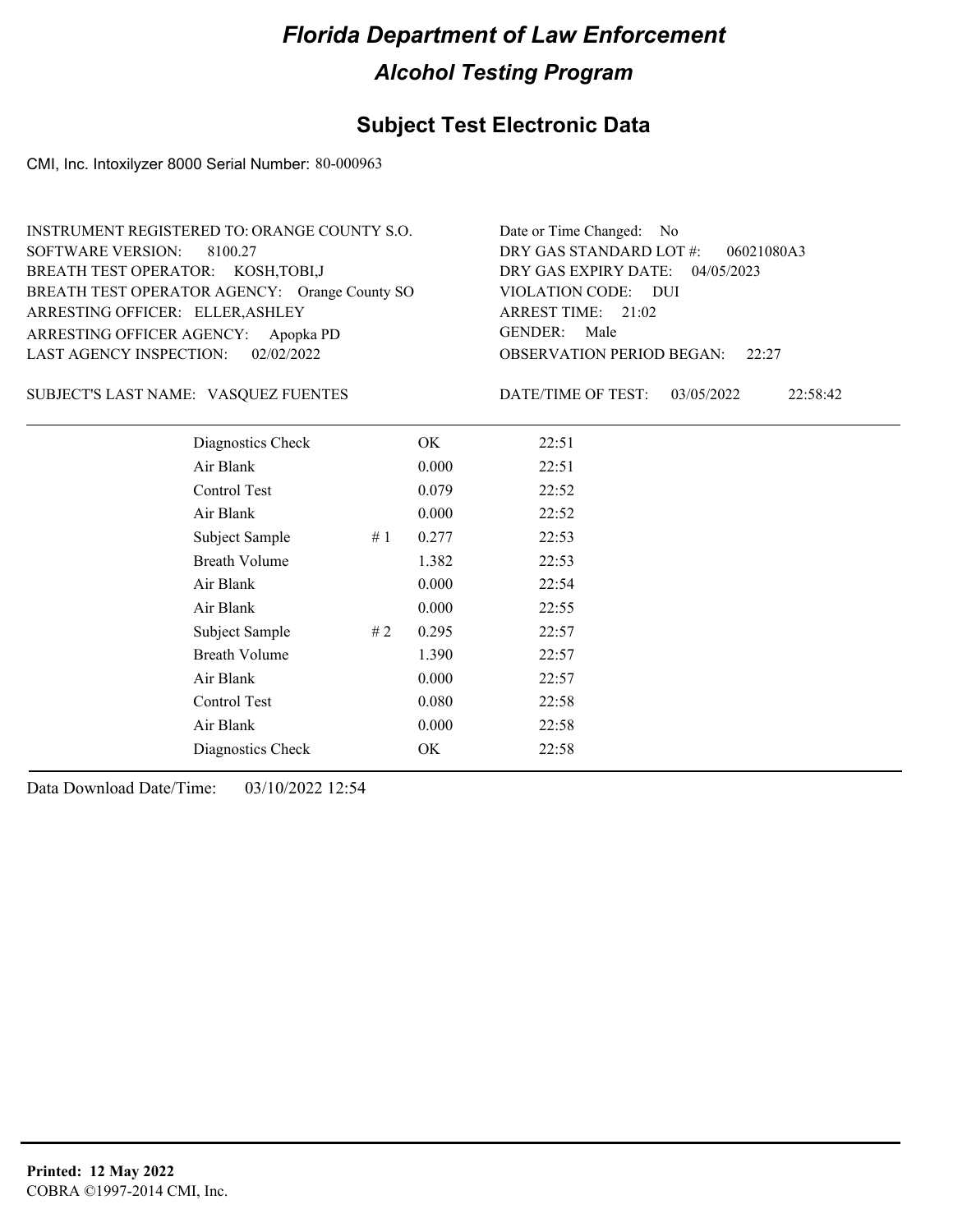## **Subject Test Electronic Data**

CMI, Inc. Intoxilyzer 8000 Serial Number: 80-000964

| INSTRUMENT REGISTERED TO: ORANGE COUNTY SO    | Date or Time Changed: No               |
|-----------------------------------------------|----------------------------------------|
| SOFTWARE VERSION: 8100.27                     | DRY GAS STANDARD LOT #: 07220080A2     |
| BREATH TEST OPERATOR: NERVAIS, TABITHA, J     | DRY GAS EXPIRY DATE: 05/05/2022        |
| BREATH TEST OPERATOR AGENCY: Orange County SO | VIOLATION CODE: DUI                    |
| ARRESTING OFFICER: PREDELUS, SMITH            | ARREST TIME: $22:10$                   |
| ARRESTING OFFICER AGENCY: Orlando PD          | GENDER: Male                           |
| LAST AGENCY INSPECTION: 02/02/2022            | <b>OBSERVATION PERIOD BEGAN:</b> 22:26 |

SUBJECT'S LAST NAME: MOLINAPONCEDELEON DATE/TIME OF TEST:

DATE/TIME OF TEST: 03/02/2022 23:07:40

| Diagnostics Check    |    | OK    | 23:00 |
|----------------------|----|-------|-------|
| Air Blank            |    | 0.000 | 23:01 |
| Control Test         |    | 0.081 | 23:01 |
| Air Blank            |    | 0.000 | 23:02 |
| Subject Sample       | #1 | 0.170 | 23:03 |
| <b>Breath Volume</b> |    | 3.203 | 23:03 |
| Air Blank            |    | 0.000 | 23:03 |
| Air Blank            |    | 0.000 | 23:05 |
| Subject Sample       | #2 | 0.164 | 23:06 |
| <b>Breath Volume</b> |    | 3.097 | 23:06 |
| Air Blank            |    | 0.000 | 23:06 |
| Control Test         |    | 0.080 | 23:07 |
| Air Blank            |    | 0.000 | 23:07 |
| Diagnostics Check    |    | OK    | 23:07 |
|                      |    |       |       |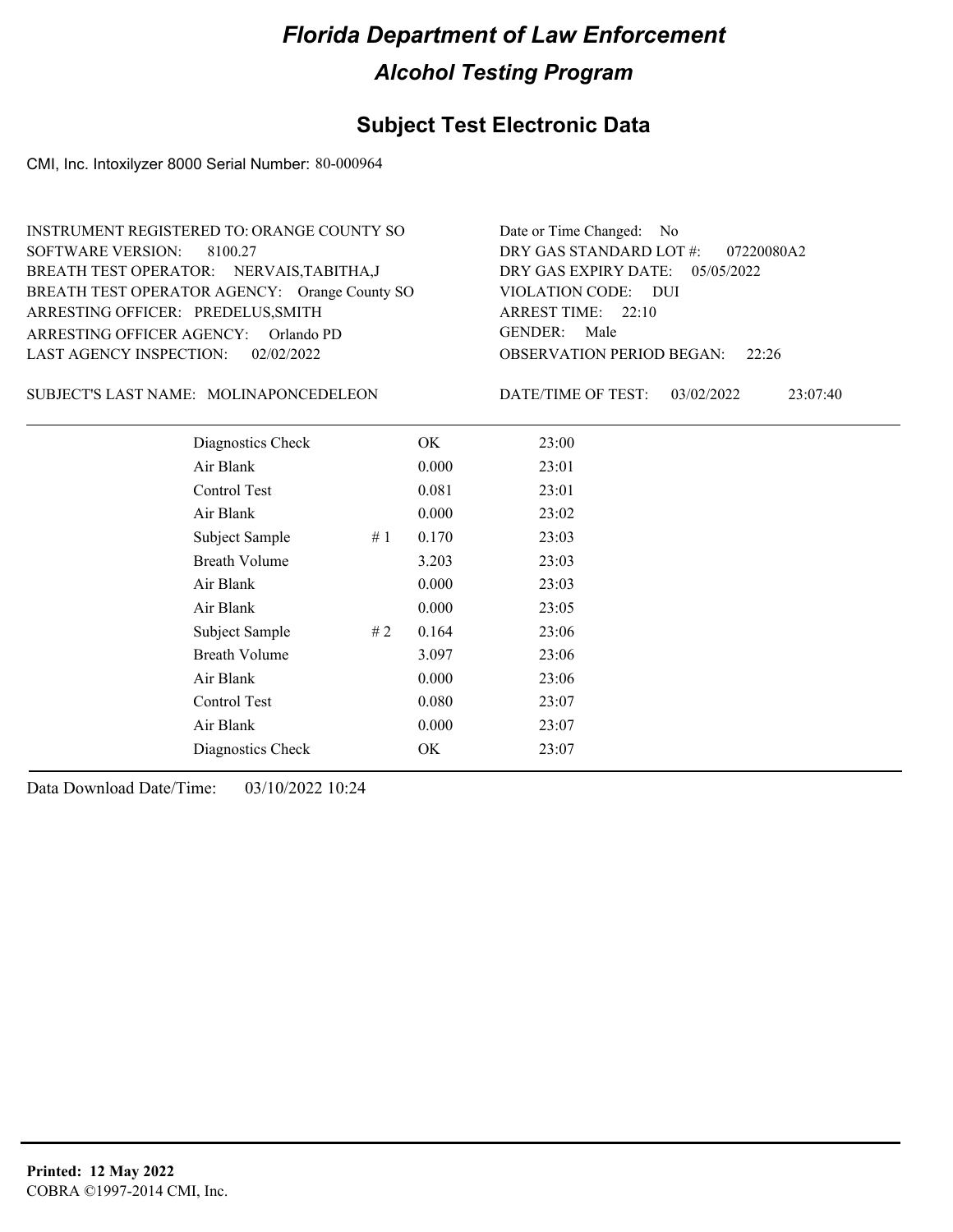## **Subject Test Electronic Data**

CMI, Inc. Intoxilyzer 8000 Serial Number: 80-000964

| INSTRUMENT REGISTERED TO: ORANGE COUNTY SO    | Date or Time Changed: No               |
|-----------------------------------------------|----------------------------------------|
| SOFTWARE VERSION: 8100.27                     | DRY GAS STANDARD LOT #: 07220080A2     |
| BREATH TEST OPERATOR: NERVAIS, TABITHA, J     | DRY GAS EXPIRY DATE: $05/05/2022$      |
| BREATH TEST OPERATOR AGENCY: Orange County SO | VIOLATION CODE: DUI                    |
| ARRESTING OFFICER: MERCADO, MELISSA           | ARREST TIME: 01:23                     |
| ARRESTING OFFICER AGENCY: Apopka PD           | GENDER: Female                         |
| LAST AGENCY INSPECTION: 02/02/2022            | <b>OBSERVATION PERIOD BEGAN: 02:12</b> |

LOPEZ SUBJECT'S LAST NAME: DATE/TIME OF TEST:

DATE/TIME OF TEST: 03/03/2022 02:46:08

| Diagnostics Check    |    | OK    | 02:37 |
|----------------------|----|-------|-------|
| Air Blank            |    | 0.000 | 02:37 |
| Control Test         |    | 0.081 | 02:38 |
| Air Blank            |    | 0.000 | 02:38 |
| Subject Sample       | #1 | 0.085 | 02:40 |
| <b>Breath Volume</b> |    | 1.515 | 02:40 |
| Air Blank            |    | 0.000 | 02:41 |
| Air Blank            |    | 0.000 | 02:43 |
| Subject Sample       | #2 | 0.079 | 02:44 |
| <b>Breath Volume</b> |    | 1.535 | 02:44 |
| Air Blank            |    | 0.000 | 02:45 |
| Control Test         |    | 0.081 | 02:45 |
| Air Blank            |    | 0.000 | 02:46 |
| Diagnostics Check    |    | OK    | 02:46 |
|                      |    |       |       |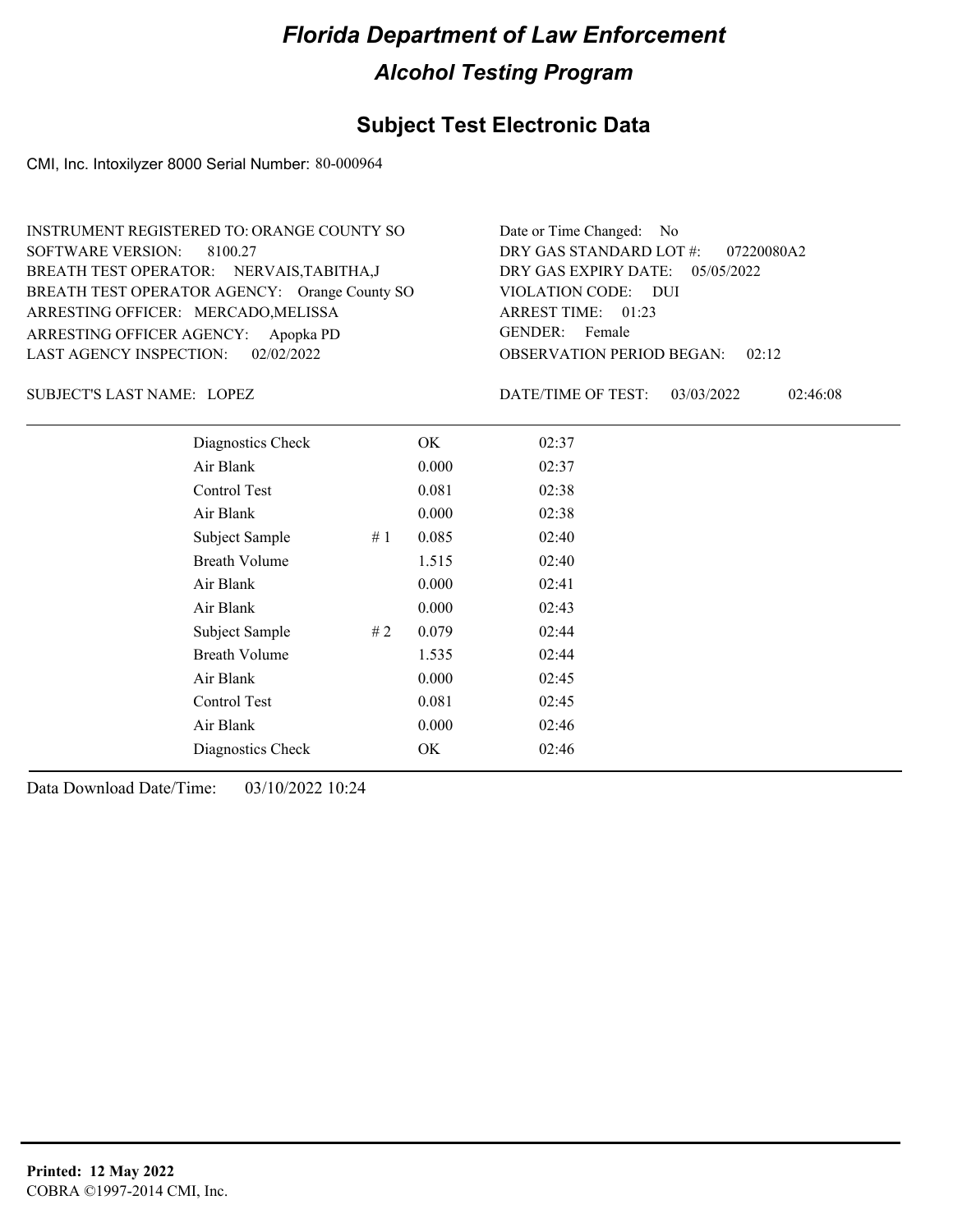## **Subject Test Electronic Data**

CMI, Inc. Intoxilyzer 8000 Serial Number: 80-000964

| INSTRUMENT REGISTERED TO: ORANGE COUNTY SO    | Date or Time Changed: No               |
|-----------------------------------------------|----------------------------------------|
| SOFTWARE VERSION: 8100.27                     | DRY GAS STANDARD LOT $\#$ : 07220080A2 |
| BREATH TEST OPERATOR: NERVAIS, TABITHA, J     | DRY GAS EXPIRY DATE: 05/05/2022        |
| BREATH TEST OPERATOR AGENCY: Orange County SO | VIOLATION CODE: DUI                    |
| ARRESTING OFFICER: DIDOMENICO,GINO            | ARREST TIME: 01:00                     |
| ARRESTING OFFICER AGENCY: Orange County SO    | GENDER: Male                           |
| LAST AGENCY INSPECTION: 02/02/2022            | <b>OBSERVATION PERIOD BEGAN: 01:07</b> |

SUBJECT'S LAST NAME: BRUNOT **Example 20** DATE/TIME OF TEST:

DATE/TIME OF TEST: 03/04/2022 02:12:47

| Diagnostics Check    | OK    | 02:05 |
|----------------------|-------|-------|
| Air Blank            | 0.000 | 02:05 |
| Control Test         | 0.078 | 02:05 |
| Air Blank            | 0.000 | 02:06 |
| Subject Sample<br>#1 | 0.145 | 02:08 |
| <b>Breath Volume</b> | 1.367 | 02:08 |
| Air Blank            | 0.000 | 02:08 |
| Air Blank            | 0.000 | 02:10 |
| Subject Sample<br>#2 | 0.150 | 02:11 |
| <b>Breath Volume</b> | 1.867 | 02:11 |
| Air Blank            | 0.000 | 02:11 |
| Control Test         | 0.078 | 02:12 |
| Air Blank            | 0.000 | 02:12 |
| Diagnostics Check    | OK    | 02:12 |
|                      |       |       |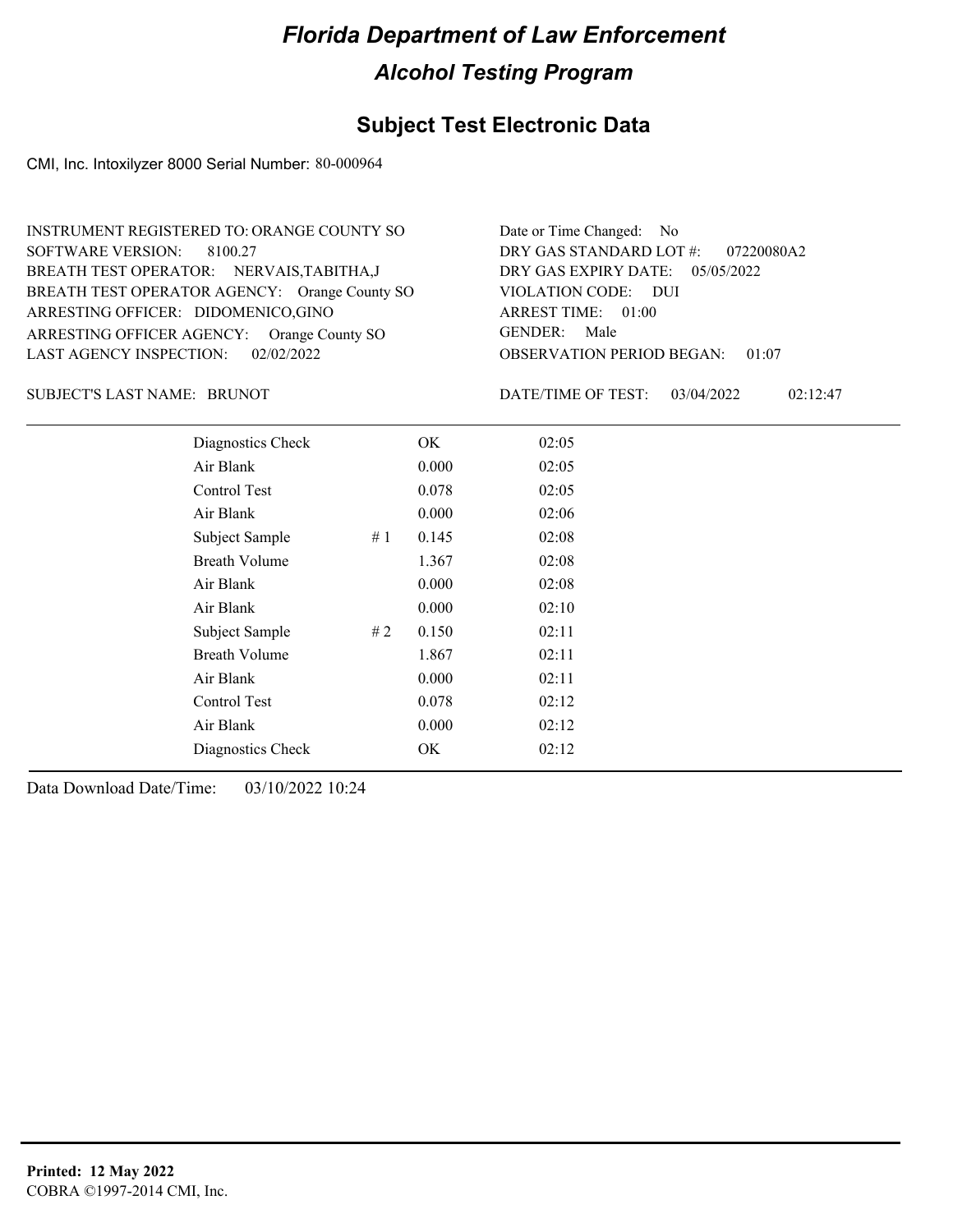## **Subject Test Electronic Data**

CMI, Inc. Intoxilyzer 8000 Serial Number: 80-000964

| INSTRUMENT REGISTERED TO: ORANGE COUNTY SO    | Date or Time Changed: No               |
|-----------------------------------------------|----------------------------------------|
| SOFTWARE VERSION: 8100.27                     | DRY GAS STANDARD LOT #: 07220080A2     |
| BREATH TEST OPERATOR: NERVAIS, TABITHA, J     | DRY GAS EXPIRY DATE: 05/05/2022        |
| BREATH TEST OPERATOR AGENCY: Orange County SO | VIOLATION CODE: DUI                    |
| ARRESTING OFFICER: DIDOMENICO, GINO           | ARREST TIME: 22:16                     |
| ARRESTING OFFICER AGENCY: Orange County SO    | GENDER: Male                           |
| LAST AGENCY INSPECTION: 02/02/2022            | <b>OBSERVATION PERIOD BEGAN:</b> 22:40 |

GUIDA SUBJECT'S LAST NAME: DATE/TIME OF TEST:

DATE/TIME OF TEST: 03/04/2022 23:17:01

| Diagnostics Check    |    | OK    | 23:08 |                             |
|----------------------|----|-------|-------|-----------------------------|
| Air Blank            |    | 0.000 | 23:09 |                             |
| Control Test         |    | 0.080 | 23:09 |                             |
| Air Blank            |    | 0.000 | 23:09 |                             |
| Subject Sample       | #1 | 0.202 | 23:13 | Volume Not Met              |
| <b>Breath Volume</b> |    | 0.218 | 23:13 |                             |
| Air Blank            |    | 0.000 | 23:13 |                             |
| Air Blank            |    | 0.000 | 23:15 |                             |
| Subject Sample       | #2 |       | 23:15 | <b>Subject Test Refused</b> |
| <b>Breath Volume</b> |    | 0.000 | 23:15 |                             |
| Air Blank            |    | 0.000 | 23:16 |                             |
| Control Test         |    | 0.078 | 23:16 |                             |
| Air Blank            |    | 0.000 | 23:16 |                             |
| Diagnostics Check    |    | OK    | 23:17 |                             |
|                      |    |       |       |                             |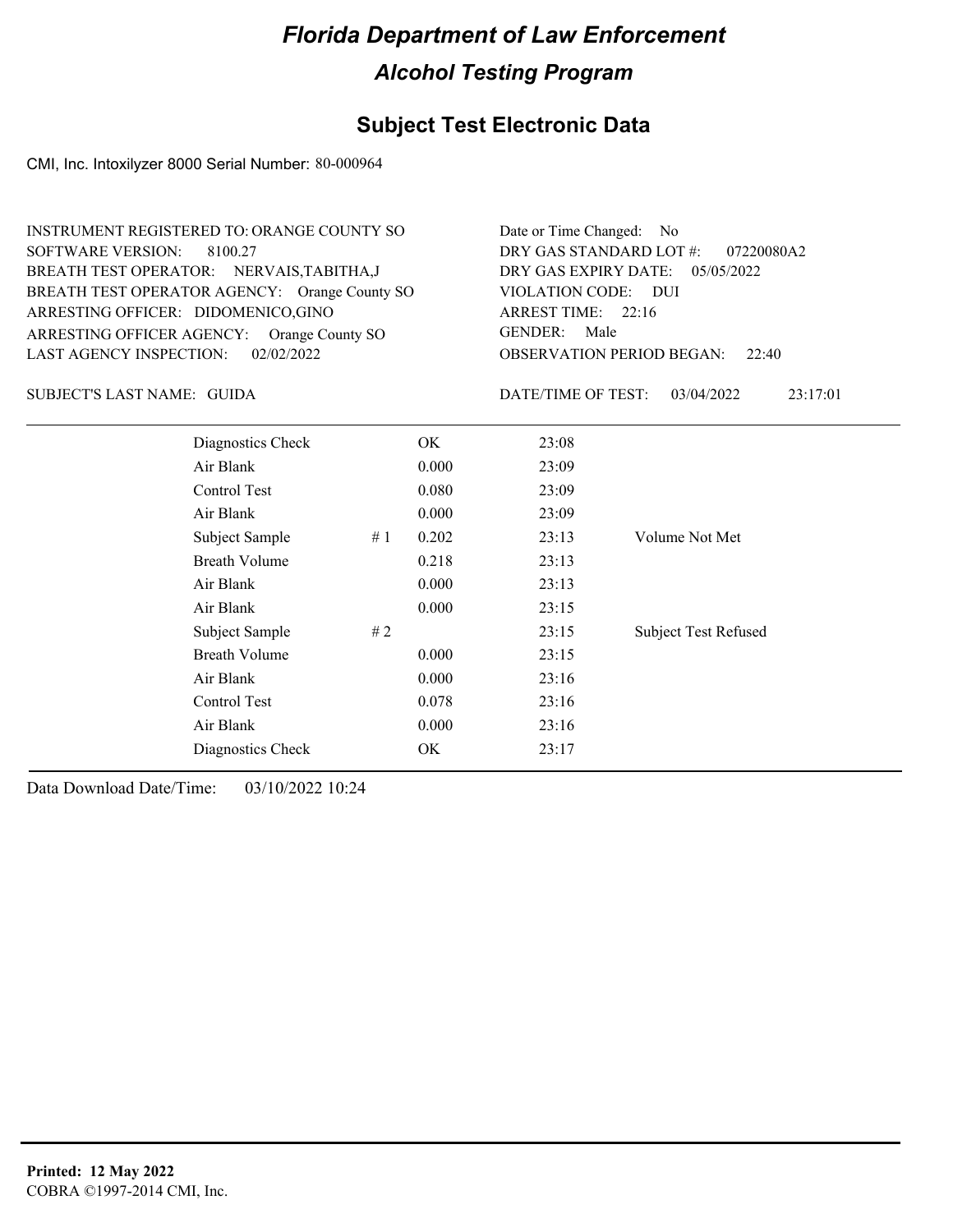#### **Subject Test Electronic Data**

CMI, Inc. Intoxilyzer 8000 Serial Number: 80-000964

OBSERVATION PERIOD BEGAN: 03:44 ARRESTING OFFICER AGENCY: GENDER: Orlando PD BREATH TEST OPERATOR AGENCY: Orange County SO VIOLATION CODE: SOFTWARE VERSION: 8100.27 VIOLATION CODE: DUI 03:28 ARREST TIME: ARRESTING OFFICER: MEDINA,JAVIER DRY GAS EXPIRY DATE: 05/05/2022 07220080A2 BREATH TEST OPERATOR: DAVIS,COURTNEY,L LAST AGENCY INSPECTION: 02/02/2022 INSTRUMENT REGISTERED TO: ORANGE COUNTY SO DRY GAS STANDARD LOT #: Date or Time Changed: No GENDER: Female

SUBJECT'S LAST NAME: PEARSON DATE/TIME OF TEST:

DATE/TIME OF TEST: 03/05/2022 04:14:08

| Diagnostics Check    |    | OK    | 04:08 |
|----------------------|----|-------|-------|
| Air Blank            |    | 0.000 | 04:08 |
| Control Test         |    | 0.080 | 04:08 |
| Air Blank            |    | 0.000 | 04:09 |
| Subject Sample       | #1 | 0.172 | 04:09 |
| <b>Breath Volume</b> |    | 1.535 | 04:09 |
| Air Blank            |    | 0.000 | 04:10 |
| Air Blank            |    | 0.000 | 04:12 |
| Subject Sample       | #2 | 0.177 | 04:12 |
| <b>Breath Volume</b> |    | 1.687 | 04:12 |
| Air Blank            |    | 0.000 | 04:13 |
| Control Test         |    | 0.078 | 04:13 |
| Air Blank            |    | 0.000 | 04:14 |
| Diagnostics Check    |    | OK.   | 04:14 |
|                      |    |       |       |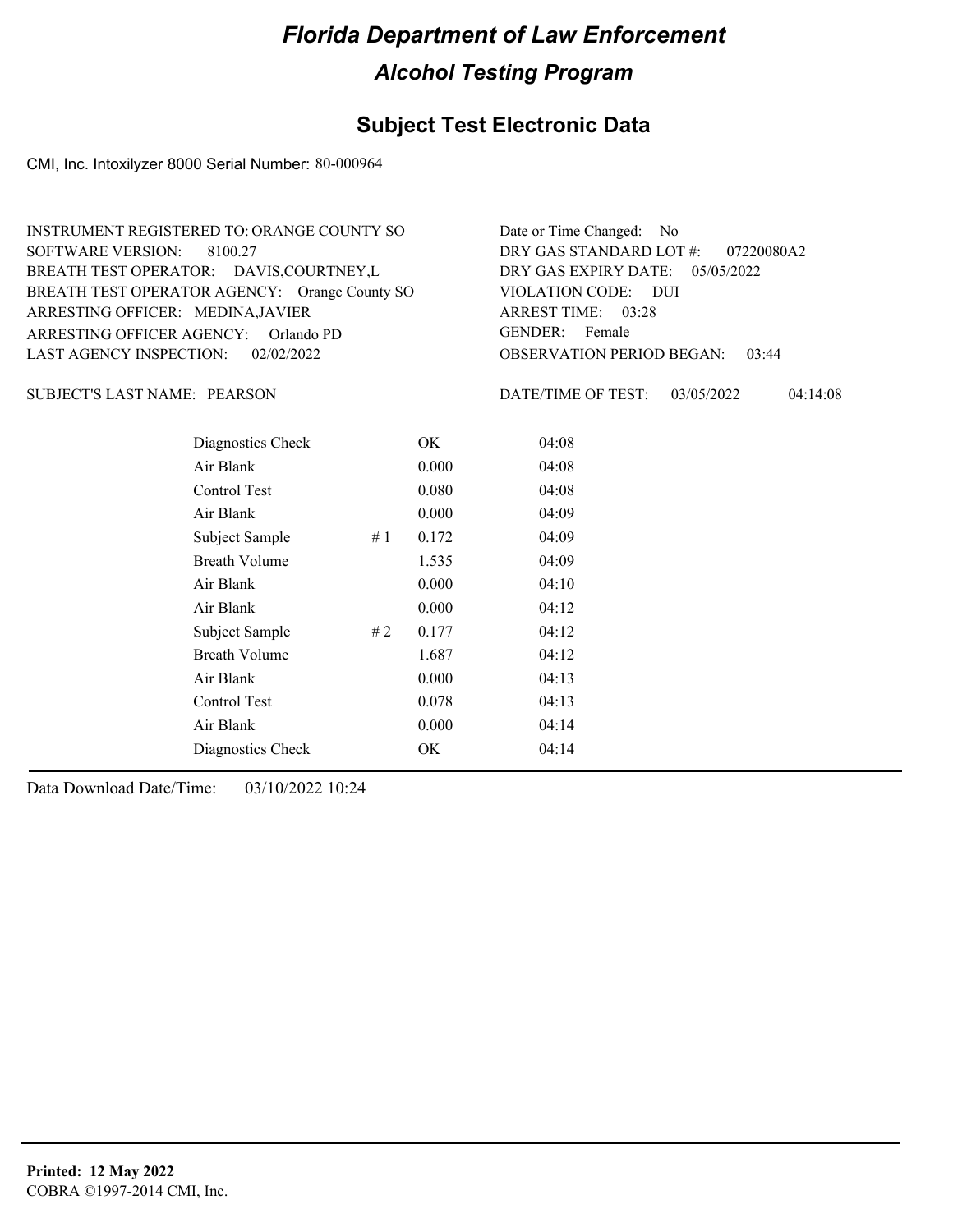## **Subject Test Electronic Data**

CMI, Inc. Intoxilyzer 8000 Serial Number: 80-000964

|                                               | <b>INSTRUMENT REGISTERED TO: ORANGE COUNTY SO</b> | Date or Time Changed:<br>No.<br>DRY GAS STANDARD LOT #:<br>07220080A2<br>DRY GAS EXPIRY DATE:<br>05/05/2022 |                        |                             |  |
|-----------------------------------------------|---------------------------------------------------|-------------------------------------------------------------------------------------------------------------|------------------------|-----------------------------|--|
| <b>SOFTWARE VERSION:</b>                      | 8100.27                                           |                                                                                                             |                        |                             |  |
|                                               | BREATH TEST OPERATOR: NERVAIS, TABITHA, J         |                                                                                                             |                        |                             |  |
| BREATH TEST OPERATOR AGENCY: Orange County SO |                                                   |                                                                                                             | VIOLATION CODE: DUI    |                             |  |
| ARRESTING OFFICER: CREWS, CURT                |                                                   |                                                                                                             | ARREST TIME: 04:39     |                             |  |
|                                               | ARRESTING OFFICER AGENCY: OTHER Local             |                                                                                                             | <b>GENDER:</b><br>Male |                             |  |
| <b>LAST AGENCY INSPECTION:</b><br>02/02/2022  |                                                   | <b>OBSERVATION PERIOD BEGAN:</b><br>05:11                                                                   |                        |                             |  |
| SUBJECT'S LAST NAME: BANKS                    |                                                   |                                                                                                             | DATE/TIME OF TEST:     | 03/05/2022<br>05:44:17      |  |
|                                               | Diagnostics Check                                 | OK.                                                                                                         | 05:41                  |                             |  |
|                                               | Air Blank                                         | 0.000                                                                                                       | 05:41                  |                             |  |
|                                               | Control Test                                      | 0.080                                                                                                       | 05:42                  |                             |  |
|                                               | Air Blank                                         | 0.000                                                                                                       | 05:42                  |                             |  |
|                                               | Subject Sample                                    | #1                                                                                                          | 05:42                  | <b>Subject Test Refused</b> |  |
|                                               | Breath Volume                                     | 0.000                                                                                                       | 05:42                  |                             |  |
|                                               | Air Blank                                         | 0.000                                                                                                       | 05:43                  |                             |  |
|                                               | Control Test                                      | 0.080                                                                                                       | 05:43                  |                             |  |

Air Blank 0.000 05:44 Diagnostics Check OK 05:44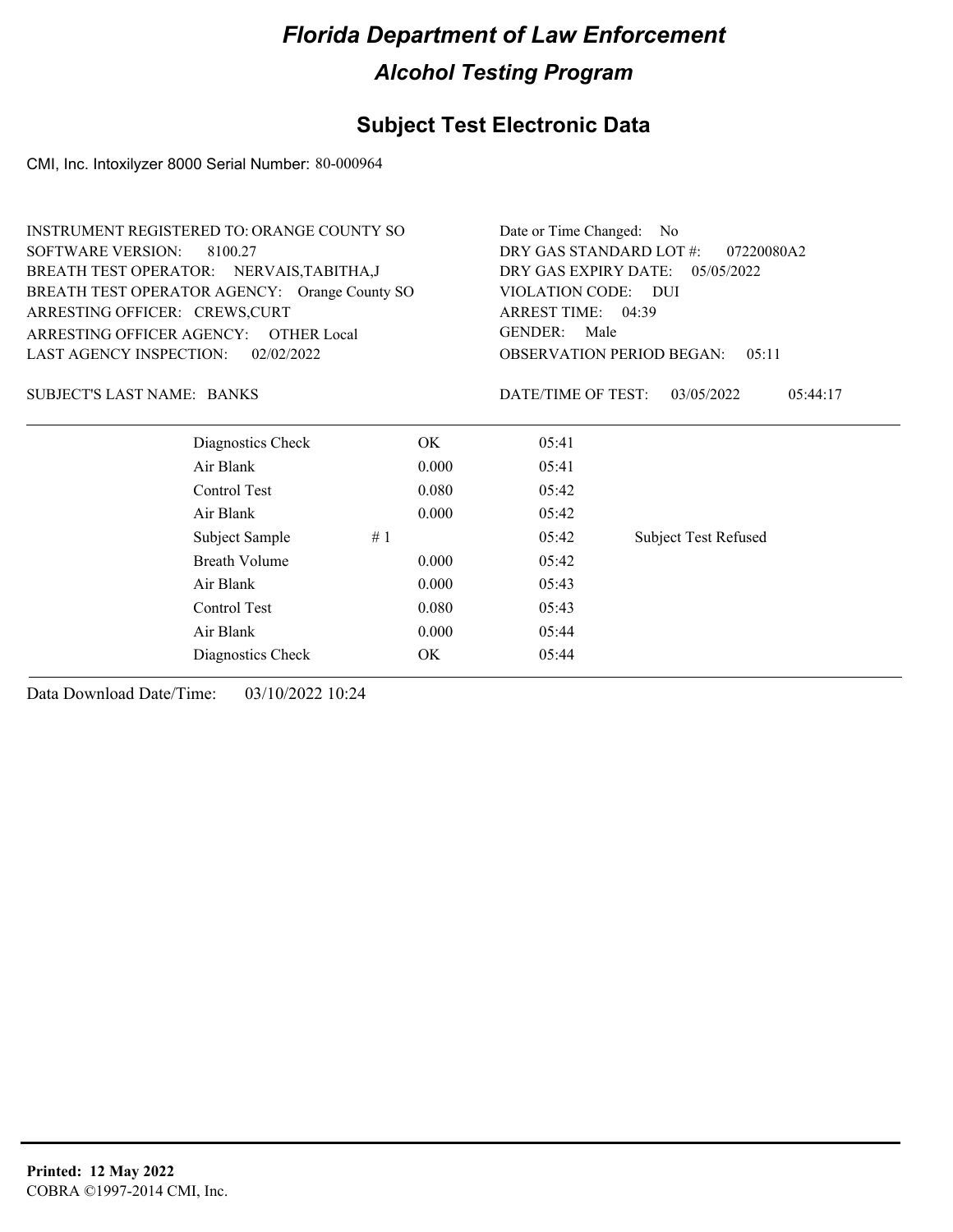#### **Subject Test Electronic Data**

CMI, Inc. Intoxilyzer 8000 Serial Number: 80-000964

ARRESTING OFFICER AGENCY: GENDER: Orlando PD BREATH TEST OPERATOR AGENCY: Orange County SO VIOLATION CODE: SOFTWARE VERSION: ARRESTING OFFICER: RODRIGUEZ, WILBERTO SKOWRONSKI,JEFFREY,J BREATH TEST OPERATOR: LAST AGENCY INSPECTION: 02/02/2022 8100.27 INSTRUMENT REGISTERED TO: ORANGE COUNTY SO

OBSERVATION PERIOD BEGAN: 00:08 VIOLATION CODE: DUI ARREST TIME: 23:50 DRY GAS EXPIRY DATE: 05/05/2022 07220080A2 DRY GAS STANDARD LOT #: Date or Time Changed: No GENDER: Male

VEERANI SUBJECT'S LAST NAME: DATE/TIME OF TEST:

DATE/TIME OF TEST: 03/06/2022 00:41:18

| Diagnostics Check    |    | OK    | 00:35 |
|----------------------|----|-------|-------|
| Air Blank            |    | 0.000 | 00:35 |
| Control Test         |    | 0.079 | 00:36 |
| Air Blank            |    | 0.000 | 00:36 |
| Subject Sample       | #1 | 0.203 | 00:37 |
| <b>Breath Volume</b> |    | 2.179 | 00:37 |
| Air Blank            |    | 0.000 | 00:37 |
| Air Blank            |    | 0.000 | 00:39 |
| Subject Sample       | #2 | 0.206 | 00:39 |
| <b>Breath Volume</b> |    | 2.226 | 00:39 |
| Air Blank            |    | 0.000 | 00:40 |
| Control Test         |    | 0.078 | 00:40 |
| Air Blank            |    | 0.000 | 00:41 |
| Diagnostics Check    |    | OK    | 00:41 |
|                      |    |       |       |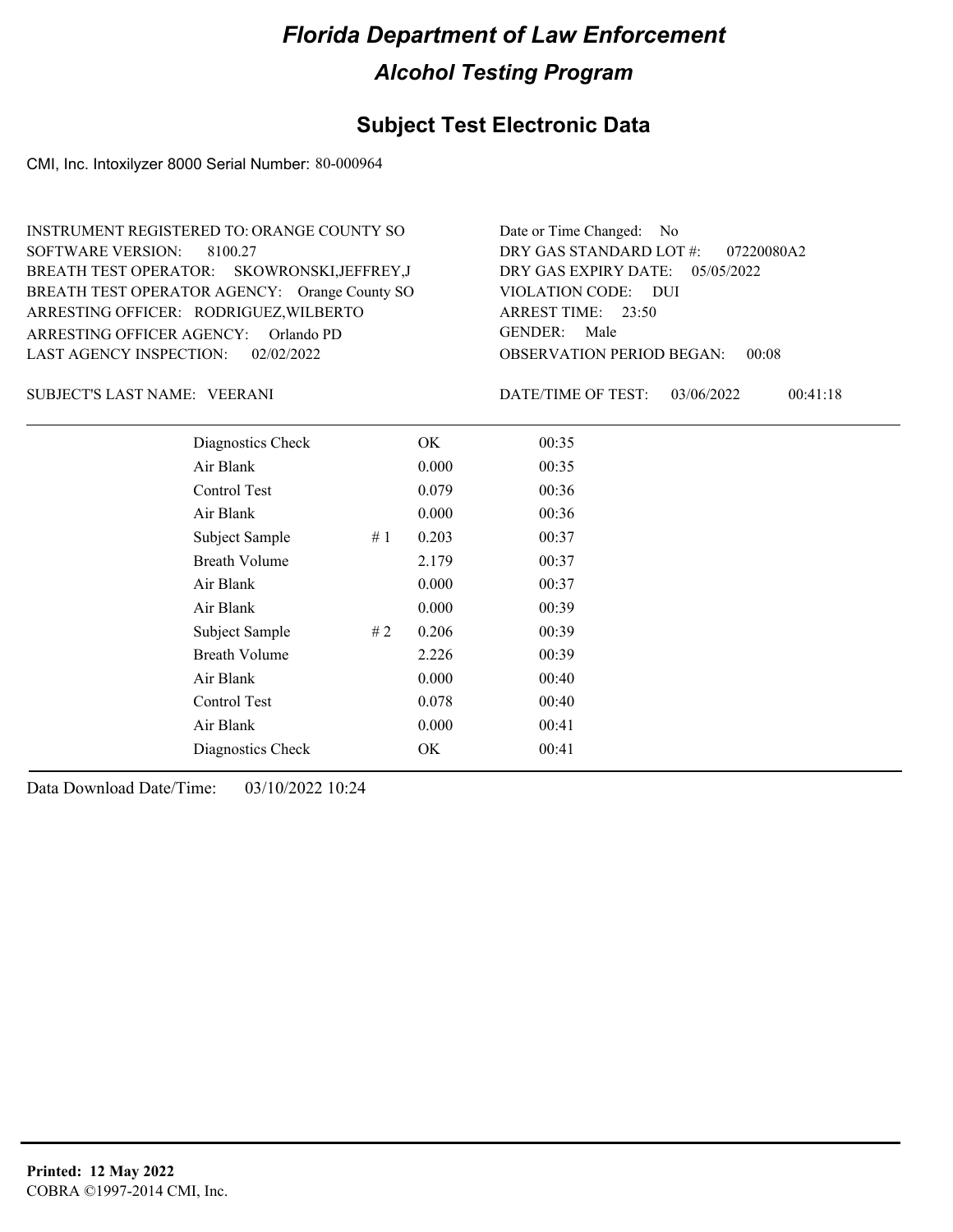## **Subject Test Electronic Data**

CMI, Inc. Intoxilyzer 8000 Serial Number: 80-000964

| INSTRUMENT REGISTERED TO: ORANGE COUNTY SO    | Date or Time Changed: No               |
|-----------------------------------------------|----------------------------------------|
| SOFTWARE VERSION: 8100.27                     | DRY GAS STANDARD LOT $\#$ : 07220080A2 |
| BREATH TEST OPERATOR: SKOWRONSKI, JEFFREY, J  | DRY GAS EXPIRY DATE: $05/05/2022$      |
| BREATH TEST OPERATOR AGENCY: Orange County SO | VIOLATION CODE: DUI                    |
| ARRESTING OFFICER: BERRIOS, MARK              | ARREST TIME: 00:29                     |
| ARRESTING OFFICER AGENCY: Maitland PD         | GENDER: Male                           |
| LAST AGENCY INSPECTION: 02/02/2022            | <b>OBSERVATION PERIOD BEGAN: 01:06</b> |

DE JESUS VERAS SUBJECT'S LAST NAME: DATE/TIME OF TEST:

DATE/TIME OF TEST: 03/06/2022 01:37:07

| Diagnostics Check    |    | OK    | 01:31 |
|----------------------|----|-------|-------|
| Air Blank            |    | 0.000 | 01:31 |
| Control Test         |    | 0.080 | 01:31 |
| Air Blank            |    | 0.000 | 01:32 |
| Subject Sample       | #1 | 0.056 | 01:32 |
| <b>Breath Volume</b> |    | 1.636 | 01:32 |
| Air Blank            |    | 0.000 | 01:33 |
| Air Blank            |    | 0.000 | 01:35 |
| Subject Sample       | #2 | 0.052 | 01:35 |
| <b>Breath Volume</b> |    | 1.191 | 01:35 |
| Air Blank            |    | 0.000 | 01:36 |
| Control Test         |    | 0.079 | 01:36 |
| Air Blank            |    | 0.000 | 01:37 |
| Diagnostics Check    |    | OK    | 01:37 |
|                      |    |       |       |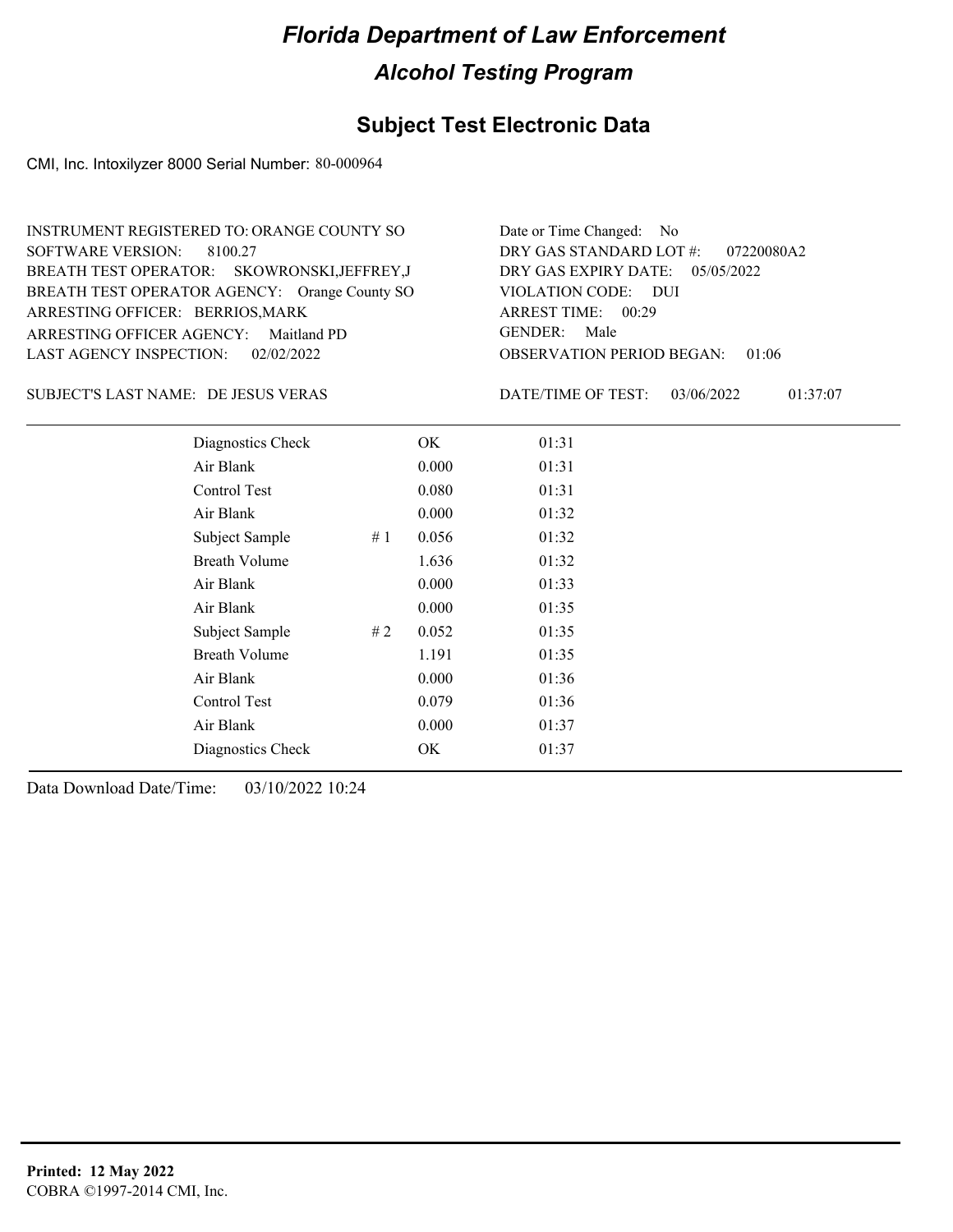## **Subject Test Electronic Data**

CMI, Inc. Intoxilyzer 8000 Serial Number: 80-000964

| INSTRUMENT REGISTERED TO: ORANGE COUNTY SO    | Date or Time Changed: No               |
|-----------------------------------------------|----------------------------------------|
| SOFTWARE VERSION: 8100.27                     | DRY GAS STANDARD LOT #: 07220080A2     |
| BREATH TEST OPERATOR: DAVIS, COURTNEY, L      | DRY GAS EXPIRY DATE: $05/05/2022$      |
| BREATH TEST OPERATOR AGENCY: Orange County SO | VIOLATION CODE: DUI                    |
| ARRESTING OFFICER: SCHOEN, ELLIS              | ARREST TIME: 22:28                     |
| ARRESTING OFFICER AGENCY: Winter Garden PD    | GENDER: Female                         |
| LAST AGENCY INSPECTION: 02/02/2022            | <b>OBSERVATION PERIOD BEGAN: 22:54</b> |

#### GALEOTO SUBJECT'S LAST NAME: DATE/TIME OF TEST:

DATE/TIME OF TEST: 03/06/2022 23:22:03

| Diagnostics Check    | OK    | 23:16 |
|----------------------|-------|-------|
| Air Blank            | 0.000 | 23:16 |
| Control Test         | 0.080 | 23:16 |
| Air Blank            | 0.000 | 23:17 |
| Subject Sample<br>#1 | 0.178 | 23:17 |
| <b>Breath Volume</b> | 1.148 | 23:17 |
| Air Blank            | 0.000 | 23:18 |
| Air Blank            | 0.000 | 23:20 |
| Subject Sample<br>#2 | 0.177 | 23:20 |
| <b>Breath Volume</b> | 1.804 | 23:20 |
| Air Blank            | 0.000 | 23:21 |
| Control Test         | 0.080 | 23:21 |
| Air Blank            | 0.000 | 23:21 |
| Diagnostics Check    | OK    | 23:22 |
|                      |       |       |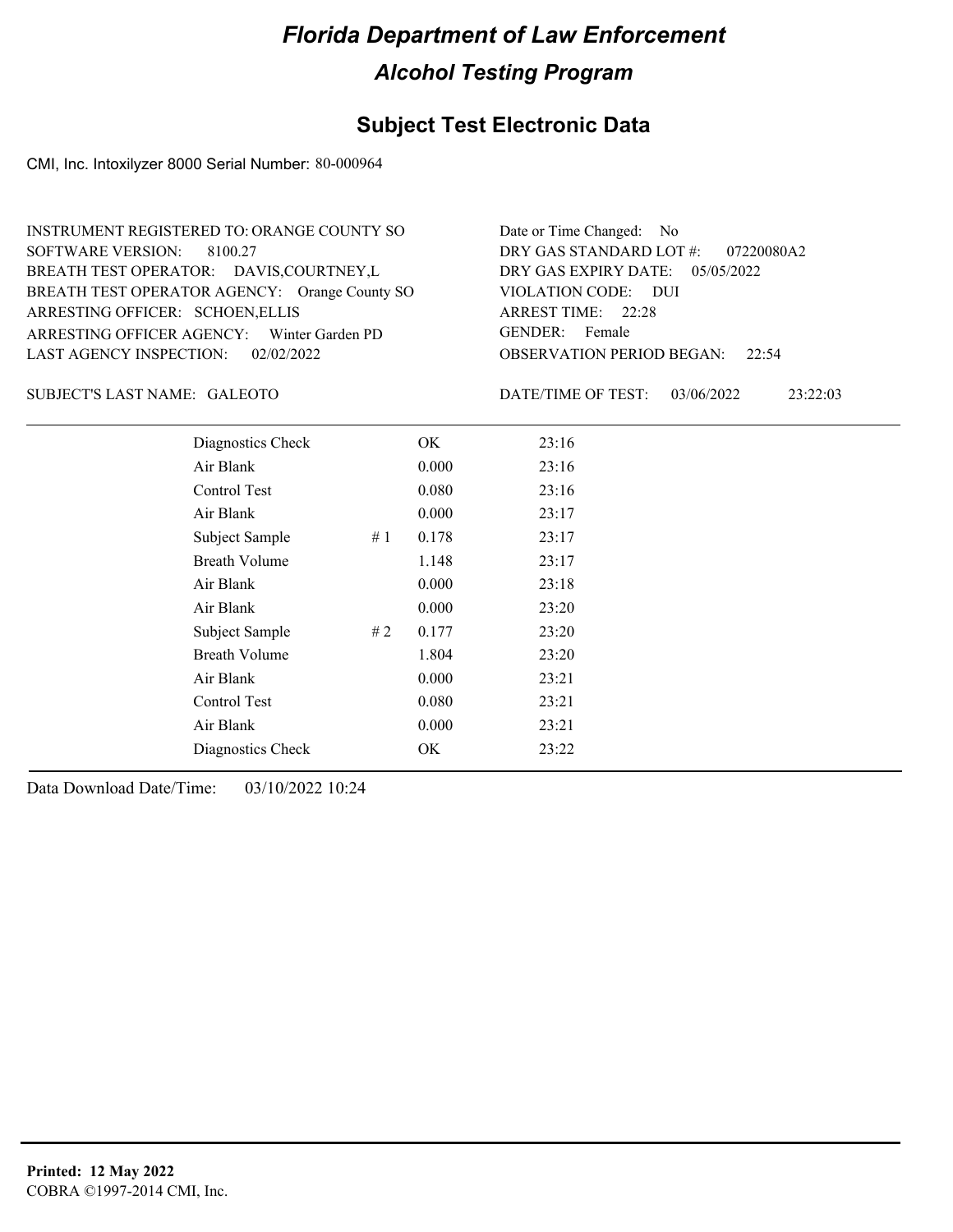## **Subject Test Electronic Data**

CMI, Inc. Intoxilyzer 8000 Serial Number: 80-000964

| INSTRUMENT REGISTERED TO: ORANGE COUNTY SO    | Date or Time Changed: No               |
|-----------------------------------------------|----------------------------------------|
| SOFTWARE VERSION: 8100.27                     | DRY GAS STANDARD LOT $\#$ : 07220080A2 |
| BREATH TEST OPERATOR: SKOWRONSKI, JEFFREY, J  | DRY GAS EXPIRY DATE: $05/05/2022$      |
| BREATH TEST OPERATOR AGENCY: Orange County SO | VIOLATION CODE: DUI                    |
| ARRESTING OFFICER: CREWS, CURT                | ARREST TIME: $01:31$                   |
| ARRESTING OFFICER AGENCY: OTHER Local         | GENDER: Male                           |
| LAST AGENCY INSPECTION: $02/02/2022$          | <b>OBSERVATION PERIOD BEGAN: 01:56</b> |

CHAVEZ SUBJECT'S LAST NAME: DATE/TIME OF TEST:

DATE/TIME OF TEST: 03/07/2022 02:26:44

| Diagnostics Check    |    | OK    | 02:20 |
|----------------------|----|-------|-------|
| Air Blank            |    | 0.000 | 02:21 |
| Control Test         |    | 0.080 | 02:21 |
| Air Blank            |    | 0.000 | 02:22 |
| Subject Sample       | #1 | 0.184 | 02:22 |
| <b>Breath Volume</b> |    | 2.441 | 02:22 |
| Air Blank            |    | 0.000 | 02:23 |
| Air Blank            |    | 0.000 | 02:24 |
| Subject Sample       | #2 | 0.181 | 02:25 |
| <b>Breath Volume</b> |    | 2.343 | 02:25 |
| Air Blank            |    | 0.000 | 02:25 |
| Control Test         |    | 0.080 | 02:26 |
| Air Blank            |    | 0.000 | 02:26 |
| Diagnostics Check    |    | OK    | 02:26 |
|                      |    |       |       |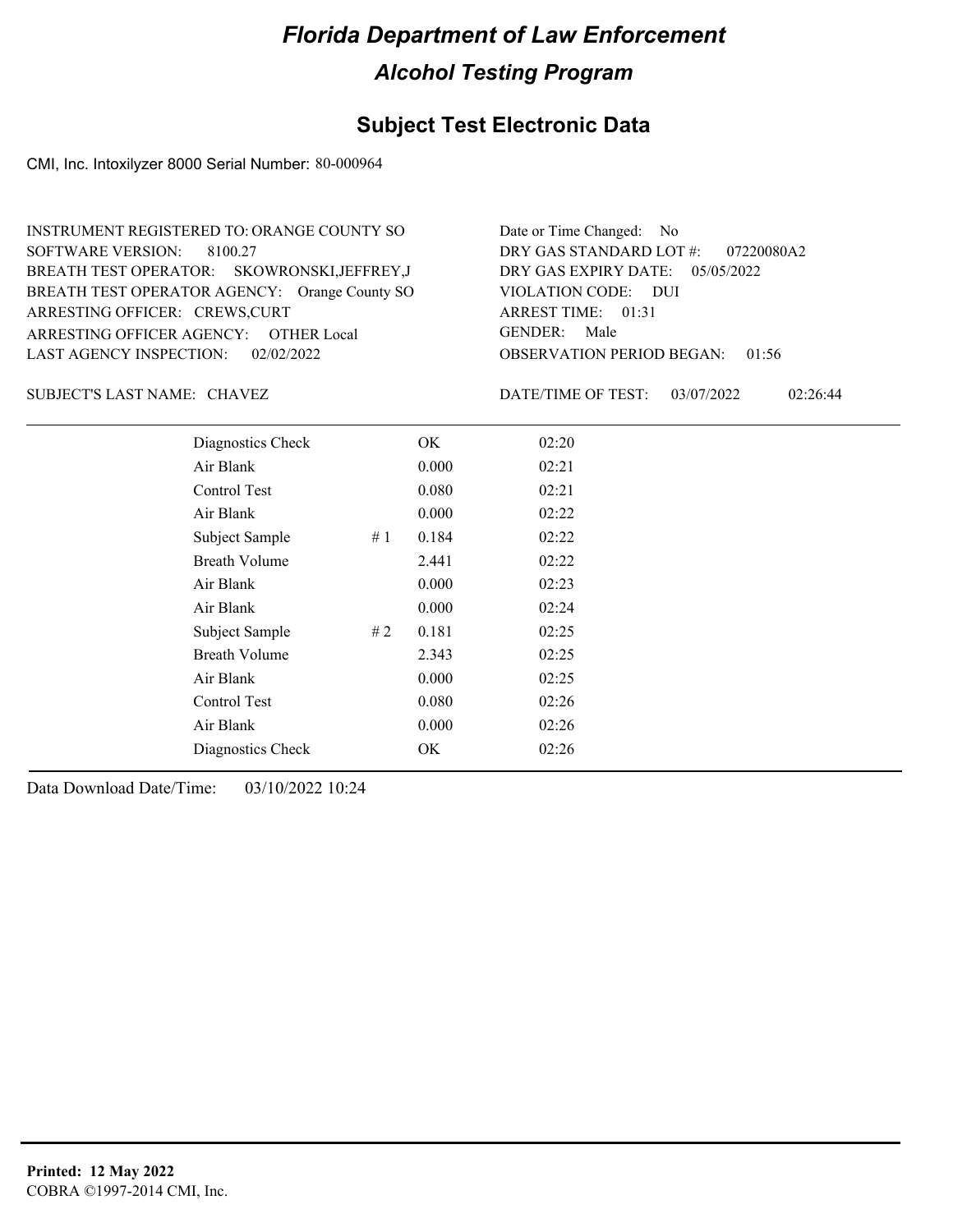## **Subject Test Electronic Data**

CMI, Inc. Intoxilyzer 8000 Serial Number: 80-000964

| INSTRUMENT REGISTERED TO: ORANGE COUNTY SO    | Date or Time Changed: No               |
|-----------------------------------------------|----------------------------------------|
| SOFTWARE VERSION: 8100.27                     | DRY GAS STANDARD LOT #: 07220080A2     |
| BREATH TEST OPERATOR: DAVIS, COURTNEY, L      | DRY GAS EXPIRY DATE: $05/05/2022$      |
| BREATH TEST OPERATOR AGENCY: Orange County SO | VIOLATION CODE: DUI                    |
| ARRESTING OFFICER: MELLA, MELLISA             | ARREST TIME: 01:57                     |
| ARRESTING OFFICER AGENCY: Orange County SO    | GENDER: Male                           |
| LAST AGENCY INSPECTION: 02/02/2022            | <b>OBSERVATION PERIOD BEGAN: 02:10</b> |

SUBJECT'S LAST NAME: ORELUS DATE/TIME OF TEST:

DATE/TIME OF TEST: 03/07/2022 02:39:25

| Diagnostics Check    |    | OK    | 02:32 |
|----------------------|----|-------|-------|
| Air Blank            |    | 0.000 | 02:33 |
| Control Test         |    | 0.080 | 02:33 |
| Air Blank            |    | 0.000 | 02:34 |
| Subject Sample       | #1 | 0.077 | 02:34 |
| <b>Breath Volume</b> |    | 2.378 | 02:34 |
| Air Blank            |    | 0.000 | 02:35 |
| Air Blank            |    | 0.000 | 02:37 |
| Subject Sample       | #2 | 0.071 | 02:37 |
| <b>Breath Volume</b> |    | 1.261 | 02:37 |
| Air Blank            |    | 0.000 | 02:38 |
| Control Test         |    | 0.080 | 02:38 |
| Air Blank            |    | 0.000 | 02:39 |
| Diagnostics Check    |    | OK    | 02:39 |
|                      |    |       |       |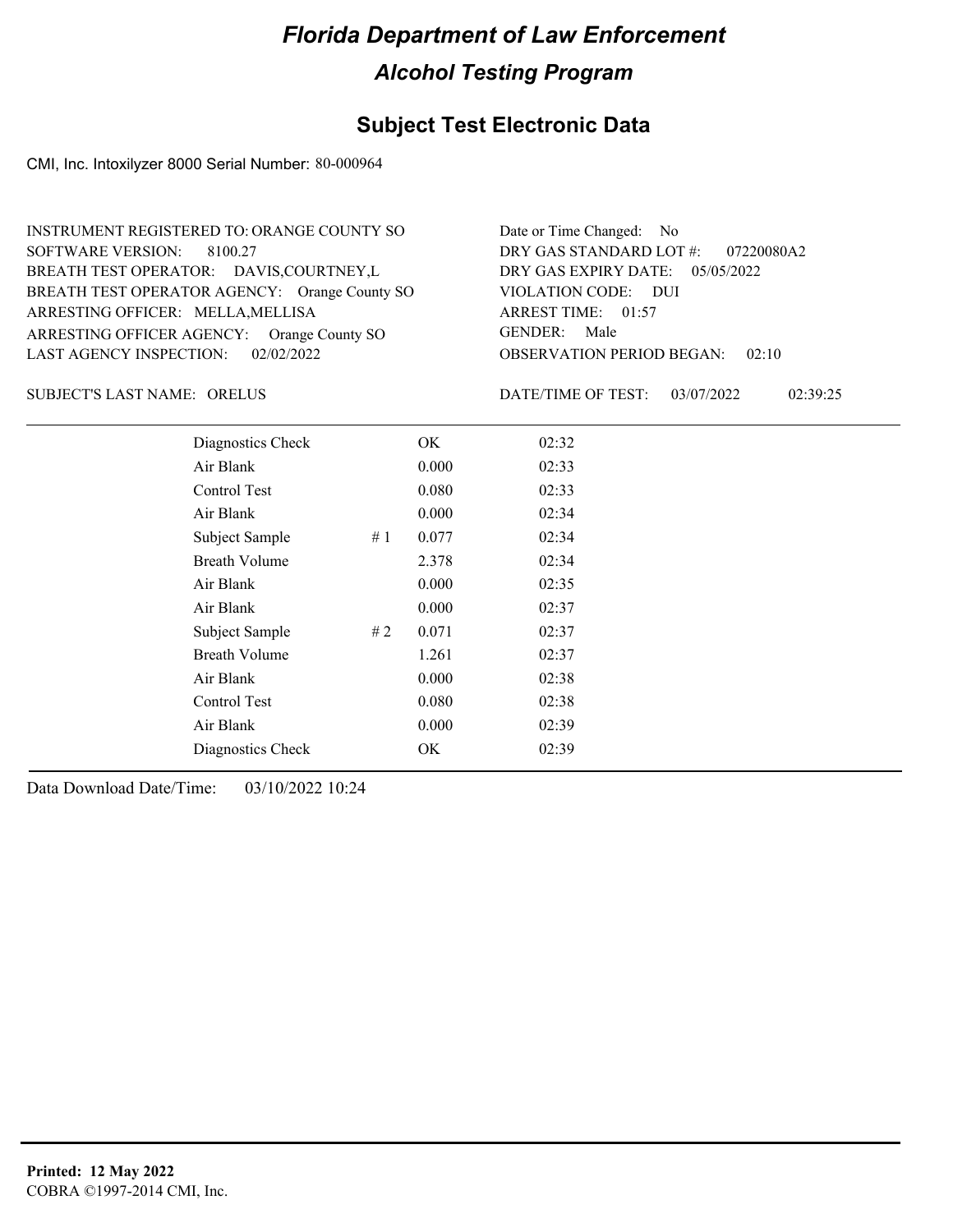## **Subject Test Electronic Data**

CMI, Inc. Intoxilyzer 8000 Serial Number: 80-000964

| INSTRUMENT REGISTERED TO: ORANGE COUNTY SO    | Date or Time Changed: No               |
|-----------------------------------------------|----------------------------------------|
| SOFTWARE VERSION: 8100.27                     | DRY GAS STANDARD LOT $\#$ : 07220080A2 |
| BREATH TEST OPERATOR: KOSH, TOBI, J           | DRY GAS EXPIRY DATE: 05/05/2022        |
| BREATH TEST OPERATOR AGENCY: Orange County SO | VIOLATION CODE: DUI                    |
| ARRESTING OFFICER: MOORE, ANDREW              | ARREST TIME: $02:55$                   |
| ARRESTING OFFICER AGENCY: Maitland PD         | GENDER: Male                           |
| LAST AGENCY INSPECTION: 02/02/2022            | <b>OBSERVATION PERIOD BEGAN: 03:30</b> |

#### SUBJECT'S LAST NAME: COSTE MORALES DATE/TIME OF TEST:

DATE/TIME OF TEST: 03/07/2022 04:02:24

| Diagnostics Check    |    | OK    | 03:56 |
|----------------------|----|-------|-------|
| Air Blank            |    | 0.000 | 03:56 |
| Control Test         |    | 0.081 | 03:57 |
| Air Blank            |    | 0.000 | 03:57 |
| Subject Sample       | #1 | 0.110 | 03:58 |
| <b>Breath Volume</b> |    | 1.269 | 03:58 |
| Air Blank            |    | 0.000 | 03:58 |
| Air Blank            |    | 0.000 | 04:00 |
| Subject Sample       | #2 | 0.112 | 04:00 |
| <b>Breath Volume</b> |    | 1.179 | 04:00 |
| Air Blank            |    | 0.000 | 04:01 |
| Control Test         |    | 0.080 | 04:01 |
| Air Blank            |    | 0.000 | 04:02 |
| Diagnostics Check    |    | OK    | 04:02 |
|                      |    |       |       |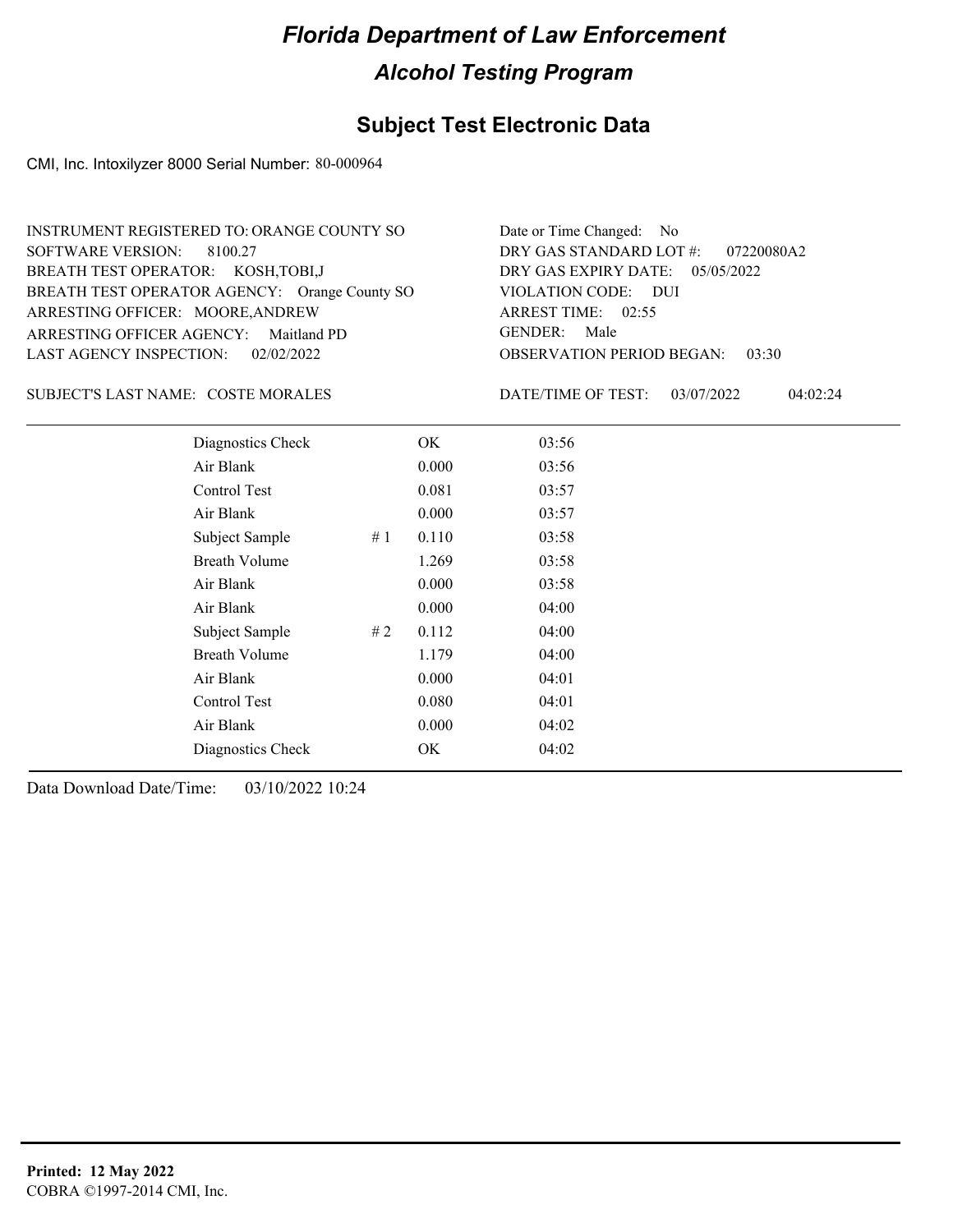## **Subject Test Electronic Data**

CMI, Inc. Intoxilyzer 8000 Serial Number: 80-000964

| INSTRUMENT REGISTERED TO: ORANGE COUNTY SO    | Date or Time Changed: No               |
|-----------------------------------------------|----------------------------------------|
| SOFTWARE VERSION: 8100.27                     | DRY GAS STANDARD LOT #: 07220080A2     |
| BREATH TEST OPERATOR: DAVIS, COURTNEY, L      | DRY GAS EXPIRY DATE: 05/05/2022        |
| BREATH TEST OPERATOR AGENCY: Orange County SO | VIOLATION CODE: DUI                    |
| ARRESTING OFFICER: RODRIGUEZ, WILL            | ARREST TIME: 23:21                     |
| ARRESTING OFFICER AGENCY: Orlando PD          | GENDER: Male                           |
| LAST AGENCY INSPECTION: 02/02/2022            | <b>OBSERVATION PERIOD BEGAN: 23:33</b> |

#### GONZALES SUBJECT'S LAST NAME: DATE/TIME OF TEST:

DATE/TIME OF TEST: 03/08/2022 00:08:06

| Diagnostics Check    |       | OK    | 00:02 |  |  |
|----------------------|-------|-------|-------|--|--|
| Air Blank            |       | 0.000 | 00:02 |  |  |
| Control Test         |       | 0.080 | 00:02 |  |  |
| Air Blank            |       | 0.000 | 00:03 |  |  |
| Subject Sample       | #1    | 0.000 | 00:03 |  |  |
| <b>Breath Volume</b> |       | 2.246 | 00:03 |  |  |
| Air Blank            |       | 0.000 | 00:04 |  |  |
| Air Blank            |       | 0.000 | 00:06 |  |  |
| Subject Sample       | # $2$ | 0.000 | 00:06 |  |  |
| <b>Breath Volume</b> |       | 3.390 | 00:06 |  |  |
| Air Blank            |       | 0.000 | 00:07 |  |  |
| Control Test         |       | 0.080 | 00:07 |  |  |
| Air Blank            |       | 0.000 | 00:08 |  |  |
| Diagnostics Check    |       | OK    | 00:08 |  |  |
|                      |       |       |       |  |  |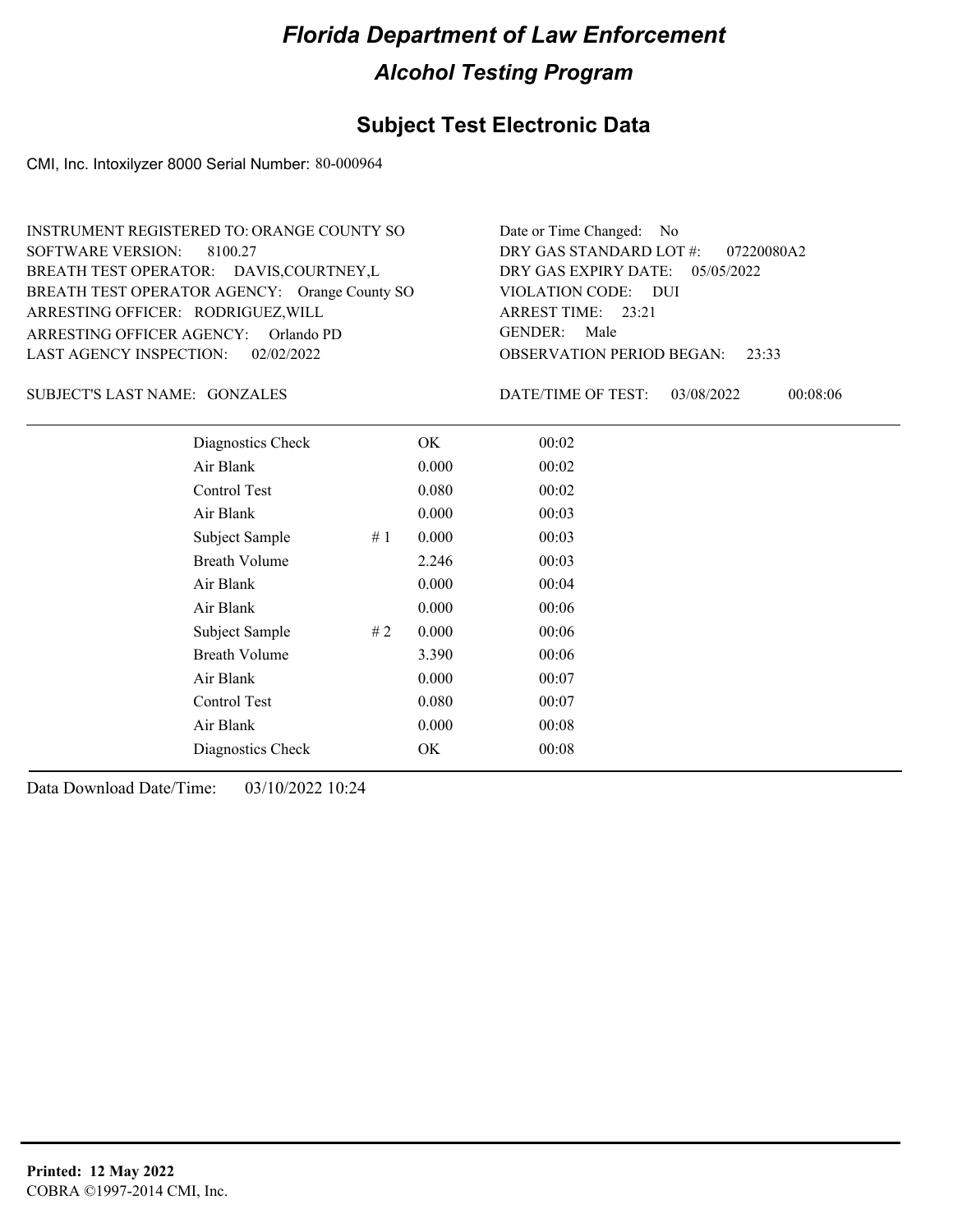## **Subject Test Electronic Data**

CMI, Inc. Intoxilyzer 8000 Serial Number: 80-000964

| INSTRUMENT REGISTERED TO: ORANGE COUNTY SO    | Date or Time Changed: No               |
|-----------------------------------------------|----------------------------------------|
| SOFTWARE VERSION: 8100.27                     | DRY GAS STANDARD LOT #: 07220080A2     |
| BREATH TEST OPERATOR: NERVAIS, TABITHA, J     | DRY GAS EXPIRY DATE: $05/05/2022$      |
| BREATH TEST OPERATOR AGENCY: Orange County SO | VIOLATION CODE: DUI                    |
| ARRESTING OFFICER: ANDREWS, GARY              | ARREST TIME: 00:44                     |
| ARRESTING OFFICER AGENCY: Maitland PD         | GENDER: Male                           |
| LAST AGENCY INSPECTION: 02/02/2022            | <b>OBSERVATION PERIOD BEGAN: 01:28</b> |

BATISTA SUBJECT'S LAST NAME: DATE/TIME OF TEST:

DATE/TIME OF TEST: 03/09/2022 01:59:20

| Diagnostics Check    | OK    | 01:53 |
|----------------------|-------|-------|
| Air Blank            | 0.000 | 01:53 |
| Control Test         | 0.080 | 01:53 |
| Air Blank            | 0.000 | 01:54 |
| Subject Sample<br>#1 | 0.000 | 01:55 |
| <b>Breath Volume</b> | 3.140 | 01:55 |
| Air Blank            | 0.000 | 01:55 |
| Air Blank            | 0.000 | 01:57 |
| Subject Sample<br>#2 | 0.000 | 01:57 |
| <b>Breath Volume</b> | 3.078 | 01:57 |
| Air Blank            | 0.000 | 01:58 |
| <b>Control Test</b>  | 0.080 | 01:58 |
| Air Blank            | 0.000 | 01:59 |
| Diagnostics Check    | OK    | 01:59 |
|                      |       |       |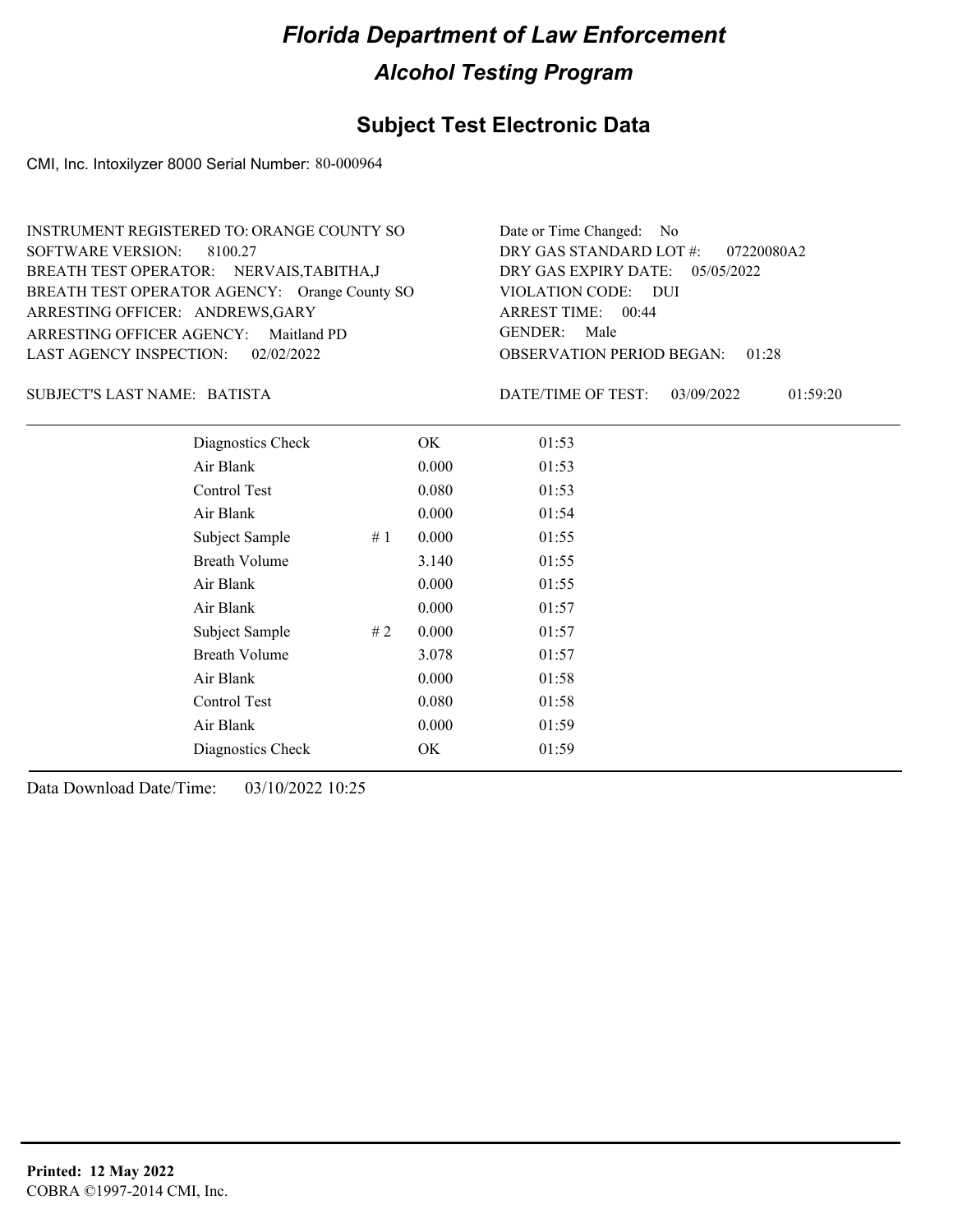## **Subject Test Electronic Data**

CMI, Inc. Intoxilyzer 8000 Serial Number: 80-000964

| INSTRUMENT REGISTERED TO: ORANGE COUNTY SO    | Date or Time Changed: No               |
|-----------------------------------------------|----------------------------------------|
| SOFTWARE VERSION: 8100.27                     | DRY GAS STANDARD LOT $\#$ : 07220080A2 |
| BREATH TEST OPERATOR: DENSON, TRAVIS, W       | DRY GAS EXPIRY DATE: $05/05/2022$      |
| BREATH TEST OPERATOR AGENCY: Orange County SO | VIOLATION CODE: DUI                    |
| ARRESTING OFFICER: GRACE, JERMAINE            | ARREST TIME: 01:07                     |
| ARRESTING OFFICER AGENCY: Maitland PD         | GENDER: Male                           |
| LAST AGENCY INSPECTION: 02/02/2022            | <b>OBSERVATION PERIOD BEGAN: 01:46</b> |

SUBJECT'S LAST NAME: STONEY DATE/TIME OF TEST:

DATE/TIME OF TEST: 03/09/2022 02:25:06

| Diagnostics Check    |    | OK    | 02:18 |  |  |
|----------------------|----|-------|-------|--|--|
| Air Blank            |    | 0.000 | 02:18 |  |  |
| Control Test         |    | 0.080 | 02:19 |  |  |
| Air Blank            |    | 0.000 | 02:19 |  |  |
| Subject Sample       | #1 | 0.105 | 02:20 |  |  |
| <b>Breath Volume</b> |    | 1.257 | 02:20 |  |  |
| Air Blank            |    | 0.000 | 02:21 |  |  |
| Air Blank            |    | 0.000 | 02:23 |  |  |
| Subject Sample       | #2 | 0.104 | 02:23 |  |  |
| <b>Breath Volume</b> |    | 1.339 | 02:23 |  |  |
| Air Blank            |    | 0.000 | 02:24 |  |  |
| Control Test         |    | 0.080 | 02:24 |  |  |
| Air Blank            |    | 0.000 | 02:25 |  |  |
| Diagnostics Check    |    | OK    | 02:25 |  |  |
|                      |    |       |       |  |  |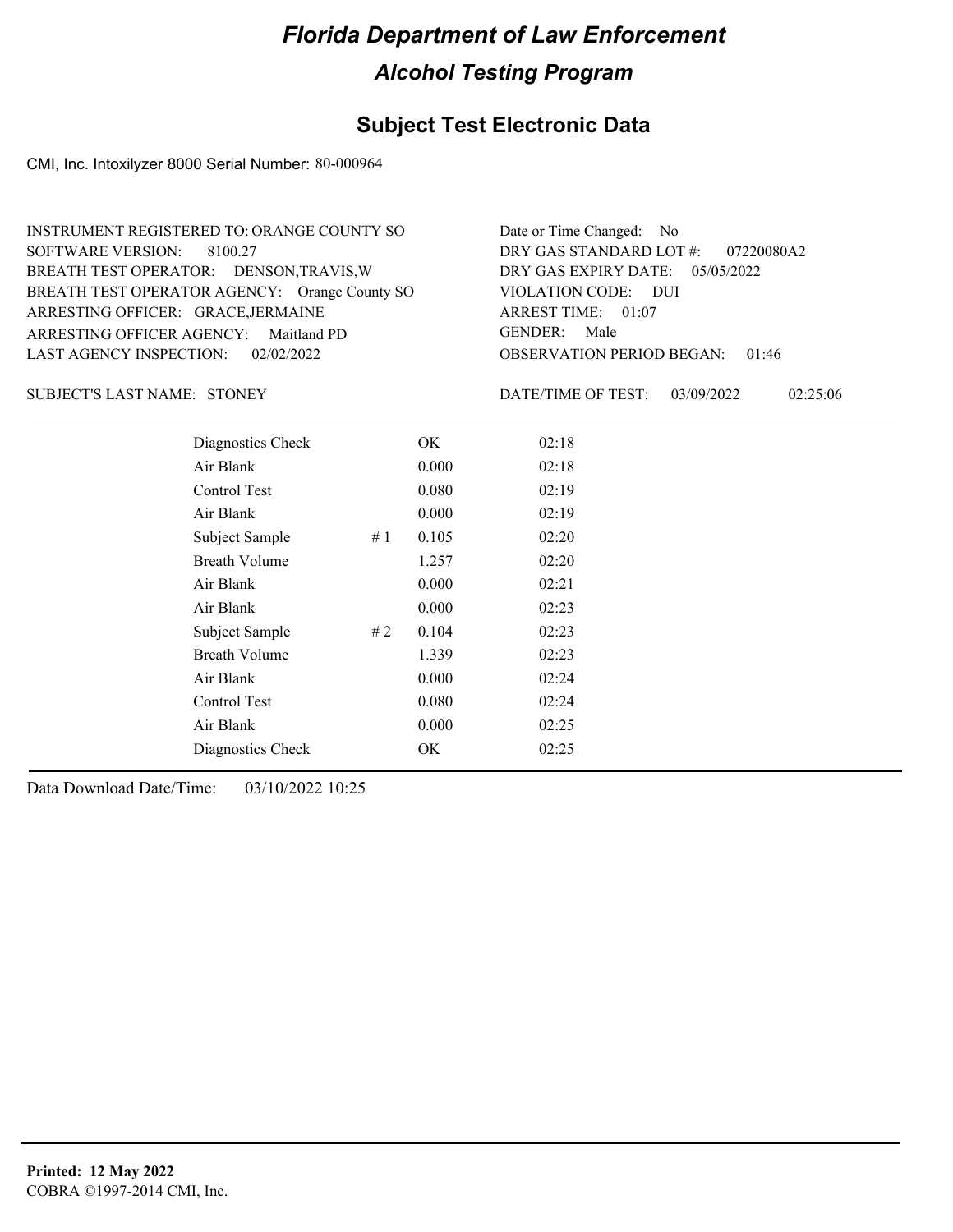## **Subject Test Electronic Data**

CMI, Inc. Intoxilyzer 8000 Serial Number: 80-000964

|                                      | INSTRUMENT REGISTERED TO: ORANGE COUNTY SO    | Date or Time Changed: No              |                        |                                           |  |  |
|--------------------------------------|-----------------------------------------------|---------------------------------------|------------------------|-------------------------------------------|--|--|
| <b>SOFTWARE VERSION:</b>             | 8100.27                                       | DRY GAS STANDARD LOT #:<br>07220080A2 |                        |                                           |  |  |
|                                      | BREATH TEST OPERATOR: DENSON, TRAVIS, W       | DRY GAS EXPIRY DATE: 05/05/2022       |                        |                                           |  |  |
|                                      | BREATH TEST OPERATOR AGENCY: Orange County SO | VIOLATION CODE: DUI                   |                        |                                           |  |  |
|                                      | ARRESTING OFFICER: FIGUEREDO, CHRISTIAN       |                                       | ARREST TIME: 22:26     |                                           |  |  |
| ARRESTING OFFICER AGENCY: Orlando PD |                                               |                                       | <b>GENDER:</b><br>Male |                                           |  |  |
| <b>LAST AGENCY INSPECTION:</b>       | 02/02/2022                                    |                                       |                        | <b>OBSERVATION PERIOD BEGAN:</b><br>22:40 |  |  |
| <b>SUBJECT'S LAST NAME: MORTON</b>   |                                               |                                       | DATE/TIME OF TEST:     | 03/09/2022<br>23:15:13                    |  |  |
|                                      | Diagnostics Check                             | OK.                                   | 23:11                  |                                           |  |  |
|                                      | Air Blank                                     | 0.000                                 | 23:11                  |                                           |  |  |
|                                      | Control Test                                  | 0.079                                 | 23:11                  |                                           |  |  |
|                                      | Air Blank                                     | 0.000                                 | 23:12                  |                                           |  |  |
|                                      | Subject Sample                                | #1                                    | 23:13                  | <b>Subject Test Refused</b>               |  |  |
|                                      | <b>Breath Volume</b>                          | 0.000                                 | 23:13                  |                                           |  |  |
|                                      | Air Blank                                     | 0.000                                 | 23:14                  |                                           |  |  |
|                                      | Control Test                                  | 0.080                                 | 23:14                  |                                           |  |  |
|                                      | Air Blank                                     | 0.000                                 | 23:15                  |                                           |  |  |
|                                      | Diagnostics Check                             | OK                                    | 23:15                  |                                           |  |  |
|                                      |                                               |                                       |                        |                                           |  |  |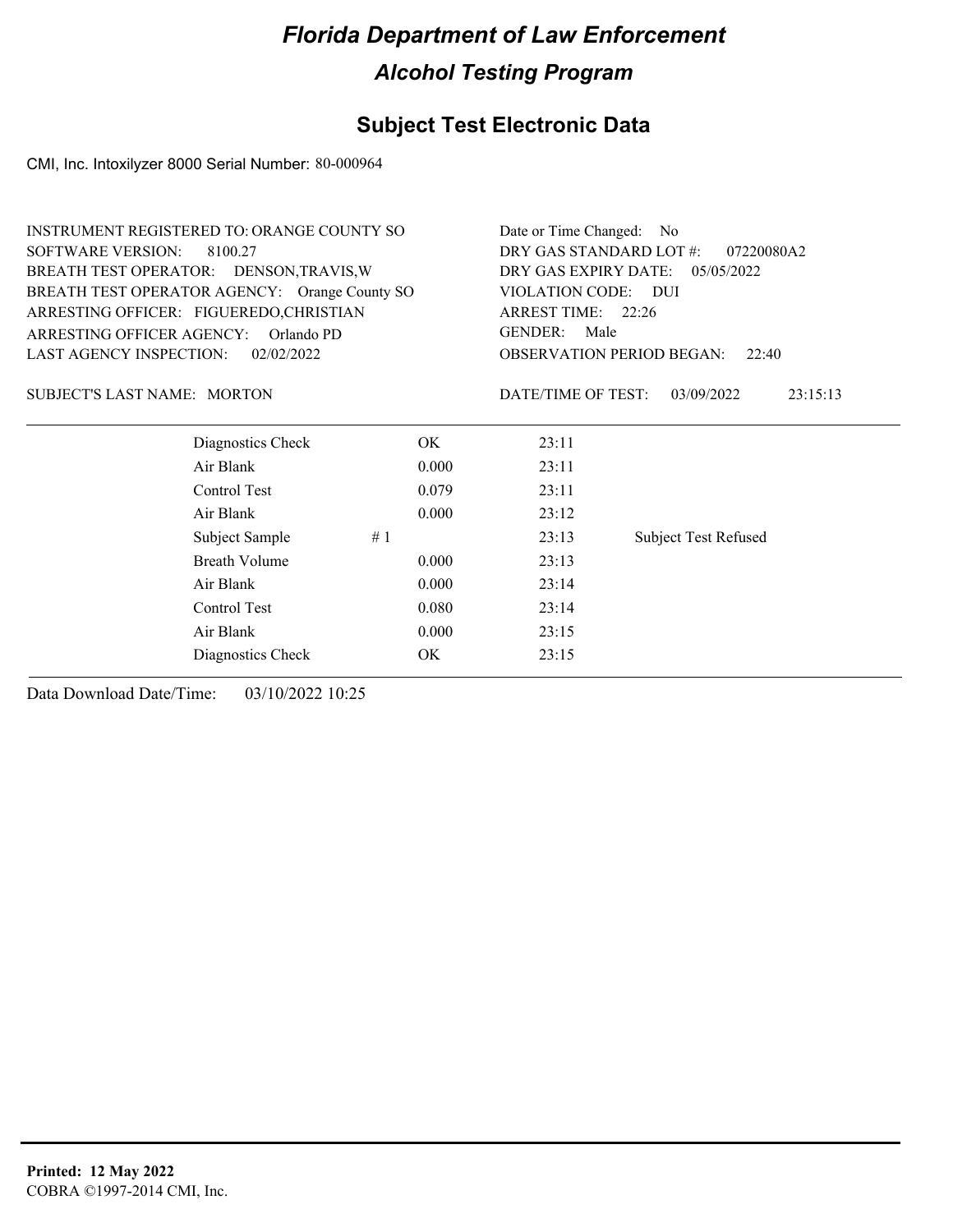## **Subject Test Electronic Data**

CMI, Inc. Intoxilyzer 8000 Serial Number: 80-000964

| <b>INSTRUMENT REGISTERED TO: ORANGE COUNTY SO</b> | Date or Time Changed: No               |
|---------------------------------------------------|----------------------------------------|
| SOFTWARE VERSION: 8100.27                         | DRY GAS STANDARD LOT $\#$ : 07220080A2 |
| BREATH TEST OPERATOR: DENSON, TRAVIS, W           | DRY GAS EXPIRY DATE: 05/05/2022        |
| BREATH TEST OPERATOR AGENCY: Orange County SO     | VIOLATION CODE: DUI                    |
| ARRESTING OFFICER: MATIAS, ROLANDO                | ARREST TIME: 00:54                     |
| ARRESTING OFFICER AGENCY: Apopka PD               | GENDER: Female                         |
| LAST AGENCY INSPECTION: 02/02/2022                | <b>OBSERVATION PERIOD BEGAN: 01:39</b> |
|                                                   |                                        |

SUBJECT'S LAST NAME: SACARIAS GABRIEL DATE/TIME OF TEST:

DATE/TIME OF TEST: 03/10/2022 02:17:25

| Diagnostics Check    |       | OK    | 02:04 |                |
|----------------------|-------|-------|-------|----------------|
| Air Blank            |       | 0.000 | 02:05 |                |
| Control Test         |       | 0.080 | 02:05 |                |
| Air Blank            |       | 0.000 | 02:06 |                |
| Subject Sample       | #1    | 0.166 | 02:09 | Volume Not Met |
| <b>Breath Volume</b> |       | 0.574 | 02:09 |                |
| Air Blank            |       | 0.000 | 02:09 |                |
| Air Blank            |       | 0.000 | 02:11 |                |
| Subject Sample       | # 2   | 0.167 | 02:12 |                |
| <b>Breath Volume</b> |       | 1.687 | 02:12 |                |
| Air Blank            |       | 0.000 | 02:13 |                |
| Air Blank            |       | 0.000 | 02:14 |                |
| Subject Sample       | # $3$ | 0.161 | 02:15 |                |
| <b>Breath Volume</b> |       | 1.207 | 02:15 |                |
| Air Blank            |       | 0.000 | 02:16 |                |
| Control Test         |       | 0.078 | 02:16 |                |
| Air Blank            |       | 0.000 | 02:17 |                |
| Diagnostics Check    |       | OK    | 02:17 |                |
|                      |       |       |       |                |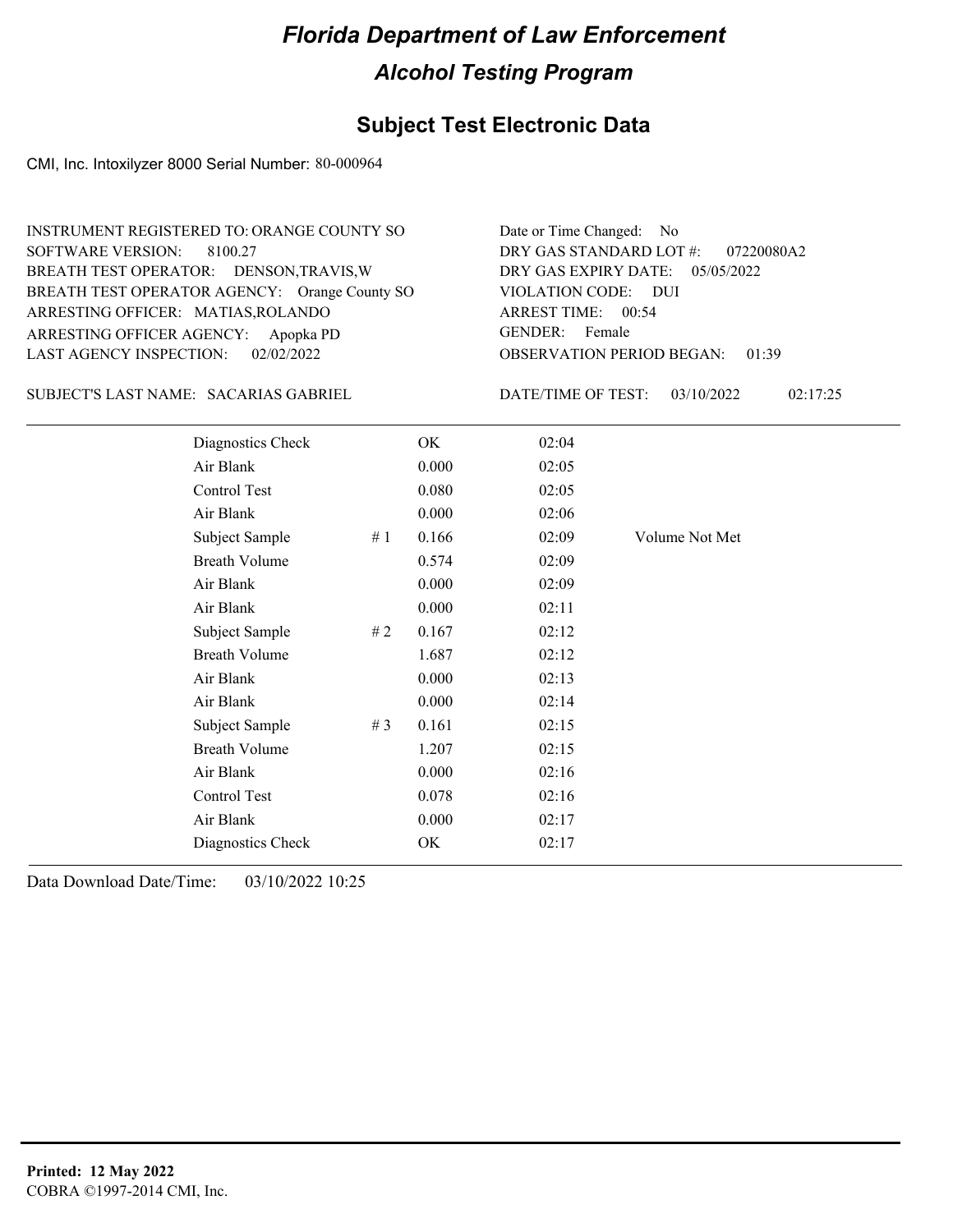## **Subject Test Electronic Data**

CMI, Inc. Intoxilyzer 8000 Serial Number: 80-000964

| INSTRUMENT REGISTERED TO: ORANGE COUNTY SO    | Date or Time Changed: No               |
|-----------------------------------------------|----------------------------------------|
| SOFTWARE VERSION: 8100.27                     | DRY GAS STANDARD LOT $#$ : 07220080A2  |
| BREATH TEST OPERATOR: NERVAIS, TABITHA, J     | DRY GAS EXPIRY DATE: $05/05/2022$      |
| BREATH TEST OPERATOR AGENCY: Orange County SO | VIOLATION CODE: DUI                    |
| ARRESTING OFFICER: NELSON, GREGG              | ARREST TIME: 02:07                     |
| ARRESTING OFFICER AGENCY: Central FL Univ PD  | GENDER: Male                           |
| LAST AGENCY INSPECTION: $02/02/2022$          | <b>OBSERVATION PERIOD BEGAN: 02:46</b> |

SUBJECT'S LAST NAME: PEREZ DATE/TIME OF TEST:

DATE/TIME OF TEST: 03/10/2022 03:18:12

| Diagnostics Check    | OK    | 03:10 |
|----------------------|-------|-------|
| Air Blank            | 0.000 | 03:10 |
| Control Test         | 0.080 | 03:11 |
| Air Blank            | 0.000 | 03:11 |
| Subject Sample<br>#1 | 0.000 | 03:12 |
| <b>Breath Volume</b> | 1.187 | 03:12 |
| Air Blank            | 0.000 | 03:13 |
| Air Blank            | 0.000 | 03:15 |
| Subject Sample<br>#2 | 0.000 | 03:16 |
| <b>Breath Volume</b> | 1.625 | 03:16 |
| Air Blank            | 0.000 | 03:17 |
| Control Test         | 0.080 | 03:17 |
| Air Blank            | 0.000 | 03:18 |
| Diagnostics Check    | OK    | 03:18 |
|                      |       |       |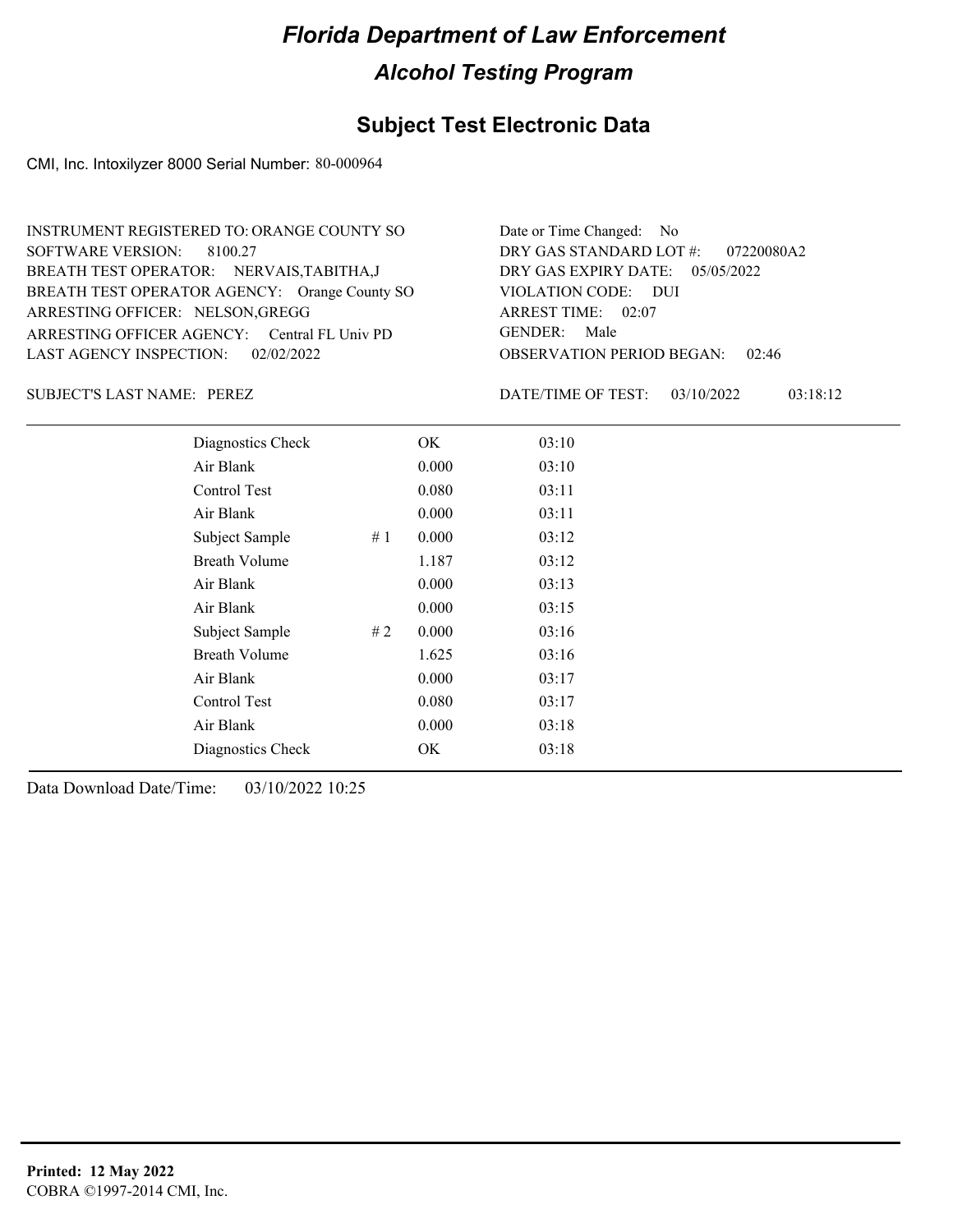## **Subject Test Electronic Data**

CMI, Inc. Intoxilyzer 8000 Serial Number: 80-000964

|                                         | <b>INSTRUMENT REGISTERED TO: ORANGE COUNTY SO</b> |       |                                           | Date or Time Changed: No |  |
|-----------------------------------------|---------------------------------------------------|-------|-------------------------------------------|--------------------------|--|
| <b>SOFTWARE VERSION:</b><br>8100.27     |                                                   |       | DRY GAS STANDARD LOT #:<br>07220080A2     |                          |  |
| BREATH TEST OPERATOR: DENSON, TRAVIS, W |                                                   |       | DRY GAS EXPIRY DATE: 05/05/2022           |                          |  |
|                                         | BREATH TEST OPERATOR AGENCY: Orange County SO     |       | VIOLATION CODE: DUI                       |                          |  |
| ARRESTING OFFICER: MATIAS, ROLANDO      |                                                   |       | ARREST TIME: 23:22                        |                          |  |
| ARRESTING OFFICER AGENCY:               | Apopka PD                                         |       | <b>GENDER:</b><br>Male                    |                          |  |
| <b>LAST AGENCY INSPECTION:</b>          | 03/10/2022                                        |       | <b>OBSERVATION PERIOD BEGAN:</b><br>00:15 |                          |  |
| SUBJECT'S LAST NAME: DIAZ LOPEZ         |                                                   |       | DATE/TIME OF TEST:                        | 00:48:08<br>03/11/2022   |  |
|                                         | Diagnostics Check                                 | OK.   | 00:44                                     |                          |  |
|                                         | Air Blank                                         | 0.000 | 00:44                                     |                          |  |
|                                         | Control Test                                      | 0.080 | 00:44                                     |                          |  |
|                                         | Air Blank                                         | 0.000 | 00:45                                     |                          |  |
|                                         | Subject Sample                                    | #1    | 00:46                                     | Slope Not Met            |  |
|                                         | <b>Breath Volume</b>                              | 0.687 | 00:46                                     |                          |  |
|                                         | Air Blank                                         | 0.000 | 00:47                                     |                          |  |
|                                         | Control Test                                      | 0.081 | 00:47                                     |                          |  |
|                                         | Air Blank                                         | 0.000 | 00:48                                     |                          |  |
|                                         | Diagnostics Check                                 | OK.   | 00:48                                     |                          |  |
|                                         |                                                   |       |                                           |                          |  |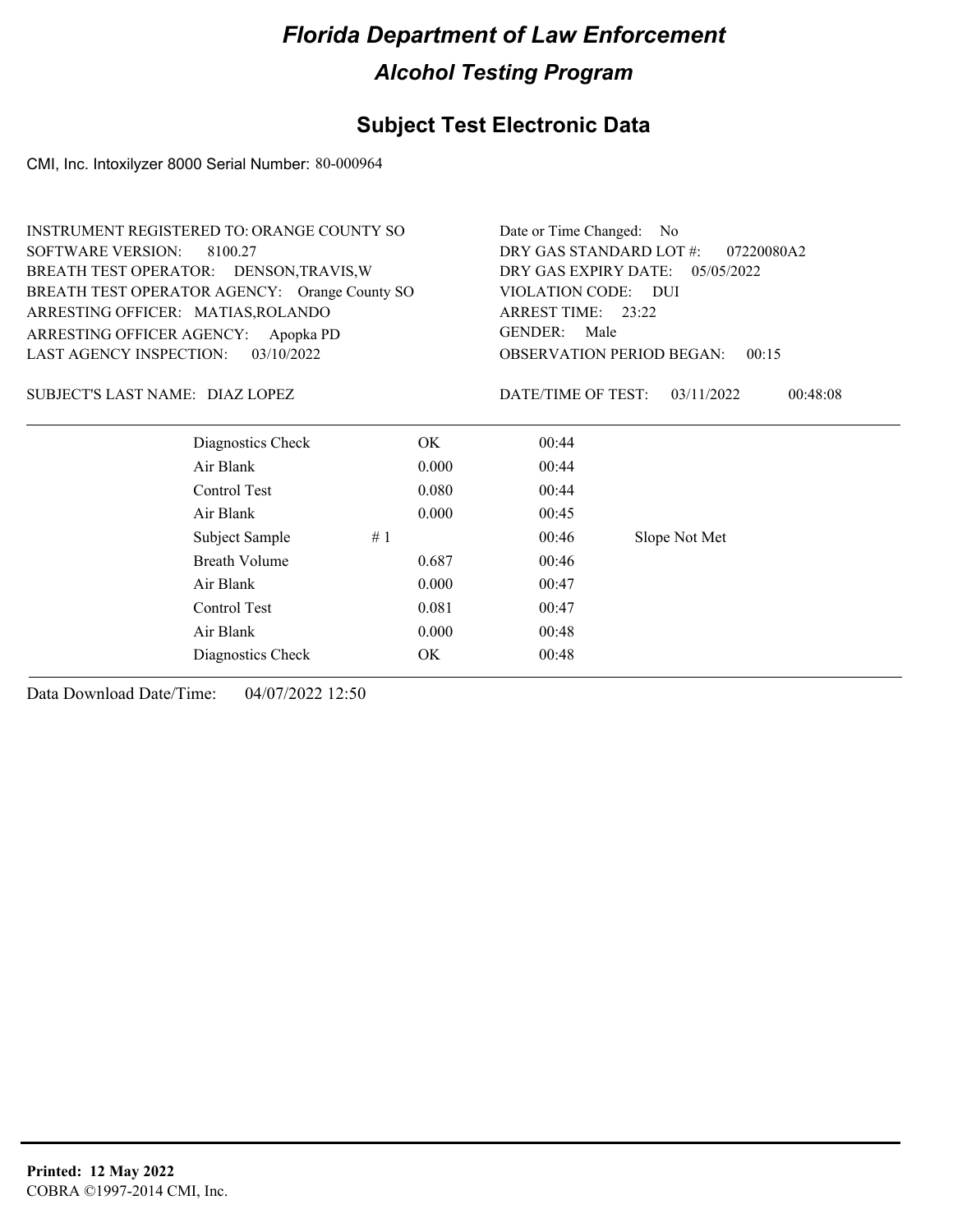#### **Subject Test Electronic Data**

CMI, Inc. Intoxilyzer 8000 Serial Number: 80-000964

OBSERVATION PERIOD BEGAN: 00:52 ARRESTING OFFICER AGENCY: Apopka PD GENDER: BREATH TEST OPERATOR AGENCY: Orange County SO VIOLATION CODE: SOFTWARE VERSION: 8100.27 VIOLATION CODE: DUI 23:22 ARREST TIME: ARRESTING OFFICER: MATIAS,ROLANDO DRY GAS EXPIRY DATE: 05/05/2022 07220080A2 BREATH TEST OPERATOR: DENSON,TRAVIS,W LAST AGENCY INSPECTION: 03/10/2022 INSTRUMENT REGISTERED TO: ORANGE COUNTY SO DRY GAS STANDARD LOT #: Date or Time Changed: No GENDER: Male

DIAZ LOPEZ SUBJECT'S LAST NAME: DATE/TIME OF TEST:

DATE/TIME OF TEST: 03/11/2022 01:25:07

| Diagnostics Check    |    | OK    | 01:17 |
|----------------------|----|-------|-------|
| Air Blank            |    | 0.000 | 01:18 |
| Control Test         |    | 0.079 | 01:18 |
| Air Blank            |    | 0.000 | 01:19 |
| Subject Sample       | #1 | 0.248 | 01:19 |
| <b>Breath Volume</b> |    | 1.597 | 01:19 |
| Air Blank            |    | 0.000 | 01:20 |
| Air Blank            |    | 0.000 | 01:22 |
| Subject Sample       | #2 | 0.267 | 01:23 |
| <b>Breath Volume</b> |    | 1.195 | 01:23 |
| Air Blank            |    | 0.000 | 01:24 |
| Control Test         |    | 0.080 | 01:24 |
| Air Blank            |    | 0.000 | 01:25 |
| Diagnostics Check    |    | OK    | 01:25 |
|                      |    |       |       |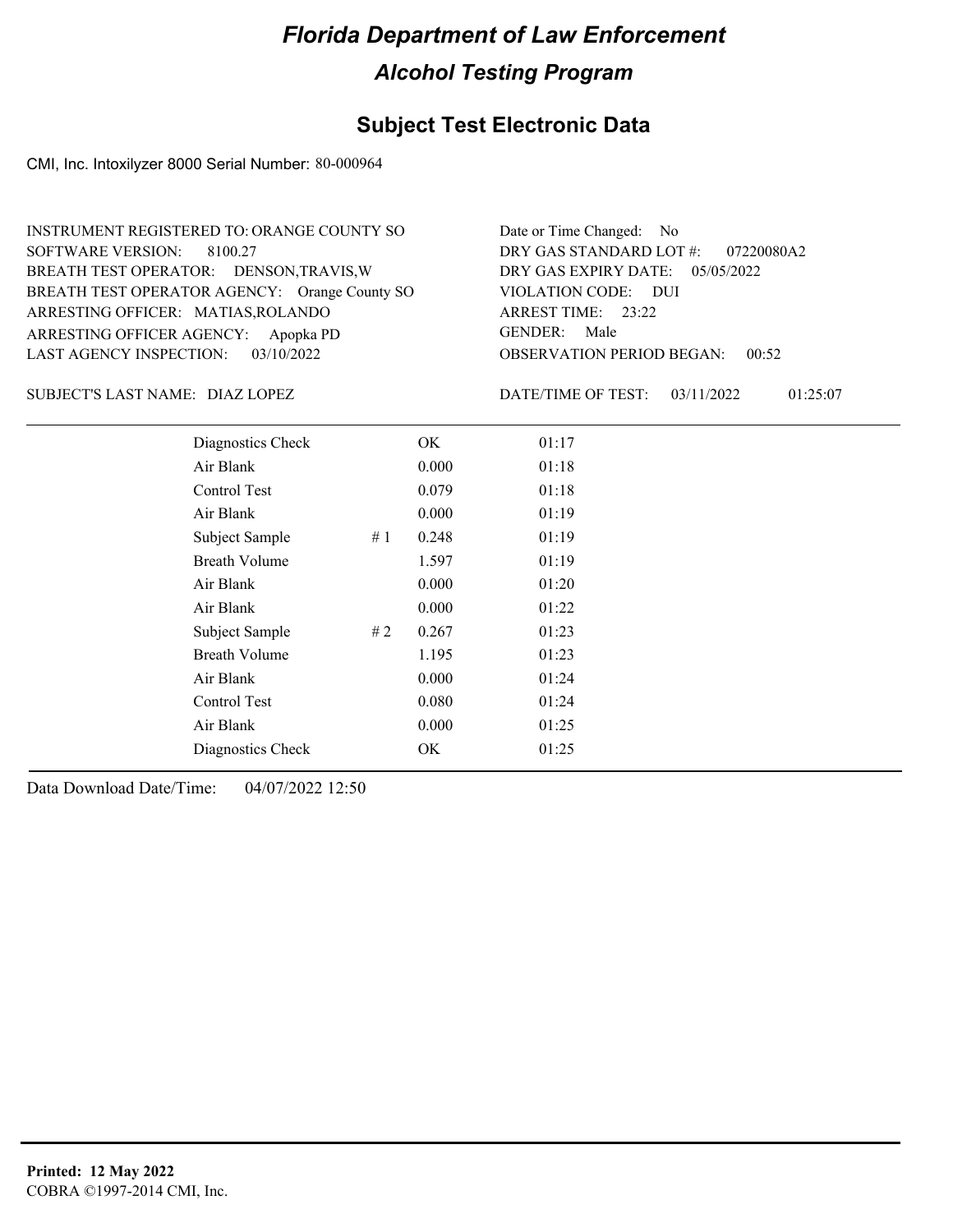#### **Subject Test Electronic Data**

CMI, Inc. Intoxilyzer 8000 Serial Number: 80-000964

OBSERVATION PERIOD BEGAN: 18:46 ARRESTING OFFICER AGENCY: GENDER: Orlando PD BREATH TEST OPERATOR AGENCY: Orange County SO VIOLATION CODE: SOFTWARE VERSION: 8100.27 VIOLATION CODE: DUI ARREST TIME: 18:15 ARRESTING OFFICER: TORRES, JOSUE DRY GAS EXPIRY DATE: 05/05/2022 07220080A2 SKOWRONSKI,JEFFREY,J BREATH TEST OPERATOR: LAST AGENCY INSPECTION: 03/10/2022 INSTRUMENT REGISTERED TO: ORANGE COUNTY SO DRY GAS STANDARD LOT #: Date or Time Changed: No GENDER: Male

#### ROBERTS SUBJECT'S LAST NAME: DATE/TIME OF TEST:

DATE/TIME OF TEST: 03/11/2022 19:15:58

| Diagnostics Check    |    | OK    | 19:10 |
|----------------------|----|-------|-------|
| Air Blank            |    | 0.000 | 19:10 |
| Control Test         |    | 0.080 | 19:11 |
| Air Blank            |    | 0.000 | 19:11 |
| Subject Sample       | #1 | 0.000 | 19:11 |
| <b>Breath Volume</b> |    | 2.402 | 19:11 |
| Air Blank            |    | 0.000 | 19:12 |
| Air Blank            |    | 0.000 | 19:14 |
| Subject Sample       | #2 | 0.000 | 19:14 |
| <b>Breath Volume</b> |    | 2.437 | 19:14 |
| Air Blank            |    | 0.000 | 19:15 |
| <b>Control Test</b>  |    | 0.080 | 19:15 |
| Air Blank            |    | 0.000 | 19:15 |
| Diagnostics Check    |    | OK    | 19:15 |
|                      |    |       |       |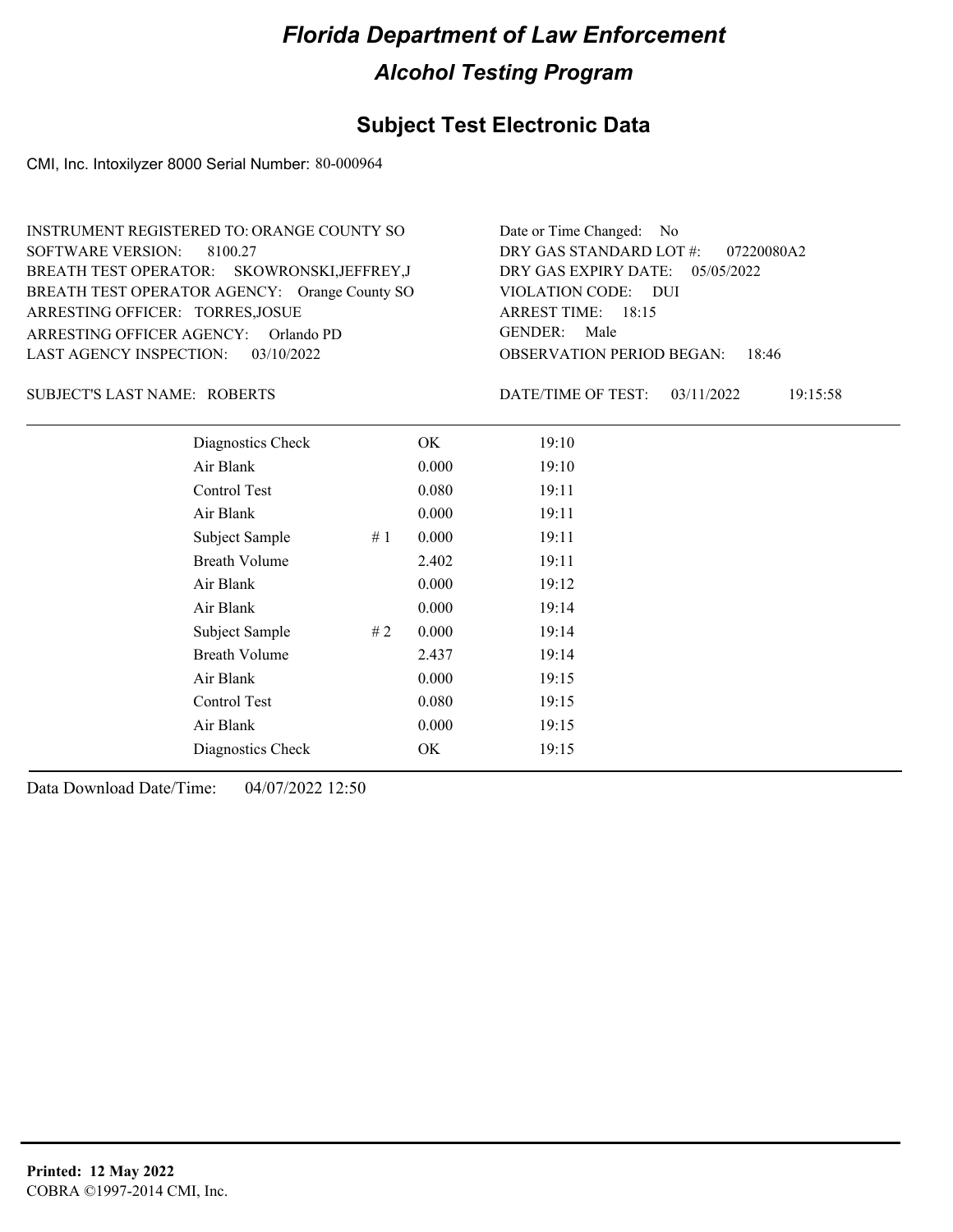## **Subject Test Electronic Data**

CMI, Inc. Intoxilyzer 8000 Serial Number: 80-000964

| INSTRUMENT REGISTERED TO: ORANGE COUNTY SO    | Date or Time Changed: No               |
|-----------------------------------------------|----------------------------------------|
| SOFTWARE VERSION: 8100.27                     | DRY GAS STANDARD LOT #: 07220080A2     |
| BREATH TEST OPERATOR: CANER, OSVALDO,         | DRY GAS EXPIRY DATE: $05/05/2022$      |
| BREATH TEST OPERATOR AGENCY: Orange County SO | VIOLATION CODE: DUI                    |
| ARRESTING OFFICER: WATKING, ANTHONY           | ARREST TIME: $14:42$                   |
| ARRESTING OFFICER AGENCY: Orange County SO    | GENDER: Male                           |
| LAST AGENCY INSPECTION: $03/10/2022$          | <b>OBSERVATION PERIOD BEGAN: 14:50</b> |
|                                               |                                        |

#### LOPEZAGUSTIN SUBJECT'S LAST NAME: DATE/TIME OF TEST:

DATE/TIME OF TEST: 03/12/2022 15:30:30

| Diagnostics Check    |       | OK    | 15:19 |
|----------------------|-------|-------|-------|
| Air Blank            |       | 0.000 | 15:20 |
| Control Test         |       | 0.080 | 15:20 |
| Air Blank            |       | 0.000 | 15:21 |
| Subject Sample       | #1    | 0.261 | 15:22 |
| <b>Breath Volume</b> |       | 1.847 | 15:22 |
| Air Blank            |       | 0.000 | 15:22 |
| Air Blank            |       | 0.000 | 15:24 |
| Subject Sample       | #2    | 0.238 | 15:25 |
| <b>Breath Volume</b> |       | 1.753 | 15:25 |
| Air Blank            |       | 0.000 | 15:26 |
| Air Blank            |       | 0.000 | 15:28 |
| Subject Sample       | # $3$ | 0.270 | 15:29 |
| <b>Breath Volume</b> |       | 2.800 | 15:29 |
| Air Blank            |       | 0.000 | 15:29 |
| Control Test         |       | 0.079 | 15:29 |
| Air Blank            |       | 0.000 | 15:30 |
| Diagnostics Check    |       | OK    | 15:30 |
|                      |       |       |       |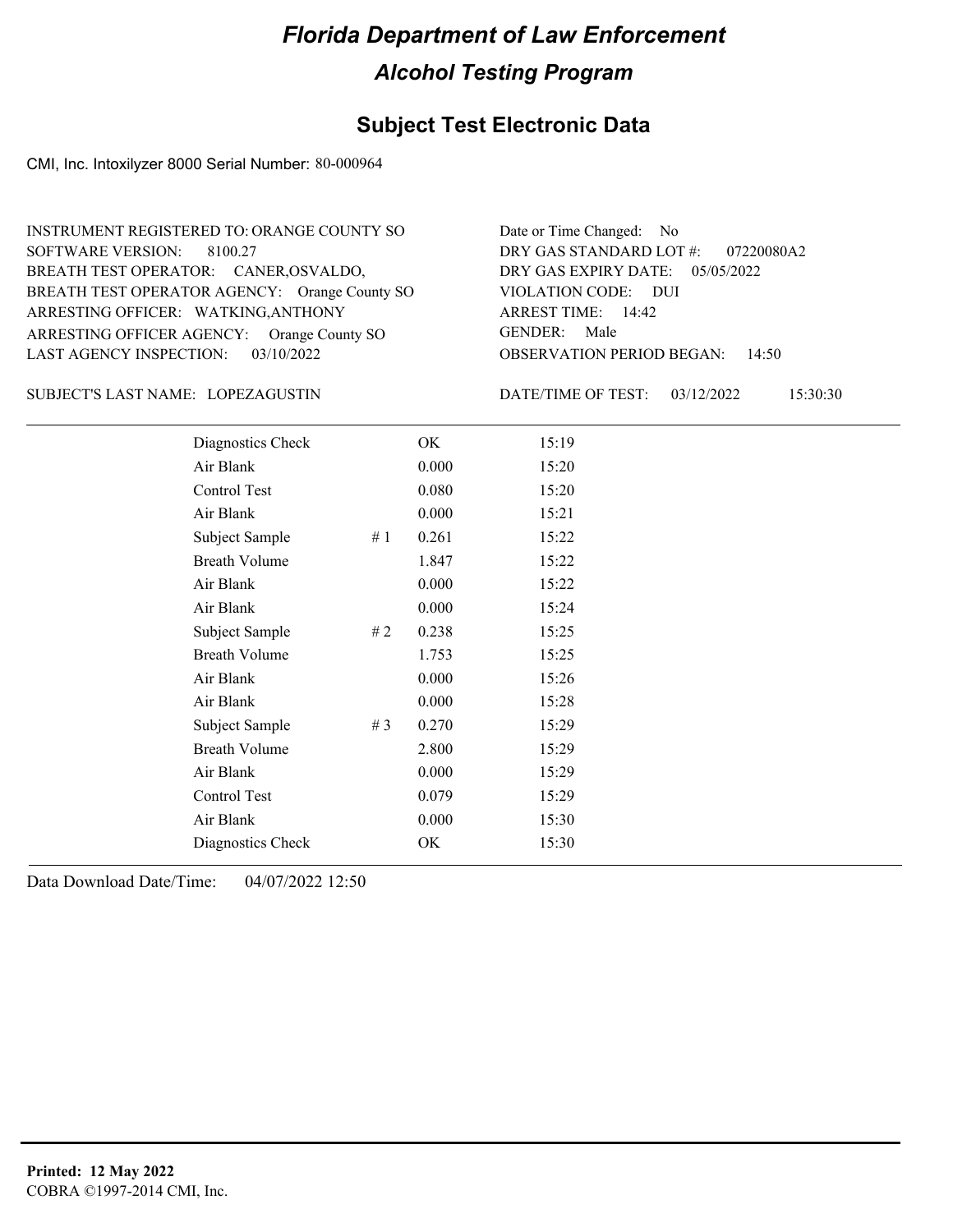## **Subject Test Electronic Data**

CMI, Inc. Intoxilyzer 8000 Serial Number: 80-000964

| <b>INSTRUMENT REGISTERED TO: ORANGE COUNTY SO</b> | Date or Time Changed: No               |
|---------------------------------------------------|----------------------------------------|
| SOFTWARE VERSION: 8100.27                         | DRY GAS STANDARD LOT #: 07220080A2     |
| BREATH TEST OPERATOR: SKOWRONSKI, JEFFREY, J      | DRY GAS EXPIRY DATE: 05/05/2022        |
| BREATH TEST OPERATOR AGENCY: Orange County SO     | VIOLATION CODE: DUI                    |
| ARRESTING OFFICER: JAMES, ANTONIO                 | ARREST TIME: 19:20                     |
| ARRESTING OFFICER AGENCY: Apopka PD               | GENDER: Female                         |
| LAST AGENCY INSPECTION: $03/10/2022$              | <b>OBSERVATION PERIOD BEGAN: 19:57</b> |

#### SUBJECT'S LAST NAME: MOSELEY DATE/TIME OF TEST:

DATE/TIME OF TEST: 03/12/2022 20:37:51

| Diagnostics Check    |       | OK    | 20:24 |                |
|----------------------|-------|-------|-------|----------------|
| Air Blank            |       | 0.000 | 20:25 |                |
| Control Test         |       | 0.081 | 20:25 |                |
| Air Blank            |       | 0.000 | 20:26 |                |
| Subject Sample       | #1    | 0.163 | 20:27 |                |
| <b>Breath Volume</b> |       | 1.296 | 20:27 |                |
| Air Blank            |       | 0.000 | 20:28 |                |
| Air Blank            |       | 0.000 | 20:30 |                |
| Subject Sample       | #2    | 0.143 | 20:33 | Volume Not Met |
| <b>Breath Volume</b> |       | 0.695 | 20:33 |                |
| Air Blank            |       | 0.000 | 20:33 |                |
| Air Blank            |       | 0.000 | 20:35 |                |
| Subject Sample       | # $3$ | 0.153 | 20:36 |                |
| <b>Breath Volume</b> |       | 1.226 | 20:36 |                |
| Air Blank            |       | 0.000 | 20:36 |                |
| Control Test         |       | 0.079 | 20:37 |                |
| Air Blank            |       | 0.000 | 20:37 |                |
| Diagnostics Check    |       | OK    | 20:37 |                |
|                      |       |       |       |                |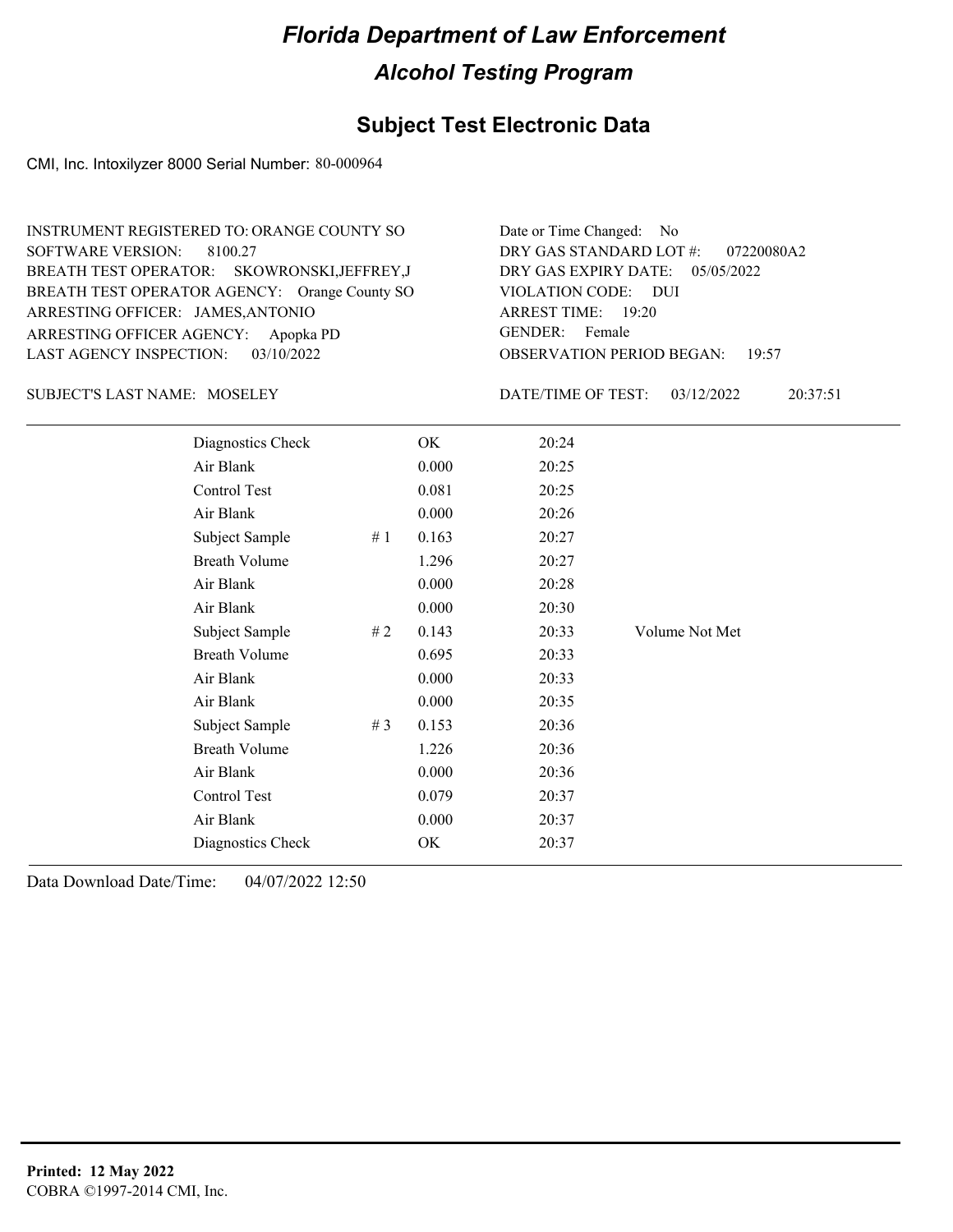## **Subject Test Electronic Data**

CMI, Inc. Intoxilyzer 8000 Serial Number: 80-000964

| INSTRUMENT REGISTERED TO: ORANGE COUNTY SO    | Date or Time Changed: No               |
|-----------------------------------------------|----------------------------------------|
| SOFTWARE VERSION: 8100.27                     | DRY GAS STANDARD LOT $#$ : 07220080A2  |
| BREATH TEST OPERATOR: KOSH, TOBI, J           | DRY GAS EXPIRY DATE: $05/05/2022$      |
| BREATH TEST OPERATOR AGENCY: Orange County SO | VIOLATION CODE: DUI                    |
| ARRESTING OFFICER: DANIEL, CONNELL            | ARREST TIME: 22:40                     |
| ARRESTING OFFICER AGENCY: Ocoee PD            | GENDER: Male                           |
| LAST AGENCY INSPECTION: 03/10/2022            | <b>OBSERVATION PERIOD BEGAN:</b> 23:16 |

#### SUBJECT'S LAST NAME: MATEO THOMAS DATE/TIME OF TEST:

DATE/TIME OF TEST: 03/12/2022 23:49:11

| Diagnostics Check    |    | OK    | 23:43 |
|----------------------|----|-------|-------|
| Air Blank            |    | 0.000 | 23:43 |
| Control Test         |    | 0.079 | 23:43 |
| Air Blank            |    | 0.000 | 23:44 |
| Subject Sample       | #1 | 0.177 | 23:44 |
| <b>Breath Volume</b> |    | 2.753 | 23:44 |
| Air Blank            |    | 0.000 | 23:45 |
| Air Blank            |    | 0.000 | 23:47 |
| Subject Sample       | #2 | 0.186 | 23:47 |
| Breath Volume        |    | 2.804 | 23:47 |
| Air Blank            |    | 0.000 | 23:48 |
| Control Test         |    | 0.080 | 23:48 |
| Air Blank            |    | 0.000 | 23:49 |
| Diagnostics Check    |    | OK    | 23:49 |
|                      |    |       |       |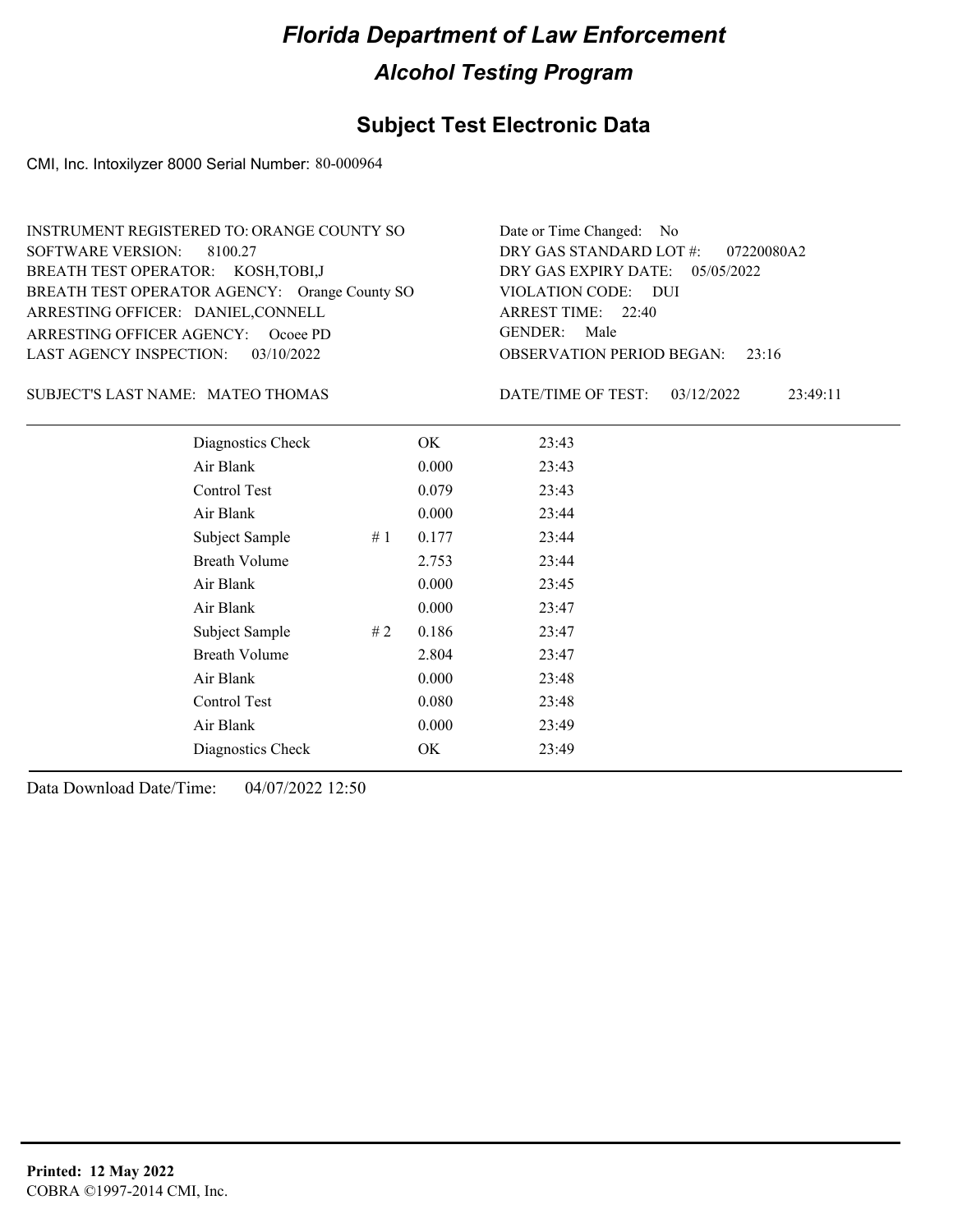## **Subject Test Electronic Data**

CMI, Inc. Intoxilyzer 8000 Serial Number: 80-000964

| INSTRUMENT REGISTERED TO: ORANGE COUNTY SO    | Date or Time Changed: No               |
|-----------------------------------------------|----------------------------------------|
| SOFTWARE VERSION: 8100.27                     | DRY GAS STANDARD LOT $\#$ : 07220080A2 |
| BREATH TEST OPERATOR: KOSH, TOBI, J           | DRY GAS EXPIRY DATE: 05/05/2022        |
| BREATH TEST OPERATOR AGENCY: Orange County SO | VIOLATION CODE: DUI                    |
| ARRESTING OFFICER: DUFFUS, DAVID              | ARREST TIME: 04:20                     |
| ARRESTING OFFICER AGENCY: Orlando PD          | GENDER: Male                           |
| LAST AGENCY INSPECTION: 03/10/2022            | <b>OBSERVATION PERIOD BEGAN: 04:39</b> |

SUBJECT'S LAST NAME: FORNEY **Example 20** DATE/TIME OF TEST:

DATE/TIME OF TEST: 03/14/2022 05:09:48

| Diagnostics Check    |    | OK    | 05:03 |
|----------------------|----|-------|-------|
| Air Blank            |    | 0.000 | 05:04 |
| Control Test         |    | 0.080 | 05:04 |
| Air Blank            |    | 0.000 | 05:05 |
| Subject Sample       | #1 | 0.145 | 05:05 |
| <b>Breath Volume</b> |    | 1.656 | 05:05 |
| Air Blank            |    | 0.000 | 05:06 |
| Air Blank            |    | 0.000 | 05:07 |
| Subject Sample       | #2 | 0.153 | 05:08 |
| <b>Breath Volume</b> |    | 2.027 | 05:08 |
| Air Blank            |    | 0.000 | 05:08 |
| Control Test         |    | 0.080 | 05:09 |
| Air Blank            |    | 0.000 | 05:09 |
| Diagnostics Check    |    | OK    | 05:09 |
|                      |    |       |       |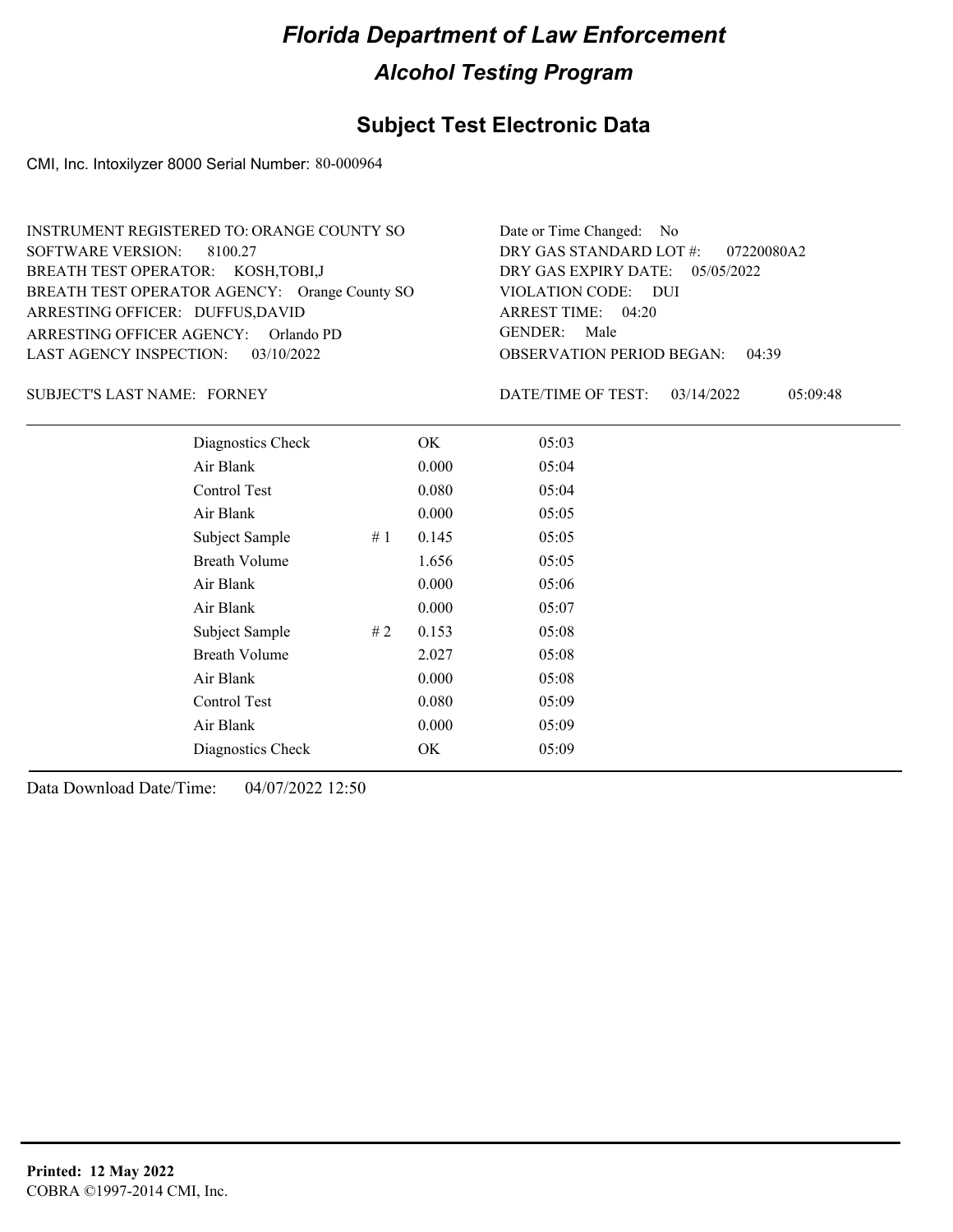## **Subject Test Electronic Data**

CMI, Inc. Intoxilyzer 8000 Serial Number: 80-000964

| INSTRUMENT REGISTERED TO: ORANGE COUNTY SO    | Date or Time Changed: No               |
|-----------------------------------------------|----------------------------------------|
| SOFTWARE VERSION: 8100.27                     | DRY GAS STANDARD LOT #: 07220080A2     |
| BREATH TEST OPERATOR: KOSH, TOBI, J           | DRY GAS EXPIRY DATE: 05/05/2022        |
| BREATH TEST OPERATOR AGENCY: Orange County SO | VIOLATION CODE: DUI                    |
| ARRESTING OFFICER: GARRISON, ELIJAH           | ARREST TIME: 04:54                     |
| ARRESTING OFFICER AGENCY: Orange County SO    | GENDER: Female                         |
| LAST AGENCY INSPECTION: $03/10/2022$          | <b>OBSERVATION PERIOD BEGAN: 05:39</b> |

#### SANTIAGO NAZARIO SUBJECT'S LAST NAME: DATE/TIME OF TEST:

DATE/TIME OF TEST: 03/14/2022 06:09:06

| Diagnostics Check    |       | OK    | 06:02 |
|----------------------|-------|-------|-------|
| Air Blank            |       | 0.000 | 06:03 |
| Control Test         |       | 0.081 | 06:03 |
| Air Blank            |       | 0.000 | 06:04 |
| Subject Sample       | # $1$ | 0.106 | 06:04 |
| <b>Breath Volume</b> |       | 2.171 | 06:04 |
| Air Blank            |       | 0.000 | 06:05 |
| Air Blank            |       | 0.000 | 06:07 |
| Subject Sample       | # 2   | 0.100 | 06:07 |
| <b>Breath Volume</b> |       | 1.546 | 06:07 |
| Air Blank            |       | 0.000 | 06:08 |
| Control Test         |       | 0.080 | 06:08 |
| Air Blank            |       | 0.000 | 06:09 |
| Diagnostics Check    |       | OK    | 06:09 |
|                      |       |       |       |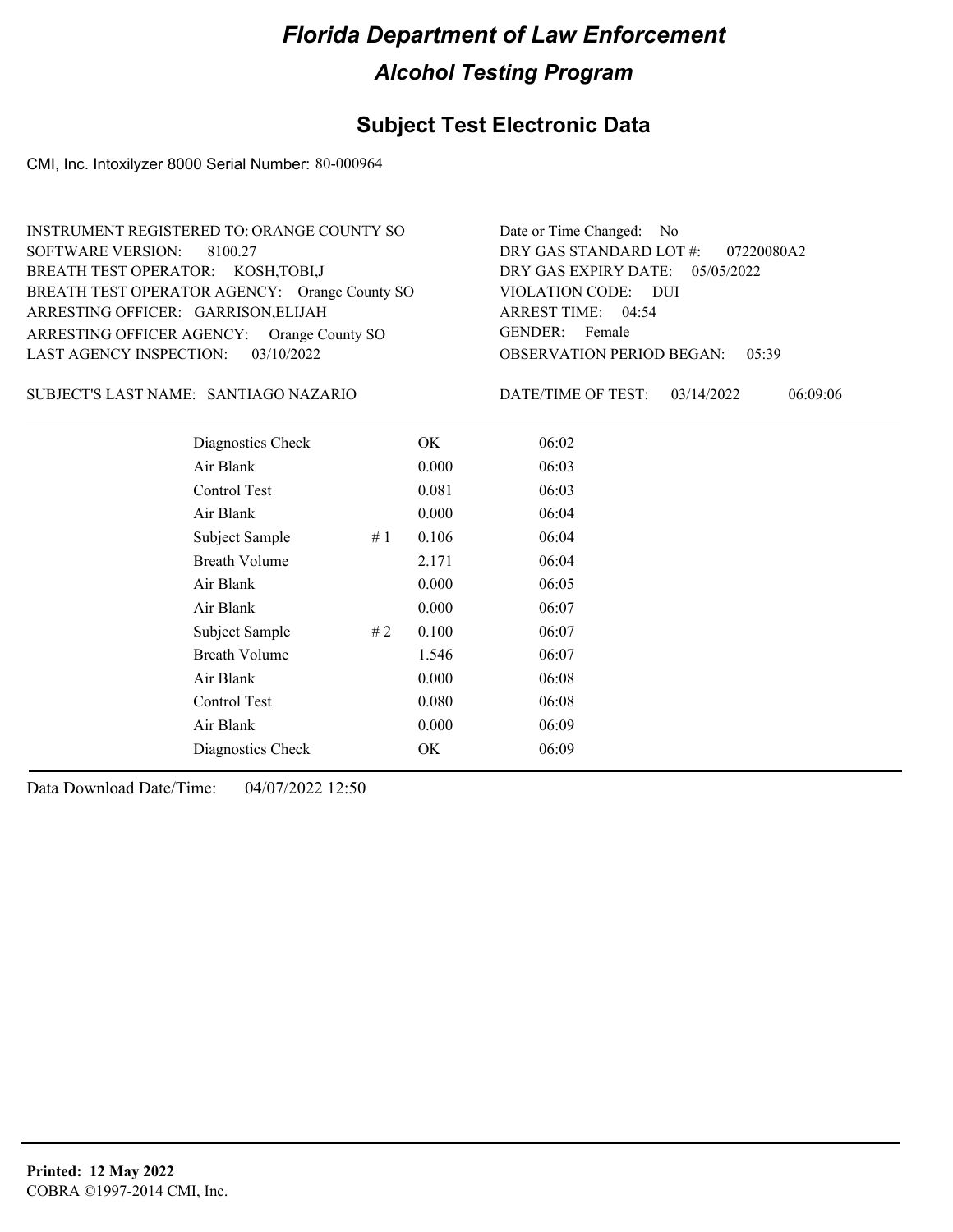## **Subject Test Electronic Data**

CMI, Inc. Intoxilyzer 8000 Serial Number: 80-000964

| INSTRUMENT REGISTERED TO: ORANGE COUNTY SO    | Date or Time Changed: No               |
|-----------------------------------------------|----------------------------------------|
| SOFTWARE VERSION: 8100.27                     | DRY GAS STANDARD LOT #: 07220080A2     |
| BREATH TEST OPERATOR: KOSH, TOBI, J           | DRY GAS EXPIRY DATE: $05/05/2022$      |
| BREATH TEST OPERATOR AGENCY: Orange County SO | VIOLATION CODE: DUI                    |
| ARRESTING OFFICER: MARSEILLE, GERRY           | ARREST TIME: $02:42$                   |
| ARRESTING OFFICER AGENCY: Central FL Univ PD  | GENDER: Male                           |
| LAST AGENCY INSPECTION: $03/10/2022$          | <b>OBSERVATION PERIOD BEGAN: 03:18</b> |

SUBJECT'S LAST NAME: PLATT SUBJECTS ASSEMBLIFIC THAT A MATE/TIME OF TEST:

DATE/TIME OF TEST: 03/15/2022 03:48:21

| Diagnostics Check    |    | OK    | 03:42 |
|----------------------|----|-------|-------|
| Air Blank            |    | 0.000 | 03:42 |
| Control Test         |    | 0.079 | 03:42 |
| Air Blank            |    | 0.000 | 03:43 |
| Subject Sample       | #1 | 0.203 | 03:43 |
| <b>Breath Volume</b> |    | 3.695 | 03:43 |
| Air Blank            |    | 0.000 | 03:44 |
| Air Blank            |    | 0.000 | 03:46 |
| Subject Sample       | #2 | 0.204 | 03:46 |
| <b>Breath Volume</b> |    | 2.882 | 03:46 |
| Air Blank            |    | 0.000 | 03:47 |
| Control Test         |    | 0.079 | 03:47 |
| Air Blank            |    | 0.000 | 03:48 |
| Diagnostics Check    |    | OK    | 03:48 |
|                      |    |       |       |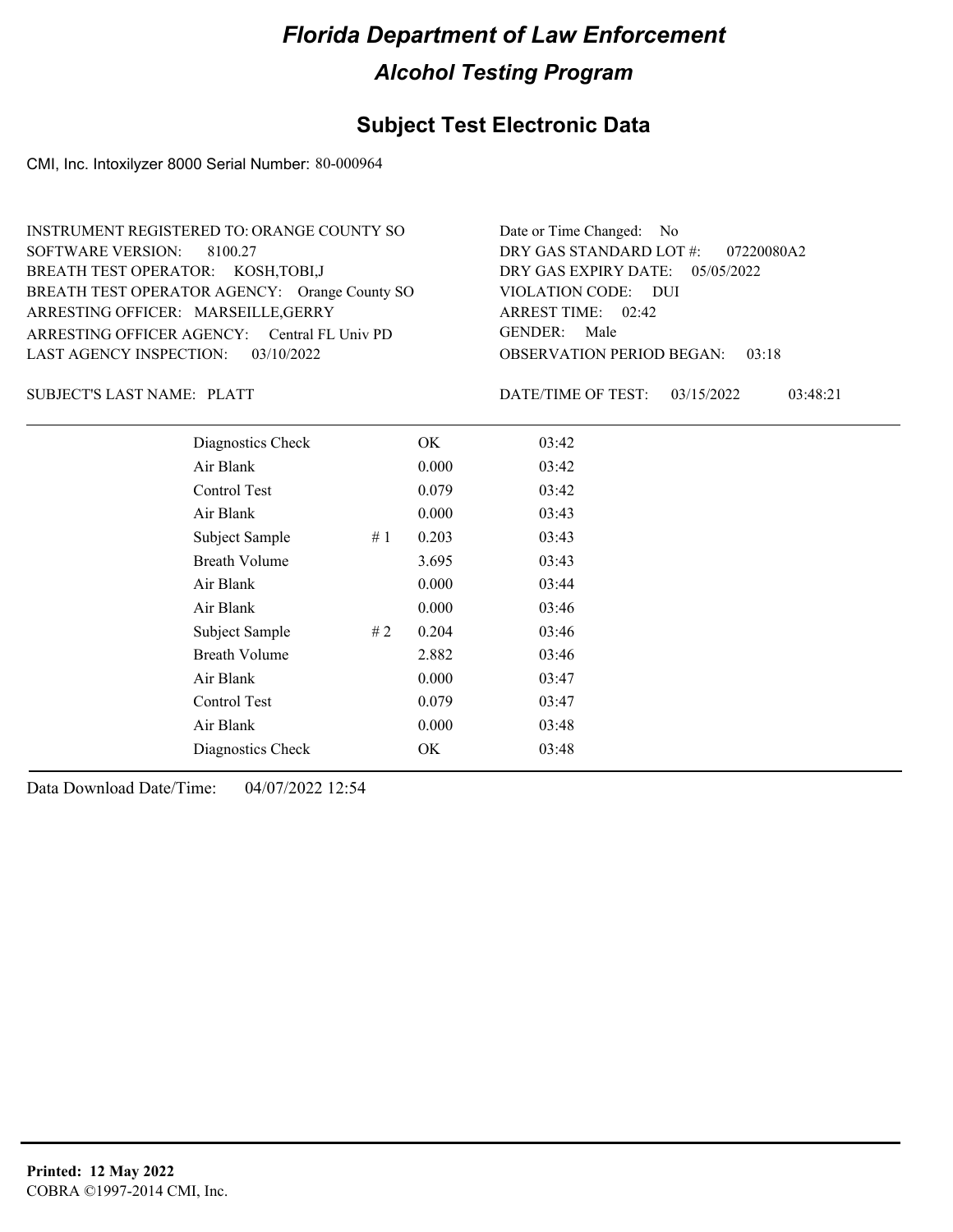#### **Subject Test Electronic Data**

CMI, Inc. Intoxilyzer 8000 Serial Number: 80-000964

OBSERVATION PERIOD BEGAN: 00:35 ARRESTING OFFICER AGENCY: Maitland PD GENDER: BREATH TEST OPERATOR AGENCY: Orange County SO VIOLATION CODE: SOFTWARE VERSION: 8100.27 VIOLATION CODE: DUI 23:52 ARREST TIME: ARRESTING OFFICER: CHARLES,DYON DRY GAS EXPIRY DATE: 05/05/2022 07220080A2 BREATH TEST OPERATOR: NERVAIS,TABITHA,J LAST AGENCY INSPECTION: 03/10/2022 INSTRUMENT REGISTERED TO: ORANGE COUNTY SO DRY GAS STANDARD LOT #: Date or Time Changed: No GENDER: Female

BRADLEY SUBJECT'S LAST NAME: DATE/TIME OF TEST:

DATE/TIME OF TEST: 03/18/2022 01:18:57

| Diagnostics Check    |    | OK    | 01:11 |
|----------------------|----|-------|-------|
| Air Blank            |    | 0.000 | 01:11 |
| Control Test         |    | 0.080 | 01:12 |
| Air Blank            |    | 0.000 | 01:12 |
| Subject Sample       | #1 | 0.091 | 01:14 |
| <b>Breath Volume</b> |    | 2.550 | 01:14 |
| Air Blank            |    | 0.000 | 01:14 |
| Air Blank            |    | 0.000 | 01:16 |
| Subject Sample       | #2 | 0.087 | 01:17 |
| <b>Breath Volume</b> |    | 2.593 | 01:17 |
| Air Blank            |    | 0.000 | 01:18 |
| Control Test         |    | 0.079 | 01:18 |
| Air Blank            |    | 0.000 | 01:18 |
| Diagnostics Check    |    | OK    | 01:18 |
|                      |    |       |       |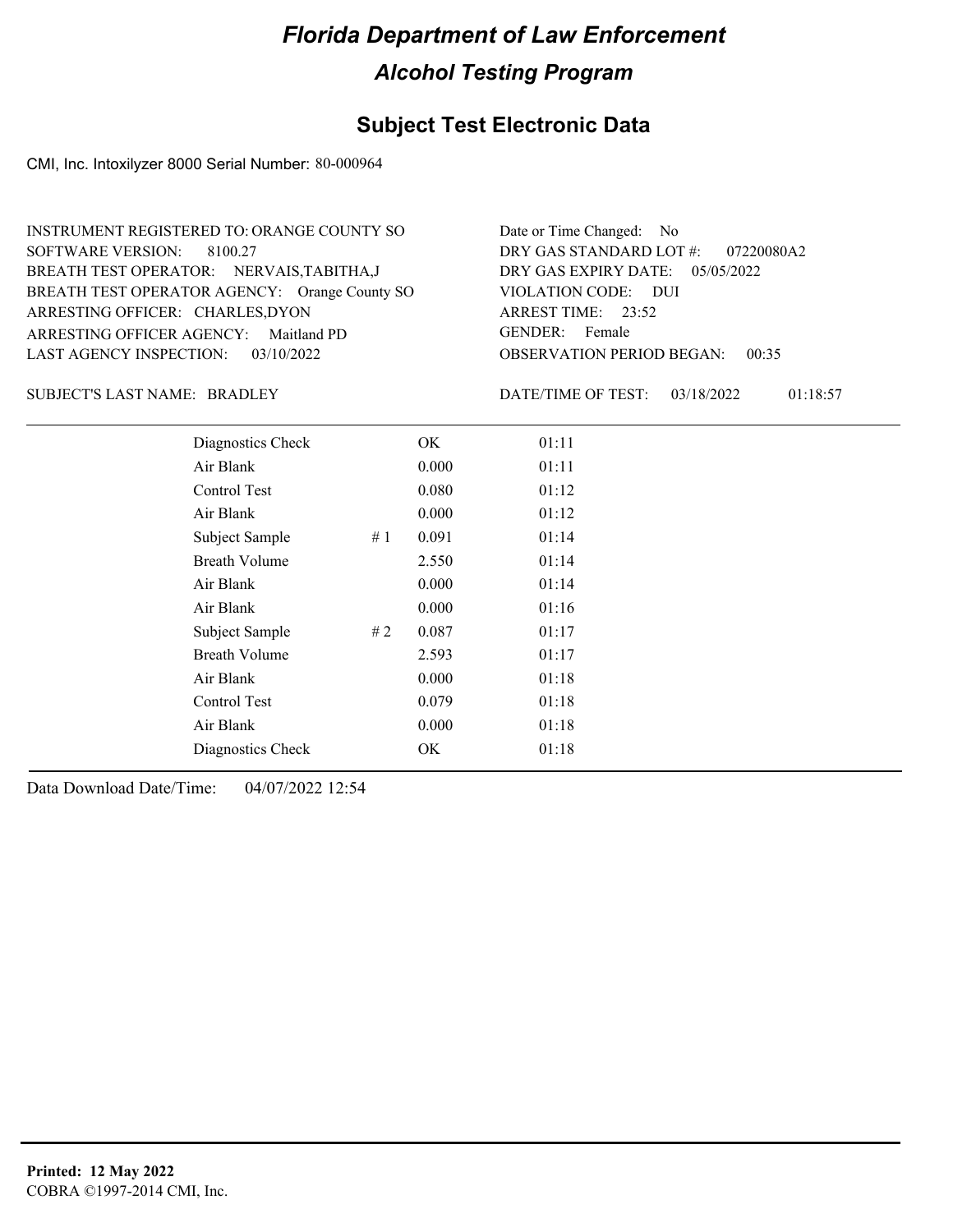## **Subject Test Electronic Data**

CMI, Inc. Intoxilyzer 8000 Serial Number: 80-000964

| INSTRUMENT REGISTERED TO: ORANGE COUNTY SO    | Date or Time Changed: No               |
|-----------------------------------------------|----------------------------------------|
| SOFTWARE VERSION: 8100.27                     | DRY GAS STANDARD LOT #: 07220080A2     |
| BREATH TEST OPERATOR: NERVAIS, TABITHA, J     | DRY GAS EXPIRY DATE: 05/05/2022        |
| BREATH TEST OPERATOR AGENCY: Orange County SO | VIOLATION CODE: DUI                    |
| ARRESTING OFFICER: VALLE, OMAR                | ARREST TIME: 00:38                     |
| ARRESTING OFFICER AGENCY: Ocoee PD            | GENDER: Male                           |
| LAST AGENCY INSPECTION: 03/10/2022            | <b>OBSERVATION PERIOD BEGAN: 01:19</b> |

#### DELACRUZ SUBJECT'S LAST NAME: DATE/TIME OF TEST:

DATE/TIME OF TEST: 03/18/2022 02:07:06

| Diagnostics Check    |    | OK    | 01:51 |                |
|----------------------|----|-------|-------|----------------|
| Air Blank            |    | 0.000 | 01:51 |                |
| Control Test         |    | 0.079 | 01:52 |                |
| Air Blank            |    | 0.000 | 01:52 |                |
| Subject Sample       | #1 | 0.087 | 01:55 | Volume Not Met |
| <b>Breath Volume</b> |    | 0.109 | 01:55 |                |
| Air Blank            |    | 0.000 | 01:56 |                |
| Air Blank            |    | 0.000 | 01:58 |                |
| Subject Sample       | #2 | 0.142 | 02:01 |                |
| <b>Breath Volume</b> |    | 1.890 | 02:01 |                |
| Air Blank            |    | 0.000 | 02:01 |                |
| Air Blank            |    | 0.000 | 02:03 |                |
| Subject Sample       | #3 | 0.147 | 02:05 |                |
| <b>Breath Volume</b> |    | 1.468 | 02:05 |                |
| Air Blank            |    | 0.000 | 02:06 |                |
| Control Test         |    | 0.079 | 02:06 |                |
| Air Blank            |    | 0.000 | 02:07 |                |
| Diagnostics Check    |    | OK    | 02:07 |                |
|                      |    |       |       |                |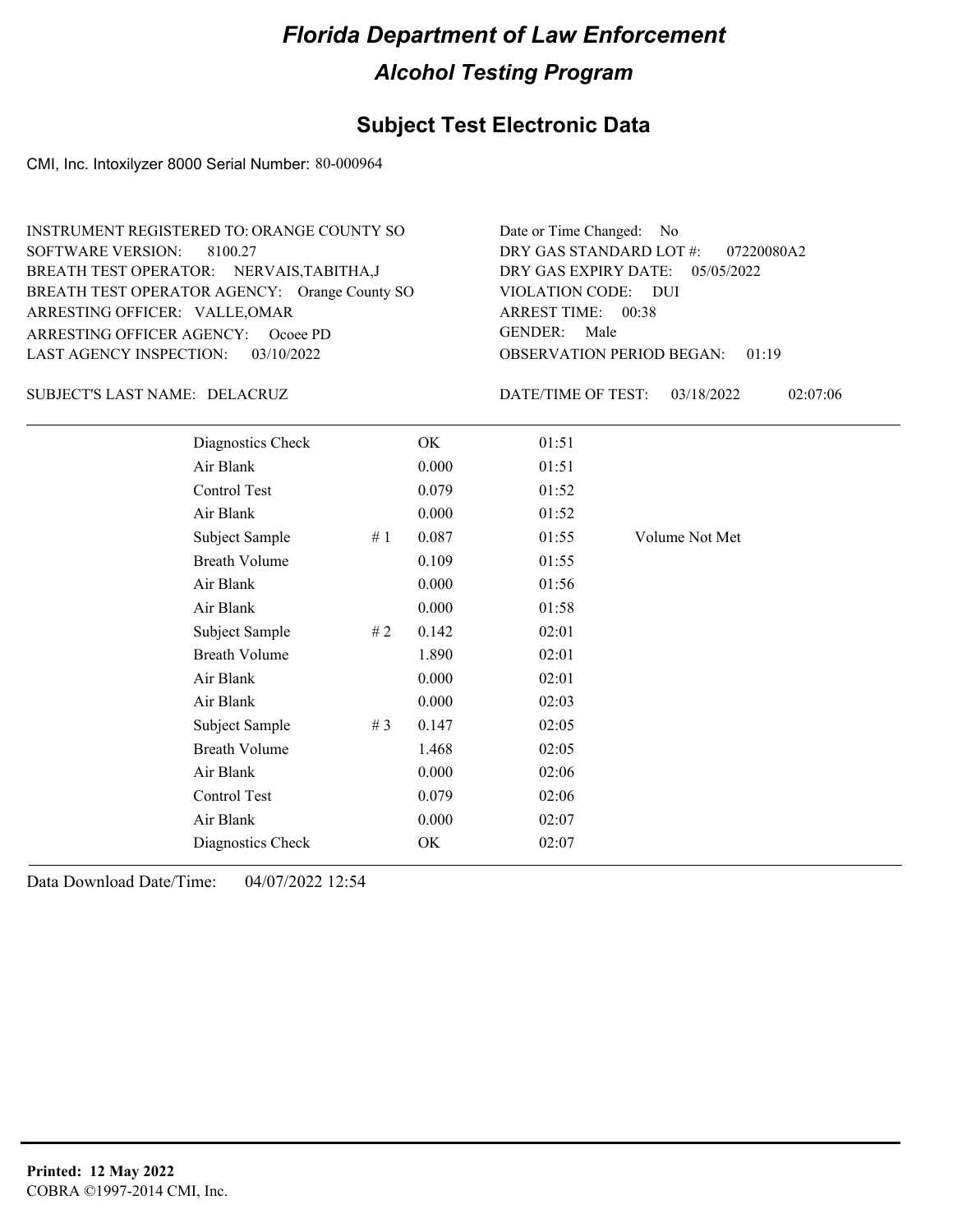## **Subject Test Electronic Data**

CMI, Inc. Intoxilyzer 8000 Serial Number: 80-000964

| <b>INSTRUMENT REGISTERED TO: ORANGE COUNTY SO</b> | Date or Time Changed: No               |
|---------------------------------------------------|----------------------------------------|
| SOFTWARE VERSION: 8100.27                         | DRY GAS STANDARD LOT #: 07220080A2     |
| BREATH TEST OPERATOR: DENSON, TRAVIS, W           | DRY GAS EXPIRY DATE: $05/05/2022$      |
| BREATH TEST OPERATOR AGENCY: Orange County SO     | VIOLATION CODE: DUI                    |
| ARRESTING OFFICER: SMITH, JAMES                   | ARREST TIME: 03:22                     |
| ARRESTING OFFICER AGENCY: Maitland PD             | GENDER: Male                           |
| LAST AGENCY INSPECTION: 03/10/2022                | <b>OBSERVATION PERIOD BEGAN: 03:44</b> |

MORAN VILLAFUERTE SUBJECT'S LAST NAME: DATE/TIME OF TEST:

DATE/TIME OF TEST: 03/18/2022 04:15:46

| Diagnostics Check    |    | OK    | 04:09 |  |
|----------------------|----|-------|-------|--|
| Air Blank            |    | 0.000 | 04:10 |  |
| Control Test         |    | 0.080 | 04:10 |  |
| Air Blank            |    | 0.000 | 04:10 |  |
| Subject Sample       | #1 | 0.149 | 04:11 |  |
| <b>Breath Volume</b> |    | 3.046 | 04:11 |  |
| Air Blank            |    | 0.000 | 04:12 |  |
| Air Blank            |    | 0.000 | 04:13 |  |
| Subject Sample       | #2 | 0.145 | 04:14 |  |
| <b>Breath Volume</b> |    | 3.652 | 04:14 |  |
| Air Blank            |    | 0.000 | 04:14 |  |
| Control Test         |    | 0.079 | 04:15 |  |
| Air Blank            |    | 0.000 | 04:15 |  |
| Diagnostics Check    |    | OK    | 04:15 |  |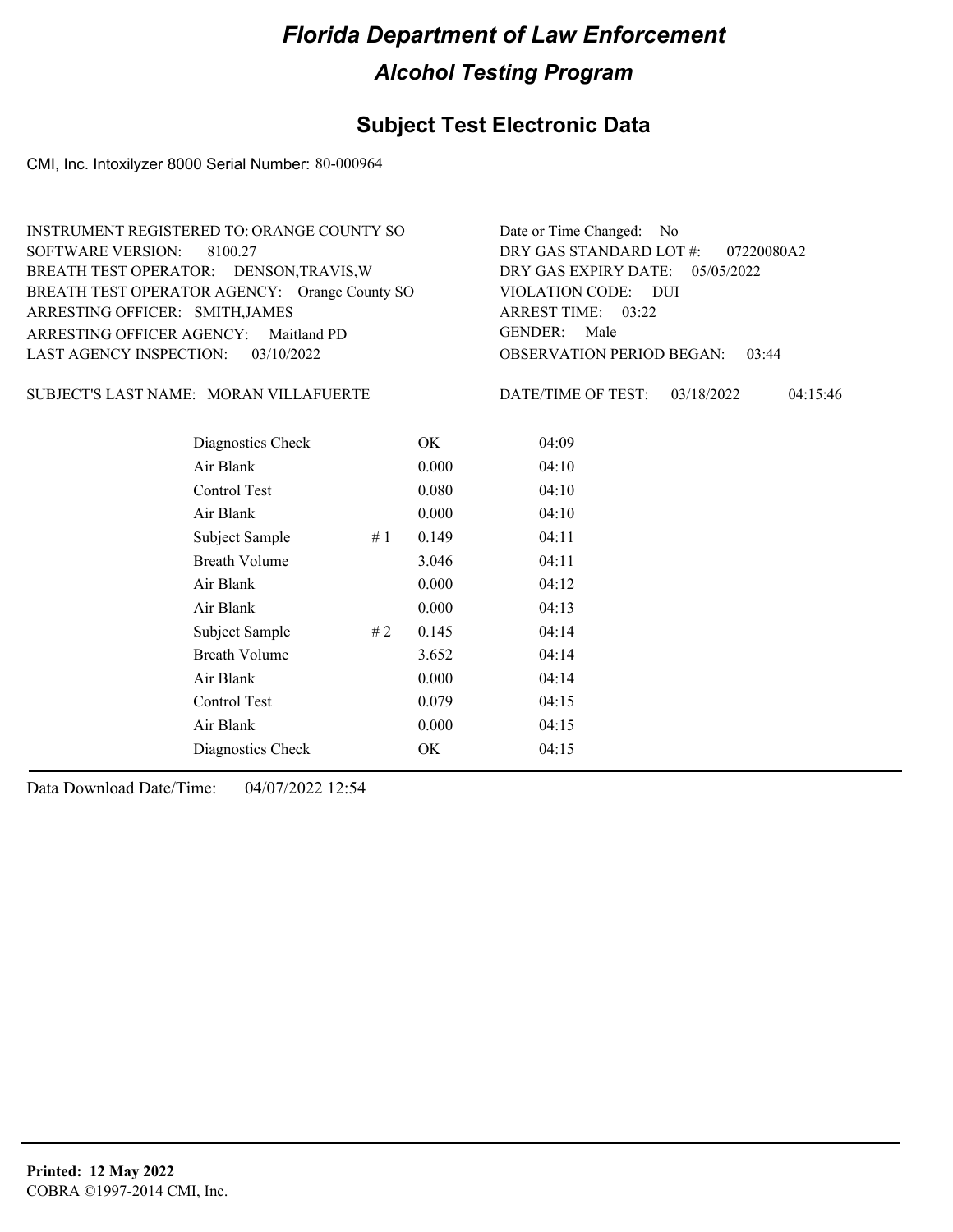## **Subject Test Electronic Data**

CMI, Inc. Intoxilyzer 8000 Serial Number: 80-000964

| INSTRUMENT REGISTERED TO: ORANGE COUNTY SO    | Date or Time Changed: No               |
|-----------------------------------------------|----------------------------------------|
| SOFTWARE VERSION: 8100.27                     | DRY GAS STANDARD LOT #: 07220080A2     |
| BREATH TEST OPERATOR: DENSON, TRAVIS, W       | DRY GAS EXPIRY DATE: 05/05/2022        |
| BREATH TEST OPERATOR AGENCY: Orange County SO | VIOLATION CODE: DUI                    |
| ARRESTING OFFICER: LUCIANO MONTES, NICOLAS    | ARREST TIME: 03:17                     |
| ARRESTING OFFICER AGENCY: Orlando PD          | GENDER: Male                           |
| LAST AGENCY INSPECTION: 03/10/2022            | <b>OBSERVATION PERIOD BEGAN: 03:44</b> |

PENA SUBJECT'S LAST NAME: DATE/TIME OF TEST:

DATE/TIME OF TEST: 03/18/2022 04:44:59

| Diagnostics Check    |    | OK    | 04:39 |
|----------------------|----|-------|-------|
| Air Blank            |    | 0.000 | 04:39 |
| Control Test         |    | 0.080 | 04:39 |
| Air Blank            |    | 0.000 | 04:40 |
| Subject Sample       | #1 | 0.158 | 04:40 |
| <b>Breath Volume</b> |    | 2.667 | 04:40 |
| Air Blank            |    | 0.000 | 04:41 |
| Air Blank            |    | 0.000 | 04:43 |
| Subject Sample       | #2 | 0.154 | 04:43 |
| <b>Breath Volume</b> |    | 2.593 | 04:43 |
| Air Blank            |    | 0.000 | 04:44 |
| Control Test         |    | 0.079 | 04:44 |
| Air Blank            |    | 0.000 | 04:44 |
| Diagnostics Check    |    | OK    | 04:44 |
|                      |    |       |       |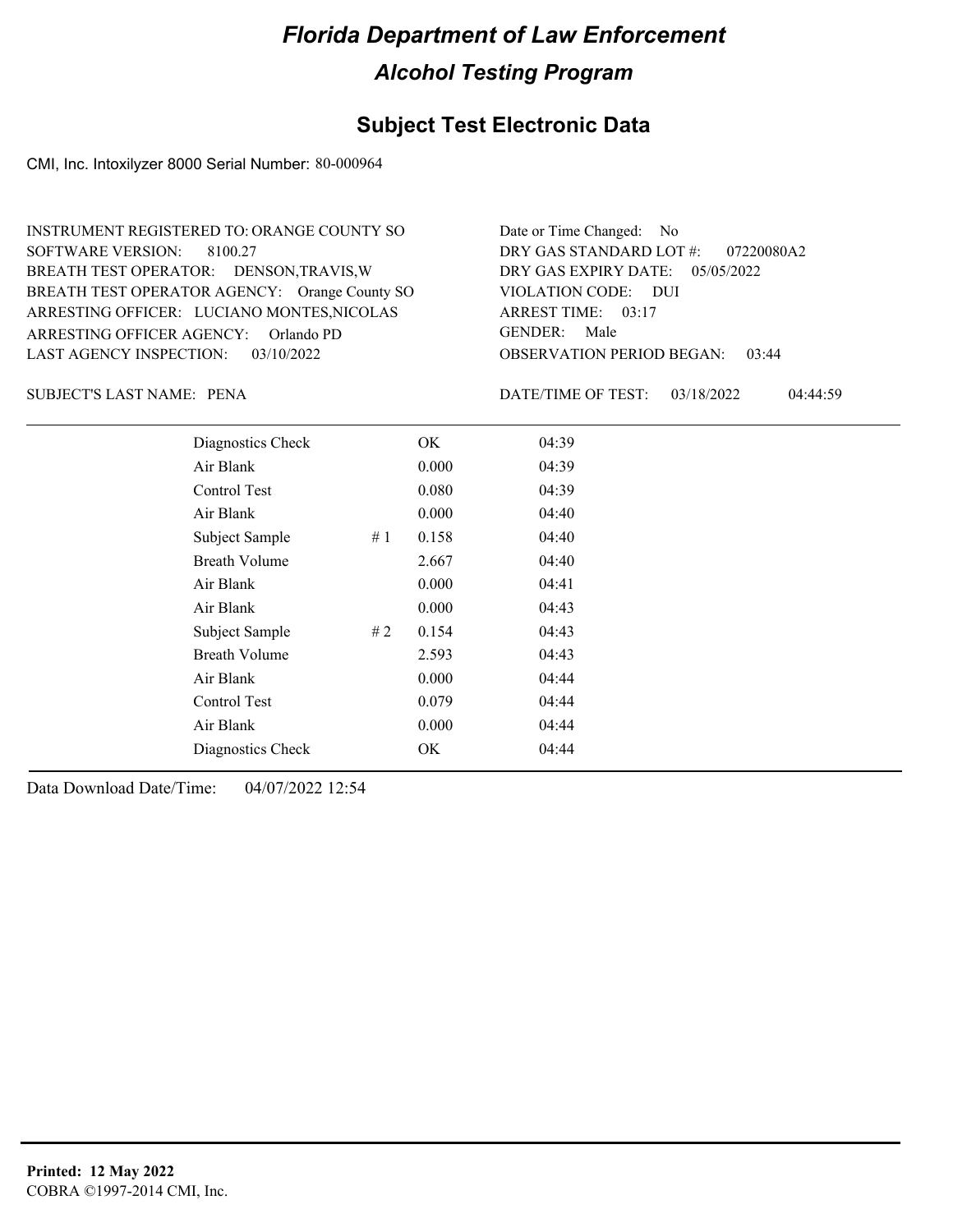## **Subject Test Electronic Data**

CMI, Inc. Intoxilyzer 8000 Serial Number: 80-000964

| INSTRUMENT REGISTERED TO: ORANGE COUNTY SO    | Date or Time Changed: No                  |
|-----------------------------------------------|-------------------------------------------|
| SOFTWARE VERSION: 8100.27                     | DRY GAS STANDARD LOT #: 07220080A2        |
| BREATH TEST OPERATOR: DENSON, TRAVIS, W       | DRY GAS EXPIRY DATE: 05/05/2022           |
| BREATH TEST OPERATOR AGENCY: Orange County SO | VIOLATION CODE: DUI                       |
| ARRESTING OFFICER: CAMPBELL, ROBERT           | ARREST TIME: 02:50                        |
| ARRESTING OFFICER AGENCY: Apopka PD           | GENDER: Male                              |
| LAST AGENCY INSPECTION: $03/10/2022$          | <b>OBSERVATION PERIOD BEGAN:</b><br>03:58 |

JEFFRIES SUBJECT'S LAST NAME: DATE/TIME OF TEST:

DATE/TIME OF TEST: 03/18/2022 05:17:37

| Diagnostics Check    |    | OK    | 05:11 |  |
|----------------------|----|-------|-------|--|
| Air Blank            |    | 0.000 | 05:11 |  |
| Control Test         |    | 0.080 | 05:12 |  |
| Air Blank            |    | 0.000 | 05:12 |  |
| Subject Sample       | #1 | 0.226 | 05:13 |  |
| <b>Breath Volume</b> |    | 4.335 | 05:13 |  |
| Air Blank            |    | 0.000 | 05:13 |  |
| Air Blank            |    | 0.000 | 05:15 |  |
| Subject Sample       | #2 | 0.230 | 05:16 |  |
| <b>Breath Volume</b> |    | 3.199 | 05:16 |  |
| Air Blank            |    | 0.000 | 05:16 |  |
| Control Test         |    | 0.079 | 05:17 |  |
| Air Blank            |    | 0.000 | 05:17 |  |
| Diagnostics Check    |    | OK    | 05:17 |  |
|                      |    |       |       |  |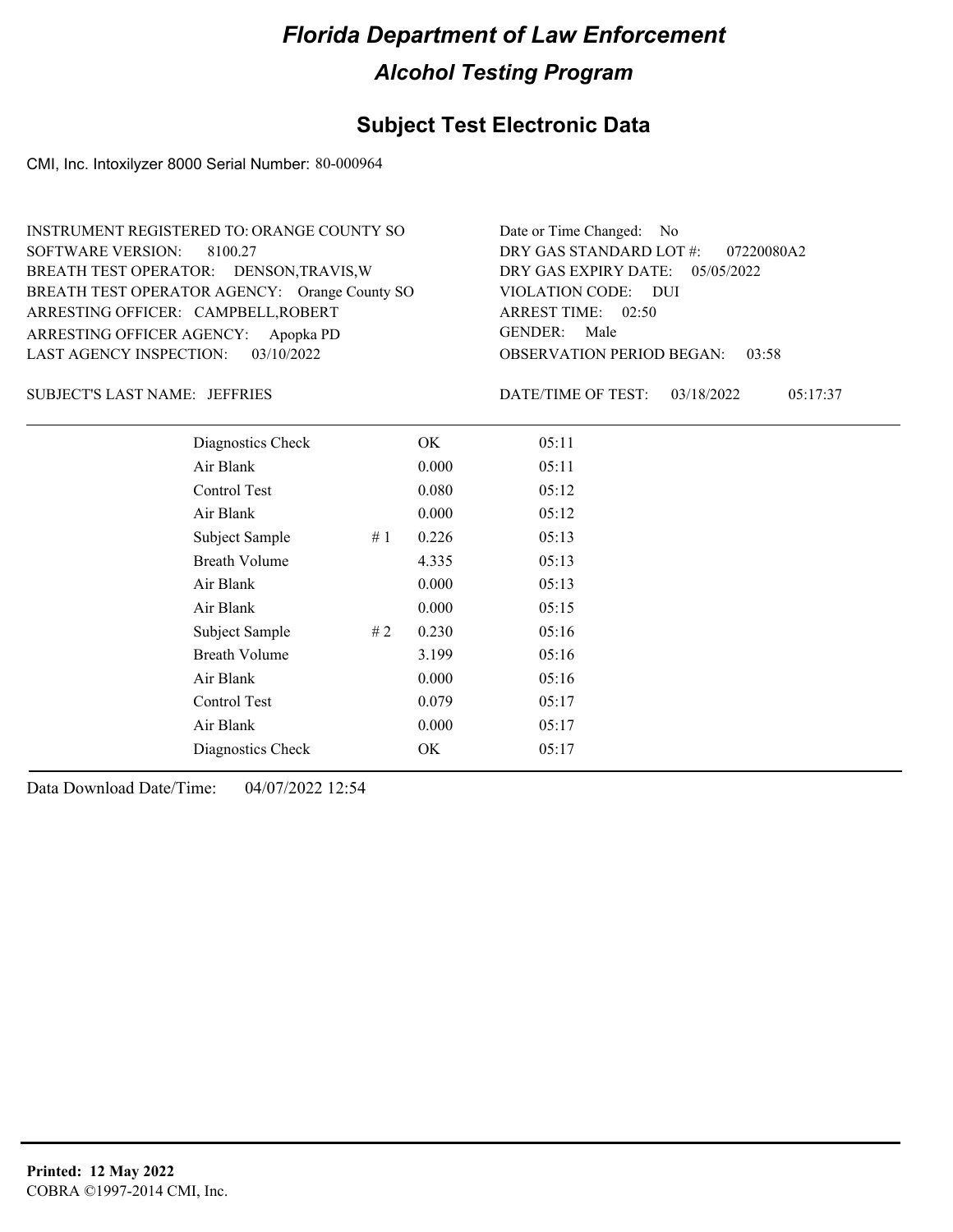#### **Subject Test Electronic Data**

CMI, Inc. Intoxilyzer 8000 Serial Number: 80-000964

ARRESTING OFFICER AGENCY: GENDER: Ocoee PD BREATH TEST OPERATOR AGENCY: Orange County SO VIOLATION CODE: SOFTWARE VERSION: 8100.27 ARRESTING OFFICER: RAMIREZ, MATTHEW SKOWRONSKI,JEFFREY,J BREATH TEST OPERATOR: LAST AGENCY INSPECTION: 03/10/2022 INSTRUMENT REGISTERED TO: ORANGE COUNTY SO

OBSERVATION PERIOD BEGAN: 18:27 VIOLATION CODE: DUI ARREST TIME: 17:58 DRY GAS EXPIRY DATE: 05/05/2022 07220080A2 DRY GAS STANDARD LOT #: Date or Time Changed: No GENDER: Male

SUBJECT'S LAST NAME: CHANEY **Example 20** DATE/TIME OF TEST:

DATE/TIME OF TEST: 03/18/2022 18:57:48

| Diagnostics Check    |    | OK    | 18:52 |
|----------------------|----|-------|-------|
| Air Blank            |    | 0.000 | 18:52 |
| Control Test         |    | 0.079 | 18:52 |
| Air Blank            |    | 0.000 | 18:53 |
| Subject Sample       | #1 | 0.230 | 18:53 |
| <b>Breath Volume</b> |    | 2.421 | 18:53 |
| Air Blank            |    | 0.000 | 18:54 |
| Air Blank            |    | 0.000 | 18:56 |
| Subject Sample       | #2 | 0.230 | 18:56 |
| <b>Breath Volume</b> |    | 2.046 | 18:56 |
| Air Blank            |    | 0.000 | 18:56 |
| Control Test         |    | 0.079 | 18:57 |
| Air Blank            |    | 0.000 | 18:57 |
| Diagnostics Check    |    | OK    | 18:57 |
|                      |    |       |       |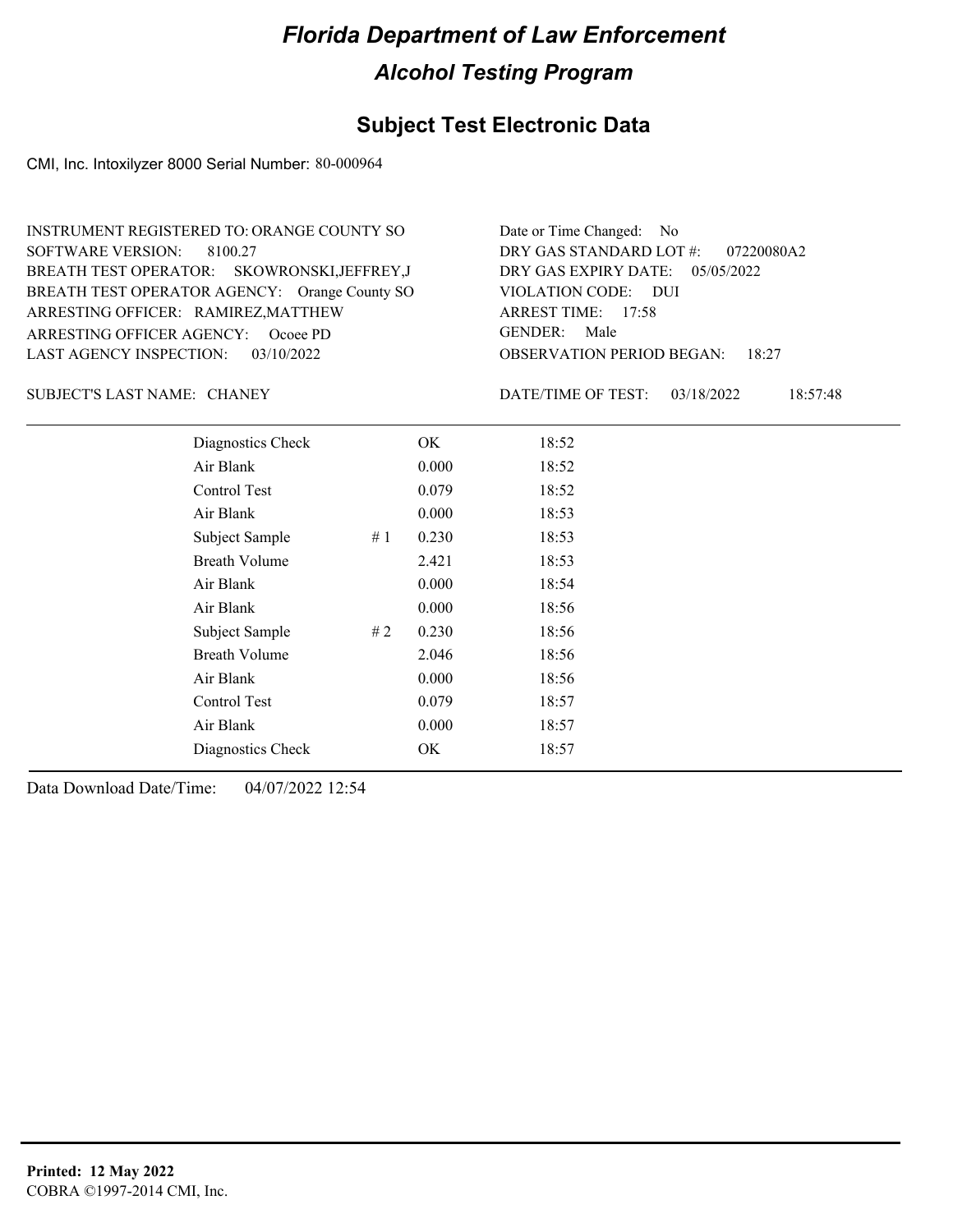## **Subject Test Electronic Data**

CMI, Inc. Intoxilyzer 8000 Serial Number: 80-000964

| INSTRUMENT REGISTERED TO: ORANGE COUNTY SO    | Date or Time Changed: No               |
|-----------------------------------------------|----------------------------------------|
| SOFTWARE VERSION: 8100.27                     | DRY GAS STANDARD LOT $\#$ : 07220080A2 |
| BREATH TEST OPERATOR: KOSH, TOBI, J           | DRY GAS EXPIRY DATE: 05/05/2022        |
| BREATH TEST OPERATOR AGENCY: Orange County SO | VIOLATION CODE: DUI                    |
| ARRESTING OFFICER: MATIAS, ROLANDO            | ARREST TIME: 02:09                     |
| ARRESTING OFFICER AGENCY: Apopka PD           | GENDER: Male                           |
| LAST AGENCY INSPECTION: $03/10/2022$          | <b>OBSERVATION PERIOD BEGAN: 03:05</b> |

#### CRUZ ROSALINO SUBJECT'S LAST NAME: DATE/TIME OF TEST:

DATE/TIME OF TEST: 03/19/2022 03:37:00

| Diagnostics Check    |    | OK    | 03:31 |
|----------------------|----|-------|-------|
| Air Blank            |    | 0.000 | 03:31 |
| Control Test         |    | 0.080 | 03:31 |
| Air Blank            |    | 0.000 | 03:32 |
| Subject Sample       | #1 | 0.160 | 03:32 |
| <b>Breath Volume</b> |    | 1.925 | 03:32 |
| Air Blank            |    | 0.000 | 03:33 |
| Air Blank            |    | 0.000 | 03:35 |
| Subject Sample       | #2 | 0.160 | 03:35 |
| <b>Breath Volume</b> |    | 1.785 | 03:35 |
| Air Blank            |    | 0.000 | 03:36 |
| Control Test         |    | 0.080 | 03:36 |
| Air Blank            |    | 0.000 | 03:36 |
| Diagnostics Check    |    | OK    | 03:37 |
|                      |    |       |       |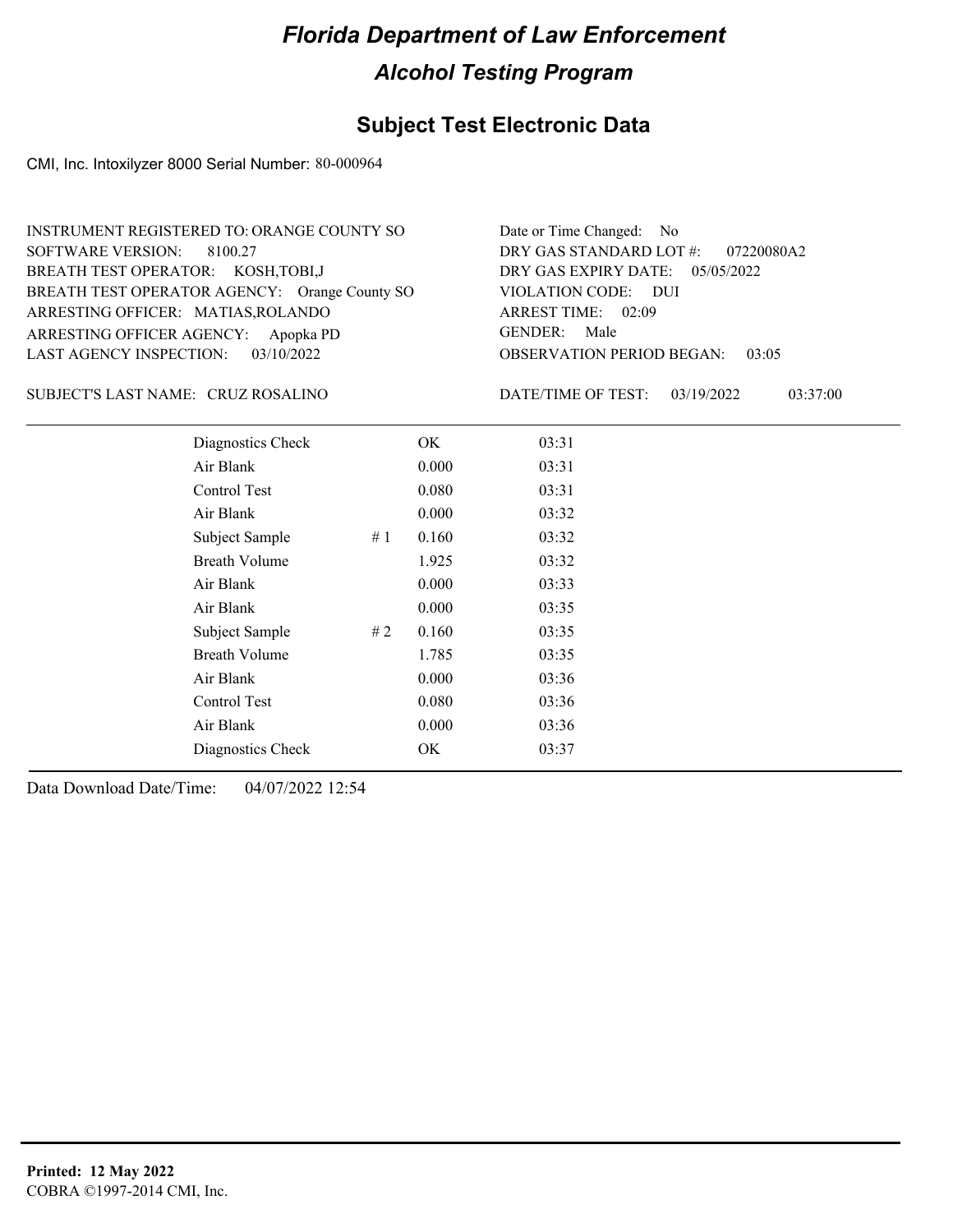## **Subject Test Electronic Data**

CMI, Inc. Intoxilyzer 8000 Serial Number: 80-000964

| INSTRUMENT REGISTERED TO: ORANGE COUNTY SO    | Date or Time Changed: No               |
|-----------------------------------------------|----------------------------------------|
| SOFTWARE VERSION: 8100.27                     | DRY GAS STANDARD LOT #: 07220080A2     |
| BREATH TEST OPERATOR: RODRIGUEZ, MICHAEL, J   | DRY GAS EXPIRY DATE: 05/05/2022        |
| BREATH TEST OPERATOR AGENCY: Orange County SO | VIOLATION CODE: DUI                    |
| ARRESTING OFFICER: LITTLE, ELAINA             | ARREST TIME: 15:20                     |
| ARRESTING OFFICER AGENCY: Winter Garden PD    | GENDER: Male                           |
| LAST AGENCY INSPECTION: 03/10/2022            | <b>OBSERVATION PERIOD BEGAN: 15:45</b> |

SUBJECT'S LAST NAME: JUVIER  $\overline{D}$  DATE/TIME OF TEST:

DATE/TIME OF TEST: 03/19/2022 16:22:01

| Diagnostics Check    |    | OK    | 16:16 |
|----------------------|----|-------|-------|
| Air Blank            |    | 0.000 | 16:16 |
| Control Test         |    | 0.080 | 16:16 |
| Air Blank            |    | 0.000 | 16:17 |
| Subject Sample       | #1 | 0.118 | 16:17 |
| <b>Breath Volume</b> |    | 2.703 | 16:17 |
| Air Blank            |    | 0.000 | 16:18 |
| Air Blank            |    | 0.000 | 16:20 |
| Subject Sample       | #2 | 0.117 | 16:20 |
| <b>Breath Volume</b> |    | 3.066 | 16:20 |
| Air Blank            |    | 0.000 | 16:21 |
| Control Test         |    | 0.080 | 16:21 |
| Air Blank            |    | 0.000 | 16:21 |
| Diagnostics Check    |    | OK    | 16:22 |
|                      |    |       |       |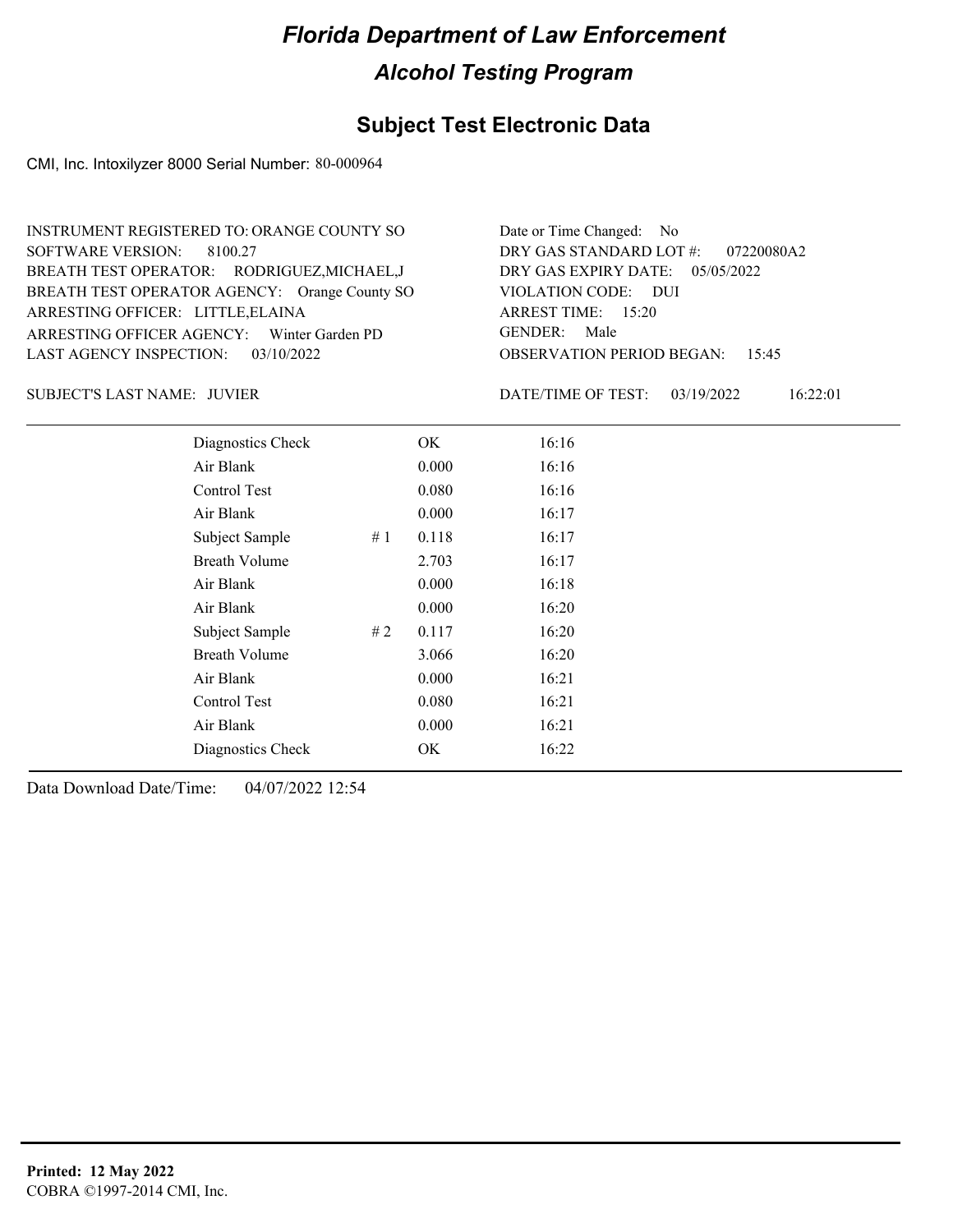## **Subject Test Electronic Data**

CMI, Inc. Intoxilyzer 8000 Serial Number: 80-000964

| INSTRUMENT REGISTERED TO: ORANGE COUNTY SO    | Date or Time Changed: No                  |
|-----------------------------------------------|-------------------------------------------|
| SOFTWARE VERSION: 8100.27                     | DRY GAS STANDARD LOT #: 07220080A2        |
| BREATH TEST OPERATOR: SKOWRONSKI, JEFFREY, J  | DRY GAS EXPIRY DATE: 05/05/2022           |
| BREATH TEST OPERATOR AGENCY: Orange County SO | VIOLATION CODE: DUI                       |
| ARRESTING OFFICER: HARWOOD, ARMANDO           | ARREST TIME: 19:22                        |
| ARRESTING OFFICER AGENCY: Orange County SO    | GENDER: Female                            |
| LAST AGENCY INSPECTION: $03/10/2022$          | <b>OBSERVATION PERIOD BEGAN:</b><br>20:00 |

REXHAJ SUBJECT'S LAST NAME: DATE/TIME OF TEST:

DATE/TIME OF TEST: 03/19/2022 20:29:34

| Diagnostics Check    |    | OK    | 20:23 |
|----------------------|----|-------|-------|
| Air Blank            |    | 0.000 | 20:24 |
| Control Test         |    | 0.080 | 20:24 |
| Air Blank            |    | 0.000 | 20:24 |
| Subject Sample       | #1 | 0.000 | 20:25 |
| <b>Breath Volume</b> |    | 1.535 | 20:25 |
| Air Blank            |    | 0.000 | 20:25 |
| Air Blank            |    | 0.000 | 20:27 |
| Subject Sample       | #2 | 0.000 | 20:28 |
| <b>Breath Volume</b> |    | 1.746 | 20:28 |
| Air Blank            |    | 0.000 | 20:28 |
| Control Test         |    | 0.080 | 20:28 |
| Air Blank            |    | 0.000 | 20:29 |
| Diagnostics Check    |    | OK    | 20:29 |
|                      |    |       |       |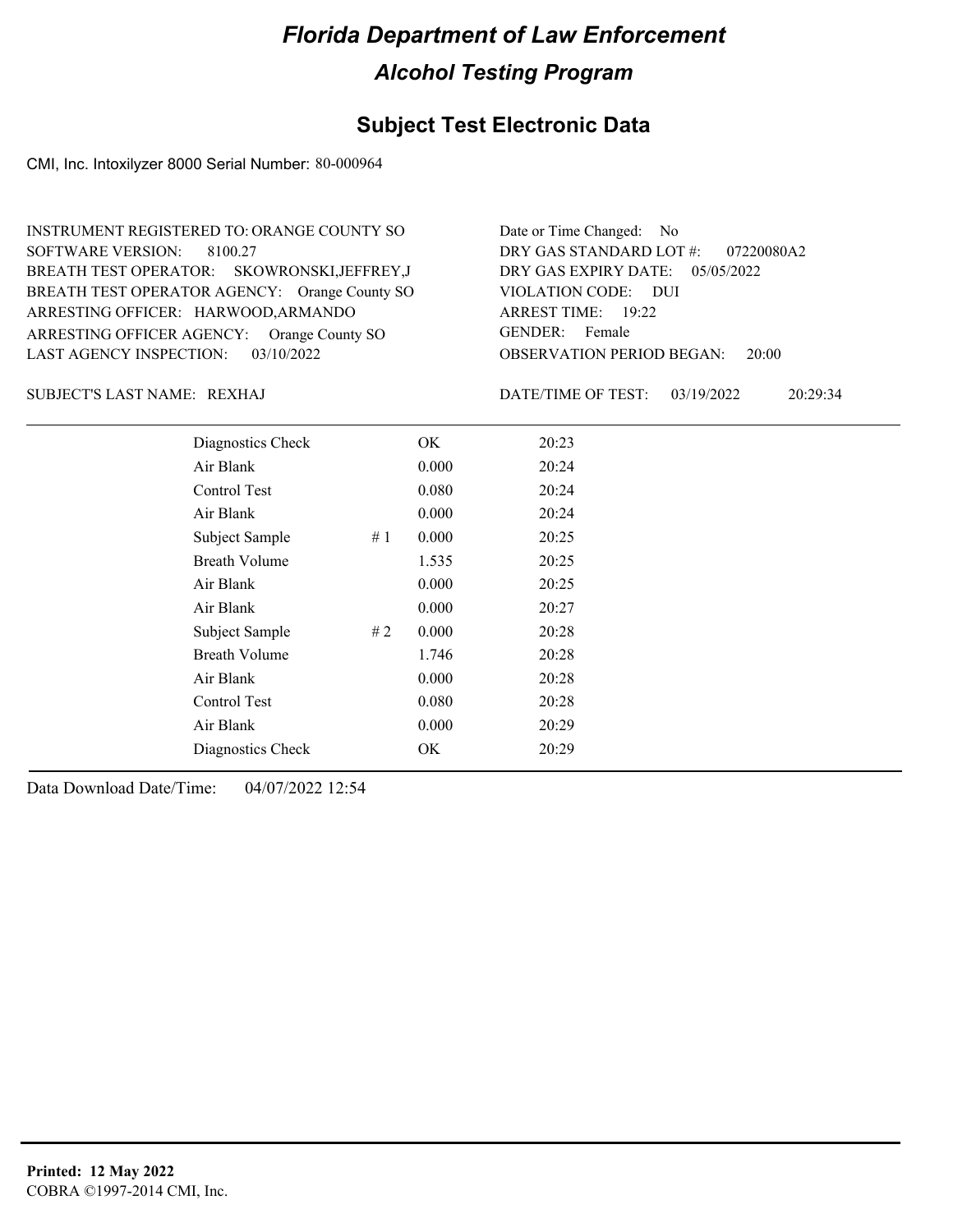## **Subject Test Electronic Data**

CMI, Inc. Intoxilyzer 8000 Serial Number: 80-000964

| INSTRUMENT REGISTERED TO: ORANGE COUNTY SO    | Date or Time Changed: No               |
|-----------------------------------------------|----------------------------------------|
| SOFTWARE VERSION: 8100.27                     | DRY GAS STANDARD LOT #: 07220080A2     |
| BREATH TEST OPERATOR: SKOWRONSKI, JEFFREY, J  | DRY GAS EXPIRY DATE: 05/05/2022        |
| BREATH TEST OPERATOR AGENCY: Orange County SO | VIOLATION CODE: DUI                    |
| ARRESTING OFFICER: RAMIREZ, MATTHEW           | ARREST TIME: $01:22$                   |
| ARRESTING OFFICER AGENCY: Ocoee PD            | GENDER: Male                           |
| LAST AGENCY INSPECTION: 03/10/2022            | <b>OBSERVATION PERIOD BEGAN: 01:50</b> |

SUBJECT'S LAST NAME: MIRANDA LOPEZ DATE/TIME OF TEST:

DATE/TIME OF TEST: 03/20/2022 02:22:36

| Diagnostics Check    |    | OK    | 02:15 |  |
|----------------------|----|-------|-------|--|
| Air Blank            |    | 0.000 | 02:16 |  |
| Control Test         |    | 0.080 | 02:16 |  |
| Air Blank            |    | 0.000 | 02:17 |  |
| Subject Sample       | #1 | 0.200 | 02:18 |  |
| <b>Breath Volume</b> |    | 1.523 | 02:18 |  |
| Air Blank            |    | 0.000 | 02:18 |  |
| Air Blank            |    | 0.000 | 02:20 |  |
| Subject Sample       | #2 | 0.202 | 02:21 |  |
| <b>Breath Volume</b> |    | 1.191 | 02:21 |  |
| Air Blank            |    | 0.000 | 02:21 |  |
| Control Test         |    | 0.078 | 02:22 |  |
| Air Blank            |    | 0.000 | 02:22 |  |
| Diagnostics Check    |    | OK.   | 02:22 |  |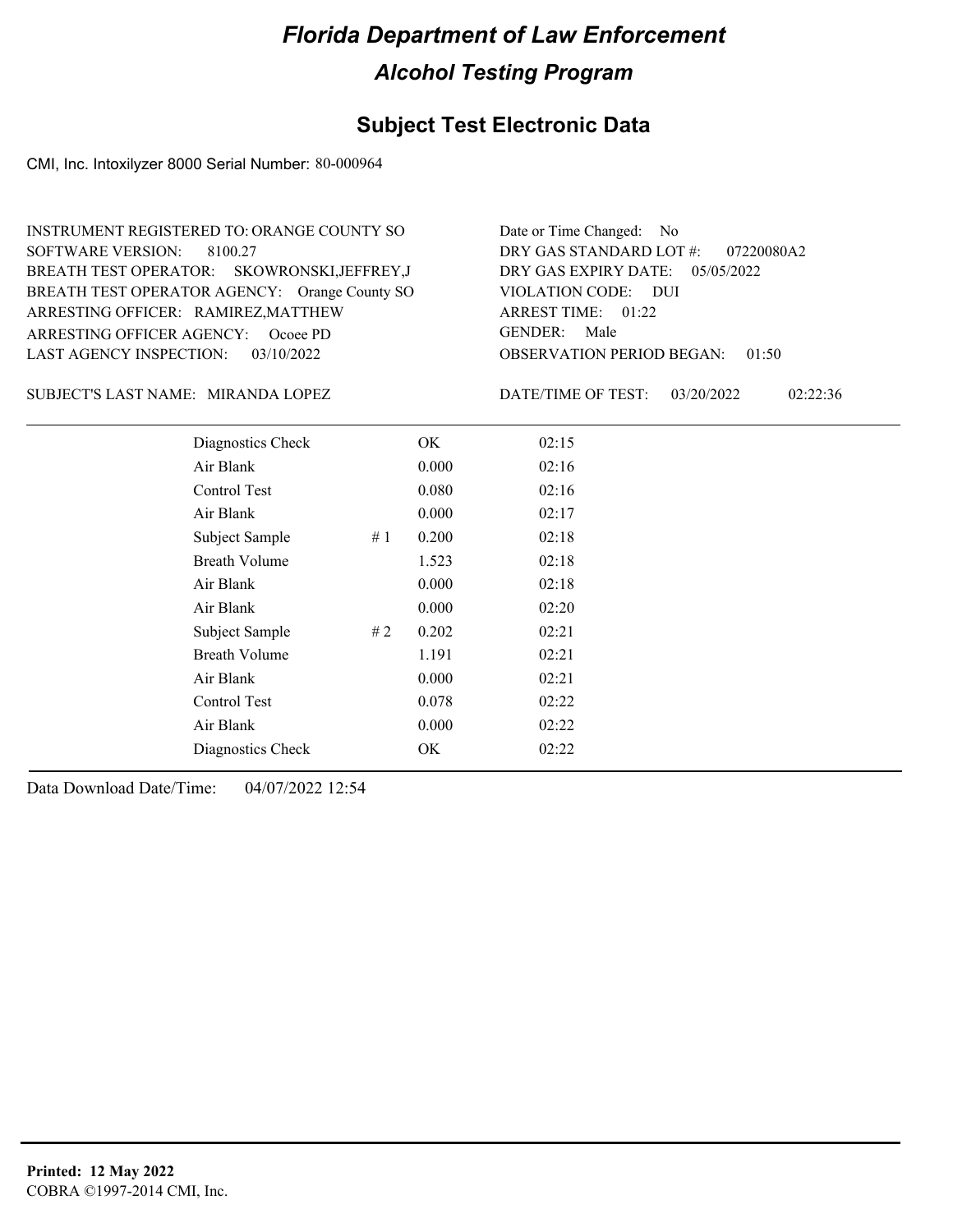## **Subject Test Electronic Data**

CMI, Inc. Intoxilyzer 8000 Serial Number: 80-000964

| INSTRUMENT REGISTERED TO: ORANGE COUNTY SO    | Date or Time Changed: No               |
|-----------------------------------------------|----------------------------------------|
| SOFTWARE VERSION: 8100.27                     | DRY GAS STANDARD LOT #: 07220080A2     |
| BREATH TEST OPERATOR: KOSH, TOBI, J           | DRY GAS EXPIRY DATE: $05/05/2022$      |
| BREATH TEST OPERATOR AGENCY: Orange County SO | VIOLATION CODE: DUI                    |
| ARRESTING OFFICER: HEBEL, GRIFFIN             | ARREST TIME: 03:59                     |
| ARRESTING OFFICER AGENCY: Windermere PD       | GENDER: Female                         |
| LAST AGENCY INSPECTION: 03/10/2022            | <b>OBSERVATION PERIOD BEGAN: 04:27</b> |

ALLIANO SUBJECT'S LAST NAME: DATE/TIME OF TEST:

DATE/TIME OF TEST: 03/20/2022 05:07:16

| Diagnostics Check    |     | OK    | 04:51 |                |
|----------------------|-----|-------|-------|----------------|
| Air Blank            |     | 0.000 | 04:51 |                |
| Control Test         |     | 0.080 | 04:51 |                |
| Air Blank            |     | 0.000 | 04:52 |                |
| Subject Sample       | #1  | 0.186 | 04:54 |                |
| <b>Breath Volume</b> |     | 1.226 | 04:54 |                |
| Air Blank            |     | 0.000 | 04:55 |                |
| Air Blank            |     | 0.000 | 04:56 |                |
| Subject Sample       | # 2 | 0.148 | 05:00 | Volume Not Met |
| <b>Breath Volume</b> |     | 0.316 | 05:00 |                |
| Air Blank            |     | 0.000 | 05:00 |                |
| Air Blank            |     | 0.000 | 05:02 |                |
| Subject Sample       | #3  | 0.184 | 05:05 | Volume Not Met |
| <b>Breath Volume</b> |     | 0.730 | 05:05 |                |
| Air Blank            |     | 0.000 | 05:06 |                |
| Control Test         |     | 0.079 | 05:06 |                |
| Air Blank            |     | 0.000 | 05:07 |                |
| Diagnostics Check    |     | OK    | 05:07 |                |
|                      |     |       |       |                |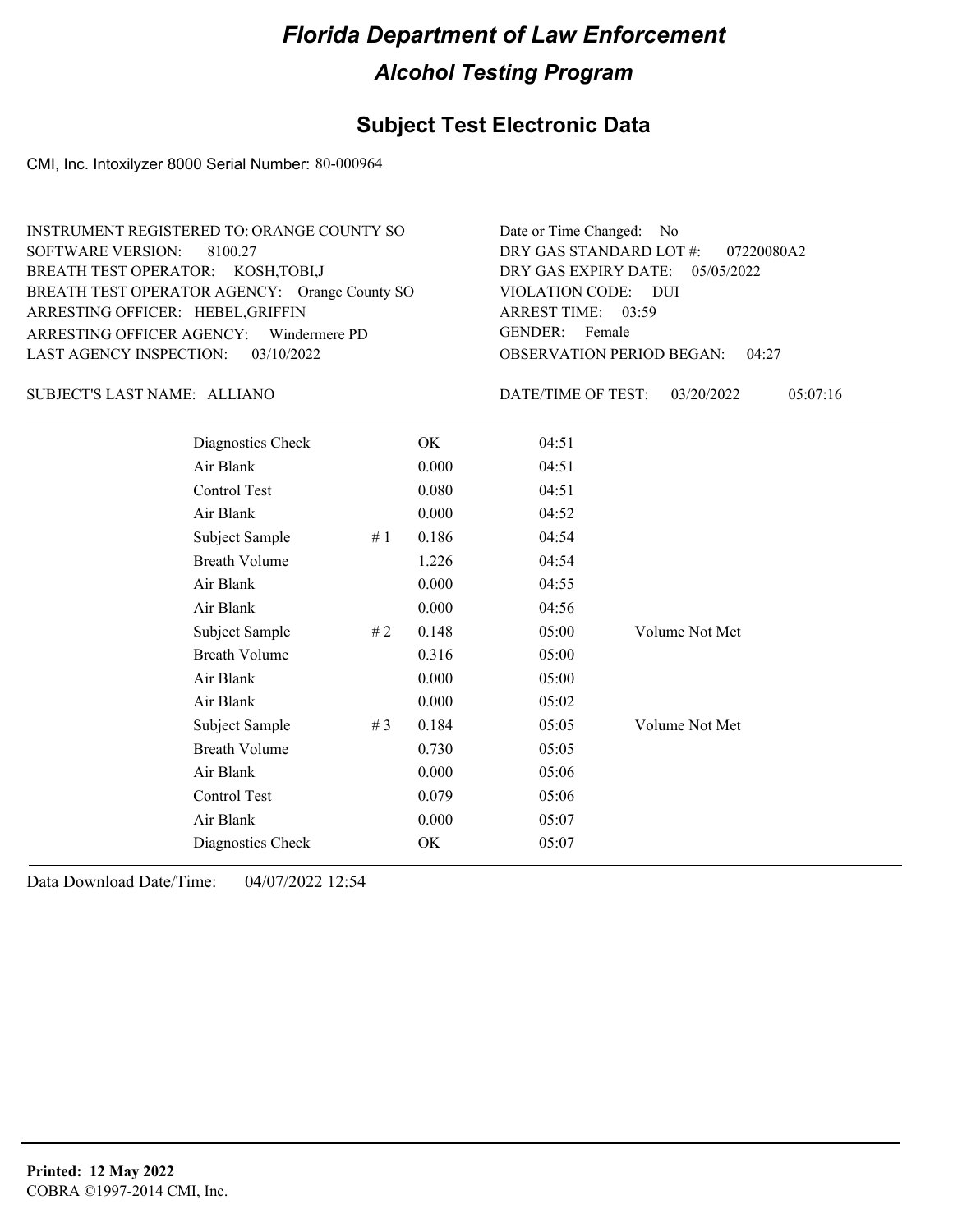#### **Subject Test Electronic Data**

CMI, Inc. Intoxilyzer 8000 Serial Number: 80-000964

OBSERVATION PERIOD BEGAN: 23:43 ARRESTING OFFICER AGENCY: GENDER: Orlando PD BREATH TEST OPERATOR AGENCY: Orange County SO VIOLATION CODE: SOFTWARE VERSION: 8100.27 VIOLATION CODE: DUI ARREST TIME: 23:30 ARRESTING OFFICER: TATTOLI,RYAN DRY GAS EXPIRY DATE: 05/05/2022 07220080A2 SKOWRONSKI,JEFFREY,J BREATH TEST OPERATOR: LAST AGENCY INSPECTION: 03/10/2022 INSTRUMENT REGISTERED TO: ORANGE COUNTY SO DRY GAS STANDARD LOT #: Date or Time Changed: No GENDER: Male

SUBJECT'S LAST NAME: COLON DATE/TIME OF TEST:

DATE/TIME OF TEST: 03/23/2022 00:14:13

| Diagnostics Check    |    | OK    | 00:08 |
|----------------------|----|-------|-------|
| Air Blank            |    | 0.000 | 00:08 |
| Control Test         |    | 0.079 | 00:09 |
| Air Blank            |    | 0.000 | 00:09 |
| Subject Sample       | #1 | 0.240 | 00:09 |
| <b>Breath Volume</b> |    | 1.550 | 00:09 |
| Air Blank            |    | 0.000 | 00:10 |
| Air Blank            |    | 0.000 | 00:12 |
| Subject Sample       | #2 | 0.239 | 00:12 |
| <b>Breath Volume</b> |    | 1.675 | 00:12 |
| Air Blank            |    | 0.000 | 00:13 |
| Control Test         |    | 0.080 | 00:13 |
| Air Blank            |    | 0.000 | 00:14 |
| Diagnostics Check    |    | OK    | 00:14 |
|                      |    |       |       |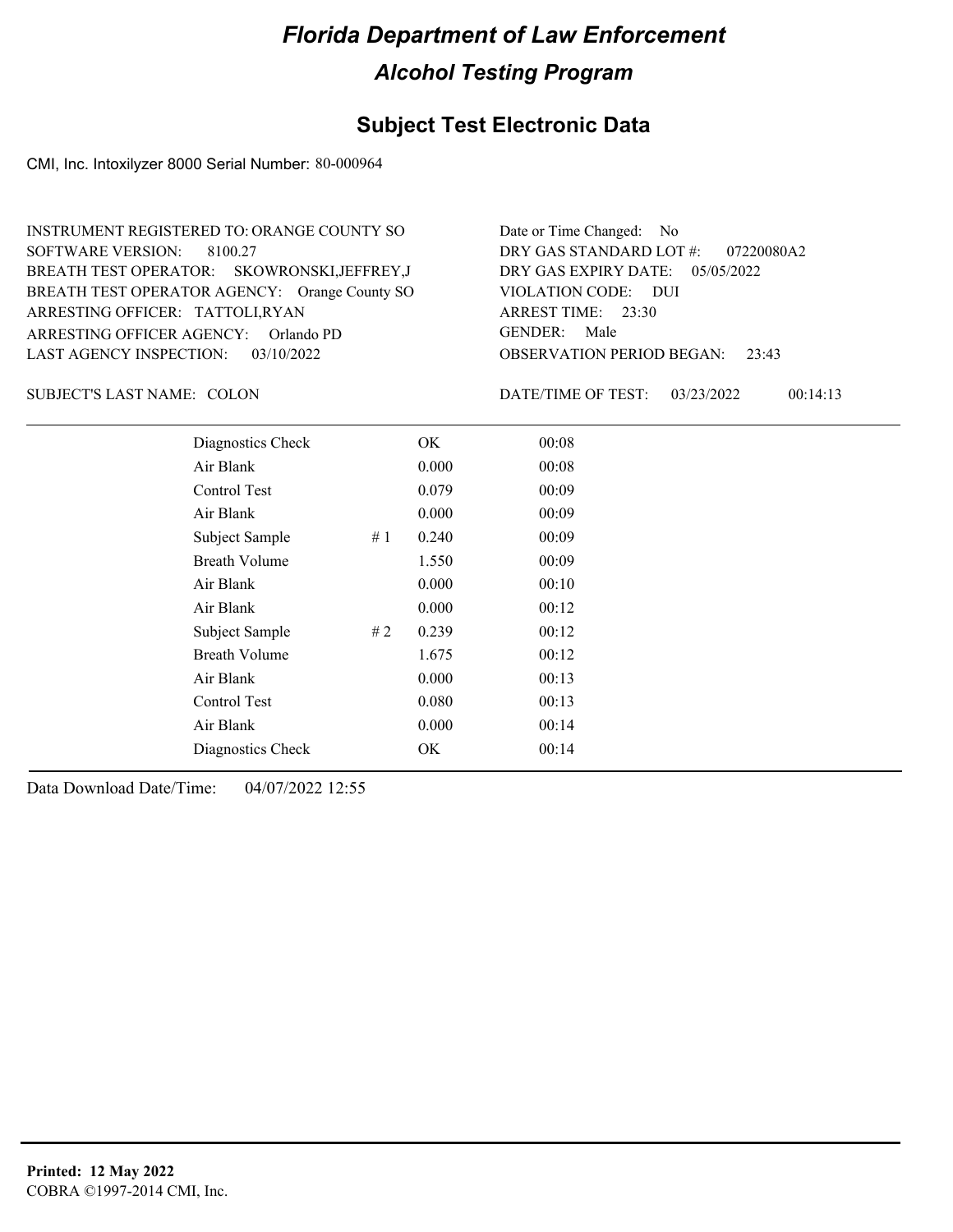## **Subject Test Electronic Data**

CMI, Inc. Intoxilyzer 8000 Serial Number: 80-000964

| INSTRUMENT REGISTERED TO: ORANGE COUNTY SO    | Date or Time Changed: No               |
|-----------------------------------------------|----------------------------------------|
| SOFTWARE VERSION: 8100.27                     | DRY GAS STANDARD LOT #: 07220080A2     |
| BREATH TEST OPERATOR: SKOWRONSKI, JEFFREY, J  | DRY GAS EXPIRY DATE: $05/05/2022$      |
| BREATH TEST OPERATOR AGENCY: Orange County SO | VIOLATION CODE: DUI                    |
| ARRESTING OFFICER: WILLS, DARREN              | ARREST TIME: 01:39                     |
| ARRESTING OFFICER AGENCY: Winter Garden PD    | GENDER: Female                         |
| LAST AGENCY INSPECTION: $03/10/2022$          | <b>OBSERVATION PERIOD BEGAN: 02:15</b> |

#### NASRALLAH SUBJECT'S LAST NAME: DATE/TIME OF TEST:

DATE/TIME OF TEST: 03/23/2022 02:45:23

| Diagnostics Check    |     | OK    | 02:39 |
|----------------------|-----|-------|-------|
| Air Blank            |     | 0.000 | 02:39 |
| Control Test         |     | 0.080 | 02:40 |
| Air Blank            |     | 0.000 | 02:40 |
| Subject Sample       | #1  | 0.165 | 02:41 |
| <b>Breath Volume</b> |     | 1.605 | 02:41 |
| Air Blank            |     | 0.000 | 02:41 |
| Air Blank            |     | 0.000 | 02:43 |
| Subject Sample       | # 2 | 0.166 | 02:43 |
| <b>Breath Volume</b> |     | 1.152 | 02:43 |
| Air Blank            |     | 0.000 | 02:44 |
| Control Test         |     | 0.080 | 02:44 |
| Air Blank            |     | 0.000 | 02:45 |
| Diagnostics Check    |     | OK    | 02:45 |
|                      |     |       |       |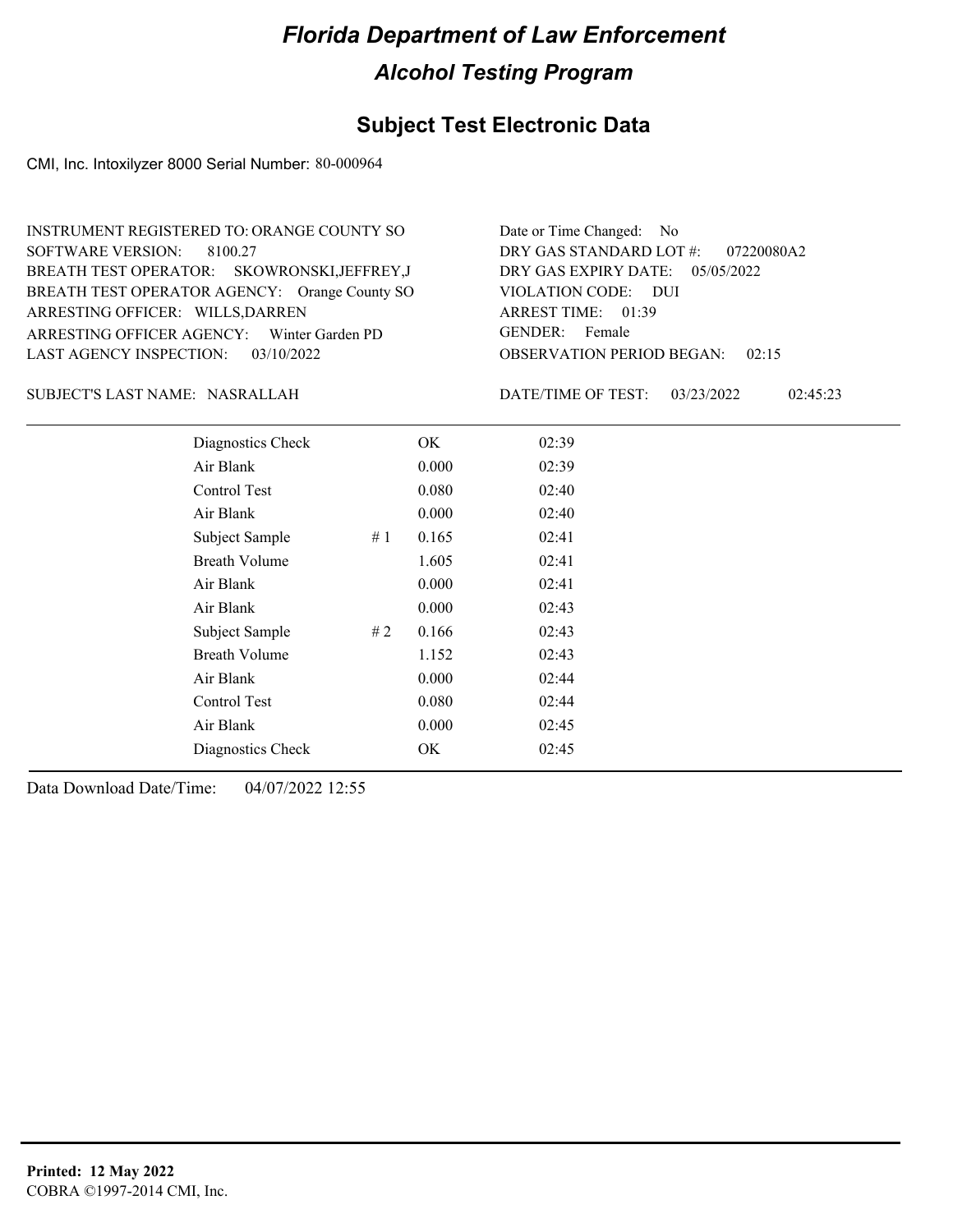#### **Subject Test Electronic Data**

CMI, Inc. Intoxilyzer 8000 Serial Number: 80-000964

OBSERVATION PERIOD BEGAN: 03:13 ARRESTING OFFICER AGENCY: Maitland PD GENDER: BREATH TEST OPERATOR AGENCY: Orange County SO VIOLATION CODE: SOFTWARE VERSION: 8100.27 VIOLATION CODE: DUI 02:36 ARREST TIME: ARRESTING OFFICER: LIEBKNECHT,KEVIN DRY GAS EXPIRY DATE: 05/05/2022 07220080A2 SKOWRONSKI,JEFFREY,J BREATH TEST OPERATOR: LAST AGENCY INSPECTION: 03/10/2022 INSTRUMENT REGISTERED TO: ORANGE COUNTY SO DRY GAS STANDARD LOT #: Date or Time Changed: No GENDER: Female

SUBJECT'S LAST NAME: FIGH GENERAL PROPERTIVE OF TEST:

DATE/TIME OF TEST: 03/23/2022 03:42:54

| Diagnostics Check    |    | OK    | 03:36 |
|----------------------|----|-------|-------|
| Air Blank            |    | 0.000 | 03:37 |
| Control Test         |    | 0.080 | 03:37 |
| Air Blank            |    | 0.000 | 03:38 |
| Subject Sample       | #1 | 0.158 | 03:38 |
| <b>Breath Volume</b> |    | 1.257 | 03:38 |
| Air Blank            |    | 0.000 | 03:39 |
| Air Blank            |    | 0.000 | 03:41 |
| Subject Sample       | #2 | 0.171 | 03:41 |
| <b>Breath Volume</b> |    | 1.566 | 03:41 |
| Air Blank            |    | 0.000 | 03:42 |
| Control Test         |    | 0.080 | 03:42 |
| Air Blank            |    | 0.000 | 03:42 |
| Diagnostics Check    |    | OK    | 03:42 |
|                      |    |       |       |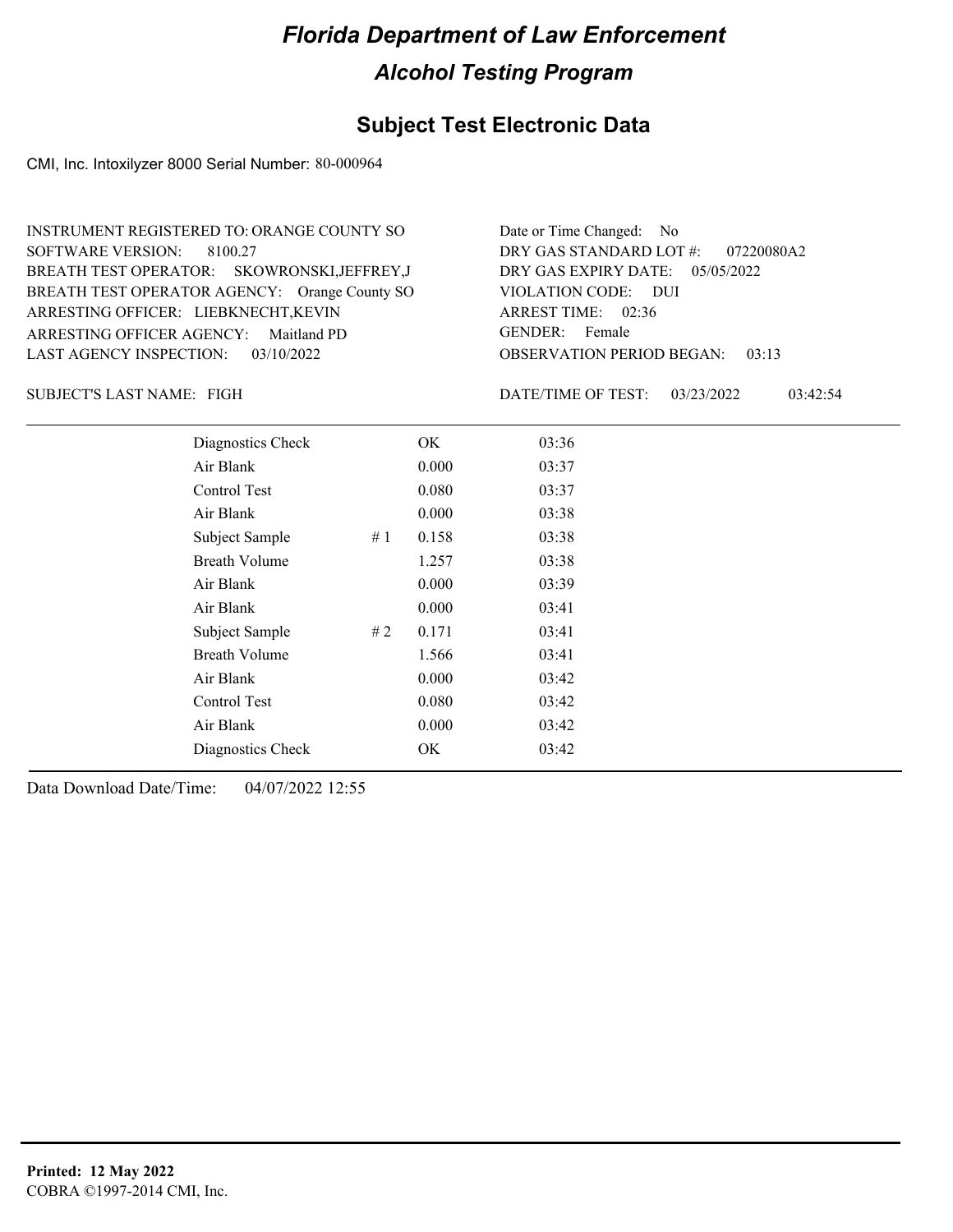## **Subject Test Electronic Data**

CMI, Inc. Intoxilyzer 8000 Serial Number: 80-000964

| INSTRUMENT REGISTERED TO: ORANGE COUNTY SO    | Date or Time Changed: No               |
|-----------------------------------------------|----------------------------------------|
| SOFTWARE VERSION: 8100.27                     | DRY GAS STANDARD LOT #: 07220080A2     |
| BREATH TEST OPERATOR: SKOWRONSKI, JEFFREY, J  | DRY GAS EXPIRY DATE: $05/05/2022$      |
| BREATH TEST OPERATOR AGENCY: Orange County SO | VIOLATION CODE: DUI                    |
| ARRESTING OFFICER: KING, ARTHUR               | ARREST TIME: 02:41                     |
| ARRESTING OFFICER AGENCY: Central FL Univ PD  | GENDER: Male                           |
| LAST AGENCY INSPECTION: $03/10/2022$          | <b>OBSERVATION PERIOD BEGAN: 03:13</b> |

#### GUTTENTAG SUBJECT'S LAST NAME: DATE/TIME OF TEST:

DATE/TIME OF TEST: 03/24/2022 03:42:56

| Diagnostics Check    |    | OK    | 03:36 |
|----------------------|----|-------|-------|
| Air Blank            |    | 0.000 | 03:37 |
| Control Test         |    | 0.080 | 03:37 |
| Air Blank            |    | 0.000 | 03:38 |
| Subject Sample       | #1 | 0.000 | 03:38 |
| <b>Breath Volume</b> |    | 1.207 | 03:38 |
| Air Blank            |    | 0.000 | 03:39 |
| Air Blank            |    | 0.000 | 03:41 |
| Subject Sample       | #2 | 0.000 | 03:41 |
| <b>Breath Volume</b> |    | 1.441 | 03:41 |
| Air Blank            |    | 0.000 | 03:42 |
| Control Test         |    | 0.079 | 03:42 |
| Air Blank            |    | 0.000 | 03:42 |
| Diagnostics Check    |    | OK    | 03:42 |
|                      |    |       |       |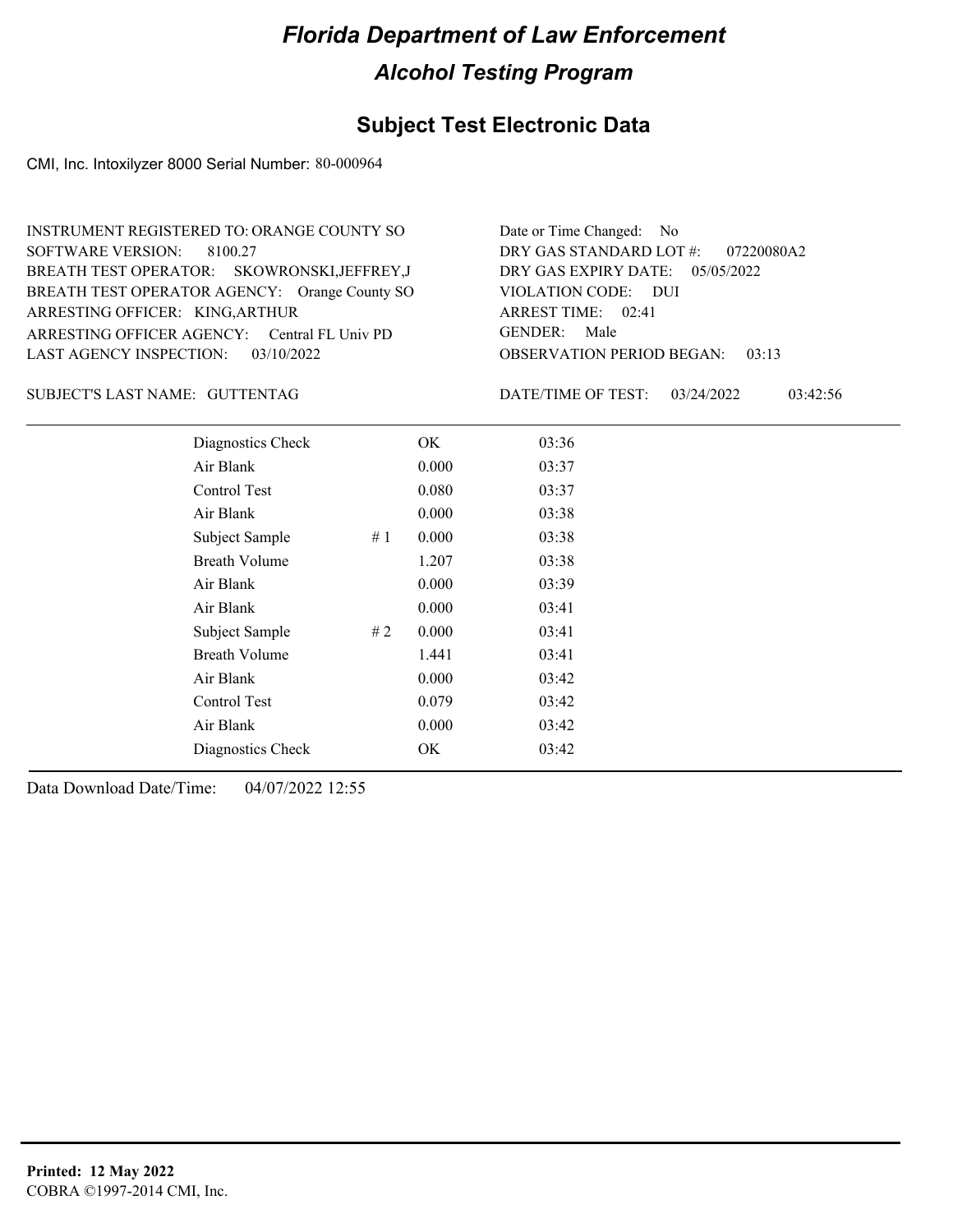## **Subject Test Electronic Data**

CMI, Inc. Intoxilyzer 8000 Serial Number: 80-000964

| INSTRUMENT REGISTERED TO: ORANGE COUNTY SO    | Date or Time Changed: No               |
|-----------------------------------------------|----------------------------------------|
| SOFTWARE VERSION: 8100.27                     | DRY GAS STANDARD LOT #: 07220080A2     |
| BREATH TEST OPERATOR: KOSH, TOBI, J           | DRY GAS EXPIRY DATE: $05/05/2022$      |
| BREATH TEST OPERATOR AGENCY: Orange County SO | VIOLATION CODE: DUI                    |
| ARRESTING OFFICER: SCHOEN, ELLIS              | ARREST TIME: 01:47                     |
| ARRESTING OFFICER AGENCY: Winter Garden PD    | GENDER: Male                           |
| LAST AGENCY INSPECTION: $03/10/2022$          | <b>OBSERVATION PERIOD BEGAN: 02:18</b> |

SUBJECT'S LAST NAME: HARVEY DATE/TIME OF TEST:

DATE/TIME OF TEST: 03/25/2022 02:47:00

| Diagnostics Check    |    | OK    | 02:40 |
|----------------------|----|-------|-------|
| Air Blank            |    | 0.000 | 02:41 |
| Control Test         |    | 0.080 | 02:41 |
| Air Blank            |    | 0.000 | 02:42 |
| Subject Sample       | #1 | 0.106 | 02:42 |
| <b>Breath Volume</b> |    | 2.695 | 02:42 |
| Air Blank            |    | 0.000 | 02:43 |
| Air Blank            |    | 0.000 | 02:45 |
| Subject Sample       | #2 | 0.108 | 02:45 |
| <b>Breath Volume</b> |    | 2.234 | 02:45 |
| Air Blank            |    | 0.000 | 02:46 |
| Control Test         |    | 0.079 | 02:46 |
| Air Blank            |    | 0.000 | 02:46 |
| Diagnostics Check    |    | OK    | 02:47 |
|                      |    |       |       |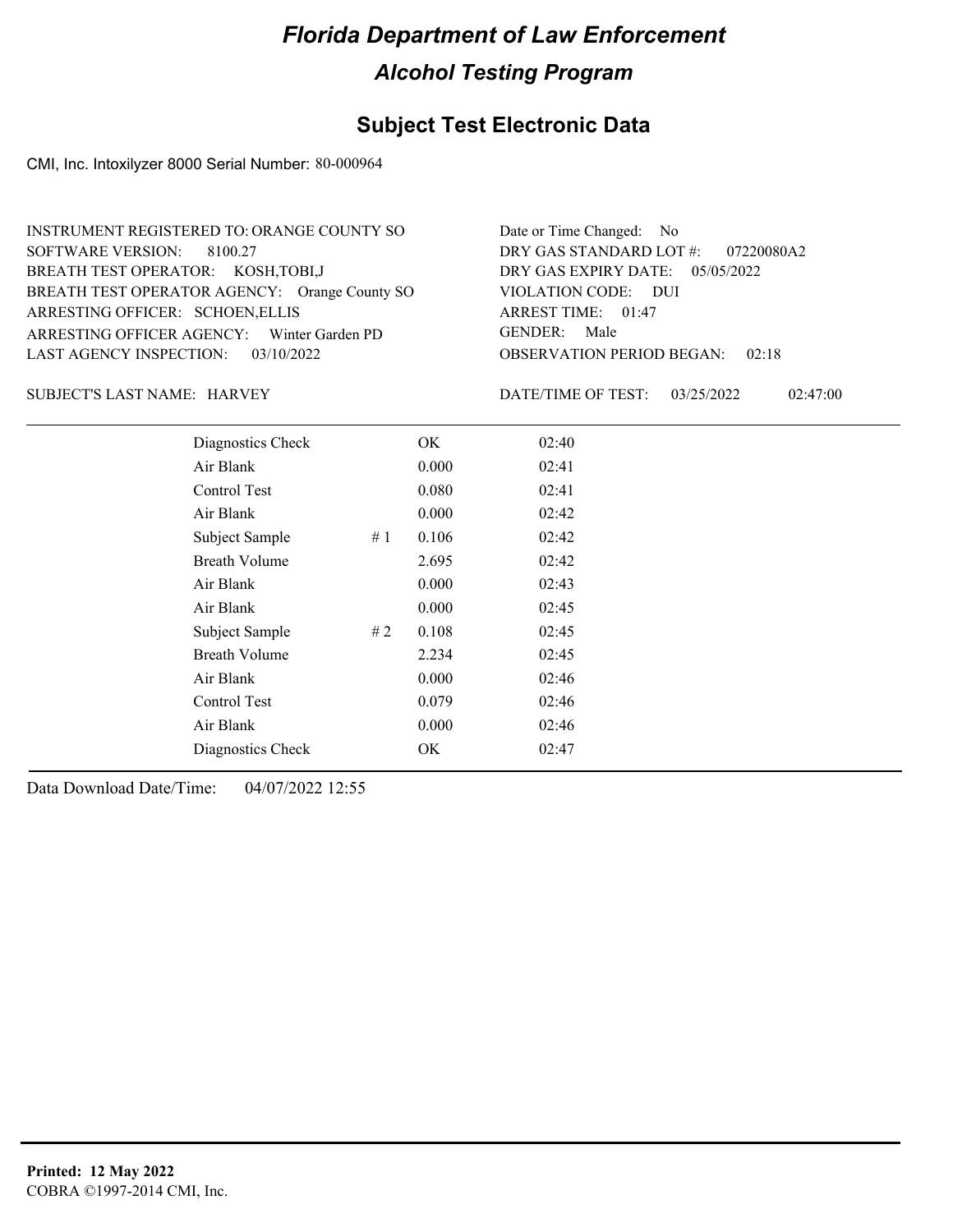## **Subject Test Electronic Data**

CMI, Inc. Intoxilyzer 8000 Serial Number: 80-000964

| INSTRUMENT REGISTERED TO: ORANGE COUNTY SO    | Date or Time Changed: No               |
|-----------------------------------------------|----------------------------------------|
| SOFTWARE VERSION: 8100.27                     | DRY GAS STANDARD LOT $\#$ : 07220080A2 |
| BREATH TEST OPERATOR: SKOWRONSKI, JEFFREY, J  | DRY GAS EXPIRY DATE: $05/05/2022$      |
| BREATH TEST OPERATOR AGENCY: Orange County SO | VIOLATION CODE: DUI                    |
| ARRESTING OFFICER: ANDREWS, GARY              | ARREST TIME: 03:11                     |
| ARRESTING OFFICER AGENCY: Maitland PD         | GENDER: Female                         |
| LAST AGENCY INSPECTION: 03/10/2022            | <b>OBSERVATION PERIOD BEGAN: 03:35</b> |

SUBJECT'S LAST NAME: BROWN DATE/TIME OF TEST:

DATE/TIME OF TEST: 03/25/2022 04:05:37

| Diagnostics Check    |    | OK    | 03:59 |  |
|----------------------|----|-------|-------|--|
| Air Blank            |    | 0.000 | 03:59 |  |
| Control Test         |    | 0.079 | 03:59 |  |
| Air Blank            |    | 0.000 | 04:00 |  |
| Subject Sample       | #1 | 0.000 | 04:01 |  |
| <b>Breath Volume</b> |    | 1.718 | 04:01 |  |
| Air Blank            |    | 0.000 | 04:01 |  |
| Air Blank            |    | 0.000 | 04:03 |  |
| Subject Sample       | #2 | 0.000 | 04:04 |  |
| <b>Breath Volume</b> |    | 1.644 | 04:04 |  |
| Air Blank            |    | 0.000 | 04:04 |  |
| Control Test         |    | 0.080 | 04:05 |  |
| Air Blank            |    | 0.000 | 04:05 |  |
| Diagnostics Check    |    | OK    | 04:05 |  |
|                      |    |       |       |  |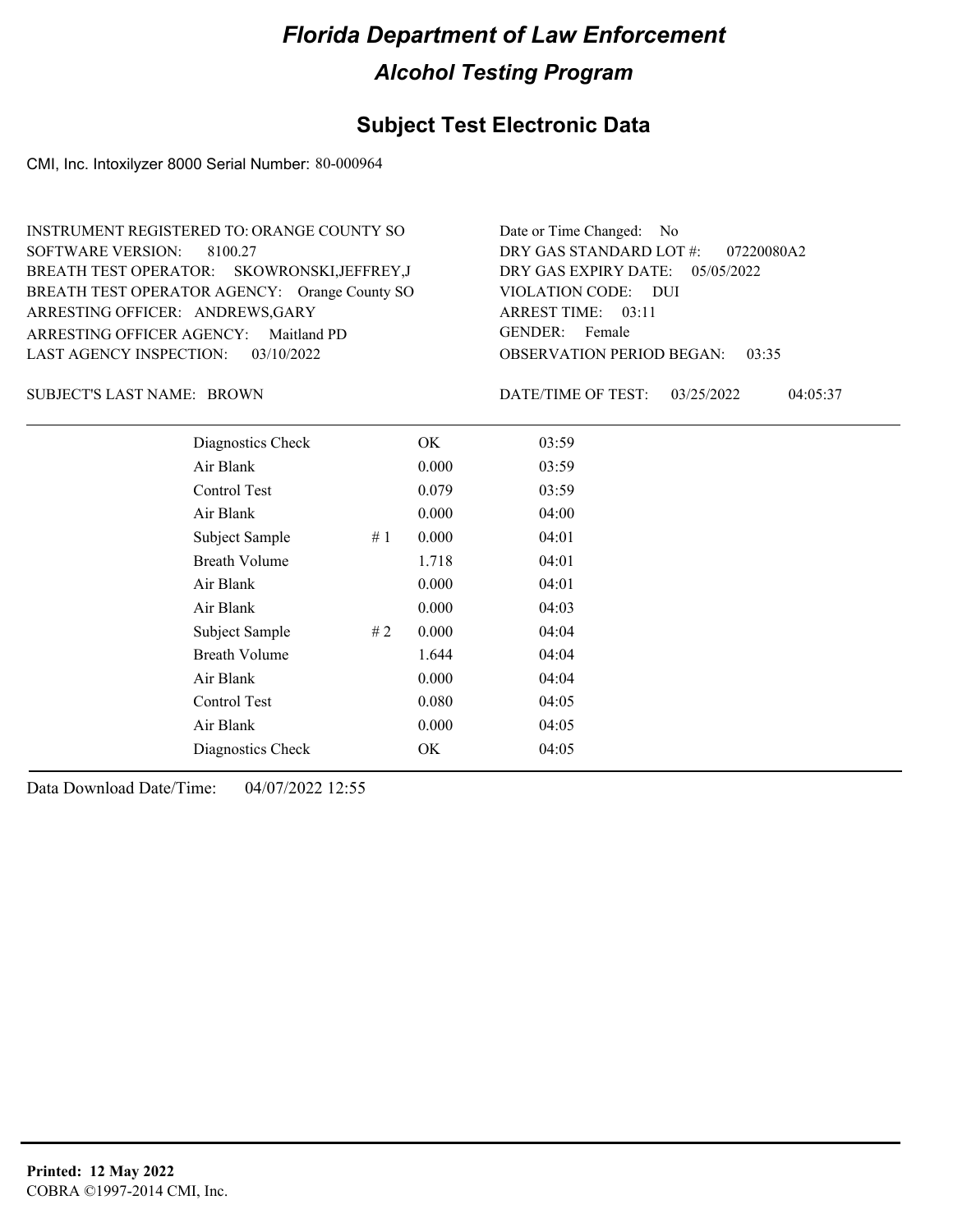#### **Subject Test Electronic Data**

CMI, Inc. Intoxilyzer 8000 Serial Number: 80-000964

OBSERVATION PERIOD BEGAN: 05:20 ARRESTING OFFICER AGENCY: GENDER: Orlando PD BREATH TEST OPERATOR AGENCY: Orange County SO VIOLATION CODE: SOFTWARE VERSION: VIOLATION CODE: DUI ARREST TIME: 04:54 ARRESTING OFFICER: DEBOTTIS, MARCUS DRY GAS EXPIRY DATE: 05/05/2022 07220080A2 SKOWRONSKI,JEFFREY,J BREATH TEST OPERATOR: LAST AGENCY INSPECTION: 03/10/2022 8100.27 INSTRUMENT REGISTERED TO: ORANGE COUNTY SO DRY GAS STANDARD LOT #: Date or Time Changed: No GENDER: Male

SUBJECT'S LAST NAME: RODRIGUEZ SUAREZ DATE/TIME OF TEST:

DATE/TIME OF TEST: 03/25/2022 05:58:29

| Diagnostics Check    |    | OK    | 05:44 |                   |
|----------------------|----|-------|-------|-------------------|
| Air Blank            |    | 0.000 | 05:44 |                   |
| Control Test         |    | 0.080 | 05:45 |                   |
| Air Blank            |    | 0.000 | 05:45 |                   |
| Subject Sample       | #1 | 0.212 | 05:48 | No .020 agreement |
| <b>Breath Volume</b> |    | 1.265 | 05:48 |                   |
| Air Blank            |    | 0.000 | 05:49 |                   |
| Air Blank            |    | 0.000 | 05:50 |                   |
| Subject Sample       | #2 | 0.217 | 05:54 | Volume Not Met    |
| <b>Breath Volume</b> |    | 0.976 | 05:54 |                   |
| Air Blank            |    | 0.000 | 05:54 |                   |
| Air Blank            |    | 0.000 | 05:56 |                   |
| Subject Sample       | #3 | 0.247 | 05:57 | No .020 agreement |
| <b>Breath Volume</b> |    | 1.363 | 05:57 |                   |
| Air Blank            |    | 0.000 | 05:57 |                   |
| Control Test         |    | 0.079 | 05:57 |                   |
| Air Blank            |    | 0.000 | 05:58 |                   |
| Diagnostics Check    |    | OK    | 05:58 |                   |
|                      |    |       |       |                   |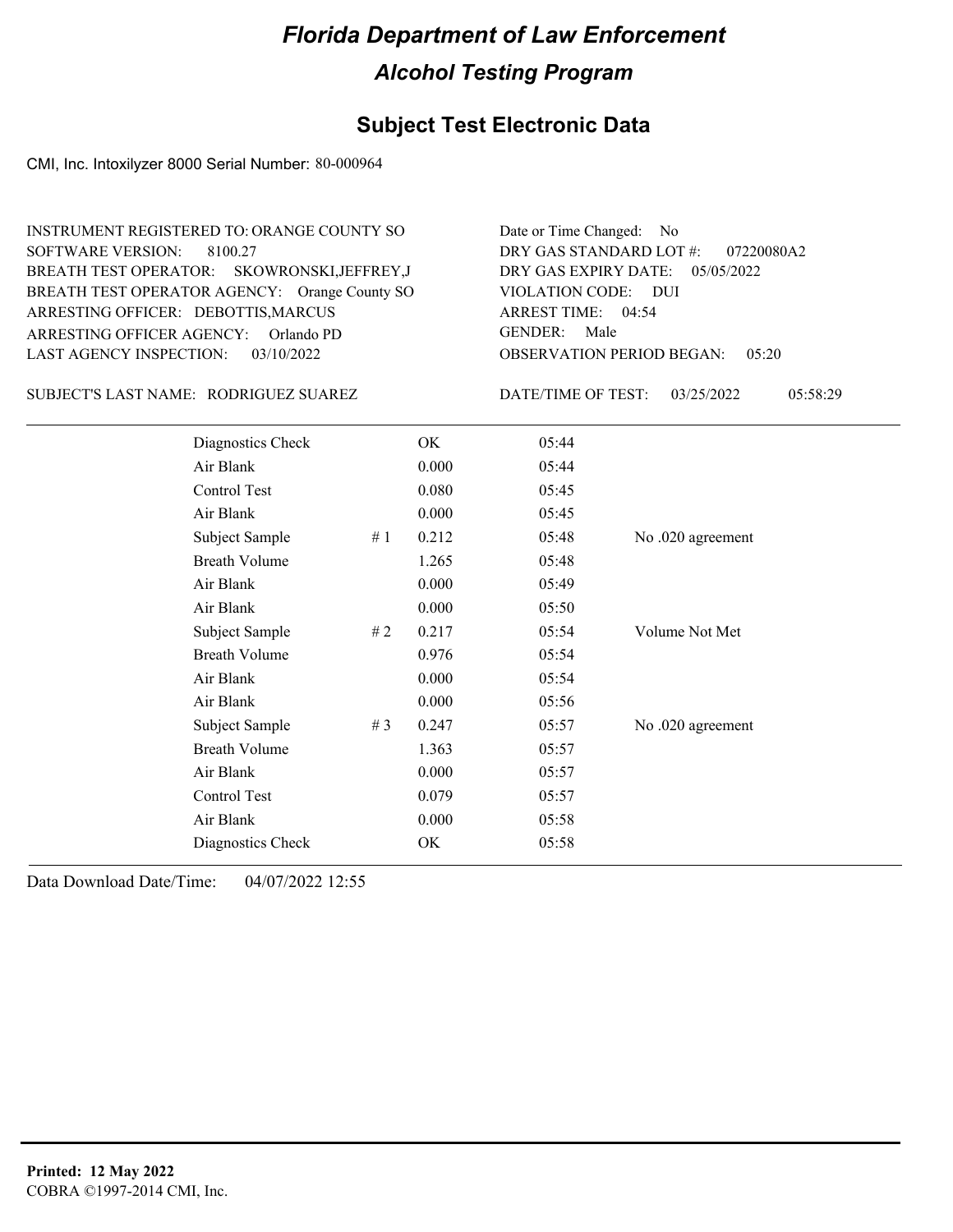#### **Subject Test Electronic Data**

CMI, Inc. Intoxilyzer 8000 Serial Number: 80-000964

ARRESTING OFFICER AGENCY: GENDER: Orlando PD BREATH TEST OPERATOR AGENCY: Orange County SO VIOLATION CODE: SOFTWARE VERSION: 8100.27 ARRESTING OFFICER: DEBOTTIS, MARCUS SKOWRONSKI,JEFFREY,J BREATH TEST OPERATOR: LAST AGENCY INSPECTION: 03/10/2022 INSTRUMENT REGISTERED TO: ORANGE COUNTY SO

OBSERVATION PERIOD BEGAN: 05:20 VIOLATION CODE: DUI ARREST TIME: 04:54 DRY GAS EXPIRY DATE: 05/05/2022 07220080A2 DRY GAS STANDARD LOT #: Date or Time Changed: No GENDER: Male

SUBJECT'S LAST NAME: RODRIGUEZ SUAREZ DATE/TIME OF TEST:

DATE/TIME OF TEST: 03/25/2022 06:07:58

| Diagnostics Check    |    | OK    | 06:00 |
|----------------------|----|-------|-------|
| Air Blank            |    | 0.000 | 06:00 |
| Control Test         |    | 0.079 | 06:01 |
| Air Blank            |    | 0.000 | 06:01 |
| Subject Sample       | #1 | 0.205 | 06:03 |
| <b>Breath Volume</b> |    | 1.132 | 06:03 |
| Air Blank            |    | 0.000 | 06:03 |
| Air Blank            |    | 0.000 | 06:05 |
| Subject Sample       | #2 | 0.208 | 06:06 |
| <b>Breath Volume</b> |    | 1.101 | 06:06 |
| Air Blank            |    | 0.000 | 06:07 |
| Control Test         |    | 0.079 | 06:07 |
| Air Blank            |    | 0.000 | 06:07 |
| Diagnostics Check    |    | OK    | 06:07 |
|                      |    |       |       |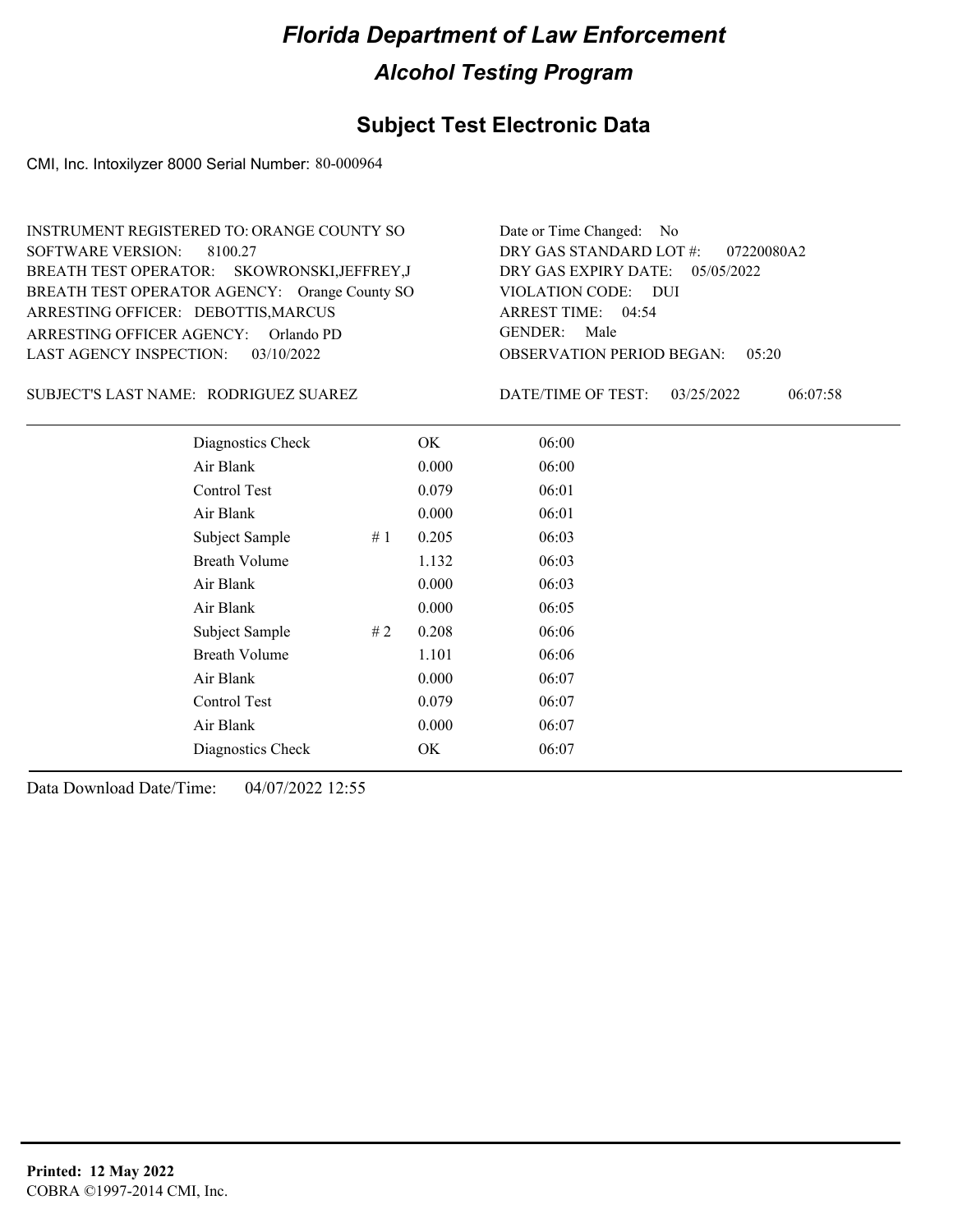## **Subject Test Electronic Data**

CMI, Inc. Intoxilyzer 8000 Serial Number: 80-000964

| INSTRUMENT REGISTERED TO: ORANGE COUNTY SO    | Date or Time Changed: No               |
|-----------------------------------------------|----------------------------------------|
| SOFTWARE VERSION: 8100.27                     | DRY GAS STANDARD LOT $\#$ : 07220080A2 |
| BREATH TEST OPERATOR: KOSH, TOBI, J           | DRY GAS EXPIRY DATE: $05/05/2022$      |
| BREATH TEST OPERATOR AGENCY: Orange County SO | VIOLATION CODE: DUI                    |
| ARRESTING OFFICER: JONES JR., EUGENE          | ARREST TIME: 23:01                     |
| ARRESTING OFFICER AGENCY: FHP Troop K         | GENDER: Female                         |
| LAST AGENCY INSPECTION: $03/10/2022$          | <b>OBSERVATION PERIOD BEGAN: 00:09</b> |

HARLAN SUBJECT'S LAST NAME: DATE/TIME OF TEST:

DATE/TIME OF TEST: 03/26/2022 00:41:46

| Diagnostics Check    |    | OK    | 00:34 |  |
|----------------------|----|-------|-------|--|
| Air Blank            |    | 0.000 | 00:34 |  |
| Control Test         |    | 0.080 | 00:34 |  |
| Air Blank            |    | 0.000 | 00:35 |  |
| Subject Sample       | #1 | 0.208 | 00:37 |  |
| <b>Breath Volume</b> |    | 1.949 | 00:37 |  |
| Air Blank            |    | 0.000 | 00:37 |  |
| Air Blank            |    | 0.000 | 00:39 |  |
| Subject Sample       | #2 | 0.213 | 00:40 |  |
| <b>Breath Volume</b> |    | 1.179 | 00:40 |  |
| Air Blank            |    | 0.000 | 00:40 |  |
| Control Test         |    | 0.080 | 00:41 |  |
| Air Blank            |    | 0.000 | 00:41 |  |
| Diagnostics Check    |    | OK    | 00:41 |  |
|                      |    |       |       |  |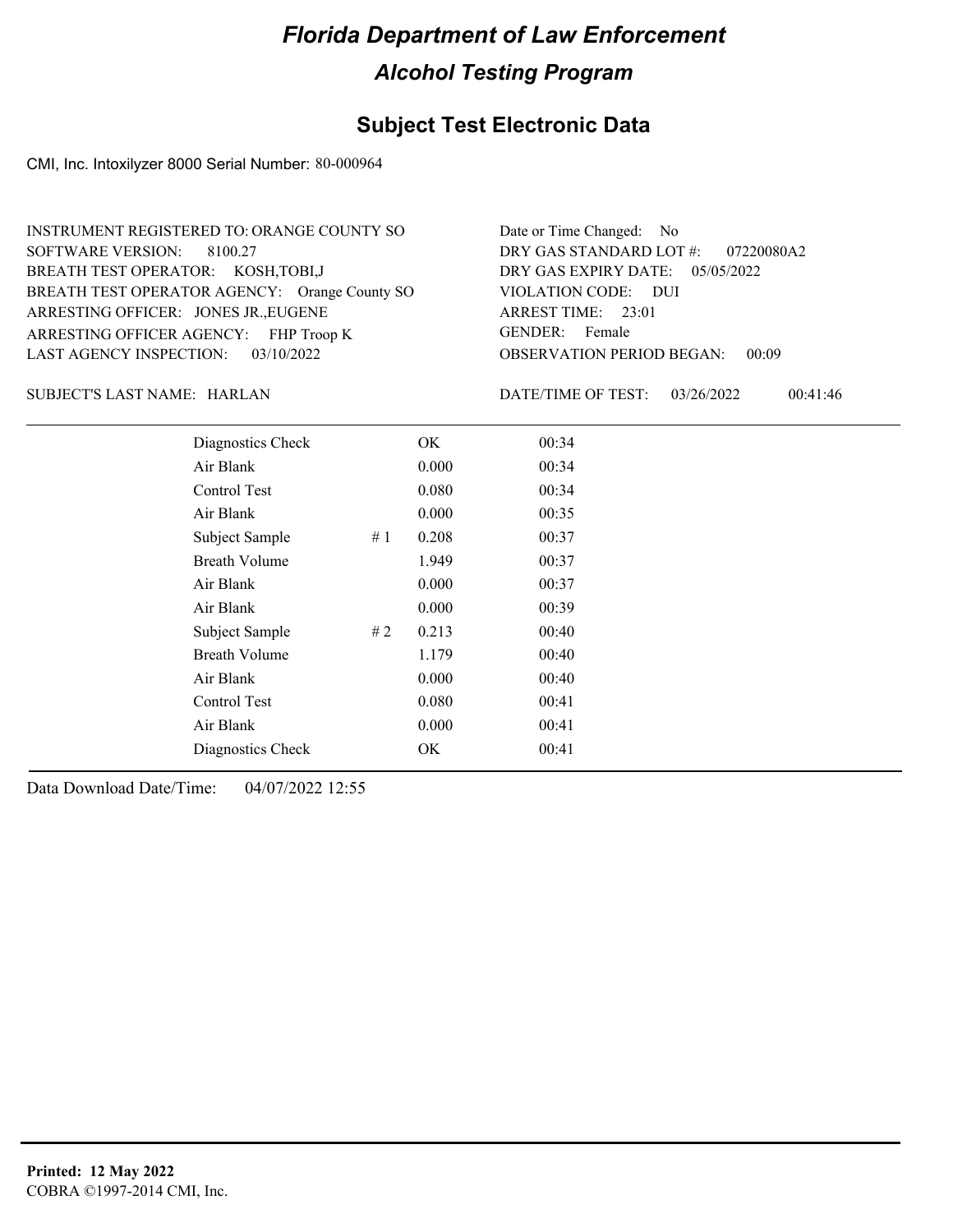## **Subject Test Electronic Data**

CMI, Inc. Intoxilyzer 8000 Serial Number: 80-000964

| INSTRUMENT REGISTERED TO: ORANGE COUNTY SO    | Date or Time Changed: No               |
|-----------------------------------------------|----------------------------------------|
| SOFTWARE VERSION: 8100.27                     | DRY GAS STANDARD LOT $\#$ : 07220080A2 |
| BREATH TEST OPERATOR: KOSH, TOBI, J           | DRY GAS EXPIRY DATE: 05/05/2022        |
| BREATH TEST OPERATOR AGENCY: Orange County SO | VIOLATION CODE: DUI                    |
| ARRESTING OFFICER: DANIEL, CONNELL            | ARREST TIME: 01:38                     |
| ARRESTING OFFICER AGENCY: Ocoee PD            | GENDER: Male                           |
| LAST AGENCY INSPECTION: 03/10/2022            | <b>OBSERVATION PERIOD BEGAN: 02:22</b> |

#### ZACARIAS LOPEZ SUBJECT'S LAST NAME: DATE/TIME OF TEST:

DATE/TIME OF TEST: 03/26/2022 03:10:05

| Diagnostics Check    |    | OK    | 03:03 |
|----------------------|----|-------|-------|
| Air Blank            |    | 0.000 | 03:04 |
| Control Test         |    | 0.080 | 03:04 |
| Air Blank            |    | 0.000 | 03:05 |
| Subject Sample       | #1 | 0.236 | 03:05 |
| <b>Breath Volume</b> |    | 2.980 | 03:05 |
| Air Blank            |    | 0.000 | 03:06 |
| Air Blank            |    | 0.000 | 03:08 |
| Subject Sample       | #2 | 0.237 | 03:08 |
| <b>Breath Volume</b> |    | 2.992 | 03:08 |
| Air Blank            |    | 0.000 | 03:09 |
| Control Test         |    | 0.080 | 03:09 |
| Air Blank            |    | 0.000 | 03:10 |
| Diagnostics Check    |    | OK    | 03:10 |
|                      |    |       |       |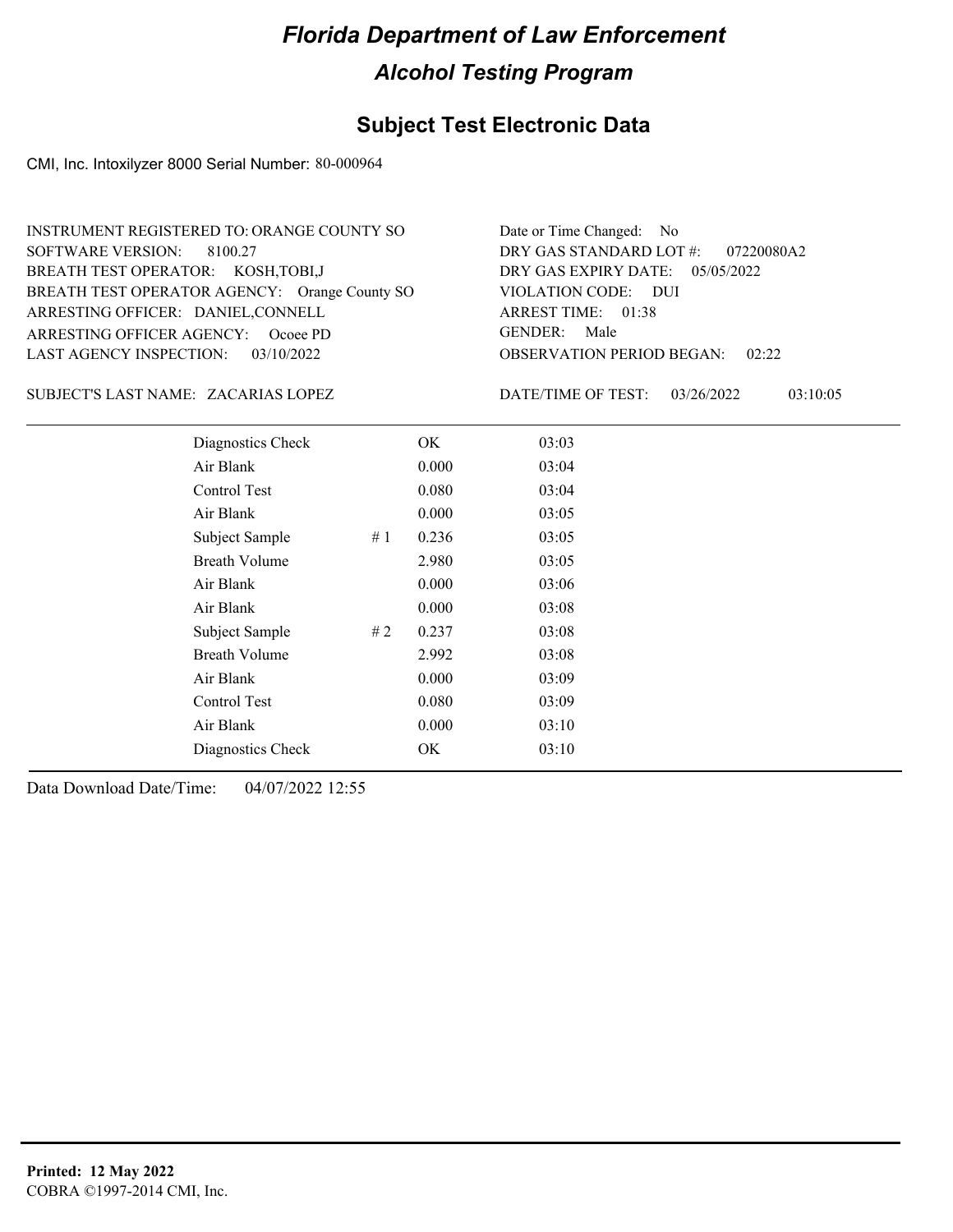#### **Subject Test Electronic Data**

CMI, Inc. Intoxilyzer 8000 Serial Number: 80-000964

OBSERVATION PERIOD BEGAN: 03:48 ARRESTING OFFICER AGENCY: Maitland PD GENDER: BREATH TEST OPERATOR AGENCY: Orange County SO VIOLATION CODE: SOFTWARE VERSION: 8100.27 VIOLATION CODE: DUI 03:41 ARREST TIME: ARRESTING OFFICER: BLACKWELL,ROBERT DRY GAS EXPIRY DATE: 05/05/2022 07220080A2 BREATH TEST OPERATOR: DENSON,TRAVIS,W LAST AGENCY INSPECTION: 03/10/2022 INSTRUMENT REGISTERED TO: ORANGE COUNTY SO DRY GAS STANDARD LOT #: Date or Time Changed: No GENDER: Male

SOSA DELACRUZ SUBJECT'S LAST NAME: DATE/TIME OF TEST:

DATE/TIME OF TEST: 03/26/2022 04:15:40

| Diagnostics Check    |    | OK    | 04:09 |
|----------------------|----|-------|-------|
| Air Blank            |    | 0.000 | 04:10 |
| Control Test         |    | 0.080 | 04:10 |
| Air Blank            |    | 0.000 | 04:10 |
| Subject Sample       | #1 | 0.147 | 04:11 |
| <b>Breath Volume</b> |    | 2.570 | 04:11 |
| Air Blank            |    | 0.000 | 04:11 |
| Air Blank            |    | 0.000 | 04:13 |
| Subject Sample       | #2 | 0.143 | 04:14 |
| <b>Breath Volume</b> |    | 1.855 | 04:14 |
| Air Blank            |    | 0.000 | 04:14 |
| Control Test         |    | 0.080 | 04:15 |
| Air Blank            |    | 0.000 | 04:15 |
| Diagnostics Check    |    | OK    | 04:15 |
|                      |    |       |       |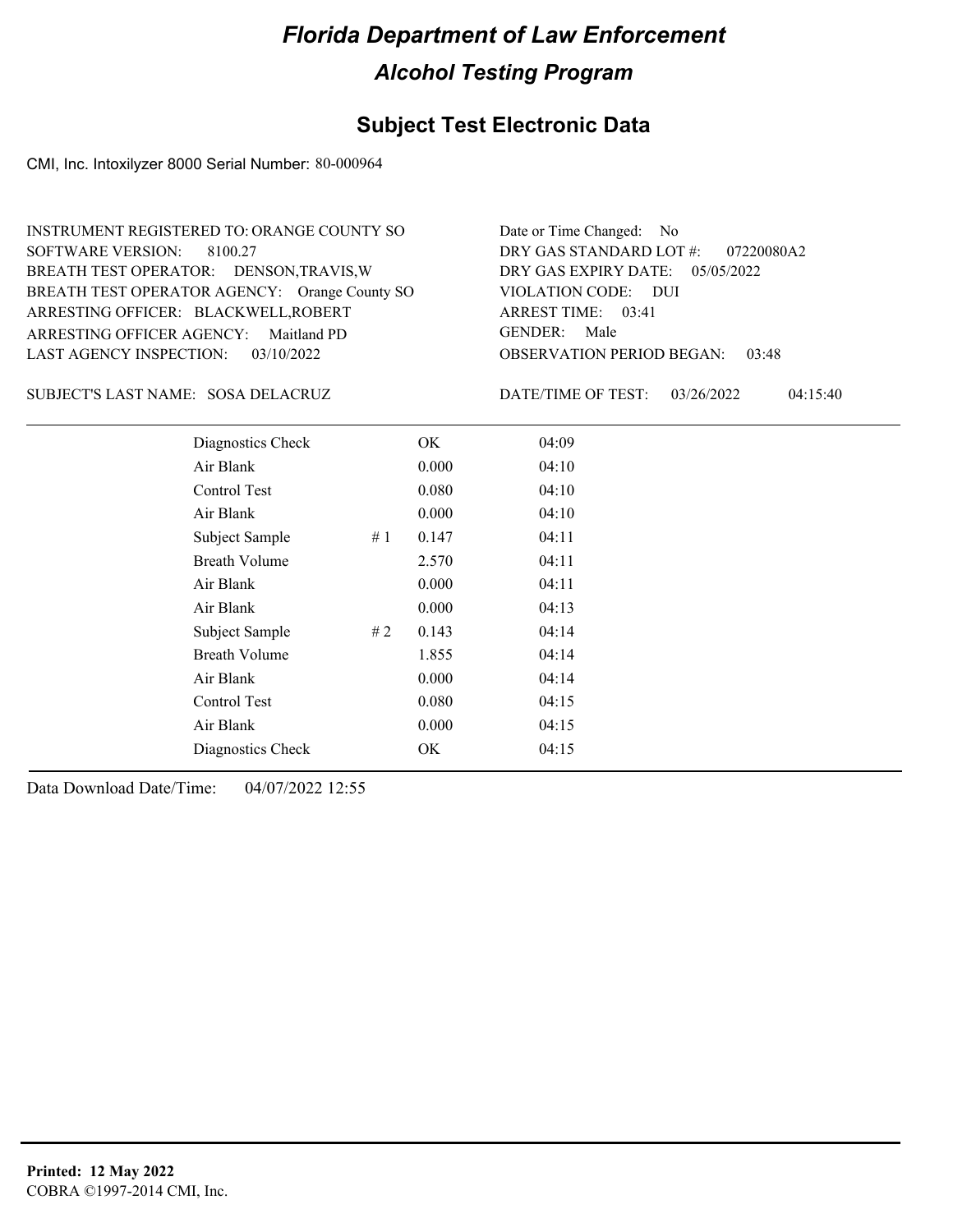## **Subject Test Electronic Data**

CMI, Inc. Intoxilyzer 8000 Serial Number: 80-000964

| INSTRUMENT REGISTERED TO: ORANGE COUNTY SO    | Date or Time Changed: No               |
|-----------------------------------------------|----------------------------------------|
| SOFTWARE VERSION: 8100.27                     | DRY GAS STANDARD LOT #: 07220080A2     |
| BREATH TEST OPERATOR: DENSON, TRAVIS, W       | DRY GAS EXPIRY DATE: 05/05/2022        |
| BREATH TEST OPERATOR AGENCY: Orange County SO | VIOLATION CODE: DUI                    |
| ARRESTING OFFICER: ANDREWS, GARY              | ARREST TIME: 03:41                     |
| ARRESTING OFFICER AGENCY: Maitland PD         | GENDER: Male                           |
| LAST AGENCY INSPECTION: $03/10/2022$          | <b>OBSERVATION PERIOD BEGAN: 04:14</b> |

MCCLAIN SUBJECT'S LAST NAME: DATE/TIME OF TEST:

DATE/TIME OF TEST: 03/26/2022 04:47:06

| Diagnostics Check    |       | OK    | 04:41 |  |
|----------------------|-------|-------|-------|--|
| Air Blank            |       | 0.000 | 04:41 |  |
| Control Test         |       | 0.081 | 04:42 |  |
| Air Blank            |       | 0.000 | 04:42 |  |
| Subject Sample       | # $1$ | 0.053 | 04:42 |  |
| <b>Breath Volume</b> |       | 1.324 | 04:42 |  |
| Air Blank            |       | 0.000 | 04:43 |  |
| Air Blank            |       | 0.000 | 04:45 |  |
| Subject Sample       | #2    | 0.051 | 04:45 |  |
| <b>Breath Volume</b> |       | 1.101 | 04:45 |  |
| Air Blank            |       | 0.000 | 04:46 |  |
| Control Test         |       | 0.080 | 04:46 |  |
| Air Blank            |       | 0.000 | 04:47 |  |
| Diagnostics Check    |       | OK    | 04:47 |  |
|                      |       |       |       |  |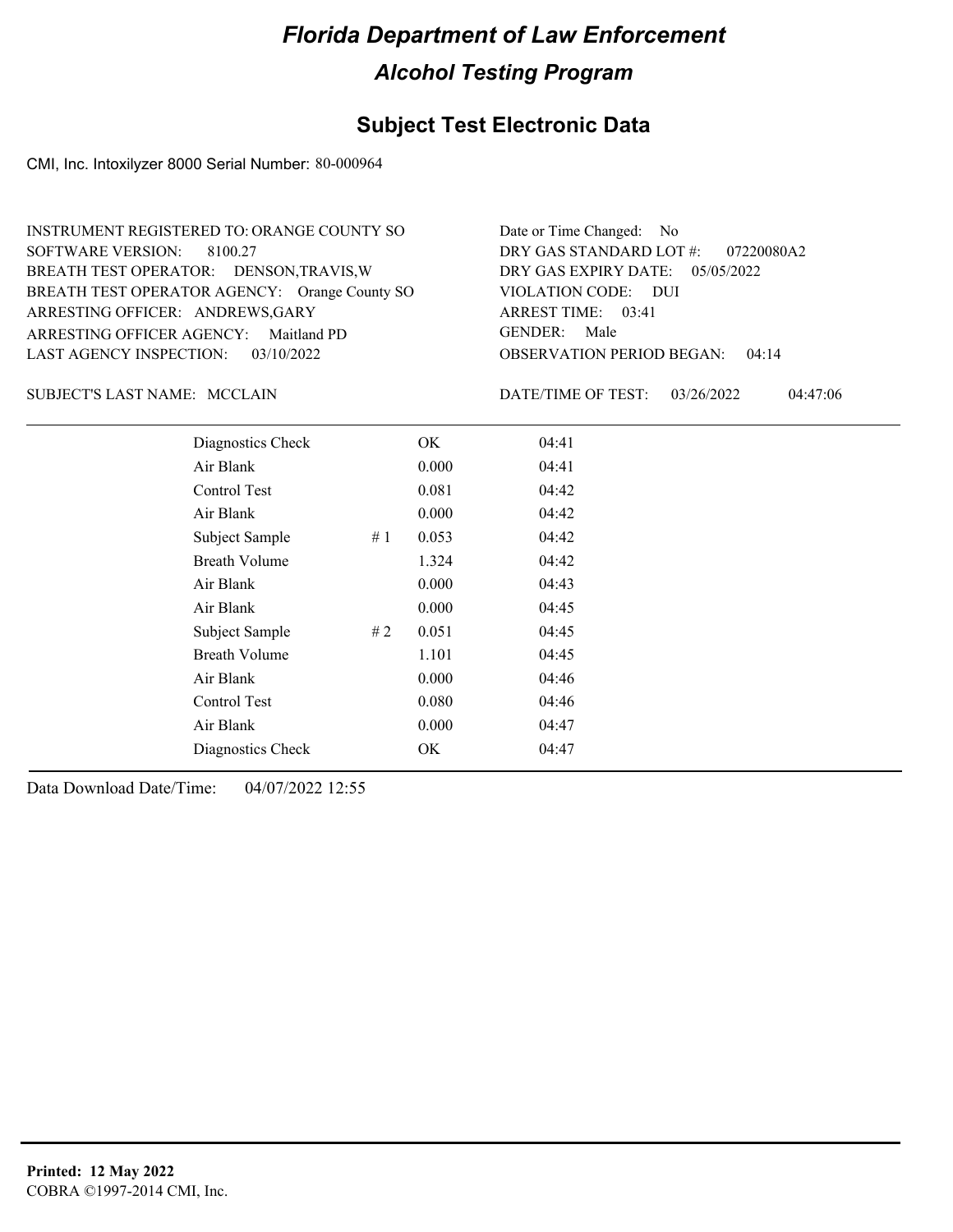#### **Subject Test Electronic Data**

CMI, Inc. Intoxilyzer 8000 Serial Number: 80-000964

ARRESTING OFFICER AGENCY: GENDER: Orange County SO BREATH TEST OPERATOR AGENCY: Orange County SO VIOLATION CODE: SOFTWARE VERSION: ARRESTING OFFICER: HARRIS, CHRISTOPHER BREATH TEST OPERATOR: RODRIGUEZ,MICHAEL,J LAST AGENCY INSPECTION: 03/10/2022 8100.27 INSTRUMENT REGISTERED TO: ORANGE COUNTY SO

OBSERVATION PERIOD BEGAN: 09:00 VIOLATION CODE: DUI 08:28 ARREST TIME: DRY GAS EXPIRY DATE: 05/05/2022 07220080A2 DRY GAS STANDARD LOT #: Date or Time Changed: No GENDER: Male

FIGUEROA SUBJECT'S LAST NAME: DATE/TIME OF TEST:

DATE/TIME OF TEST: 03/26/2022 09:35:29

| Diagnostics Check    |    | OK    | 09:29 |
|----------------------|----|-------|-------|
| Air Blank            |    | 0.000 | 09:29 |
| Control Test         |    | 0.080 | 09:30 |
| Air Blank            |    | 0.000 | 09:30 |
| Subject Sample       | #1 | 0.141 | 09:31 |
| Breath Volume        |    | 1.574 | 09:31 |
| Air Blank            |    | 0.000 | 09:31 |
| Air Blank            |    | 0.000 | 09:33 |
| Subject Sample       | #2 | 0.147 | 09:34 |
| <b>Breath Volume</b> |    | 1.269 | 09:34 |
| Air Blank            |    | 0.000 | 09:34 |
| Control Test         |    | 0.080 | 09:34 |
| Air Blank            |    | 0.000 | 09:35 |
| Diagnostics Check    |    | OK    | 09:35 |
|                      |    |       |       |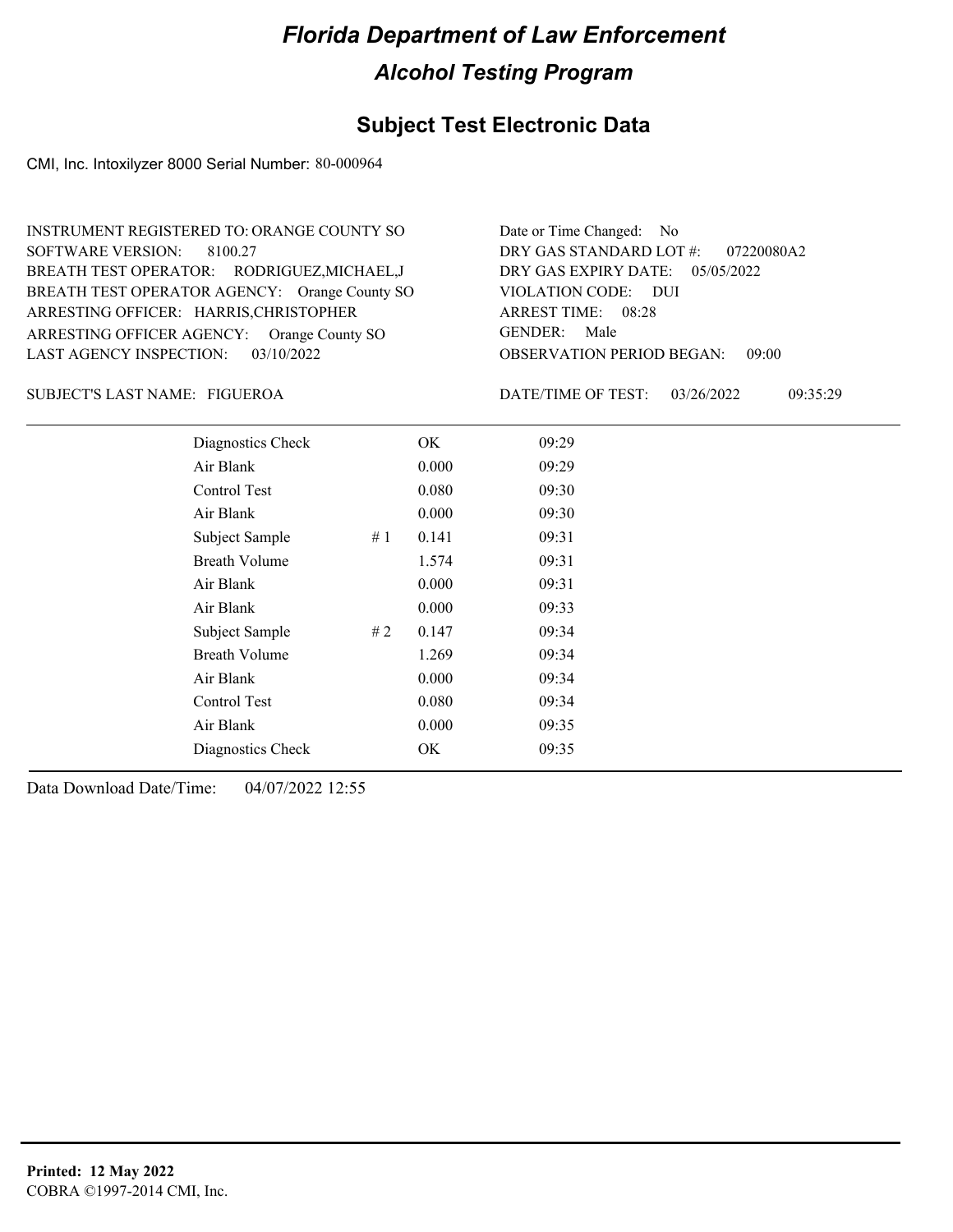## **Subject Test Electronic Data**

CMI, Inc. Intoxilyzer 8000 Serial Number: 80-000964

| INSTRUMENT REGISTERED TO: ORANGE COUNTY SO    | Date or Time Changed: No               |
|-----------------------------------------------|----------------------------------------|
| SOFTWARE VERSION: 8100.27                     | DRY GAS STANDARD LOT #: 07220080A2     |
| BREATH TEST OPERATOR: KOSH, TOBI, J           | DRY GAS EXPIRY DATE: 05/05/2022        |
| BREATH TEST OPERATOR AGENCY: Orange County SO | VIOLATION CODE: DUI                    |
| ARRESTING OFFICER: BANOS, FRANK               | ARREST TIME: 23:22                     |
| ARRESTING OFFICER AGENCY: Maitland PD         | GENDER: Female                         |
| LAST AGENCY INSPECTION: $03/10/2022$          | <b>OBSERVATION PERIOD BEGAN: 00:11</b> |

GUERRA SUBJECT'S LAST NAME: DATE/TIME OF TEST:

DATE/TIME OF TEST: 03/27/2022 00:41:22

| Diagnostics Check    |    | OK    | 00:35 |
|----------------------|----|-------|-------|
| Air Blank            |    | 0.000 | 00:35 |
| Control Test         |    | 0.080 | 00:36 |
| Air Blank            |    | 0.000 | 00:36 |
| Subject Sample       | #1 | 0.168 | 00:37 |
| <b>Breath Volume</b> |    | 2.730 | 00:37 |
| Air Blank            |    | 0.000 | 00:37 |
| Air Blank            |    | 0.000 | 00:39 |
| Subject Sample       | #2 | 0.154 | 00:39 |
| <b>Breath Volume</b> |    | 1.285 | 00:39 |
| Air Blank            |    | 0.000 | 00:40 |
| Control Test         |    | 0.080 | 00:40 |
| Air Blank            |    | 0.000 | 00:41 |
| Diagnostics Check    |    | OK    | 00:41 |
|                      |    |       |       |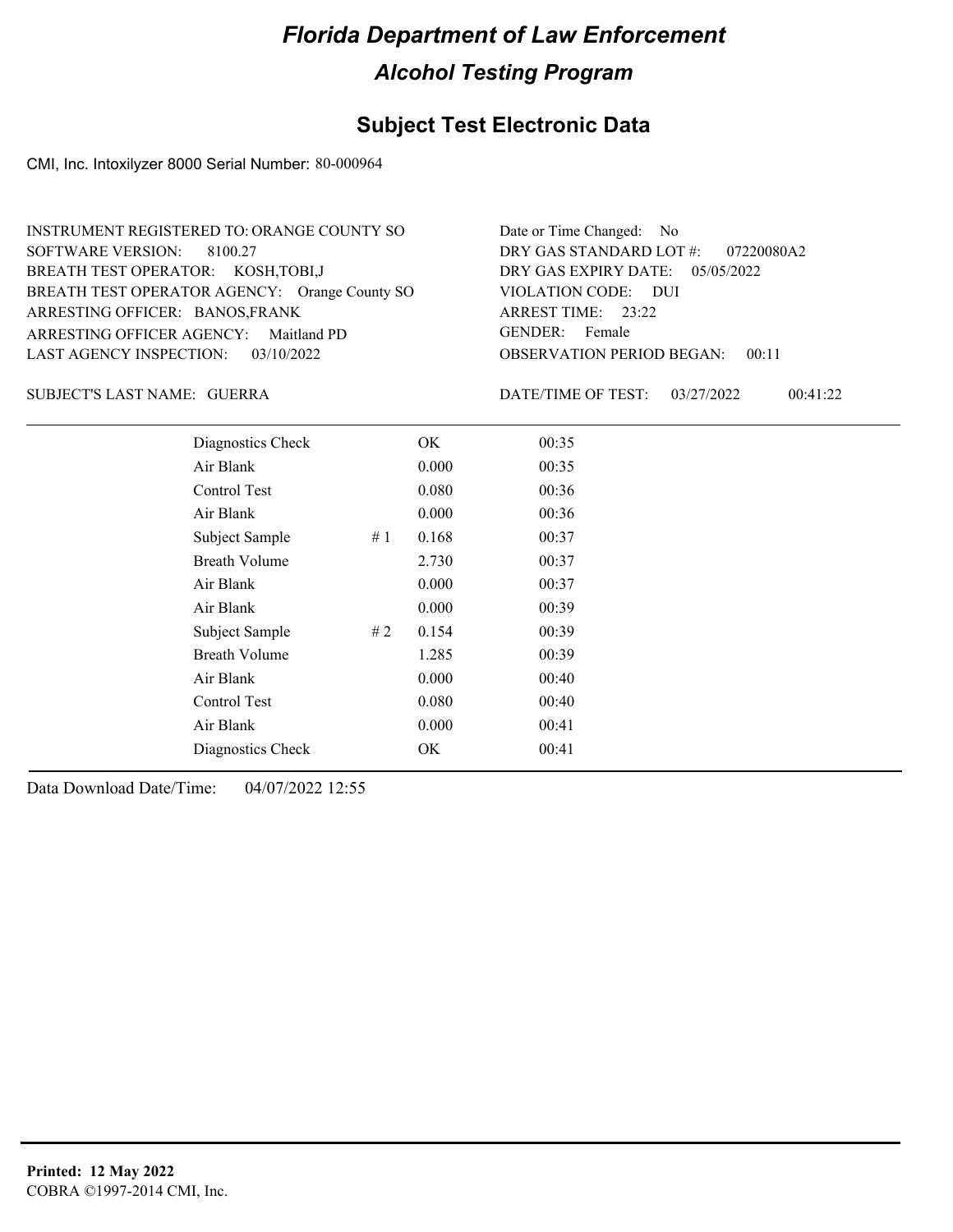## **Subject Test Electronic Data**

CMI, Inc. Intoxilyzer 8000 Serial Number: 80-000964

| <b>INSTRUMENT REGISTERED TO: ORANGE COUNTY SO</b> |       | Date or Time Changed: No                                    |                             |  |
|---------------------------------------------------|-------|-------------------------------------------------------------|-----------------------------|--|
| <b>SOFTWARE VERSION:</b><br>8100.27               |       | DRY GAS STANDARD LOT #:<br>07220080A2                       |                             |  |
| BREATH TEST OPERATOR: DENSON, TRAVIS, W           |       | DRY GAS EXPIRY DATE:<br>05/05/2022                          |                             |  |
| BREATH TEST OPERATOR AGENCY: Orange County SO     |       | VIOLATION CODE: DUI                                         |                             |  |
| ARRESTING OFFICER: MOORE, ANDREW                  |       | ARREST TIME: 02:33                                          |                             |  |
| <b>ARRESTING OFFICER AGENCY:</b><br>Maitland PD   |       | GENDER: Female<br><b>OBSERVATION PERIOD BEGAN:</b><br>03:12 |                             |  |
| <b>LAST AGENCY INSPECTION:</b><br>03/10/2022      |       |                                                             |                             |  |
| SUBJECT'S LAST NAME: AGAMASU                      |       | DATE/TIME OF TEST:                                          | 03:38:31<br>03/27/2022      |  |
| Diagnostics Check                                 | OK.   | 03:35                                                       |                             |  |
| Air Blank                                         | 0.000 | 03:36                                                       |                             |  |
| Control Test                                      | 0.080 | 03:36                                                       |                             |  |
| Air Blank                                         | 0.000 | 03:37                                                       |                             |  |
| Subject Sample                                    | #1    | 03:37                                                       | <b>Subject Test Refused</b> |  |
| <b>Breath Volume</b>                              | 0.000 | 03:37                                                       |                             |  |
| Air Blank                                         | 0.000 | 03:37                                                       |                             |  |
| Control Test                                      | 0.079 | 03:37                                                       |                             |  |
| Air Blank                                         | 0.000 | 03:38                                                       |                             |  |
| Diagnostics Check                                 | OK    | 03:38                                                       |                             |  |
|                                                   |       |                                                             |                             |  |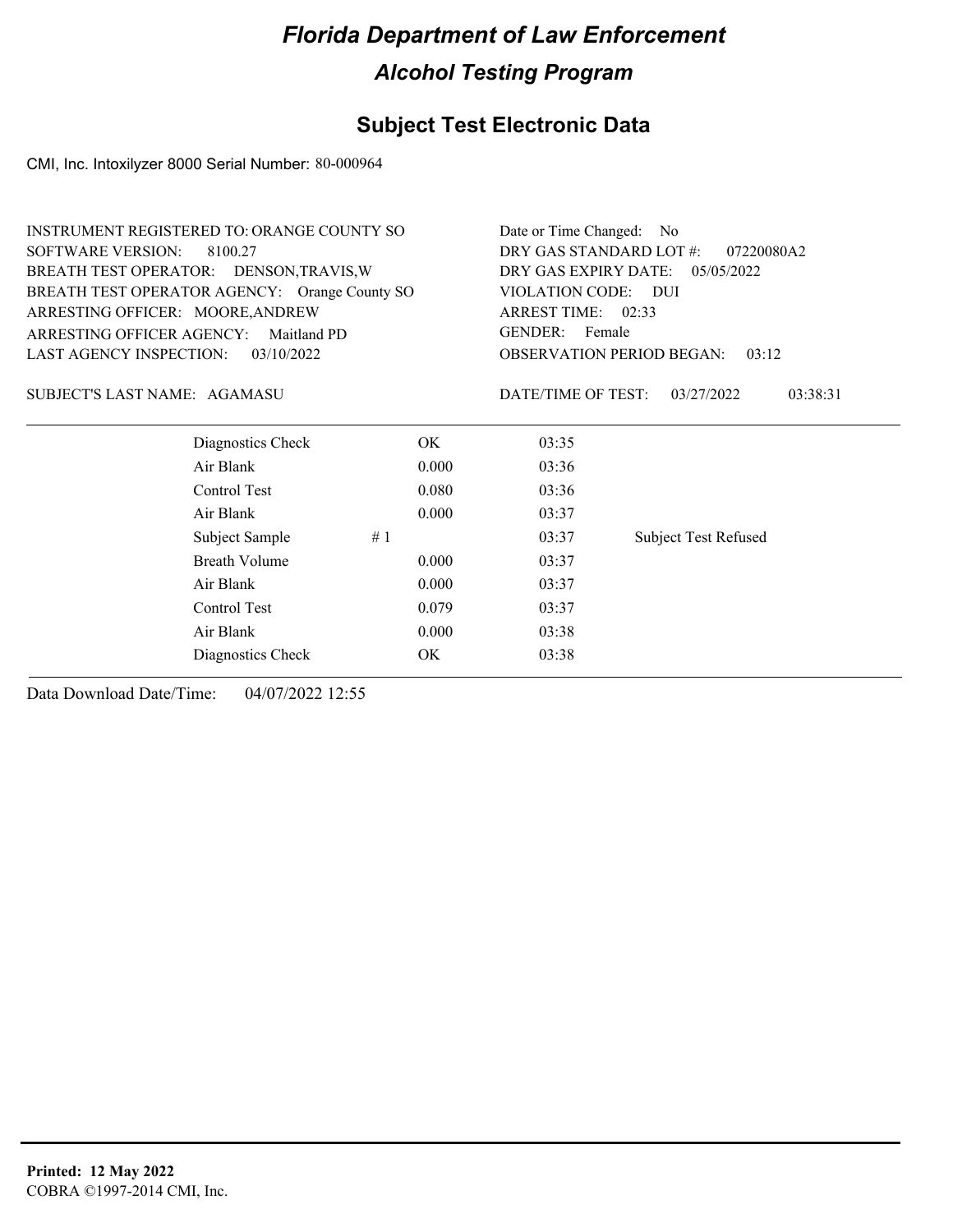## **Subject Test Electronic Data**

CMI, Inc. Intoxilyzer 8000 Serial Number: 80-000964

| INSTRUMENT REGISTERED TO: ORANGE COUNTY SO    | Date or Time Changed: No               |
|-----------------------------------------------|----------------------------------------|
| SOFTWARE VERSION: 8100.27                     | DRY GAS STANDARD LOT $\#$ : 07220080A2 |
| BREATH TEST OPERATOR: KOSH, TOBI, J           | DRY GAS EXPIRY DATE: 05/05/2022        |
| BREATH TEST OPERATOR AGENCY: Orange County SO | VIOLATION CODE: DUI                    |
| ARRESTING OFFICER: OGLETREE, JERRELL          | ARREST TIME: 03:35                     |
| ARRESTING OFFICER AGENCY: Windermere PD       | GENDER: Female                         |
| LAST AGENCY INSPECTION: 03/10/2022            | <b>OBSERVATION PERIOD BEGAN: 04:16</b> |

SUBJECT'S LAST NAME: COLON ARROYO DATE/TIME OF TEST:

DATE/TIME OF TEST: 03/27/2022 04:46:20

| Diagnostics Check    |    | OK    | 04:39 |
|----------------------|----|-------|-------|
| Air Blank            |    | 0.000 | 04:40 |
| Control Test         |    | 0.081 | 04:40 |
| Air Blank            |    | 0.000 | 04:41 |
| Subject Sample       | #1 | 0.112 | 04:41 |
| <b>Breath Volume</b> |    | 1.980 | 04:41 |
| Air Blank            |    | 0.000 | 04:42 |
| Air Blank            |    | 0.000 | 04:44 |
| Subject Sample       | #2 | 0.116 | 04:44 |
| <b>Breath Volume</b> |    | 1.976 | 04:44 |
| Air Blank            |    | 0.000 | 04:45 |
| Control Test         |    | 0.081 | 04:45 |
| Air Blank            |    | 0.000 | 04:46 |
| Diagnostics Check    |    | OK    | 04:46 |
|                      |    |       |       |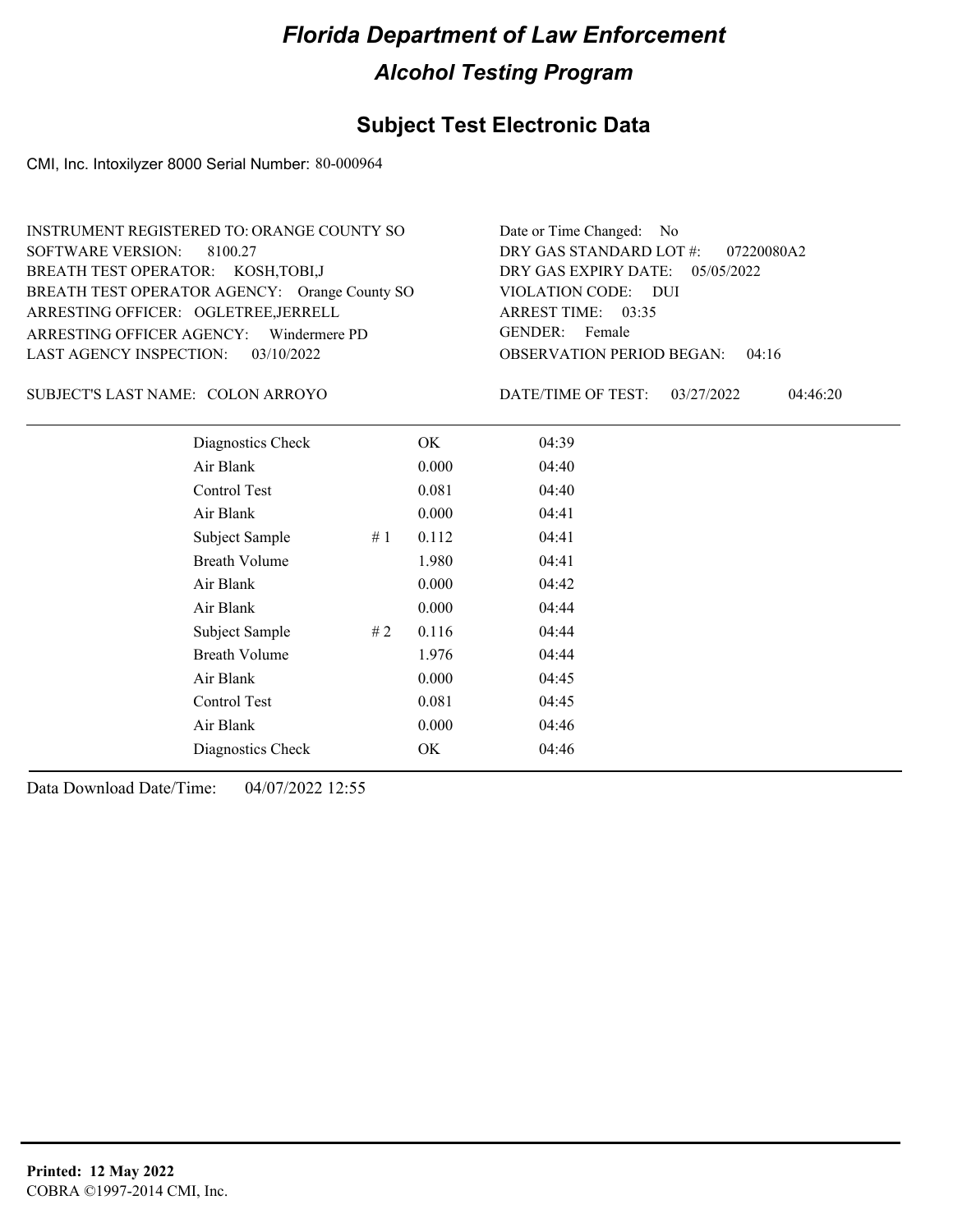## **Subject Test Electronic Data**

CMI, Inc. Intoxilyzer 8000 Serial Number: 80-000964

| INSTRUMENT REGISTERED TO: ORANGE COUNTY SO    | Date or Time Changed: No               |
|-----------------------------------------------|----------------------------------------|
| SOFTWARE VERSION: 8100.27                     | DRY GAS STANDARD LOT #: 07220080A2     |
| BREATH TEST OPERATOR: RODRIGUEZ, MICHAEL, J   | DRY GAS EXPIRY DATE: 05/05/2022        |
| BREATH TEST OPERATOR AGENCY: Orange County SO | VIOLATION CODE: DUI                    |
| ARRESTING OFFICER: FELLOWS, BRENT             | ARREST TIME: 06:44                     |
| ARRESTING OFFICER AGENCY: Orlando PD          | GENDER: Male                           |
| LAST AGENCY INSPECTION: 03/10/2022            | <b>OBSERVATION PERIOD BEGAN: 07:25</b> |

BASS SUBJECT'S LAST NAME: DATE/TIME OF TEST:

DATE/TIME OF TEST: 03/27/2022 07:59:23

| Diagnostics Check    |    | OK    | 07:52 |  |
|----------------------|----|-------|-------|--|
| Air Blank            |    | 0.000 | 07:52 |  |
| Control Test         |    | 0.080 | 07:52 |  |
| Air Blank            |    | 0.000 | 07:53 |  |
| Subject Sample       | #1 | 0.156 | 07:53 |  |
| <b>Breath Volume</b> |    | 1.171 | 07:53 |  |
| Air Blank            |    | 0.000 | 07:54 |  |
| Air Blank            |    | 0.000 | 07:56 |  |
| Subject Sample       | #2 | 0.165 | 07:57 |  |
| <b>Breath Volume</b> |    | 3.121 | 07:57 |  |
| Air Blank            |    | 0.000 | 07:58 |  |
| Control Test         |    | 0.081 | 07:58 |  |
| Air Blank            |    | 0.000 | 07:59 |  |
| Diagnostics Check    |    | OK    | 07:59 |  |
|                      |    |       |       |  |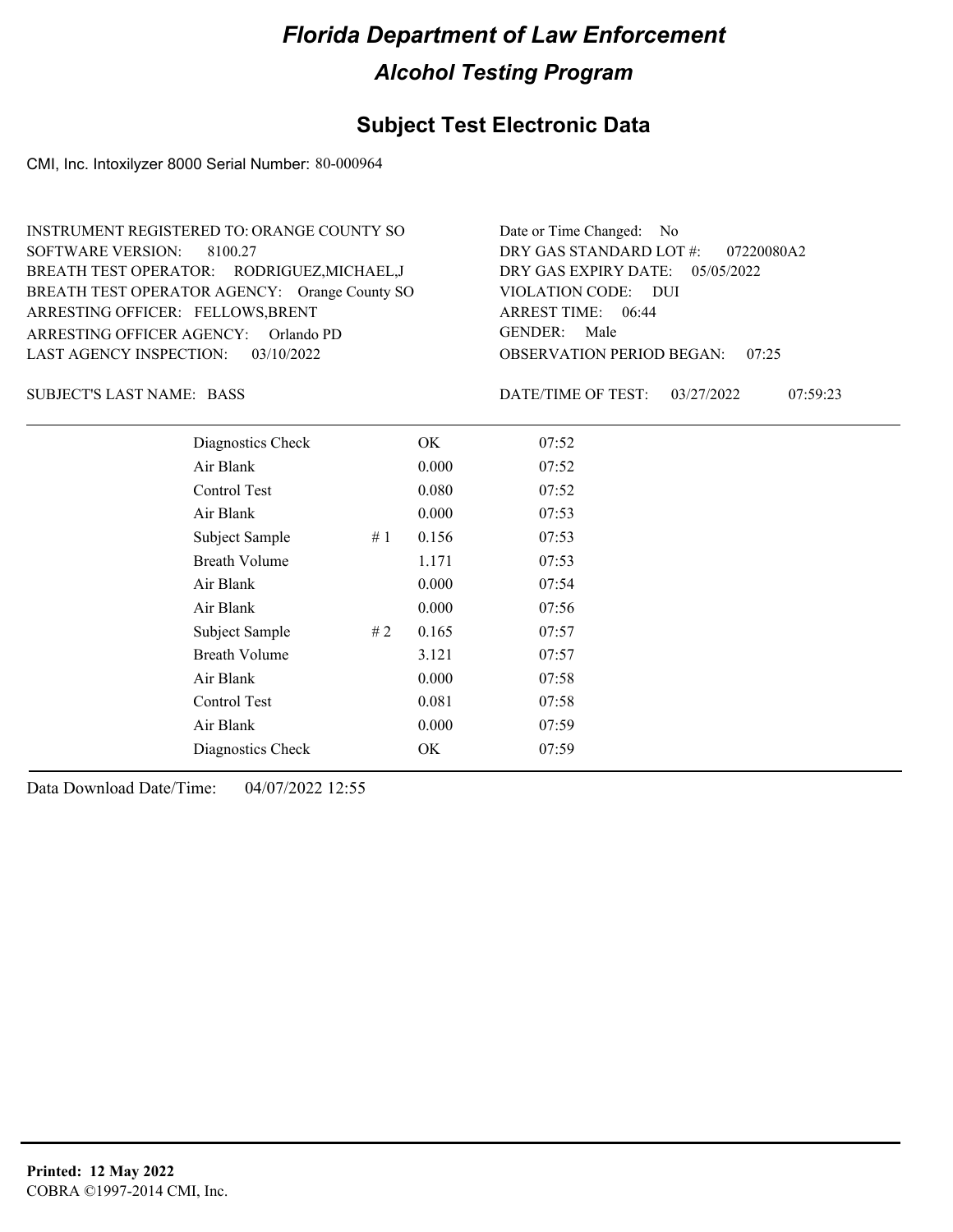## **Subject Test Electronic Data**

CMI, Inc. Intoxilyzer 8000 Serial Number: 80-000964

| INSTRUMENT REGISTERED TO: ORANGE COUNTY SO    | Date or Time Changed: No               |
|-----------------------------------------------|----------------------------------------|
| SOFTWARE VERSION: 8100.27                     | DRY GAS STANDARD LOT #: 07220080A2     |
| BREATH TEST OPERATOR: DENSON, TRAVIS, W       | DRY GAS EXPIRY DATE: $05/05/2022$      |
| BREATH TEST OPERATOR AGENCY: Orange County SO | VIOLATION CODE: DUI                    |
| ARRESTING OFFICER: ORTIZ, PAUL                | ARREST TIME: 00:28                     |
| ARRESTING OFFICER AGENCY: Orange County SO    | GENDER: Male                           |
| LAST AGENCY INSPECTION: $03/10/2022$          | <b>OBSERVATION PERIOD BEGAN: 01:00</b> |

#### ROMAN JR SUBJECT'S LAST NAME: DATE/TIME OF TEST:

DATE/TIME OF TEST: 03/28/2022 01:31:12

| Diagnostics Check    |    | OK    | 01:25 |  |
|----------------------|----|-------|-------|--|
| Air Blank            |    | 0.000 | 01:25 |  |
| Control Test         |    | 0.081 | 01:25 |  |
| Air Blank            |    | 0.000 | 01:26 |  |
| Subject Sample       | #1 | 0.082 | 01:26 |  |
| <b>Breath Volume</b> |    | 2.390 | 01:26 |  |
| Air Blank            |    | 0.000 | 01:27 |  |
| Air Blank            |    | 0.000 | 01:29 |  |
| Subject Sample       | #2 | 0.080 | 01:29 |  |
| <b>Breath Volume</b> |    | 2.714 | 01:29 |  |
| Air Blank            |    | 0.000 | 01:30 |  |
| Control Test         |    | 0.081 | 01:30 |  |
| Air Blank            |    | 0.000 | 01:31 |  |
| Diagnostics Check    |    | OK    | 01:31 |  |
|                      |    |       |       |  |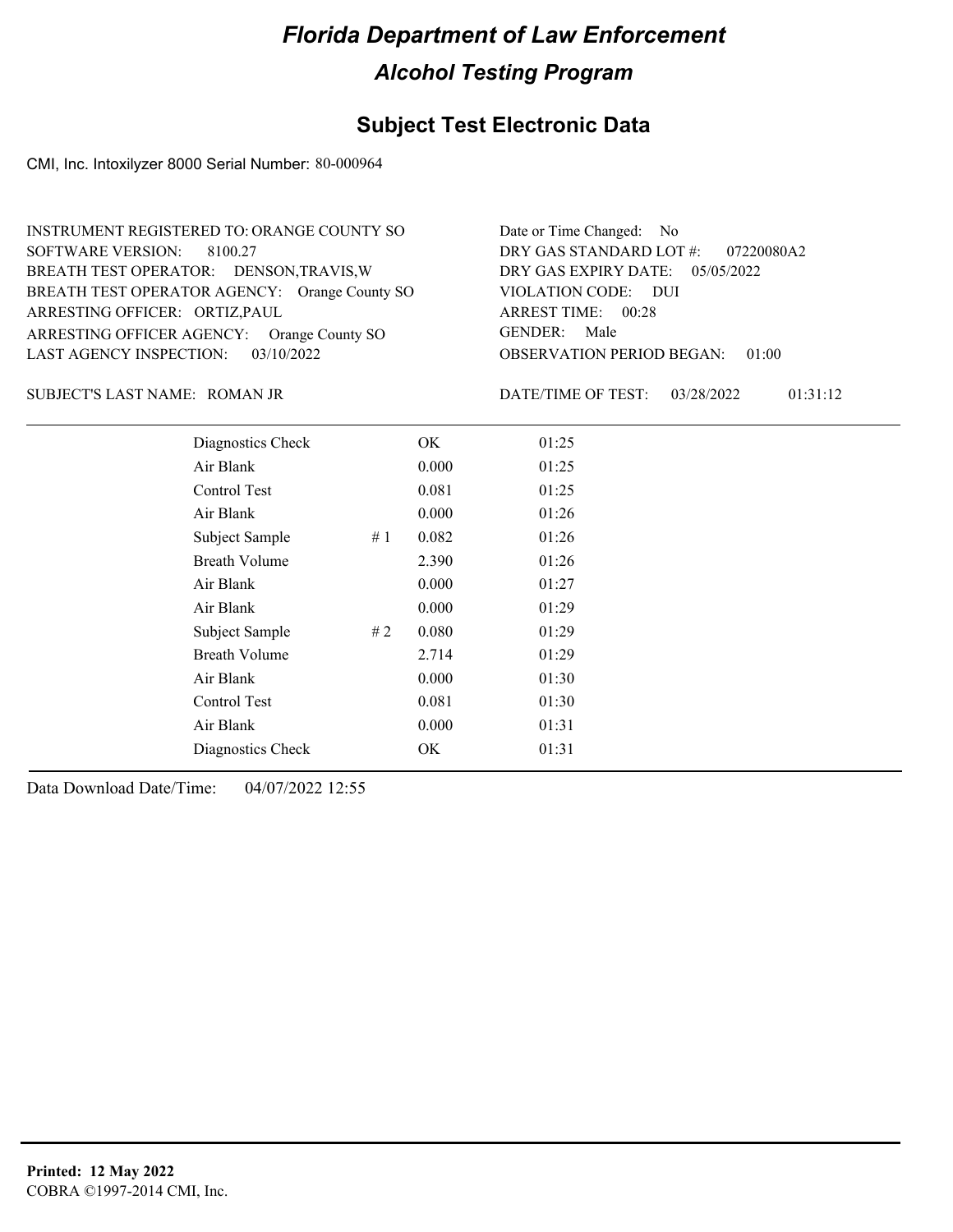#### **Subject Test Electronic Data**

CMI, Inc. Intoxilyzer 8000 Serial Number: 80-000964

| INSTRUMENT REGISTERED TO: ORANGE COUNTY SO    | Date or Time Changed: No               |
|-----------------------------------------------|----------------------------------------|
| SOFTWARE VERSION: 8100.27                     | DRY GAS STANDARD LOT #: 07220080A2     |
| BREATH TEST OPERATOR: DENSON, TRAVIS, W       | DRY GAS EXPIRY DATE: 05/05/2022        |
| BREATH TEST OPERATOR AGENCY: Orange County SO | VIOLATION CODE: DUI                    |
| ARRESTING OFFICER: HENRIQUEZ, ENRIQUE         | ARREST TIME: 03:33                     |
| ARRESTING OFFICER AGENCY: FHP Troop D         | GENDER: Male                           |
| LAST AGENCY INSPECTION: 03/10/2022            | <b>OBSERVATION PERIOD BEGAN: 04:26</b> |

#### SUBJECT'S LAST NAME: SANTIAGO SANTOS DATE/TIME OF TEST:

DATE/TIME OF TEST: 03/28/2022 05:05:06

| Diagnostics Check    |    | OK    | 04:58 |
|----------------------|----|-------|-------|
| Air Blank            |    | 0.000 | 04:59 |
| Control Test         |    | 0.081 | 04:59 |
| Air Blank            |    | 0.000 | 05:00 |
| Subject Sample       | #1 | 0.164 | 05:00 |
| <b>Breath Volume</b> |    | 1.843 | 05:00 |
| Air Blank            |    | 0.000 | 05:01 |
| Air Blank            |    | 0.000 | 05:03 |
| Subject Sample       | #2 | 0.162 | 05:03 |
| <b>Breath Volume</b> |    | 1.328 | 05:03 |
| Air Blank            |    | 0.000 | 05:04 |
| Control Test         |    | 0.080 | 05:04 |
| Air Blank            |    | 0.000 | 05:05 |
| Diagnostics Check    |    | OK    | 05:05 |
|                      |    |       |       |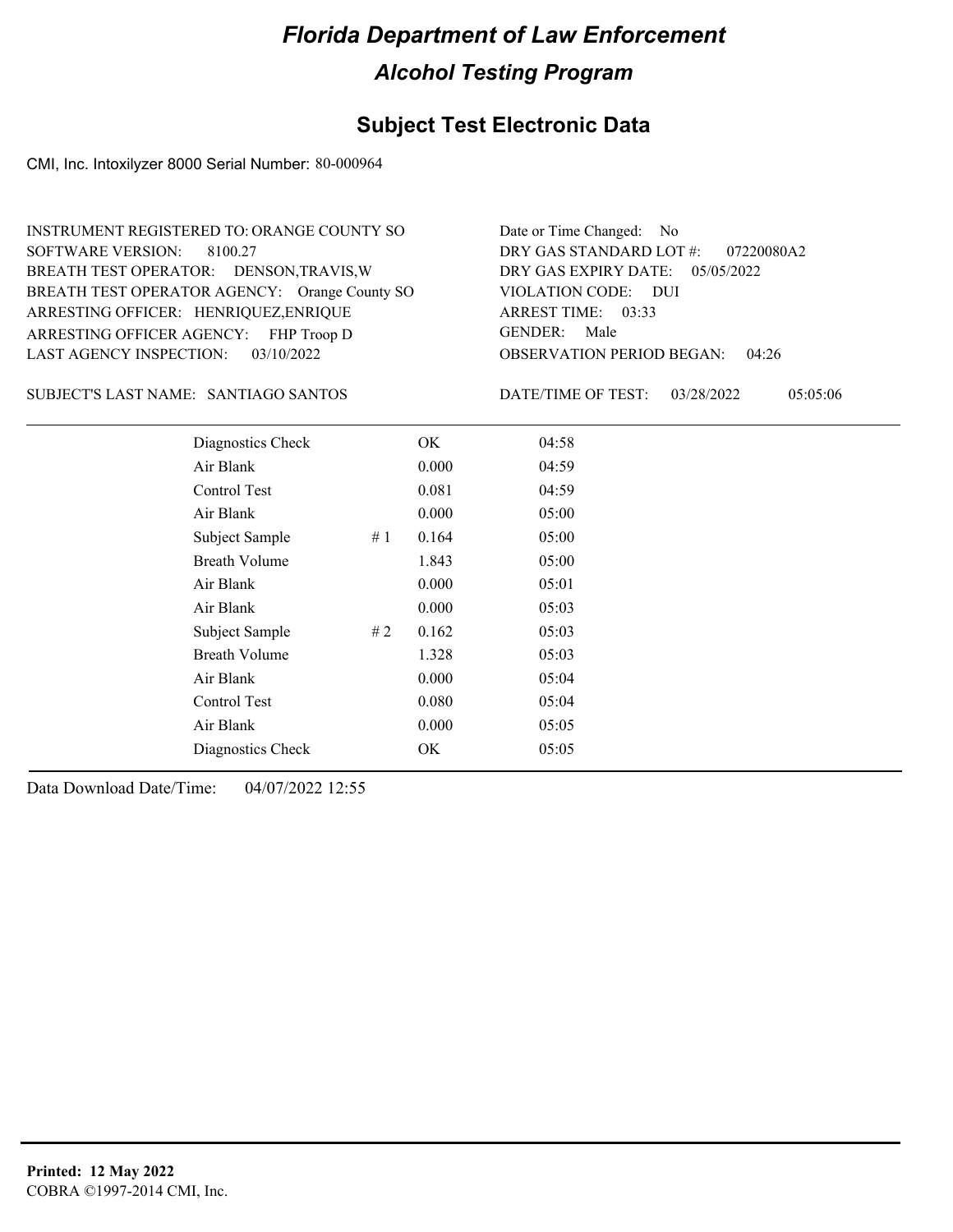## **Subject Test Electronic Data**

CMI, Inc. Intoxilyzer 8000 Serial Number: 80-000964

| INSTRUMENT REGISTERED TO: ORANGE COUNTY SO    | Date or Time Changed: No               |
|-----------------------------------------------|----------------------------------------|
| SOFTWARE VERSION: 8100.27                     | DRY GAS STANDARD LOT $\#$ : 07220080A2 |
| BREATH TEST OPERATOR: DENSON, TRAVIS, W       | DRY GAS EXPIRY DATE: 05/05/2022        |
| BREATH TEST OPERATOR AGENCY: Orange County SO | VIOLATION CODE: DUI                    |
| ARRESTING OFFICER: HALL, ANDREW               | ARREST TIME: 04:39                     |
| ARRESTING OFFICER AGENCY: Orlando PD          | GENDER: Male                           |
| LAST AGENCY INSPECTION: 03/10/2022            | <b>OBSERVATION PERIOD BEGAN: 04:47</b> |

#### SCHUESSLER SUBJECT'S LAST NAME: DATE/TIME OF TEST:

DATE/TIME OF TEST: 03/28/2022 05:17:30

| Diagnostics Check    |    | OK    | 05:11 |
|----------------------|----|-------|-------|
| Air Blank            |    | 0.000 | 05:11 |
| Control Test         |    | 0.081 | 05:12 |
| Air Blank            |    | 0.000 | 05:12 |
| Subject Sample       | #1 | 0.134 | 05:12 |
| <b>Breath Volume</b> |    | 1.613 | 05:12 |
| Air Blank            |    | 0.000 | 05:13 |
| Air Blank            |    | 0.000 | 05:15 |
| Subject Sample       | #2 | 0.132 | 05:16 |
| <b>Breath Volume</b> |    | 2.695 | 05:16 |
| Air Blank            |    | 0.000 | 05:16 |
| Control Test         |    | 0.081 | 05:16 |
| Air Blank            |    | 0.000 | 05:17 |
| Diagnostics Check    |    | OK    | 05:17 |
|                      |    |       |       |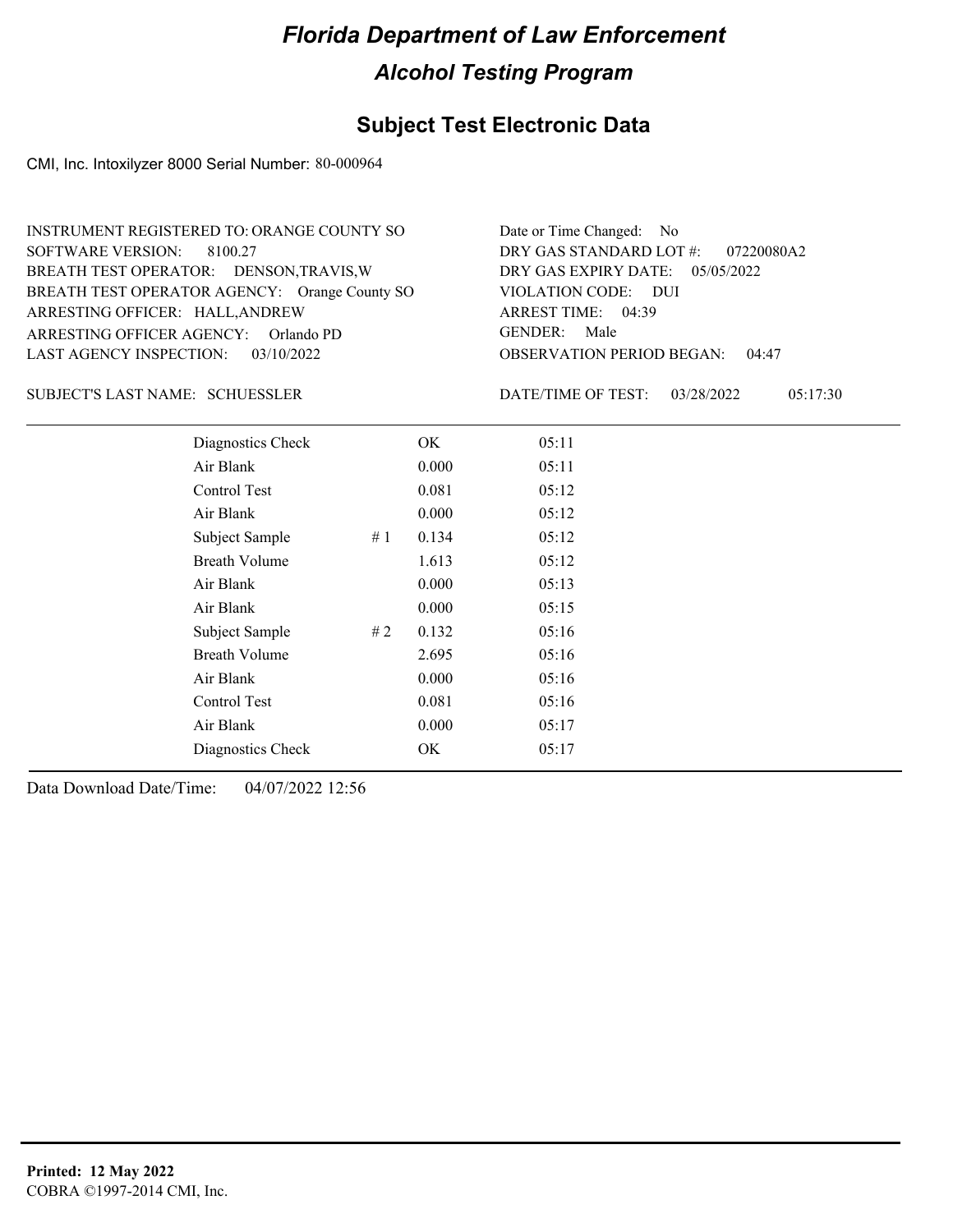## **Subject Test Electronic Data**

CMI, Inc. Intoxilyzer 8000 Serial Number: 80-000964

| INSTRUMENT REGISTERED TO: ORANGE COUNTY SO<br>SOFTWARE VERSION: 8100.27                     | Date or Time Changed: No<br>DRY GAS STANDARD LOT #: 07220080A2 |
|---------------------------------------------------------------------------------------------|----------------------------------------------------------------|
| BREATH TEST OPERATOR: CANER, OSVALDO,                                                       | DRY GAS EXPIRY DATE: 05/05/2022                                |
| BREATH TEST OPERATOR AGENCY: Orange County SO<br>ARRESTING OFFICER: BARRGAN-GARCIA, ANTONIO | VIOLATION CODE: DUI<br>ARREST TIME: 11:25                      |
| ARRESTING OFFICER AGENCY: FHP Troop D                                                       | GENDER: Male                                                   |
| LAST AGENCY INSPECTION: $03/10/2022$                                                        | <b>OBSERVATION PERIOD BEGAN: 11:50</b>                         |

BARIN SUBJECT'S LAST NAME: DATE/TIME OF TEST:

DATE/TIME OF TEST: 03/29/2022 12:19:42

| Diagnostics Check    | OK    | 12:13 |
|----------------------|-------|-------|
| Air Blank            | 0.000 | 12:13 |
| Control Test         | 0.079 | 12:14 |
| Air Blank            | 0.000 | 12:14 |
| Subject Sample<br>#1 | 0.197 | 12:15 |
| <b>Breath Volume</b> | 3.882 | 12:15 |
| Air Blank            | 0.000 | 12:15 |
| Air Blank            | 0.000 | 12:17 |
| Subject Sample<br>#2 | 0.196 | 12:18 |
| <b>Breath Volume</b> | 4.046 | 12:18 |
| Air Blank            | 0.000 | 12:18 |
| Control Test         | 0.079 | 12:19 |
| Air Blank            | 0.000 | 12:19 |
| Diagnostics Check    | OK    | 12:19 |
|                      |       |       |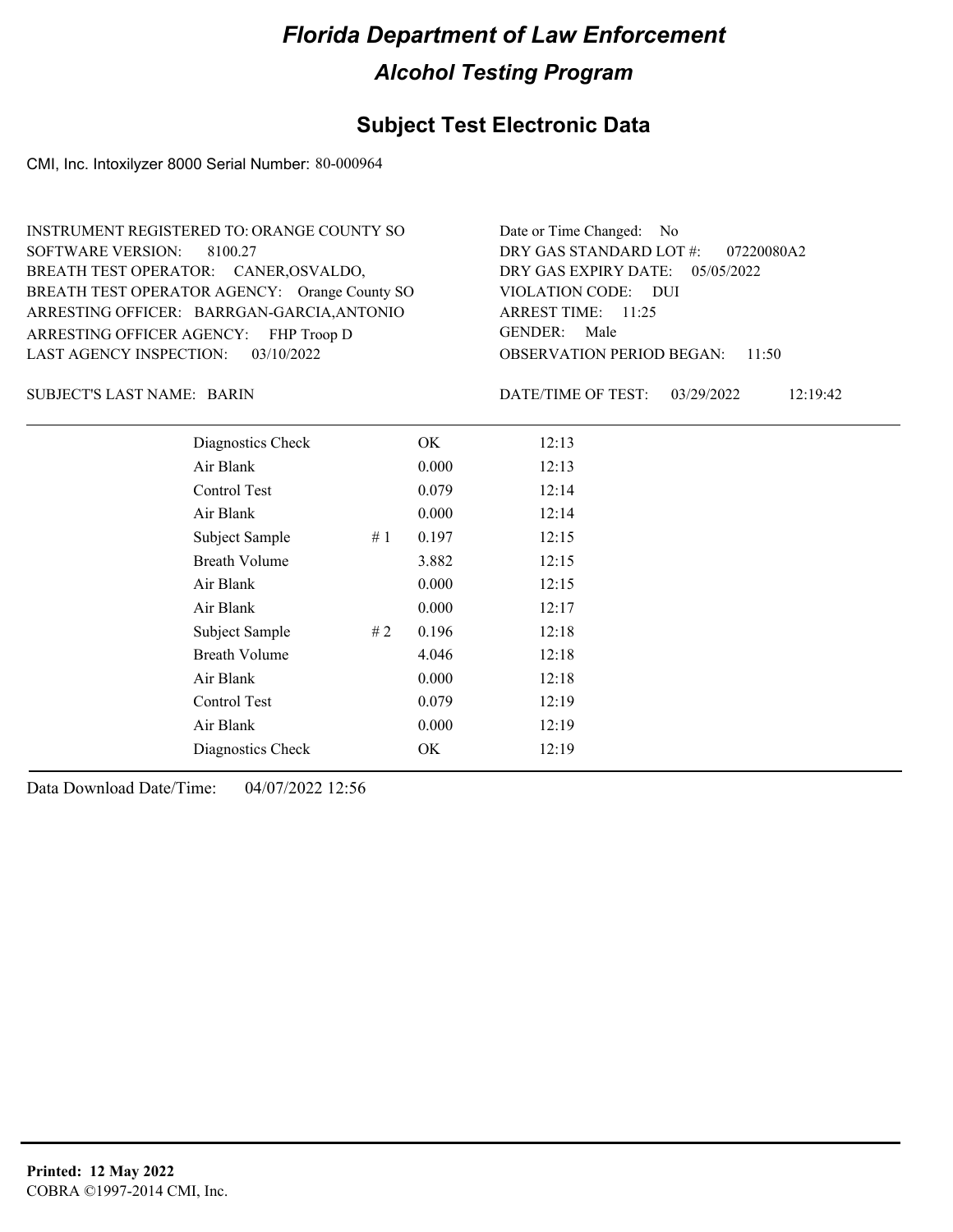## **Subject Test Electronic Data**

CMI, Inc. Intoxilyzer 8000 Serial Number: 80-000964

| Date or Time Changed: No               |
|----------------------------------------|
| DRY GAS STANDARD LOT #: 07220080A2     |
| DRY GAS EXPIRY DATE: $05/05/2022$      |
| VIOLATION CODE: DUI                    |
| ARREST TIME: 02:59                     |
| GENDER: Male                           |
| <b>OBSERVATION PERIOD BEGAN: 03:50</b> |
|                                        |

PINILLOS MORA SUBJECT'S LAST NAME: DATE/TIME OF TEST:

DATE/TIME OF TEST: 03/30/2022 04:22:29

| Diagnostics Check    |    | OK    | 04:16 |  |
|----------------------|----|-------|-------|--|
| Air Blank            |    | 0.000 | 04:16 |  |
| Control Test         |    | 0.080 | 04:16 |  |
| Air Blank            |    | 0.000 | 04:17 |  |
| Subject Sample       | #1 | 0.148 | 04:18 |  |
| <b>Breath Volume</b> |    | 1.316 | 04:18 |  |
| Air Blank            |    | 0.000 | 04:18 |  |
| Air Blank            |    | 0.000 | 04:20 |  |
| Subject Sample       | #2 | 0.145 | 04:21 |  |
| <b>Breath Volume</b> |    | 1.421 | 04:21 |  |
| Air Blank            |    | 0.000 | 04:21 |  |
| Control Test         |    | 0.080 | 04:21 |  |
| Air Blank            |    | 0.000 | 04:22 |  |
| Diagnostics Check    |    | OK    | 04:22 |  |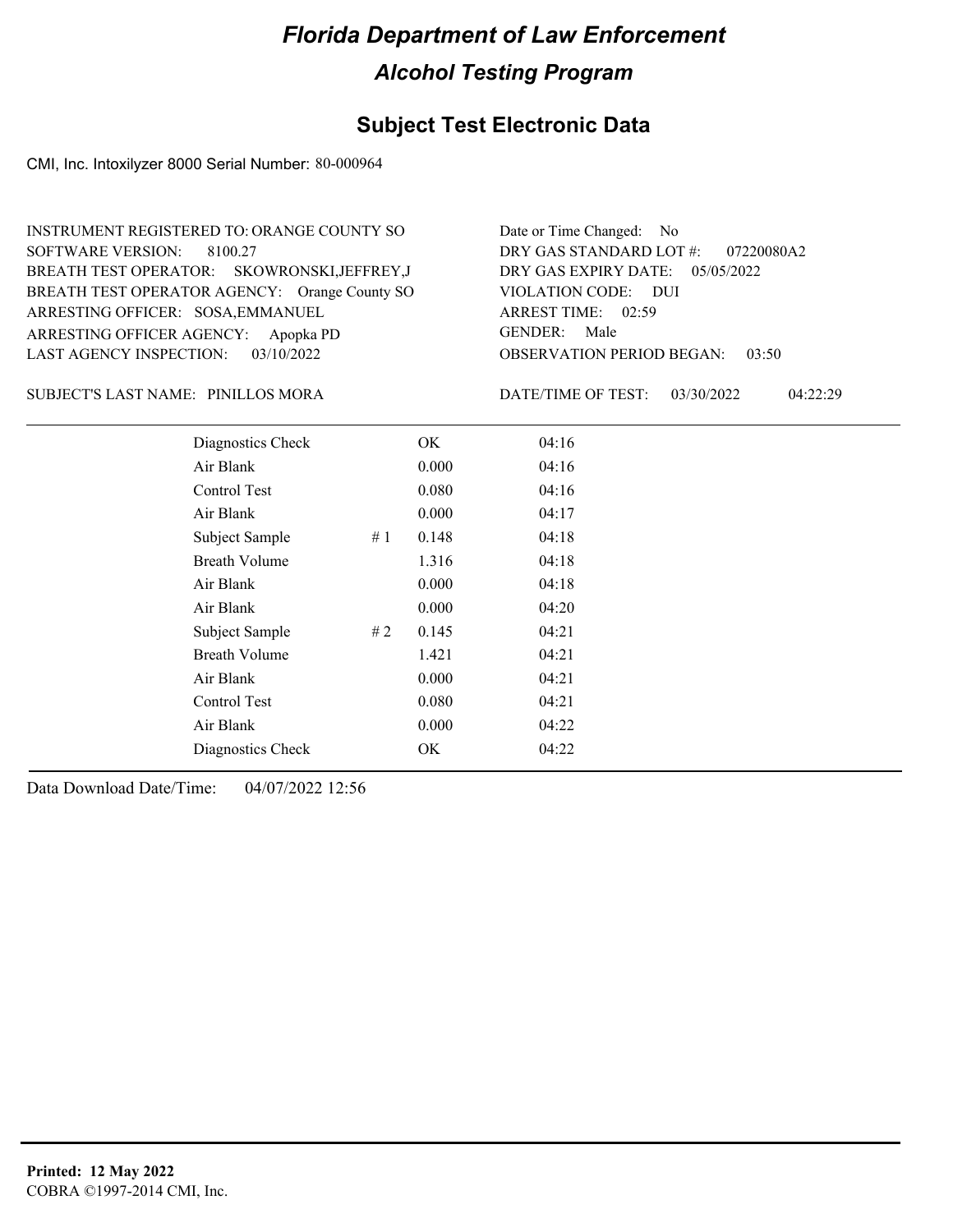## **Subject Test Electronic Data**

CMI, Inc. Intoxilyzer 8000 Serial Number: 80-000964

| INSTRUMENT REGISTERED TO: ORANGE COUNTY SO    | Date or Time Changed: No               |
|-----------------------------------------------|----------------------------------------|
| SOFTWARE VERSION: 8100.27                     | DRY GAS STANDARD LOT #: 07220080A2     |
| BREATH TEST OPERATOR: KOSH, TOBI, J           | DRY GAS EXPIRY DATE: $05/05/2022$      |
| BREATH TEST OPERATOR AGENCY: Orange County SO | VIOLATION CODE: DUI                    |
| ARRESTING OFFICER: MARC, VUKANSON             | ARREST TIME: $21:21$                   |
| ARRESTING OFFICER AGENCY: Winter Park PD      | GENDER: Male                           |
| LAST AGENCY INSPECTION: 03/10/2022            | <b>OBSERVATION PERIOD BEGAN: 21:56</b> |

SUBJECT'S LAST NAME: ONEIL **Example 2018** DATE/TIME OF TEST:

DATE/TIME OF TEST: 03/30/2022 22:27:15

| Diagnostics Check    | OK.   | 22:20 |
|----------------------|-------|-------|
| Air Blank            | 0.000 | 22:21 |
| Control Test         | 0.080 | 22:21 |
| Air Blank            | 0.000 | 22:22 |
| Subject Sample<br>#1 | 0.156 | 22:22 |
| <b>Breath Volume</b> | 2.488 | 22:22 |
| Air Blank            | 0.000 | 22:23 |
| Air Blank            | 0.000 | 22:25 |
| Subject Sample<br>#2 | 0.146 | 22:25 |
| <b>Breath Volume</b> | 1.621 | 22:25 |
| Air Blank            | 0.000 | 22:26 |
| Control Test         | 0.080 | 22:26 |
| Air Blank            | 0.000 | 22:27 |
| Diagnostics Check    | OK    | 22:27 |
|                      |       |       |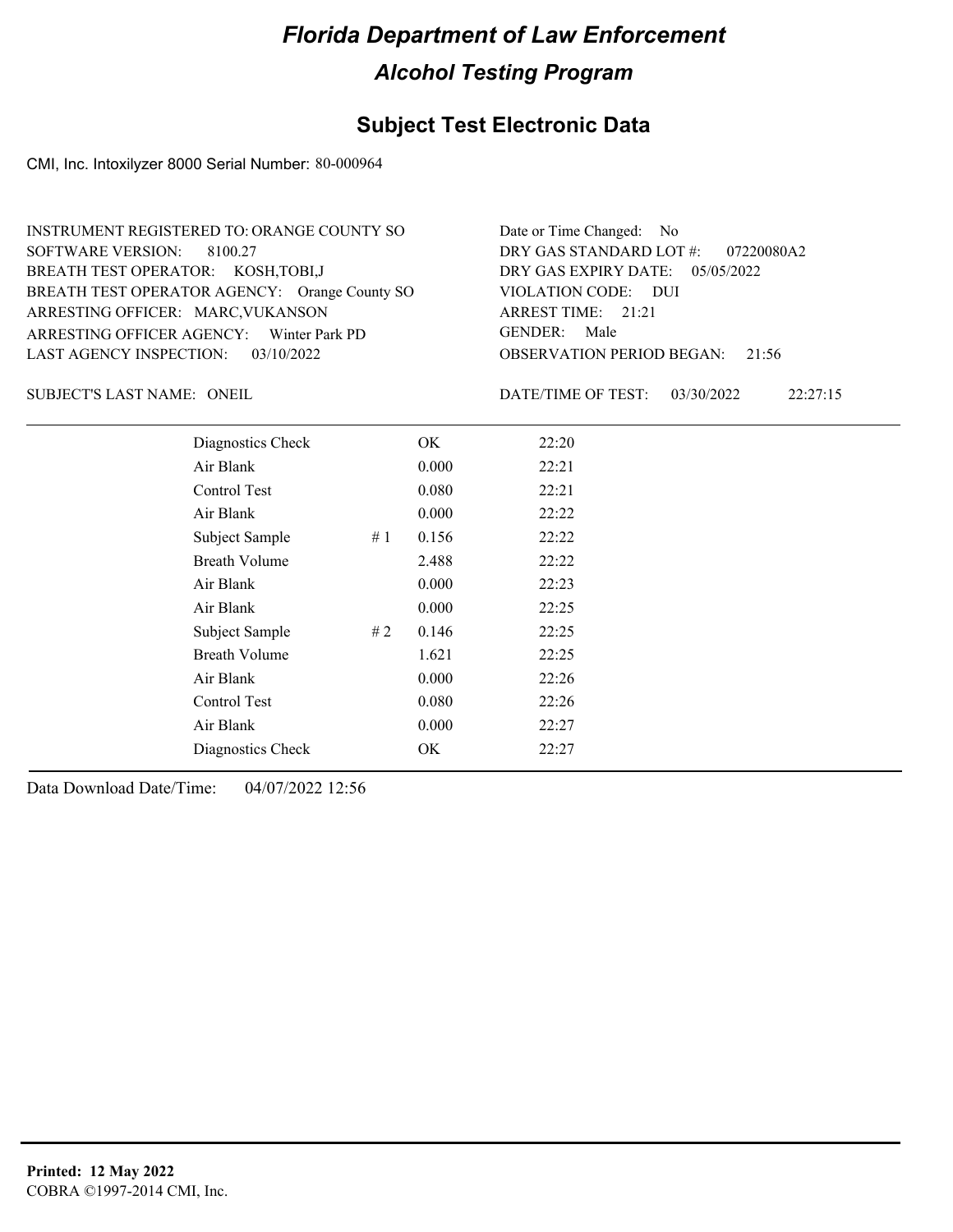## **Subject Test Electronic Data**

CMI, Inc. Intoxilyzer 8000 Serial Number: 80-000964

| INSTRUMENT REGISTERED TO: ORANGE COUNTY SO    | Date or Time Changed: No               |
|-----------------------------------------------|----------------------------------------|
| SOFTWARE VERSION: 8100.27                     | DRY GAS STANDARD LOT #: 07220080A2     |
| BREATH TEST OPERATOR: SKOWRONSKI, JEFFREY, J  | DRY GAS EXPIRY DATE: $05/05/2022$      |
| BREATH TEST OPERATOR AGENCY: Orange County SO | VIOLATION CODE: DUI                    |
| ARRESTING OFFICER: TORRES, JOSUE              | ARREST TIME: 03:44                     |
| ARRESTING OFFICER AGENCY: Orlando PD          | GENDER: Male                           |
| LAST AGENCY INSPECTION: 03/10/2022            | <b>OBSERVATION PERIOD BEGAN: 04:05</b> |

SUBJECT'S LAST NAME: NORTON DATE/TIME OF TEST:

DATE/TIME OF TEST: 03/31/2022 04:35:11

| Diagnostics Check    |    | OK    | 04:29 |
|----------------------|----|-------|-------|
| Air Blank            |    | 0.000 | 04:29 |
| Control Test         |    | 0.080 | 04:30 |
| Air Blank            |    | 0.000 | 04:30 |
| Subject Sample       | #1 | 0.155 | 04:30 |
| <b>Breath Volume</b> |    | 1.285 | 04:30 |
| Air Blank            |    | 0.000 | 04:31 |
| Air Blank            |    | 0.000 | 04:33 |
| Subject Sample       | #2 | 0.159 | 04:33 |
| <b>Breath Volume</b> |    | 1.460 | 04:33 |
| Air Blank            |    | 0.000 | 04:34 |
| <b>Control Test</b>  |    | 0.080 | 04:34 |
| Air Blank            |    | 0.000 | 04:35 |
| Diagnostics Check    |    | OK    | 04:35 |
|                      |    |       |       |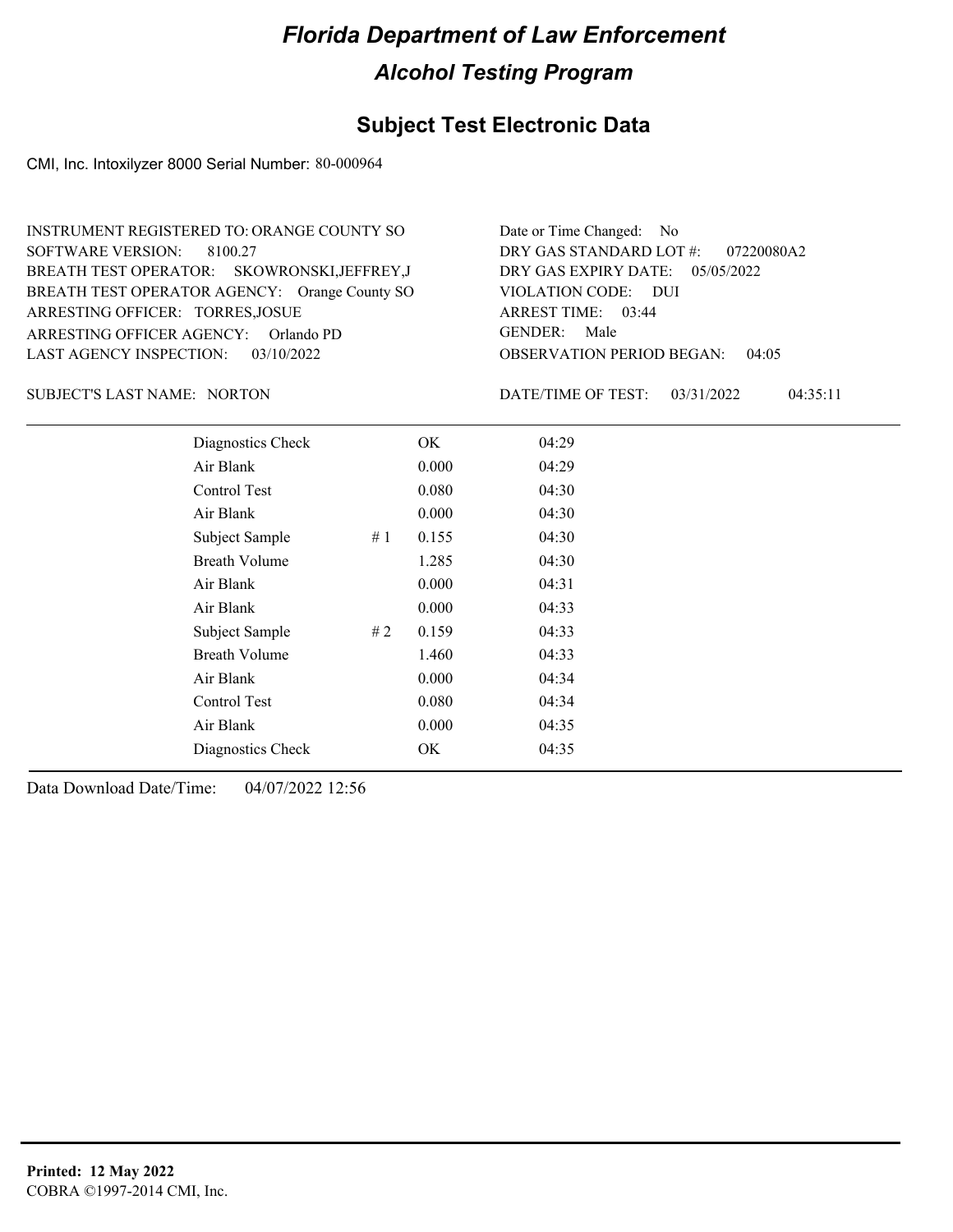## **Subject Test Electronic Data**

CMI, Inc. Intoxilyzer 8000 Serial Number: 80-000968

| INSTRUMENT REGISTERED TO: OSCEOLA CORRECTIONS  | Date or Time Changed: No               |
|------------------------------------------------|----------------------------------------|
| SOFTWARE VERSION: 8100.27                      | DRY GAS STANDARD LOT $\#$ : 1190213    |
| BREATH TEST OPERATOR: GRISWOLD, DAVID, J       | DRY GAS EXPIRY DATE: 08/28/2022        |
| BREATH TEST OPERATOR AGENCY: Osceola County SO | VIOLATION CODE: DUI                    |
| ARRESTING OFFICER: QUILES-DAVILA, DARIO        | ARREST TIME: 21:22                     |
| ARRESTING OFFICER AGENCY: Kissimmee PD         | GENDER: Male                           |
| LAST AGENCY INSPECTION: $02/25/2022$           | <b>OBSERVATION PERIOD BEGAN:</b> 22:27 |

#### RODRIGUEZ RIVERA SUBJECT'S LAST NAME: DATE/TIME OF TEST:

DATE/TIME OF TEST: 03/02/2022 22:55:53

| Diagnostics Check    |    | OK    | 22:49 |  |
|----------------------|----|-------|-------|--|
| Air Blank            |    | 0.000 | 22:49 |  |
| Control Test         |    | 0.080 | 22:49 |  |
| Air Blank            |    | 0.000 | 22:50 |  |
| Subject Sample       | #1 | 0.216 | 22:51 |  |
| <b>Breath Volume</b> |    | 2.324 | 22:51 |  |
| Air Blank            |    | 0.000 | 22:52 |  |
| Air Blank            |    | 0.000 | 22:53 |  |
| Subject Sample       | #2 | 0.208 | 22:54 |  |
| <b>Breath Volume</b> |    | 1.757 | 22:54 |  |
| Air Blank            |    | 0.000 | 22:54 |  |
| Control Test         |    | 0.080 | 22:55 |  |
| Air Blank            |    | 0.000 | 22:55 |  |
| Diagnostics Check    |    | OK    | 22:55 |  |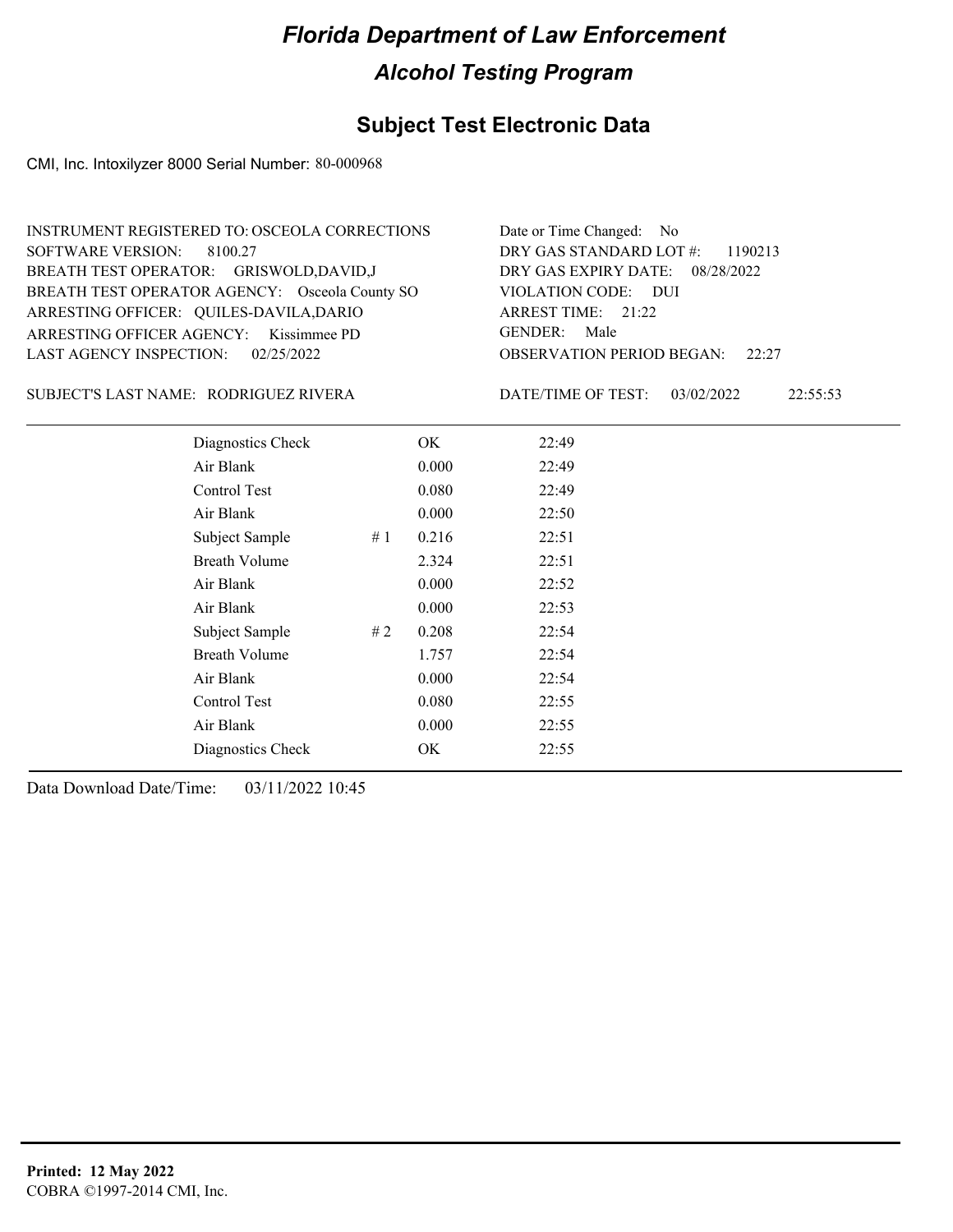## **Subject Test Electronic Data**

CMI, Inc. Intoxilyzer 8000 Serial Number: 80-000968

| INSTRUMENT REGISTERED TO: OSCEOLA CORRECTIONS | Date or Time Changed: No               |
|-----------------------------------------------|----------------------------------------|
| SOFTWARE VERSION: 8100.27                     | DRY GAS STANDARD LOT #: 1190213        |
| BREATH TEST OPERATOR: MORALES, RONNIE,        | DRY GAS EXPIRY DATE: 08/28/2022        |
| BREATH TEST OPERATOR AGENCY: St. Cloud PD     | VIOLATION CODE: DUI                    |
| ARRESTING OFFICER: NUSCIS, NICHOLAS           | ARREST TIME: 04:38                     |
| ARRESTING OFFICER AGENCY: Osceola County SO   | GENDER: Female                         |
| LAST AGENCY INSPECTION: $02/25/2022$          | <b>OBSERVATION PERIOD BEGAN: 04:40</b> |

SUBJECT'S LAST NAME: MINOR **Example 20 SUBJECT'S LAST NAME:** MINOR

DATE/TIME OF TEST: 03/05/2022 05:20:37

| Diagnostics Check    |    | OK    | 05:04 |                |
|----------------------|----|-------|-------|----------------|
| Air Blank            |    | 0.000 | 05:04 |                |
| Control Test         |    | 0.081 | 05:04 |                |
| Air Blank            |    | 0.000 | 05:05 |                |
| Subject Sample       | #1 | 0.163 | 05:07 |                |
| <b>Breath Volume</b> |    | 1.304 | 05:07 |                |
| Air Blank            |    | 0.000 | 05:08 |                |
| Air Blank            |    | 0.000 | 05:10 |                |
| Subject Sample       | #2 | 0.142 | 05:13 | Volume Not Met |
| <b>Breath Volume</b> |    | 0.015 | 05:13 |                |
| Air Blank            |    | 0.000 | 05:14 |                |
| Air Blank            |    | 0.000 | 05:15 |                |
| Subject Sample       | #3 | 0.140 | 05:18 | Volume Not Met |
| <b>Breath Volume</b> |    | 0.050 | 05:18 |                |
| Air Blank            |    | 0.000 | 05:19 |                |
| Control Test         |    | 0.078 | 05:20 |                |
| Air Blank            |    | 0.000 | 05:20 |                |
| Diagnostics Check    |    | OK    | 05:20 |                |
|                      |    |       |       |                |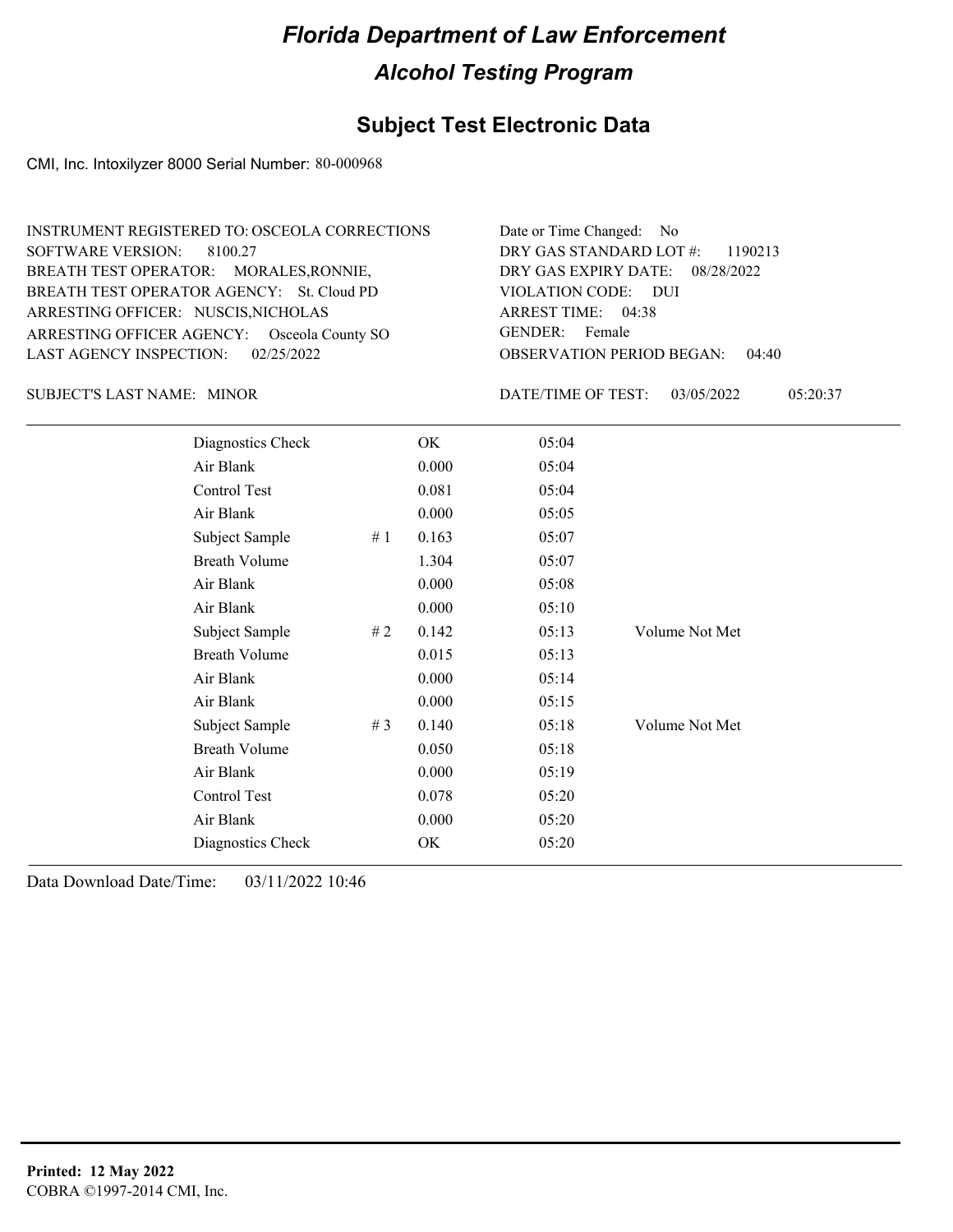## **Subject Test Electronic Data**

CMI, Inc. Intoxilyzer 8000 Serial Number: 80-000968

| INSTRUMENT REGISTERED TO: OSCEOLA CORRECTIONS | Date or Time Changed: No               |
|-----------------------------------------------|----------------------------------------|
| SOFTWARE VERSION: 8100.27                     | DRY GAS STANDARD LOT $\#$ : 1190213    |
| BREATH TEST OPERATOR: MORALES, RONNIE,        | DRY GAS EXPIRY DATE: 08/28/2022        |
| BREATH TEST OPERATOR AGENCY: St. Cloud PD     | VIOLATION CODE: DUI                    |
| ARRESTING OFFICER: NUSCIS, NICHOLAS           | ARREST TIME: 04:38                     |
| ARRESTING OFFICER AGENCY: Osceola County SO   | GENDER: Female                         |
| LAST AGENCY INSPECTION: $02/25/2022$          | <b>OBSERVATION PERIOD BEGAN: 04:40</b> |

SUBJECT'S LAST NAME: MINOR **Example 20 SUBJECT'S LAST NAME:** MINOR

DATE/TIME OF TEST: 03/05/2022 05:36:25

| Diagnostics Check    |       | OK    | 05:24 |                |
|----------------------|-------|-------|-------|----------------|
| Air Blank            |       | 0.000 | 05:24 |                |
| Control Test         |       | 0.079 | 05:25 |                |
| Air Blank            |       | 0.000 | 05:25 |                |
| Subject Sample       | #1    | 0.151 | 05:28 | Volume Not Met |
| <b>Breath Volume</b> |       | 0.636 | 05:28 |                |
| Air Blank            |       | 0.000 | 05:29 |                |
| Air Blank            |       | 0.000 | 05:31 |                |
| Subject Sample       | # $2$ | 0.157 | 05:31 |                |
| <b>Breath Volume</b> |       | 1.562 | 05:31 |                |
| Air Blank            |       | 0.000 | 05:32 |                |
| Air Blank            |       | 0.000 | 05:34 |                |
| Subject Sample       | # $3$ | 0.151 | 05:34 |                |
| <b>Breath Volume</b> |       | 1.296 | 05:34 |                |
| Air Blank            |       | 0.000 | 05:35 |                |
| Control Test         |       | 0.079 | 05:35 |                |
| Air Blank            |       | 0.000 | 05:36 |                |
| Diagnostics Check    |       | OK    | 05:36 |                |
|                      |       |       |       |                |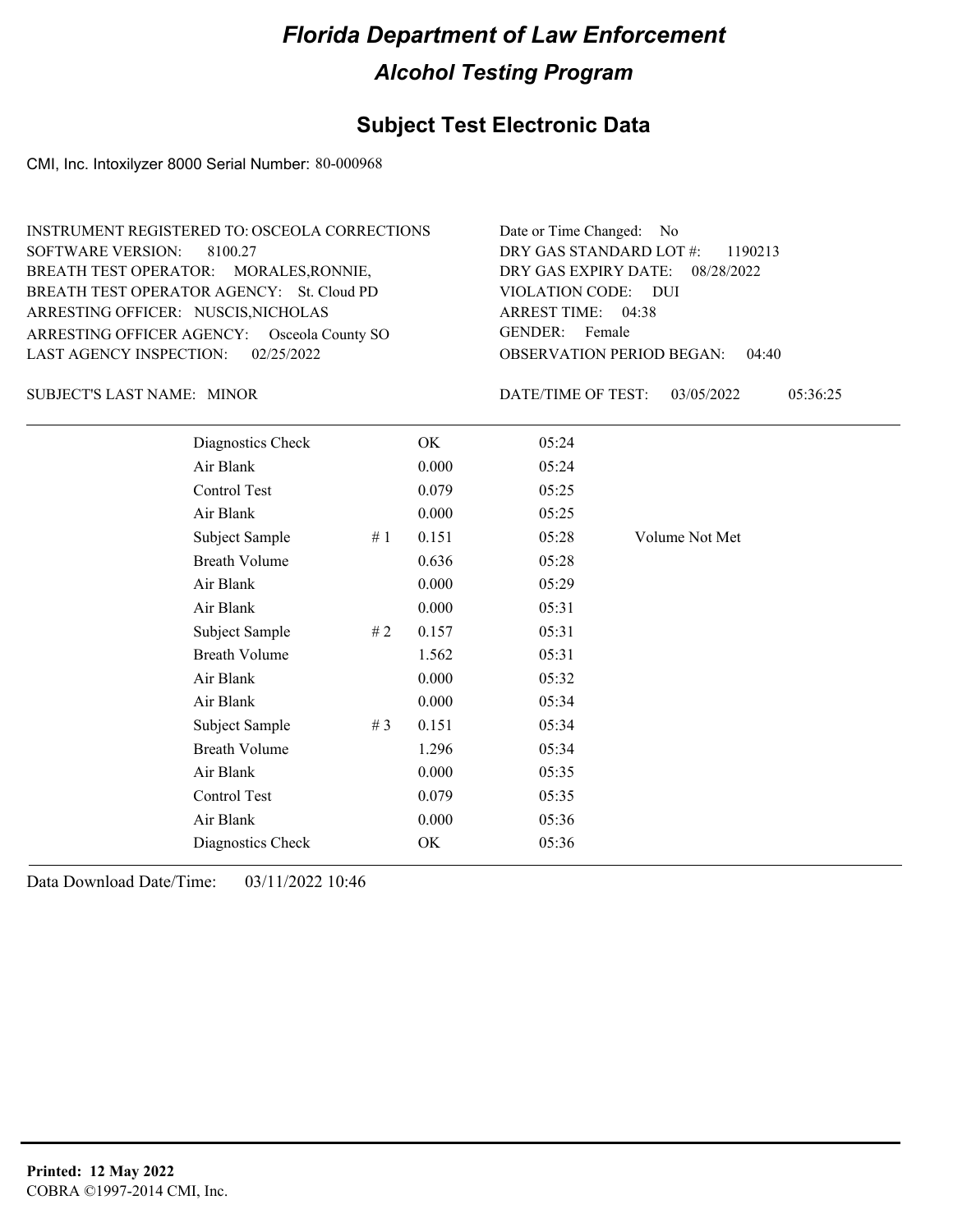#### **Subject Test Electronic Data**

CMI, Inc. Intoxilyzer 8000 Serial Number: 80-000968

| INSTRUMENT REGISTERED TO: OSCEOLA CORRECTIONS  | Date or Time Changed: No               |
|------------------------------------------------|----------------------------------------|
| SOFTWARE VERSION: 8100.27                      | DRY GAS STANDARD LOT #: 1190213        |
| BREATH TEST OPERATOR: WHOBREY, SPENCER, E      | DRY GAS EXPIRY DATE: 08/28/2022        |
| BREATH TEST OPERATOR AGENCY: Osceola County SO | VIOLATION CODE: DUI                    |
| ARRESTING OFFICER: NUSCIS, NICHOLAS            | ARREST TIME: 01:28                     |
| ARRESTING OFFICER AGENCY: Osceola County SO    | GENDER: Male                           |
| LAST AGENCY INSPECTION: 02/25/2022             | <b>OBSERVATION PERIOD BEGAN: 01:48</b> |

GONZALEZ-MALDONADO SUBJECT'S LAST NAME: DATE/TIME OF TEST:

DATE/TIME OF TEST: 03/06/2022 02:16:16

| Diagnostics Check    |    | OK    | 02:09 |
|----------------------|----|-------|-------|
| Air Blank            |    | 0.000 | 02:09 |
| Control Test         |    | 0.081 | 02:09 |
| Air Blank            |    | 0.000 | 02:10 |
| Subject Sample       | #1 | 0.117 | 02:11 |
| <b>Breath Volume</b> |    | 1.414 | 02:11 |
| Air Blank            |    | 0.000 | 02:12 |
| Air Blank            |    | 0.000 | 02:13 |
| Subject Sample       | #2 | 0.119 | 02:14 |
| <b>Breath Volume</b> |    | 1.535 | 02:14 |
| Air Blank            |    | 0.000 | 02:15 |
| Control Test         |    | 0.081 | 02:15 |
| Air Blank            |    | 0.000 | 02:16 |
| Diagnostics Check    |    | OK    | 02:16 |
|                      |    |       |       |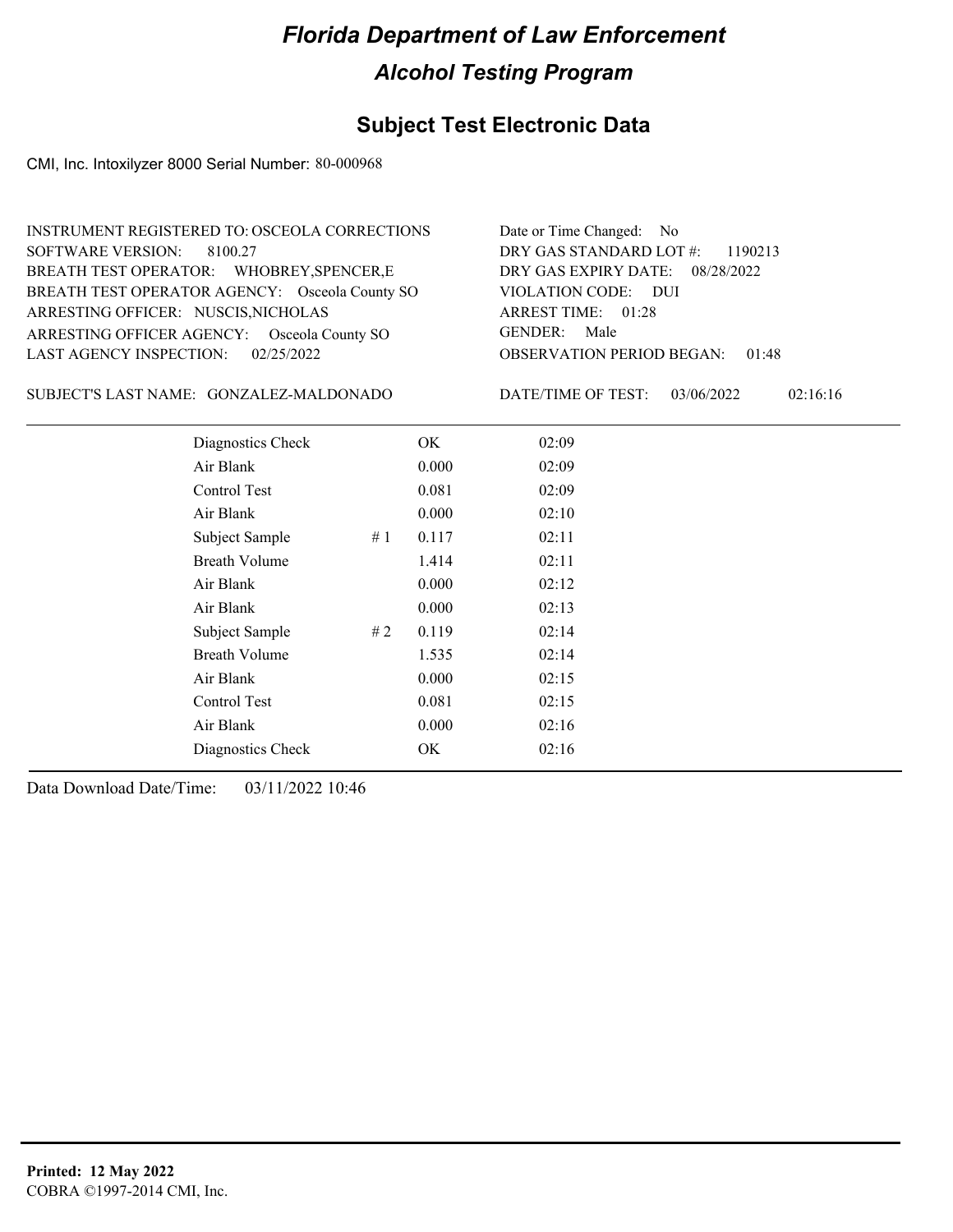## **Subject Test Electronic Data**

CMI, Inc. Intoxilyzer 8000 Serial Number: 80-000968

| INSTRUMENT REGISTERED TO: OSCEOLA CORRECTIONS  | Date or Time Changed: No               |
|------------------------------------------------|----------------------------------------|
| SOFTWARE VERSION: 8100.27                      | DRY GAS STANDARD LOT #: 1472328        |
| BREATH TEST OPERATOR: WOODS, SHAWN, N          | DRY GAS EXPIRY DATE: 04/02/2024        |
| BREATH TEST OPERATOR AGENCY: Osceola County SO | VIOLATION CODE: DUI                    |
| ARRESTING OFFICER: QUILES, DARIEL              | ARREST TIME: 05:15                     |
| ARRESTING OFFICER AGENCY: Kissimmee PD         | GENDER: Male                           |
| LAST AGENCY INSPECTION: $03/11/2022$           | <b>OBSERVATION PERIOD BEGAN: 06:08</b> |

SUBJECT'S LAST NAME: TORRES DATE/TIME OF TEST:

DATE/TIME OF TEST: 03/18/2022 06:41:08

| Diagnostics Check    |    | OK    | 06:34 |
|----------------------|----|-------|-------|
| Air Blank            |    | 0.000 | 06:35 |
| Control Test         |    | 0.081 | 06:35 |
| Air Blank            |    | 0.000 | 06:36 |
| Subject Sample       | #1 | 0.132 | 06:36 |
| <b>Breath Volume</b> |    | 1.976 | 06:36 |
| Air Blank            |    | 0.000 | 06:37 |
| Air Blank            |    | 0.000 | 06:39 |
| Subject Sample       | #2 | 0.127 | 06:39 |
| <b>Breath Volume</b> |    | 1.480 | 06:39 |
| Air Blank            |    | 0.000 | 06:40 |
| Control Test         |    | 0.081 | 06:40 |
| Air Blank            |    | 0.000 | 06:41 |
| Diagnostics Check    |    | OK    | 06:41 |
|                      |    |       |       |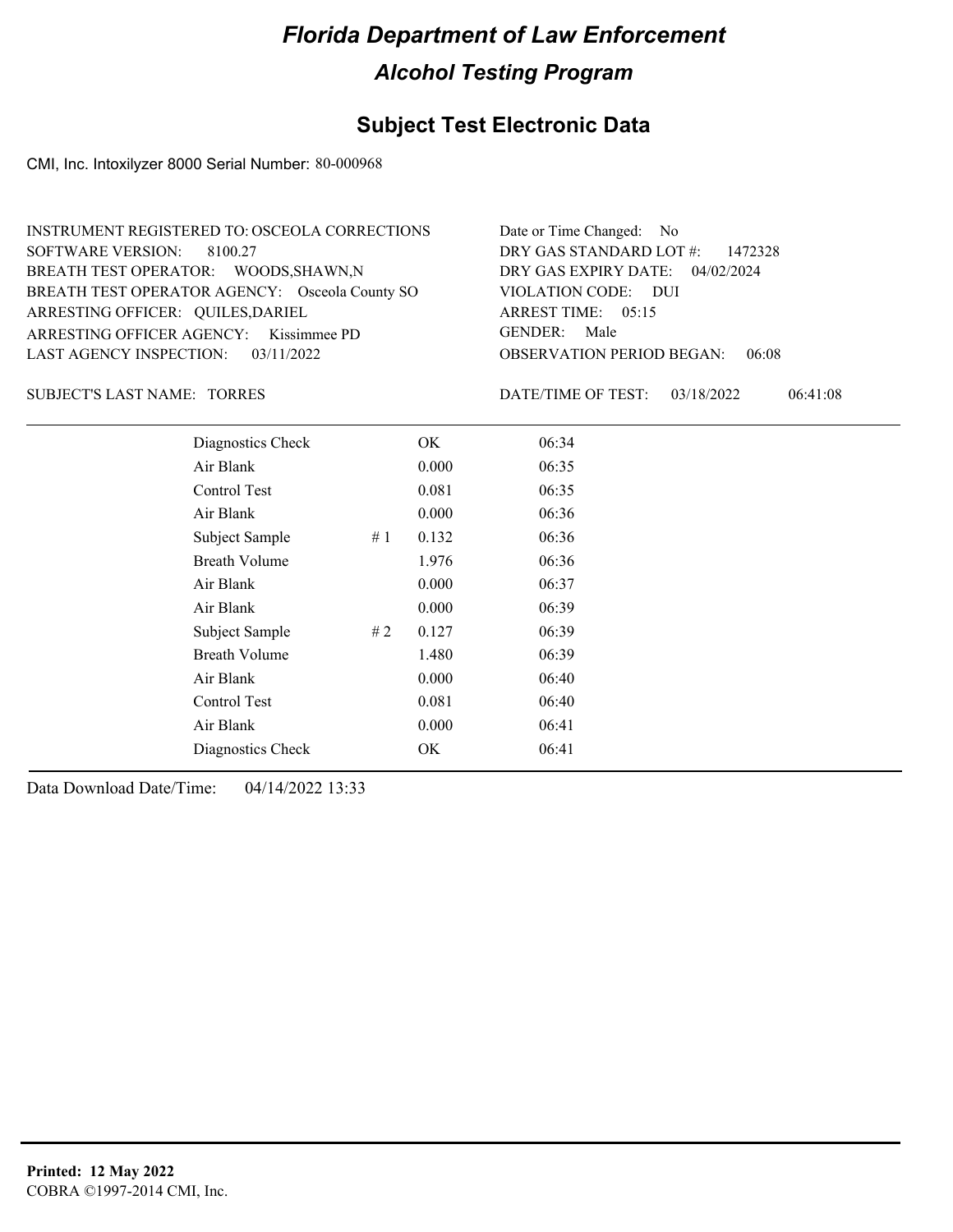## **Subject Test Electronic Data**

CMI, Inc. Intoxilyzer 8000 Serial Number: 80-000968

| INSTRUMENT REGISTERED TO: OSCEOLA CORRECTIONS | Date or Time Changed: No               |
|-----------------------------------------------|----------------------------------------|
| SOFTWARE VERSION: 8100.27                     | DRY GAS STANDARD LOT $\#$ : 1472328    |
| BREATH TEST OPERATOR: MOORE, BRIAN, G         | DRY GAS EXPIRY DATE: 04/02/2024        |
| BREATH TEST OPERATOR AGENCY: Kissimmee PD     | VIOLATION CODE: DUI                    |
| ARRESTING OFFICER: NUSCIS, NICHOLAS           | ARREST TIME: 04:29                     |
| ARRESTING OFFICER AGENCY: Osceola County SO   | GENDER: Female                         |
| LAST AGENCY INSPECTION: $03/11/2022$          | <b>OBSERVATION PERIOD BEGAN: 04:40</b> |

SUBJECT'S LAST NAME: WOOLLEY DATE/TIME OF TEST:

DATE/TIME OF TEST: 03/19/2022 05:18:32

| Diagnostics Check    |    | OK    | 05:07 |                |
|----------------------|----|-------|-------|----------------|
| Air Blank            |    | 0.000 | 05:07 |                |
| Control Test         |    | 0.081 | 05:07 |                |
| Air Blank            |    | 0.000 | 05:08 |                |
| Subject Sample       | #1 | 0.000 | 05:11 | Volume Not Met |
| <b>Breath Volume</b> |    | 0.210 | 05:11 |                |
| Air Blank            |    | 0.000 | 05:12 |                |
| Air Blank            |    | 0.000 | 05:14 |                |
| Subject Sample       | #2 | 0.000 | 05:17 | Volume Not Met |
| <b>Breath Volume</b> |    | 0.089 | 05:17 |                |
| Air Blank            |    | 0.000 | 05:17 |                |
| Control Test         |    | 0.081 | 05:17 |                |
| Air Blank            |    | 0.000 | 05:18 |                |
| Diagnostics Check    |    | OK    | 05:18 |                |
|                      |    |       |       |                |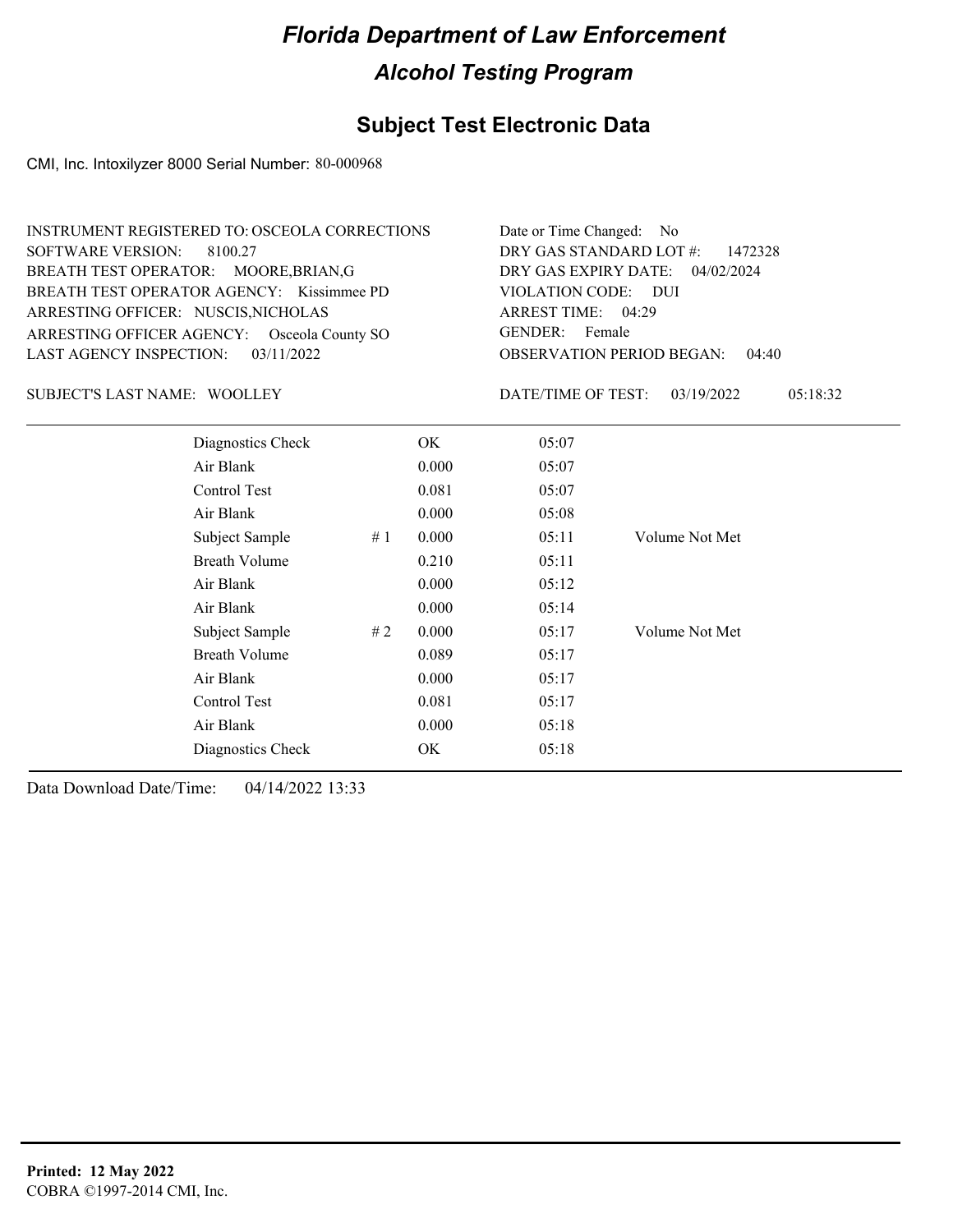### **Subject Test Electronic Data**

CMI, Inc. Intoxilyzer 8000 Serial Number: 80-000968

| INSTRUMENT REGISTERED TO: OSCEOLA CORRECTIONS  | Date or Time Changed: No               |
|------------------------------------------------|----------------------------------------|
| SOFTWARE VERSION: 8100.27                      | DRY GAS STANDARD LOT $\#$ : 1472328    |
| BREATH TEST OPERATOR: LYONS, DANIEL, E         | DRY GAS EXPIRY DATE: 04/02/2024        |
| BREATH TEST OPERATOR AGENCY: Osceola County SO | VIOLATION CODE: DUI                    |
| ARRESTING OFFICER: REYES, ISAAC                | ARREST TIME: 04:05                     |
| ARRESTING OFFICER AGENCY: FHP Troop D          | GENDER: Male                           |
| LAST AGENCY INSPECTION: 03/11/2022             | <b>OBSERVATION PERIOD BEGAN: 05:10</b> |

#### SUBJECT'S LAST NAME: AGUAYO COLON DATE/TIME OF TEST:

DATE/TIME OF TEST: 03/25/2022 06:06:54

| Diagnostics Check    |    | OK    | 06:00 |
|----------------------|----|-------|-------|
| Air Blank            |    | 0.000 | 06:01 |
| Control Test         |    | 0.080 | 06:01 |
| Air Blank            |    | 0.000 | 06:01 |
| Subject Sample       | #1 | 0.177 | 06:02 |
| <b>Breath Volume</b> |    | 1.527 | 06:02 |
| Air Blank            |    | 0.000 | 06:03 |
| Air Blank            |    | 0.000 | 06:04 |
| Subject Sample       | #2 | 0.169 | 06:05 |
| <b>Breath Volume</b> |    | 1.796 | 06:05 |
| Air Blank            |    | 0.000 | 06:06 |
| Control Test         |    | 0.079 | 06:06 |
| Air Blank            |    | 0.000 | 06:06 |
| Diagnostics Check    |    | OK    | 06:06 |
|                      |    |       |       |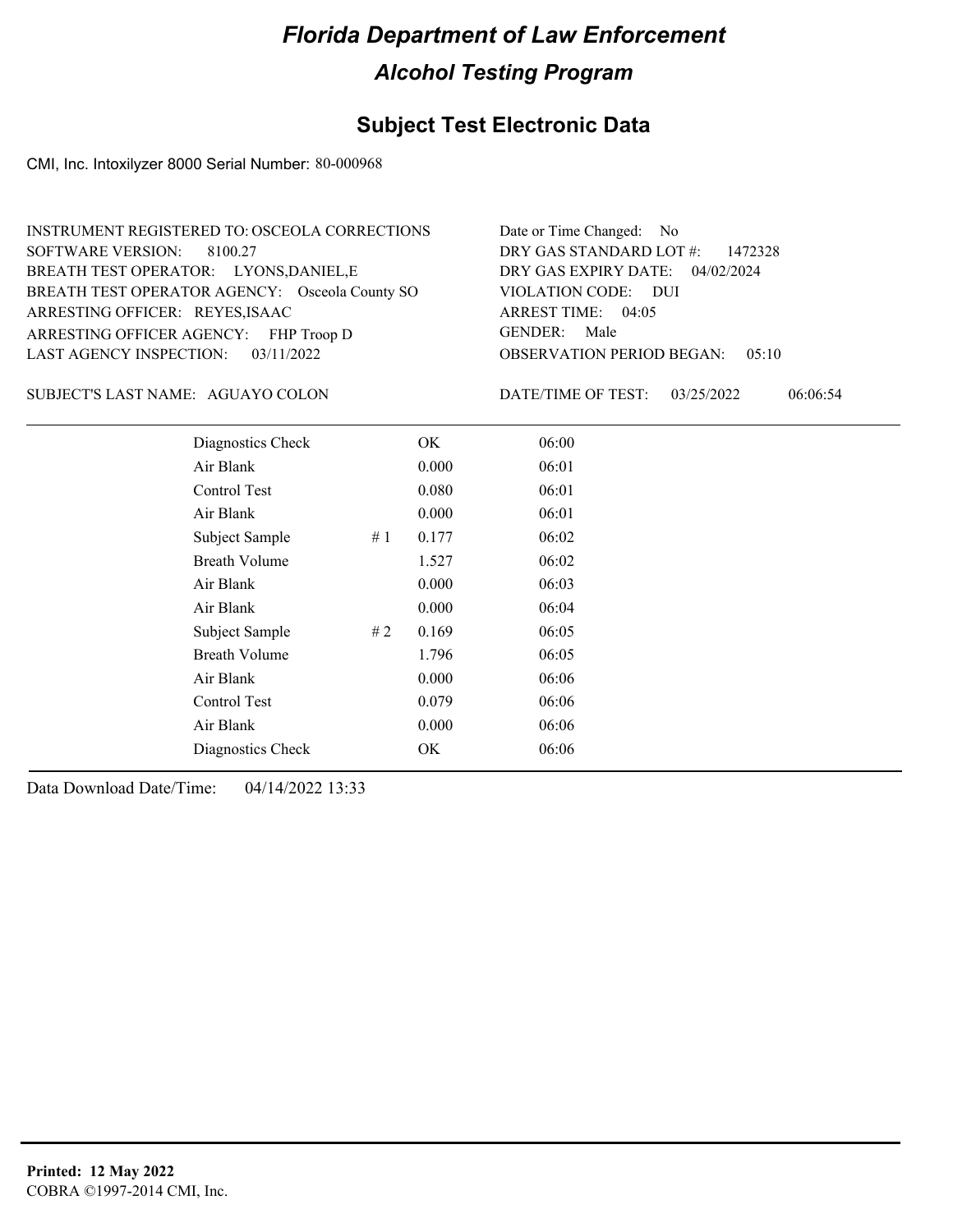### **Subject Test Electronic Data**

CMI, Inc. Intoxilyzer 8000 Serial Number: 80-000968

| INSTRUMENT REGISTERED TO: OSCEOLA CORRECTIONS  | Date or Time Changed: No               |
|------------------------------------------------|----------------------------------------|
| SOFTWARE VERSION: 8100.27                      | DRY GAS STANDARD LOT $\#$ : 1472328    |
| BREATH TEST OPERATOR: WHOBREY, SPENCER, E      | DRY GAS EXPIRY DATE: 04/02/2024        |
| BREATH TEST OPERATOR AGENCY: Osceola County SO | VIOLATION CODE: DUI                    |
| ARRESTING OFFICER: WHOBREY, SPENCER            | ARREST TIME: 22:32                     |
| ARRESTING OFFICER AGENCY: Osceola County SO    | GENDER: Male                           |
| LAST AGENCY INSPECTION: $03/11/2022$           | <b>OBSERVATION PERIOD BEGAN: 23:09</b> |

SUBJECT'S LAST NAME: HERNANNDEZ DATE/TIME OF TEST:

DATE/TIME OF TEST: 03/29/2022 23:35:57

| Diagnostics Check    |    | OK    | 23:29 |
|----------------------|----|-------|-------|
| Air Blank            |    | 0.000 | 23:30 |
| Control Test         |    | 0.081 | 23:30 |
| Air Blank            |    | 0.000 | 23:30 |
| Subject Sample       | #1 | 0.249 | 23:31 |
| <b>Breath Volume</b> |    | 2.894 | 23:31 |
| Air Blank            |    | 0.000 | 23:32 |
| Air Blank            |    | 0.000 | 23:33 |
| Subject Sample       | #2 | 0.249 | 23:34 |
| <b>Breath Volume</b> |    | 2.980 | 23:34 |
| Air Blank            |    | 0.000 | 23:35 |
| Control Test         |    | 0.082 | 23:35 |
| Air Blank            |    | 0.000 | 23:35 |
| Diagnostics Check    |    | OK    | 23:35 |
|                      |    |       |       |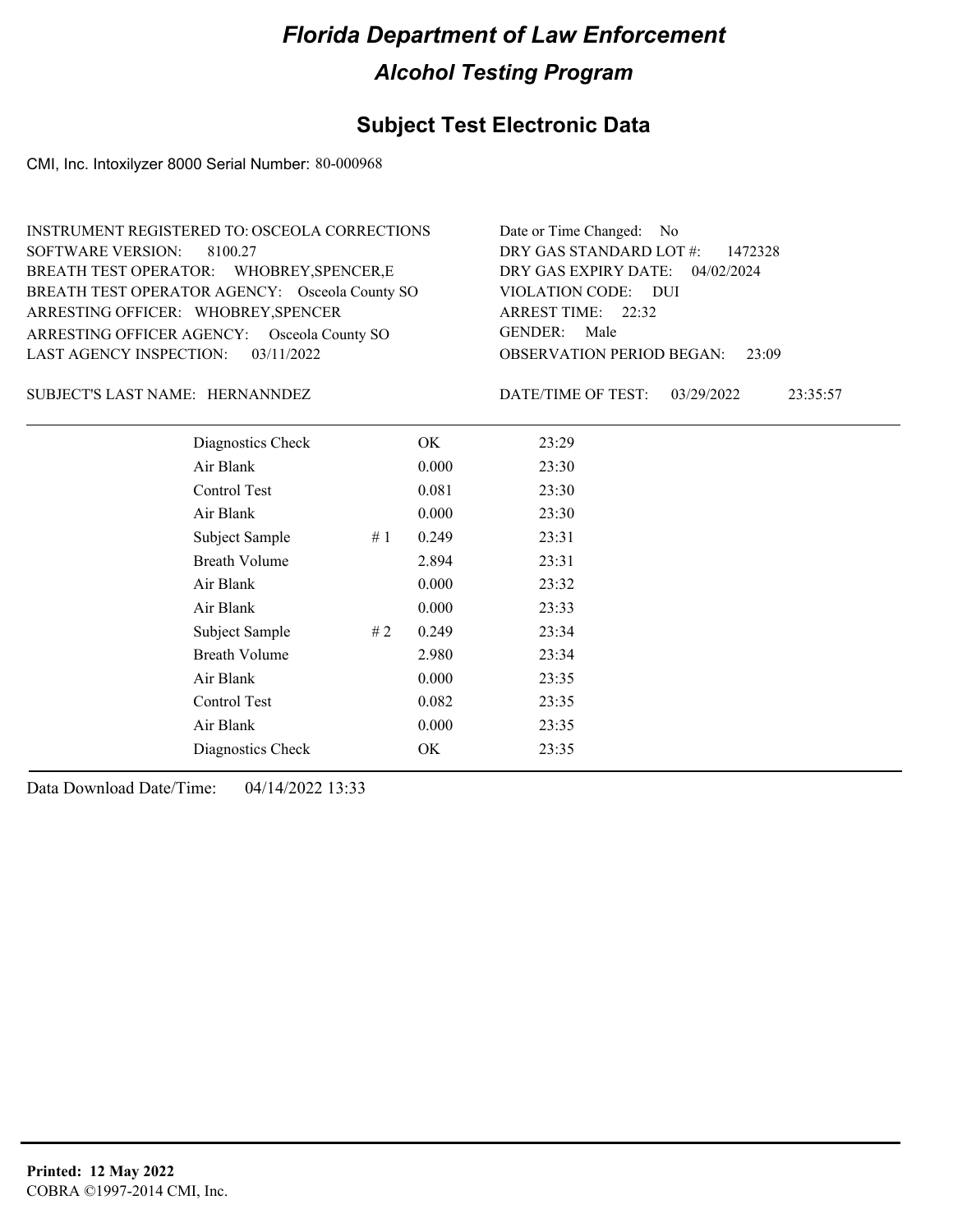### **Subject Test Electronic Data**

CMI, Inc. Intoxilyzer 8000 Serial Number: 80-000995

| INSTRUMENT REGISTERED TO: COCOA BEACH P.D.   | Date or Time Changed: No               |
|----------------------------------------------|----------------------------------------|
| SOFTWARE VERSION: 8100.27                    | DRY GAS STANDARD LOT #: 29821080A3     |
| BREATH TEST OPERATOR: INGERSOLL, NICHOLAS, F | DRY GAS EXPIRY DATE: $12/05/2023$      |
| BREATH TEST OPERATOR AGENCY: Cocoa Beach PD  | VIOLATION CODE: DUI                    |
| ARRESTING OFFICER: BYNUM, CHRISTIE           | ARREST TIME: 01:31                     |
| ARRESTING OFFICER AGENCY: Cocoa Beach PD     | GENDER: Female                         |
| LAST AGENCY INSPECTION: $03/01/2022$         | <b>OBSERVATION PERIOD BEGAN: 01:31</b> |

#### BUSTOS SUBJECT'S LAST NAME: DATE/TIME OF TEST:

DATE/TIME OF TEST: 03/04/2022 02:36:52

| Diagnostics Check    |    | OK    | 02:24 |                |
|----------------------|----|-------|-------|----------------|
| Air Blank            |    | 0.000 | 02:25 |                |
| Control Test         |    | 0.081 | 02:25 |                |
| Air Blank            |    | 0.000 | 02:25 |                |
| Subject Sample       | #1 | 0.182 | 02:29 | Volume Not Met |
| <b>Breath Volume</b> |    | 0.210 | 02:29 |                |
| Air Blank            |    | 0.000 | 02:29 |                |
| Air Blank            |    | 0.000 | 02:31 |                |
| Subject Sample       | #2 | 0.200 | 02:32 |                |
| <b>Breath Volume</b> |    | 2.523 | 02:32 |                |
| Air Blank            |    | 0.000 | 02:32 |                |
| Air Blank            |    | 0.000 | 02:34 |                |
| Subject Sample       | #3 | 0.185 | 02:35 |                |
| <b>Breath Volume</b> |    | 1.457 | 02:35 |                |
| Air Blank            |    | 0.000 | 02:35 |                |
| Control Test         |    | 0.079 | 02:36 |                |
| Air Blank            |    | 0.000 | 02:36 |                |
| Diagnostics Check    |    | OK    | 02:36 |                |
|                      |    |       |       |                |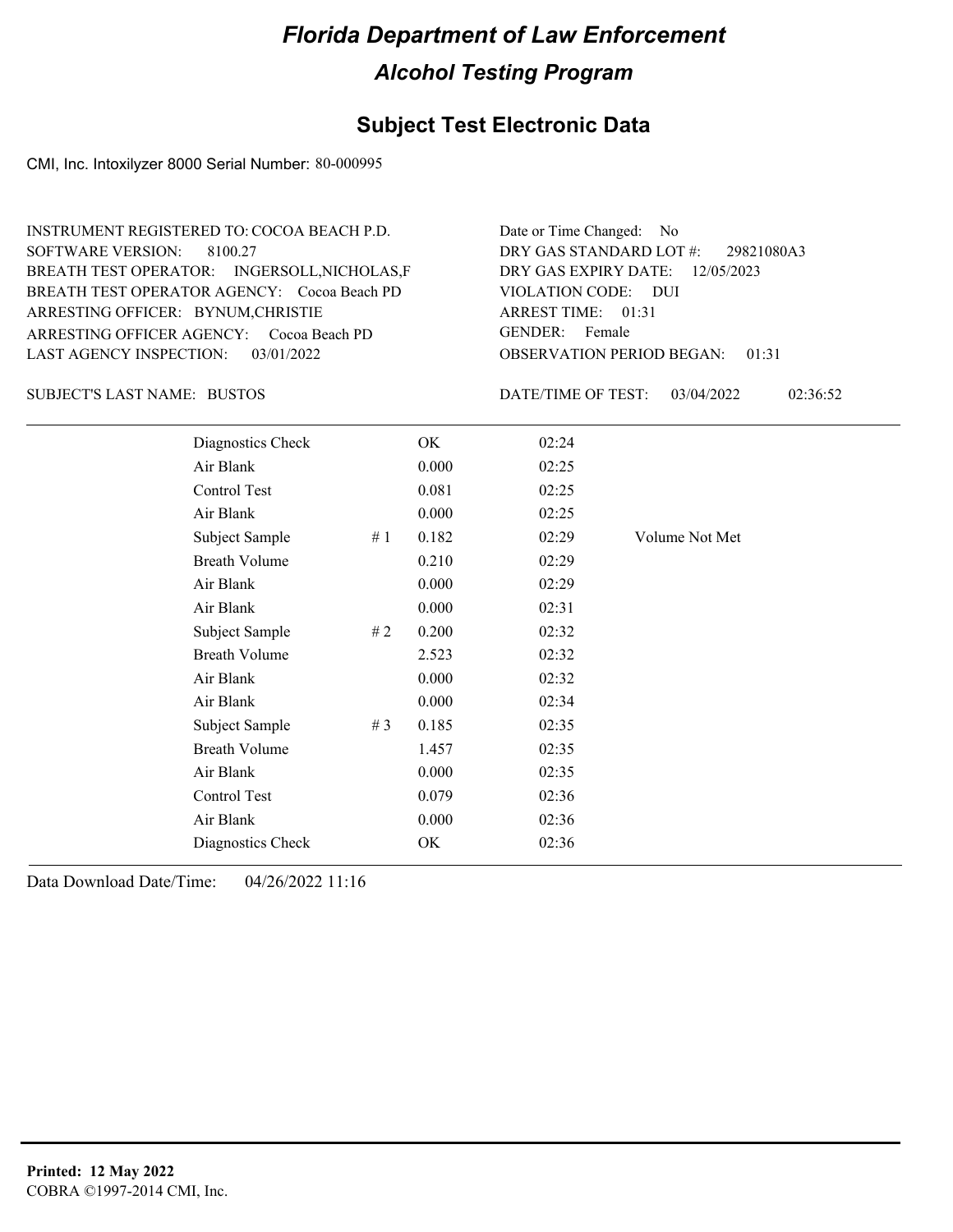#### **Subject Test Electronic Data**

CMI, Inc. Intoxilyzer 8000 Serial Number: 80-000995

OBSERVATION PERIOD BEGAN: 04:07 ARRESTING OFFICER AGENCY: Cocoa Beach PD GENDER: BREATH TEST OPERATOR AGENCY: Cocoa Beach PD VIOLATION CODE: SOFTWARE VERSION: 8100.27 VIOLATION CODE: DUI ARREST TIME: 04:07 ARRESTING OFFICER: BYNUM,C 12/05/2023 DRY GAS EXPIRY DATE: 29821080A3 BREATH TEST OPERATOR: EASTMAN,MATTHEW,R LAST AGENCY INSPECTION: 03/01/2022 INSTRUMENT REGISTERED TO: COCOA BEACH P.D. DRY GAS STANDARD LOT #: Date or Time Changed: No GENDER: Male

HEWKIN SUBJECT'S LAST NAME: DATE/TIME OF TEST:

DATE/TIME OF TEST: 03/08/2022 04:34:21

| Diagnostics Check    |    | OK    | 04:27 |  |
|----------------------|----|-------|-------|--|
| Air Blank            |    | 0.000 | 04:28 |  |
| Control Test         |    | 0.079 | 04:28 |  |
| Air Blank            |    | 0.000 | 04:29 |  |
| Subject Sample       | #1 | 0.228 | 04:29 |  |
| <b>Breath Volume</b> |    | 1.660 | 04:29 |  |
| Air Blank            |    | 0.000 | 04:30 |  |
| Air Blank            |    | 0.000 | 04:32 |  |
| Subject Sample       | #2 | 0.245 | 04:32 |  |
| <b>Breath Volume</b> |    | 2.035 | 04:32 |  |
| Air Blank            |    | 0.000 | 04:33 |  |
| Control Test         |    | 0.080 | 04:33 |  |
| Air Blank            |    | 0.000 | 04:34 |  |
| Diagnostics Check    |    | OK    | 04:34 |  |
|                      |    |       |       |  |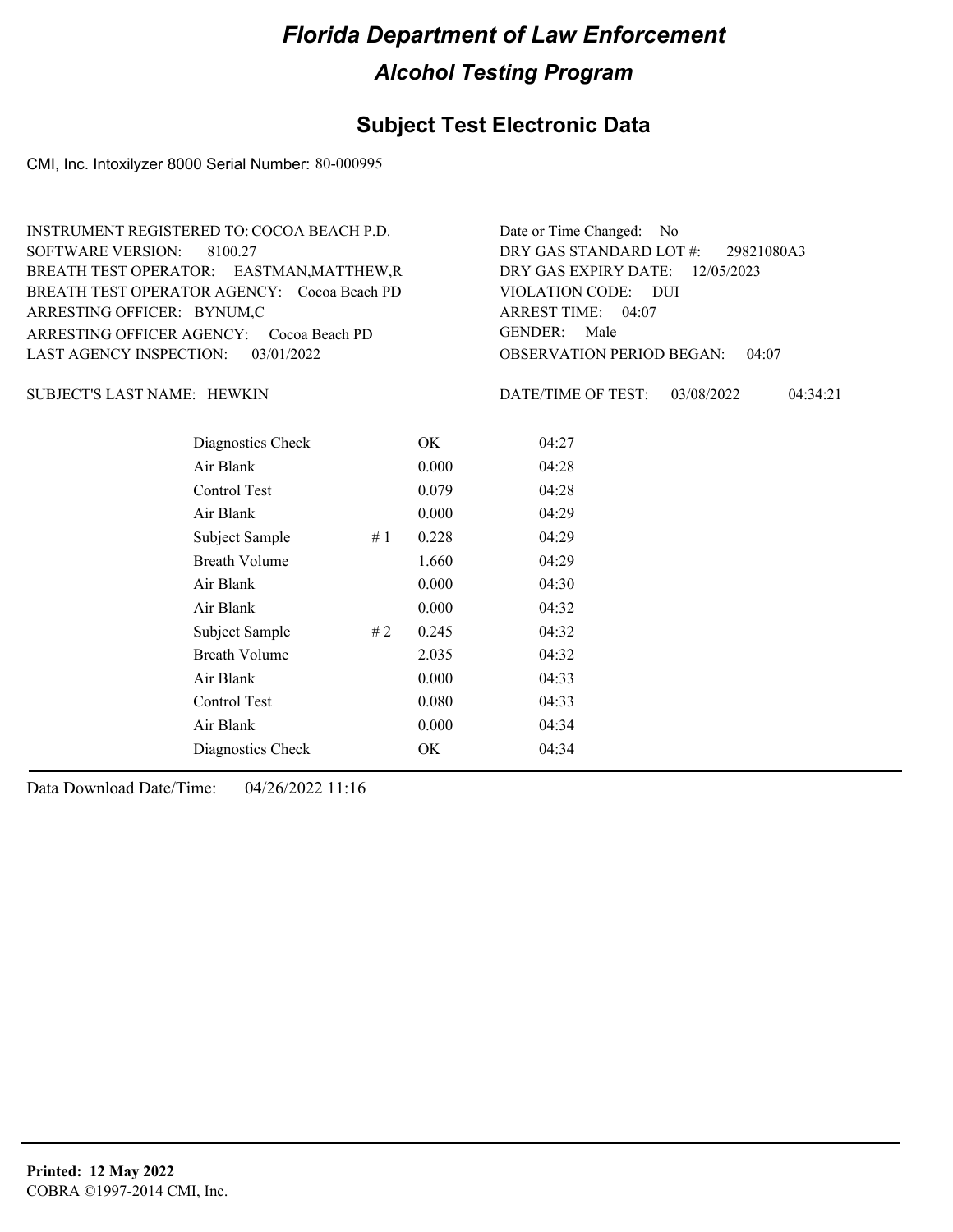#### **Subject Test Electronic Data**

CMI, Inc. Intoxilyzer 8000 Serial Number: 80-000995

ARRESTING OFFICER AGENCY: Cocoa Beach PD GENDER: BREATH TEST OPERATOR AGENCY: Cocoa Beach PD VIOLATION CODE: SOFTWARE VERSION: 8100.27 ARRESTING OFFICER: LAFLEUR, MATTHEW BREATH TEST OPERATOR: SMITH,JOSEPH,A LAST AGENCY INSPECTION: 03/01/2022 INSTRUMENT REGISTERED TO: COCOA BEACH P.D.

ROUTTENBERG SUBJECT'S LAST NAME: DATE/TIME OF TEST:

OBSERVATION PERIOD BEGAN: 00:46 VIOLATION CODE: DUI ARREST TIME: 00:46 12/05/2023 DRY GAS EXPIRY DATE: 29821080A3 DRY GAS STANDARD LOT #: Date or Time Changed: No GENDER: Male

DATE/TIME OF TEST: 03/15/2022 01:33:19

| Diagnostics Check    |    | OK    | 01:27 |  |
|----------------------|----|-------|-------|--|
| Air Blank            |    | 0.000 | 01:27 |  |
| Control Test         |    | 0.081 | 01:28 |  |
| Air Blank            |    | 0.000 | 01:28 |  |
| Subject Sample       | #1 | 0.091 | 01:29 |  |
| <b>Breath Volume</b> |    | 2.718 | 01:29 |  |
| Air Blank            |    | 0.000 | 01:29 |  |
| Air Blank            |    | 0.000 | 01:31 |  |
| Subject Sample       | #2 | 0.091 | 01:31 |  |
| <b>Breath Volume</b> |    | 2.273 | 01:31 |  |
| Air Blank            |    | 0.000 | 01:32 |  |
| <b>Control Test</b>  |    | 0.080 | 01:32 |  |
| Air Blank            |    | 0.000 | 01:33 |  |
| Diagnostics Check    |    | OK    | 01:33 |  |
|                      |    |       |       |  |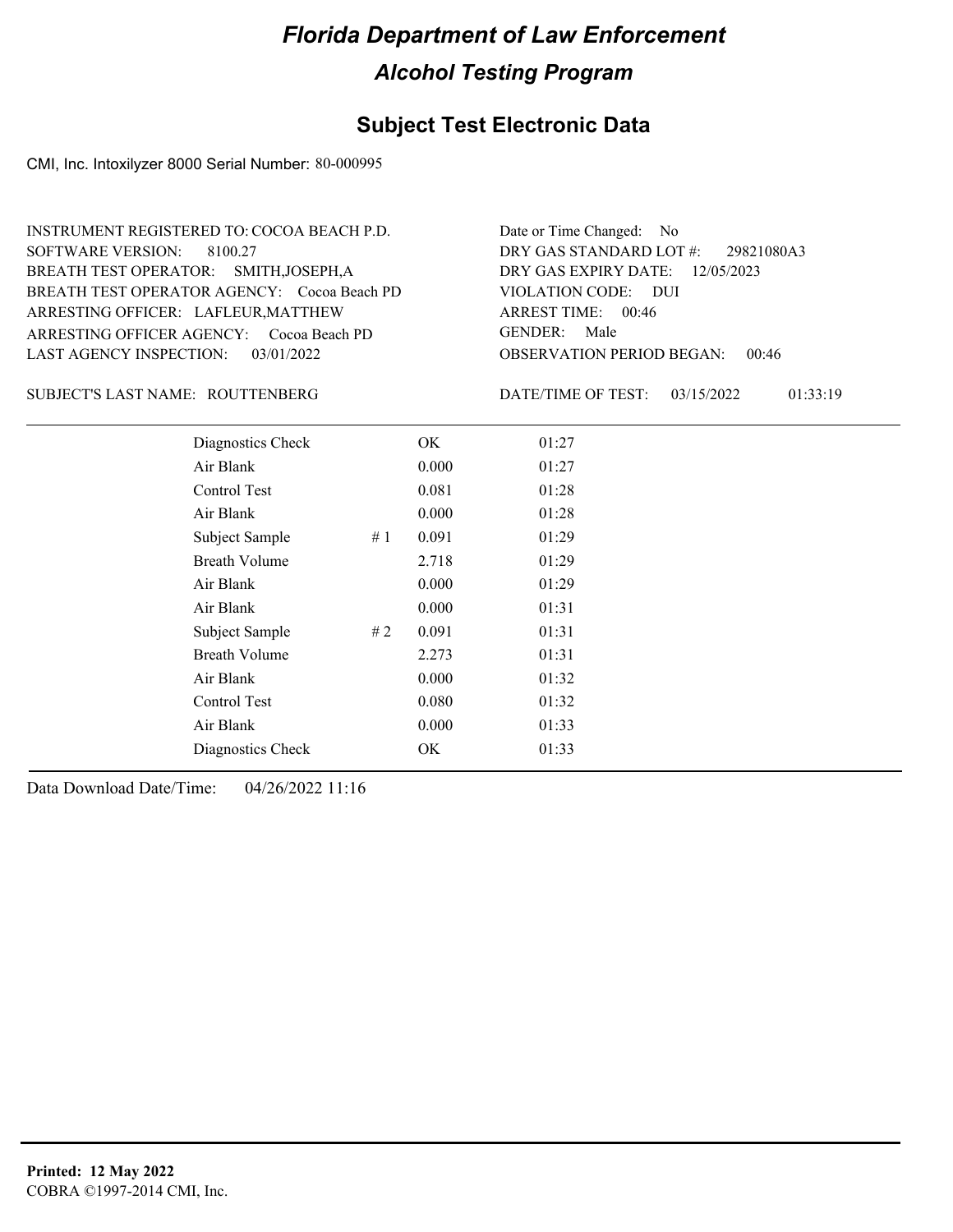### **Subject Test Electronic Data**

CMI, Inc. Intoxilyzer 8000 Serial Number: 80-000995

| INSTRUMENT REGISTERED TO: COCOA BEACH P.D.  | Date or Time Changed: No               |
|---------------------------------------------|----------------------------------------|
| SOFTWARE VERSION: 8100.27                   | DRY GAS STANDARD LOT #: 29821080A3     |
| BREATH TEST OPERATOR: EASTMAN, MATTHEW, R   | DRY GAS EXPIRY DATE: $12/05/2023$      |
| BREATH TEST OPERATOR AGENCY: Cocoa Beach PD | VIOLATION CODE: DUI                    |
| ARRESTING OFFICER: BYNUM,C                  | ARREST TIME: 19:01                     |
| ARRESTING OFFICER AGENCY: Cocoa Beach PD    | GENDER: Female                         |
| LAST AGENCY INSPECTION: $03/01/2022$        | <b>OBSERVATION PERIOD BEGAN: 19:01</b> |

SUBJECT'S LAST NAME: NELIS DATE/TIME OF TEST:

DATE/TIME OF TEST: 03/17/2022 19:35:41

| Diagnostics Check    |    | OK    | 19:29 |
|----------------------|----|-------|-------|
| Air Blank            |    | 0.000 | 19:29 |
| Control Test         |    | 0.081 | 19:29 |
| Air Blank            |    | 0.000 | 19:30 |
| Subject Sample       | #1 | 0.113 | 19:31 |
| <b>Breath Volume</b> |    | 2.527 | 19:31 |
| Air Blank            |    | 0.000 | 19:31 |
| Air Blank            |    | 0.000 | 19:33 |
| Subject Sample       | #2 | 0.112 | 19:34 |
| <b>Breath Volume</b> |    | 1.601 | 19:34 |
| Air Blank            |    | 0.000 | 19:34 |
| Control Test         |    | 0.081 | 19:35 |
| Air Blank            |    | 0.000 | 19:35 |
| Diagnostics Check    |    | OK    | 19:35 |
|                      |    |       |       |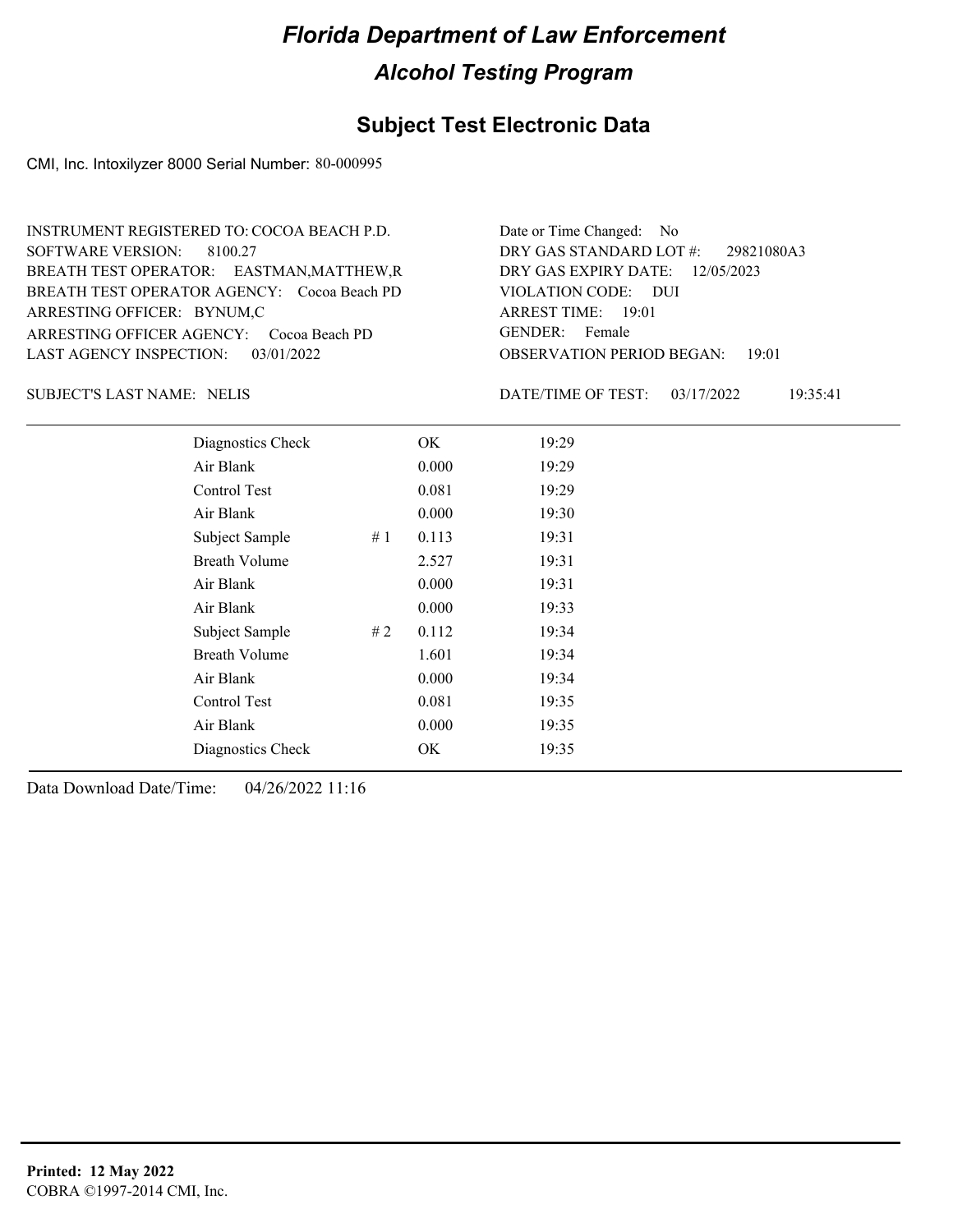### **Subject Test Electronic Data**

CMI, Inc. Intoxilyzer 8000 Serial Number: 80-000995

| INSTRUMENT REGISTERED TO: COCOA BEACH P.D.  | Date or Time Changed: No               |
|---------------------------------------------|----------------------------------------|
| SOFTWARE VERSION: 8100.27                   | DRY GAS STANDARD LOT $\#$ : 29821080A3 |
| BREATH TEST OPERATOR: HILL, ROBERT, J       | DRY GAS EXPIRY DATE: 12/05/2023        |
| BREATH TEST OPERATOR AGENCY: Cocoa Beach PD | VIOLATION CODE: DUI                    |
| ARRESTING OFFICER: STRANGE, BOBBY           | ARREST TIME: 19:48                     |
| ARRESTING OFFICER AGENCY: Cocoa Beach PD    | GENDER: Female                         |
| LAST AGENCY INSPECTION: $03/01/2022$        | <b>OBSERVATION PERIOD BEGAN:</b> 21:20 |

#### SUBJECT'S LAST NAME: EDWARDS DATE/TIME OF TEST:

DATE/TIME OF TEST: 03/19/2022 21:48:45

| Diagnostics Check    |    | OK    | 21:41 |
|----------------------|----|-------|-------|
| Air Blank            |    | 0.000 | 21:41 |
| Control Test         |    | 0.079 | 21:41 |
| Air Blank            |    | 0.000 | 21:42 |
| Subject Sample       | #1 | 0.206 | 21:43 |
| <b>Breath Volume</b> |    | 1.777 | 21:43 |
| Air Blank            |    | 0.000 | 21:44 |
| Air Blank            |    | 0.000 | 21:46 |
| Subject Sample       | #2 | 0.216 | 21:47 |
| <b>Breath Volume</b> |    | 1.316 | 21:47 |
| Air Blank            |    | 0.000 | 21:47 |
| Control Test         |    | 0.079 | 21:48 |
| Air Blank            |    | 0.000 | 21:48 |
| Diagnostics Check    |    | OK    | 21:48 |
|                      |    |       |       |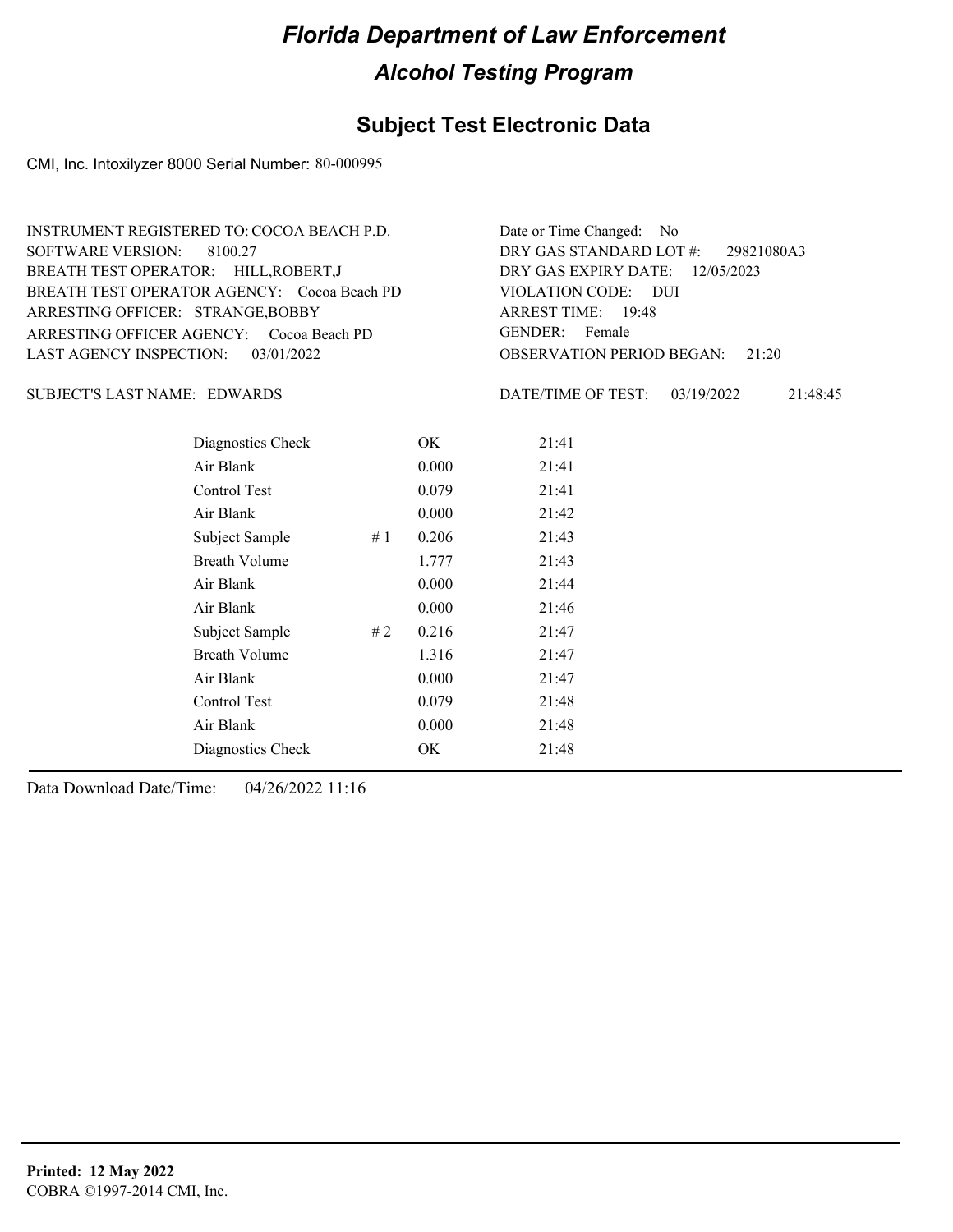### **Subject Test Electronic Data**

CMI, Inc. Intoxilyzer 8000 Serial Number: 80-000995

| INSTRUMENT REGISTERED TO: COCOA BEACH P.D.  | Date or Time Changed: No               |
|---------------------------------------------|----------------------------------------|
| SOFTWARE VERSION: 8100.27                   | DRY GAS STANDARD LOT $\#$ : 29821080A3 |
| BREATH TEST OPERATOR: HILL, ROBERT, J       | DRY GAS EXPIRY DATE: 12/05/2023        |
| BREATH TEST OPERATOR AGENCY: Cocoa Beach PD | VIOLATION CODE: DUI                    |
| ARRESTING OFFICER: BYNUM, CHRISTIE          | ARREST TIME: 02:09                     |
| ARRESTING OFFICER AGENCY: Cocoa Beach PD    | GENDER: Female                         |
| LAST AGENCY INSPECTION: $03/01/2022$        | <b>OBSERVATION PERIOD BEGAN: 02:09</b> |

#### SUBJECT'S LAST NAME: WAYMIRE **Example 20 SOMETA** DATE/TIME OF TEST:

DATE/TIME OF TEST: 03/27/2022 03:25:20

| Diagnostics Check    |    | OK    | 03:18 |  |  |
|----------------------|----|-------|-------|--|--|
| Air Blank            |    | 0.000 | 03:18 |  |  |
| Control Test         |    | 0.080 | 03:18 |  |  |
| Air Blank            |    | 0.000 | 03:19 |  |  |
| Subject Sample       | #1 | 0.130 | 03:20 |  |  |
| <b>Breath Volume</b> |    | 2.980 | 03:20 |  |  |
| Air Blank            |    | 0.000 | 03:20 |  |  |
| Air Blank            |    | 0.000 | 03:22 |  |  |
| Subject Sample       | #2 | 0.117 | 03:23 |  |  |
| <b>Breath Volume</b> |    | 1.687 | 03:23 |  |  |
| Air Blank            |    | 0.000 | 03:24 |  |  |
| Control Test         |    | 0.079 | 03:24 |  |  |
| Air Blank            |    | 0.000 | 03:25 |  |  |
| Diagnostics Check    |    | OK    | 03:25 |  |  |
|                      |    |       |       |  |  |